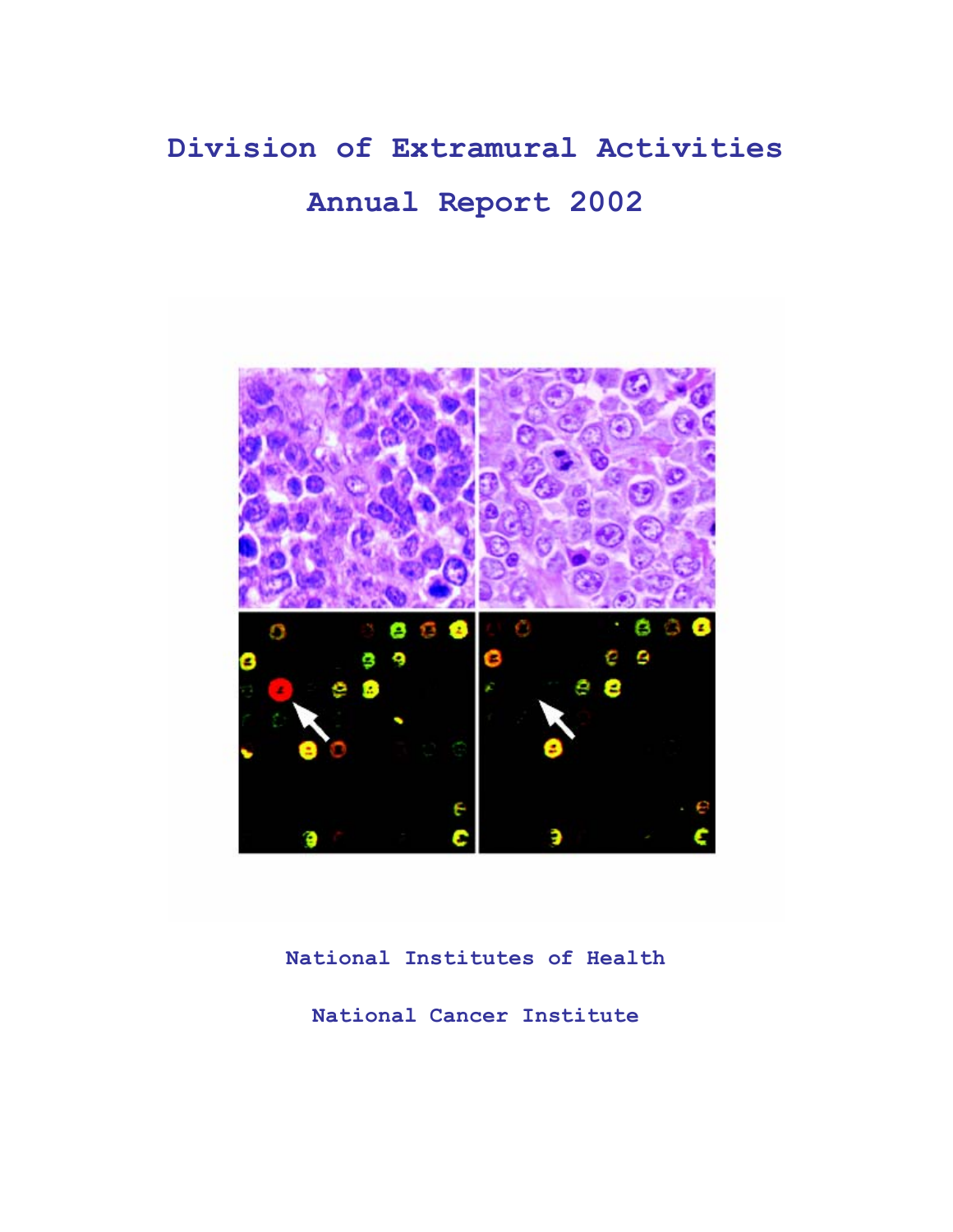# **Molecular Diagnosis of Cancer**

Gene expression profiling using DNA microarrays is a technology that arose as a consequence of the Human Genome Project. With DNA microarrays, it is possible to determine the activity ("expression") of tens of thousands of genes in parallel on microarray plates. The expression of genes influences the biological behavior of a cell because it dictates which proteins the cell can make and gives cells their unique characteristics. In the DNA microarray images shown at the bottom of the cover illustration, each spot represents a different human gene. Red, yellow, and green spots indicate that a gene is expressed at high, intermediate, and low levels, respectively. The pattern of expression of all of the genes in a cell constitutes its gene expression "profile." Using DNA microarrays, different types of normal and malignant cells can be distinguished from one another because they have distinct gene expression profiles.

Shown at the top of the cover illustration are photomicrographs of lymph node biopsies from two patients with diffuse large B cell lymphoma. The tumor at the right belongs to the germinal center B cell-like subgroup of diffuse large B cell lymphoma. Patients with this lymphoma type have a relatively favorable 5-year survival rate of 59% following multi-agent chemotherapy. The tumor at the left belongs to the activated B cell-like subgroup of diffuse large B cell lymphoma. Patients with this lymphoma type have a less favorable 5-year survival rate of 31%. Although the tumors from these patients were indistinguishable histologically, they had striking differences in their gene expression profiles, as exemplified by the microarray images shown below each lymphoma subgroup. Gene expression profiling has therefore revealed that the diagnostic category of diffuse large B cell lymphoma actually harbors more than one molecularly distinct disease. DNA microarray technology holds great promise for classifying different cancers, defining molecular subtypes of a tumor, optimizing treatment strategies, and monitoring clinical response to treatment.

#### **Cover Illustration:**

Courtesy of Louis M. Staudt, M.D., Ph.D., Chief, Lymphoid Malignancies Section, Metabolism Branch, Center for Cancer Research, National Cancer Institute, National Institutes of Health.

#### **Reference:**

Staudt LM. Molecular diagnosis of the hematologic cancers. N Engl J Med 2003;348:1777-85.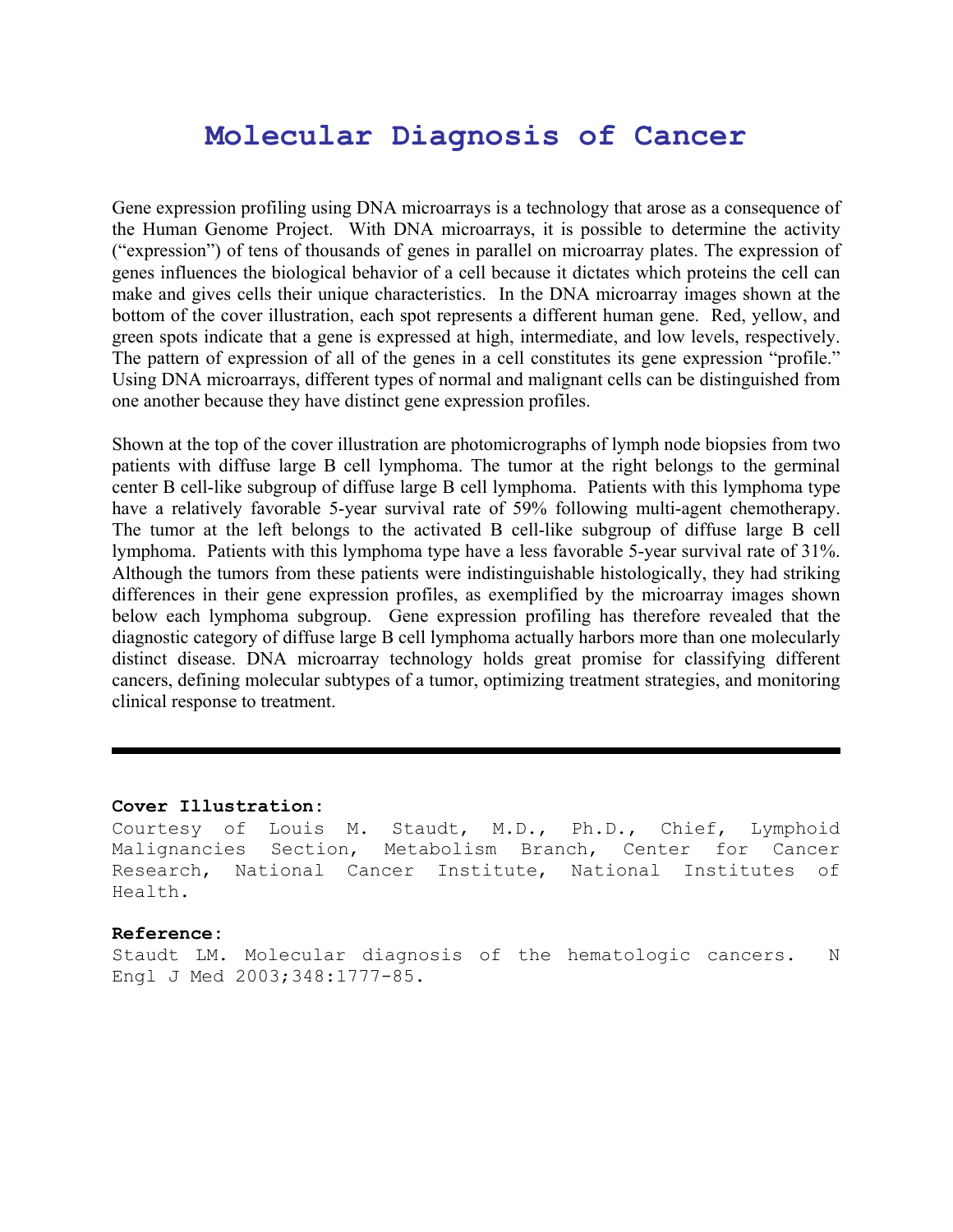

#### **Foreword**

Since Congress passed the National Cancer Act in 1971, we have been experiencing exponential growth in our knowledge of cancer. That scientific knowledge base, which is a primary responsibility of the National Cancer Institute (NCI), is the first stage along a continuum of discovery, development, and delivery that will ultimately take us to the goal I have challenged myself and the entire cancer community to reach by the year 2015—the elimination of suffering and death from cancer. The know-ledge that we discover, whether at the level of the gene, molecule, cell, tissue, organ, individual, or population, feeds

development—the process of creating tools and interventions to reduce the cancer burden—with the end result being delivery, the process of disseminating, facilitating, and promoting evidencebased prevention, detection, diagnosis, and treatment practices and policies.

The NCI is committed to exploiting that discovery-development-delivery strategy to achieve the 2015 challenge goal. In large measure, this will be accomplished through the efforts of outstanding NCI extramural scientists who have and will continue to enhance the scientific knowledge base. The NCI Division of Extramural Activities (DEA), carries a major responsibility for strengthening the scientific knowledge base by conducting the scientific review of applications for support of extramural research; managing and coordinating the Institute's advisory activities, including the Presidentially appointed National Cancer Advisory Board and the Board of Scientific Advisors; formulating, coordinating, and disseminating operating policies pertaining to extramural programs; and analyzing and reporting on all extramural research programs funded by the NCI.

The DEA Annual Report provides a comprehensive look at each of the major areas of responsibility within the DEA, including referral, review, advisory activities, information resources, portfolio tracking and analysis, management, and extramural policy.

I am pleased to present this annual report, which not only describes the DEA's activities and accomplishments and its work in the context of achieving the NCI's overall scientific goal of reducing the burden of cancer, but also gratefully acknowledges the hundreds of researchers who have contributed to the success of our peer-review and advisory activities.

> Andrew C. von Eschenbach, M.D. Director, National Cancer Institute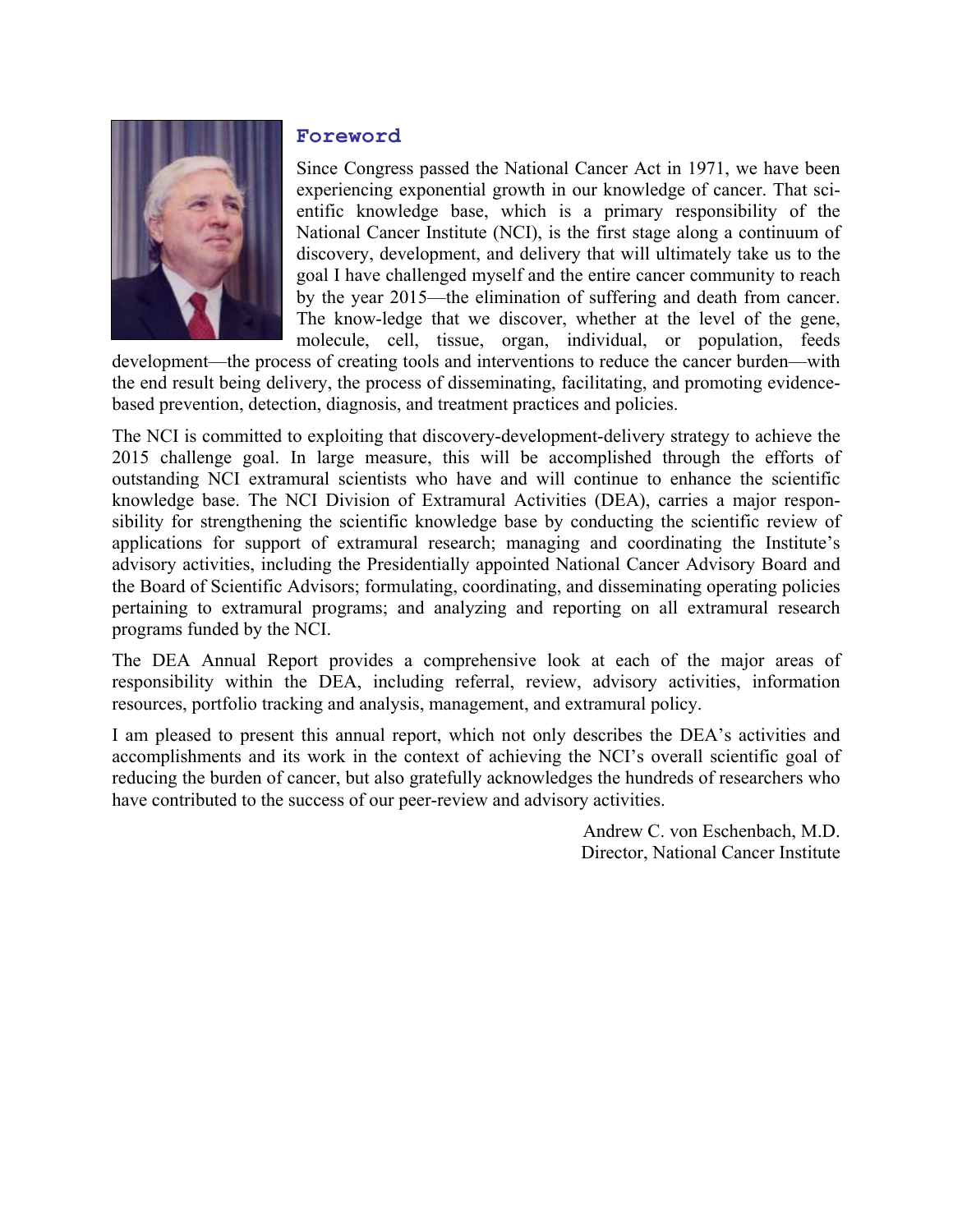## **Introduction**

The mission and responsibilities of the NCI Division of Extramural Activities (DEA) affect, in some way, all extramural scientists receiving research or training support from the NCI. The DEA is centrally involved in all aspects of grant development and tracking, from original conception of research and training programs for introduction in the extramural community, to issuance of announcements of such programs, to receipt and referral of incoming applications, to review and final approval of the applications, to coding and tracking after disbursement of funds. In brief, the DEA was established to:

Provide advice and guidance to potential applicants

Refer incoming grant applications to appropriate programs within the NCI

 Provide the highest quality and most effective scientific peer review and oversight of extramural research

 Coordinate and administer advisory activities, such as the National Cancer Advisory Board (NCAB) and Board of Scientific Advisors (BSA), related to the various aspects of the NCI mission

 Establish and disseminate extramural policies and procedures, such as requirements for inclusion of certain populations in research, actions for ensuring research integrity, budgetary limitations for grant applications, and policies to expedite funding

 Track the NCI research portfolio (more than 6,445 research and training awards) using consistent, budget-linked scientific information to provide a basis for budget projections and to serve as a resource for the dissemination of information about cancer.

In essence, the DEA is the organizational component of the NCI that coordinates the scientific review of extramural research before funding and provides systematic surveillance of that research after awards are made. In this latter role, the DEA assists the NCI in its goal of achieving a balanced portfolio of research in biology, behavior, epidemiology, and cancer control, prevention, detection, diagnosis, and treatment, as well as long-term survival/survivorship, rehabilitation, and end-of-life issues. In addition, the DEA serves as a focal point for information about the NCI's peer-review and grants policies. DEA maintains a comprehensive Web site providing detailed information and links to application procedures and to announcements regarding funding opportunities—see **<http://deainfo.nci.nih.gov/funding.htm>**. \*†

<sup>\*</sup> See **Appendix A** for a glossary of acronyms used in this report.

<sup>†</sup> A directory of Cancer Information Sources on the Internet, including selected DEA and NCI Web sites, is included in **Appendix G.**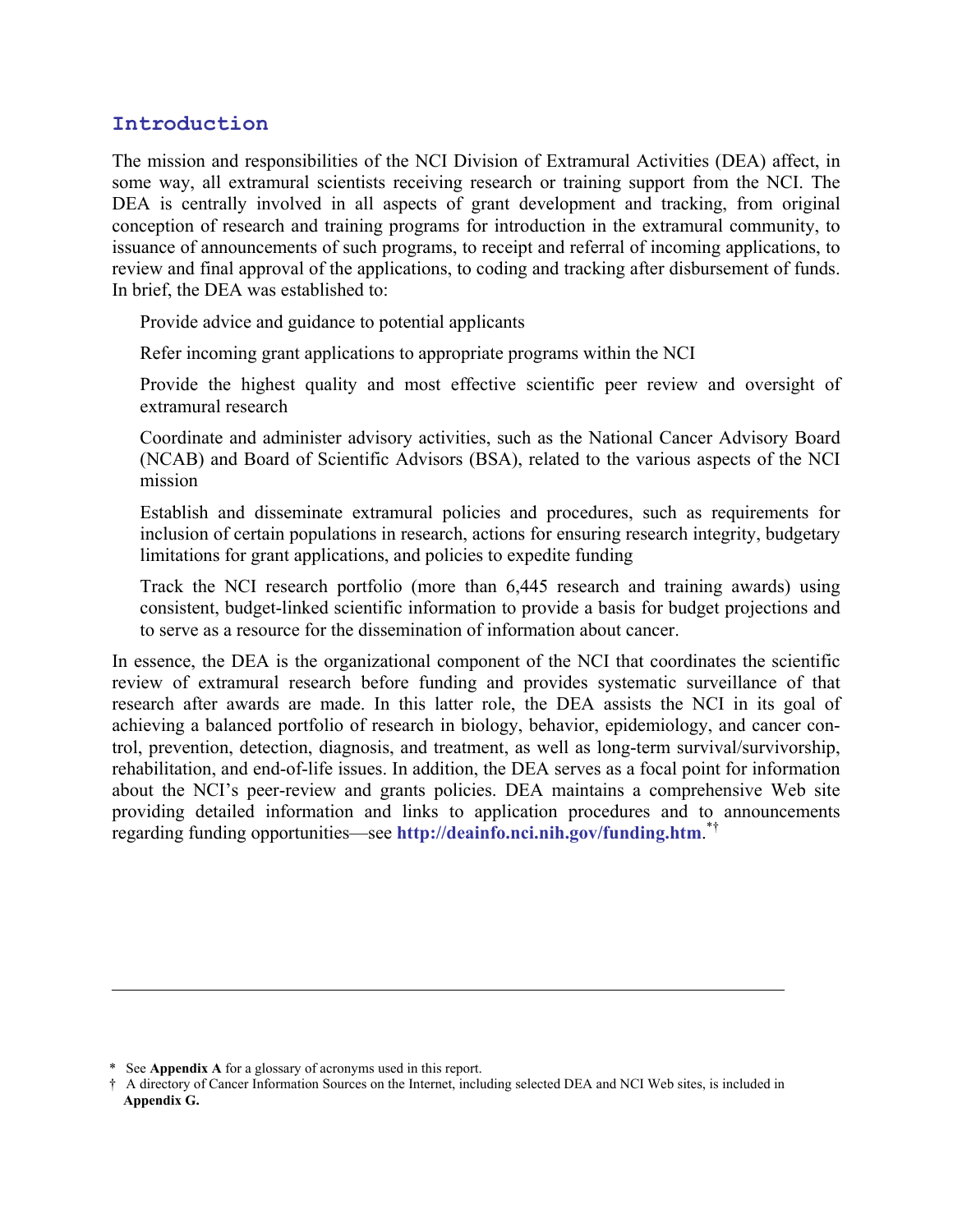## **Grant Referral: DEA as the First Point of Contact with the NCI**

In Fiscal Year (FY) 2002, the NCI received 9,346 grant applications for referral (see **Table 1**). These included applications for 43 different types of funding award mechanisms (see **Appendix F**), including Clinical Investigator Awards (K08), Research Program Projects (P01), Cancer Center Support Grants (CCSGs) (P30), Research Projects (R01), and Small Business Innovation Research (SBIR) Grants (R43). During FY2002, the **Program Coordination and Referral Branch** (PCRB) in the DEA was responsible for receipt, referral, and assignment of applications, as well as other program development functions.

Upon receipt of a primary or secondary assignment to the NCI by the National Institutes of Health (NIH) Center for Scientific Review (CSR), the DEA Referral Officer (RO) assigns all incoming applications to one of the 45 NCI extramural research program areas. The RO also must track, in real time, the review status of all applications assigned to the NCI. The RO distributes all of the applications directly reviewed by the DEA for the NCI. These applications include P01 Program Projects, P30 Centers, P20 Planning Grants, P50 Specialized Centers, R13 Conference Grants, R03 Small Grants, T32 Training Grants, certain R01 Research Project Grants, and U series Cooperative Agreement applications. These applications are sent to one of the three DEA Review Branches for assignment to individual Scientific Review Administrators (SRAs) and to one of the seven subcommittees of the NCI Initial Review Group (IRG) or to a Special Emphasis Panel (SEP), as described later.

The DEA is often the first point of contact for applicants and the recipient of Letters of Intent from potential applicants for multiproject Program Grants (P01) and Conference Grants (R13). It is also the only point of receipt for distribution to program staff of Research Supplements for Underrepresented Minorities, Supplements to Promote Reentry Into Biomedical and Behavioral Research Careers, Research Supplements for Individuals with Disabilities, and Supplements for the Continuous Umbrella of Research Experience (CURE) program for underrepresented minorities (available for R25, K12, and P30 parent grants). In addition, the RO receives and distributes advance copies of applications from investigators submitting P01s or responding to Requests for Applications (RFAs) and certain Program Announcements (PAs).

DEA Referral Officers serve as primary NCI contact persons for members of the extramural scientific community in need of information on a broad range of subjects, including application information, new initiatives announced as RFAs or PAs, and the review process. The ROs also provide "one-stop shopping" for applicants who are uncertain about who to contact and direct them to appropriate Program Directors or SRAs for information on the status of the review and award of their grants. In addition, the ROs assist members of the extramural community in navigating NIH and NCI Web pages to obtain current information, forms, and guidelines.

Progress continued in FY2002 toward the objective of a paper-free referral system. Working with the NCI Office of Informatics and contractors, the staff of the DEA Applied Information Systems Branch (AISB) and the ROs have brought this project to the point where all referral actions—those done by the ROs as well as those done by program staff—are completed electronically using an efficient, user-friendly, Web-based system that maintains records of actions. The system, which is one of the functions of the new NCI Online Workplace (NOW), was put in place in FY2001. Amended and competing continuation (Type 2) applications are referred automatically to the cancer activity that accepted the previously submitted application.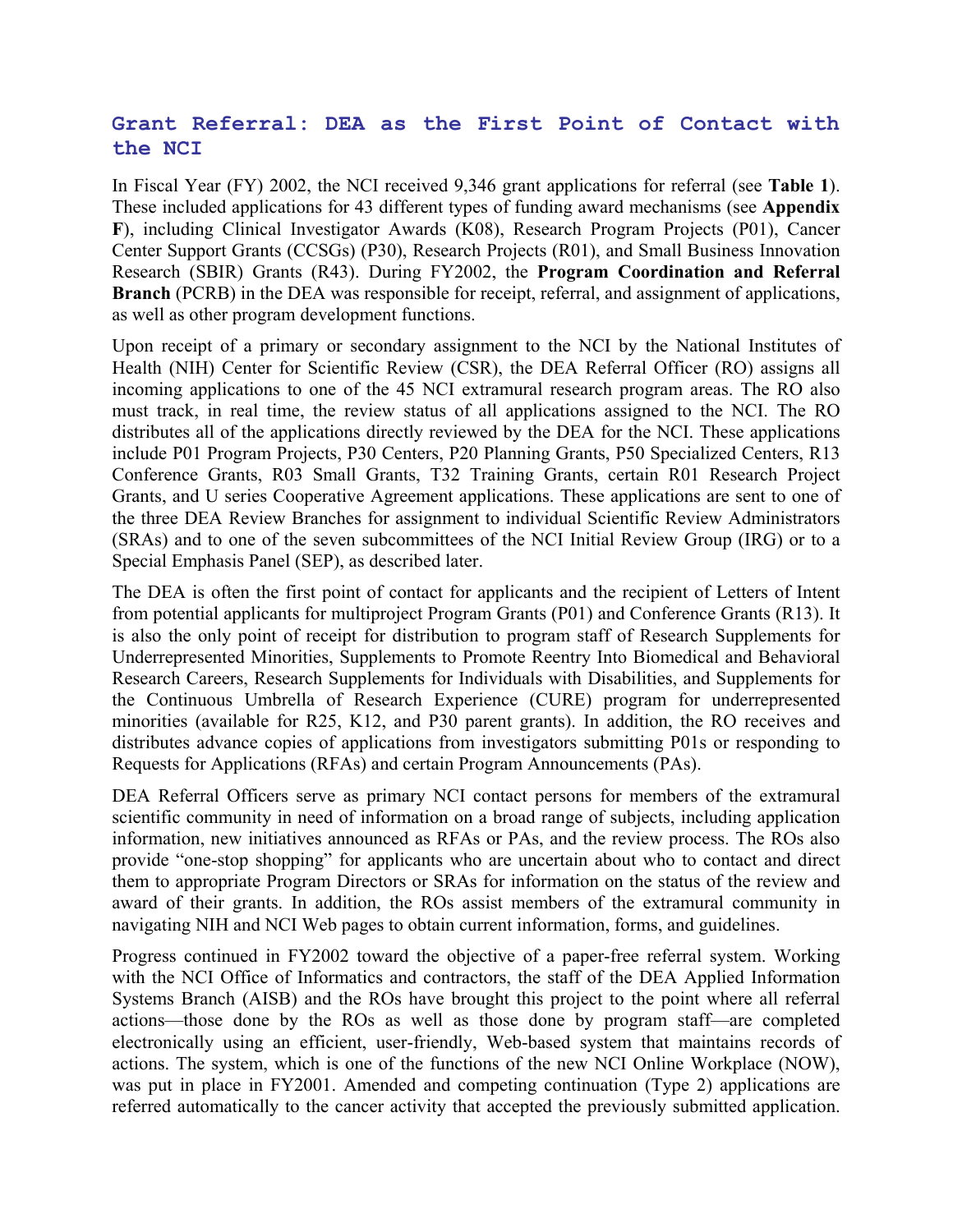Electronic reports using data from Information for Management, Planning, Analysis, and Coordination (IMPAC II) have been developed and are available (using Oracle Discoverer) to meet the various RO requests.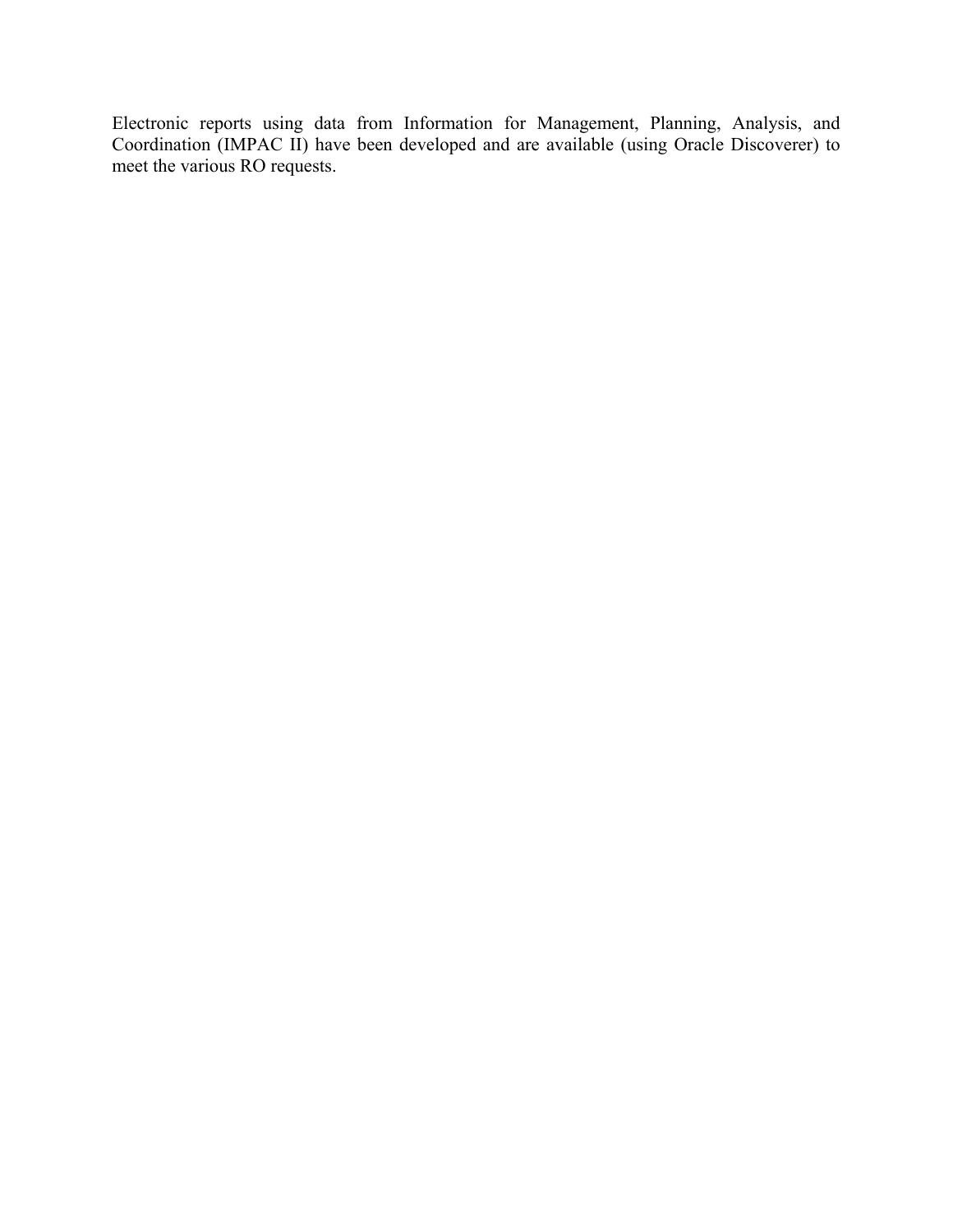#### **Peer Review—The Next Step**

Once applications are referred to the NCI and the appropriate program, they must be reviewed. The high caliber of NCI's research is maintained through peer review and a quality control process in which experts in the field review and score proposals for research. The peer-review mechanism helps ensure that the NCI uses its resources wisely and funds research that has the potential to make a significant contribution to science and medicine. The NCI's extramural programs and activities are funded primarily through peer-reviewed grants and cooperative agreements. Programs funded through research contracts are also subject to peer review, including contract-supported projects conducted within the intramural research program.

The dual peer-review system of the NIH consists of two sequential levels of review mandated by statute. The first level of review is performed by either an NIH CSR study section or an NCI Initial Review Group (IRG) subcommittee or Special Emphasis Panel (SEP) whose primary purpose is to review and evaluate the scientific merit of research grant and cooperative agreement applications. The second level of review for program relevance is conducted by the NCAB.

Most investigators are familiar with the NIH CSR study sections, which have primary responsibility for investigator-initiated Research Project (R01) grants and fellowships. It is less widely known, however, that applications representing more than 50 percent of the NCI's extramural budget are reviewed by groups directly formed and managed within the NCI by the DEA. Routing for review to either the CSR or the DEA is usually decided by the choice of award mechanism. In either case, the NCAB, also managed by the DEA, has statutory responsibility to perform the second level of review, which considers additional factors of mission and relevance.

The NCI has no direct input into the selection of reviewers who serve on CSR study sections. In contrast, members of the NCI IRG are selected by NCI review staff and approved by the Director, NCI, based on their knowledge in the various disciplines and fields related to cancer. The DEA-managed NCI IRG has seven specialized subcommittees for review of scientific areas. For example: Subcommittee A reviews Cancer Centers; Subcommittee D reviews Clinical Program Projects; and Subcommittee H reviews Clinical Cooperative Groups. (The current charter and membership of subcommittees may be found in **Appendix B** and at the following Internet address: **[http://deainfo.nci.nih.gov/advisory/irg.htm.](http://deainfo.nci.nih.gov/advisory/irg.htm)**) IRG members are appointed for varying terms of service, which may be up to 4 years on specific subcommittees. SEPs may be formed by the DEA to review RFAs or unique applications. Members of such panels are selected on a one-time, as-needed basis to review specific applications, proposals, or proposed solicitations. (Additional information about the NCI SEPs can be accessed at the following Internet address: **[http://deainfo.nci.nih.gov/advisory/sep.htm.](http://deainfo.nci.nih.gov/advisory/sep.htm)**) In addition, applications for Cancer Center, Cooperative Group, or Program Project support normally require a site visit to the applicant institution by members of the appropriate IRG subcommittee and ad hoc consultants.

Both the SEPs and the IRG advise the Director, NCI, on the scientific and technical merit of applications for grants for research and research training as well as for research-related grants and cooperative agreements, and for contract proposals relating to scientific areas relevant to cancer. Government-employed SRAs within the DEA manage the scientific review of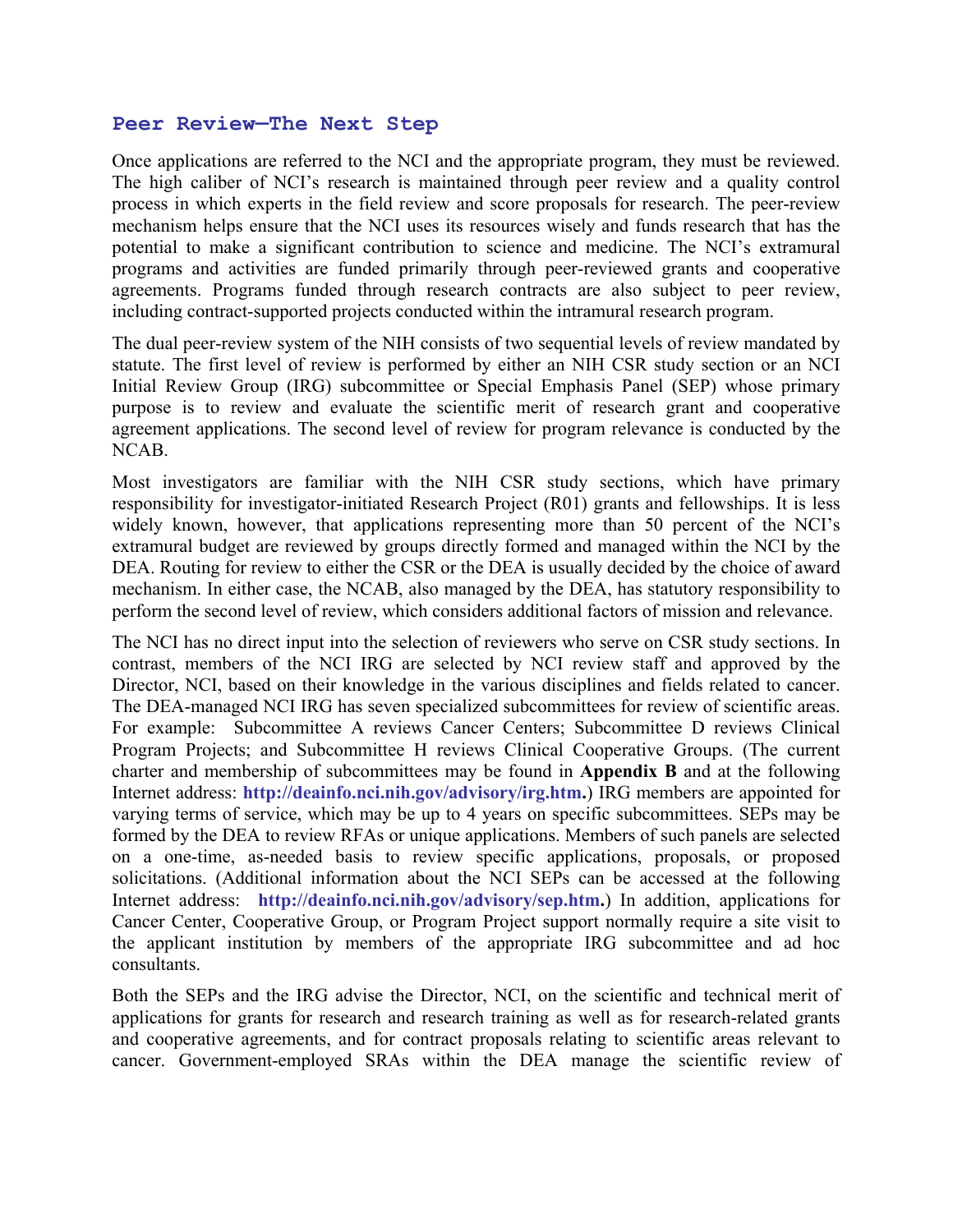applications, including the selection of peer reviewers and the overall administration of the peerreview process.

In FY2002, the DEA organized, managed, and reported the review of a total of 1,972 grant and cooperative agreement applications (see **Table 2**) and 151 contract proposals (see **Table 17**). Twenty meetings of the NCI IRG subcommittees were convened to review and evaluate grant applications of various types (see **Table 3**). In addition, there were 80 SEP meetings for review of grants or contracts, and 128 site visits.

In FY2002, 2,465 reviewers served on 200 occasions on either the IRG or SEPs to review applications (see **Appendix C**). Members are selected because they are authorities in relevant fields of biomedical research or because they represent informed consumer perspectives.

#### *Peer Review Functions*

The review units in the DEA are responsible for organizing, managing, and reporting the scientific peer review of applications for a wide variety of grant mechanisms. In the past, two Branches within the DEA managed peer-review activities for NCI-reviewed applications: the Grants Review Branch (GRB) and the Special Review and Logistics Branch (SRLB). During FY2002, the Grants Review Branch was reorganized into two branches in response to the Department of Health and Human Services and the NIH "delayering" initiative. The **Resources and Training Review Branch** (RTRB) has primary responsibility for review of applications for cancer centers, cancer training and career development, and cancer clinical trials, as well as for managing the corresponding four subcommittees of the NCI Initial Review Group (IRG) (see **Table 3**). The remainder of the GRB became the **Research Programs Review Branch** (RPRB), with primary responsibility for review of unsolicited applications for program project grants (P01s), for applications for Special Programs of Research Excellence (SPOREs) (P50s) in various organ sites, and for conference grant applications. The RPRB also manages the three subcommittees of the NCI IRG that are responsible for review of program project grant applications and the internal NCI R13 Review Committee. These branches are primarily responsible for the peer review of a variety of types of unsolicited multiproject and career development grant applications (see **Table 2**) and together manage the seven subcommittees of the NCI IRG (see **Appendix B**). **The Special Review and Logistics Branch** (SRLB) organizes and manages peer review primarily for grant applications in response to specific RFAs, Program Announcements with special receipt dates and Institute review (PARs), and contract proposals submitted in response to specific Requests for Proposals (RFPs); most of these reviews are conducted by SEPs. The review units in the DEA prepare the summary reports of the evaluations and recommendations for each site visit or review committee meeting and distribute these reports to program officials, the NIH data management system, and NCI's Records Management Center. Details of the summary statements also are provided to the NCAB, as required. Each primary Principal Investigator applicant receives a report in the form of the summary statement.

Many of the reviews conducted by the RPRB and the RTRB involve complex multidisciplinary applications. The review format for these applications usually involves a two-tier review. The first tier of the review is usually either a site visit to the applicants' institution or a teleconference by an expert review panel; this provides an opportunity for the reviewers to question the applicants directly in order to clarify issues in the application, thereby enhancing the review process. The review panel members prepare a draft review report, which is then considered, along with the application, by the relevant subcommittee of the NCI IRG. Five of the seven NCI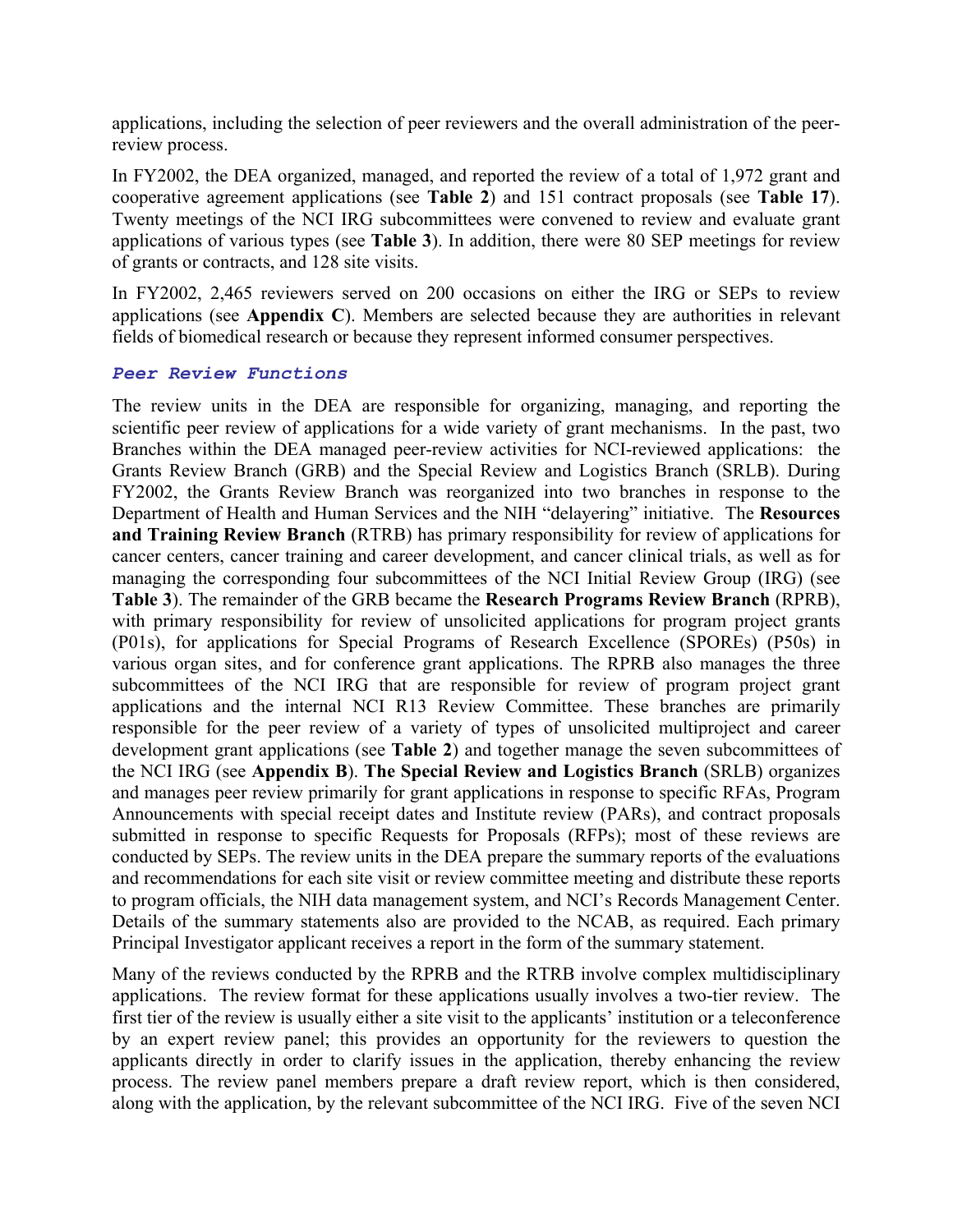subcommittees of the NCI IRG serve as the "parent committees" for final scoring of applications after expert panel reviews: Subcommittee A is the "parent committee" for Cancer Center Support Grant (P30) applications; Subcommittees C, D, and E are the "parent committees" for Program Project (P01) grant applications; and Subcommittee H is the "parent committee" for review of Cooperative Clinical Trials (primarily U10) applications. The other two subcommittees, Subcommittees F and G, review all of the career development, training, and education grant applications submitted to the NCI.

During FY2002, the seven subcommittees of the NCI IRG reviewed a total of 670 applications of various types with requests for a total of \$341,368,677 in direct costs for the first year, and more than \$1.802 billion for all years (see **Table 3**). The FY2002 workload of the subcommittees therefore represents an increase of approximately 5.7 percent in the number of applications reviewed by the subcommittees, due mainly to the increased number of program project applications for Subcommittee C and career development applications for Subcommittees F and G.

A significant proportion of the effort of the **Research Programs Review Branch** during FY2002 was associated with the review of unsolicited P01 applications. The SRAs in the RPRB organized and managed the review of 117 new, recompeting, amended, and supplemental P01 applications (see **Table 4**), a 23 percent increase over the number of P01 applications in FY2001. The 117 applications involved requested more than \$151 million in direct costs for the first year (see **Table 6**). One hundred and four of the program project applications were reviewed by IRG Subcommittees C, D, and E, the three P01 subcommittees of the NCI IRG; 12 were reviewed by Special Emphasis Panels, due mainly to member conflicts with the IRG. Sixty-seven of the reviews involved site visits for new and recompeting applications (see **Table 5**). Five of the applications were amended applications submitted for Accelerated Peer Review (APR). The APR process allows eligible applicants, those whose applications received scores within a few points of the payline and that have very easily addressable problems, to submit a 20-page "response" to the previous critique. The APR response is evaluated at the very next review cycle, potentially saving several months in the review process for the applicants. The APR response counts as one of the two allowable revisions to an application.

In all, almost 1,200 reviewers with expertise from the most basic cellular and molecular biology to the most clinical cancer research areas were required for all of the individual P01 review panels organized by RPRB SRAs.

During FY2002, RPRB successfully continued several initiatives to improve review procedures for applications for program projects. The Deputy Chief of the Research Programs Review Branch, who is the P01 review coordinator for the DEA, and the SRAs for the IRG Subcommittees (C, D, and E) responsible for program project review organized the second annual joint orientation session for new members of the committees in August 2002. An orientation notebook, with policies, procedures, suggestions, and case studies, was provided for each new subcommittee member. This new member orientation was followed by a plenary session of all of the reviewers on these three subcommittees, which featured a keynote address by the NCI Director and several exercises, led by the subcommittee SRAs, which were designed to help the reviewers establish consistent scoring calibration standards that are applicable across the three committees regardless of scientific discipline. The outcomes of this plenary session were more consistent review practices and scoring patterns across the three subcommittees, and therefore better information for NCI program staff to base funding decisions for program project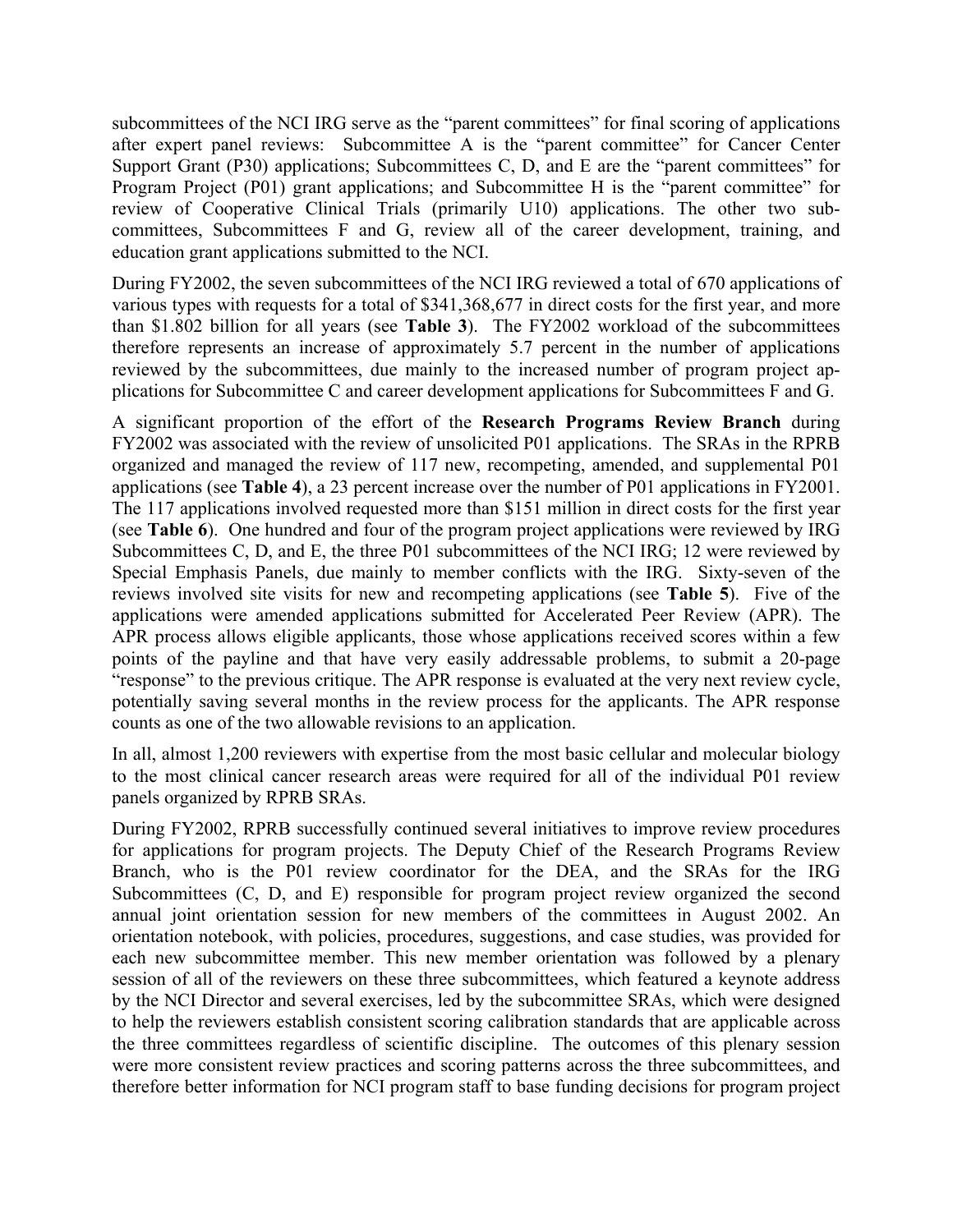applications. This is important because support of P01s accounted for approximately 18 percent of the entire NCI extramural budget in FY2002.

RPRB projects that the number of P01 applications will continue to increase, straining the resources of the DEA and requiring ever increasing numbers of senior scientists as reviewers. Therefore, as FY2002 drew to a close, RPRB staff were working closely with the Director, ORRPC, to convene an NCI working group on P01s, with representation from DEA and the four extramural program Divisions, to consider review options for P01s for the future.

In FY2002, RPRB also had responsibility for the peer review of the applications received for the NCI Special Programs of Research Excellence (SPORE) program. These large, complex multidisciplinary P50 applications focus on translational research directly applicable to human disease in various organ sites. This important program is currently in the third year of a transition from an RFA-driven program to an investigator-initiated program; by 2005, there will be one receipt date each year for applications addressing each specific tumor site. During FY2002, the RPRB organized and managed Special Emphasis Panels for the review of a total of 51 SPORE applications for research in prostate cancer, gastrointestinal cancer, head and neck cancer, brain cancer, breast cancer, gynecologic cancers, and lymphoma, an 82 percent increase over the number of SPORE applications reviewed during FY2001. These 51 applications were requests for almost \$93 million in direct costs for the first year of support. Based on the current schedule for SPORE application receipt in FY2003 and beyond, the RPRB expects the SPORE review workload to continue to increase at a rapid rate.

The SRAs who organize the SPORE reviews routinely conduct orientation conference calls with all of the reviewers before the applications are sent to the reviewers to explain the special features of the SPORE program and the special review criteria for SPORE applications.

During the summer of 2002, the Director of NCI convened a Working Group of senior extramural investigators to make recommendations concerning the Cancer Centers and the SPOREs. RPRB staff prepared information and presented SPORE review options for the P30/P50 Working Group. The recommendations of the Working Group will be the subject of additional RPRB activity in FY2003.

During FY2002, the RPRB also continued to conduct the reviews for R13 applications for support for a wide variety of scientific conferences. Fifty-nine applications representing requests for more than \$1.74 million in direct costs for the first year were reviewed by the NCI R13 Review Committee, which is composed entirely of NCI extramural staff. This committee uses an innovative "virtual review" format to accomplish an accelerated review of the conference grant applications four times a year, so that conference organizers can plan more effectively.

DEA also maintained a leadership role in the design and implementation of the Peer Review Module of the new central NIH extramural database, called IMPAC II, during FY2002. The Chief of the RPRB, an SRA from the SRLB, and a support staff member from the RPRB served on the IMPAC II Review Users' Group (RUG) to test new programming for uploading final summary statements into the database. An RPRB SRA served on the task force to design and test a new internet-assisted review module that will be part of IMPAC II. This module will allow reviewers to log in through the NIH eRA Commons and post their preliminary critiques and preliminary scores on a secure Web site prior to the review meeting. This system will allow reviewers to preview the other critiques for their assigned applications and will focus the discussions during the review meeting more effectively. In addition, an RPRB support staff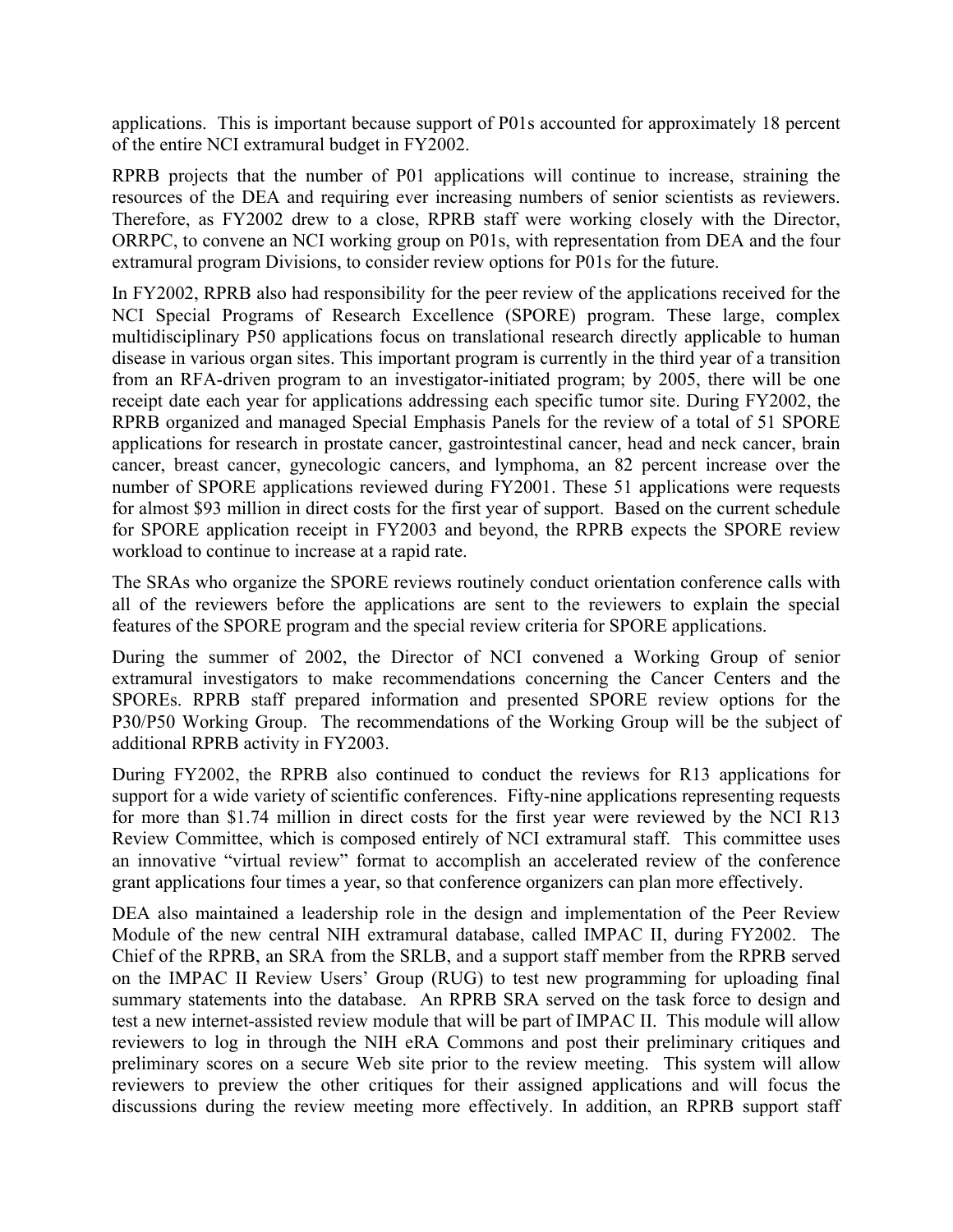member continues to serve on the trans-NIH User Group for the Committee Management (CM) Module in the new NIH IMPAC II database system, and on the working group designing a Webbased upgrade to the CM module. The CM module is a critical element in preparing for and reporting on peer reviews, and the User Group has identified resolutions for problems and suggested several enhancements to the system.

The **Resources and Training Review Branch** (RTRB), which administers four NCI IRG subcommittees (A, F, G, and H), has the responsibility for multidisciplinary cancer centers, cooperative clinical trials, institutional training and education grants, and career development awards. Staff of this branch also participate in the review of other funding mechanisms within the DEA. Although this change took place in mid-2002, the activities of the branches are described separately.

The reviews conducted by the committees within RTRB are of two types. For the complex, multidisciplinary applications such as cancer center support grants (P30s) and multi-institutional clinical trial cooperative groups cooperative agreements (U10s), the review format generally involves a two-step initial review. The first step of the review has involved either a site visit to the applicant institution or a presentation to a committee in the Washington area. This group of experts serves as a fact-finding body to update the application and to clarify issues in the application based on discussion with the applicants. This first committee prepares a draft report that is presented, together with the full application, for discussion, evaluation, and final scoring by the appropriate parent committee—NCI IRG Subcommittee A for cancer centers and Subcommittee H for clinical trials. The scoring by a parent committee provides for a more uniform evaluation of applications than scoring by individual review teams.

Shortly after his appointment as NCI Director, Dr. von Eschenbach established a P30/P50 Working Group composed of leaders of the cancer research community, who are sensitive to issues facing both reviews and applicants, to study the P30 Cancer Center Support Grant together with the P50 SPORE award to determine how to continue supporting these important methods of funding translational research in a more restricted funding environment. A presentation was made to the Working Group on issues that the Committee is facing as applications for Cancer Center Support Grants grow in length, and there is an increase in numbers of research programs described, shared resources for which funding is proposed, and overall support requested. Means of streamlining the review process, without compromising the rigor of the review, also were discussed with the Committee. A final report is to be presented to the NCAB in early 2003.

Subcommittees F and G review all education, training, and career development grant applications within the DEA. These applications include a large number of different funding mechanisms divided between Subcommittee F (T32, K01, K08, K22) and Subcommittee G (R25, K05, K07, K22, K23, K24). Each of these sets of applications is reviewed in one meeting by the chartered committee supplemented by temporary reviewers with appropriate expertise to ensure that every application is evaluated by experts in its field.

The number of applications being reviewed in Subcommittees F and G has continued to grow. This is due, in part, to the increased number of mechanisms available and to the increased information disseminated about them. In addition to a number of procedures introduced last year to streamline the review process to reduce the burden on the review teams, a third committee is being formed to address unresolved issues.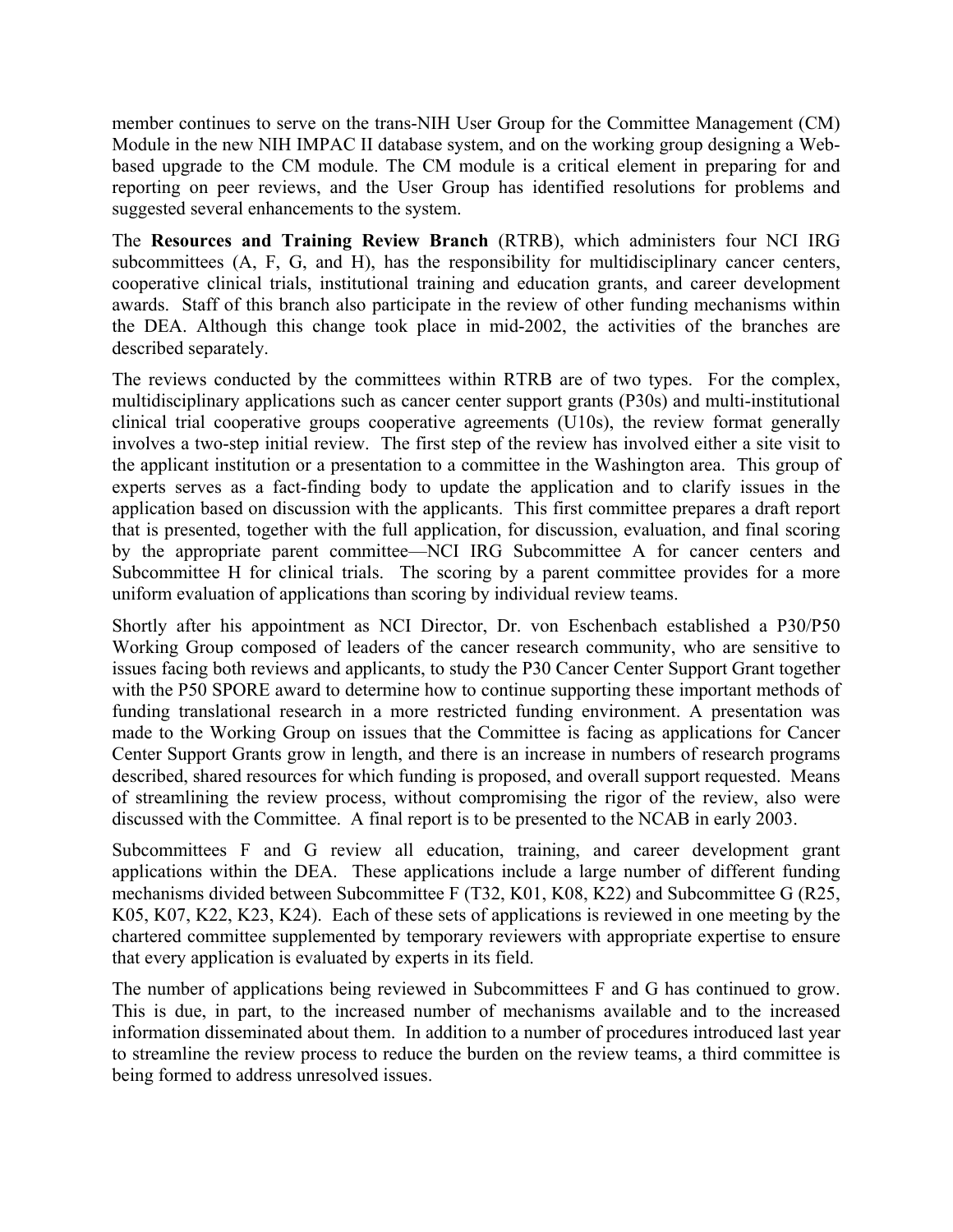Another issue of concern with regard to the applications reviewed in Subcommittees F and G was the compression of scores. This made it more difficult for funding decisions to be made because many applications received scores that were very close to each other. In addition, it was misleading to applicants because scores that appeared numerically to be very favorable may in fact have been ranked in a low percentile of all the applications of its type. To address this concern, a new scoring paradigm was developed in which reviewers were asked to rate, across the full rating scale, each application on its merit relative to the full population of applications of its type. Reviewers also were encouraged to rate as unscored any application that they judged to be in the lower half of applications of its type. Although unscored applications received the reviewers' comments, the applications were not discussed at the meeting, thereby shortening its duration.

This problem of score compression and the proposed new procedure was explained to the reviewers in writing and in a teleconference with the reviewers prior to the review meetings, and discussed further at the beginning of the meeting. The median score for both committees improved significantly, with a fuller range of scores used, fewer applications were rated as better than 150, and a sufficient number were rated as unscored to shorten the duration of the meeting.

The SRA for Subcommittee H (Clinical Cooperative Groups) continues to work closely with the staff of the Clinical Investigations Branch of the NCI Clinical Trials Evaluation Program (CTEP) on updating the Clinical Trials Cooperative Group Program Guidelines. In addition, the review of the U10 application submitted by the Children's Oncology Group, which was recently formed through the merger of the four previous pediatric oncology groups, was successfully completed. Challenging to this review was the potential for conflicts of interest, as most pediatric oncology research clinicians in the United States, Canada, and Western Europe are members of the merged group. To reduce the reviewer burden of the current review format, the SRA has been actively involved in the pilot of a new review format for the Clinical Cooperative Groups. Two Cooperative Groups will take part in this pilot, which will involve a direct presentation by the group under review to Subcommittee H after an onsite review of their statistics and data management centers.

The **Special Review and Logistics Branch** (SRLB) organizes and manages peer review primarily for grant applications submitted in response to specific NCI RFAs and most special PARs, and for contract proposals submitted in response to specific Requests for Proposals (RFPs); most of these reviews are conducted by SEPs.

Each year, the National Cancer Institute identifies several broad priority areas that serve as the framework for strategic planning and budget development. **Extraordinary Opportunities for Investment** are areas of discovery that build upon the most important recent developments in knowledge and technology and hold promise for making significant progress against all cancers. **NCI Challenges** are areas of emphasis that focus investment on improving the resources and mechanisms available to support research, furthering the preparation of the people needed to conduct research, enhancing access to research information and technology, and maximizing the sharing of discovery and collaboration among researchers and clinicians. The "opportunities" and "challenges" are articulated in the NCI Bypass Budget that is sent to the President each year. For the FY2002 Bypass Budget, the Institute identified the following: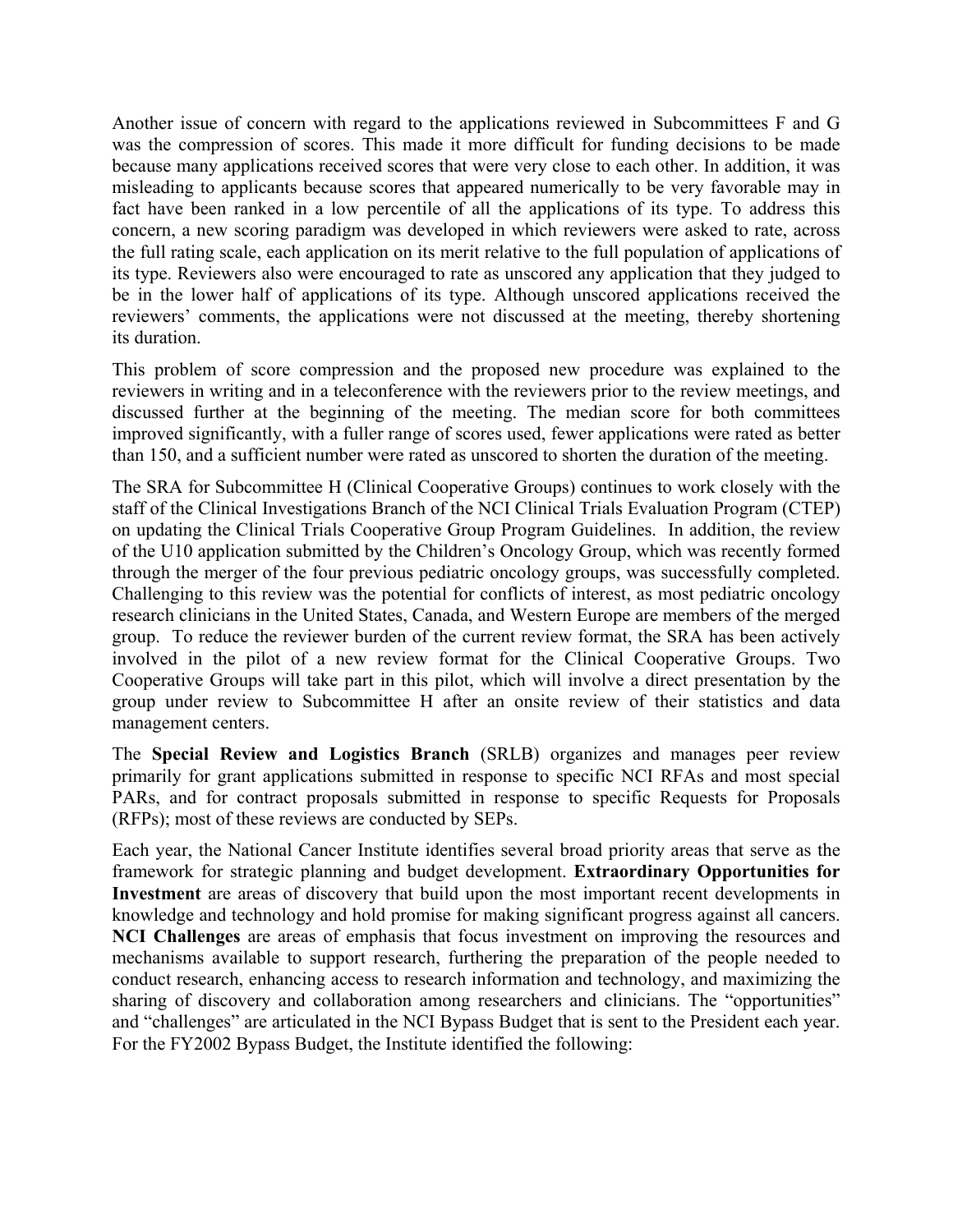Six areas of **extraordinary opportunities:**

Genes and the Environment

Cancer Imaging

Defining the Signatures of Cancer Cells: Detection and Diagnosis

Molecular Targets of Prevention and Treatment

Research on Tobacco and Tobacco-Related Cancers

Cancer Communications.

In addition, eight **NCI challenges** also were highlighted:

Investigator-Initiated Research

Centers, Networks, and Consortia

National Clinical Trials Program

Informatics and Information Flow

Emerging Trends in Cancer

Cancer Training and Career Development

Quality of Cancer Care (new for 2002)

Reducing Cancer-Related Health Disparities (new for 2002).

These "opportunities" and "challenges" translated into a variety of initiatives in FY2002, not only for academic research centers, but also for the small business community. Following approval by the NCI Executive Committee and BSA (unlike RFAs, PAs are not approved by the BSA), program staff—assisted by the Program Coordination and Referral Branch—generate the initiatives that are published in the *NIH Guide for Grants and Contracts*. \* In an RFA, a specific, published dollar amount is set aside by the Institute, while in an Institute PAR (Institute Reviewed Program Announcement) there is no dollar set-aside and no requirement for BSA review. The reviews of all RFAs and PARs are managed by the SRAs of the DEA. **Tables 7**  through **12** summarize the RFAs, PAs, and PARs published and the RFAs, PAs, and Master Agreements reviewed by the SRLB in FY2002. **Table 12** represents those applications submitted in response to PAs, the review of which is shared by SRLB, RPRB, and RTRB.

In February 2002, the NCAB concurred with the review results of 44 SRLB-reviewed initiatives, 41 of which were directly related to the Bypass Budget; in June 2002, 20 of 26 RFA/PAR initiatives were related to the Bypass Budget; and in September 2002, 28 of 31 RFA/PAR initiatives were related to the Bypass Budget. In considering the specific initiatives, the breakdown for all of FY2002 is as follows:‡

<sup>\*</sup> Because of the importance of allowing adequate time for the applicant community to respond to NCI's initiatives, it is to be expected that the results of some initiatives may be funded (or reviewed by the NCAB) in subsequent fiscal years.

<sup>†</sup> Two multiproject initiatives were part of the RFAs.

<sup>‡</sup> Tables 10 and 11 identify the "challenges" and "opportunities" as they relate to specific RFAs and PAs for FY2002.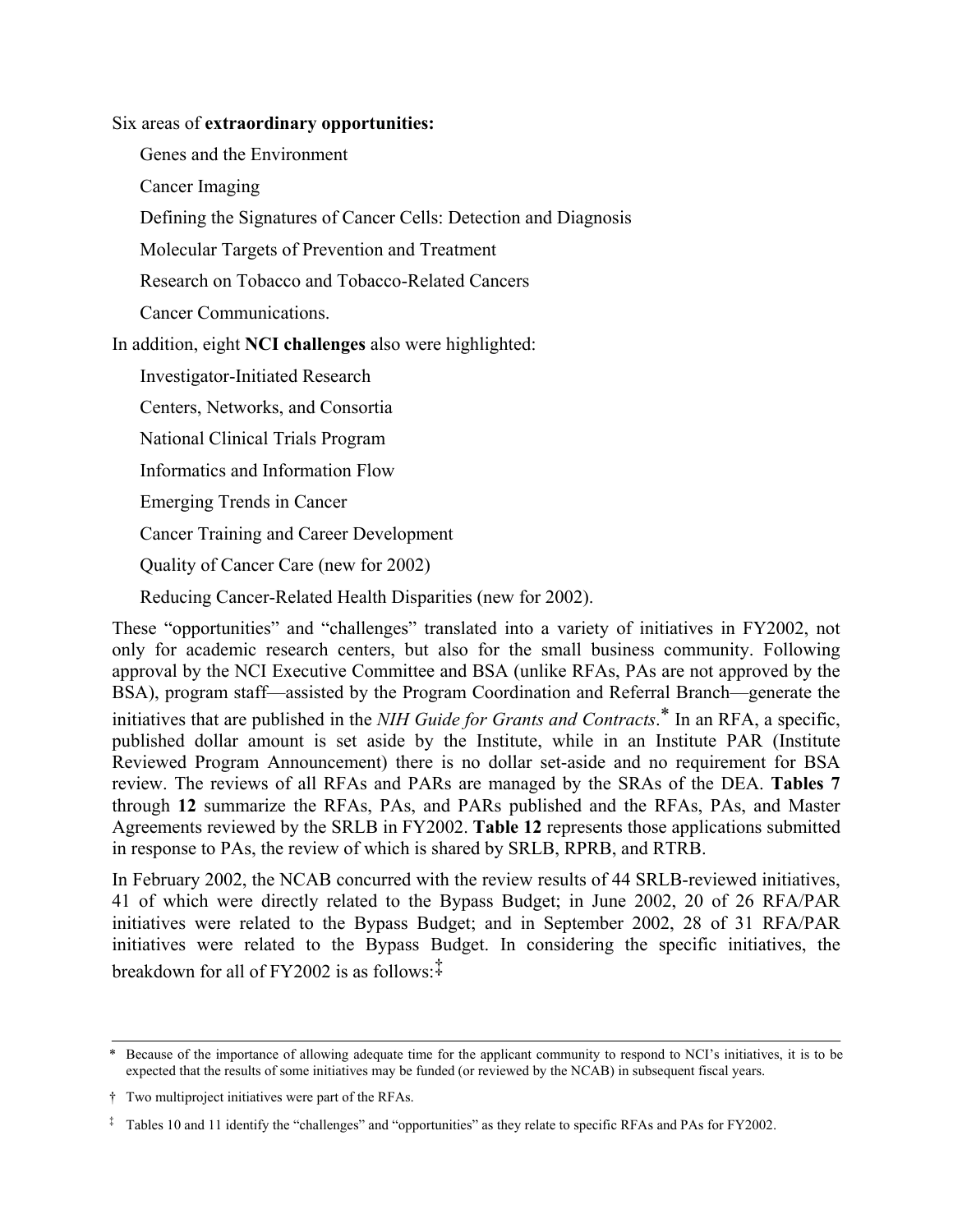| <b>Research Opportunities</b> <sup>†</sup>              | # of RFAs/PARs |
|---------------------------------------------------------|----------------|
|                                                         |                |
|                                                         |                |
|                                                         |                |
| 04 Research on Tobacco and Tobacco-Related Cancers  3/1 |                |
|                                                         |                |

| <b>Challenge Initiatives</b>                                      | # of RFAs/PARs |
|-------------------------------------------------------------------|----------------|
|                                                                   |                |
| C2 National Clinical Trials Program in Treatment/Prevention.10/10 |                |
|                                                                   |                |
|                                                                   |                |
|                                                                   |                |
|                                                                   |                |

## **Breadth of Peer Review**

A general theme that has been applied to all recent NCI initiatives—PAs, RFAs, and Broad Agency Announcements (BAAs)—is that the widest possible net should be cast in the search for quality science. NCI IRG subcommittees increasingly serve as the locus for peer review of applications assigned to the NCI. In the past, most PAs for single-project research grant mechanisms (R01, R03, R21) were directed to the CSR for evaluation. Over the last several years, however, increasingly specialized requirements of NCI initiatives have led to the need for specific kinds of expertise not routinely found in depth in the standing CSR study sections. This has led to the issuance of more PARs for which ad hoc peer-review groups with the disciplineappropriate expertise (as provided by SEPs) are specifically recruited. Considerable effort is required to recruit the wide range of individuals with expertise to cover all aspects of an initiative.

Highlights of SRLB reviews for FY2002 include two major initiatives. The first was the simultaneous release of five RFAs relating to the identification of molecular targets for cancer therapy. Because of the extent of the initiatives, three SRAs were assigned to conduct the peer review. By coordinating the review meeting dates, the SRAs were able to recruit not only for their own meetings, but also for the meetings of their two collaborating colleagues. An Internetaccessible database that listed all of the contacted reviewers, minimized the repetitive calling of the same potential reviewer.

The other significant project was the BAA (a contract initiative) for Novel Technologies. This initiative was modeled after the long-range research projects of the Defense Advanced Research Projects Agency (DARPA), one of which developed into the Internet. To elicit participation of technology-oriented firms, measures were applied in accordance with the Procurement Integrity Act regarding the confidentiality of the information submitted. This made the initiative a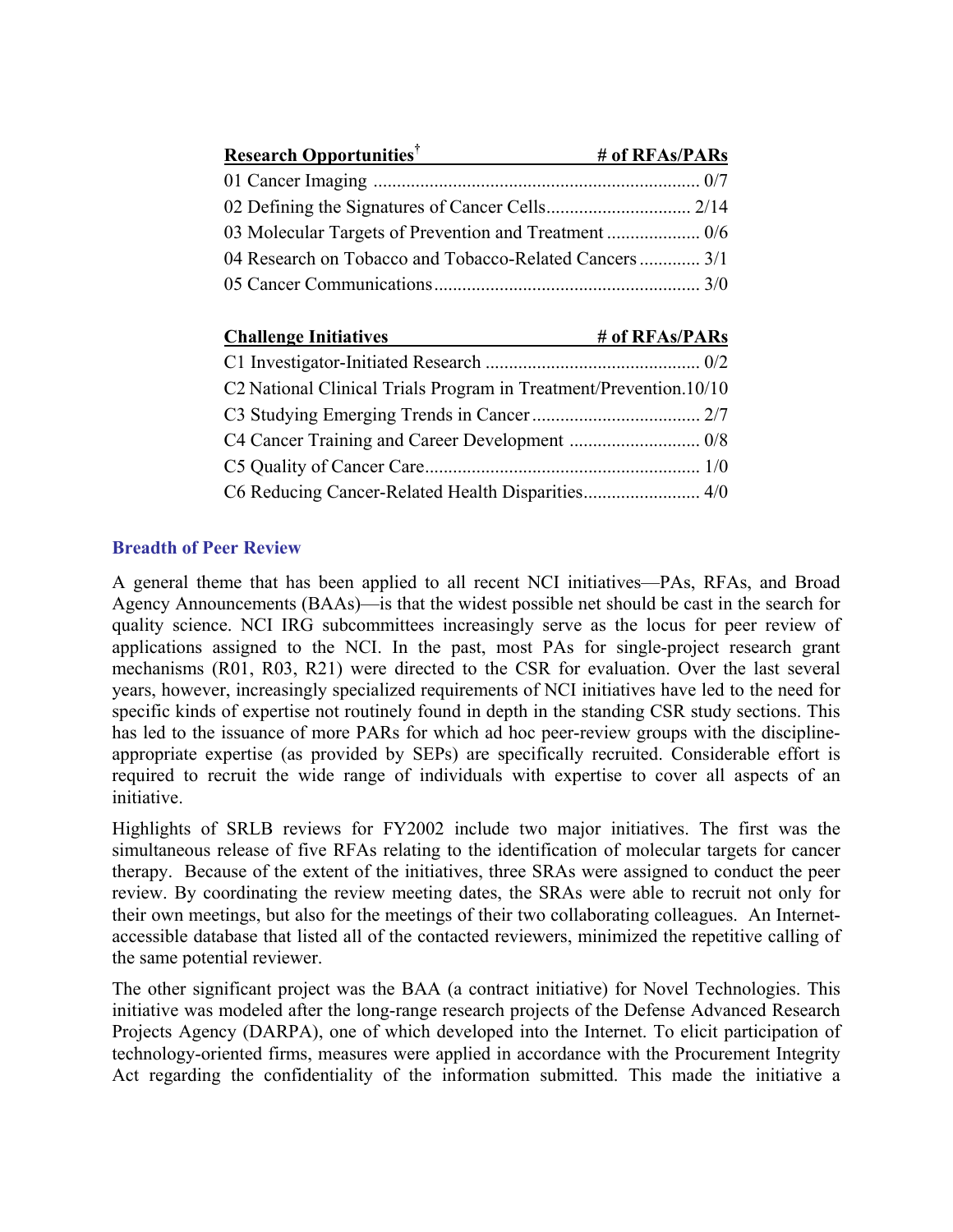hybrid—part investigator-initiated research and part contract—which complicated the review process and necessitated the use of a waiver from the usual conflict-of-interest provisions.

In addition to the BAA described above, the Division reviewed nine RFPs (contract initiatives) and two Master Agreement Announcements (MAAs). RFPs are full proposals in which several elements of each proposal are individually evaluated and scored, with the combined score, indicating the overall merit. After negotiations, contract awards result from the RFP solicitation. The MAA is a mechanism by which offerors describe their capability to perform specified tasks. The review panel then determines whether they are qualified to perform the described tasks. Qualified offerors then are placed in a pool (of qualified offerors) from which the NCI can draw upon to perform tasks relevant to the MAA. The review of an RFP proposal is approximately five times more complicated than that of an MAA proposal. The list of RFPs and MAAs reviewed in FY2002 is shown in **Table 17**.

#### **Scanning of Applications Into Electronic Records To Increase Efficiency**

The DEA application scanning project highlighted in last year's report has been completed. Applications submitted for the February 1, 2002, and later receipt dates were scanned by a central facility for all NIH Institutes and Centers. These electronic records are now added to the IMPAC II dataset, creating a more complete centralized, enterprise-wide, information repository. The DEA continues to fund some scanning for contract proposals that are not part of the IMPAC II dataset.

#### **Grant Funding**

In **Table 13**, a comparison is made of the average cost and number of NCI R01 and P01 grants awarded in FY2000, 2001, and 2002 according to extramural division. **Table 14** presents a summary for FY2002 of total funding of NCI grant awards by mechanism. Trends in grant funding according to scientific area are described on page 25 and in **Tables 15 and 16**.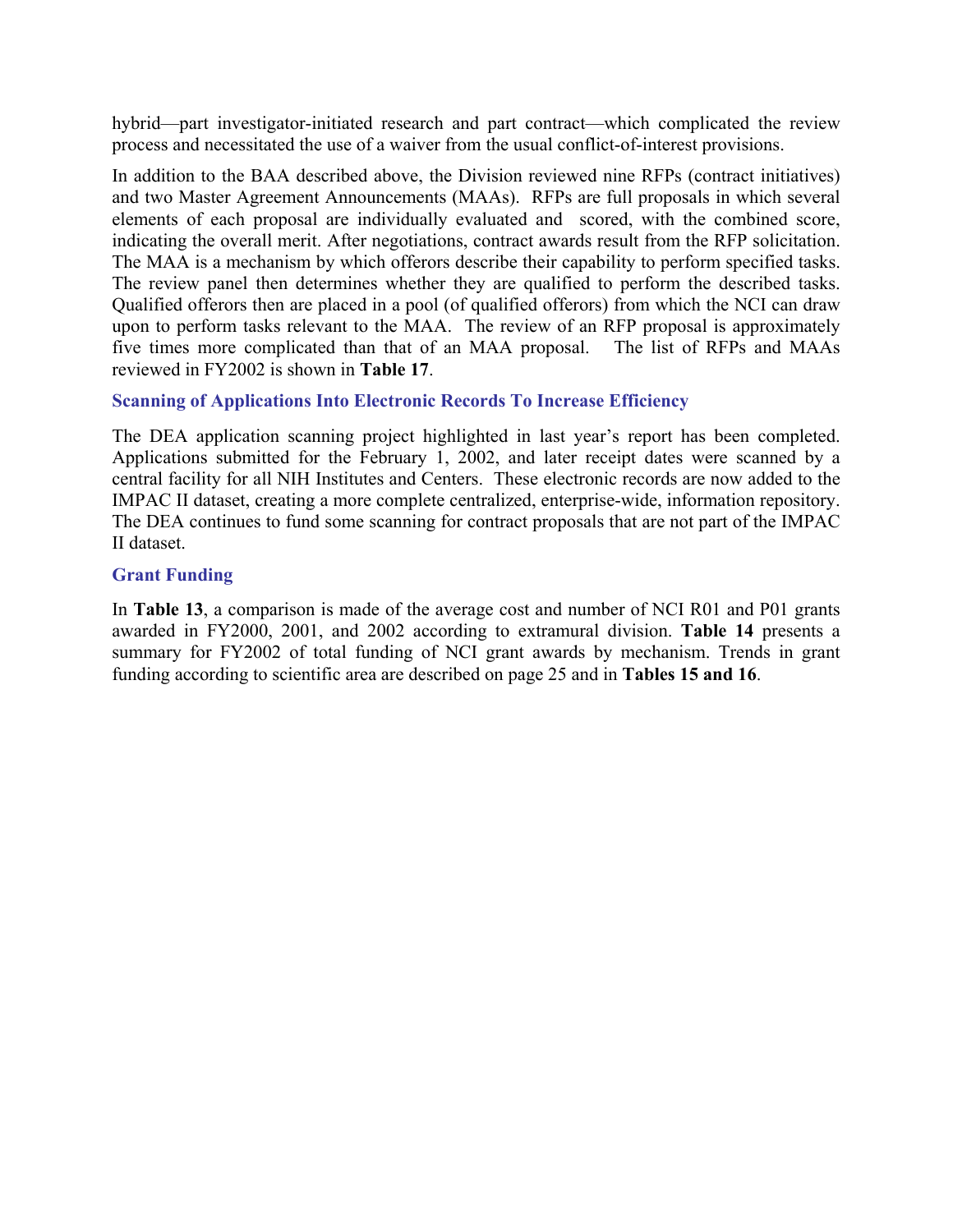## **Supporting Peer-Review Consultants**

Ensuring that highly qualified individuals are available for expert review of grant applications and contract proposals requires an efficient administrative support system. The DEA's **Scientific Review and Evaluation Award** (SREA) Office, residing within the Committee Management Office (CMO), supports the NCI peer-review process by compensating consultants for their services on the NCI IRG or SEPs and by reimbursing them for their travel and other expenses (see **Appendices B and C**). The SREA Office also approves and processes payments for other activities related to review, including contract-supported ticketing services. During FY2002, the SREA Office authorized 3,215 consultant reimbursement vouchers and 578 nonconsultant other vouchers for travel ticketing, meeting room rental, and teleconferences.

During FY2002, the SREA Office continued to work with a contractor to further develop the program that allowed retrieval of Financial Operating Plan (FOP) data from IMPAC II (an NIHwide committee management database). The IMPAC II Committee Management Voucher Module is now fully operational, and the SREA Office utilizes IMPAC II for the generation of all consultant and nonconsultant voucher reimbursements, FOPs, and Internal Revenue Service Form 1099 reports. Also, during FY2002, the SREA Office worked with the contractor to develop a program that will allow retrieval of financial and consultant reimbursement information from IMPAC II and streamline the reconciliation process. This process is in development. In addition, the SREA Office and the contractor are working with World Travel Services to develop a streamlined billing process to expedite the processing of travel invoices and eliminate the duplicative verification process that in the past caused severe backlogs.

The SREA Coordinator worked with other NIH Institute SREA Offices to participate in the planning and establishment of the first NIH SREA Coordinating Committee. Their goal was twofold: (1) to act as an advisory body to the Director, Office of Federal Advisory Committee Policy (OFACP), senior NIH Management officials, and the SREA community on SREA policy; and (2) to ensure consistent administration of SREA policies and procedures across the NIH. This group meets monthly to discuss SREA procedures and is presently working on the first Standard Operating Procedure (SOP) for the NIH SREA community to standardize procedures and provide guidance and consistency within the SREA offices and among all of the Institutes.

In addition, the SREA Office advises consultants, NCI staff, and the SREA trustee on policies and procedures; performs the administrative tasks related to setting up, managing, monitoring, and closing out accounts; and prepares expenditure reports, including those required by the NIH Office of Financial Management for 1099 tax forms and those requested by the CMO for the NCI FOP, consultant services, and financial management reports for IRG, SEP, and SREA.

This little-known support function is critical to the success of the peer-review system because any error, inconvenience, or delay in reimbursement that reviewers experience is likely to discourage their future service. Excellent customer service remains a constant goal of the NCI SREA staff.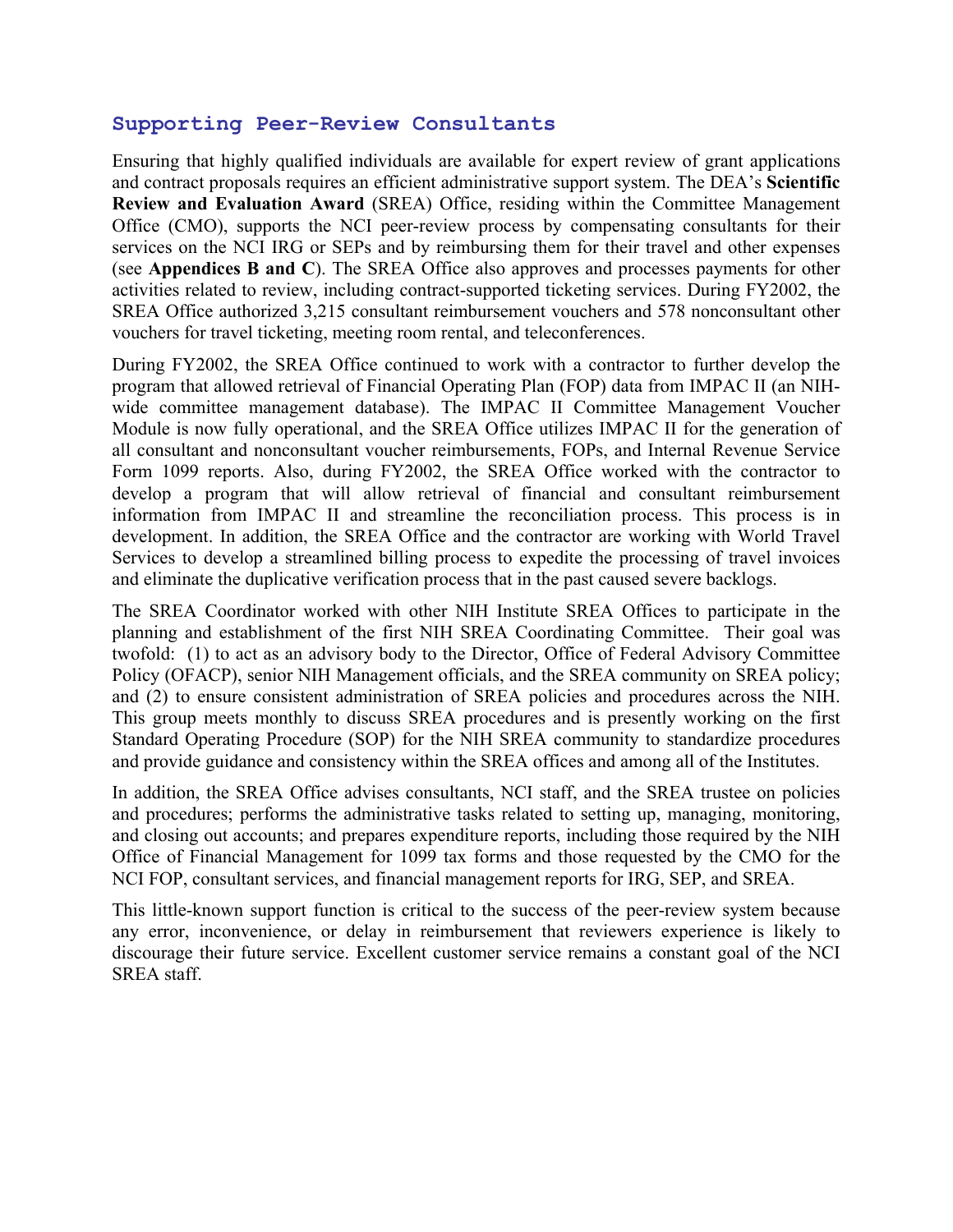## **DEA's Role in Advisory Activities**

Beyond its central role in coordinating the peer review and referral of grants, perhaps the most far-reaching role the DEA plays across the NCI is the coordination and administration of NCI's eight chartered Federal advisory committees (see **Appendix B**). The activities of these advisory bodies are coordinated by the **Office of the Director**, DEA, and the **Committee Management Office**, DEA. A primary responsibility of the DEA is coordination of the activities of the NCAB, whose members are appointed by the President and whose responsibilities include conducting the second-level review of grants and cooperative agreements, as well as advising the NCI Director on policy for the conduct of the National Cancer Program. The DEA also coordinates administration of the BSA, the body responsible for the oversight and concept review of the extramural programs and initiatives of the NCI. As such, the DEA plays a major role in the development and issuance of PAs, PARs, and RFAs, the major extramural program initiatives used by the NCI. The DEA Director serves as Executive Secretary to the NCAB, and the Deputy Director, DEA, serves as Executive Secretary to the BSA. (See **Appendices D and E** for highlights of the activities of these Boards in FY2002.)

Each year, the NCI relies on hundreds of individuals with special expertise to advise and support staff in its mission to win the war against cancer. These individuals provide advice and guidance to NCI staff on countless research projects, scientific concepts, and programmatic and administrative issues relating to its research initiatives and priorities. During FY2002, 2,465 consultants were asked to serve as standing, temporary, and ad hoc members on NCI's advisory Boards and groups. These consultants participated in 125 committee meetings conducted by NCI staff. There were 142 site visits conducted under the NCI IRG subcommittees and Board of Scientific Counselors (BSC). The DEA performs a variety of administrative and management functions in support of these advisory committees and their members. Under the various chartered committees, working groups were formed to address several important areas of cancer research related to diverse populations, and cancer advocacy, treatment, prevention, communication, and education. (See **Appendix C** for a list of consultants.)

#### *Major NCI Advisory Bodies Administered by the DEA*

**National Cancer Advisory Board.** NCI's principal advisory body is the presidentially appointed NCAB. The Board advises the DHHS Secretary and the NCI Director on issues related to the entire National Cancer Program and provides a second level of review for grant applications referred to the NCI.

**Board of Scientific Advisors.** The BSA represents the scientific community's voice in NCIsupported extramural science. The Board, composed of distinguished scientists from outside the NCI and representatives from the advocacy community, advises the NCI leadership on the progress and future direction of the Institute's Extramural Research Program. The Board evaluates NCI extramural programs and policies and reviews ideas for new research opportunities and solicitations to ensure that a concept is meritorious and consistent with the Institute's mission.

The BSA believes it is important to interact with and receive feedback from the clinical, population science, and laboratory research communities affected by NCI policies. To this end, the NCI has established BSA-sponsored "NCI Listens" sessions at national association meetings (see **Appendix B,** p. 49). BSA members and NCI staff invite conference participants to join them for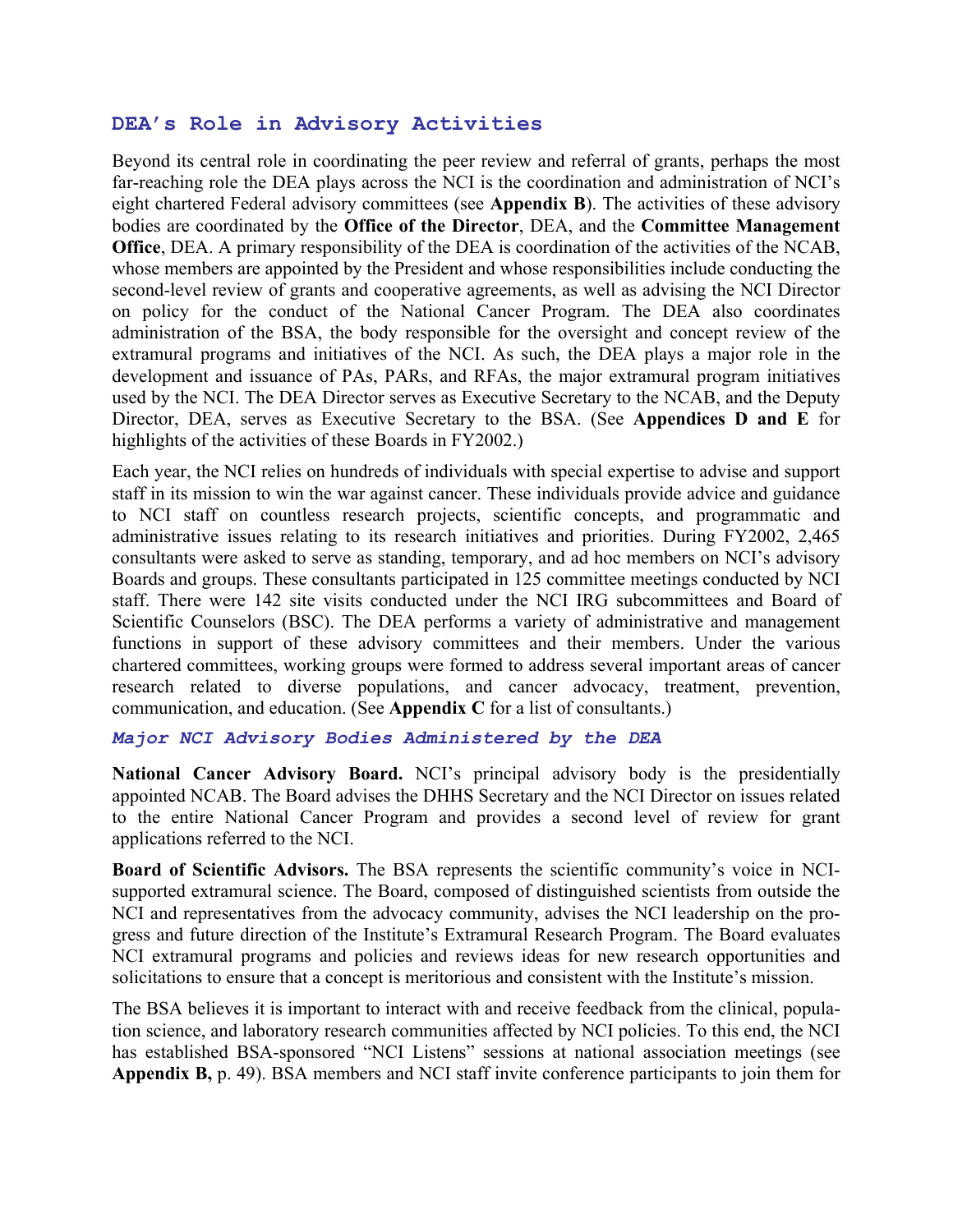these sessions. A brief presentation is given by NCI staff emphasizing the status of grant funding, the Bypass Budget, and the status of several new initiatives. The brief presentation is followed by an open question-and-answer period. The NCI is committed to providing a written response to the scientific society hosting the meeting concerning issues raised during the session. The BSA hopes that conference participants will take advantage of this opportunity to raise their concerns.

**Board of Scientific Counselors.** The BSC, managed through the OD, NCI, advises the Institute leadership on the progress and future direction of NCI's Intramural Research Program residing in the Center for Cancer Research (CCR) and the Division of Cancer Epidemiology and Genetics (DCEG). This group of scientific experts from outside the NCI evaluates the performance and productivity of NCI staff scientists through periodic site visits to intramural laboratories and provides evaluation and advice on the course of research for each Laboratory and Branch.

**NCI Initial Review Group.** The IRG, composed of seven subcommittees, reviews grant and cooperative agreement applications for centers, research projects, and research training activities in the areas of cancer cause, diagnosis, treatment, and prevention, as well as contract proposals relating to all facets of cancer. Members may be appointed as standing committee members with overlapping terms of up to 4 years or as "temporary" members with all the rights and obligations of committee membership, including the right to vote on recommendations in which the individual fully participated as a reviewer for a specific meeting. Consultants also may be invited to serve as special experts or ad hoc members to provide information or advice. These individuals generally serve in site visit groups, providing critical information to the chartered advisory committees responsible for initial peer review.

**NCI Special Emphasis Panels.** The SEPs advise the Director, NCI, and the Director, DEA, regarding research grant and cooperative agreement applications, contract proposals and concept review relating to basic and clinical sciences, and applied research and development programs of special relevance to the NCI. Membership of an SEP is fluid, with individuals designated to serve for individual meetings rather than for fixed terms. These individuals have all of the rights and obligations of committee membership, including the right to vote on recommendations.

**Program Review Groups.** As part of an ongoing process of review and revitalization, the NCI instituted a series of external reviews to guide it in strengthening major research support programs. Program Review Groups, coordinated by the DEA as an activity of the BSA, examine the NCI extramural programs and their infrastructures to evaluate whether changes are necessary for the Institute to be in a position to effectively guide and administer the needs of the science in the foreseeable future. (See **[http://deainfo.nci.nih.gov/advisory/bsa/bsa\\_program/bsaprgr.htm](http://deainfo.nci.nih.gov/advisory/bsa/bsa_program/bsaprgr.htm).**)

**Progress Review Groups.** As part of its overall responsibilities for committee management functions and coordination of advisory groups, the DEA assists other NCI offices with additional types of oversight activities. Progress Review Groups, managed by the Office of Science Planning and Assessment within the OD, NCI, are created to provide their expertise, biomedical research information, and assistance to NCI chartered advisory committees in defining and prioritizing the national research agenda for particular cancers—including breast, prostate, colorectal, brain, pancreatic, leukemia, lymphoma, myeloma, and lung—by: (1) identifying new or unmet scientific opportunities; (2) reviewing an NCI analysis of its current research program; and (3) using the ongoing activities as a baseline, providing expert opinions on how to address the opportunities and hasten progress against the disease. These groups report through a chartered Federal advisory committee. (See **<http://deainfo.nci.nih.gov/advisory/pog/progress/index.htm>.**)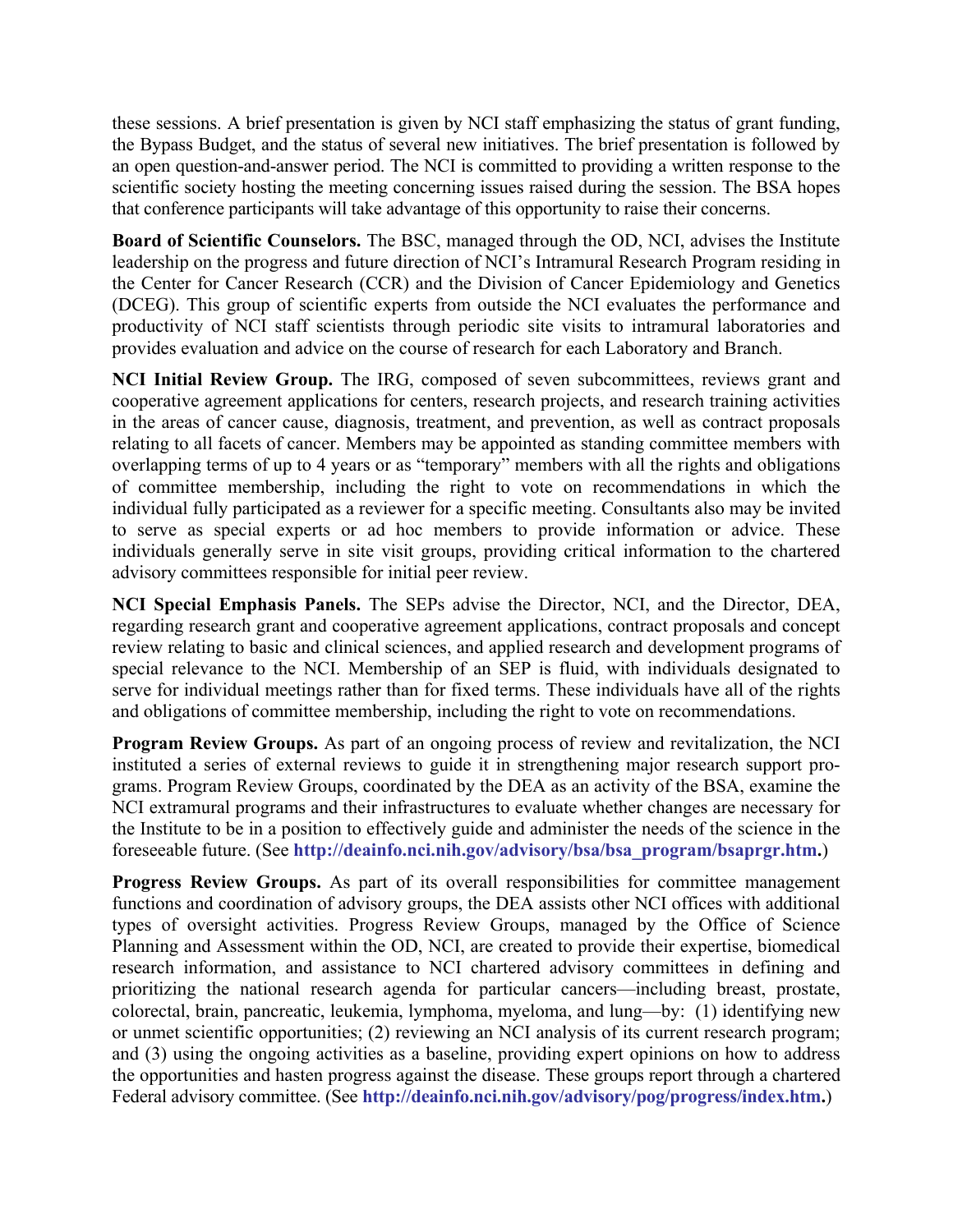#### **Committee Management Activities**

The **Committee Management Office** (CMO) is the DEA administrative unit that coordinates the general administration of the NCI's chartered Federal advisory committees. The CMO provides advice related to the provisions of the Federal Advisory Committee Act and other Federal, Department of Health and Human Services (DHHS), and NIH regulations governing the actions of NCI staff who manage advisory committees. It coordinates the activities of advisory committees across the NCI and ensures that NCI staff comply with Federal advisory committee policy. Additionally, the Office of the Director (OD), DEA, and the CMO provides guidance and information to staff and external groups on specific NIH policies related to the operation of working groups and ad hoc consultants operating under the direction of some of NCI's chartered Federal advisory committees. NCI working groups provide scientific expertise through chartered committees to the NCI Director and Division Directors on a range of matters related to the National Cancer Program. The Office works closely with the other DEA offices to coordinate activities with NCI advisory committees; implements policies and procedures designed to avoid conflicts in the nomination and selection of board members; implements policies and procedures to ensure compliance with DHHS and NIH regulations governing the operation of chartered advisory bodies; advises on issues related to conflicts of interest, selection and recruitment of viable committee members, and management of committee records; provides logistical support for NCAB meetings; and facilitates committee-related travel.

CMO staff continue to participate in various NIH-wide Information for Management, Planning, Analysis, and Coordination (IMPAC II) software application user group meetings and pilots, including participation on the NIH Committee Management-Joint Application and Development Group (CMJAD) slated to provide advice on the redesign of the Committee Management Module. The IMPAC II Module is being redesigned as a Web-based application and will be a more user-friendly and intuitive system. In FY2002, the CMO continued to develop in-house IMPAC II training information, developed new guidelines geared towards assisting NCI staff in efficiently using the IMPAC II system, and conducted training for users of the system.

In concert with the automation of the NIH-wide committee management functions, the CMO continued to work closely with other DEA staff to streamline general committee management and review procedures related to member travel and vouchering and mail review and teleconference reimbursements. The same procedures were used to facilitate more effective management of all other NCI chartered advisory committees.

In addition, the DEA CMO continued to conduct briefings with the NCI Divisions; the Offices of Liaison Activities, and NCI management on the use of working groups associated with chartered committees. The CMO was actively involved in the guidance and support of various NCI working groups and NIH employee working groups related to the IMPAC II Module, the Data Quality and Control Initiative, and the SREA Coordinating Committee. Additionally, CMO staff participated in NIH Committee Management work groups and the Committee Management Users Group charged to redesign the IMPAC II Module.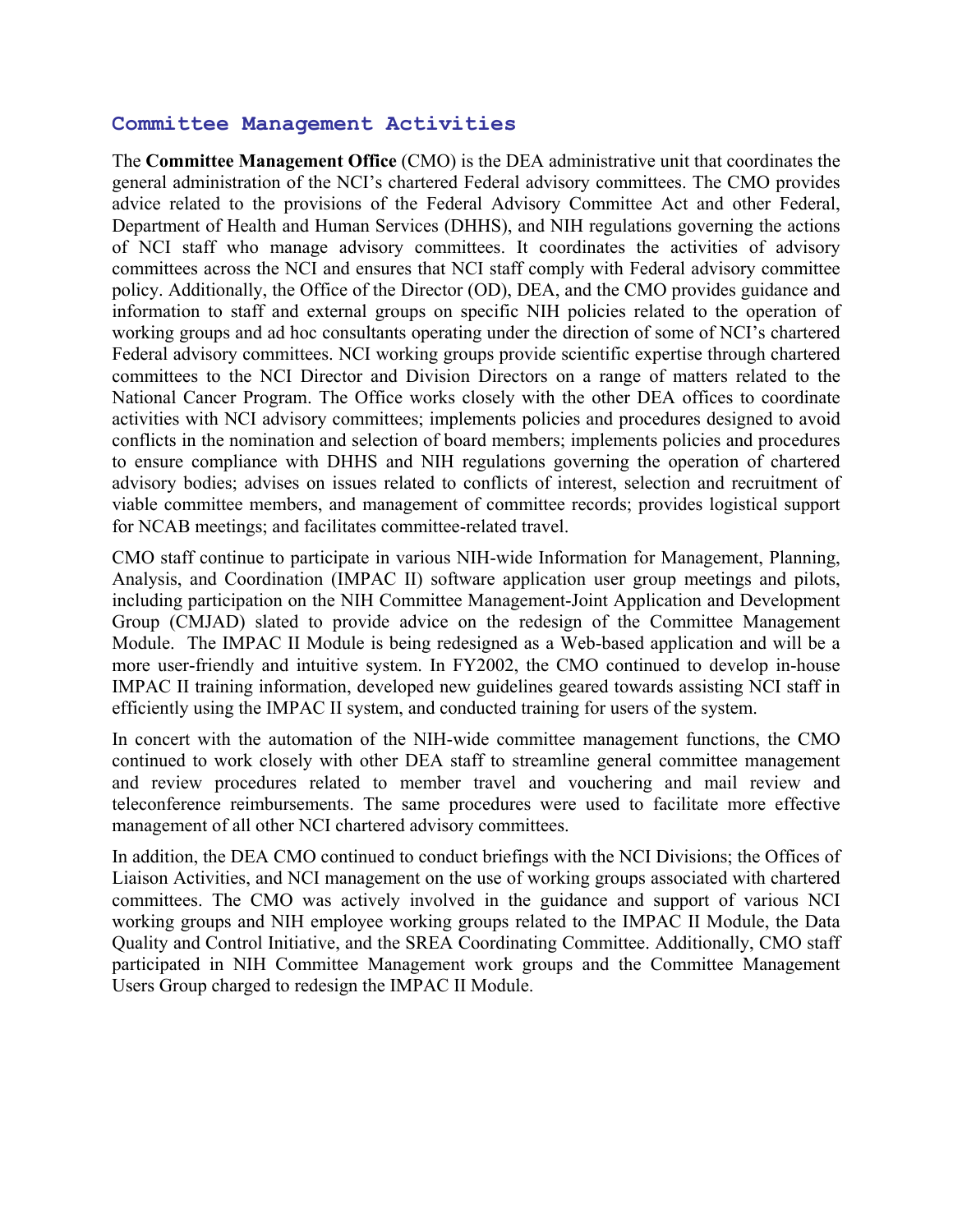#### **Extramural Policy and Program Development**

An important part of DEA's mission is providing effective and timely coordination of program initiatives from the initial concept stage through publication of RFAs, PAs, and RFPs and, finally, through the peer review of grant applications and contract proposals. The NCI's activity in this arena has grown, in proportion to the generous budget increases received by the Institute, to the point where a central unit, the **Office of Referral, Review, and Program Coordination** (ORRPC), was established within DEA for coordination of program development, issuance, and review activities. The Associate Director, Ms. Diane Bronzert, serves as the overall coordinator for peer review functions for the Institute. ORRPC is responsible for (1) the coordination and management of review activities for grants, cooperative agreements, and contracts for the Institute; (2) the development of NCI policies and procedures as related to review of grants and contracts; (3) coordination of the second level of review with the National Cancer Advisory Board; (4) development of referral guidelines and grant referral to NCI programs; and (5) coordination of the development, preparation, clearance, and issuance of special NCI initiatives, including program announcements, requests for applications, and extramural policy statements through the *NIH Guide to Grants and Contracts*. ORRPC coordinates the activities of the Program Coordination and Referral Branch and the three review branches, Special Review and Logistics Branch, Resources and Training and Review Branch, and Research Programs Review Branch. At each stage of the development of new initiatives, DEA's ORRPC facilitates this coordination across the NCI's extramural Divisions, other NIH Institutes, and other relevant agencies of the Federal Government.

The DEA manages and coordinates the BSA, which is charged with the concept review of all new and reissued RFAs and RFPs (see **Appendix E**). In addition, the DEA tracks new initiatives proposed by other Institutes and agencies to consider possible NCI participation. The success of this operation is dependent on the development of clear Institute referral guidelines, also a DEA responsibility. Before the publication of an initiative, the DEA negotiates with the CSR, DEA review units, and other offices to coordinate scheduling, timelines, and workloads. Concepts for PAs do not require BSA approval, but are considered instead by the NCI Extramural Division Directors Committee.

Through the OD, the DEA conducts continual evaluation of program initiatives and coordinates policies and procedures to ensure that all aspects are as clear and accessible as possible to staff, advisory groups, and applicants. To facilitate this evaluation, the ORRPC, with the technical assistance of **Applied Information Systems Branch** (AISB), manages Web-based information systems to provide key information on new initiatives. This Web-based information system includes early notice of approved concepts, listings of active PAs and recently published RFAs, and policies related to the clearance of new program initiatives. This information is provided in both public Internet and NCI limited-access Intranet versions (**<http://deainfo.nci.nih.gov/funding.htm>**).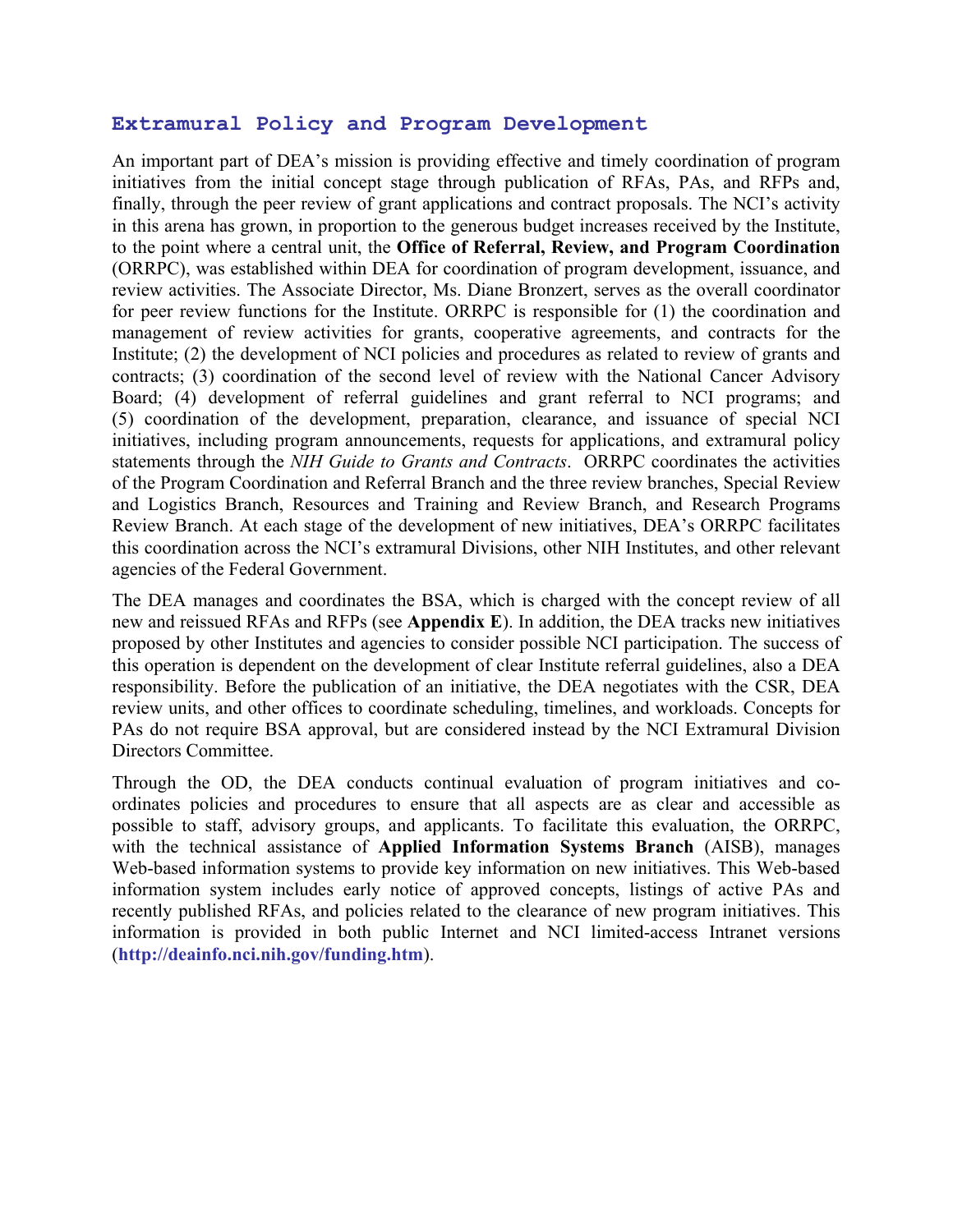#### *Tracking and Coordinating Program Activities*

The program coordination responsibilities of the DEA, in cooperation with NCI Extramural Program Divisions, extend to the development of all new extramural program guidelines. The DEA manages this activity in communication with the originating NCI program and the NIH Office of Extramural Research. To maintain consistency and completeness, all new NCI guidelines are centrally edited and cleared through the DEA before being forwarded for NIH approval and publication in the *NIH Guide for Grants and Contracts*. Because most program staff have limited experience in crafting an initiative in the precise format required by the Public Health Service (PHS) rules and regulations, the services provided by the DEA in preparing such announcements materially speeds their release, often eliminating a month or more from the process. Another program coordination activity is the development of referral guidelines for assignment of grant applications to the NCI. These guidelines, included in the *Referral Guidelines for Funding Components of PHS*, are critical to the development of program initiatives across the NIH, as well as to the prompt referral of unsolicited grant applications to the NCI. These guidelines differ from the internal referral guidelines, which also are coordinated by the ORRPC. The internal referral guidelines are vital to the prompt referral of grant applications to the appropriate NCI program area.

In addition to program coordination, the DEA has developed and maintained a Web-based information tracking system to provide staff with all essential information on program initiatives, from concept through publication of the full text, with the ultimate goal of tracking outcomes. In addition to the Intranet version for NCI staff, extramural scientists have access to an Internet version of published initiatives.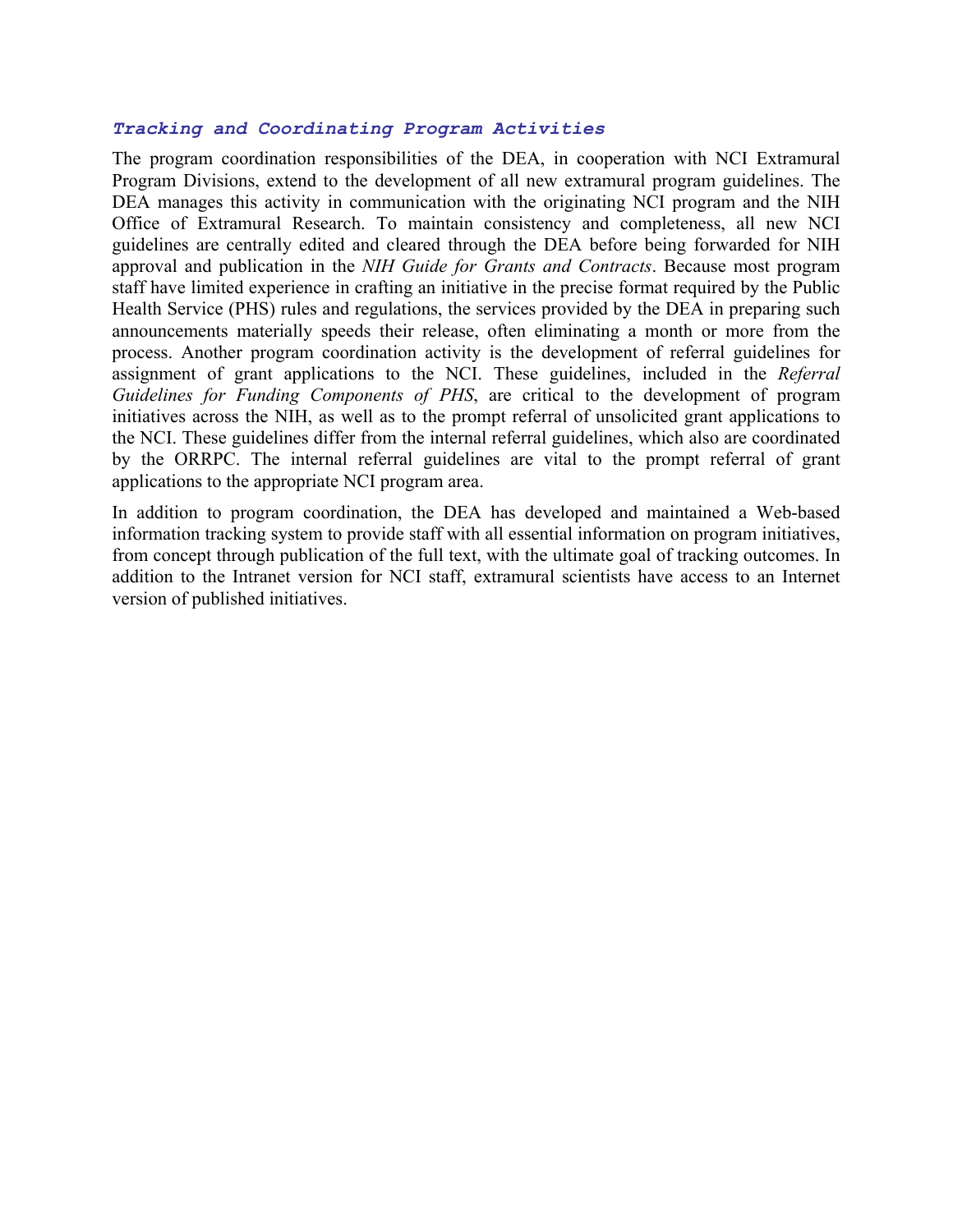#### **Information Resources Management**

The **Applied Information Systems Branch** (AISB) provides integrated computer support, applications, and information systems development to the DEA. The AISB monitors the DEA Web Site, supports the Division's Intranet server, designs and maintains Division-specific software applications, provides oversight of hardware and connectivity, and serves as liaison with the Center for Information Technology (CIT) and NCI central units. Its mission is critical to the future of the Division in communicating both internally and externally current information technology activities and new developments with all components of the NCI, NIH, and reviewer and applicant communities.

All of the Division's Information Technology and Information Systems contracts are consolidated under the AISB. The AISB operates a computer support help desk to track staff requests, manage the Division's computer equipment inventory, and provide computer-related training, as needed. Specific projects utilizing the technologies and services provided by the AISB are described under the appropriate functions of the DEA throughout this report. For FY2002, the following specific accomplishments are highlighted:

 Enhanced the Extramural Science Administrator Training Tracking System (ESATTS) to permit NCI extramural staff the ability to enter their training data

 Completed redesign and development of a new DEA Intranet Web Site, which includes a search engine

 Developed a prototype Web-based software application for use by DEA review staff to enable the merging of IMPAC II data into MS Word or Corel WordPerfect documents

 Converted the Fiscal-Linked Analysis of Research Emphasis (FLARE) application to Java and added several features, which has resulted in a higher level of stability and performance. FLARE is being used by RAEB for coding grants, searching, and reporting.

 Completed development of a Web-based application to automate the process of assigning Special Interest Category (SIC) and Organ SITE codes for U10 and U30 grants

 Developed a Compact Disc version of the IRG reports for use by DEA staff at NCAB meetings and for archival purposes

 Developed an application to search PDF files on CD containing the listing of names and biographical information on members of the Consumer Advocates in Research and Related Activities (CARRA)

 Developed a Web-based application to allow Review Staff to create customized CDs containing grant applications and other materials for the reviewers. This has helped to reduce the volume of paper being sent to the reviewers.

 Created a Project Management and Systems Documentation Web Site to enhance communications among AISB Staff and Contractors.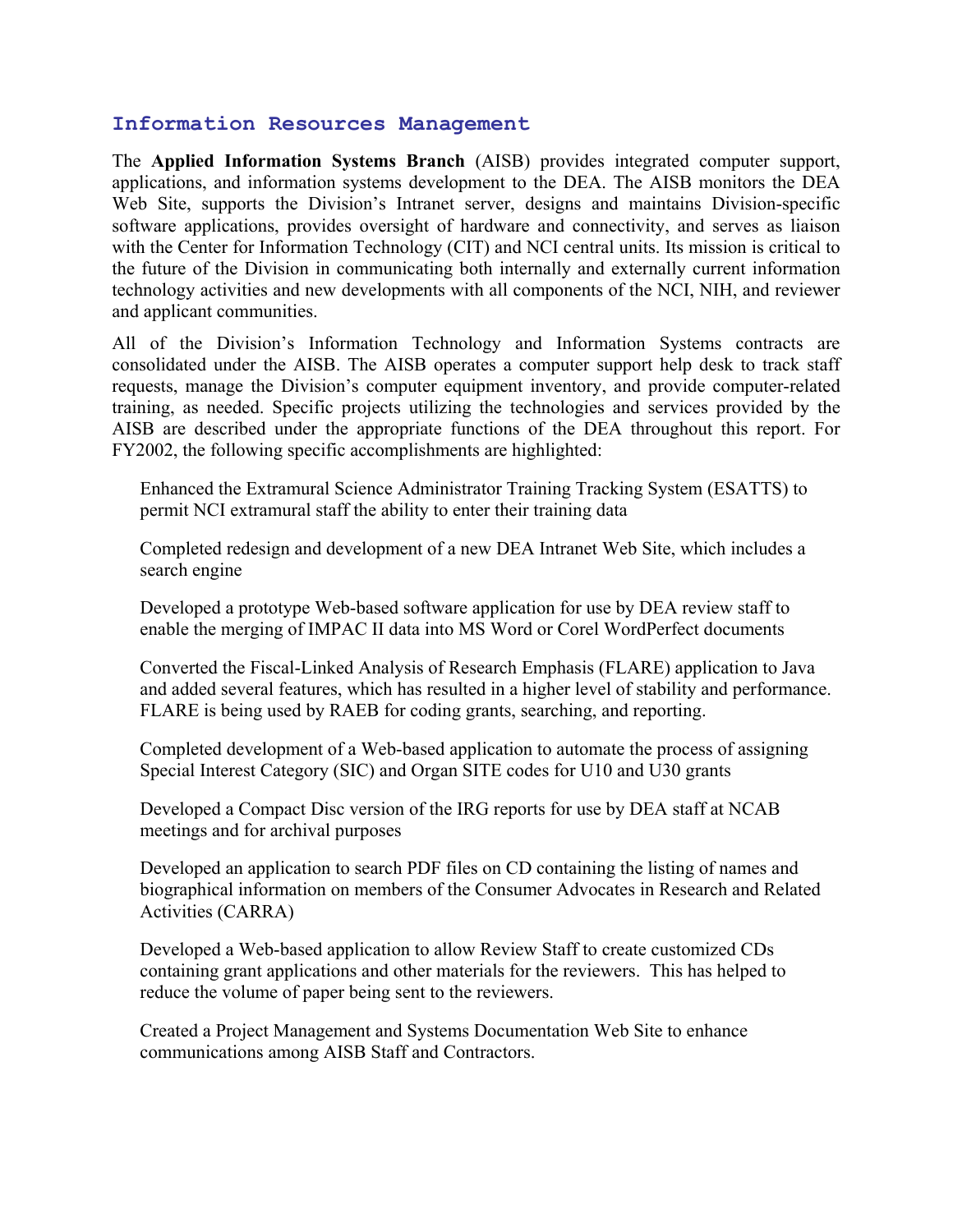Enhanced the annual BSA report on RFA and PA Concepts to include additional information and graphics.

AISB staff are involved with many NCI and NIH information systems and information technology groups and organizations, including:

NCI Office of Information Systems and Computer Services

NCI Institute Information Systems Advisory Group

NCI Change Management Group

NIH Electronic Council Book Steering Committee

IMPAC II Joint Applications Development and Critical Design Review Groups

NIH Automatic Data Processing Extramural Coordination Committee.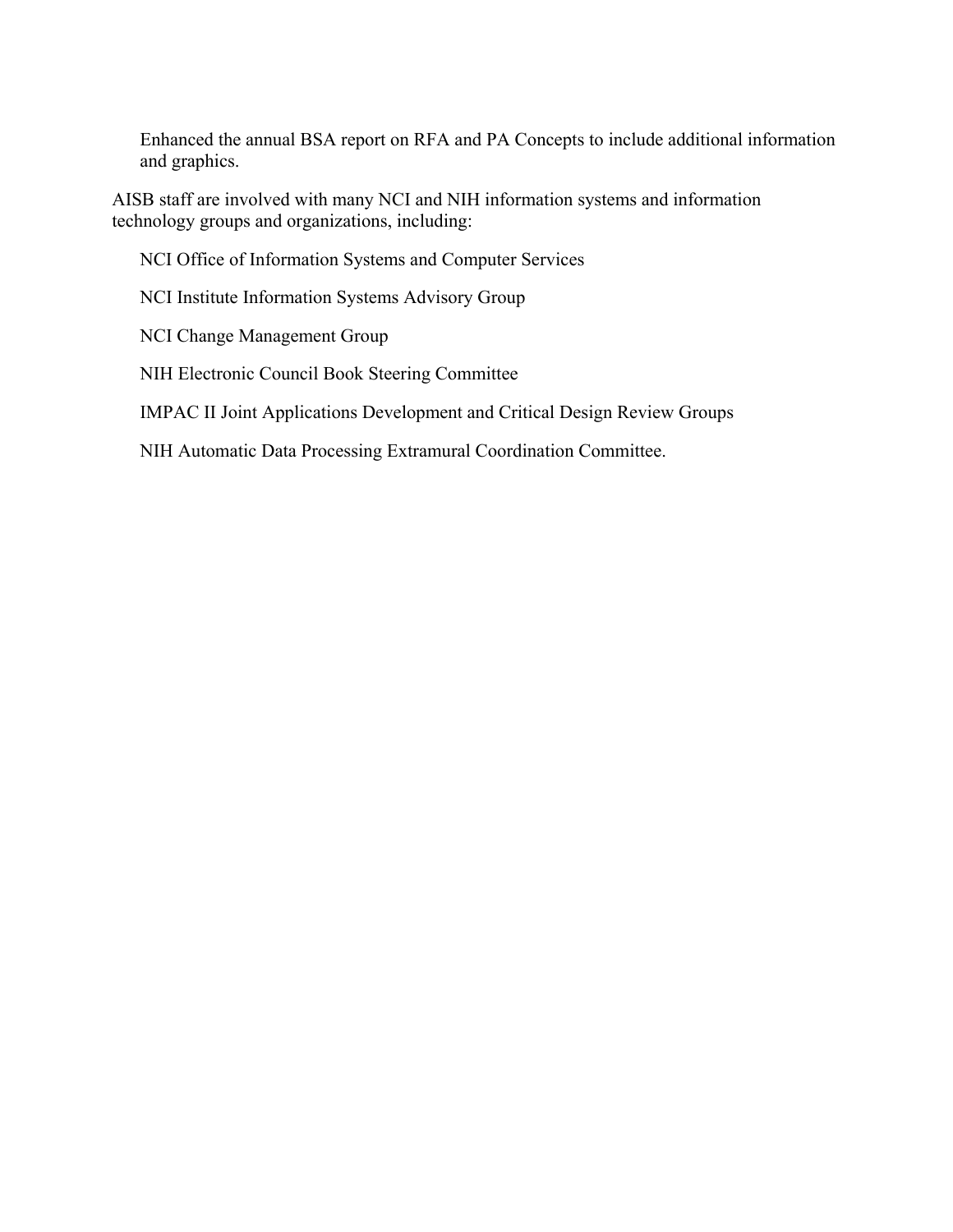## **Portfolio Tracking and Analysis**

The DEA's **Research Analysis and Evaluation Branch** (RAEB) serves as the officially designated locus and contact for scientific information associated with NCI-supported research. The NCI needs consistent budget-linked scientific information across all its scientific programs to facilitate analysis of the Institute's portfolio, provide a basis for budget projections, and serve as a resource for the NCI to disseminate information about cancer. The DEA conducts analyses to project future NCI research expenditures and to provide budget justifications to Congress. The work of the RAEB allows the DEA to respond immediately to daily requests for information from NCI staff, the broader NIH community, and requesters worldwide. The Branch also performs specialized custom searches on request.

These capabilities are based on a sophisticated system of indexing, in which Research Documentation staff analyze grant applications to classify each project for its degree of relevance to Special Interest Category (SIC) and Organ Site Codes. The number of categories assigned to an individual grant varies from fewer than 10 to more than 50. SIC Codes are meant to describe in a consistent way the major scientific disciplines that are of stated or growing interest to the NIH, DHHS, Congress, and the public. SIC Codes are added throughout the year to retain currency with these interests. In FY2002, RAEB added new SIC Codes for Breast Cancer Early Detection, Childhood Leukemia, Chronic Myeloproliferative Disorders, Food Safety, Pediatric Research, and Virus-SV40. The single SIC Code Virus-Hepatitis B & C was divided into two separate SIC Codes. A critical characteristic of these data is comparability from one fiscal year to the next. Changes in funding between FY2001 and FY2002 for selected SIC Codes and organ sites are presented in **Tables 15 and 16**. In FY2002, RAEB indexers profiled more than 2,900 unfunded applications. The process of indexing unfunded applications, begun in FY1999, has greatly expanded the potential for analysis of the major categories found in these applications. RAEB staff profiled more than 2,700 funded grants and contracts in FY2002. The Branch now documents researchers' use of radioisotopes.

The Technical Operations staff manage RAEB Fiscal-Linked Analysis of Research Emphasis (FLARE) grants management database, assuring the reliability and complete-ness of its contents. The staff continued to work with contractors and AISB to refine the FLARE computer application in FY2002, managed the FLARE module for computerized calculation of indexing for Clinical Cooperative groups, Community Clinical Oncology Program, and P30 Centers grants, and assumed a number of maintenance tasks from the FLARE contractor in FY2002, including rollover of grant data from FY2002 to FY2003.

#### **Highlights of FY2002 include:**

RAEB is now responsible for indexing all extramural AIDS grant applications.

RAEB indexers profiled more than 2,900 unfunded applications.

RAEB staff indexed more than 2,700 funded grants and contracts.

RAEB added new Special Interest Categories:

Breast Cancer Early Detection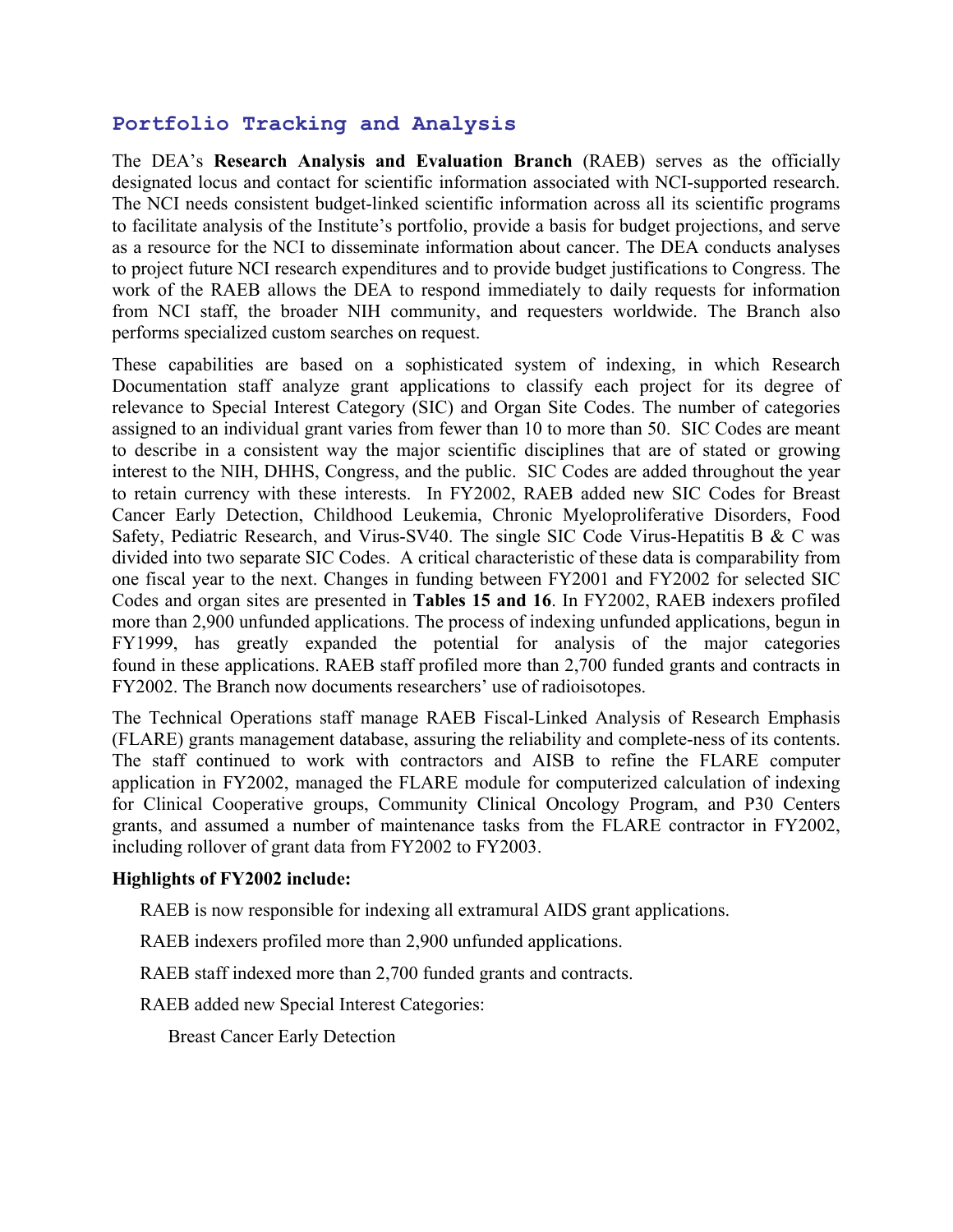Childhood Leukemia Chronic Myeloproliferative Disorders Food Safety Pediatric Research Virus-SV40

RAEB now documents the use of radioisotopes in connection with grant applications.

 RAEB, with AISB, assumed most maintenance functions of the FLARE computer application.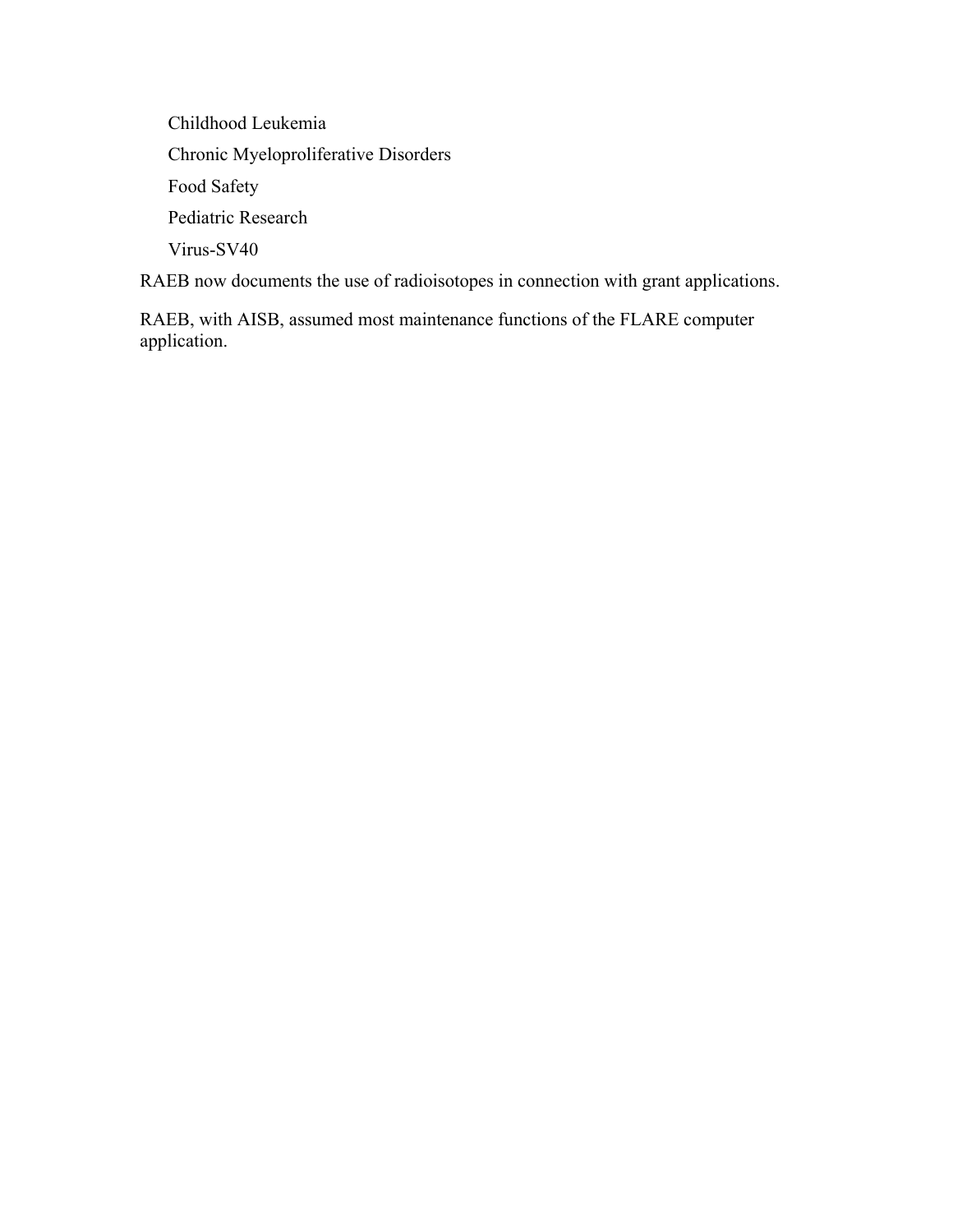## **Special Activities in the Office of the Director, DEA**

In addition to managing and coordinating the various activities described in this report, the DEA **Office of the Director** (OD) has specific additional responsibilities to the NCI. First, the OD serves as a focal point and repository of information related to various funding mechanisms for grants, staff and awardee responsibilities, eligibility require-ments, receipt dates for all granting mechanisms, and special programs. The DEA serves as the coordinating center for submission of applications for special NIH-wide awards such as the James A. Shannon Director's Award, the Academic Research Enhancement Awards (AREAs), the Institutional Development Awards (IDeAs), and the Research Enhancement Awards Program (REAP).

Second, the DEA OD plays a critical role in the NCI's efforts to promote increased participation of women, children, and members of minority and medically underserved populations in the research areas of cancer cause, prevention, control, diagnosis, and treatment. The NCI Revitalization Act of 1993 mandates that women and members of minority groups be included as subjects in each research project, unless there are clear scientific or ethical reasons that inclusion is inappropriate with respect to the health of the subject or the purpose of the research. Administrative procedures allow NCI staff to resolve inclusion problems after initial review of applications that are otherwise highly meritorious. In the event a grantee believes the proposed study does not warrant or require inclusion of women or minority groups, he or she can apply for a waiver of this requirement. The Director of the DEA has the authority to grant this waiver. In FY2002, 69 applications with preliminary bars to award were received by the DEA. Through corrective action, all were brought into compliance before award.

Third, the DEA Director serves as the locus for implementation and oversight of NCI policies concerning extramural research integrity and serves as a resource to all NCI staff with questions in this area. In this role, the DEA OD works to address concerns about scientific misconduct, misuse of human and animal research subjects, financial mis-management, and financial conflict of interest involving NCI-supported research. Thus, the DEA Director functions as the NCI Research Integrity Officer and receives from the appropriate sources all documents related to misconduct for transmittal and reporting to relevant sources. In FY2002, seven cases of alleged scientific misconduct were opened by the Office of Research Integrity and referred to the Director, DEA. Nine cases were closed, and two were found to involve misconduct.

Other major policy developments managed by the Office of the Director, DEA, in FY2002 included the implementation and rollout of issues as diverse as:

A76 Study of extramural support positions

Implementation of data-sharing requirements on awards over \$500,000 D.C.

Study of R21 and R03 grant award mechanisms

Evaluation of policies for grants supporting new R01 investigators

Control of cost increases on Type 2 competing continuation requests

Modifications to NCI Accelerated Executive Review of R01 applications

Implementation of policies governing human embryonic stem cell research

Recognition of NCI R37 Merit Awardees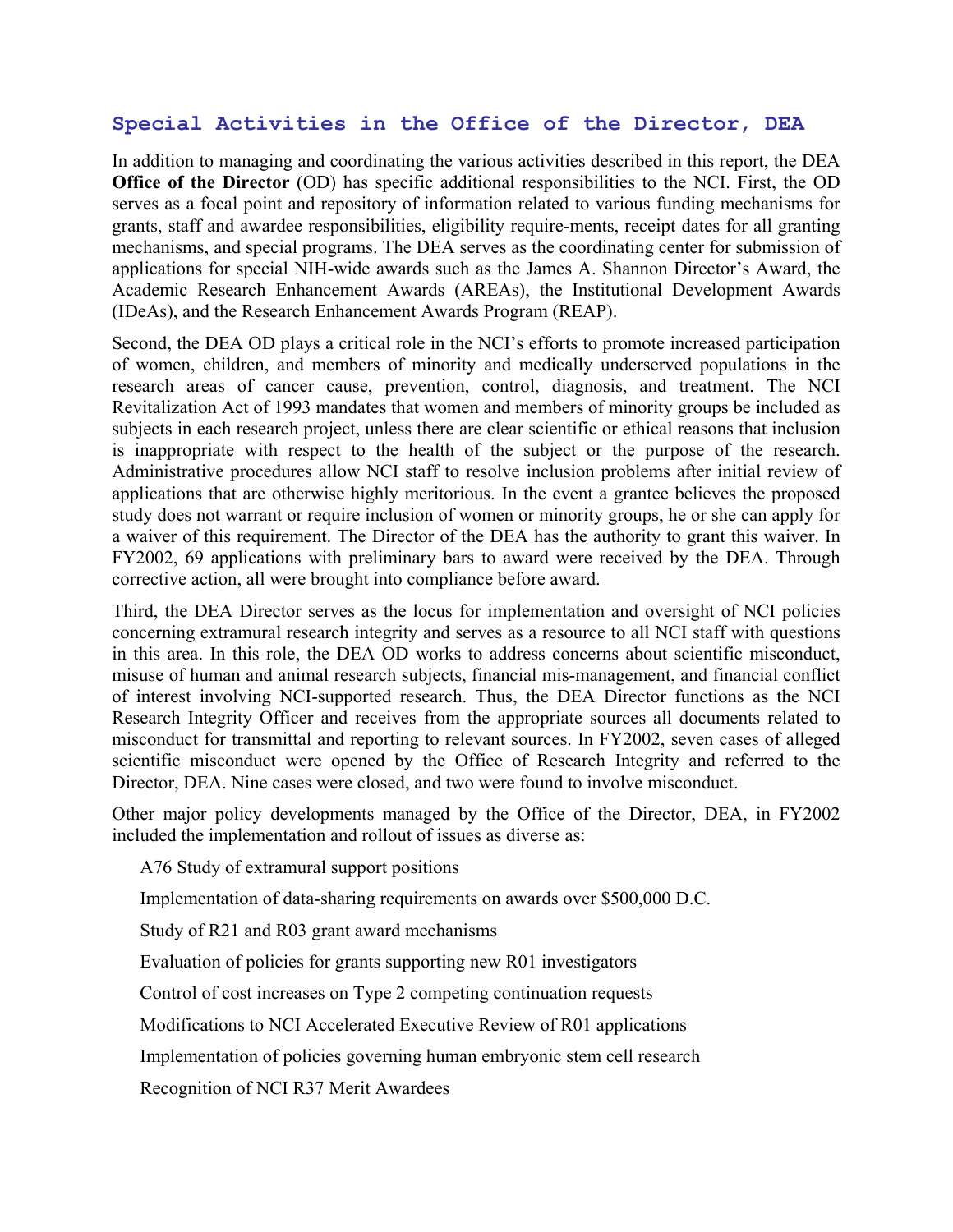Funding Policy for research project grant mechanisms

Evaluation of NCI large-scale award mechanisms for IOM Study.

A major policy undertaking was initiated in FY2002 in conjunction with the duties of the Director as Executive Secretary of the NCAB. This was to launch, at the direction of the Director, NCI, a review of the NCI P30 Cancer Center Support Grant and the P50 Specialized Center of Research Excellence (SPORE) programs. A blue ribbon panel co-chaired by Drs. Arthur Nienhuis and Joseph Simone was established to examine the utility and efficacy of these key programs, and how best to position them to play a leading role in the 21st century in continuing to increase the pace of discovery, development, and delivery of the promise of cancer research. The final report is ex-pected by spring of 2003. Information can be found on the NCI Web Site at: **<http://deainfo.nci.nih.gov/advisory/ncab/p30-p50/index.htm>.**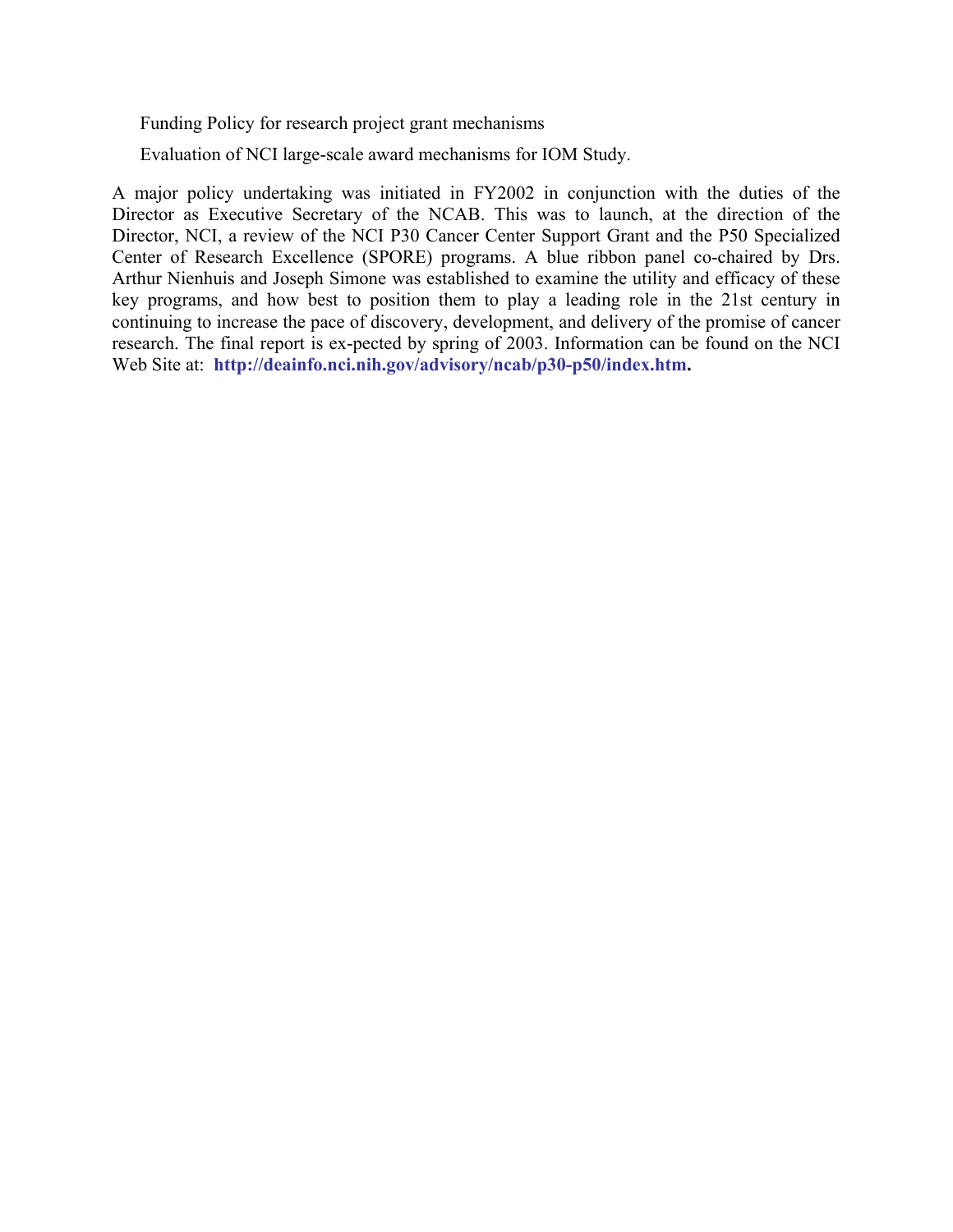## **Organizational Structure of the Division of Extramural Activities**

#### *Office of the Director*

 Directs and administers the operations of the Division, including those activities relating to grant review and administration and contract review, as well as Advisory Committee and Board activities.

Coordinates and manages the NCAB and the BSA.

 Initiates, coordinates, and implements Institute policies and procedures relating to grants and contracts review.

Implements the NCI policies regarding extramural research integrity.

Represents the NCI on extramural policy issues to the NIH.

Advises the Executive Committee, NCI, on extramural implementation strategies.

Coordinates with the NIH for all NCI extramural staff training requirements.

| Marvin Kalt, Ph.DDirector                                 |                                                            |
|-----------------------------------------------------------|------------------------------------------------------------|
|                                                           | Paulette Gray, Ph.DDeputy Director and Associate Director, |
|                                                           | <b>Extramural Applications</b>                             |
|                                                           |                                                            |
|                                                           | Coordination                                               |
|                                                           |                                                            |
| Christopher Hatch, Ph.D. Senior Assistant to the Director |                                                            |
|                                                           |                                                            |
|                                                           |                                                            |
|                                                           |                                                            |
| Bernadette Monacelli Secretary                            |                                                            |
|                                                           |                                                            |
|                                                           |                                                            |
|                                                           |                                                            |
| Joshua Rhoderick*Receptionist                             |                                                            |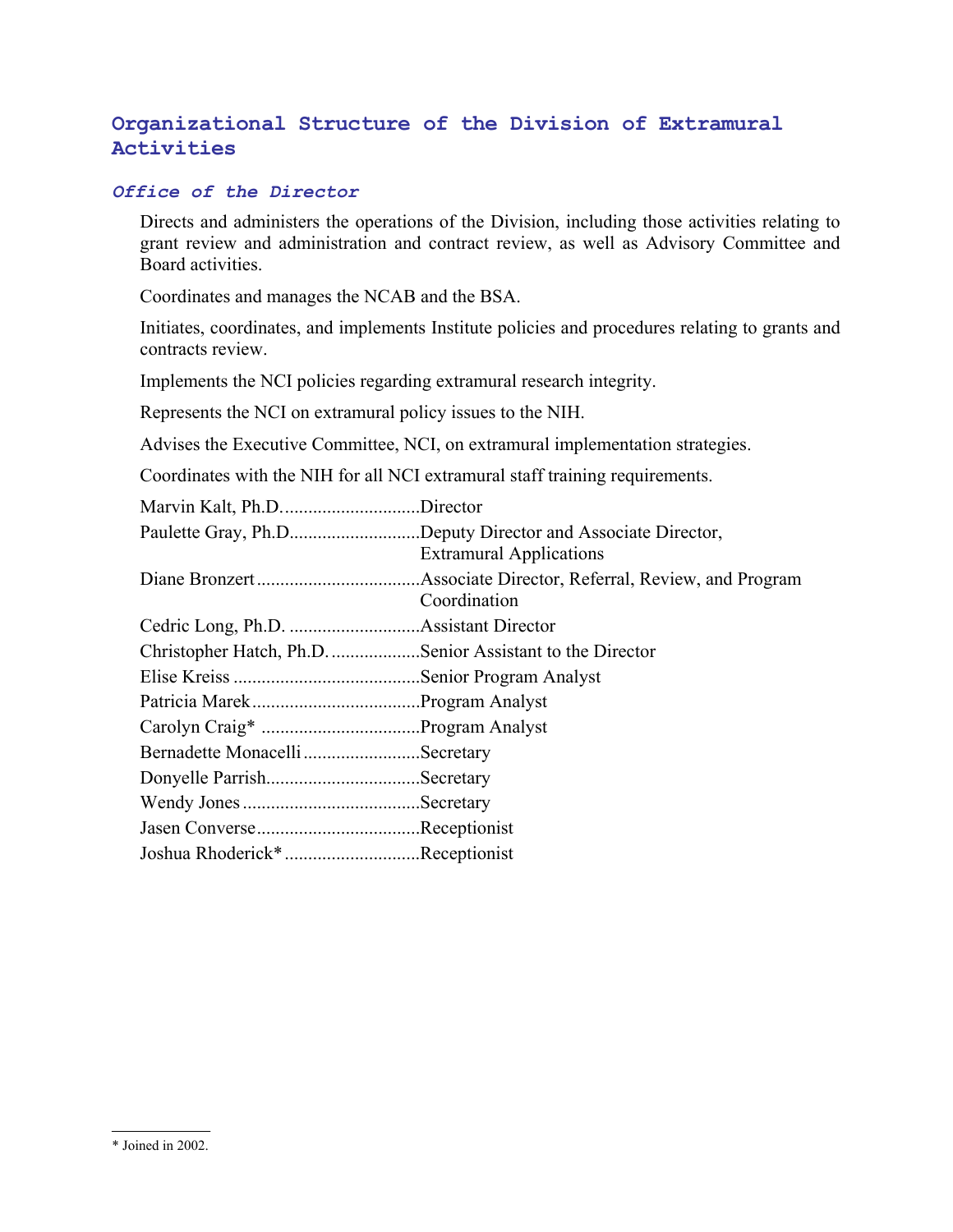#### *Office of Referral, Review, and Program Coordination, OD*

 Coordinates program concept development; publication functions; and receipt, referral, and assignment of all applications.

Coordinates activities of the SRLB, RTRB, RPRB, and PCRB.

Diane Bronzert...................................Associate Director

Catherine Battistone...........................Program Analyst

Alma Carter........................................Technical Assistant

Angela Greer......................................Secretary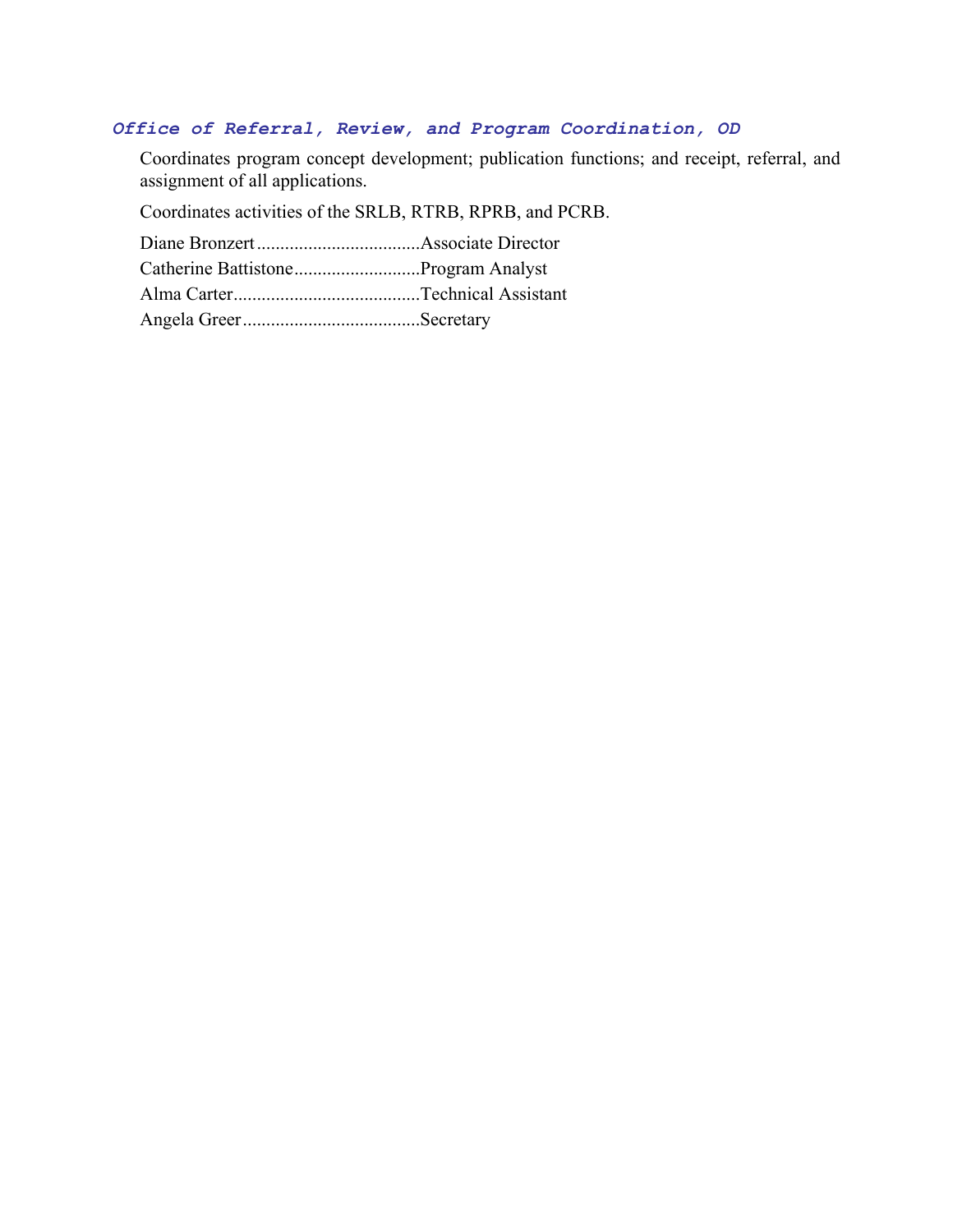#### *Committee Management Office, OD*

 Coordinates functionally related advisory activities across the Institute to ensure that appropriate policies and procedures are in place to conduct its mission and ensure the synthesis, integration, and documentation of these activities.

 Provides consultation services to NCI staff on administrative and technical aspects of committee management; coordinates activities with all other NCI advisory committees; implements policies and procedures designed to avoid conflicts in the nomination, selection, and recruitment of board members; implements CM IMPAC II guidelines and procedures to ensure that all committee-related data is correctly entered into the database for preparation and submission of required annual reports to the President, DHHS, and NIH; provides logistical support for NCAB and BSA meetings; and facilitates NCAB and BSA committeerelated travel.

 Provides administrative support for the peer-review system by compensating consultants for their services on NCI IRG subcommittees and SEPs; reimbursing consultants for travel and other expenses; and approving and processing payments for other activities related to review such as meeting room rental and teleconferencing.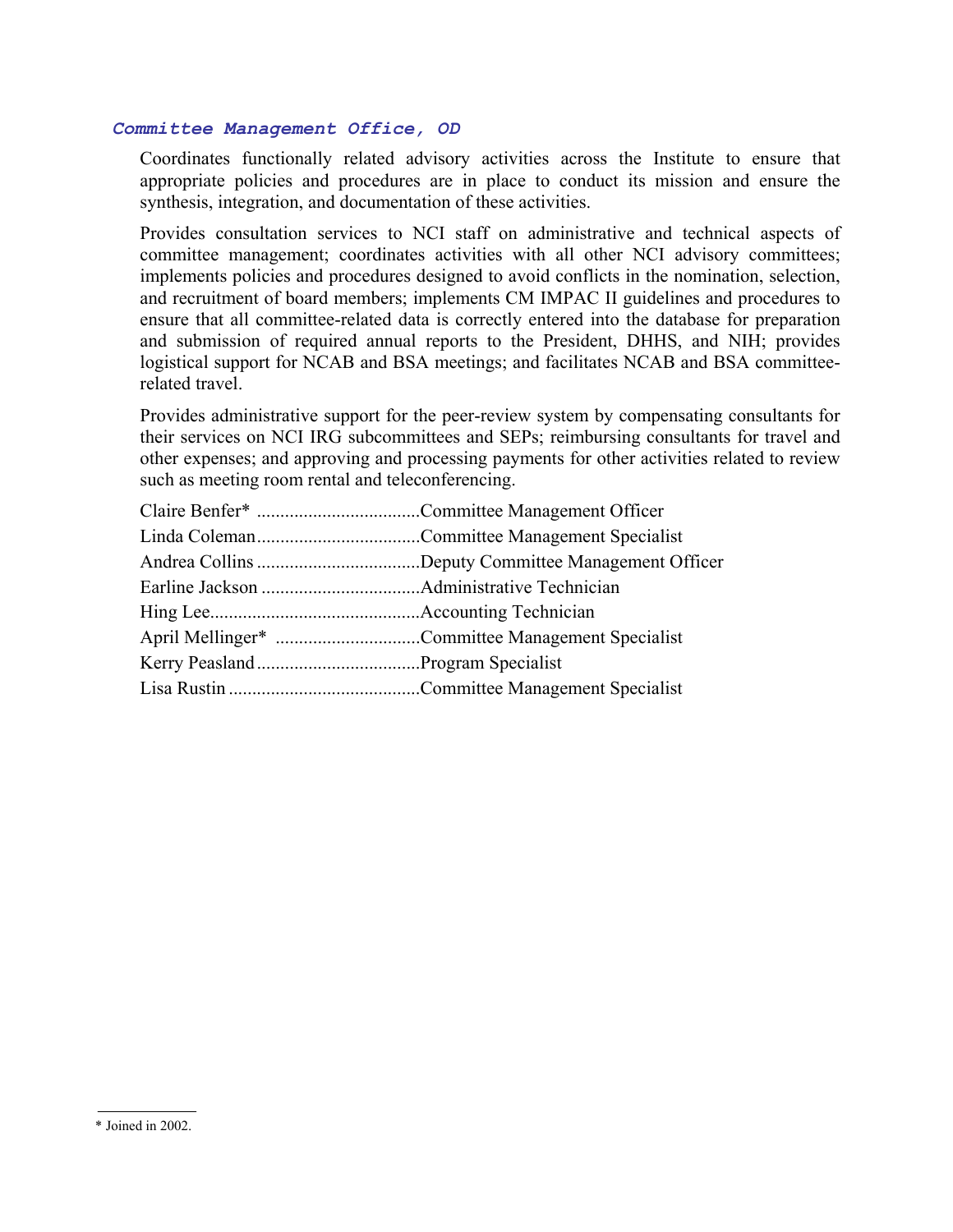#### *Special Review and Logistics Branch*

 Plans, manages, and assists in the scientific merit review of special grant and cooperative agreement applications (RFAs and PAs) and the technical merit review of contract proposals (RFPs).

 Arranges for and participates in onsite assessments of the research capabilities and facilities of selected applicants.

 Identifies and recommends appropriate review committee members and site visitors, as required for the review of assigned applications and proposals.

Provides the SRA and other support staff to the technical review committees.

 Serves as the information and coordination center for all grant applications and contract proposals pending review by the Branch.

 Provides input and advice on grant and contract review policy and procedures, application and proposal patterns, and research trends and other related information, as required.

 Coordinates secondary-level review activities of the NCAB with staff of other NCI Divisions, other Branches of the Division, the Research Contracts Branch, and the Grants Administration Branch.

 Provides logistical support for primary- and secondary-level review activities in support of other Division and Institute units.

Kirt Vener, Ph.D. ...............................Chief

#### **Special Review Unit**

| Kenneth Bielat, Ph.D. Scientific Review Administrator          |  |
|----------------------------------------------------------------|--|
|                                                                |  |
|                                                                |  |
| Kimberly Farrall-Cragg* Program Support Assistant              |  |
|                                                                |  |
|                                                                |  |
| Sherwood Githens, Ph.DScientific Review Administrator          |  |
| Madeleine Hemmings Program Support Assistant                   |  |
| Marcus Johnson# Review Technical Assistant                     |  |
| C. Michael Kerwin, Ph.D., M.P.HScientific Review Administrator |  |
| Sarah King-MitchellContracts Technical Assistant               |  |
|                                                                |  |
| Gerald Lovinger, Ph.DScientific Review Administrator           |  |

<sup>\*</sup> Left in 2002.

<sup>†</sup> Joined in 2002.

<sup>‡</sup> Contractor.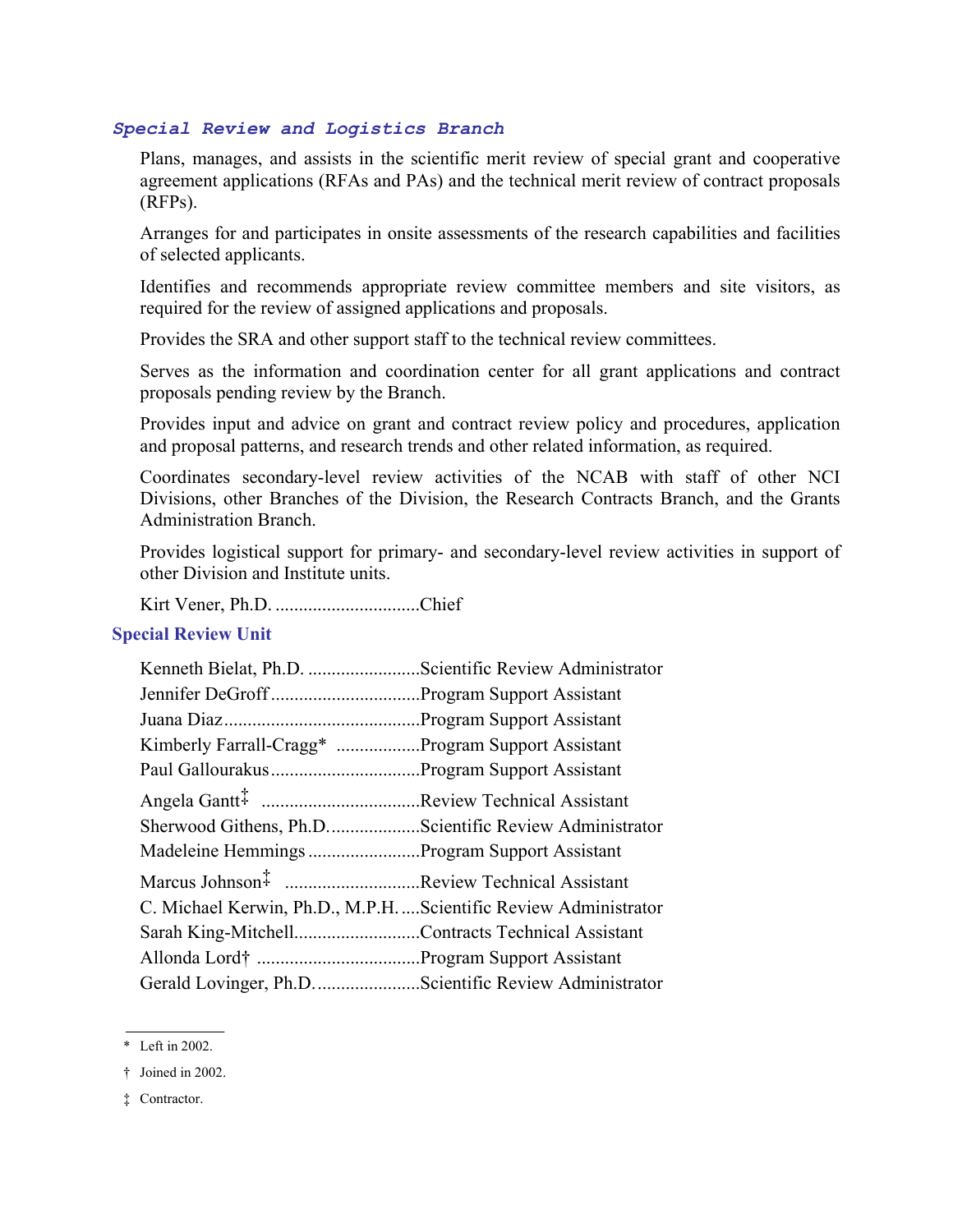| Timothy Meeker, M.D. Scientific Review Administrator       |  |
|------------------------------------------------------------|--|
|                                                            |  |
|                                                            |  |
| Lalita Palekar, Ph.D. Scientific Review Administrator      |  |
|                                                            |  |
|                                                            |  |
|                                                            |  |
| Mary Jane Slesinsky, Ph.D. Scientific Review Administrator |  |
| Latasha Stevens <sup>#</sup> Review Technical Assistant    |  |
|                                                            |  |
| Thomas Vollberg, Ph.D. Scientific Review Administrator     |  |

## **Review Processing and Distribution Unit**

| Barbara Beckwith* Grants Technical Assistant |
|----------------------------------------------|
|                                              |
|                                              |
|                                              |
| Michael ShatarskyGrants Management Analyst   |
|                                              |

<sup>\*</sup> Left in 2002.

<sup>‡</sup> Contractor.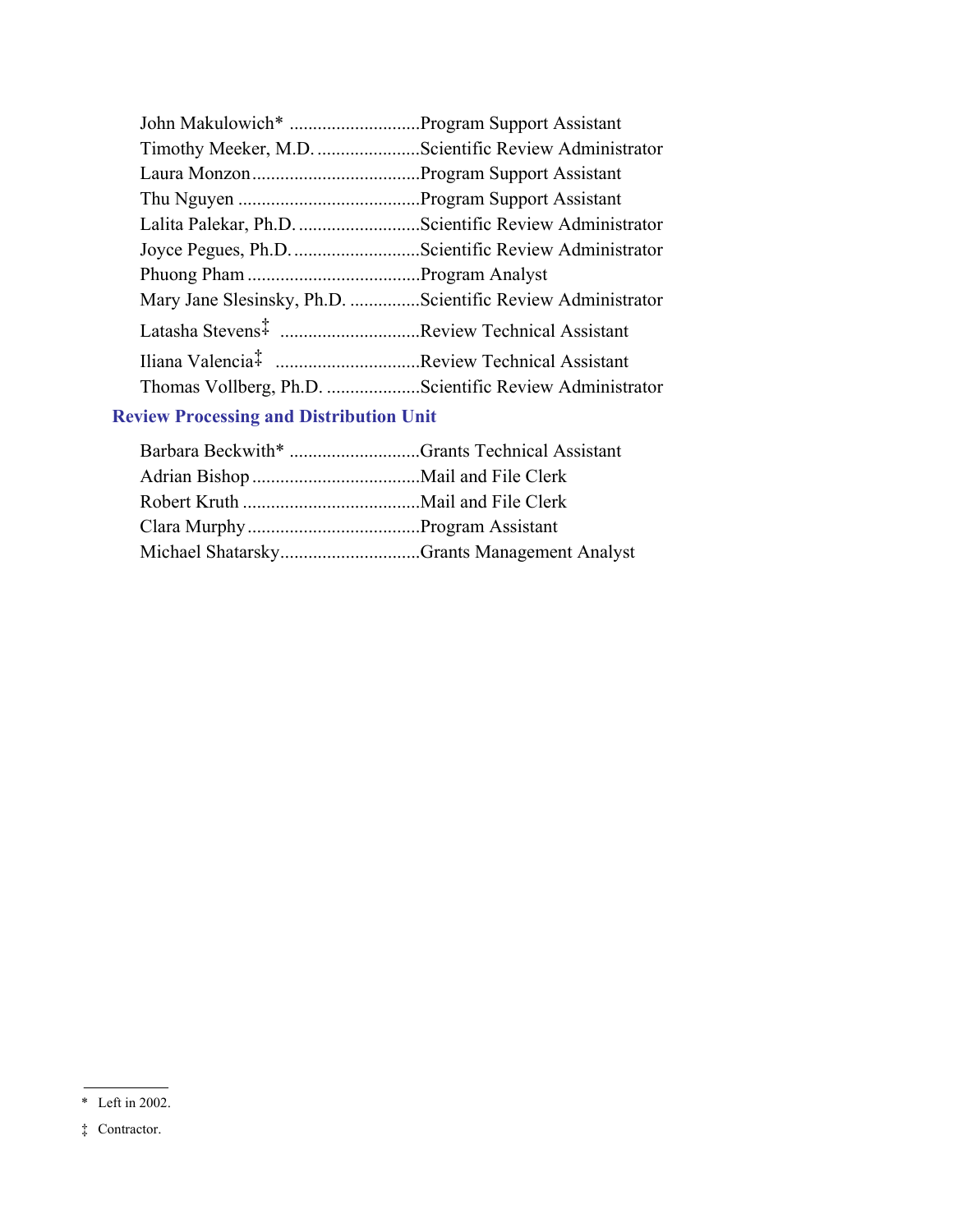#### *Program Coordination and Referral Branch*

 Serves as the information and coordinating point within the NCI for the clearance and tracking of all NCI extramural program initiatives.

 Coordinates the shared interests of all trans-NCI program initiatives through the CSR and other NIH Institutes and Centers.

 Coordinates clearance and publication of all RFAs, PAs, and Notices in the *NIH Guide for Grants and Contracts*.

 Coordinates the clearance of all NCI grant mechanism guidelines and policies through the NIH Office of Extramural Research.

 Serves as the NCI contact point for approval of the use of cooperative agreement mechanisms and for conversion of grants to cooperative agreements.

 Serves as liaison to the CSR, NIH, to ensure appropriate referral of applications to the Institute and their distribution and assignment to appropriate program units within the NCI.

Coordinates development of referral guidelines within the NCI for internal and external use.

 Receives and distributes advance copies of applications for Program Project grants and applications submitted in response to RFAs and PAs, and coordinates this information with review and program staff.

 Receives letters of intent from principal investigators intending to submit large budget grants and from prospective R13 (conference grants applicants). Maintains a database of prospective large budget grants applicants.

Processes ARAs (Awaiting Receipt of Application) through the NOW system to CSR.

 Automatically refers amended and competing continuation (Type 2) applications to the cancer activity that accepted the previously submitted application.

 Serves as the primary NCI information referral point for the extramural scientific community on a broad range of subjects, including grant guidelines, application information, new initiatives announced as RFAs or PAs, and the review process.

 Assists the extramural community in navigating the NIH and NCI Web pages to obtain current information, forms, and guidelines.

 Directs applicants to the appropriate Program Directors and SRAs for information on the status of the review and award of their grant applications.

Tracks and analyzes trends of CSR referral to study sections and resultant review outcomes.

 Works with NCI program staff to address unresolved review and referral issues with the CSR and other Institutes and Centers.

 Coordinates requests from program staff for application status changes and for acceptance of grant assignments.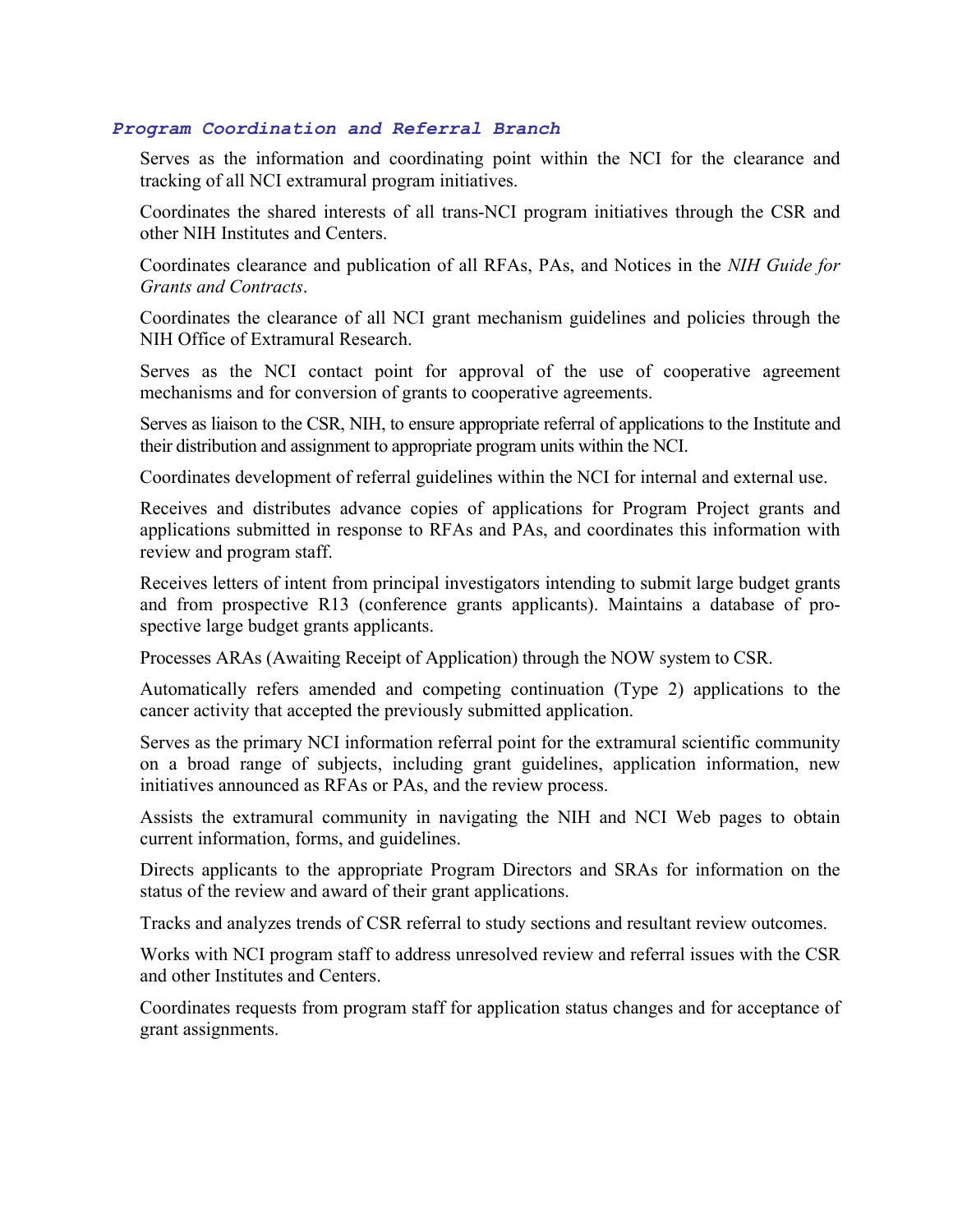| Ray Bramhall, Ph.D. Chief (CSR Referral Liaison)                  |
|-------------------------------------------------------------------|
|                                                                   |
| Rashmi Gopal-Srivastava, Ph.D. RFA/PA Coordinator                 |
|                                                                   |
| Florence Hoffmann/PedersenReferral Officer (CSR Referral Liaison) |
| Natacha P. Lassègue Program Analyst                               |
|                                                                   |
|                                                                   |
|                                                                   |

<sup>\*</sup> Left in 2002.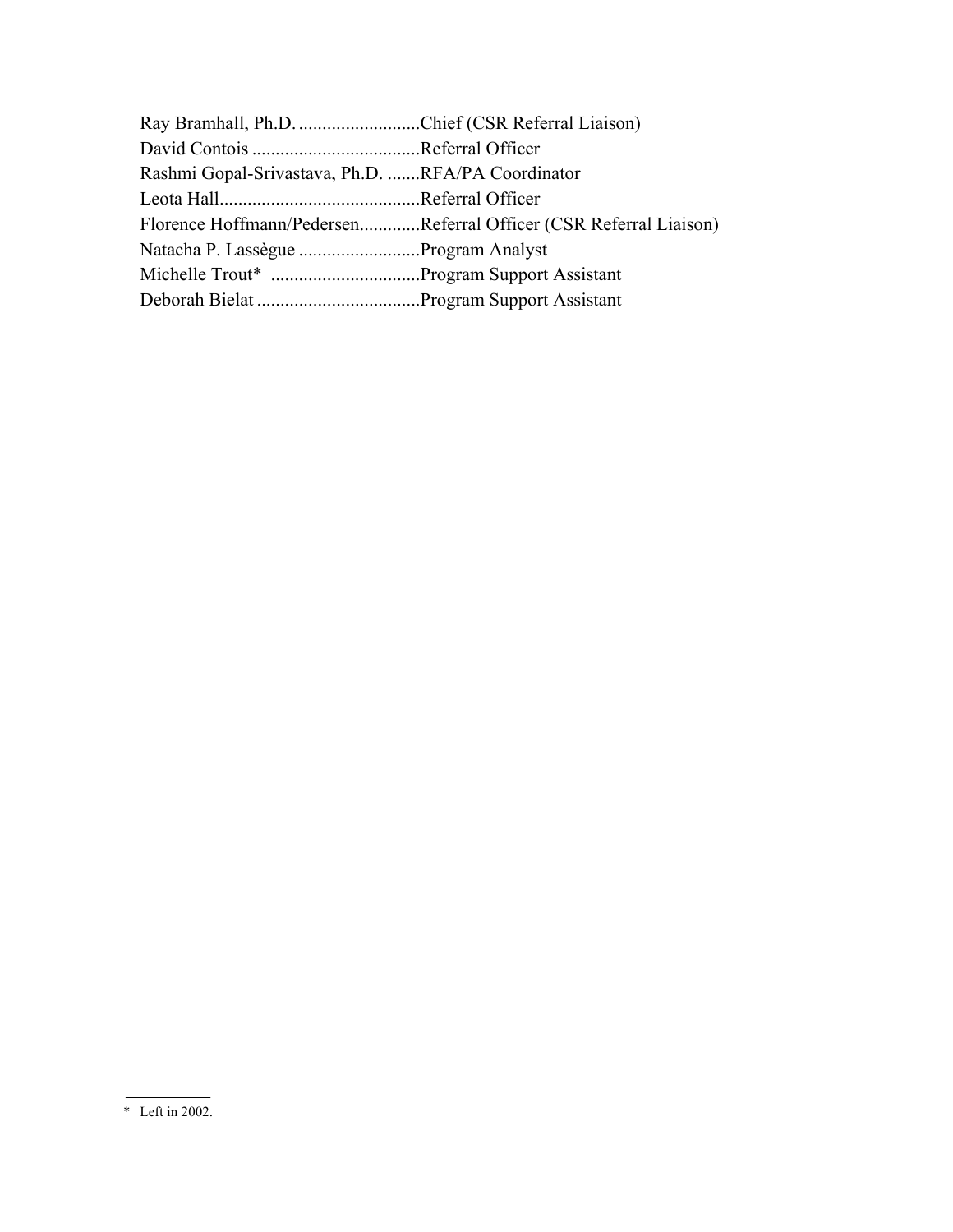#### *Research Analysis and Evaluation Branch*

 Serves as the Institute's officially designated centralized source of scientific information and science-based budget information on NCI-supported research projects.

Analyzes and classifies the science content of all Institute-supported projects.

 Prepares analyses comparing the distribution of funds among research areas; these analyses serve as a basis for budget projections.

 Prepares special and routine reports and analyses and answers inquiries concerning the scientific and budgetary aspects of Institute-funded research, including research grants, center grants, and research contracts.

Maintains liaisons with other organizations involved in related classification activities.

 Documents the need for proposed RFAs by comparing RFA concepts with existing NCIsupported research and with unsolicited applications.

Rosemary Cuddy................................Branch Chief Marilyn Gaston ..................................Deputy Branch Chief

#### **Inquiry and Reporting Team**

Responds to generalized data requests.

Plans, coordinates, and evaluates dissemination of extramural and intramural research data.

Conducts in-depth analyses of extramural research data.

 Answers inquiries from Congress, the public, the press, and others concerning any phase of Institute-supported work.

Identifies emerging priority areas for data collection and analysis.

 Conducts economic analysis of funded research; establishes consensus-building processes with programs, financial data operations, and others, including the private sector; identifies priority data gaps on funded research activities; and recommends solutions to fill these gaps.

 Evaluates user needs, conducts formalized user surveys, as needed, and translates these needs into NCI research reports and dissemination plans.

 Provides specialized data querying, archiving, and reporting functions for the Division, the Financial Management Branch, and the Institute.

 Directs and conducts the grant, contract, and reporting data file release program, including data editing, review, and documentation.

 Provides consultation services and writes scientific search formulation instructions to customers' specifications to facilitate standardized data preparation.

 Coordinates the design, development, and implementation of automated systems for award data dissemination.

Marilyn Gaston ..................................Team Leader

Stacy Harper-Avilla ...........................Technical Information Specialist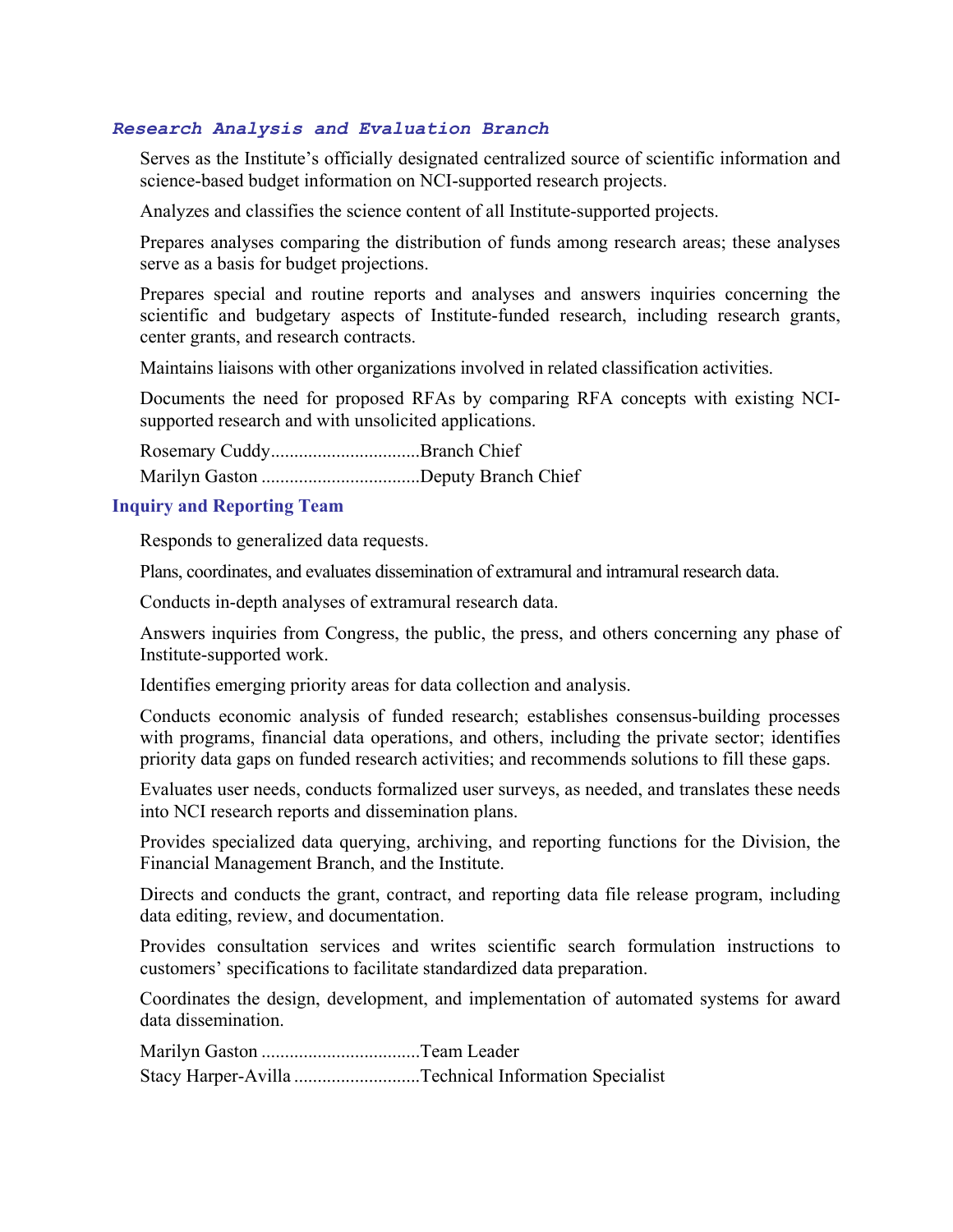#### **Research Documentation Team**

Analyzes and indexes grants and contracts for the Branch's computerized systems.

 Ensures that terms and categories for indexing are updated and reflect current trends in cancer research, and maintains a thesaurus of term definitions.

 Analyzes extramural projects for relevance to SICs and Anatomic Sites to determine the officially reported figures for Institute support and provide a basis for budget projections.

Maintains liaison with other offices within the Institute to ensure consistent reporting of data.

 Monitors the results of Institute grant-supported research through the literature surveillance program.

#### **Technical Operations Team**

Oversees Information Resource Management (IRM) for the Branch.

 Manages RAEB's FLARE grants documentation and indexing database, ensuring reliability and completeness of its contents.

Performs computerized searches for ad hoc information requests to the Branch.

 Tracks documentation for grant applications, summary sheets, contract proposals, etc., in both physical and computerized formats.

Prepares documentation for indexing by the Research Documentation Section.

 Maintains and updates archival document files, including transferring physical files to computer media.

 Serves as the liaison with contractors and AISB to resolve FLARE computer applica-tion problems for the Branch.

 Works with contractors and AISB to refine RAEB's computer applications to meet the Branch's needs.

Manages RAEB's personnel support functions.

<sup>\*</sup> Joined in 2002.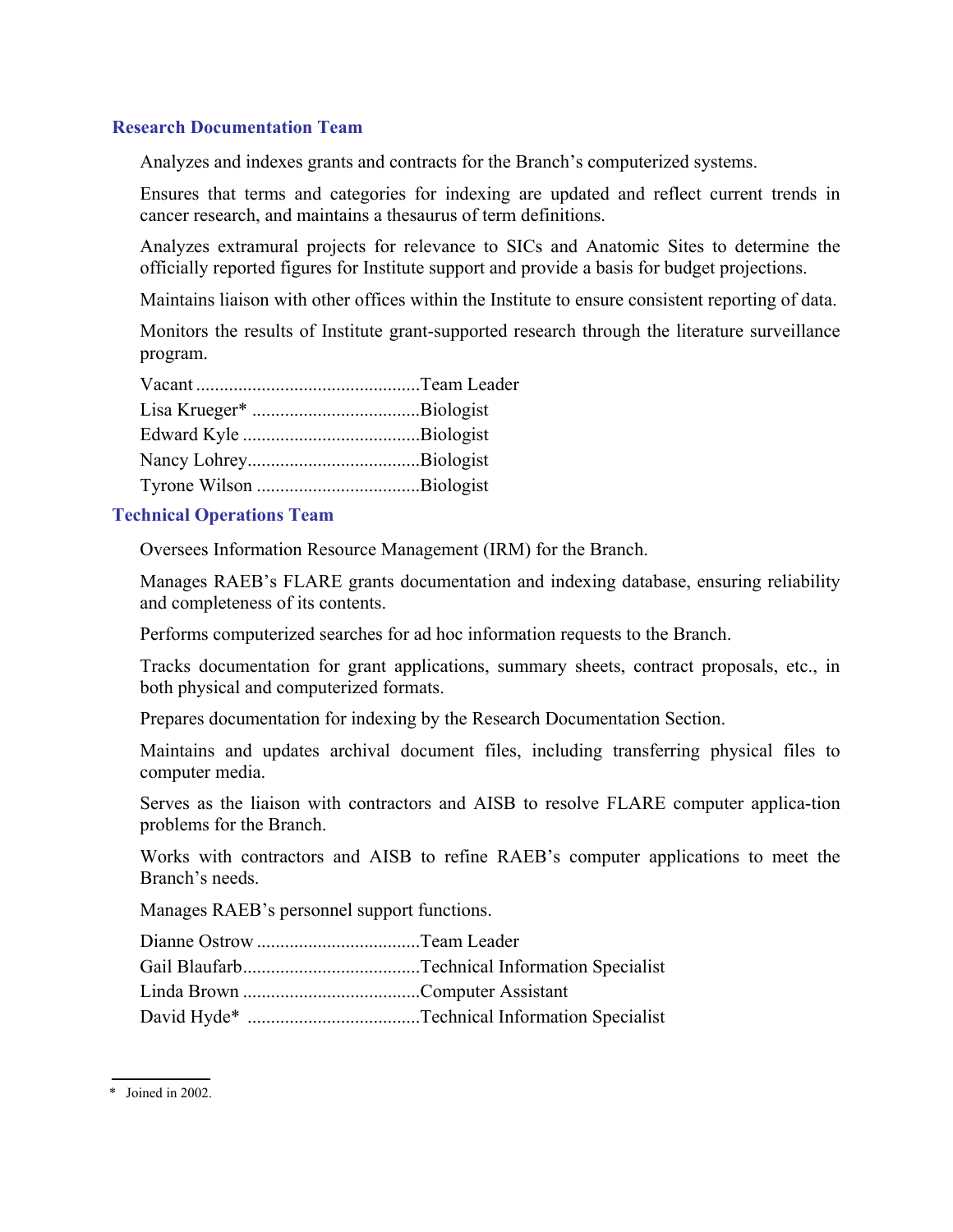### *Applied Information Systems Branch*

 Satisfies the information requirements of the Division and coordinates IRM activities with other relevant NCI and NIH units and provides high-quality information analysis, design, development, and coordination of applications in support of Divisional business processes.

 Serves as the focal point for the Division in the development, deployment, and application of specialized software and databases required for the conduct of review, referral, coding, advisory, and other extramural applications.

 Serves as the liaison with NCI Information Services Technology Branch (ISTB); other NCI computer professionals; other NCI units charged with execution of extramural IRM functions; other trans-NIH functional units such as the CSR, Office of Policy for Extramural Research Administration (OPERA), and Office of Extramural Research (OER); and the IMPAC II and eRA (Electronic Research Administration) systems.

Supports resources and Internet and Intranet applications connectivity and design.

 Establishes, administers, and monitors contracts to provide design, production, and maintenance for microcomputer equipment and information storage and retrieval systems not covered by Core Services of the NCI.

Formulates DEA-specific office automation policy.

Provides staff/lead users with technical support and training for DEA applications.

Coordinates general use/support and training with Core Services.

 Provides Division-specific applications of video teleconferencing and audiovisual services in support of review and Board activities.

 Provides management with recommendations for establishing and implementing policies for conducting Divisional computer-assisted presentations, as necessary.

 Reviews user-created applications and recommends and/or designs changes to improve efficiency and effectiveness.

James W. Seach .................................Chief

#### **Application Development and Operations Team**

 Analyzes and coordinates life-cycle development of software for the Division; develops and designs applications to support the Division's business practices, including user guides.

 Develops, administers, and monitors contracts for acquisition, support, and maintenance of database systems.

 Administers office automation contracts as well as DEA-wide Blanket Purchase Agreements for microcomputer equipment maintenance and supplies.

Formulates office automation policy, system development, and IMPAC II operations.

 Coordinates internal user groups and the provision of training for specific DEA applications and the use of office automation equipment technology.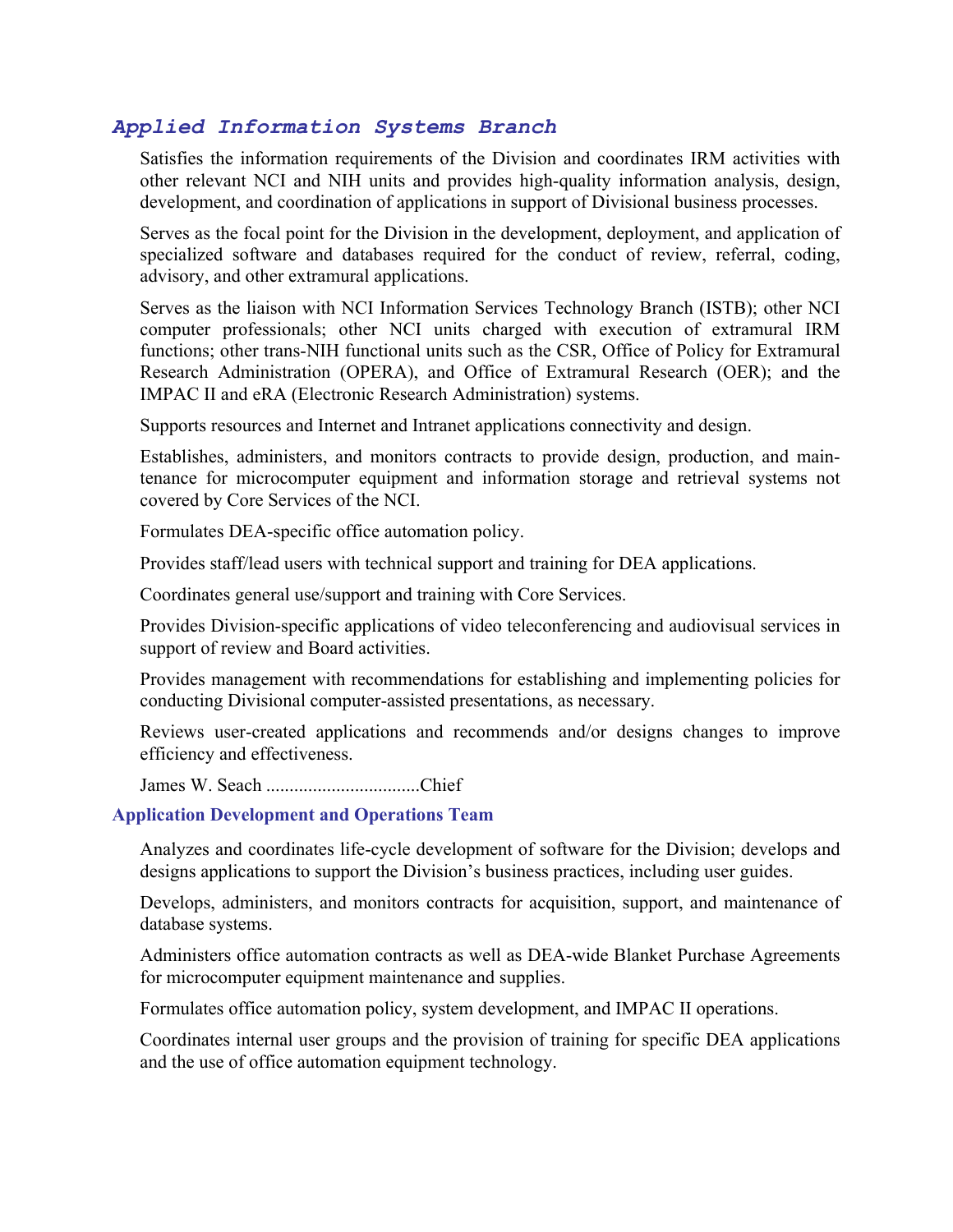#### **Information Management Team**

 Designs and maintains the Division's Intranet and Internet and identifies documents to be placed on the NCI Web Site to make Division information more accessible to the public.

 Develops new Web-based software applications that will enhance the productivity and efficiency of extramural processes within the DEA and the distribution of Division information throughout the NCI.

 Establishes partnerships and ongoing communications with staff and external customers to allow openness and collaboration in accomplishing the information initiatives of the Division.

Works with staff to ensure the current utility and linkages of documents placed on the Web.

| Amir Sahar-KhizTeam Leader |  |
|----------------------------|--|
|                            |  |
|                            |  |
|                            |  |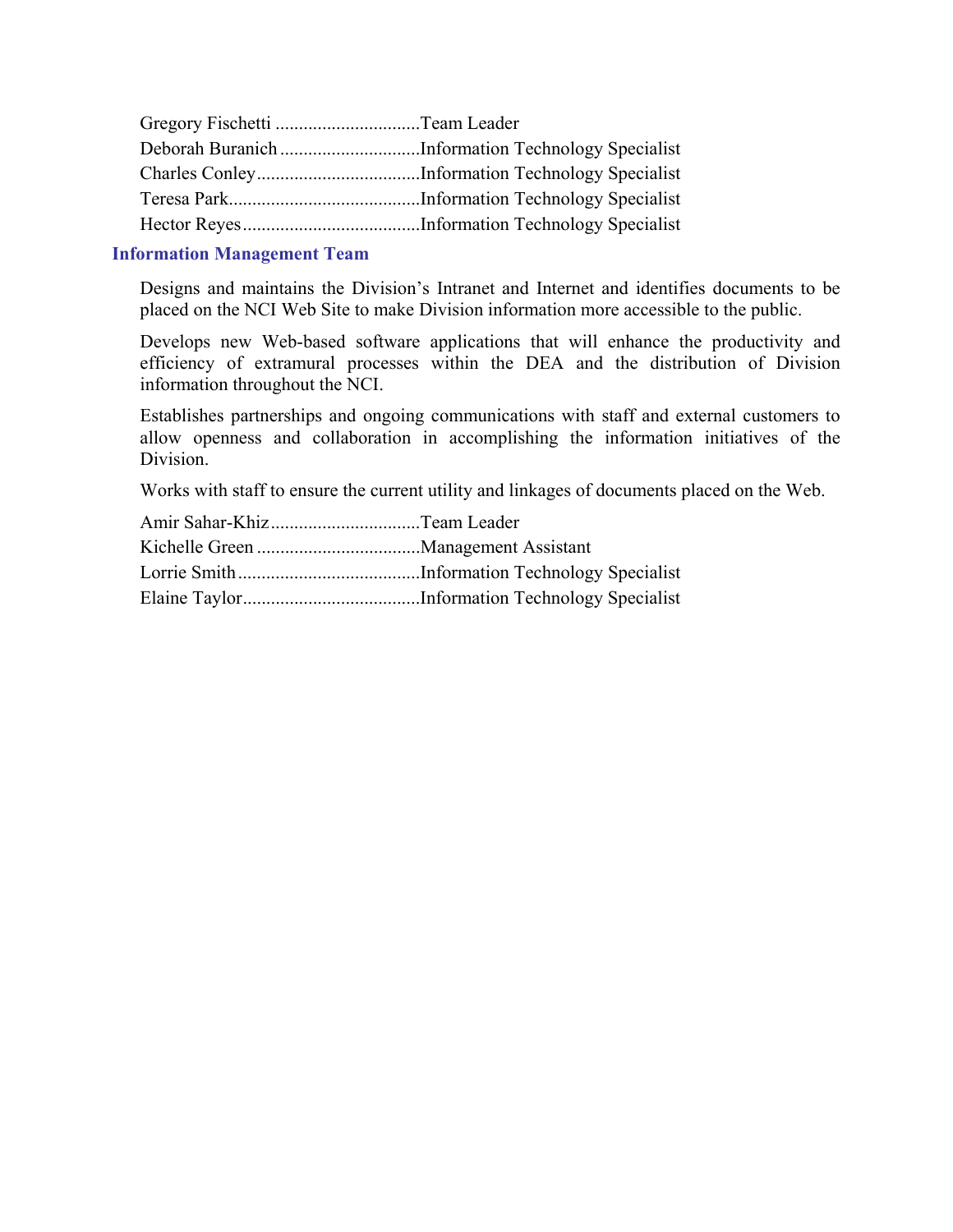#### *Research Programs Review Branch*

 Plans, coordinates, and manages the scientific merit review of program project grants, specialized centers, and other grant mechanisms, as necessary, by chartered review committees and special emphasis panels.

 Arranges for and participates in onsite assessments of the research capabilities and facilities of selected applicants.

 Identifies and recommends appropriate review committee members and site visitors, as required, for the review of assigned applications.

 Provides input and advice on grant review policy and procedures, application patterns, research trends, and other related information, as required.

 Coordinates grant review activities with staff of other NCI Divisions and other DEA Branches.

| Olivia Bartlett, Ph.D. Chief                                               |  |
|----------------------------------------------------------------------------|--|
| Virginia Wray, Ph.D. Deputy Chief                                          |  |
| Shakeel Ahmad, Ph.D Scientific Review Administrator                        |  |
|                                                                            |  |
|                                                                            |  |
| Mary Fletcher, Ph.DScientific Review Administrator                         |  |
|                                                                            |  |
| Michelle Higginbottom <sup>T</sup> <sub>1</sub> Review Technical Assistant |  |
|                                                                            |  |
|                                                                            |  |
|                                                                            |  |
| William Merritt, Ph.D. Scientific Review Administrator                     |  |
|                                                                            |  |
|                                                                            |  |
| Michael Small, Ph.D. Scientific Review Administrator                       |  |
|                                                                            |  |
| Patricia Stream <sup>#</sup> Review Technical Assistant                    |  |
| Kimberly Walsh <sup>#</sup> Review Technical Assistant                     |  |
|                                                                            |  |
| Brian Wojcik, Ph.DScientific Review Administrator                          |  |

‡ Contractor.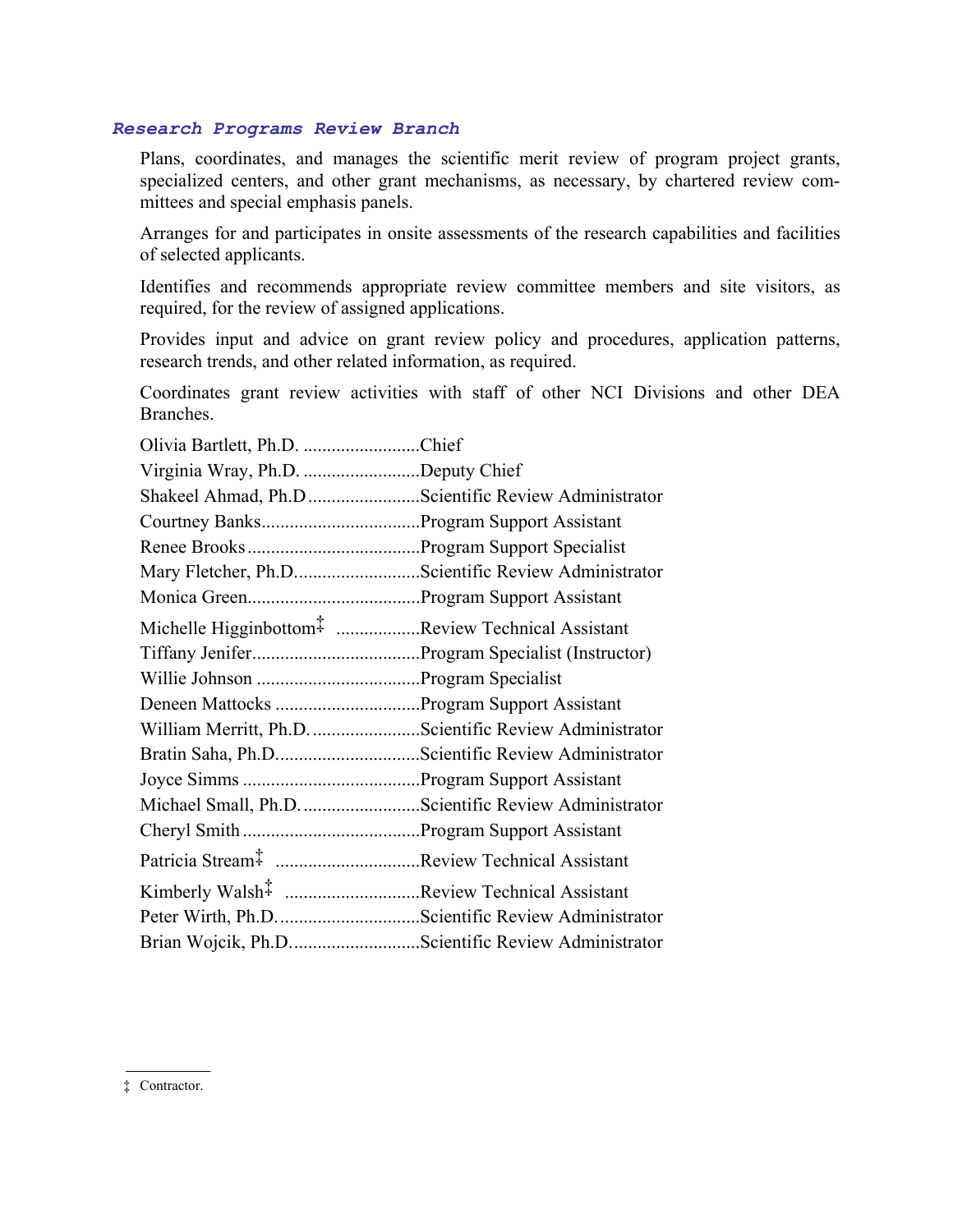#### *Resources and Training Review Branch*

 Plans, coordinates, and manages the scientific merit review of cancer center, clinical cooperative group, training, and education grant and cooperative agreement applications by chartered review committees and special emphasis panels.

 Arranges for and participates in onsite assessments of the research capabilities and facilities of selected applicants.

 Identifies and recommends appropriate review committee members and site visitors, as required, for the review of assigned applications.

 Provides input and advice on grant review policy and procedures, application patterns, and research trends and other related information, as required.

 Coordinates grant review activities with staff of other NCI Divisions, other DEA Branches, and the Center for Scientific Review.

| David E. Maslow, Ph.D. Chief and Scientific Review Administrator |
|------------------------------------------------------------------|
|                                                                  |
|                                                                  |
|                                                                  |
| Gail Bryant, M.D. Scientific Review Administrator                |
|                                                                  |
| Stephanie Glynn <sup>‡</sup> Review Technical Assistant          |
| Deborah Jaffe, Ph.D. Scientific Review Administrator             |
| Raymond Petryshyn, Ph.DScientific Review Administrator           |
|                                                                  |
| Harvey Stein, Ph.D. Scientific Review Administrator              |
|                                                                  |
|                                                                  |
|                                                                  |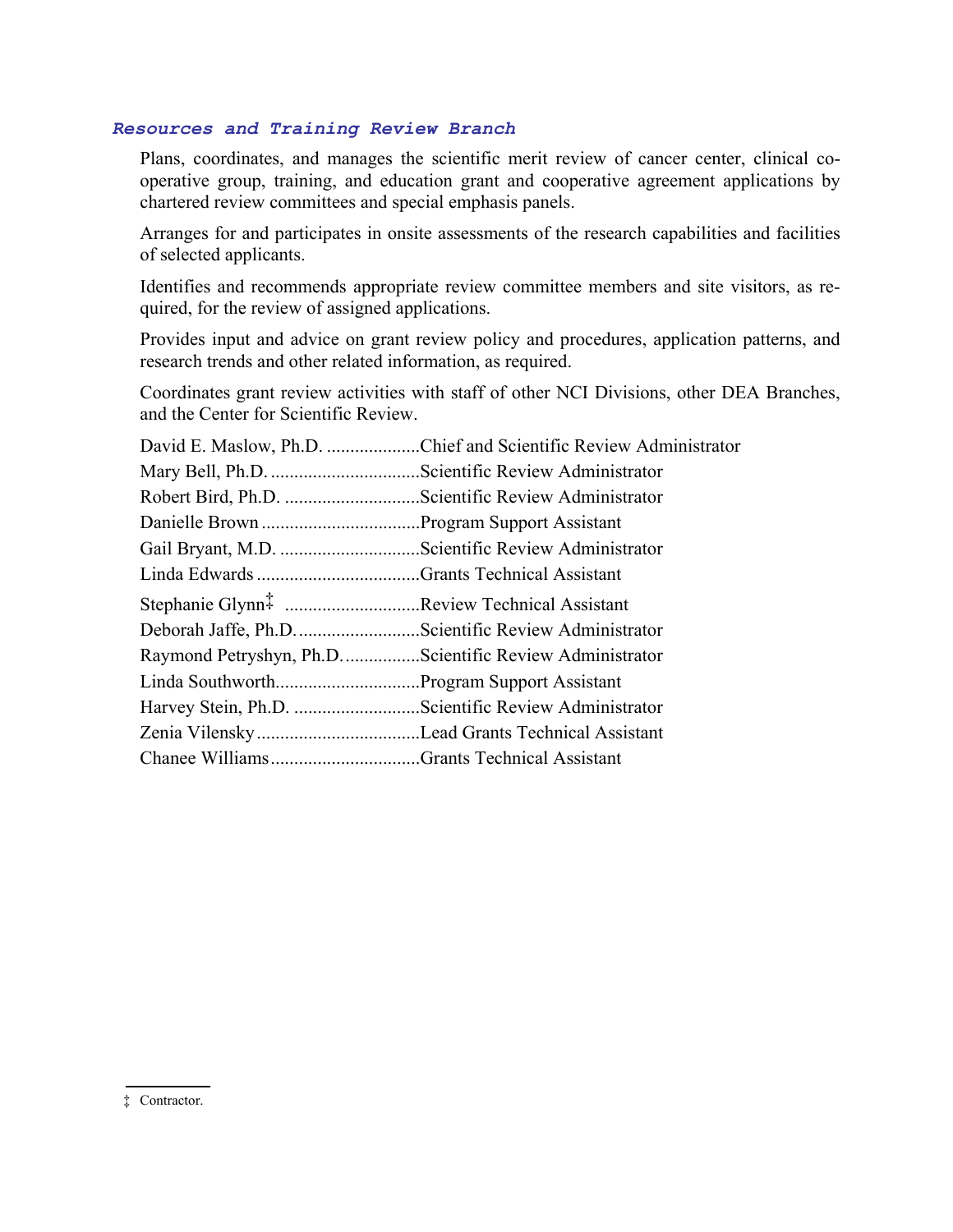#### **Appendix A: Glossary of Acronyms**

| <b>ACRIN</b> | American College of Radiology Imaging<br><b>DARPA</b><br><b>Network</b>         |               |
|--------------|---------------------------------------------------------------------------------|---------------|
| <b>AISB</b>  | Applied Information Systems Branch                                              | <b>DCB</b>    |
| <b>APR</b>   | <b>Accelerated Peer Review</b>                                                  | <b>DCCPS</b>  |
| <b>ARA</b>   | <b>Awaiting Receipt of Application</b>                                          | <b>DCEG</b>   |
| <b>AREA</b>  | Academic Research Enhancement Award                                             | <b>DCP</b>    |
| <b>ATA</b>   | Academic/Teacher Award                                                          | <b>DCTD</b>   |
| <b>BAA</b>   | <b>Broad Agency Announcement</b>                                                |               |
| BSA          | Board of Scientific Advisors                                                    | <b>DEA</b>    |
| <b>BSC</b>   | Board of Scientific Counselors                                                  | <b>DEAIS</b>  |
| <b>CARRA</b> | Consumer Advocates in Research                                                  | <b>DHHS</b>   |
|              | and Related Activities                                                          | ER            |
| CCR.         | Center for Cancer Research                                                      | ERA           |
| <b>CCSG</b>  | <b>Cancer Center Support Grant</b>                                              | <b>ESATTS</b> |
| <b>CD</b>    | <b>Compact Disk</b>                                                             |               |
|              | <b>CECCRS</b> Centers of Excellence in Cancer<br><b>Communications Research</b> | <b>FIRST</b>  |
|              | <b>CISNET</b> Cancer Intervention and                                           | <b>FLARE</b>  |
|              | SurveillanceMonitoring Network                                                  | FOP           |
| <b>CIT</b>   | Center for Information Technology                                               | GRB           |
| CM           | Committee Management                                                            | IC            |
| <b>CMO</b>   | Committee Management Office                                                     | <b>ICMIC</b>  |
| <b>CSR</b>   | Center for Scientific Review                                                    |               |
| <b>CTEP</b>  | Cancer Therapy Evaluation Program                                               | <b>IDeA</b>   |
| <b>CURE</b>  | Continuous Umbrella of Research Experience IMPAC                                |               |

| <b>DARPA</b> | Defense Advanced Research Projects Agency |  |  |  |
|--------------|-------------------------------------------|--|--|--|
|--------------|-------------------------------------------|--|--|--|

- **Division of Cancer Biology**
- Division of Cancer Control and Population Sciences
- Division of Cancer Epidemiology and Genetics
- **Division of Cancer Prevention**
- Division of Cancer Treatment and Diagnosis
- **Division of Extramural Activities**
- **DEA** Information System
- Department of Health and Human Services
- **Estrogen Receptor**
- **Electronic Research Administration Training** Tracking System
- **S** Extramural Science Administrator Traing Traching System
- First Independent Research Support and Transition Award
- Fiscal Linked Analysis of Research Emphasis
- **Financial Operating Plan**
- **Grants Review Branch**
- **Institute/Center**
- In Vivo Cellular and Molecular Imaging Center
- **Institutional Development Award**
- Information for Management, Planning, Analysis, and Coordination – database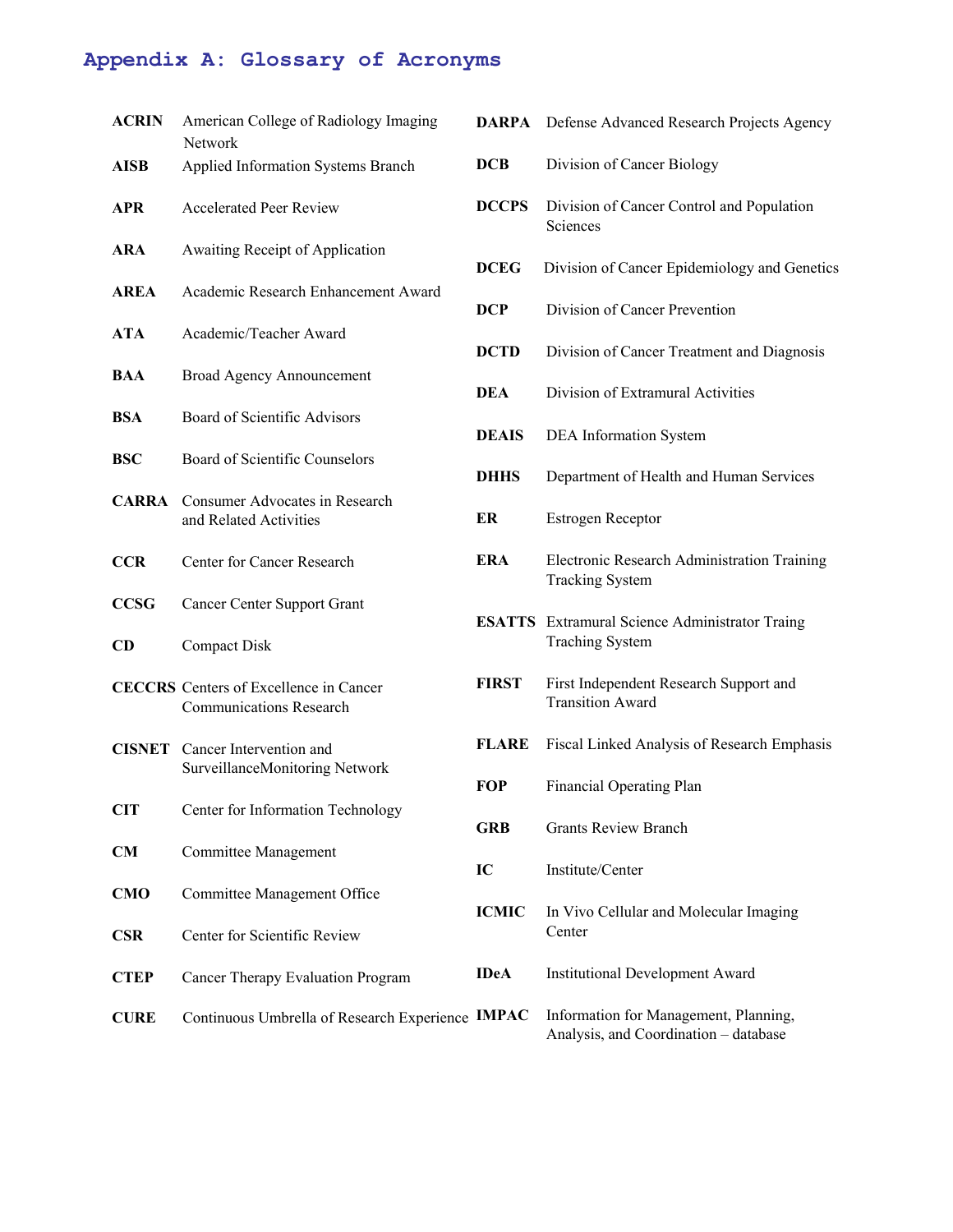#### **Appendix A: Glossary of Acronyms**

| IOM          | Institute of Medicine                                         | <b>PHS</b>   | Public Health Service (DHHS)                |
|--------------|---------------------------------------------------------------|--------------|---------------------------------------------|
| <b>IRG</b>   | <b>Initial Review Group</b>                                   |              |                                             |
|              |                                                               | <b>PRG</b>   | Progress Review Group                       |
| <b>IRM</b>   | <b>Information Resources Management</b>                       | <b>RAEB</b>  | Research Analysis and Evaluation Branch     |
| <b>ISTB</b>  | <b>Information Services Technology Branch</b>                 |              |                                             |
|              |                                                               | <b>RAID</b>  | Rapid Access to Intervention Development    |
| <b>JAD</b>   | Joint Application and Development                             |              |                                             |
| MAA          | Master Agreement Announcement                                 | <b>REAP</b>  | Research Enhancement Awards Program         |
|              |                                                               | <b>RFA</b>   | <b>Request for Applications</b>             |
| <b>MBRS</b>  | Minority Biomedical Research Support                          |              |                                             |
|              |                                                               | <b>RFP</b>   | <b>Request for Proposals</b>                |
| <b>MERIT</b> | Method to Extend Research in Time                             | <b>RO</b>    | Referral Office                             |
| <b>NCAB</b>  | National Cancer Advisory Board                                |              |                                             |
|              |                                                               | <b>RPG</b>   | Research Program Grant                      |
| <b>NCI</b>   | National Cancer Institute                                     |              |                                             |
| <b>NCRR</b>  | National Center for Research Resources                        | <b>RPRB</b>  | Research Programs Review Branch             |
|              | (NIH)                                                         | <b>RTRB</b>  | Resources and Training Review Branch        |
|              |                                                               |              |                                             |
| <b>NIH</b>   | National Institutes of Health                                 | <b>RUG</b>   | Review Users' Group                         |
| <b>NOW</b>   | NCI Online Workplace                                          | <b>SBIR</b>  | <b>Small Business Innovation Research</b>   |
|              |                                                               |              |                                             |
| <b>NRSA</b>  | National Research Service Award                               | <b>SBRB</b>  | Special Review and Resources Branch         |
|              |                                                               |              |                                             |
| <b>NTROI</b> | Network for Translational Research in Optical SEER<br>Imaging |              | Surveillance, Epidemiology and End Results  |
|              |                                                               | <b>SEP</b>   | Special Emphasis Panel                      |
| OD           | Office of the Director                                        |              |                                             |
|              |                                                               | <b>SIC</b>   | <b>Special Interest Category</b>            |
| <b>OER</b>   | Office of Extramural Research (NIH)                           | <b>SOP</b>   | <b>Standard Operating Procedure</b>         |
| <b>OFACP</b> | Office of Federal Advisory Committee Policy                   |              |                                             |
|              |                                                               | <b>SPORE</b> | Specialized Program of Research Excellence  |
| <b>OPERA</b> | Office of Policy for Extramural Research                      |              |                                             |
|              | Administration (NIH)                                          | <b>SRA</b>   | Scientific Review Administrator             |
| <b>ORRPC</b> | Office of Referral, Review, and Program                       | <b>SREA</b>  | Scientific Review and Evaluation Award      |
|              | Coordination                                                  |              |                                             |
|              |                                                               | <b>SRLB</b>  | Special Review and Logistics Branch         |
| PA           | Program Announcement                                          | <b>STTR</b>  | Small Business Technology Transfer Research |
| <b>PAR</b>   | Reviewed Program Announcement                                 |              |                                             |
|              |                                                               |              |                                             |
| <b>PCRB</b>  | Program Coordination and Referral Branch                      |              |                                             |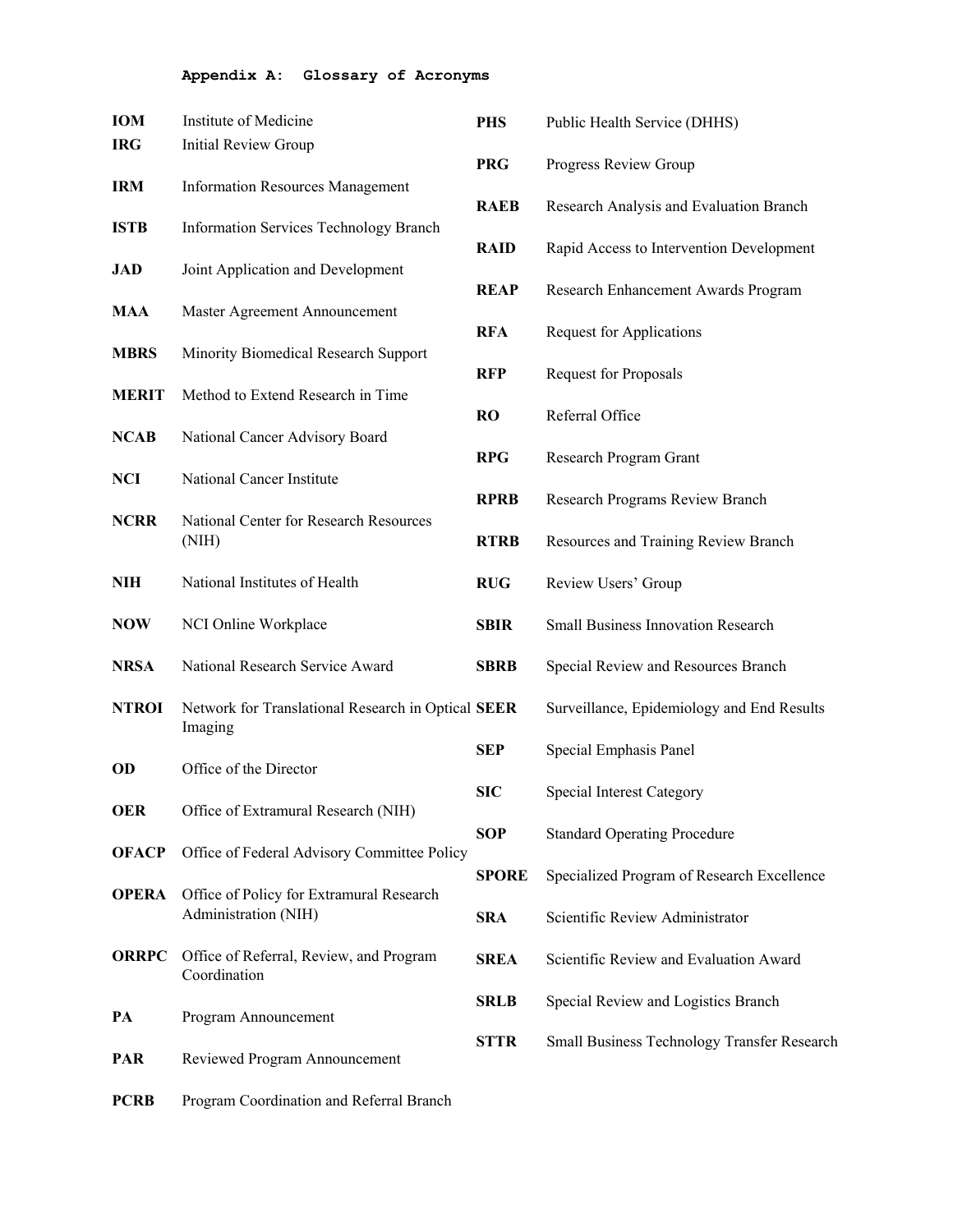### **Appendix B: List of Chartered Committees, FY2002**

#### *President's Cancer Panel*

#### **Chair**

LaSalle D. Leffall, Jr., M.D. .........Howard University College of Medicine, Washington, DC

#### **Past Chair & Member**

Harold P. Freeman, M.D............................................. North General Hospital, New York, NY

#### **Members**

| Dennis J. Slamon, M.D., Ph.DUniversity of California at Los Angeles, School of Medicine |
|-----------------------------------------------------------------------------------------|
|                                                                                         |

#### **Executive Secretary**

|--|--|--|--|--|

#### *National Cancer Advisory Board*

#### **Chair**

John E. Niederhuber, M.D. . ................................University of Wisconsin School of Medicine

#### **Past Chair**

Phillip A. Sharp, Ph.D....................................................Massachusetts Institute of Technology

### **Members**

| Moon S. Chen, Jr., M.P.H., Ph.DUniversity of California, Davis Cancer Center               |
|--------------------------------------------------------------------------------------------|
| Kenneth H. Cowan, M.D., Ph.D. University of Nebraska, Eppley Institute for Cancer Research |
| Jean B. deKernion, M.D. University of California at Los Angeles, School of Medicine        |
| Stephen C. Duffy  American Academy of Facial Plastic and Reconstructive Surgery            |
| Ralph S. Freedman, M.B.B.Ch., Ph.D.The University of Texas M.D. Anderson Cancer Center     |
|                                                                                            |
|                                                                                            |
|                                                                                            |
|                                                                                            |
| Susan M. Love, M.DUniversity of California at Los Angeles, School of Medicine              |
| The Honorable James E. McGreevey  Mayor, Woodbridge Township, New Jersey                   |
| Sandra Millon-Underwood, R.N., Ph.DUniversity of Wisconsin at Milwaukee                    |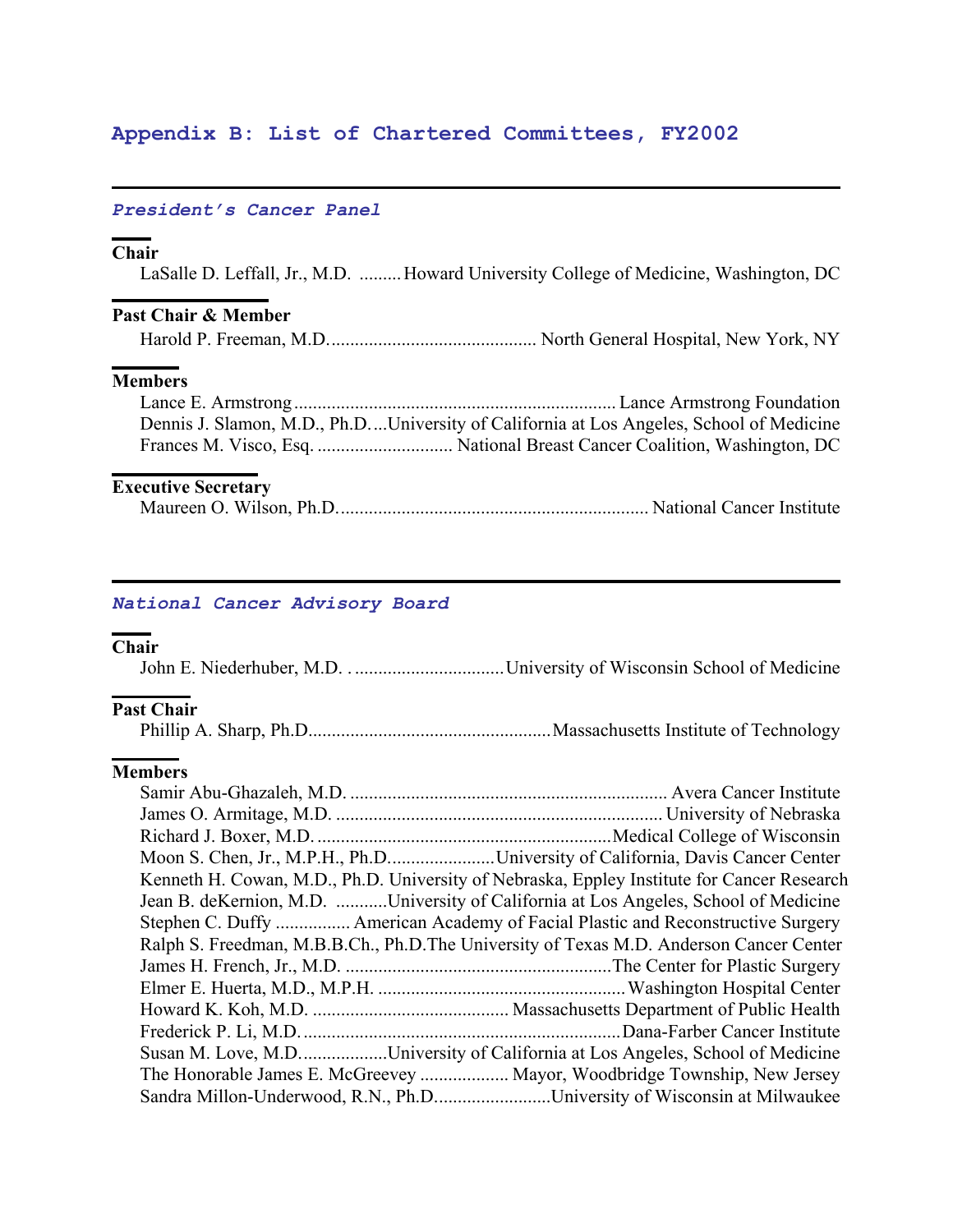### **Appendix B: List of Chartered**

# *Ex Officio* **Members of the National Cancer Advisory Board**

|  | John Howard, M.D., M.P.H., J.D., LL.M. National Institute for Occupational Safety and Health |
|--|----------------------------------------------------------------------------------------------|
|  |                                                                                              |
|  |                                                                                              |
|  |                                                                                              |
|  |                                                                                              |
|  | The Honorable Tommy ThompsonDepartment of Health and Human Services                          |
|  |                                                                                              |
|  |                                                                                              |
|  |                                                                                              |

## **Alternates to** *Ex Officio* **Members of the National Cancer Advisory**

#### **Board**

| Stephen K. Akiyama, Ph.D.  National Institute of Environmental Health Sciences, NIH             |
|-------------------------------------------------------------------------------------------------|
|                                                                                                 |
|                                                                                                 |
|                                                                                                 |
|                                                                                                 |
|                                                                                                 |
|                                                                                                 |
|                                                                                                 |
|                                                                                                 |
|                                                                                                 |
|                                                                                                 |
| Anita L. Schill, Ph.D., M.P.H., M.A., R.N.National Institute for Occupational Safety and Health |
|                                                                                                 |
|                                                                                                 |

|--|--|--|--|--|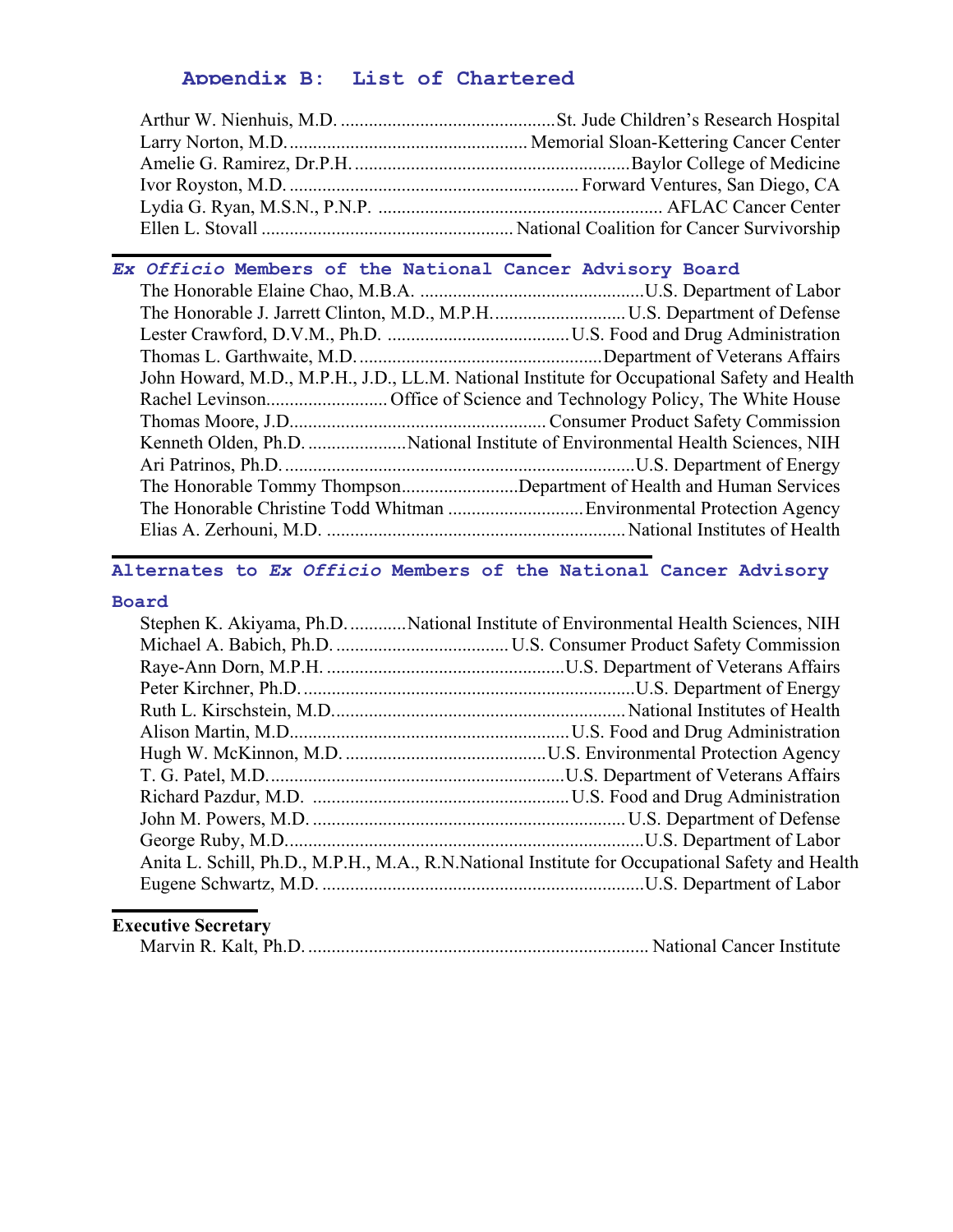### *NCI Advisory Committee to the Director*

## **Chair**

 $\overline{\phantom{0}}$ 

|--|--|

## **Members**

# *Ex Officio* **Members**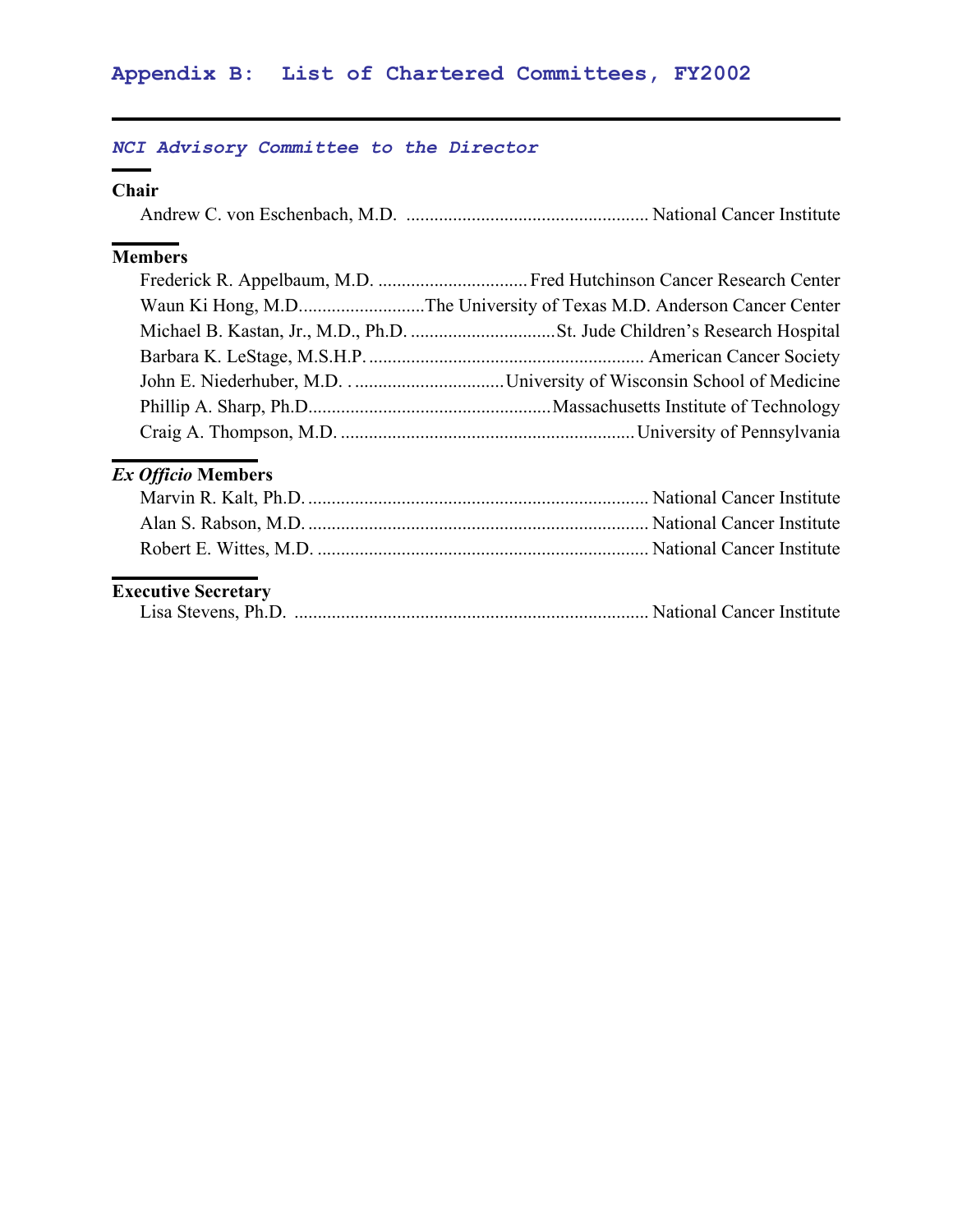# *NCI Board of Scientific Advisors*

### **Chair**

Frederick R. Appelbaum, M.D. ................................ Fred Hutchinson Cancer Research Center

# **Members**

| Waun Ki Hong, M.DThe University of Texas M.D. Anderson Cancer Center                   |
|----------------------------------------------------------------------------------------|
|                                                                                        |
|                                                                                        |
| William G. Kaelin, Jr., M.DDana-Farber Cancer Institute and Harvard Medical School     |
|                                                                                        |
|                                                                                        |
|                                                                                        |
|                                                                                        |
|                                                                                        |
| Christine A. Miaskowski, R.N., Ph.D., F.A.A.NUniversity of California at San Francisco |
|                                                                                        |
|                                                                                        |
|                                                                                        |
|                                                                                        |
|                                                                                        |
|                                                                                        |
|                                                                                        |
| Louise C. Strong, M.D. The University of Texas M.D. Anderson Cancer Center             |
|                                                                                        |
|                                                                                        |
|                                                                                        |
|                                                                                        |
|                                                                                        |
|                                                                                        |
|                                                                                        |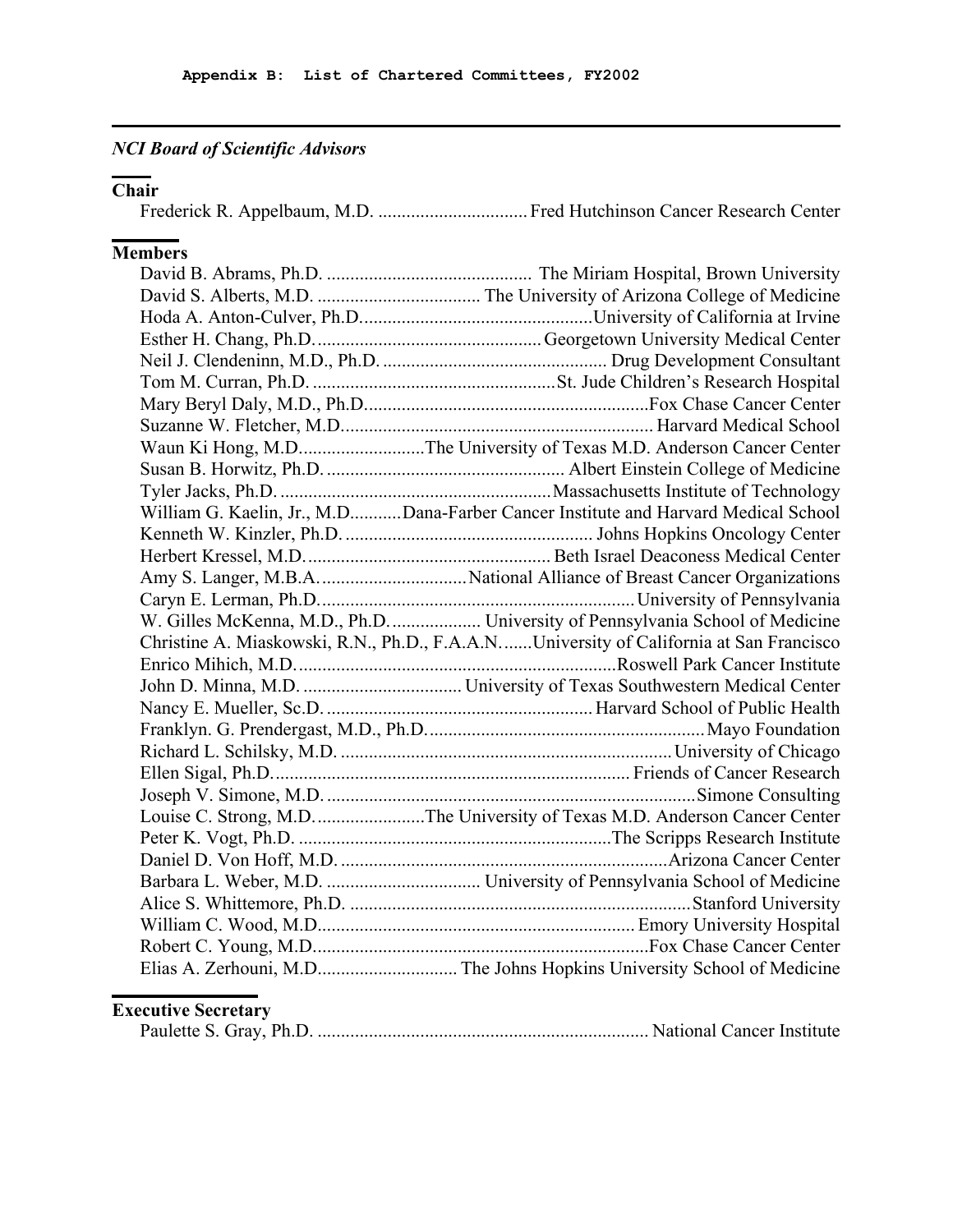### *NCI Listens: BSA at National Association Meetings*

#### **American Society of Preventive Oncology (ASPO)**

Bethesda, MD, March 10-12, 2002 *NCI Listens, Monday, March 11, 2002*

| Caryn E. Lerman, Ph.D. (Chair)University of Pennsylvania Health System |
|------------------------------------------------------------------------|
|                                                                        |
| and Harvard School of Public Health                                    |
|                                                                        |

#### **American Association for Cancer Research (AACR)**

San Francisco, CA, April 6-10, 2002 *NCI Listens, Tuesday, April 9, 2002*

#### **Oncology Nursing Society (ONS)**

Washington, DC, April 18-21, 2002 *NCI Listens, Friday, April 19, 2002*

| Christine Miaskowski, R.N., Ph.D., F.A.A.N. <i>(Chair)</i> University of California at San Francisco |
|------------------------------------------------------------------------------------------------------|
|                                                                                                      |
|                                                                                                      |

### **Cold Spring Harbor Laboratories (CSHL)**

| Cold Spring Harbor, NY, August 14-18, 2002 |                            |
|--------------------------------------------|----------------------------|
| NCI Listens, Friday, August 16, 2002       |                            |
|                                            |                            |
|                                            | and Harvard Medical School |
|                                            |                            |
|                                            |                            |
|                                            |                            |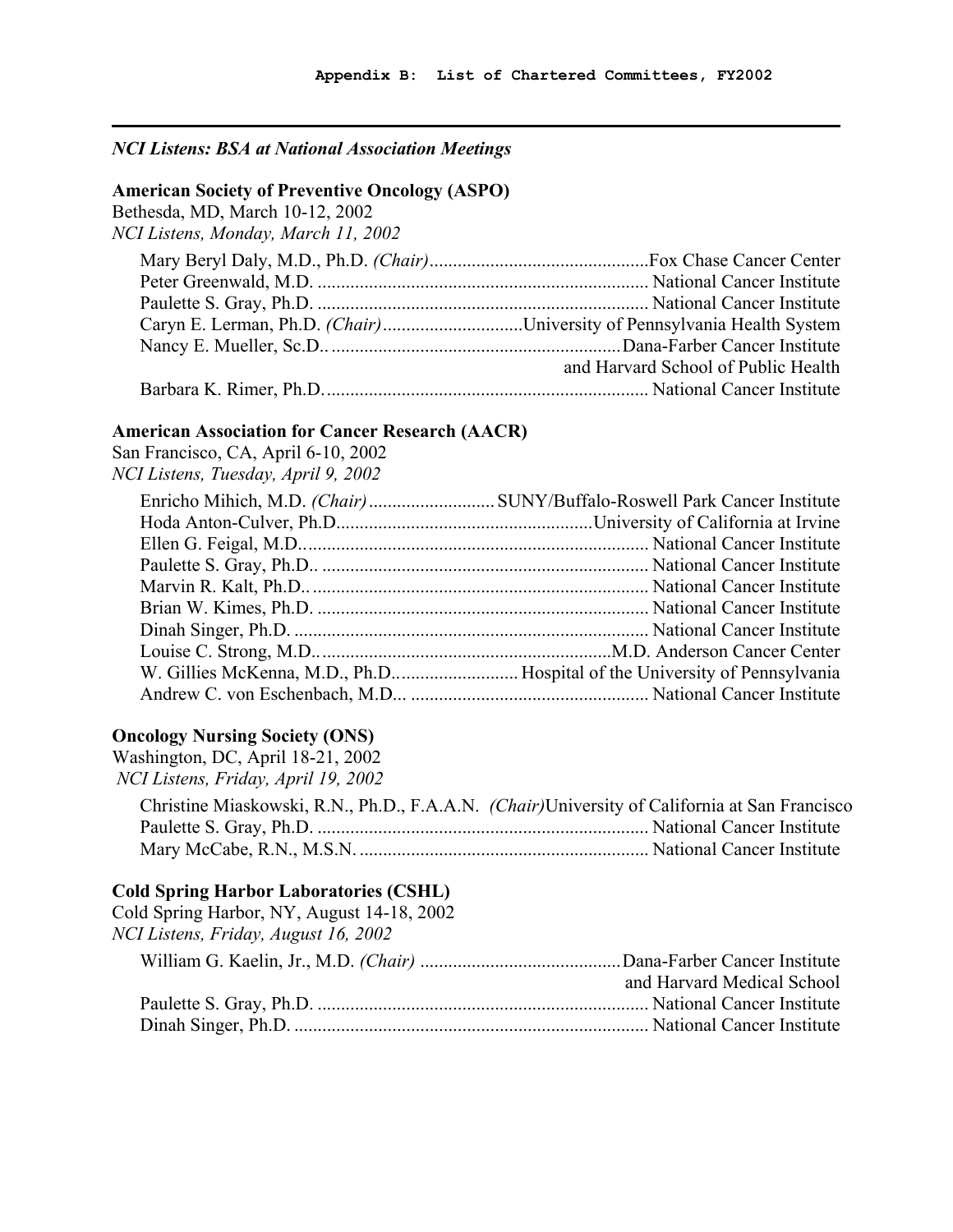## *NCI Board of Scientific Counselors*

### **NCI/BSC Subcommittee A—Clinical Sciences and Epidemiology**

### **Chair**

Michael B. Kastan, M.D., Ph.D. .....................................St. Jude Children's Research Hospital

## **Members**

| Chi V. Dang, M.D., Ph.D The Johns Hopkins University School of Medicine                  |
|------------------------------------------------------------------------------------------|
|                                                                                          |
| Elizabeth T. Fontham, D.P.HLouisiana State University Health Sciences Center             |
| Stanley R. Hamilton, M.D. University of Texas M.D. Anderson Cancer Center                |
|                                                                                          |
|                                                                                          |
|                                                                                          |
|                                                                                          |
|                                                                                          |
| Beverly S. Mitchell, M.D University of North Carolina at Chapel Hill, School of Medicine |
|                                                                                          |
|                                                                                          |
|                                                                                          |
| Alice P. Pentland, M.D.  University of Rochester School of Medicine and Dentistry        |
|                                                                                          |
|                                                                                          |
|                                                                                          |
|                                                                                          |
| Margaret A. Tempero, M.D. University of California, San Francisco Cancer Center          |
|                                                                                          |
|                                                                                          |

|--|--|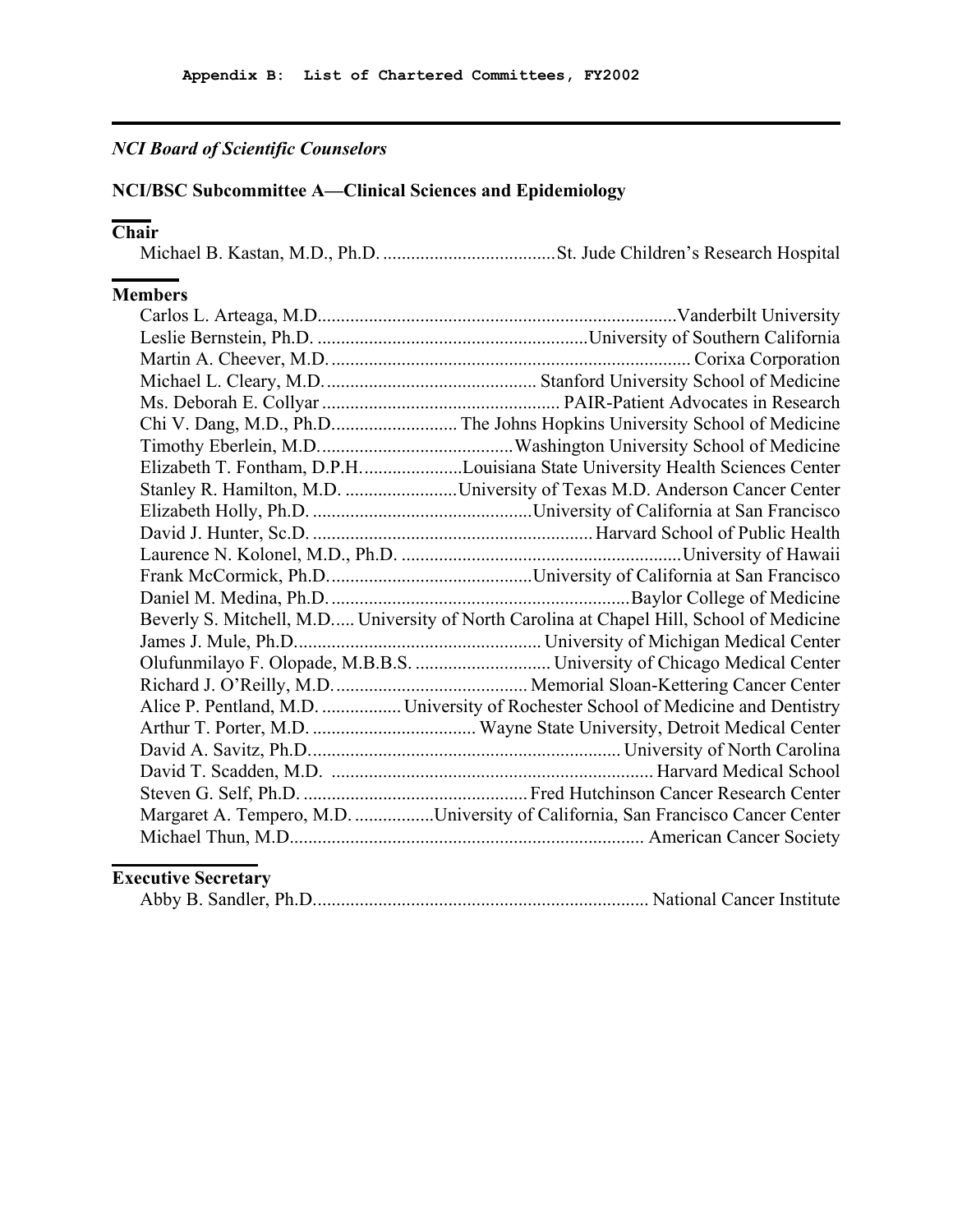### **NCI/BSC Subcommittee B—Basic Sciences**

# **Chair**

|--|--|--|--|--|

# **Members**

| Guillermina Lozano, Ph.D. University of Texas M.D. Anderson Cancer Center    |
|------------------------------------------------------------------------------|
|                                                                              |
|                                                                              |
|                                                                              |
|                                                                              |
| Harinder Singh, Ph.D. University of Chicago, Howard Hughes Medical Institute |
|                                                                              |
|                                                                              |
|                                                                              |
|                                                                              |
| Cheryl L. Walker, Ph.D.  The Univerity of Texas M.D. Anderson Cancer Center  |
|                                                                              |
|                                                                              |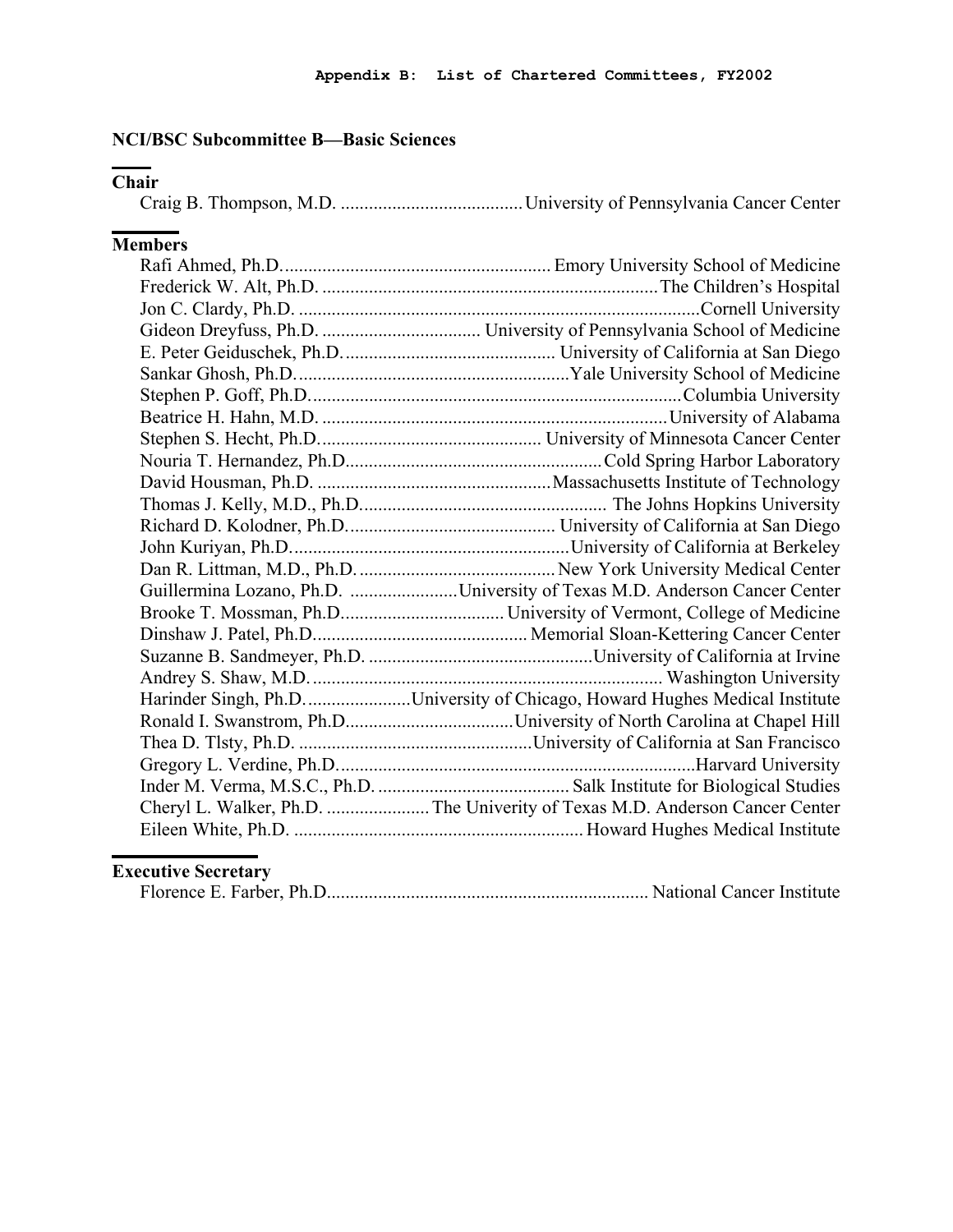# *NCI Director's Consumer Liaison Group*

# **Chair**

|--|--|--|--|

# **Members**

|  | Brad Zebrack, M.S.W., M.P.H., Ph.D.  National Coalition for Cancer Survivorship |
|--|---------------------------------------------------------------------------------|
|  |                                                                                 |

|--|--|--|--|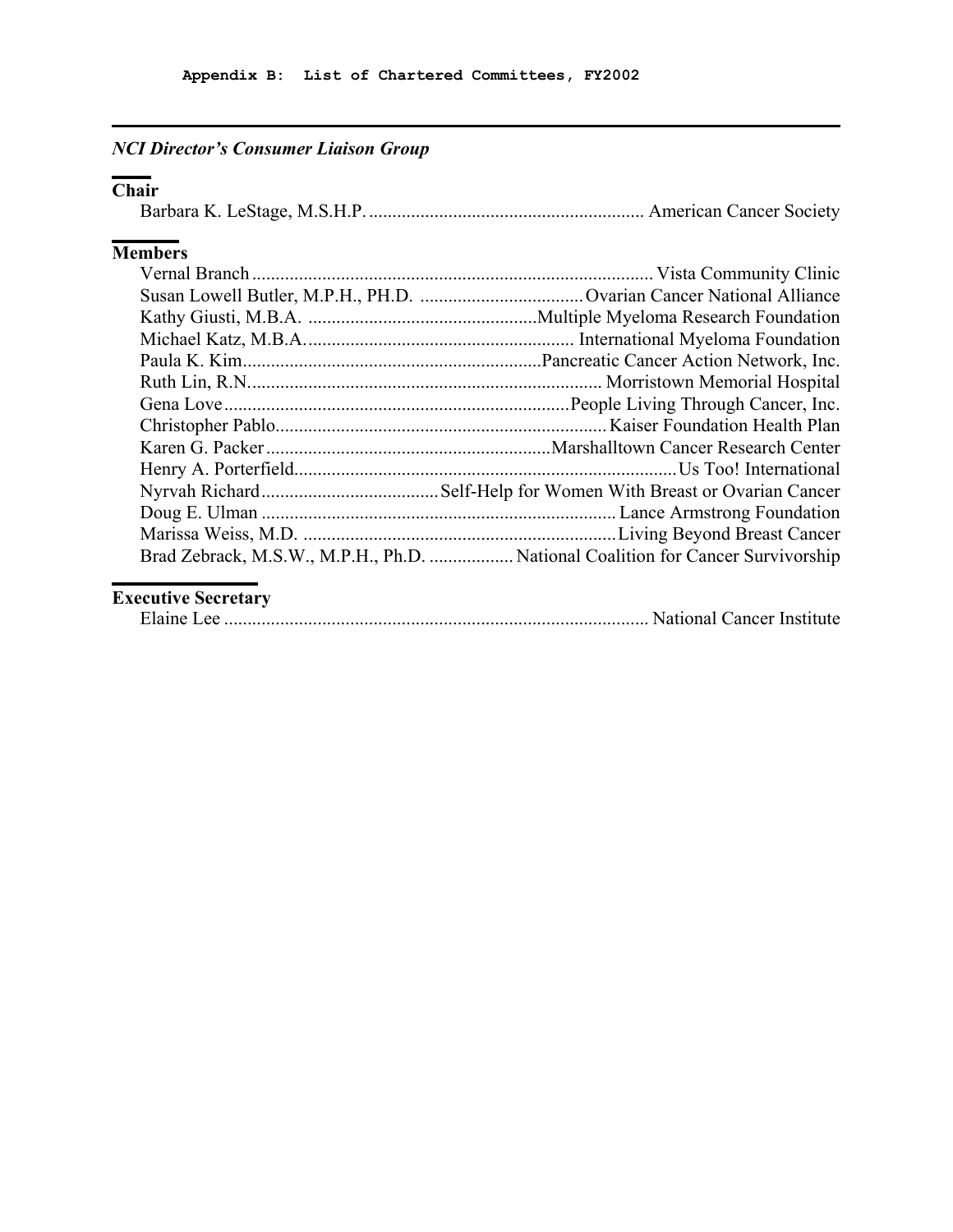# *NCI Initial Review Group Scientific Review Committees*

## **Subcommittee A—Cancer Centers**

# **Chair**

|--|--|

### **Members**

| Michael A. Caligiuri, M.D. Ohio State University Comprehensive Cancer Center        |
|-------------------------------------------------------------------------------------|
| William L. Carroll, M.D. Ohio State University Comprehensive Cancer Center          |
| Graham A. Colditz, M.D., Ph.D. Harvard Medical School, Channing Laboratory          |
|                                                                                     |
|                                                                                     |
|                                                                                     |
|                                                                                     |
|                                                                                     |
|                                                                                     |
|                                                                                     |
|                                                                                     |
|                                                                                     |
|                                                                                     |
|                                                                                     |
| Raymond E. Meyn, Jr., Ph.D. The University of Texas M.D. Anderson Cancer Center     |
|                                                                                     |
| Electra D. Paskett, M.P.H., Ph.D. Ohio State University Comprehensive Cancer Center |
|                                                                                     |
|                                                                                     |
|                                                                                     |
|                                                                                     |
| Joan H. Schiller, M.D.  University of Wisconsin, Comprehensive Cancer Center        |
|                                                                                     |
|                                                                                     |
|                                                                                     |
| David A. Williams, M.D. Indiana University Cancer Center, Indiana University        |
|                                                                                     |
|                                                                                     |
|                                                                                     |

### **Scientific Review Administrator**

|--|--|--|--|--|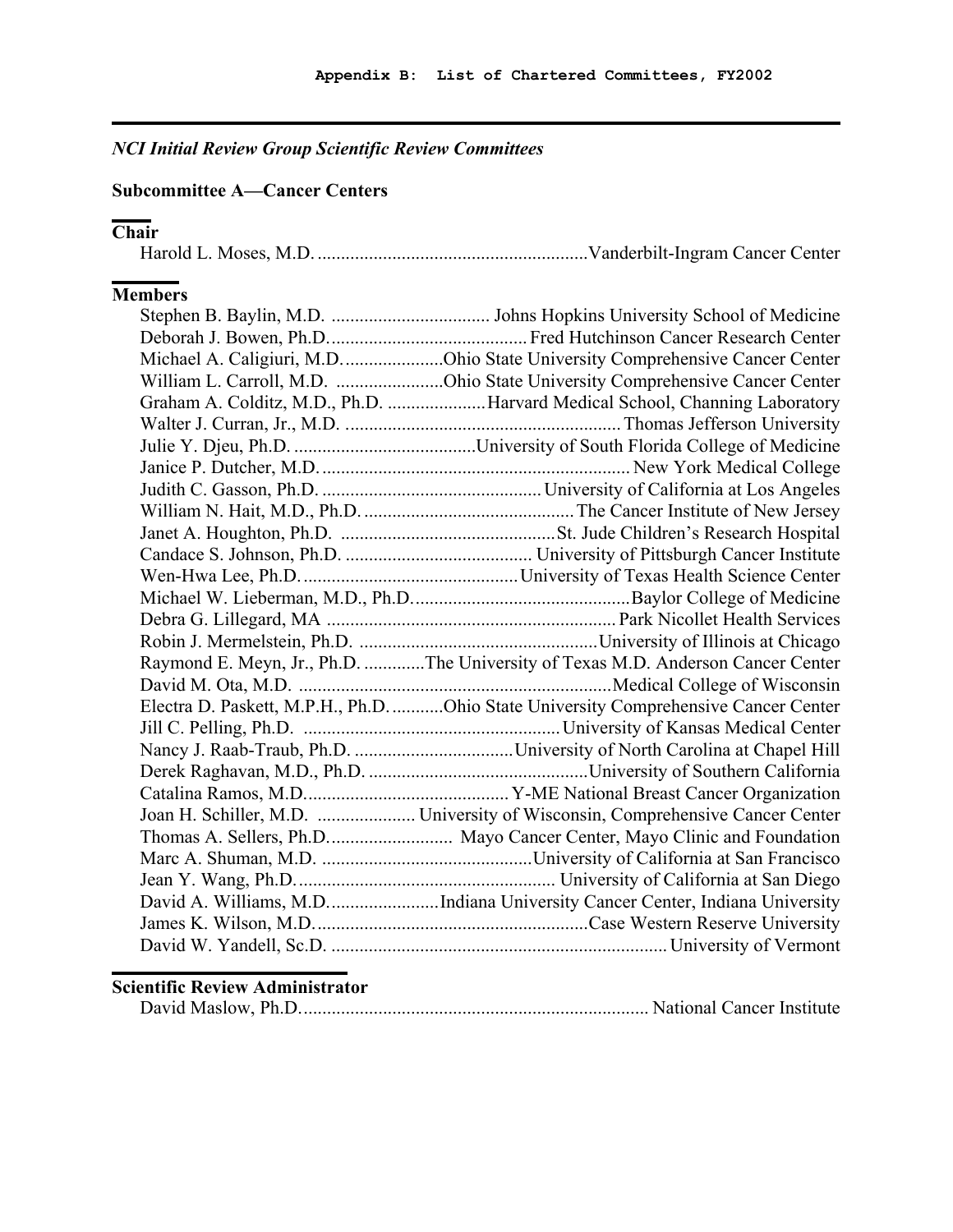### **Subcommittee C—Basic and Preclinical**

### **Chair**

William F. Morgan, Ph.D. .................................... University of Maryland School of Medicine

### **Members**

| Mien-Chie Hung, Ph.D. The University of Texas M.D. Anderson Cancer Center               |
|-----------------------------------------------------------------------------------------|
| Ronald C. Kennedy, Ph.D. Texas Tech University Health Sciences Center                   |
| Howard B. Lieberman, Ph.D Columbia University College of Physicians and Surgeons        |
|                                                                                         |
|                                                                                         |
|                                                                                         |
| Harvey L. Ozer, M.D.  University of Medicine and Dentistry of New Jersey Medical School |
| Maria G. Pallavicini, Ph.D University of California, San Franciscio Cancer Center       |
|                                                                                         |
|                                                                                         |
| Garth Powis, D.Phil.  University of Arizona College of Medicine, Arizona Cancer Center  |
|                                                                                         |
|                                                                                         |
|                                                                                         |
|                                                                                         |
|                                                                                         |
| Philip N. Tsichlis, M.D, Ph.D Thomas Jefferson University, Kimmel Cancer Center         |
|                                                                                         |
|                                                                                         |

### **Scientific Review Administrator**

|--|--|--|--|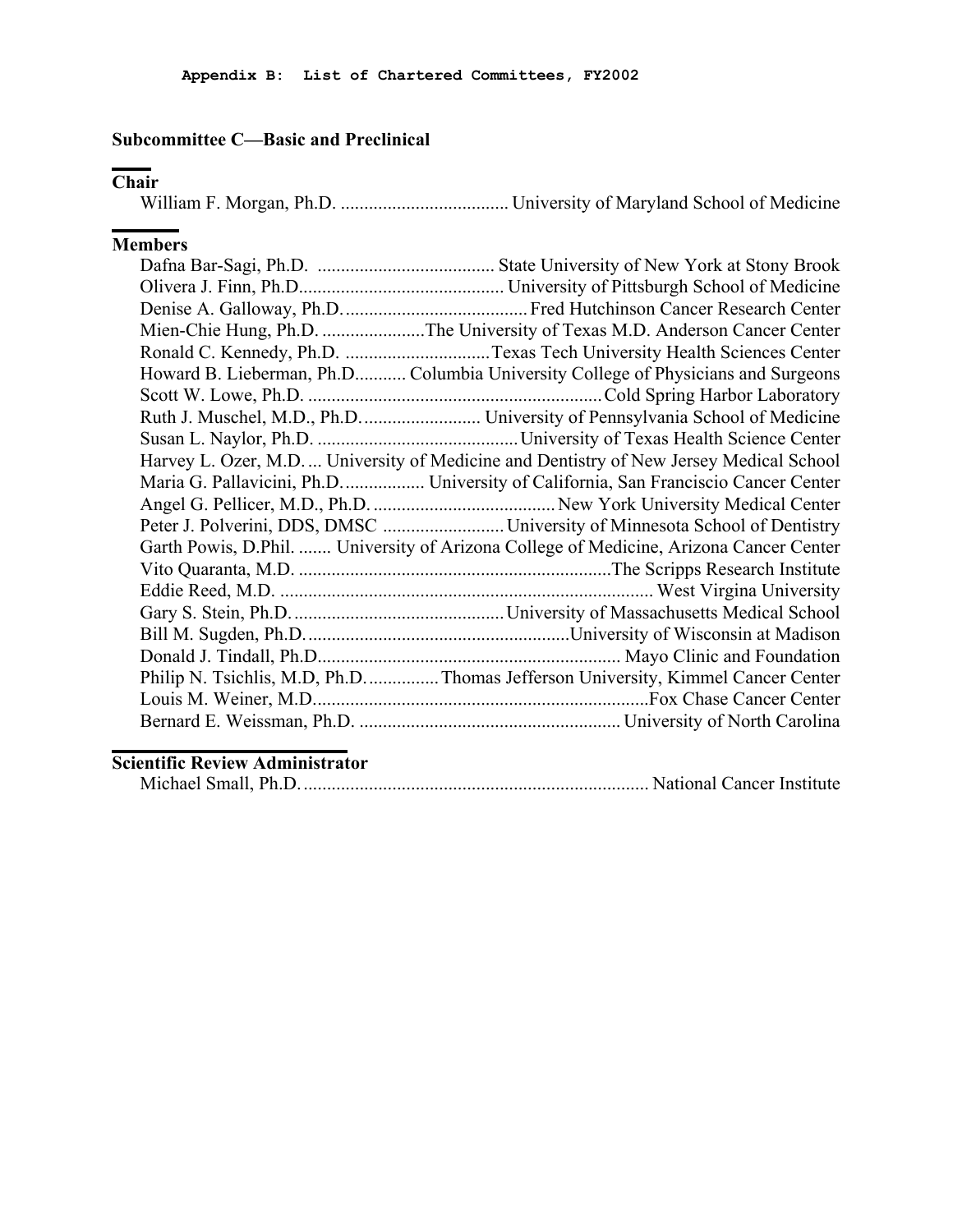### **Subcommittee D—Clinical Studies**

## **Chair**

|--|--|--|--|--|--|--|--|--|--|--|

#### **Past Chair**

Nathan A. Berger, M.D......................... Case Western Reserve University School of Medicine

## **Members**

| Richard E. Champlin, M.D. The University of Texas M.D. Anderson Cancer Center       |
|-------------------------------------------------------------------------------------|
|                                                                                     |
|                                                                                     |
| Robert B. Diasio, M.D. University of Alabama Comprehensive Cancer Center            |
|                                                                                     |
|                                                                                     |
|                                                                                     |
|                                                                                     |
|                                                                                     |
|                                                                                     |
|                                                                                     |
|                                                                                     |
|                                                                                     |
|                                                                                     |
|                                                                                     |
|                                                                                     |
| Mark D. Minden, M.D., Ph.D.  Ontario Cancer Institute, Princess Margaret Hospital   |
|                                                                                     |
| Raphael E. Pollock, M.D., Ph.D. The University of Texas M.D. Anderson Cancer Center |
| Carol K. Redmond, Ph.D.  University of Pittsburgh Graduate School of Public Health  |
|                                                                                     |
|                                                                                     |
|                                                                                     |

#### **Scientific Review Administrators**

|--|--|--|--|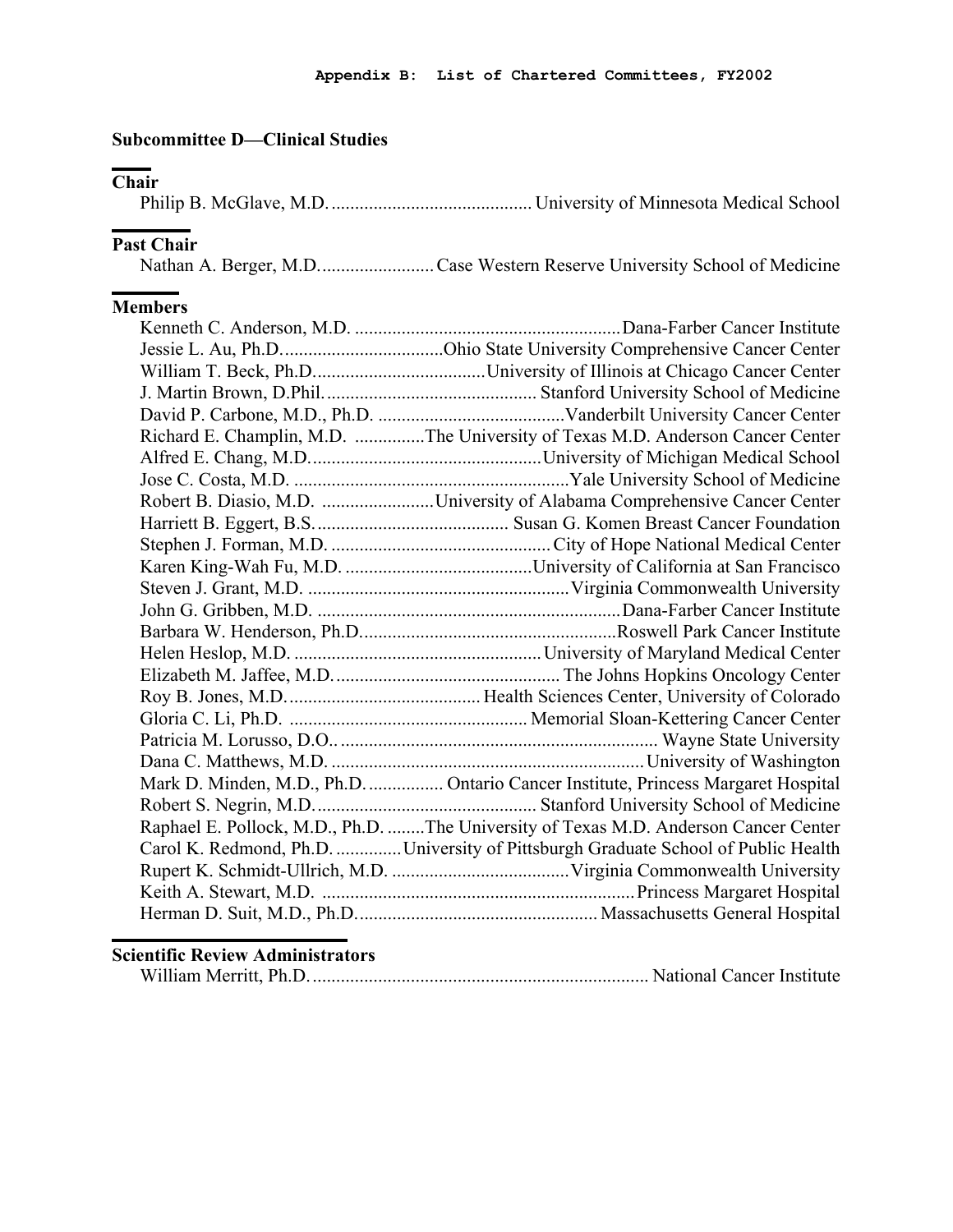### **Subcommittee E—Cancer Epidemiology, Prevention, and Control**

### **Chair**

Paul F. Engstrom, Ph.D., M.D. ............................Fox Chase Cancer Center, Sciences Division

### **Members**

| William L. Bigbee, Ph.D. University of Pittsburgh, Graduate School of Public Health |
|-------------------------------------------------------------------------------------|
|                                                                                     |
|                                                                                     |
|                                                                                     |
|                                                                                     |
|                                                                                     |
|                                                                                     |
| Patrick M. Lynch, M.D. The University of Texas M.D. Anderson Cancer Center          |
|                                                                                     |
|                                                                                     |
|                                                                                     |
|                                                                                     |
|                                                                                     |
|                                                                                     |
|                                                                                     |
|                                                                                     |
|                                                                                     |
|                                                                                     |

### **Scientific Review Administrator**

|--|--|--|--|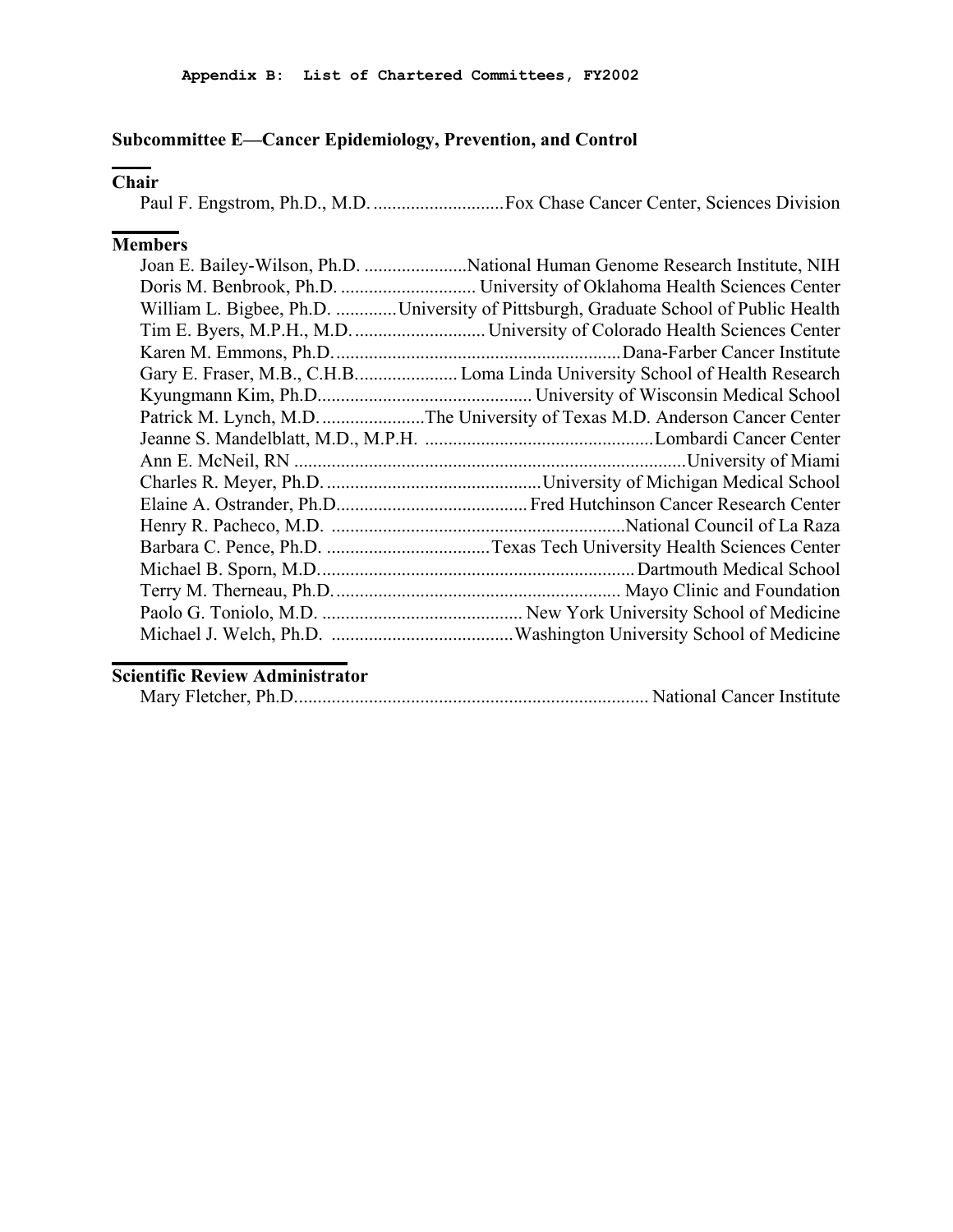### **Subcommittee F—Manpower and Training**

## **Chair**

James S. Economou, M.D., Ph.D.......... University of California, Los Angeles Medical Center

#### **Past Chair**

Nancy L. Oleinick, Ph.D....................... Case Western Reserve University School of Medicine

#### **Members**

| Edward A. Copelan, M.D.  Ohio State University College of Medicine and Public Health |
|--------------------------------------------------------------------------------------|
|                                                                                      |
|                                                                                      |
|                                                                                      |
| Michael R. Freeman, Ph.D Harvard Medical School, Enders Research Laboratories        |
|                                                                                      |
|                                                                                      |
|                                                                                      |
|                                                                                      |
|                                                                                      |
|                                                                                      |
|                                                                                      |
|                                                                                      |
|                                                                                      |
|                                                                                      |
|                                                                                      |
|                                                                                      |
| Gary R. Pasternack, M.D., Ph.D.  The Johns Hopkins University School of Medicine     |
|                                                                                      |
|                                                                                      |
|                                                                                      |
|                                                                                      |
| Alice Yu, M.D., Ph.D. University of California, San Diego Medical Center             |

## **Scientific Review Administrators**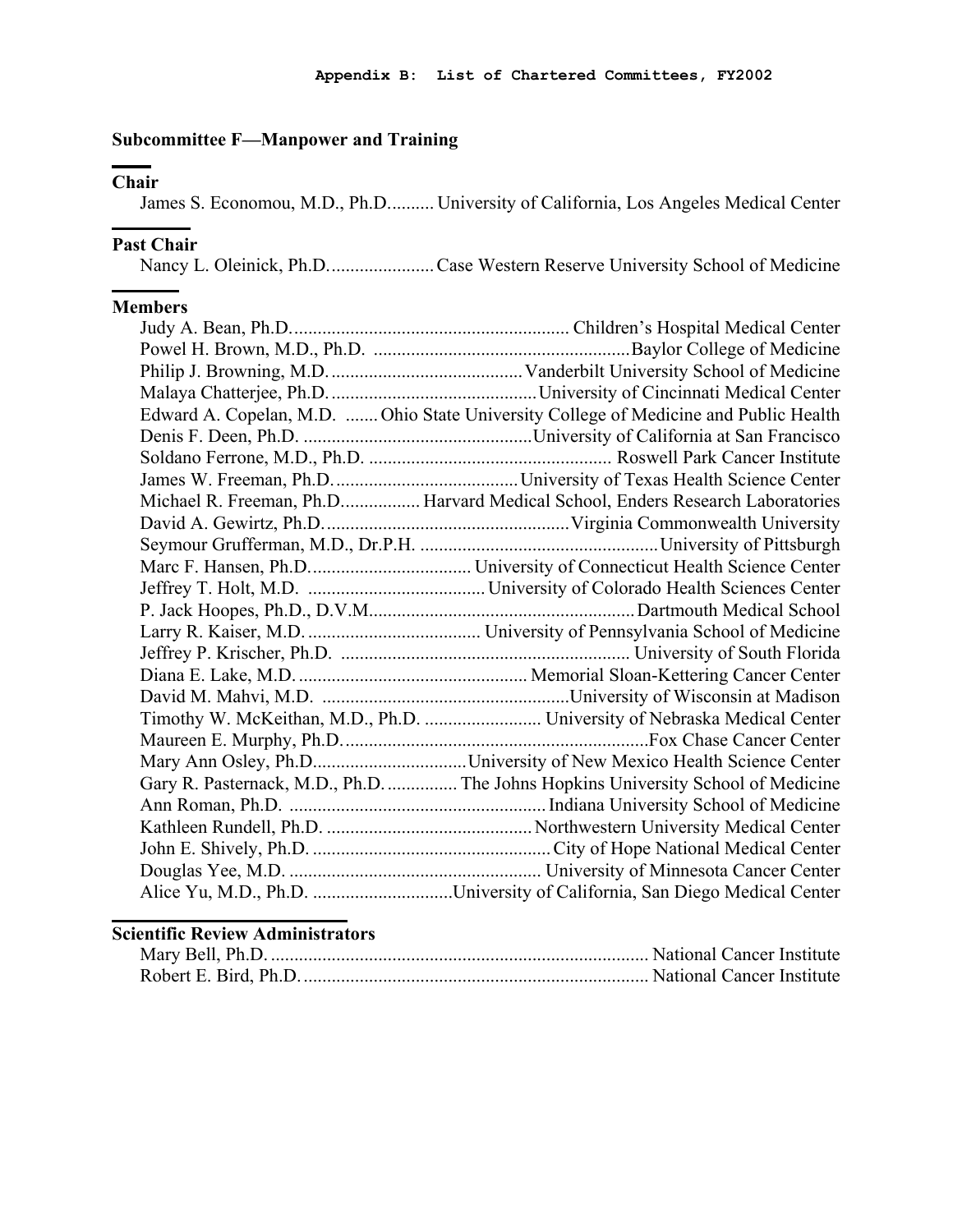### **Subcommittee G—Education**

### **Chair**

## **Past Chair**

## **Members**

| Robert M. Chamberlin, Ph.D. The University of Texas M.D. Anderson Cancer Center       |
|---------------------------------------------------------------------------------------|
|                                                                                       |
|                                                                                       |
|                                                                                       |
|                                                                                       |
|                                                                                       |
| Patricia Dolan Mullen, D.R.P.H. University of Texas Health Science Center at Houston  |
| Ana M. Navarro, Ph.D. University of California at San Diego, School of Medicine       |
| Billy U. Philips, Jr., M.P.H., Ph.D.  University of Texas Medical Branch at Galveston |
|                                                                                       |
| William H. Redd, Ph.D Mount Sinai School of Medicine, Ruttenberg Cancer Center        |
| Vernon K. Sondak, M.D.  University of Michigan Comprehensive Cancer/Geriatrics Center |
|                                                                                       |
|                                                                                       |
|                                                                                       |
|                                                                                       |
| Katharine A. Whartenby, Ph.D.  The Johns Hopkins University School of Medicine        |

### **Scientific Review Administrator**

|--|--|--|--|--|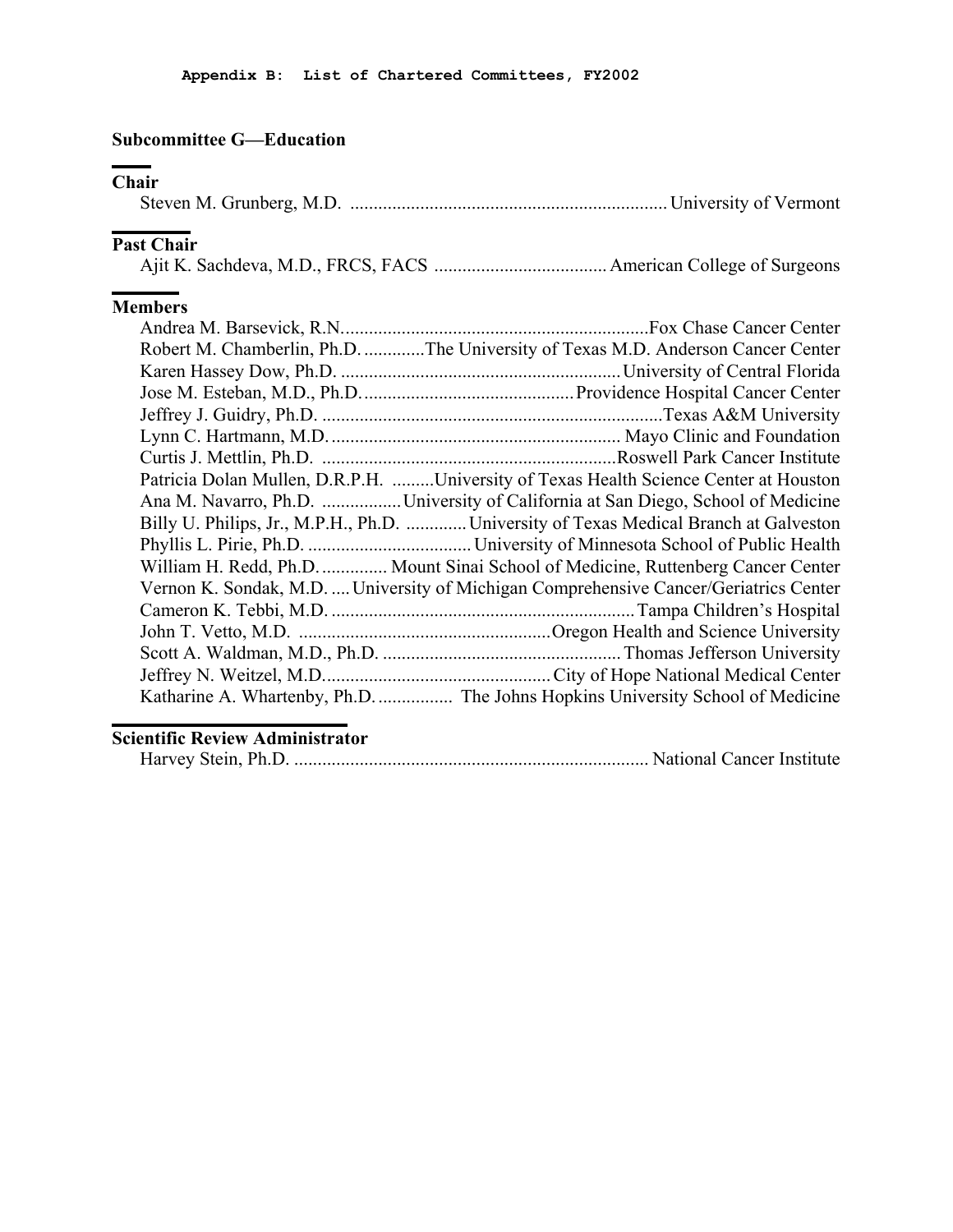### **Subcommittee H—Clinical Trials**

### **Chair**

|--|--|--|--|--|--|--|--|

## **Past Chair**

### **Members**

| John C. Byrd, M.D.  Ohio State University School of Medicine and Public Health       |
|--------------------------------------------------------------------------------------|
| Walter M. Cronin, M.P.H.  University of Pittsburgh, NSABP Biostatistical Center      |
|                                                                                      |
|                                                                                      |
|                                                                                      |
|                                                                                      |
|                                                                                      |
|                                                                                      |
|                                                                                      |
|                                                                                      |
|                                                                                      |
|                                                                                      |
|                                                                                      |
|                                                                                      |
|                                                                                      |
|                                                                                      |
|                                                                                      |
|                                                                                      |
| James A. Stewart, M.D.  University of Wisconsin, Madison Comprehensive Cancer Center |
|                                                                                      |
|                                                                                      |
|                                                                                      |
|                                                                                      |

### **Scientific Review Administrator**

|--|--|--|--|--|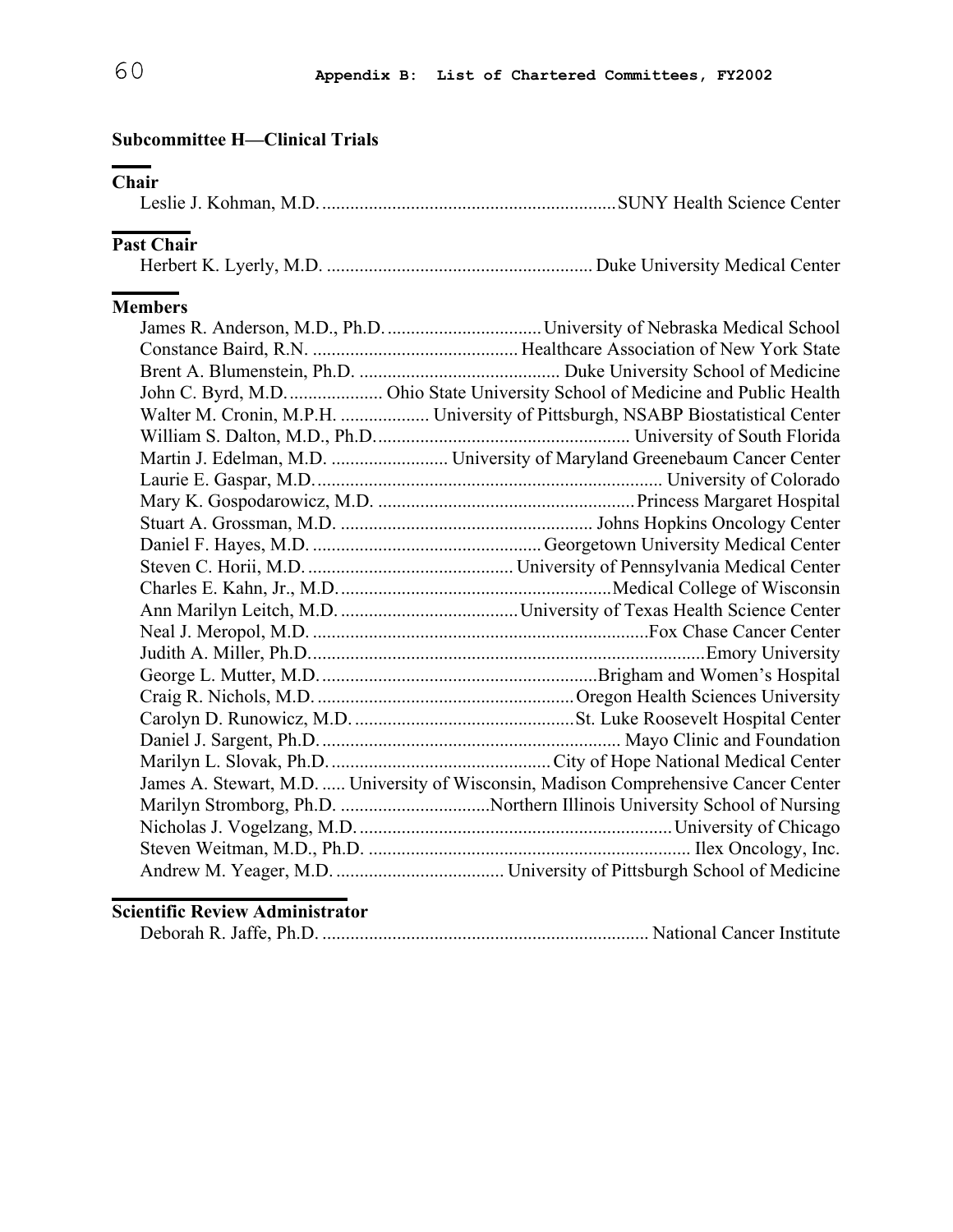# **Appendix C: NCI Initial Review Group Consultants, FY2002**

## *1. Consultants Serving as Temporary Members on IRG Subcommittees in FY2002*

|   | A Adjei, Alex A., M.D., Ph.D.  Mayo Clinic, Rochester                  |                                                                          |
|---|------------------------------------------------------------------------|--------------------------------------------------------------------------|
|   |                                                                        |                                                                          |
|   |                                                                        | Aisner, Seena C., M.D. University of Medicine/Dentistry of New Jersey    |
|   | Alarid, Elaine T., Ph.DUniversity of Wisconsin at Madison              |                                                                          |
|   | Altman, Norman Harry, D.V.MUniversity of Miami                         |                                                                          |
|   | Ambros, Victor R., Ph.DDartmouth College                               |                                                                          |
|   |                                                                        | Amos, Christopher I., Ph.DUniversity of Texas, MD Anderson Cancer Center |
|   |                                                                        | Anderson, Carolyn J., Ph.D. Washington University, School of Medicine    |
|   | Anderson, Wayne F., Ph.D. Northwestern University                      |                                                                          |
|   | Andersson, Borje S., M.D., Ph.DSandra Technology, Inc.                 |                                                                          |
|   | Andrykowski, Michael A., Ph.DUniversity of Kentucky                    |                                                                          |
|   |                                                                        | Anver, Miriam R., Ph.D. SAIC Frederick-NCI Frederick Cancer Research     |
|   | Arthur, R. Martin, Ph.D. Washington University                         |                                                                          |
|   |                                                                        |                                                                          |
|   |                                                                        |                                                                          |
|   | Auerbach, Robert, Ph.D. University of Wisconsin at Madison             |                                                                          |
|   |                                                                        | Augenlicht, Leonard H., Ph.D. Montefiore Medical Center (Bronx, NY)      |
|   | Austin, Donald F., M.D. Oregon Health & Science University             |                                                                          |
|   |                                                                        |                                                                          |
| B | Bailey, Howard H., M.D. University of Wisconsin, Madison               |                                                                          |
|   |                                                                        | Baker, David C., Ph.D. Texas A&M University Health Science Center        |
|   |                                                                        | Baldwin, Defloris M., Ph.D. Office of Women's Health, State of Georgia   |
|   |                                                                        |                                                                          |
|   | Barmada, Mahumd M., Ph.D. University of Pittsburgh at Pittsburgh       |                                                                          |
|   |                                                                        |                                                                          |
|   |                                                                        |                                                                          |
|   | Bauer-Wu, Susan M., D.Sc., R.N. Dana-Farber Cancer Institute           |                                                                          |
|   |                                                                        |                                                                          |
|   | Becich, Michael J., M.D., Ph.D. University of Pittsburgh at Pittsburgh |                                                                          |
|   | Belk, Bonnie F., M.A., M.P.A. Private Practice                         |                                                                          |
|   |                                                                        |                                                                          |
|   |                                                                        | Benbrook, Doris M., Ph.D. University of Oklahoma, Health Sciences Center |
|   |                                                                        |                                                                          |
|   | Berger, James M., Ph.D. University of California at Berkeley           |                                                                          |
|   |                                                                        | Berger, Mitchel S., M.DUniversity of California at San Francisco         |
|   | Bigbee, William L., Ph.DUniversity of Pittsburgh                       |                                                                          |
|   |                                                                        | Biondi, Andrea, M.D. Universita Milano-Bicocca Clinica Pediatrica        |
|   |                                                                        |                                                                          |
|   |                                                                        | Bittner, Michael L., Ph.D. National Human Genome Research Institute      |
|   | Blumenstein, Brent A., Ph.D. American College of Surgeons              |                                                                          |
|   |                                                                        |                                                                          |
|   | Hospital                                                               |                                                                          |
|   | Brattain, Michael G., Ph.DRoswell Park Cancer Institute                |                                                                          |
|   | Breitz, Hazel B., M.D. Neorx Corporation                               |                                                                          |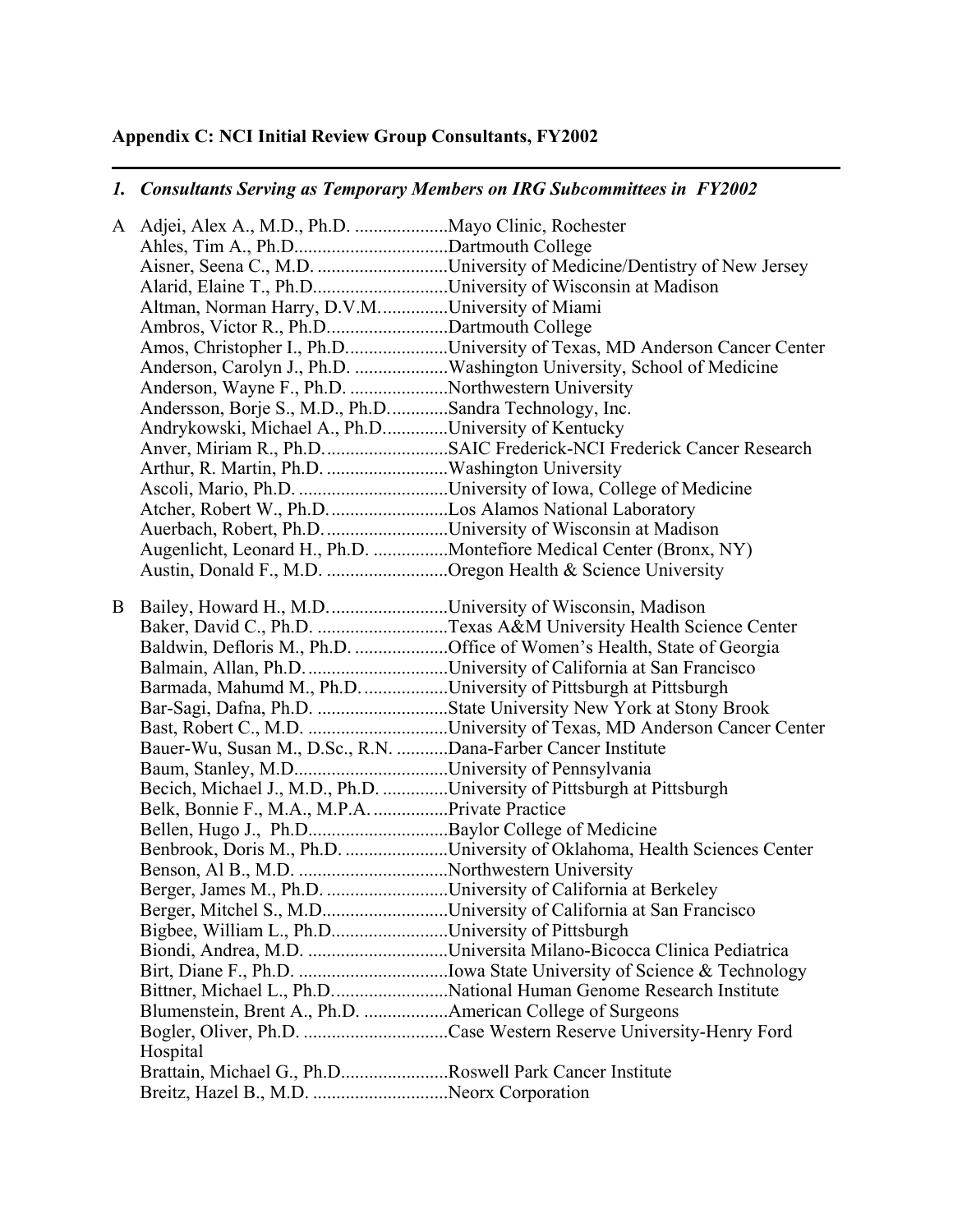|   | Brown, Powel, M.D., Ph.D. Baylor College of Medicine         | Brugge, Joan S., Ph.D. Federation of American Societies for Experimental  |
|---|--------------------------------------------------------------|---------------------------------------------------------------------------|
|   | <b>Biology</b>                                               |                                                                           |
|   |                                                              |                                                                           |
|   | Buettner, Gary R., Ph.D. University of Iowa                  |                                                                           |
|   |                                                              | Buka, Stephen L., Ph.DHarvard University, School of Public Health         |
|   |                                                              | Burgess, Kevin, Ph.DTexas A&M University Health Science Center            |
|   | Burke, Harry B., M.D., Ph.D. George Washington University    |                                                                           |
|   |                                                              |                                                                           |
| C |                                                              |                                                                           |
|   | Carey, Thomas E., Ph.DUniversity of Michigan at Ann Arbor    |                                                                           |
|   | Cassady, James R., M.D. Lahey Hitchcock Medical Center       |                                                                           |
|   | Chamberlin, Helen M., Ph.D. Ohio State University            |                                                                           |
|   |                                                              | Champlin, Richard E., M.D. University of Texas, MD Anderson Cancer Center |
|   |                                                              | Chen, David J., M.D., Ph.D. University of California-Lawrence Berkeley    |
|   | Laboratory                                                   |                                                                           |
|   | Chen, George T.Y., Ph.D. University of Chicago               |                                                                           |
|   |                                                              |                                                                           |
|   |                                                              | Christie, Debra W., Ph.D. University of Mississippi Medical Center        |
|   | Chute, Christopher G., M.D., Ph.DMayo Clinic, Rochester      |                                                                           |
|   |                                                              |                                                                           |
|   | Clarke, Robert R., Ph.D. Georgetown University               |                                                                           |
|   |                                                              | Cody, Vivian, Ph.D. Hauptman-Woodward Medical Research Institute          |
|   | Coffino, Philip, M.D., Ph.D. Clontech Laboratories, Inc.     |                                                                           |
|   | Cohen, Alfred M., M.DUniversity of Kentucky                  |                                                                           |
|   | Cohen, Peter A., M.DCleveland Clinic Foundation              |                                                                           |
|   | Copelan, Edward A., M.D. Ohio State University               |                                                                           |
|   |                                                              |                                                                           |
|   | Cowell, John K., Ph.D. Roswell Park Cancer Institute         |                                                                           |
|   |                                                              |                                                                           |
|   | Health                                                       |                                                                           |
|   |                                                              |                                                                           |
|   |                                                              | Cunningham, Richard P., Ph.DState University of New York at Albany        |
|   |                                                              |                                                                           |
| D | Das Gupta, Tapas K., Ph.D. University of Illinois at Chicago |                                                                           |
|   |                                                              |                                                                           |
|   | Worcester                                                    |                                                                           |
|   |                                                              |                                                                           |
|   |                                                              |                                                                           |
|   |                                                              | Degregori, James V., Ph.DUniversity of Colorado Health Sciences Center    |
|   | Demark-Wahnefried, Wendy, Ph.DDuke University                |                                                                           |
|   |                                                              | Demple, Bruce F., Ph.D. Harvard University, School of Public Health       |
|   | Dennis, James W., Ph.DSamuel Lunenfield Research Institute   |                                                                           |
|   |                                                              |                                                                           |
|   | Dewhirst, Mark W., Ph.D. Duke University                     |                                                                           |
|   | Dickey, Burton F., M.D. Baylor College of Medicine           |                                                                           |
|   |                                                              | Digate, Russell J., Ph.D. University of Maryland, College Park Campus     |
|   |                                                              |                                                                           |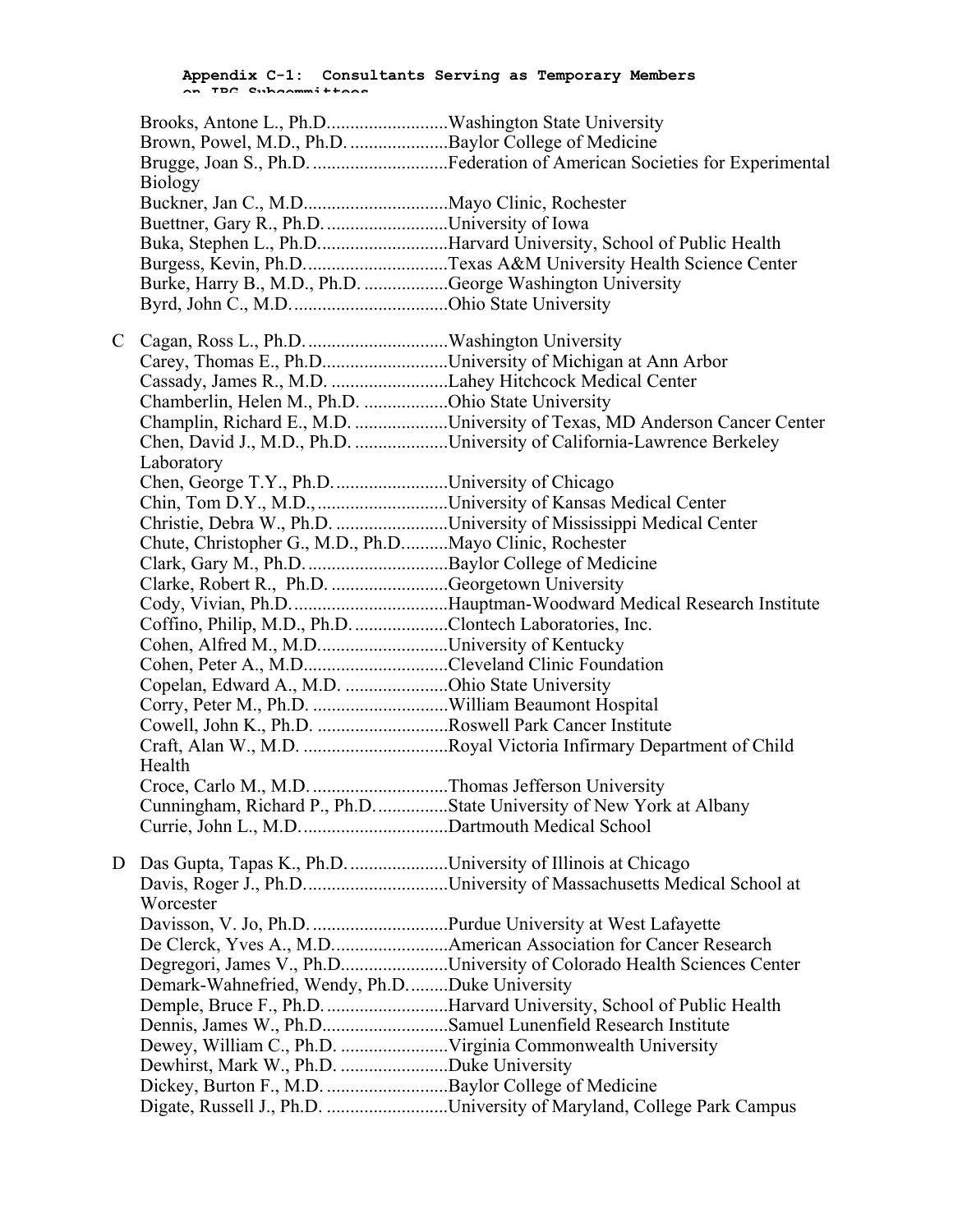**on IRG Subcommittees**

|   | Donehower, Lawrence, Ph.D. Baylor College of Medicine                 |                                                                                   |
|---|-----------------------------------------------------------------------|-----------------------------------------------------------------------------------|
|   |                                                                       |                                                                                   |
| E |                                                                       |                                                                                   |
|   |                                                                       |                                                                                   |
|   | Eiseman, Julie L., Ph.DUniversity of Pittsburgh at Pittsburgh         |                                                                                   |
|   | Elliott, Thomas E., M.D., Ph.D.,Duluth Clinic                         |                                                                                   |
|   | Ellman, Jonathan A., Ph.DUniversity of California at Berkeley         |                                                                                   |
|   | Erdman, John W., Ph.D. University of Illinois                         |                                                                                   |
|   | Erickson, Kent L., Ph.D. University of California at Davis            |                                                                                   |
|   | Erickson, Leonard C., Ph.D. Indiana University Cancer Center          |                                                                                   |
| F |                                                                       |                                                                                   |
|   | Feldman, Roy S., D.D.S., D.M.Sc. University of Pennsylvania           |                                                                                   |
|   |                                                                       |                                                                                   |
|   |                                                                       | Felton, James S., Ph.D. University of California-Lawrence Livermore               |
|   | National Laboratory                                                   |                                                                                   |
|   |                                                                       |                                                                                   |
|   | Ferrone, Soldano, M.D., Ph.D. Roswell Park Cancer Institute           |                                                                                   |
|   |                                                                       | Finer-Moore, Janet S., Ph.DUniversity of California at San Francisco              |
|   |                                                                       |                                                                                   |
|   | Foster, Thomas H., Ph.DUniversity of Rochester                        |                                                                                   |
|   |                                                                       | Freeman, James W., Ph.D. University of Texas Health Sciences Center at San        |
|   | Antonio                                                               |                                                                                   |
|   | Rutgers                                                               | Friedlander, Barry R., M.D., Ph.DUniversity of Medicine/Dentistry of New Jersery, |
|   |                                                                       | Fu, Karen King-Wah, M.D. University of California at San Francisco                |
| G |                                                                       |                                                                                   |
|   |                                                                       | Galloway, Denise A., Ph.D. Fred Hutchinson Cancer Research Center                 |
|   | Ganzel, Toni M., M.DUniversity of Louisville                          |                                                                                   |
|   | Geacintov, Nicholas E., Ph.D. New York University                     |                                                                                   |
|   | Geist-Martin, Patricia, Ph.DSan Diego State University                |                                                                                   |
|   | Gilliland, D. Gary, M.D., Ph.DBrigham and Women's Hospital            |                                                                                   |
|   | Glazer, Peter M., M.D., Ph.DYale University                           |                                                                                   |
|   | Goldberg, Judith D., M.D Bristol-Myers Squibb                         |                                                                                   |
|   | Goldsmith, Mark A., M.D., Ph.DJ. David Gladstone Institutes           |                                                                                   |
|   | Gomer, Charles J., Ph.DChildren's Hospital, Los Angeles               |                                                                                   |
|   | Gospodarowicz, Mary K., M.D. Princess Margaret Hospital               |                                                                                   |
|   | Graham, Michael M., M.D., Ph.D. University of Iowa                    |                                                                                   |
|   |                                                                       |                                                                                   |
|   |                                                                       |                                                                                   |
|   | Grdina, David J., Ph.DUniversity of Chicago                           |                                                                                   |
|   |                                                                       |                                                                                   |
|   | Gribskov, Michael R., Ph.DGeneral Atomics                             |                                                                                   |
|   | Grossman, Stuart A., M.D. Johns Hopkins University                    |                                                                                   |
|   | Grubbs, Clinton J., Ph.D. Life Sciences Technologies, Inc.            |                                                                                   |
|   | Grufferman, Seymour, M.D., Ph.DUniversity of Pittsburgh at Pittsburgh |                                                                                   |
|   |                                                                       | Grundfest, Warren S., M.D. University of California at Los Angeles                |
|   | Guidry, Jeffrey J., Ph.D. Texas A&M University System                 |                                                                                   |
|   |                                                                       |                                                                                   |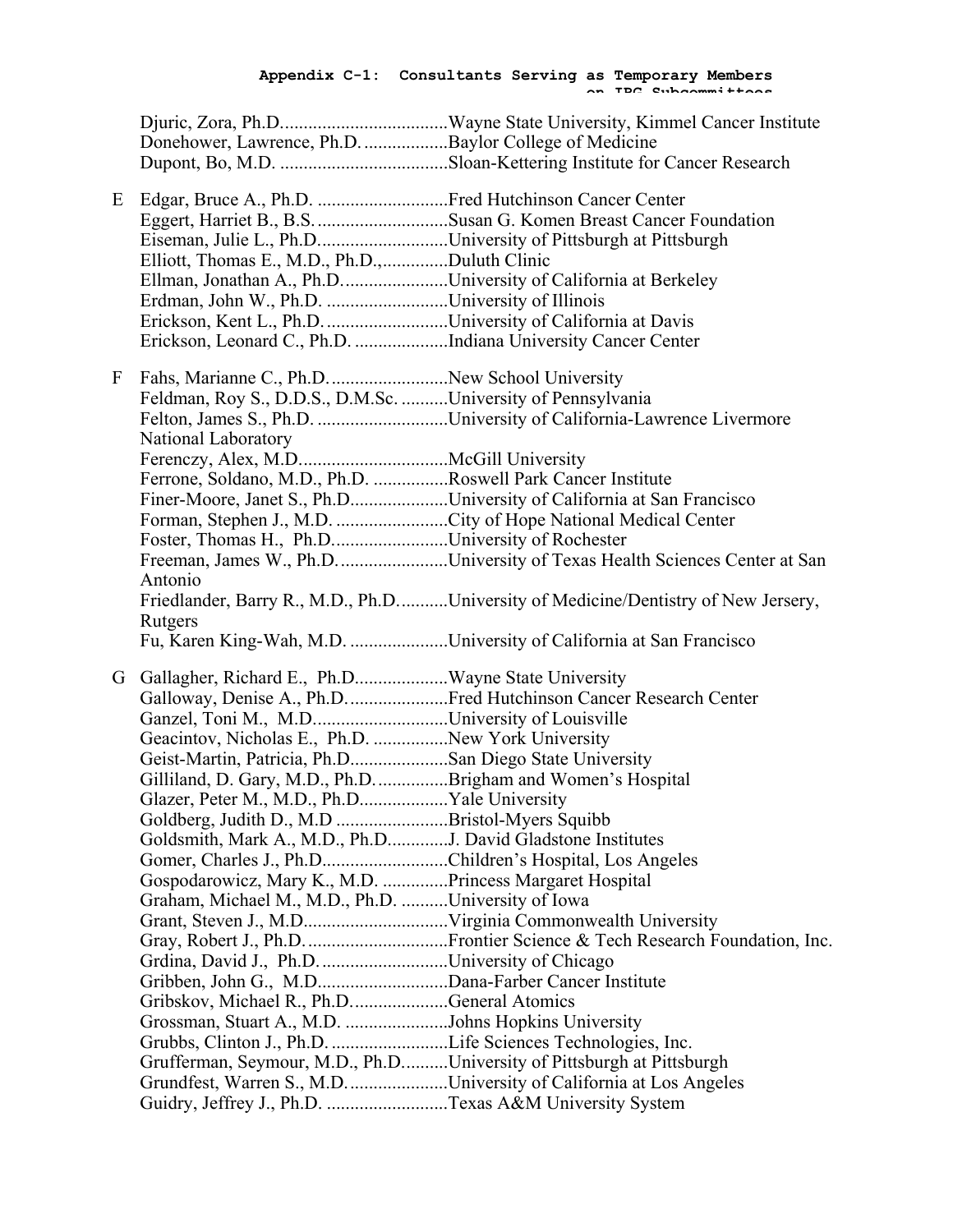Gustafson, David H., Ph.D.......................Metastar Technologies, Inc.

| Medicine/Dentistry                                    |                                                          |
|-------------------------------------------------------|----------------------------------------------------------|
| Harris, Randall E., M.D., Ph.D. Ohio State University |                                                          |
|                                                       | Hart, Gerald W., Ph.DUniversity of Alabama at Birmingham |
|                                                       |                                                          |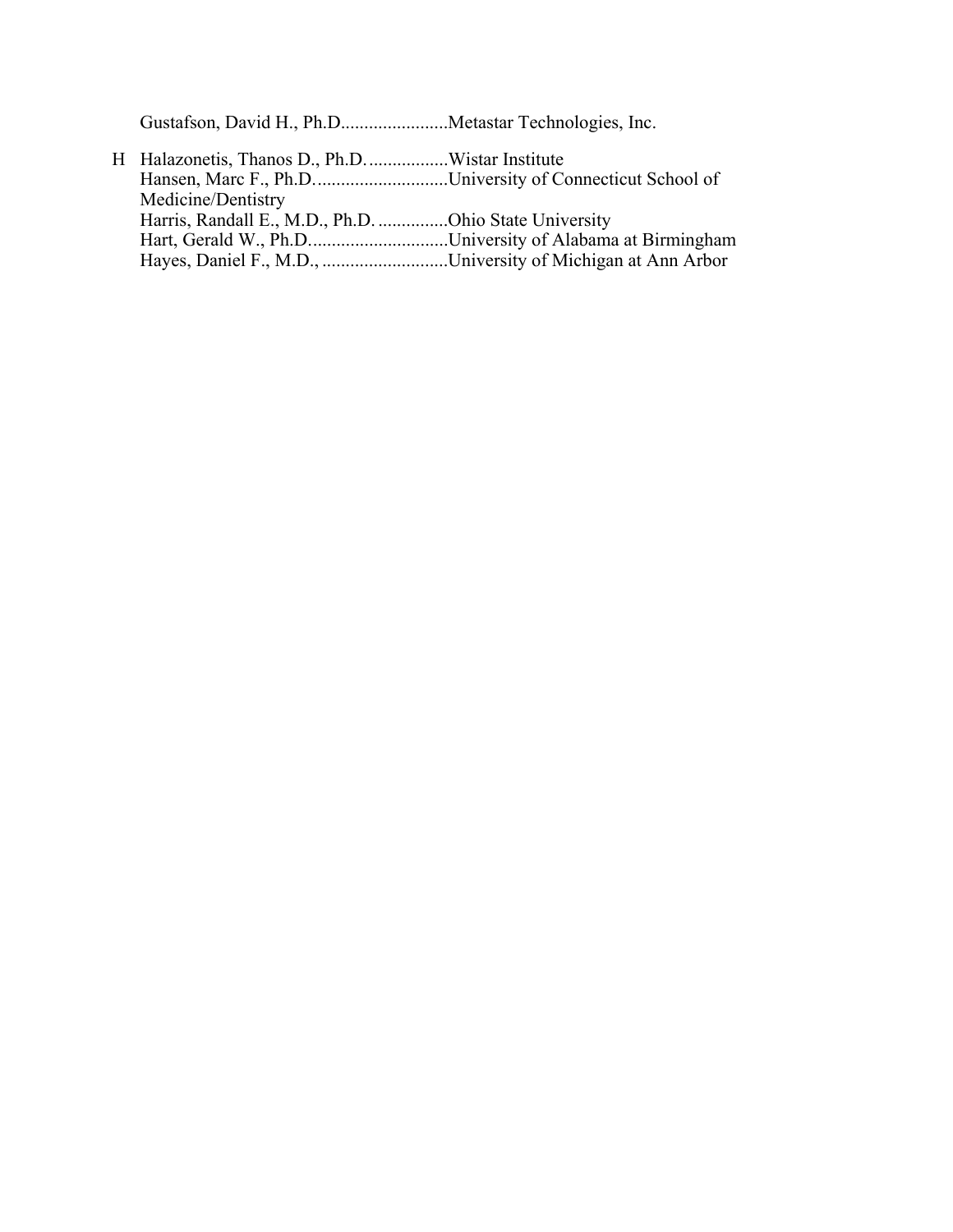**Appendix C-1: Consultants Serving as Temporary Members on IRG Subcommittees**

|   | Hays, John B., Ph.D. Oregon State University                 |                                                                           |
|---|--------------------------------------------------------------|---------------------------------------------------------------------------|
|   |                                                              | Hellstrom, Ingegerd E., M.D., Ph.D.  Pacific Northwest Research Institute |
|   | Herlyn, Meenhard I., D.Sc., D.V.MWistar Institute            |                                                                           |
|   |                                                              | Herman, James G., M.DJohns Hopkins University Medical School              |
|   |                                                              |                                                                           |
|   | Heston, Warren D., Ph.D. Cleveland Clinic Foundation         |                                                                           |
|   | Hilsenbeck, Susan G., Ph.D. Baylor College of Medicine       |                                                                           |
|   |                                                              |                                                                           |
|   |                                                              |                                                                           |
|   |                                                              | Hogge, Donna E., M.D., Ph.D. British Columbia Cancer Research Center      |
|   |                                                              | Holland, Eric C., M.D., Ph.DSloan-Kettering Institute for Cancer Research |
|   |                                                              | Hollingsworth, Michael A., Ph.D. University of Nebraska Medical Center    |
|   |                                                              |                                                                           |
|   |                                                              |                                                                           |
|   |                                                              |                                                                           |
|   | Honn, Kenneth V., Ph.D. Biomide Corporation                  |                                                                           |
|   |                                                              |                                                                           |
|   |                                                              |                                                                           |
|   |                                                              | Horwitz, Edwin M., M.D., Ph.DInternational Society for Cellular Therapy   |
|   |                                                              |                                                                           |
|   | Hughes, Chanita A., Ph.D. University of Pennsylvania         |                                                                           |
|   |                                                              |                                                                           |
|   |                                                              |                                                                           |
| I |                                                              |                                                                           |
|   |                                                              | Iruela-Arispe, Luisa, Ph.D. University of California at Los Angeles       |
|   |                                                              |                                                                           |
| J |                                                              |                                                                           |
|   | Janmey, Paul A., Ph.D. University of Pennsylvania            |                                                                           |
|   |                                                              | Jensen, Ronald H., Ph.D. University of California at San Francisco        |
|   |                                                              | Jewell, William R., M.D. University of Kansas Medical Center              |
|   |                                                              |                                                                           |
|   |                                                              | Jones, Roy B., M.D., Ph.DUniversity of Colorado Health Sciences Center    |
|   | Jorgensen, Timothy J., Ph.D. Johns Hopkins University        |                                                                           |
|   | June, Carl H., M.D., Ph.D. University of Pennsylvania        | Justement, Louis B., Ph.DUniversity of Alabama at Birmingham              |
|   |                                                              |                                                                           |
|   | K Kahn, Charles E., M.D., Ph.DMedical College of Wisconsin   |                                                                           |
|   | Kaplan, Alan M., Ph.DUniversity of Kentucky                  |                                                                           |
|   | Karnitz, Larry M., Ph.D. Mayo Clinic, Rochester              |                                                                           |
|   |                                                              |                                                                           |
|   |                                                              | Kelly, Regis B., Ph.DUniversity of California at San Francisco            |
|   |                                                              | Kennedy, Ronald C., Ph.DUniversity of Oklahoma Health Sciences Center     |
|   | Kennel, Stephen John, Ph.D Oak Ridge Associated Universities |                                                                           |
|   |                                                              | Kerbel, Robert S., Ph.D. Sunnybrook & Women's College Health Sciences     |
|   |                                                              |                                                                           |
|   | Center                                                       |                                                                           |
|   |                                                              |                                                                           |
|   | Kim, Kyungmann, Ph.DUniversity of Wisconsin at Madison       |                                                                           |
|   | Kirchen, Dennis J., Ed.D. Dominican University               |                                                                           |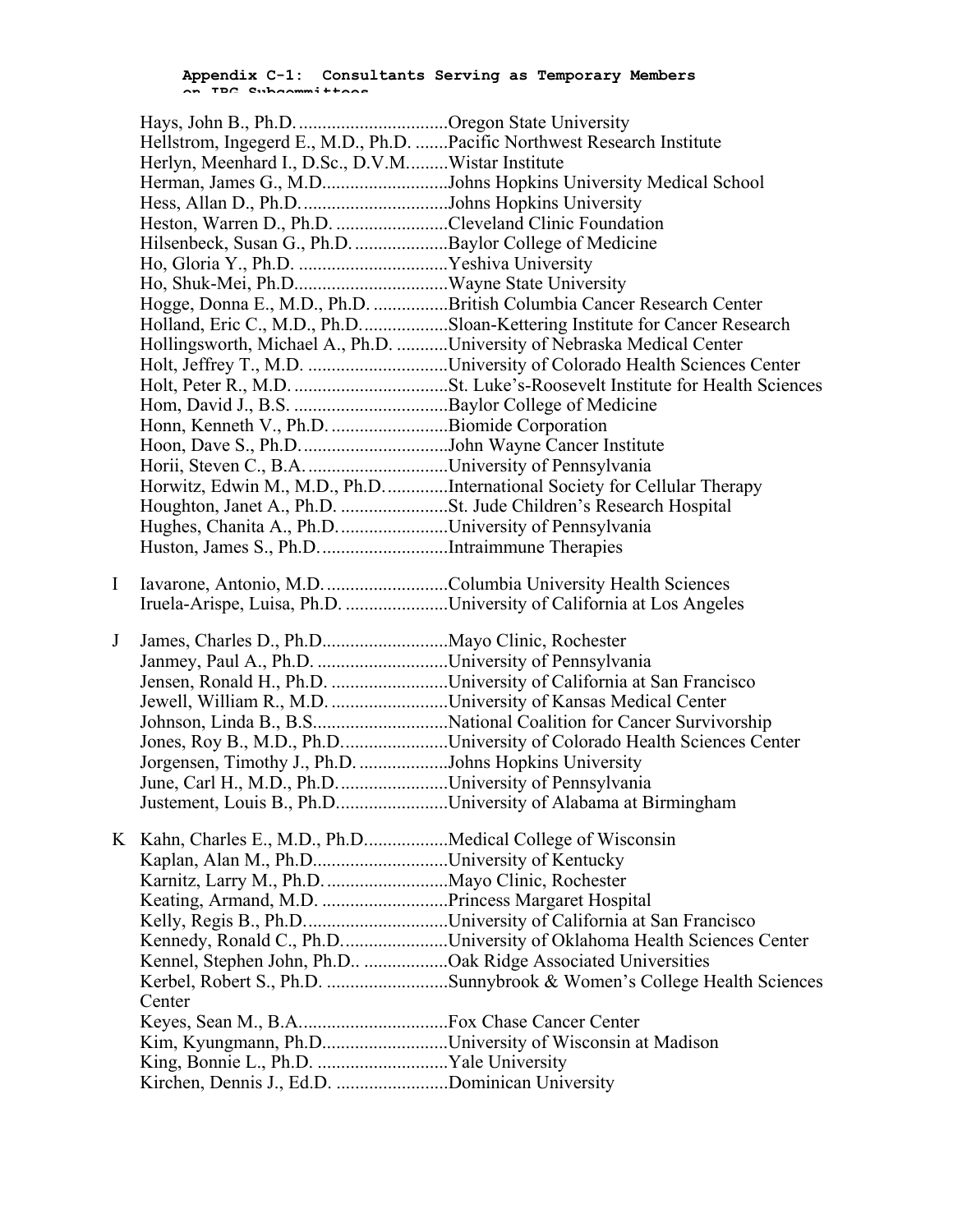**on IRG Subcommittees**

|   | Worcester                                                      | Knight, Kendall L., Ph.D. University of Massachusetts Medical School at          |
|---|----------------------------------------------------------------|----------------------------------------------------------------------------------|
|   |                                                                |                                                                                  |
|   | Koch, Cameron J., Ph.DUniversity of Pennsylvania               |                                                                                  |
|   |                                                                |                                                                                  |
|   | Center                                                         |                                                                                  |
|   | Kolasa, Kathryn M., Ph.D., East Carolina University            |                                                                                  |
|   | Koos, Robert D., Ph.D. University of Maryland at Baltimore     |                                                                                  |
|   | Koral, Kenneth F., Ph.DUniversity of Michigan at Ann Arbor     |                                                                                  |
|   | Korngold, Robert, Ph.D. Thomas Jefferson University            |                                                                                  |
|   |                                                                |                                                                                  |
|   | Kreuter, Matthew W., Ph.D. St. Louis University                |                                                                                  |
|   |                                                                |                                                                                  |
|   | Krohn, Kenneth A., Ph.DUniversity of Washington                |                                                                                  |
|   | Krontiris, Theodore G., M.D., Ph.D. Beckman Research Institute |                                                                                  |
|   | Kundel, Harold L., M.DUniversity of Pennsylvania               |                                                                                  |
|   |                                                                | Kung, Hsing-Jien, Ph.D. University of California, Davis Cancer Center            |
|   |                                                                |                                                                                  |
| L |                                                                |                                                                                  |
|   | Lange, Beverly J., M.D. Children's Hospital of Philadelphia    |                                                                                  |
|   | Larson, Richard A., M.D. University of Chicago                 |                                                                                  |
|   | Leavitt, Dennis D., Ph.D. University of Utah                   |                                                                                  |
|   |                                                                |                                                                                  |
|   | Leslie, Kevin B., M.D., Ph.DImmgenics Pharmaceuticals, Inc.    |                                                                                  |
|   |                                                                |                                                                                  |
|   | Lieberman, Howard B., Ph.DColumbia University Health Sciences  |                                                                                  |
|   | Lieberman, Michael, M.D., Ph.DBaylor College of Medicine       |                                                                                  |
|   |                                                                |                                                                                  |
|   |                                                                |                                                                                  |
|   |                                                                |                                                                                  |
|   |                                                                | Livingston, Philip O., M.D. Sloan-Kettering Institute for Cancer Research        |
|   |                                                                | Ljung, Britt-Marie E., M.D. University of California at San Francisco            |
|   |                                                                |                                                                                  |
|   | Lynch, David H., Ph.DImmunex                                   |                                                                                  |
|   | Lynch, Richard G., M.D., Ph.D. University of Iowa              |                                                                                  |
|   |                                                                |                                                                                  |
|   |                                                                | M Mandelblatt, Jeanne S., M.D., Ph.DGeorgetown University/Lombardi Cancer Center |
|   |                                                                |                                                                                  |
|   | Department                                                     |                                                                                  |
|   |                                                                |                                                                                  |
|   | Center                                                         |                                                                                  |
|   | Marinkovich, M. Peter, M.DStanford University                  |                                                                                  |
|   |                                                                |                                                                                  |
|   |                                                                | Marrack, Philippa C., Ph.D. National Jewish Medical & Research Center            |
|   |                                                                |                                                                                  |
|   | Matzuk, Martin, M.D., Ph.DBaylor College of Medicine           |                                                                                  |
|   | Mayer, Joni A., Ph.D. San Diego State University               |                                                                                  |
|   |                                                                | McBride, William H., Ph.D. University of California at Los Angeles               |
|   |                                                                | McGlave, Philip B., M.D. University of Minnesota Medical School                  |
|   | McMillan, Susan C., Ph.D., University of South Florida         |                                                                                  |
|   |                                                                |                                                                                  |
|   |                                                                |                                                                                  |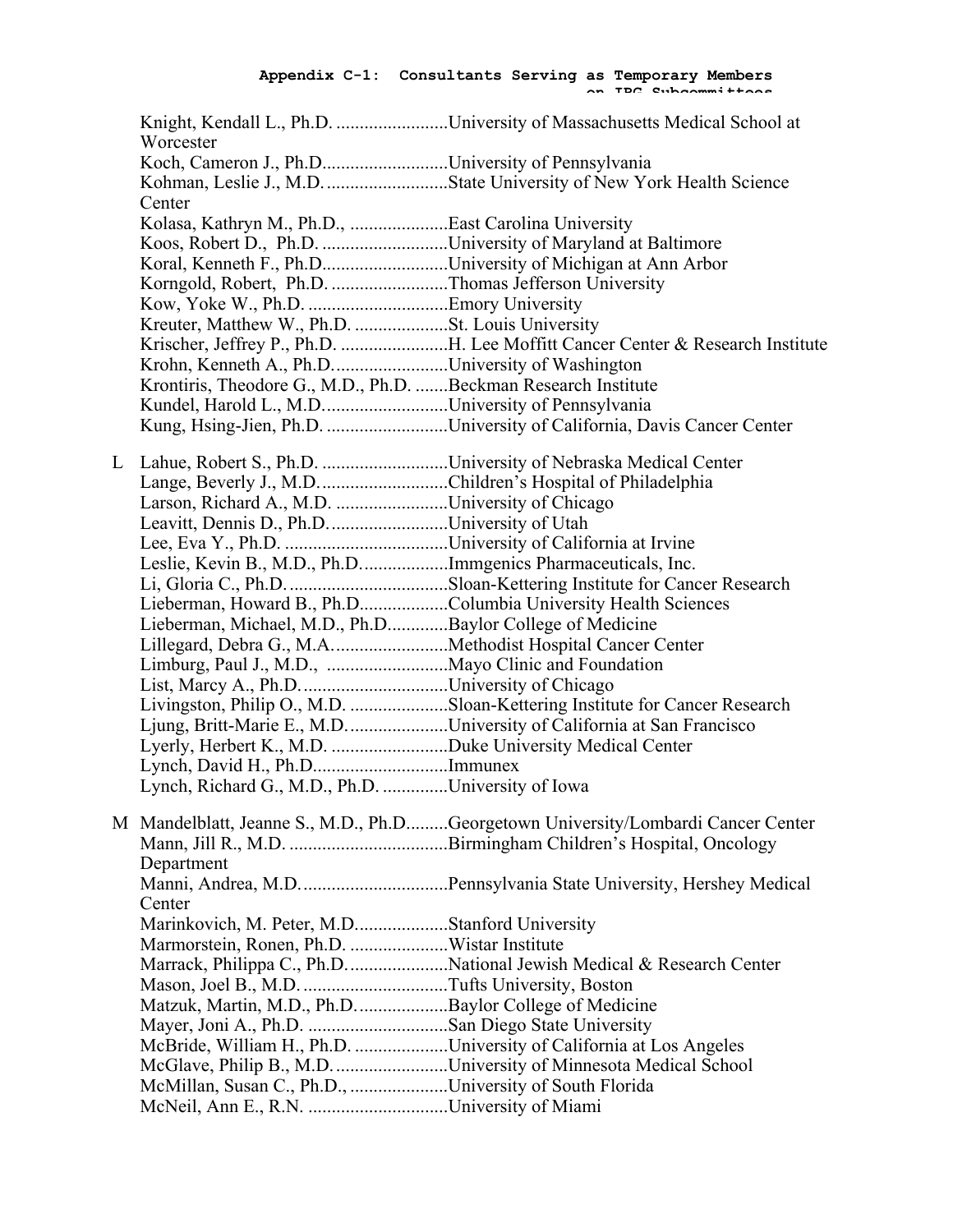|                                             | Menoret, Antoine, Ph.D. University of Connecticut, School of        |
|---------------------------------------------|---------------------------------------------------------------------|
| Medicine/Dentistry                          |                                                                     |
|                                             | Mettlin, Curtis J., Ph.D. Roswell Park Cancer Institute Corporation |
|                                             |                                                                     |
|                                             |                                                                     |
| Mierke, Dale F., M.D., Ph.DBrown University |                                                                     |
|                                             |                                                                     |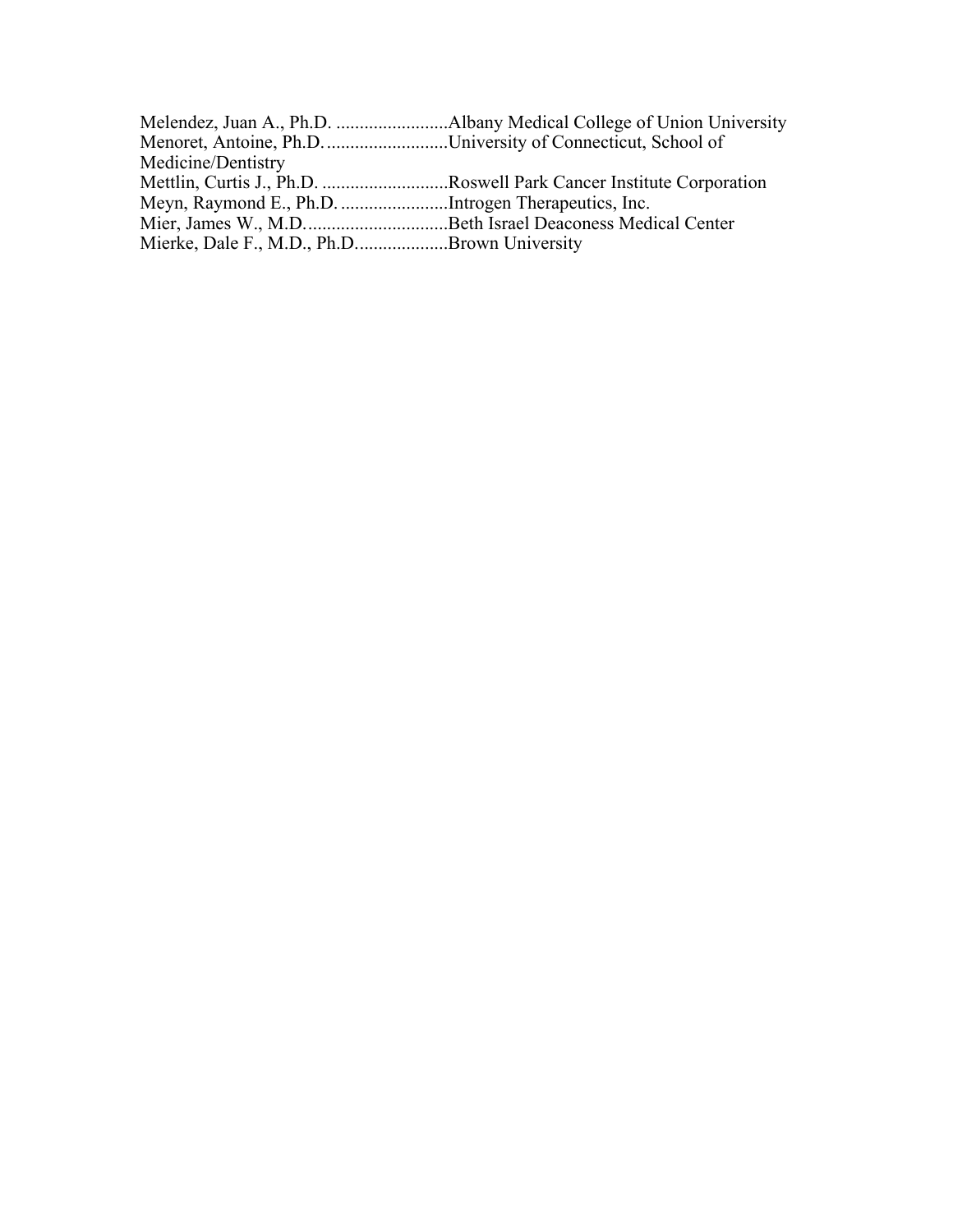|   |                                                               | Miles, Steven A., M.D. University of California at Los Angeles              |
|---|---------------------------------------------------------------|-----------------------------------------------------------------------------|
|   |                                                               | Miller, Jeffrey S., M.DUniversity of Minnesota at Twin Cities               |
|   |                                                               |                                                                             |
|   |                                                               | Miller, Robert H., Ph.DUniversity of Minnesota at Twin Cities               |
|   | Minden, Mark D., M.D., Ph.D. Princess Margaret Hospital       |                                                                             |
|   | Morgan, William F., Ph.D. University of Maryland              |                                                                             |
|   | Morris, Selma J., M.Ed. Grady Health System                   |                                                                             |
|   | Mortimer, Joanne E., M.D. Washington University               |                                                                             |
|   | Moses, Harold L., M.D., Ph.D.  Vanderbilt University          |                                                                             |
|   | Mosmann, Tim R., Ph.D. University of Rochester                |                                                                             |
|   |                                                               |                                                                             |
|   |                                                               | Mullen, Patricia Dolan, Ph.D. University of Texas Health Sciences Center at |
|   | Houston                                                       |                                                                             |
|   |                                                               |                                                                             |
| N | Nagle, Raymond B., M.D., Ph.D. University of Arizona          |                                                                             |
|   |                                                               |                                                                             |
|   |                                                               |                                                                             |
|   | Navarro, Ana M., Ph.D. University of California at San Diego  |                                                                             |
|   |                                                               | Naylor, Susan L., Ph.D. University of Texas Health Science Center           |
|   |                                                               |                                                                             |
|   | Nedrud, John G., Ph.D. Case Western Reserve University        |                                                                             |
|   | Neuberg, Donna S., Sc.D. Dana-Farber Cancer Institute         |                                                                             |
|   | Neuhauser, Duncan B., Ph.D. Case Western Reserve University   |                                                                             |
|   | Neuwald, Andrew F., M.D., Ph.D. Cold Spring Harbor Laboratory |                                                                             |
|   | Nichols, Craig R., M.D. Oregon Health & Science University    |                                                                             |
|   | Nickoloff, Brian J., M.D., Ph.D. Loyola University of Chicago |                                                                             |
|   |                                                               | Nimer, Stephen D., M.D. Sloan-Kettering Institute for Cancer Research       |
|   | Norman, Anthony W., Ph.DUniversity of California at Riverside |                                                                             |
|   |                                                               |                                                                             |
|   |                                                               |                                                                             |
| О | Oleinick, Nancy L., Ph.DCase Western Reserve University       |                                                                             |
|   |                                                               | Olive, Peggy L., Ph.D. British Columbia Cancer Research Centre              |
|   |                                                               | Olson, Sara H., M.D., Ph.D. Sloan-Kettering Institute for Cancer Research   |
|   |                                                               | O'Reilly, Richard J., M.D. Sloan-Kettering Institute for Cancer Research    |
|   | Orentas, Rimas J., Ph.D. Medical College of Wisconsin         |                                                                             |
|   |                                                               |                                                                             |
|   |                                                               |                                                                             |
| P |                                                               |                                                                             |
|   |                                                               |                                                                             |
|   |                                                               | Pallavicini, Maria G., Ph.D. University of California at San Francisco      |
|   |                                                               |                                                                             |
|   | Parrott, Roxanne L., Ph.D. University of Georgia              |                                                                             |
|   |                                                               | Parsons, J. Thomas, M.D., Ph.D. University of Virginia at Charlottesville   |
|   | Pasqualini, Renata R., Ph.D. University of Texas              |                                                                             |
|   |                                                               |                                                                             |
|   | Pediatrique                                                   |                                                                             |
|   |                                                               | Pence, Barbara C., Ph.DTexas Tech University Health Sciences Center         |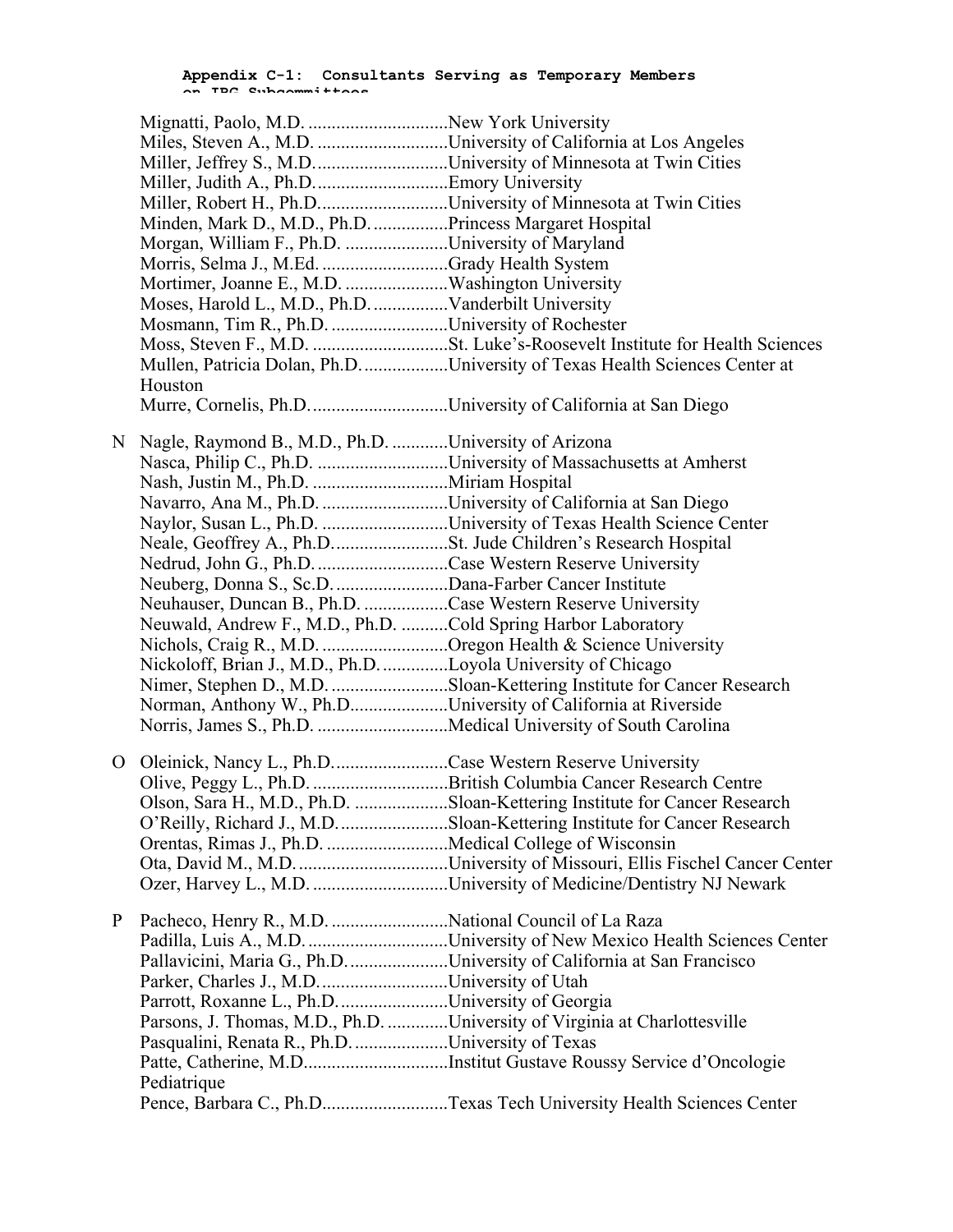**on IRG Subcommittees**

|    | Peterson, Douglas E., Ph.DUniversity of Connecticut, School of<br>Medicine/Dentistry |                                                                             |
|----|--------------------------------------------------------------------------------------|-----------------------------------------------------------------------------|
|    |                                                                                      | Piedrahita, Jorge A., Ph.DNorth Carolina State University at Raleigh        |
|    |                                                                                      |                                                                             |
|    | Research                                                                             |                                                                             |
|    | Piwnica-Worms, David R., M.D., Ph.DBrigham and Women's Hospital                      |                                                                             |
|    | Pizzo, Salvatore V., M.D., Ph.D. Duke University                                     |                                                                             |
|    |                                                                                      | Plate, Janet M., Ph.DRush-Presbyterian-St. Lukes Medical Center             |
|    |                                                                                      |                                                                             |
|    | Pogue, Brian W., Ph.DDartmouth College                                               |                                                                             |
|    | Pollack, Alan, M.D., Ph.D.  Fox Chase Cancer Center                                  |                                                                             |
|    | Polverini, Peter J., D.D.S., D.M.ScUniversity of Michigan at Ann Arbor               |                                                                             |
|    |                                                                                      |                                                                             |
|    | Powell, Simon N., M.D., Ph.D. Massachusetts General Hospital                         |                                                                             |
|    |                                                                                      | Powell, Steven M., M.DUniversity of Virginia at Charlottesville             |
|    |                                                                                      |                                                                             |
|    | Rock                                                                                 |                                                                             |
|    | Prout, Marianne N., M.D., Boston University, School of Medicine                      |                                                                             |
|    |                                                                                      |                                                                             |
|    |                                                                                      |                                                                             |
| Q. |                                                                                      |                                                                             |
|    | Quesenberry, Peter J., M.DRoger Williams Hospital                                    |                                                                             |
|    |                                                                                      |                                                                             |
|    | R Rademaker, Alfred W., Ph.D. Northwestern University                                |                                                                             |
|    |                                                                                      |                                                                             |
|    | Rao, Chintalapally V., Ph.D American Health Foundation                               |                                                                             |
|    |                                                                                      | Recht, Lawrence D., M.D., Ph.DUniversity of Massachusetts Medical School at |
|    | Worcester                                                                            |                                                                             |
|    |                                                                                      |                                                                             |
|    |                                                                                      | Reddy, Satyanarayana G., M.D. Women and Infants Hospital, Rhode Island      |
|    | Redmond, Carol K., SCD University of Pittsburgh                                      |                                                                             |
|    |                                                                                      |                                                                             |
|    |                                                                                      |                                                                             |
|    | Resnicow, Ken A., Ph.D. Emory University                                             |                                                                             |
|    | Rexer, Mary Katherine, MA University of Michigan at Ann Arbor                        |                                                                             |
|    |                                                                                      |                                                                             |
|    |                                                                                      |                                                                             |
|    | Rhodus, Nelson L., DMD, MPHUniversity of Minnesota at Twin Cities                    |                                                                             |
|    |                                                                                      | Robbins, Michael E. C., Ph.D. Wake Forest University Health Sciences        |
|    | Robertson, Erle S., Ph.D. University of Michigan at Ann Arbor                        |                                                                             |
|    | Robinson, Leslie A., Ph.D. University of Memphis                                     |                                                                             |
|    |                                                                                      |                                                                             |
|    | Indianapolis                                                                         |                                                                             |
|    |                                                                                      |                                                                             |
|    |                                                                                      | Ross, Douglas D., M.D., Ph.DUniversity of Maryland, Baltimore Professional  |
|    | School                                                                               |                                                                             |
|    |                                                                                      |                                                                             |
|    |                                                                                      |                                                                             |
|    | Rothman, Alexander J., Ph.DUniversity of Minnesota at Twin Cities                    |                                                                             |
|    |                                                                                      | Rothstein, Rodney J., Ph.D. Columbia University at New York, Morningside    |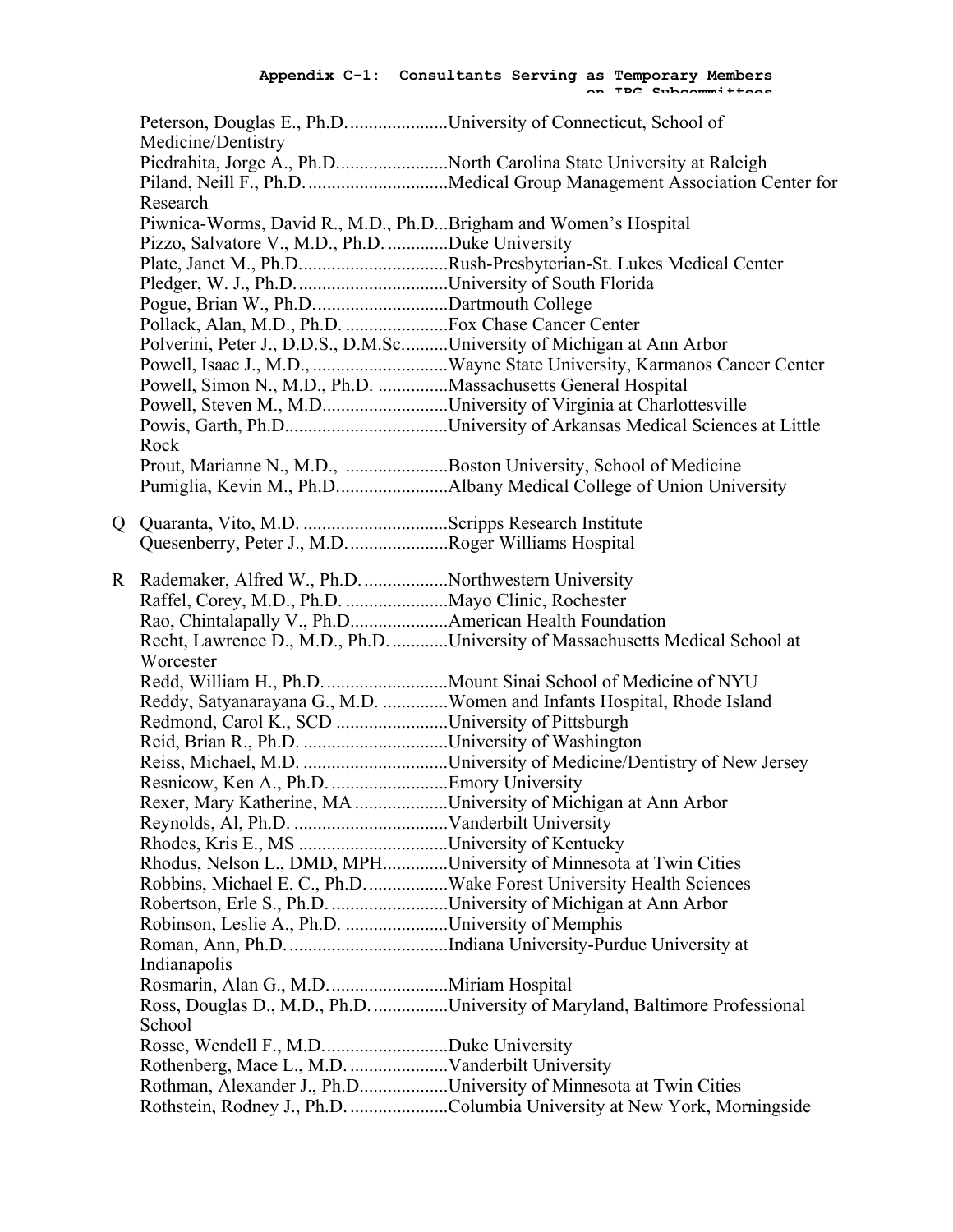Rothstein, Thomas L., M.D., Ph.D. .........Boston University Rowitch, David H., M.D., Ph.D...............Dana-Farber Cancer Institute Rubin, Jonathan M., M.D., Ph.D. ............University of Michigan at Ann Arbor Rudders, Richard A., M.D. ......................Boston University Rutter, Carolyn M., Ph.D.........................Center for Health Studies Ryan, James C., M.D. ..............................Northern California Institute of Research and Education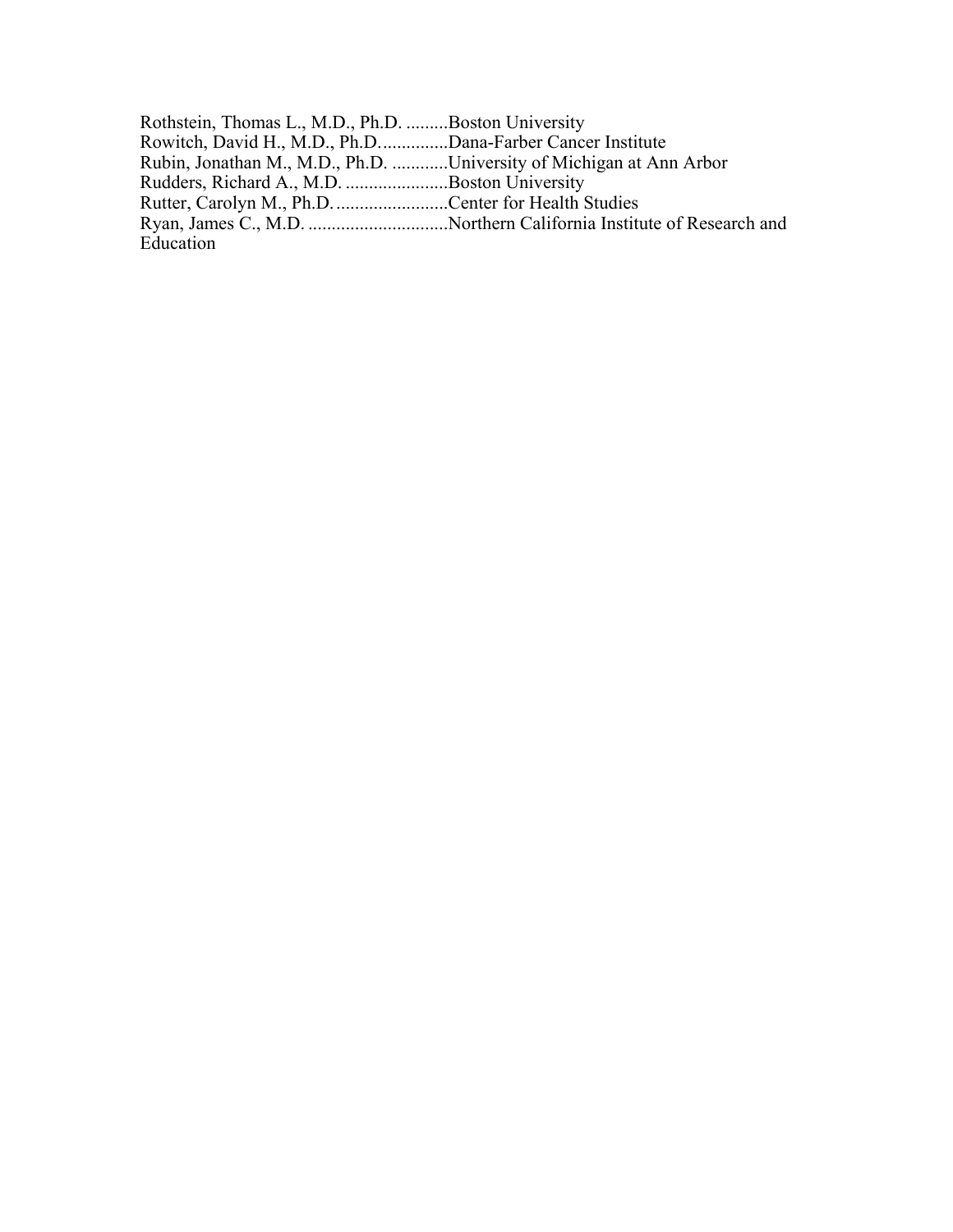**Appendix C-1: Consultants Serving as Temporary Members on IRG Subcommittees**

| S | Salazar-Mather, Thais P., Ph.DBrown University                                                       |                                                                              |
|---|------------------------------------------------------------------------------------------------------|------------------------------------------------------------------------------|
|   | Salvesen, Guy S., Ph.D. Burnham Institute                                                            |                                                                              |
|   | Samuel, Charles E., Ph.DUniversity of California                                                     |                                                                              |
|   |                                                                                                      |                                                                              |
|   |                                                                                                      | Sayre, James W., Ph.DUniversity of California at Los Angeles                 |
|   |                                                                                                      |                                                                              |
|   |                                                                                                      | Schnipper, Lowell E., M.D. Beth Israel Deaconess Medical Center              |
|   | Schnuth, Rae Lee, Ph.D. Michigan State University                                                    |                                                                              |
|   |                                                                                                      | Schultheiss, Timothy E., Ph.D. City of Hope, National Medical Center         |
|   |                                                                                                      | Serody, Jonathan S., M.D., Ph.D. University of North Carolina at Chapel Hill |
|   | Shakes, Diane C., Ph.D. College of William and Mary                                                  |                                                                              |
|   | Shibata, Darryl K., M.D., Ph.DUniversity of Southern California                                      |                                                                              |
|   | Shields, Anthony F., M.D., Ph.D. Wayne State University                                              |                                                                              |
|   | Shultz, Leonard D., Ph.D. Jackson Laboratory                                                         |                                                                              |
|   | Shuman, Marc A., M.DUniversity of California                                                         |                                                                              |
|   | Singletary, Keith W., Ph.D. University of Illinois                                                   |                                                                              |
|   |                                                                                                      |                                                                              |
|   | Smith, Eva D., Ph.DUniversity of Illinois at Chicago                                                 |                                                                              |
|   | Smoot, Duane T., M.DHoward University                                                                |                                                                              |
|   | Sondak, Vernon K., M.D. University of Michigan                                                       |                                                                              |
|   |                                                                                                      | Song, Chang W., Ph.D. University of Minnesota Medical School                 |
|   | Sowers, Lawrence C., Ph.D. Loma Linda University                                                     |                                                                              |
|   |                                                                                                      |                                                                              |
|   | Sporn, Michael B., M.D. Dartmouth College                                                            |                                                                              |
|   |                                                                                                      |                                                                              |
|   |                                                                                                      |                                                                              |
|   | Worcester                                                                                            |                                                                              |
|   | Stewart, Keith A., M.D. University of Toronto                                                        |                                                                              |
|   | Stobaugh, John F., Ph.DUniversity of Kansas at Lawrence                                              |                                                                              |
|   | Stoeckert, Christian J., Ph.D. University of Pennsylvania                                            |                                                                              |
|   |                                                                                                      |                                                                              |
|   | Stoner, Gary D., Ph.D. Ohio State University                                                         |                                                                              |
|   |                                                                                                      | Strieter, Robert M., M.DUniversity of California at Los Angeles              |
|   | Struck, Robert F., Ph.DSouthern Research Institute                                                   |                                                                              |
|   |                                                                                                      |                                                                              |
|   | Stuart, Gavin C.E., M.DUniversity of Calgary                                                         |                                                                              |
|   | Sugden, Bill M., Ph.D. University of Wisconsin at Madison<br>Summerhayes, Ian C., Ph.D. Lahey Clinic |                                                                              |
|   |                                                                                                      |                                                                              |
| T |                                                                                                      | Talmadge, James E., Ph.D. University of Nebraska Medical Center              |
|   |                                                                                                      |                                                                              |
|   |                                                                                                      | Teitell, Michael A., M.D., Ph.DUniversity of California at Los Angeles       |
|   | Terry, Michael A., M.B.AUniversity of Rochester                                                      |                                                                              |
|   |                                                                                                      |                                                                              |
|   |                                                                                                      | Thompson, Lawrence H., Ph.DUniversity of California-Lawrence Livermore       |
|   | National Laboatory                                                                                   |                                                                              |
|   |                                                                                                      |                                                                              |
|   |                                                                                                      | Triozzi, Pierre L., M.DUniversity of Alabama at Birmingham                   |
|   |                                                                                                      |                                                                              |
|   | Trock, Bruce J., Ph.DJohns Hopkins University                                                        |                                                                              |
|   | Truitt, Robert L., Ph.D. Medical College of Wisconsin                                                |                                                                              |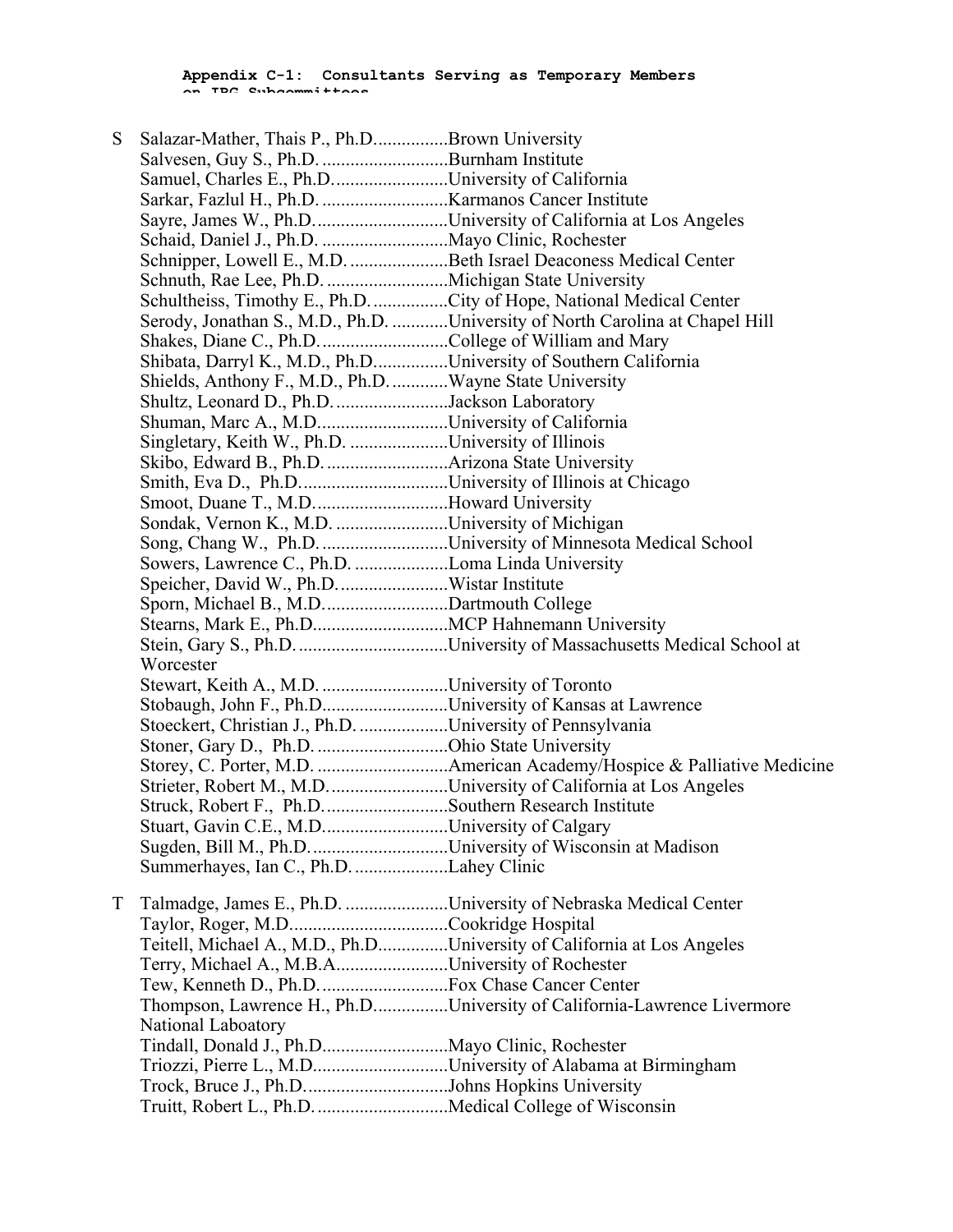#### **Appendix C-1: Consultants Serving as Temporary Members on IRG Subcommittees**

Tsichlis, Philip N., M.D., Ph.D................New England Medical Center Hospitals

U Urba, Walter J., M.D., Ph.D.....................Providence Portland Medical Center

|   | V Van Etten, Richard A., M.D., Ph.D. Center for Blood Research<br>Vannier, Michael W., M.D. University of Iowa |                                                                              |
|---|----------------------------------------------------------------------------------------------------------------|------------------------------------------------------------------------------|
|   |                                                                                                                |                                                                              |
|   |                                                                                                                |                                                                              |
|   | Villalona, Miguel A., M.DOhio State University                                                                 |                                                                              |
|   |                                                                                                                |                                                                              |
|   |                                                                                                                |                                                                              |
|   | W Waldman, Scott A., M.D., Ph.D. Thomas Jefferson University                                                   |                                                                              |
|   |                                                                                                                |                                                                              |
|   |                                                                                                                |                                                                              |
|   |                                                                                                                |                                                                              |
|   |                                                                                                                | Wargovich, Michael J., Ph.D. University of South Carolina at Columbia        |
|   |                                                                                                                | Watson, Dennis K., Ph.D. Medical University of South Carolina                |
|   |                                                                                                                |                                                                              |
|   |                                                                                                                |                                                                              |
|   |                                                                                                                | Weinberg, Robert A., M.D., Ph.D. Whitehead Institute for Biomedical Research |
|   |                                                                                                                |                                                                              |
|   | Weissleder, Ralph, M.D., Ph.DMassachusetts General Hospital                                                    |                                                                              |
|   |                                                                                                                | Weissman, Bernard E., Ph.D. University of North Carolina at Chapel Hill      |
|   | Wettstein, Peter J., Ph.D. Mayo Clinic, Rochester                                                              |                                                                              |
|   |                                                                                                                | Whartenby, Katharine A., Ph.D. Johns Hopkins University, School of Medicine  |
|   | Wheeler, Thomas M., M.D. Baylor College of Medicine                                                            |                                                                              |
|   |                                                                                                                | Whiteside, Theresa L., Ph.D. University of Pittsburgh at Pittsburgh          |
|   | Wilding, George A., M.D. University of Wisconsin at Madison                                                    |                                                                              |
|   | Williard, Paul G., Ph.D. Neutron Technology                                                                    |                                                                              |
|   | Wilson, Brian C., Ph.D. University of Toronto                                                                  |                                                                              |
|   | Wilson, Glenn L., Ph.DUniversity of South Alabama                                                              |                                                                              |
|   |                                                                                                                |                                                                              |
|   |                                                                                                                |                                                                              |
|   | Witherspoon, Yvonne, B.ADana-Farber Cancer Institute                                                           |                                                                              |
|   | Woloschak, Gayle E., Ph.D. Northwestern University                                                             |                                                                              |
|   |                                                                                                                |                                                                              |
|   |                                                                                                                |                                                                              |
|   | Y Yalowich, Jack C., Ph.D. University of Pittsburgh at Pittsburgh                                              |                                                                              |
|   |                                                                                                                | Yancey, Antronette K., M.D., University of California at Los Angeles         |
|   |                                                                                                                | Yannelli, John R., Ph.D. University of Kentucky Medical Center               |
|   |                                                                                                                | Yeatman, Timothy J., M.D. H. Lee Moffitt Cancer Center & Research Institute  |
|   | Yeger, Herman, Ph.DUniversity of Toronto                                                                       |                                                                              |
|   | Younes, Mamoun, M.D. Baylor College of Medicine                                                                |                                                                              |
|   |                                                                                                                | Yu, Dihua, M.D., Ph.D. Texas Tech University Health Sciences Center          |
| Ζ | Zalutsky, Michael R., Ph.DDuke University                                                                      |                                                                              |
|   | Zee, Phyllis C., M.D., Ph.D. Northwestern University                                                           |                                                                              |
|   | Zwicker, Robert D., Ph.D.  Virginia Commonwealth University                                                    |                                                                              |
|   |                                                                                                                |                                                                              |

### **Total Number of Reviewers: 413**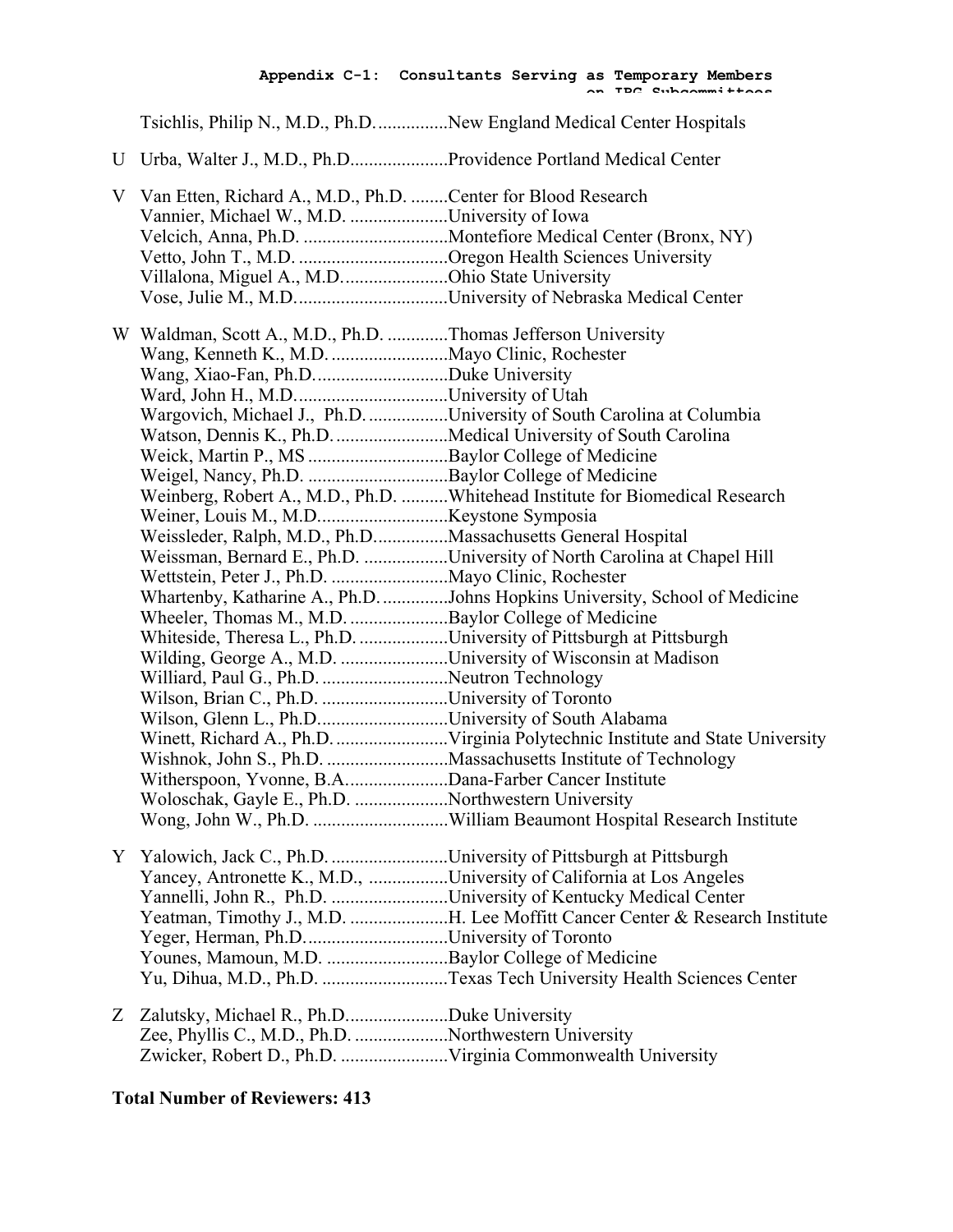#### *2. Consultants Serving as Ad Hoc Committee Members on IRG Site Visit Teams in FY2002*

A Abrams, Judith, Ph.D...............................Wayne State University Aggarwal, Bharat B., Ph.D. .....................University of Texas, MD Anderson Cancer Center Agrawal, Babita, Ph.D. ............................University of Alberta Akporiaye, Emmanuel T., Ph.D...............Warren Grant Magnuson Clinical Center, NIH Ali-Osman, Francis C., D.Sc. ..................University of Texas, MD Anderson Cancer Center Altman, Norman Harry, D.V.M...............University of Miami Ambrosone, Christine B., Ph.D. ..............Mount Sinai School of Medicine Andersen, Janet W., Sc.D. .......................Harvard University Anderson, Garnet L., Ph.D.......................Fred Hutchinson Cancer Research Center Andrykowski, Michael A., Ph.D..............University of Kentucky Anscher, Mitchell S., M.D., Ph.D............Duke University Antman, Karen H., M.D...........................Columbia University, New York, Morningside Aristondo, Linda, J.D...............................Columbia University Arthur, R. Martin, Ph.D. ..........................Washington University Artzt, Karen J., Ph.D................................University of Texas at Austin Asch, Bonnie B., Ph.D.............................Roswell Park Cancer Institute Atcher, Robert W., Ph.D..........................Los Alamos National Laboratory Auerbach, Robert, Ph.D...........................University of Wisconsin at Madison Augenlicht, Leonard H., Ph.D. ................Montefiore Medical Center (Bronx, NY) Avadhani, Narayan G., Ph.D. ..................University of Pennsylvania Avraham, Hava K., Ph.D. ........................Beth Israel Deaconess Medical Center B Baker, Vicki V., M.D., Ph.D....................University of Michigan Medical Center Balaban, Barbara J. ..................................West Islip Breast Cancer Coalition Balducci, Lodovico, M.D.........................University of South Florida Bankaitis, Vytas A., Ph.D. .......................University of North Carolina at Chapel Hill Bar-Sagi, Dafna, Ph.D. ............................State University of New York at Stony Brook Basch, Ross S., M.D., Ph.D. ....................New York University Bast, Robert C., M.D. ..............................University of Texas, MD Anderson Cancer Center Bastia, Deepak, Ph.D. ..............................Medical University of South Carolina Basu, Ashis K., Ph.D. ..............................University of Connecticut Baylin, Stephen B., M.D..........................Keystone Symposia Bearman, Gregory H., Ph.D.....................California Institute of Technology Becich, Michael J., M.D., Ph.D. ..............University of Pittsburgh at Pittsburgh Beckwith, Barbara J., M.A.......................Columbus Community Clinical Oncology Program Belinsky, Steven A., Ph.D. ......................Lovelace Biomedical and Environmental Research Belk, Bonnie F., M.A., M.P.A. ................Private Practice Bellen, Hugo J., D.V.M., Ph.D. ...............Baylor College of Medicine Benbrook, Doris M., Ph.D. ......................University of Oklahoma Health Sciences Center Benson, Al B., M.D. ................................Northwestern University Berens, Michael E., Ph.D.........................St. Joseph's Hospital and Medical Center Berezney, Ronald, Ph.D...........................Keystone Symposia Berger, Mitchel S., M.D...........................University of California at San Francisco Bergeron, Christophe, M.D......................Responsable du Department D'Oncologie Pediatrie Bernos, Eve E., B.A.................................University of Michigan Medical Center Berwick, Marianne, Ph.D.........................Sloan-Kettering Institute for Cancer Research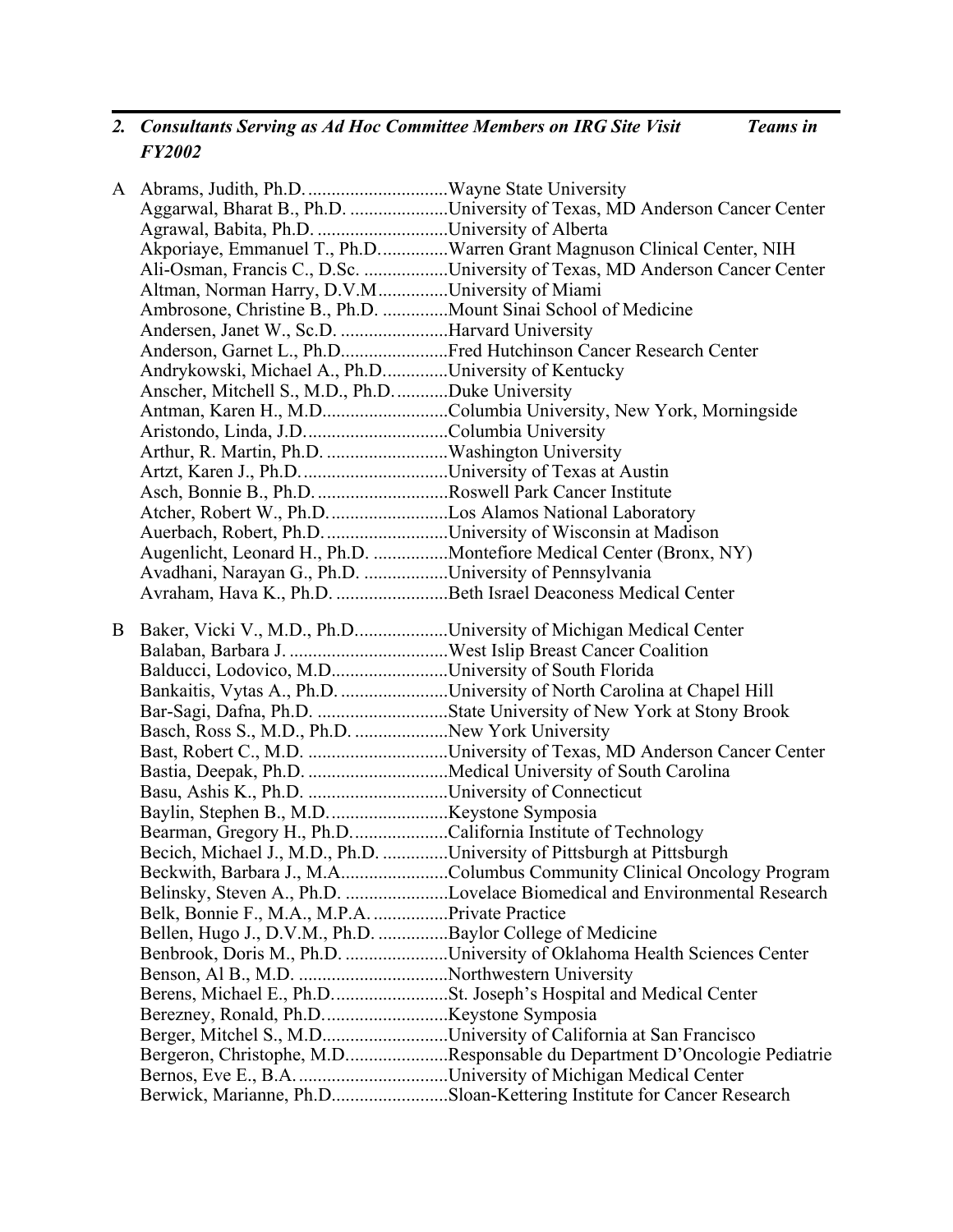|   |                                                                      | Biondi, Andrea, M.D. Universita Milano-Bicocca Clinica Pediatrica            |
|---|----------------------------------------------------------------------|------------------------------------------------------------------------------|
|   | Blair, Carol D., Ph.DColorado State University                       |                                                                              |
|   |                                                                      |                                                                              |
|   |                                                                      | Blasberg, Ronald G., M.D. Sloan-Kettering Institute for Cancer Research      |
|   | Blond, Sylvie Y., Ph.DUniversity of Illinois at Chicago              |                                                                              |
|   | Blum, Ronald H., M.DNew York University                              |                                                                              |
|   |                                                                      |                                                                              |
|   |                                                                      |                                                                              |
|   |                                                                      |                                                                              |
|   | Brandsma, Janet L., Ph.DYale University School of Medicine           |                                                                              |
|   |                                                                      |                                                                              |
|   |                                                                      | Brautigan, David L., Ph.D. University of Virginia at Charlottesville         |
|   |                                                                      | Bronson, Roderick T., D.V.MTufts University School of Veterinary Medicine    |
|   | Brown, William J., Ph.D. Cornell University, Ithaca                  |                                                                              |
|   |                                                                      | Bryant, Joseph L., D.V.M. University of Maryland at College Park Campus      |
|   | Bryant, Peter J., Ph.DUniversity of California at Irvine             |                                                                              |
|   |                                                                      |                                                                              |
|   | Buchsbaum, Donald J., Ph.D. University of Alabama at Birmingham      |                                                                              |
|   |                                                                      |                                                                              |
|   | Budinger, Thomas F., M.D., Ph.D. University of California, Berkeley  |                                                                              |
|   |                                                                      |                                                                              |
|   |                                                                      |                                                                              |
|   |                                                                      | Burke, Daniel J., Ph.D. University of Virginia at Charlottesville            |
|   | Burke, Steven D., Ph.D. University of Wisconsin at Madison           |                                                                              |
|   |                                                                      |                                                                              |
|   | Byers, Stephen W., Ph.D. Georgetown University                       |                                                                              |
|   |                                                                      |                                                                              |
|   |                                                                      |                                                                              |
| C | Cabot, Myles C., Ph.D. John Wayne Cancer Institute                   |                                                                              |
|   | Caligiuri, Michael A., M.D., Ph.DOhio State University               |                                                                              |
|   | Cannon, Martin J., Ph.DScripps Research Institute                    |                                                                              |
|   | Cantor, Alan B., M.D., Ph.DChildren's Hospital (Boston)              |                                                                              |
|   | Capen, Charles C., DVM, Ph.D. Ohio State University                  |                                                                              |
|   |                                                                      | Caron, Hubert, M.D., Ph.D. Emma Kinderziekenhuis AMC, Department of          |
|   | Human Genetics                                                       |                                                                              |
|   |                                                                      |                                                                              |
|   |                                                                      |                                                                              |
|   | Carroll, William L., M.D. Mount Sinai School of Medicine             |                                                                              |
|   | Catapano, Carlo V., M.D., Ph.D. Medical University of South Carolina |                                                                              |
|   |                                                                      | Champion, Victoria L., D.N.S., FAAN  Indiana University-Purdue University at |
|   | Indianapolis                                                         |                                                                              |
|   |                                                                      | Chang, David D., M.D., Ph.DUniversity of California at Los Angeles           |
|   |                                                                      |                                                                              |
|   | Chatterjee, Subroto, Ph.D. Johns Hopkins University                  |                                                                              |
|   |                                                                      |                                                                              |
|   | Center                                                               |                                                                              |
|   |                                                                      | Chaudhuri, Gautam, M.D., Ph.D. University of California at Los Angeles       |
|   | Chen, Chin-Tu, Ph.D. University of Chicago                           |                                                                              |
|   |                                                                      | Chen, David J., M.D., Ph.D. University of California-Lawrence Berkeley       |
|   | Laboratory                                                           |                                                                              |
|   | Chenevert, Thomas L., Ph.DUniversity of Michigan at Ann Arbor        | Cheng, Liang, M.D., Ph.D. Indiana University School of Medicine              |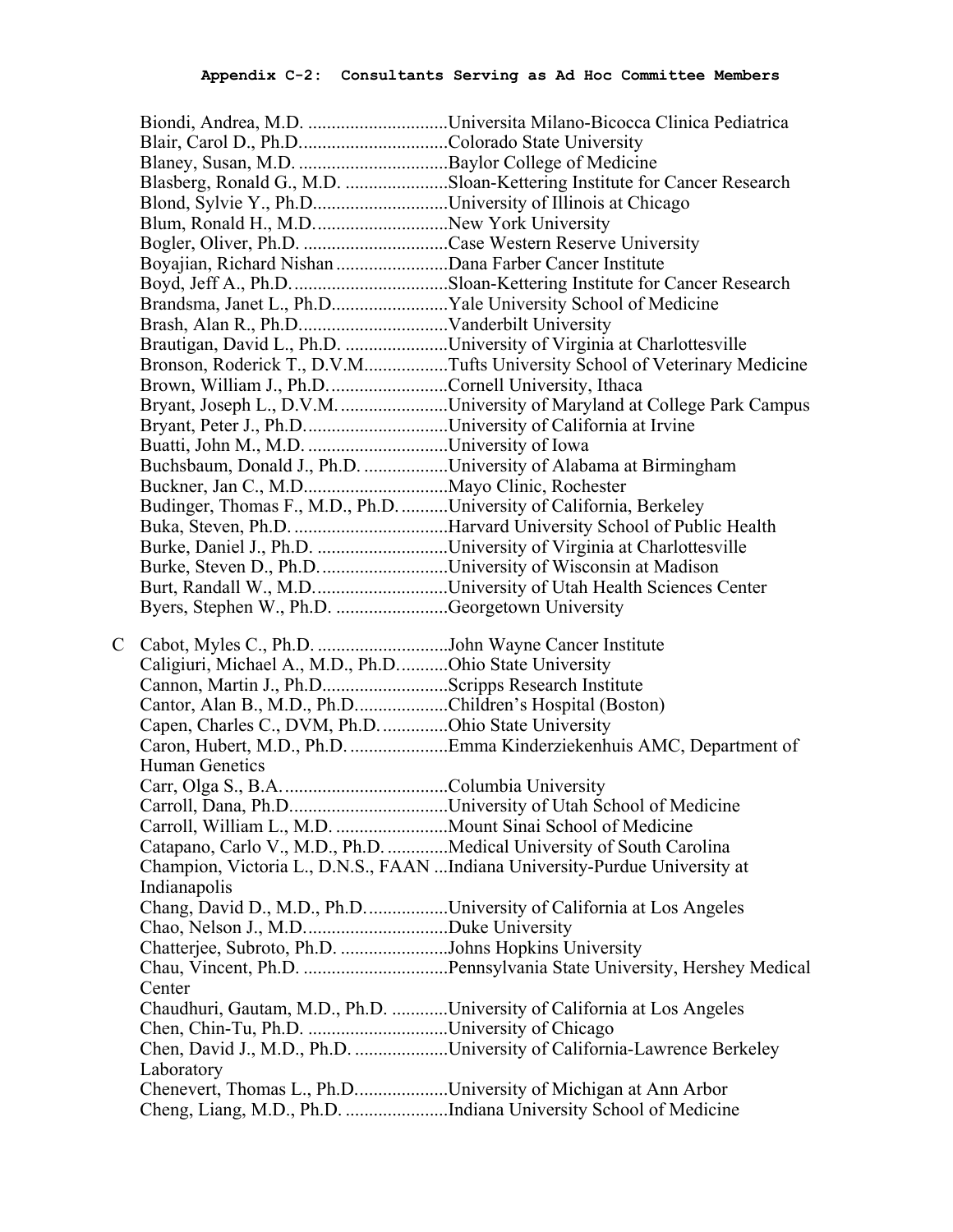| Chiocca, E. Antonio, M.D., Ph.D. Massachusetts General Hospital |                                                                    |
|-----------------------------------------------------------------|--------------------------------------------------------------------|
| Chodosh, Lewis A., M.D., Ph.D. University of Pennsylvania       |                                                                    |
|                                                                 |                                                                    |
|                                                                 | Christie, Debra W., Ph.D. University of Mississippi Medical Center |
|                                                                 |                                                                    |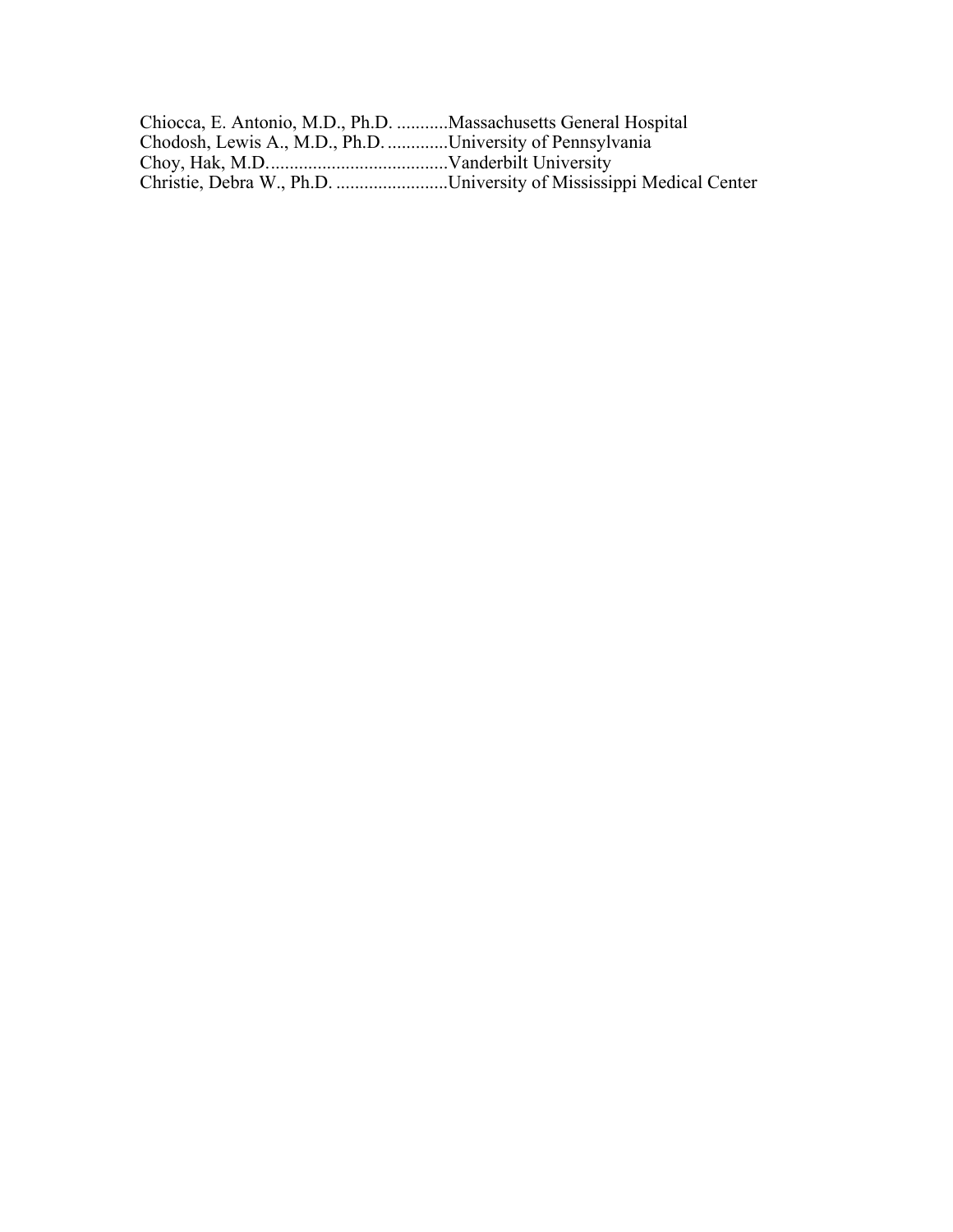|   | Christman, Michael F., Ph.D. Boston University                      |                                                                                  |
|---|---------------------------------------------------------------------|----------------------------------------------------------------------------------|
|   | Chung, Fung-Lung, Ph.DAmerican Health Foundation                    |                                                                                  |
|   |                                                                     | Chung, Leland W., Ph.DEmory University School of Medicine                        |
|   | Chute, Christopher G., M.D., Ph.DMayo Clinic, Rochester             |                                                                                  |
|   | Claffey, Kevin P., Ph.D. University of Connecticut School of        |                                                                                  |
|   | Medicine/Dentistry                                                  |                                                                                  |
|   |                                                                     | Clevenger, Charles V., M.D., Ph.D. University of Pennsylvania School of Medicine |
|   | Cochran, Brent H., Ph.D. Tufts University, Boston                   |                                                                                  |
|   | Cohen, Edward P., M.DUniversity of Illinois at Chicago              |                                                                                  |
|   | Colditz, Graham A., M.DBrigham and Women's Hospital                 |                                                                                  |
|   | Cole, Michael D., Ph.D. Georgetown University                       |                                                                                  |
|   | Colvin, Oliver M., M.D. Duke University                             |                                                                                  |
|   | Compton, Duane A., Ph.D. Dartmouth College                          |                                                                                  |
|   | Constantine, Corinne, M.B.A. New York University                    |                                                                                  |
|   | Cook, Penny, M.P.A., R.NThe Rockefeller University                  |                                                                                  |
|   |                                                                     | Cordeiro-Stone, Marila, Ph.D. University of North Carolina at Chapel Hill        |
|   |                                                                     | Cowan, Kenneth H., M.D., Ph.D. University of Nebraska Medical Center             |
|   | Cowell, John K., Ph.D. Roswell Park Cancer Institute                |                                                                                  |
|   |                                                                     |                                                                                  |
|   |                                                                     |                                                                                  |
|   |                                                                     |                                                                                  |
|   | Curtis, Jeffrey L., M.DUniversity of Michigan at Ann Arbor          |                                                                                  |
|   | Czachowski, Ralph E., M.ADartmouth College                          |                                                                                  |
|   |                                                                     |                                                                                  |
| D |                                                                     |                                                                                  |
|   | Darling, Michael W., M.H.A. Indiana University Cancer Center        |                                                                                  |
|   |                                                                     |                                                                                  |
|   |                                                                     |                                                                                  |
|   |                                                                     |                                                                                  |
|   |                                                                     |                                                                                  |
|   |                                                                     | Deeg, H. Joachim, M.D., Ph.D. Fred Hutchinson Cancer Research Center             |
|   |                                                                     | Degregori, James V., Ph.DUniversity of Colorado Health Sciences Center           |
|   | Deisseroth, Albert B., M.D., Ph.D. Sidney Kimmel Cancer Center      |                                                                                  |
|   | Dejesus, Onofre T., Ph.D. University of Wisconsin                   |                                                                                  |
|   |                                                                     |                                                                                  |
|   |                                                                     | Delucchi, Kevin L., Ph.DUniversity of California at San Francisco                |
|   | Demayo, Francesco, Ph.DBaylor College of Medicine                   |                                                                                  |
|   |                                                                     |                                                                                  |
|   |                                                                     |                                                                                  |
|   | Dickey, Burton F., M.D. Baylor College of Medicine                  |                                                                                  |
|   |                                                                     | Divgi, Chaitanya R., M.D. Sloan-Kettering Institute for Cancer Research          |
|   |                                                                     |                                                                                  |
|   | Dlugosz, Andrzej A., M.D. University of Michigan at Ann Arbor       |                                                                                  |
|   |                                                                     |                                                                                  |
|   |                                                                     |                                                                                  |
|   |                                                                     |                                                                                  |
|   | Drabkin, Harry A., M.DUniversity of Colorado Health Sciences Center | Dubinett, Steven M, M.DUniversity of California, Los Angeles School of           |
|   | Medicine                                                            |                                                                                  |
|   |                                                                     | Dunlap, R. Bruce, Ph.D. University of South Carolina at Columbia                 |
|   |                                                                     |                                                                                  |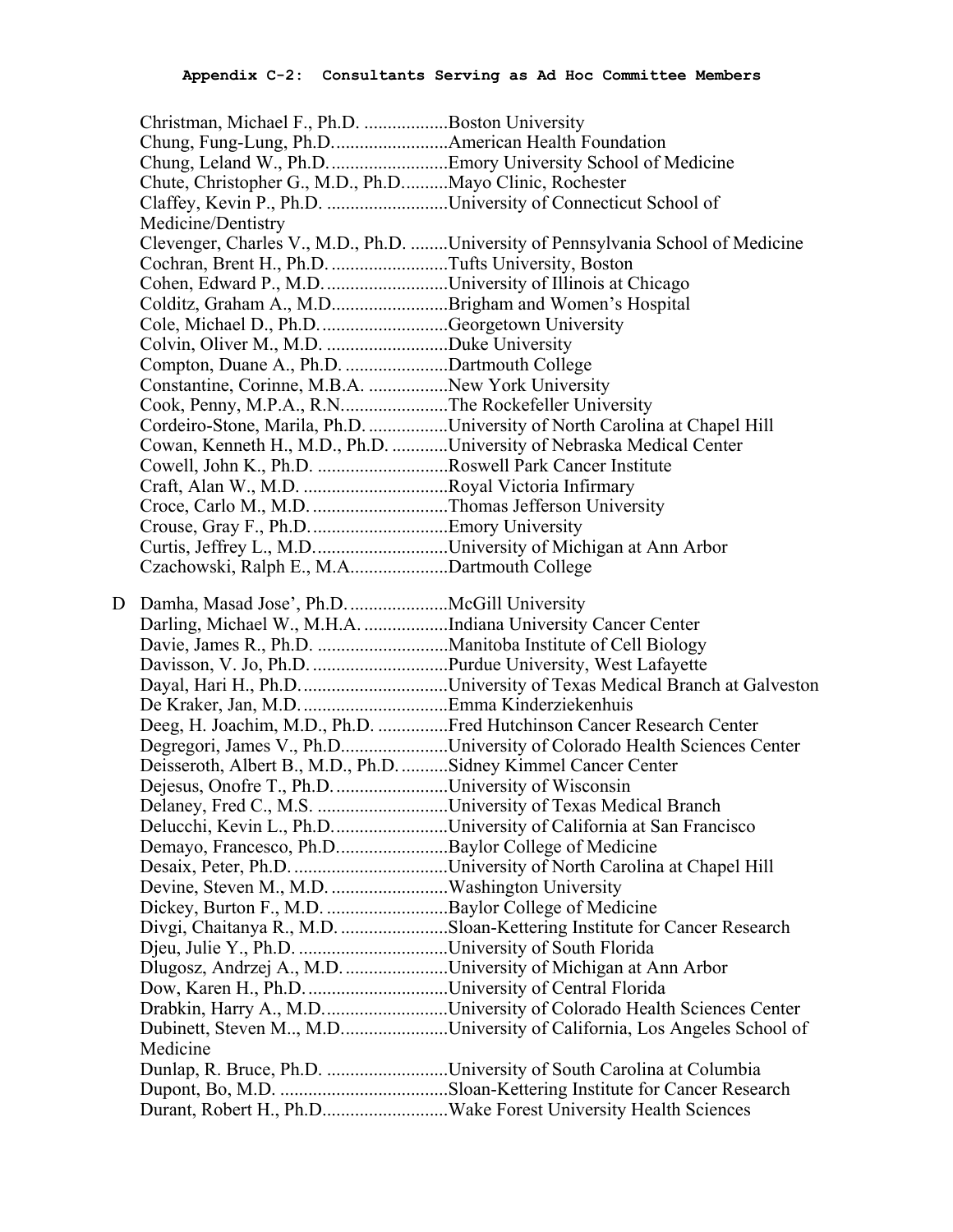Durden, Donald L., M.D., Ph.D...............University of Indiana Dynan, William S., Ph.D. ........................Medical College of Georgia

- E Earp, H. Shelton, M.D., Ph.D. .................University of North Carolina at Chapel Hill Ebbini, Emad S., Ph.D. ............................University of Minnesota at Twin Cities Eck, Stephen L., M.D., Ph.D. ..................Pfizer, Inc. Eden, Osborn Bryan, M.D. ......................Christie Hospital Young Oncology Unit Eggert, Harriet B., B.S.............................Susan G. Komen Breast Cancer Foundation Eisenberg, Burton, M.D...........................Fox Chase Cancer Center Ely, Kathryn R., Ph.D. .............................Burnham Institute Emami, Bahman N., M.D. .......................Mallinckrodt Institute of Radiology Erickson, Leonard C., Ph.D. ....................Indiana University Cancer Center Ethier, Stephen P., Ph.D...........................University of Michigan at Ann Arbor Evans, Sydney M., V.M.D.......................University of Pennsylvania Evelhoch, Jeffrey L., Ph.D.......................Wayne State University F Farkas, Daniel L., Ph.D............................University of Pittsburgh at Pittsburgh Feldman, Eva L., M.D., Ph.D. .................University of Michigan at Ann Arbor Ferenczy, Alex, M.D................................McGill University Ferrone, Soldano, M.D., Ph.D. ................Roswell Park Cancer Institute Fike, John R., Ph.D. .................................University of California at San Francisco Finn, Olivera J., Ph.D...............................Keystone Symposia Fischer, James J., M.D., Ph.D..................Icthyox, Inc. Fisher, Paul B., Ph.D................................Columbia University Health Sciences Floyd, Carey E., Ph.D. .............................Duke University Fowlkes, J. Brian, Ph.D. ..........................National Institute of Allergy and Infectious Diseases Frank-Kamenetskii, Maxim D., Ph.D. .....Boston University Franko, Joann C., M.H.A.........................Case Western Reserve University Freundlich, Barbara S., B.A.....................Lymphoma Research Foundation Fuks, Zvi Y., M.D....................................Memorial Sloan-Kettering Cancer Center Fuller, Gregory N., M.D., Ph.D. ..............University of Texas, MD Anderson Cancer Center Furnari, Frank B., Ph.D............................University of California at San Diego G Galloway, Denise A., Ph.D......................Fred Hutchinson Cancer Research Center Galvin, James M., D.Sc. ..........................Thomas Jefferson University Hospital Gambhir, Sanjiv S., M.D., Ph.D. .............University of California at Los Angeles Ganapathi, Ram N., Ph.D.........................Cleveland Clinic Foundation Garfield, Robert E., Ph.D.........................University of Texas Medical Branch at Galveston Garte, Seymour J., Ph.D...........................Heck Biotek Gehan, Edmund A., Ph.D.........................Georgetown University Gelovani Tjuvajev, Juri G., Ph.D.............Sloan-Kettering Institute for Cancer Research Gerlach, Robert W., M.P.A......................Cleveland Clinic Foundation Gill, Parkash S., M.D................................University of Southern California Gillespie, Brenda W., Ph.D......................University of Michigan
	- Gillespie, G. Yancey, Ph.D......................University of Alabama at Birmingham
	- Gilliland, D. Gary, M.D., Ph.D................Brigham and Women's Hospital Gimotty, Phyllis A., Ph.D. .......................University of Pennsylvania
	- Ginder, Gordon D., M.D., Ph.D...............Virginia Commonwealth University
	- Glazer, Robert I., Ph.D................................Georgetown University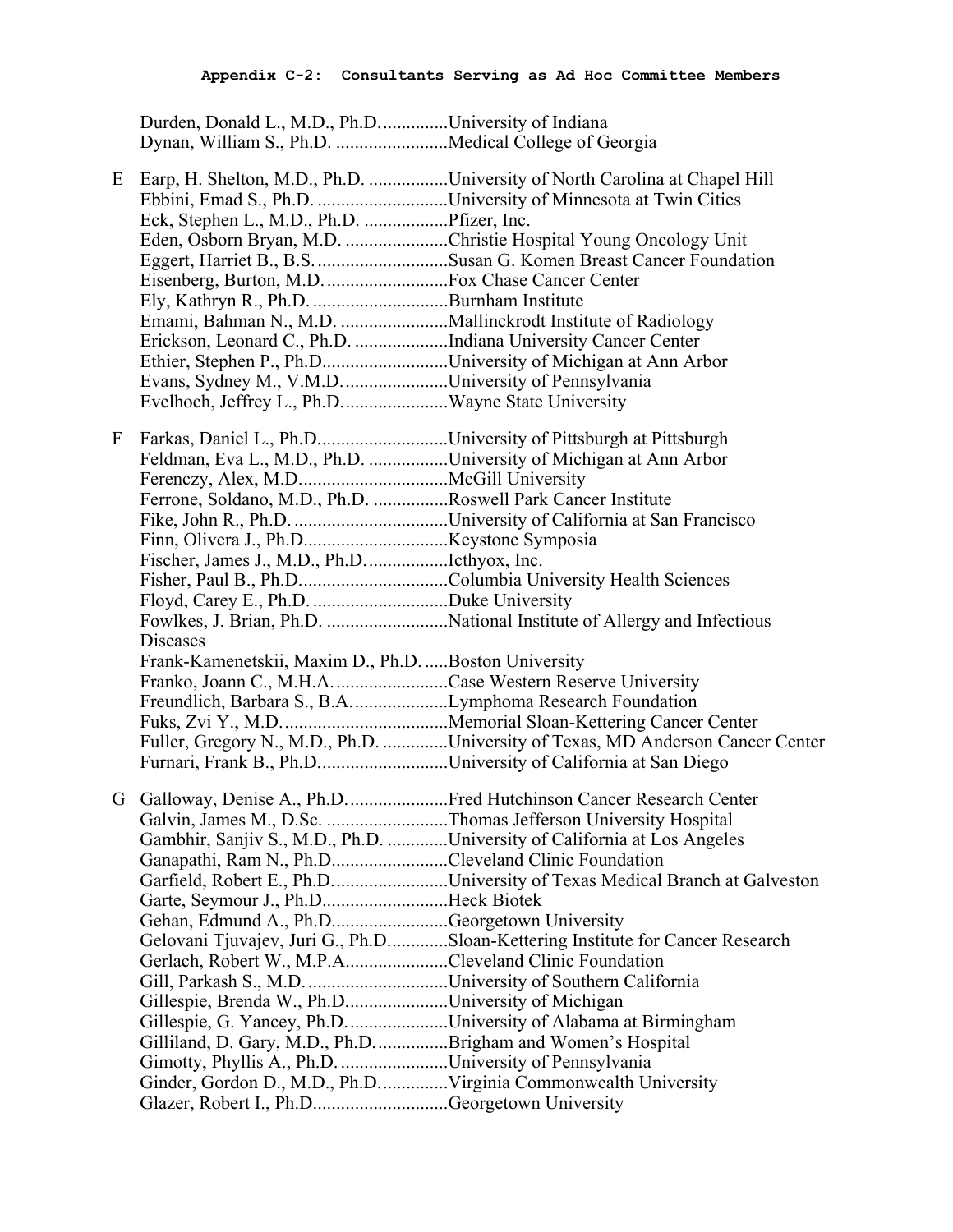| Glickson, Jerry D., Ph.D. University of Pennsylvania |  |
|------------------------------------------------------|--|
|                                                      |  |
| Indianapolis                                         |  |
|                                                      |  |
|                                                      |  |
|                                                      |  |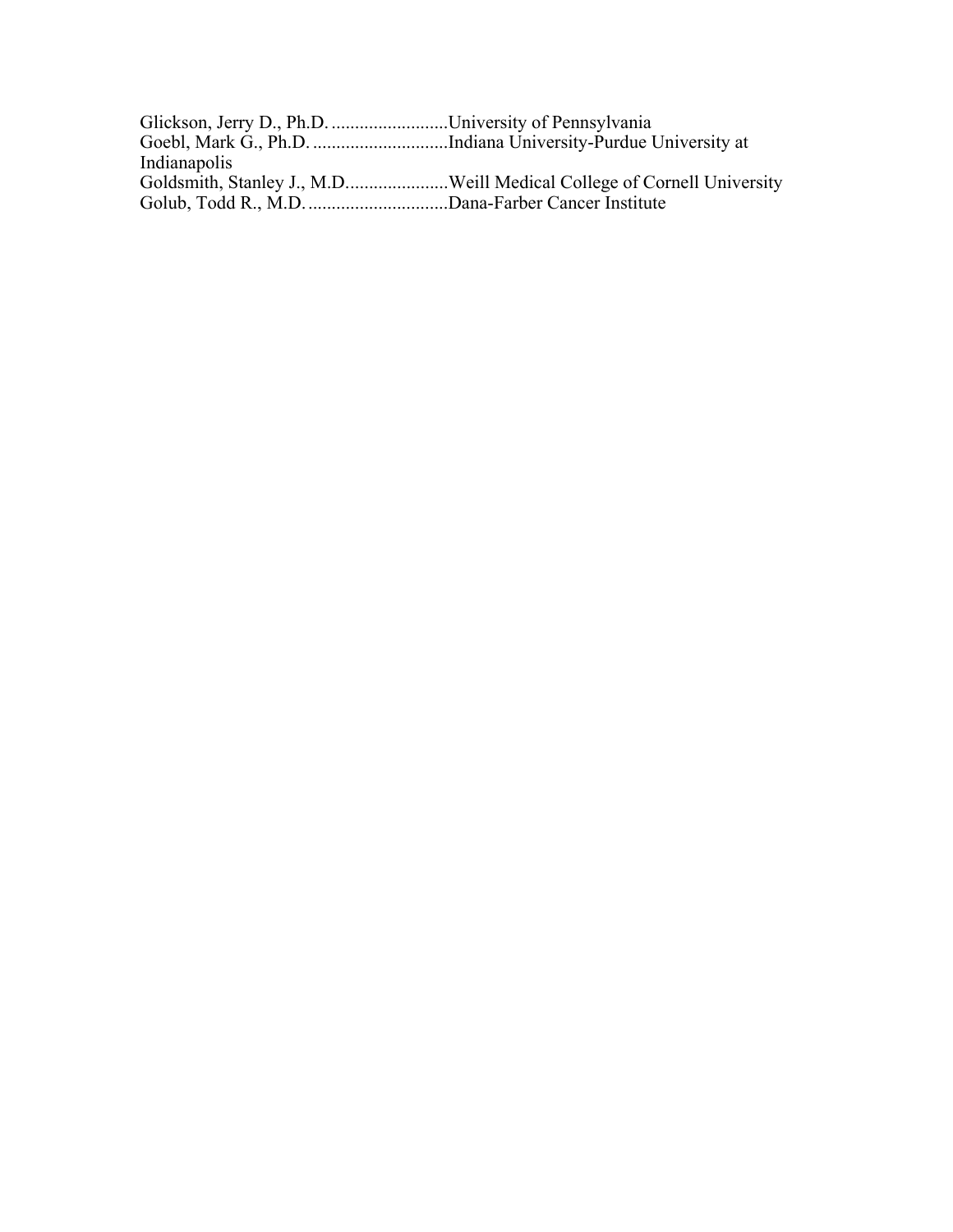| Gooley, Ted A., Ph.DFred Hutchinson Cancer Research Center<br>Gorbsky, Gary J., Ph.D. University of Oklahoma Health Sciences Center<br>Gore, Steven D., M.D., Ph.D. Johns Hopkins University<br>Gosky, David M., M.B.ACase Western Reserve University<br>Graham, Michael M, M.D., Ph.D. University of Iowa<br>Grandis, Jennifer R., M.D. University of Pittsburgh at Pittsburgh<br>Gravekamp, Claudia, Ph.D. Institute for Drug Development, Cancer Therapy<br>and Research<br>Center<br>Foundation, Inc.<br>Grdina, David J., Ph.D. University of Chicago<br>Greenberger, Joel S., M.D. University of Pittsburgh at Pittsburgh<br>Groopman, John D., Ph.DJohns Hopkins University<br>Grossman, Stuart A., M.D. Johns Hopkins University<br>Grundfest, Warren S., M.DUniversity of California at Los Angeles<br>H Hackney, David D., Ph.DCarnegie-Mellon University<br>Halazonetis, Thanos D., D.D.S., Ph.DWistar Institute<br>Hamilton, Thomas A., Ph.DCleveland Clinic Foundation<br>Hanash, Samir M., M.D., Ph.DUniversity of Michigan at Ann Arbor<br>Center<br>Hannon, Gregory J., Ph.D. Cold Spring Harbor Laboratory<br>Harrington, David P., Ph.D. Dana-Farber Cancer Institute<br>Harrington, Maureen A., Ph.DIndiana University School of Medicine<br>Havill-Ryan, Diana, C.P.A. University of Chicago Pritzker School of Medicine<br>Henderson, Barbara W., Ph.DRoswell Park Cancer Institute<br>Hendrix, Mary J., Ph.D. Gordon Research Conferences<br>Herlyn, Meenhard I., D.Sc., D.V.MWistar Institute<br>Herndier, Brian G., M.D., Ph.D. University of California at San Francisco<br>Heston, Warren D., Ph.D. Cleveland Clinic Foundation<br>Hinders, Mark K., Ph.D. College of William and Mary<br>Hinds, Philip W., Ph.DHarvard University (Medical School)<br>Hnatowich, Donald J., Ph.DUniversity of Massachusetts Medical School at<br>Worcester<br>Ho, Peter T.C., M.D., Ph.DGlaxo Smith Kline<br>Holland, Eric C., M.D., Ph.DSloan-Kettering Institute for Cancer Research | Gomer, Charles J., Ph.DChildren's Hospital, Los Angeles |  |
|---------------------------------------------------------------------------------------------------------------------------------------------------------------------------------------------------------------------------------------------------------------------------------------------------------------------------------------------------------------------------------------------------------------------------------------------------------------------------------------------------------------------------------------------------------------------------------------------------------------------------------------------------------------------------------------------------------------------------------------------------------------------------------------------------------------------------------------------------------------------------------------------------------------------------------------------------------------------------------------------------------------------------------------------------------------------------------------------------------------------------------------------------------------------------------------------------------------------------------------------------------------------------------------------------------------------------------------------------------------------------------------------------------------------------------------------------------------------------------------------------------------------------------------------------------------------------------------------------------------------------------------------------------------------------------------------------------------------------------------------------------------------------------------------------------------------------------------------------------------------------------------------------------------------------------------------------------------------------------------------------|---------------------------------------------------------|--|
|                                                                                                                                                                                                                                                                                                                                                                                                                                                                                                                                                                                                                                                                                                                                                                                                                                                                                                                                                                                                                                                                                                                                                                                                                                                                                                                                                                                                                                                                                                                                                                                                                                                                                                                                                                                                                                                                                                                                                                                                   |                                                         |  |
|                                                                                                                                                                                                                                                                                                                                                                                                                                                                                                                                                                                                                                                                                                                                                                                                                                                                                                                                                                                                                                                                                                                                                                                                                                                                                                                                                                                                                                                                                                                                                                                                                                                                                                                                                                                                                                                                                                                                                                                                   |                                                         |  |
|                                                                                                                                                                                                                                                                                                                                                                                                                                                                                                                                                                                                                                                                                                                                                                                                                                                                                                                                                                                                                                                                                                                                                                                                                                                                                                                                                                                                                                                                                                                                                                                                                                                                                                                                                                                                                                                                                                                                                                                                   |                                                         |  |
|                                                                                                                                                                                                                                                                                                                                                                                                                                                                                                                                                                                                                                                                                                                                                                                                                                                                                                                                                                                                                                                                                                                                                                                                                                                                                                                                                                                                                                                                                                                                                                                                                                                                                                                                                                                                                                                                                                                                                                                                   |                                                         |  |
|                                                                                                                                                                                                                                                                                                                                                                                                                                                                                                                                                                                                                                                                                                                                                                                                                                                                                                                                                                                                                                                                                                                                                                                                                                                                                                                                                                                                                                                                                                                                                                                                                                                                                                                                                                                                                                                                                                                                                                                                   |                                                         |  |
|                                                                                                                                                                                                                                                                                                                                                                                                                                                                                                                                                                                                                                                                                                                                                                                                                                                                                                                                                                                                                                                                                                                                                                                                                                                                                                                                                                                                                                                                                                                                                                                                                                                                                                                                                                                                                                                                                                                                                                                                   |                                                         |  |
|                                                                                                                                                                                                                                                                                                                                                                                                                                                                                                                                                                                                                                                                                                                                                                                                                                                                                                                                                                                                                                                                                                                                                                                                                                                                                                                                                                                                                                                                                                                                                                                                                                                                                                                                                                                                                                                                                                                                                                                                   |                                                         |  |
|                                                                                                                                                                                                                                                                                                                                                                                                                                                                                                                                                                                                                                                                                                                                                                                                                                                                                                                                                                                                                                                                                                                                                                                                                                                                                                                                                                                                                                                                                                                                                                                                                                                                                                                                                                                                                                                                                                                                                                                                   |                                                         |  |
|                                                                                                                                                                                                                                                                                                                                                                                                                                                                                                                                                                                                                                                                                                                                                                                                                                                                                                                                                                                                                                                                                                                                                                                                                                                                                                                                                                                                                                                                                                                                                                                                                                                                                                                                                                                                                                                                                                                                                                                                   |                                                         |  |
|                                                                                                                                                                                                                                                                                                                                                                                                                                                                                                                                                                                                                                                                                                                                                                                                                                                                                                                                                                                                                                                                                                                                                                                                                                                                                                                                                                                                                                                                                                                                                                                                                                                                                                                                                                                                                                                                                                                                                                                                   |                                                         |  |
|                                                                                                                                                                                                                                                                                                                                                                                                                                                                                                                                                                                                                                                                                                                                                                                                                                                                                                                                                                                                                                                                                                                                                                                                                                                                                                                                                                                                                                                                                                                                                                                                                                                                                                                                                                                                                                                                                                                                                                                                   |                                                         |  |
|                                                                                                                                                                                                                                                                                                                                                                                                                                                                                                                                                                                                                                                                                                                                                                                                                                                                                                                                                                                                                                                                                                                                                                                                                                                                                                                                                                                                                                                                                                                                                                                                                                                                                                                                                                                                                                                                                                                                                                                                   |                                                         |  |
|                                                                                                                                                                                                                                                                                                                                                                                                                                                                                                                                                                                                                                                                                                                                                                                                                                                                                                                                                                                                                                                                                                                                                                                                                                                                                                                                                                                                                                                                                                                                                                                                                                                                                                                                                                                                                                                                                                                                                                                                   |                                                         |  |
|                                                                                                                                                                                                                                                                                                                                                                                                                                                                                                                                                                                                                                                                                                                                                                                                                                                                                                                                                                                                                                                                                                                                                                                                                                                                                                                                                                                                                                                                                                                                                                                                                                                                                                                                                                                                                                                                                                                                                                                                   |                                                         |  |
|                                                                                                                                                                                                                                                                                                                                                                                                                                                                                                                                                                                                                                                                                                                                                                                                                                                                                                                                                                                                                                                                                                                                                                                                                                                                                                                                                                                                                                                                                                                                                                                                                                                                                                                                                                                                                                                                                                                                                                                                   |                                                         |  |
|                                                                                                                                                                                                                                                                                                                                                                                                                                                                                                                                                                                                                                                                                                                                                                                                                                                                                                                                                                                                                                                                                                                                                                                                                                                                                                                                                                                                                                                                                                                                                                                                                                                                                                                                                                                                                                                                                                                                                                                                   |                                                         |  |
|                                                                                                                                                                                                                                                                                                                                                                                                                                                                                                                                                                                                                                                                                                                                                                                                                                                                                                                                                                                                                                                                                                                                                                                                                                                                                                                                                                                                                                                                                                                                                                                                                                                                                                                                                                                                                                                                                                                                                                                                   |                                                         |  |
|                                                                                                                                                                                                                                                                                                                                                                                                                                                                                                                                                                                                                                                                                                                                                                                                                                                                                                                                                                                                                                                                                                                                                                                                                                                                                                                                                                                                                                                                                                                                                                                                                                                                                                                                                                                                                                                                                                                                                                                                   |                                                         |  |
|                                                                                                                                                                                                                                                                                                                                                                                                                                                                                                                                                                                                                                                                                                                                                                                                                                                                                                                                                                                                                                                                                                                                                                                                                                                                                                                                                                                                                                                                                                                                                                                                                                                                                                                                                                                                                                                                                                                                                                                                   |                                                         |  |
|                                                                                                                                                                                                                                                                                                                                                                                                                                                                                                                                                                                                                                                                                                                                                                                                                                                                                                                                                                                                                                                                                                                                                                                                                                                                                                                                                                                                                                                                                                                                                                                                                                                                                                                                                                                                                                                                                                                                                                                                   |                                                         |  |
|                                                                                                                                                                                                                                                                                                                                                                                                                                                                                                                                                                                                                                                                                                                                                                                                                                                                                                                                                                                                                                                                                                                                                                                                                                                                                                                                                                                                                                                                                                                                                                                                                                                                                                                                                                                                                                                                                                                                                                                                   |                                                         |  |
|                                                                                                                                                                                                                                                                                                                                                                                                                                                                                                                                                                                                                                                                                                                                                                                                                                                                                                                                                                                                                                                                                                                                                                                                                                                                                                                                                                                                                                                                                                                                                                                                                                                                                                                                                                                                                                                                                                                                                                                                   |                                                         |  |
|                                                                                                                                                                                                                                                                                                                                                                                                                                                                                                                                                                                                                                                                                                                                                                                                                                                                                                                                                                                                                                                                                                                                                                                                                                                                                                                                                                                                                                                                                                                                                                                                                                                                                                                                                                                                                                                                                                                                                                                                   |                                                         |  |
|                                                                                                                                                                                                                                                                                                                                                                                                                                                                                                                                                                                                                                                                                                                                                                                                                                                                                                                                                                                                                                                                                                                                                                                                                                                                                                                                                                                                                                                                                                                                                                                                                                                                                                                                                                                                                                                                                                                                                                                                   |                                                         |  |
|                                                                                                                                                                                                                                                                                                                                                                                                                                                                                                                                                                                                                                                                                                                                                                                                                                                                                                                                                                                                                                                                                                                                                                                                                                                                                                                                                                                                                                                                                                                                                                                                                                                                                                                                                                                                                                                                                                                                                                                                   |                                                         |  |
|                                                                                                                                                                                                                                                                                                                                                                                                                                                                                                                                                                                                                                                                                                                                                                                                                                                                                                                                                                                                                                                                                                                                                                                                                                                                                                                                                                                                                                                                                                                                                                                                                                                                                                                                                                                                                                                                                                                                                                                                   |                                                         |  |
|                                                                                                                                                                                                                                                                                                                                                                                                                                                                                                                                                                                                                                                                                                                                                                                                                                                                                                                                                                                                                                                                                                                                                                                                                                                                                                                                                                                                                                                                                                                                                                                                                                                                                                                                                                                                                                                                                                                                                                                                   |                                                         |  |
|                                                                                                                                                                                                                                                                                                                                                                                                                                                                                                                                                                                                                                                                                                                                                                                                                                                                                                                                                                                                                                                                                                                                                                                                                                                                                                                                                                                                                                                                                                                                                                                                                                                                                                                                                                                                                                                                                                                                                                                                   |                                                         |  |
|                                                                                                                                                                                                                                                                                                                                                                                                                                                                                                                                                                                                                                                                                                                                                                                                                                                                                                                                                                                                                                                                                                                                                                                                                                                                                                                                                                                                                                                                                                                                                                                                                                                                                                                                                                                                                                                                                                                                                                                                   |                                                         |  |
|                                                                                                                                                                                                                                                                                                                                                                                                                                                                                                                                                                                                                                                                                                                                                                                                                                                                                                                                                                                                                                                                                                                                                                                                                                                                                                                                                                                                                                                                                                                                                                                                                                                                                                                                                                                                                                                                                                                                                                                                   |                                                         |  |
|                                                                                                                                                                                                                                                                                                                                                                                                                                                                                                                                                                                                                                                                                                                                                                                                                                                                                                                                                                                                                                                                                                                                                                                                                                                                                                                                                                                                                                                                                                                                                                                                                                                                                                                                                                                                                                                                                                                                                                                                   |                                                         |  |
|                                                                                                                                                                                                                                                                                                                                                                                                                                                                                                                                                                                                                                                                                                                                                                                                                                                                                                                                                                                                                                                                                                                                                                                                                                                                                                                                                                                                                                                                                                                                                                                                                                                                                                                                                                                                                                                                                                                                                                                                   |                                                         |  |
|                                                                                                                                                                                                                                                                                                                                                                                                                                                                                                                                                                                                                                                                                                                                                                                                                                                                                                                                                                                                                                                                                                                                                                                                                                                                                                                                                                                                                                                                                                                                                                                                                                                                                                                                                                                                                                                                                                                                                                                                   |                                                         |  |
|                                                                                                                                                                                                                                                                                                                                                                                                                                                                                                                                                                                                                                                                                                                                                                                                                                                                                                                                                                                                                                                                                                                                                                                                                                                                                                                                                                                                                                                                                                                                                                                                                                                                                                                                                                                                                                                                                                                                                                                                   |                                                         |  |
|                                                                                                                                                                                                                                                                                                                                                                                                                                                                                                                                                                                                                                                                                                                                                                                                                                                                                                                                                                                                                                                                                                                                                                                                                                                                                                                                                                                                                                                                                                                                                                                                                                                                                                                                                                                                                                                                                                                                                                                                   |                                                         |  |
|                                                                                                                                                                                                                                                                                                                                                                                                                                                                                                                                                                                                                                                                                                                                                                                                                                                                                                                                                                                                                                                                                                                                                                                                                                                                                                                                                                                                                                                                                                                                                                                                                                                                                                                                                                                                                                                                                                                                                                                                   |                                                         |  |
|                                                                                                                                                                                                                                                                                                                                                                                                                                                                                                                                                                                                                                                                                                                                                                                                                                                                                                                                                                                                                                                                                                                                                                                                                                                                                                                                                                                                                                                                                                                                                                                                                                                                                                                                                                                                                                                                                                                                                                                                   |                                                         |  |
|                                                                                                                                                                                                                                                                                                                                                                                                                                                                                                                                                                                                                                                                                                                                                                                                                                                                                                                                                                                                                                                                                                                                                                                                                                                                                                                                                                                                                                                                                                                                                                                                                                                                                                                                                                                                                                                                                                                                                                                                   |                                                         |  |
|                                                                                                                                                                                                                                                                                                                                                                                                                                                                                                                                                                                                                                                                                                                                                                                                                                                                                                                                                                                                                                                                                                                                                                                                                                                                                                                                                                                                                                                                                                                                                                                                                                                                                                                                                                                                                                                                                                                                                                                                   |                                                         |  |
|                                                                                                                                                                                                                                                                                                                                                                                                                                                                                                                                                                                                                                                                                                                                                                                                                                                                                                                                                                                                                                                                                                                                                                                                                                                                                                                                                                                                                                                                                                                                                                                                                                                                                                                                                                                                                                                                                                                                                                                                   |                                                         |  |
|                                                                                                                                                                                                                                                                                                                                                                                                                                                                                                                                                                                                                                                                                                                                                                                                                                                                                                                                                                                                                                                                                                                                                                                                                                                                                                                                                                                                                                                                                                                                                                                                                                                                                                                                                                                                                                                                                                                                                                                                   |                                                         |  |
|                                                                                                                                                                                                                                                                                                                                                                                                                                                                                                                                                                                                                                                                                                                                                                                                                                                                                                                                                                                                                                                                                                                                                                                                                                                                                                                                                                                                                                                                                                                                                                                                                                                                                                                                                                                                                                                                                                                                                                                                   |                                                         |  |
|                                                                                                                                                                                                                                                                                                                                                                                                                                                                                                                                                                                                                                                                                                                                                                                                                                                                                                                                                                                                                                                                                                                                                                                                                                                                                                                                                                                                                                                                                                                                                                                                                                                                                                                                                                                                                                                                                                                                                                                                   |                                                         |  |
|                                                                                                                                                                                                                                                                                                                                                                                                                                                                                                                                                                                                                                                                                                                                                                                                                                                                                                                                                                                                                                                                                                                                                                                                                                                                                                                                                                                                                                                                                                                                                                                                                                                                                                                                                                                                                                                                                                                                                                                                   |                                                         |  |
|                                                                                                                                                                                                                                                                                                                                                                                                                                                                                                                                                                                                                                                                                                                                                                                                                                                                                                                                                                                                                                                                                                                                                                                                                                                                                                                                                                                                                                                                                                                                                                                                                                                                                                                                                                                                                                                                                                                                                                                                   |                                                         |  |
|                                                                                                                                                                                                                                                                                                                                                                                                                                                                                                                                                                                                                                                                                                                                                                                                                                                                                                                                                                                                                                                                                                                                                                                                                                                                                                                                                                                                                                                                                                                                                                                                                                                                                                                                                                                                                                                                                                                                                                                                   |                                                         |  |
|                                                                                                                                                                                                                                                                                                                                                                                                                                                                                                                                                                                                                                                                                                                                                                                                                                                                                                                                                                                                                                                                                                                                                                                                                                                                                                                                                                                                                                                                                                                                                                                                                                                                                                                                                                                                                                                                                                                                                                                                   |                                                         |  |
|                                                                                                                                                                                                                                                                                                                                                                                                                                                                                                                                                                                                                                                                                                                                                                                                                                                                                                                                                                                                                                                                                                                                                                                                                                                                                                                                                                                                                                                                                                                                                                                                                                                                                                                                                                                                                                                                                                                                                                                                   |                                                         |  |
|                                                                                                                                                                                                                                                                                                                                                                                                                                                                                                                                                                                                                                                                                                                                                                                                                                                                                                                                                                                                                                                                                                                                                                                                                                                                                                                                                                                                                                                                                                                                                                                                                                                                                                                                                                                                                                                                                                                                                                                                   |                                                         |  |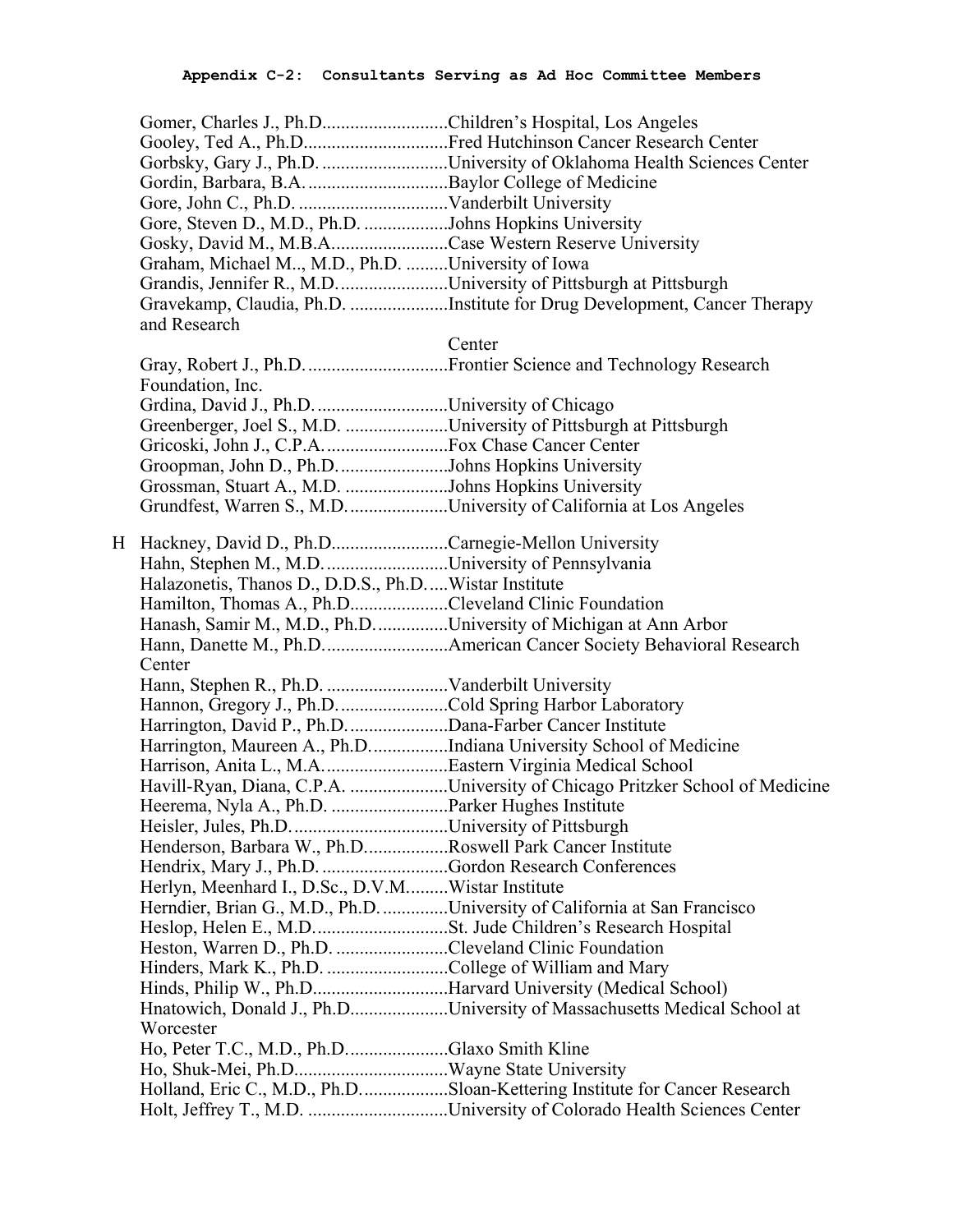|   | Hoon, Dave S., Ph.DJohn Wayne Cancer Institute                       |                                                                                 |
|---|----------------------------------------------------------------------|---------------------------------------------------------------------------------|
|   |                                                                      | Hopkins, Nancy H., Ph.DMassachusetts Institute of Technology                    |
|   |                                                                      |                                                                                 |
|   | Howe, Philip H., Ph.D. Cleveland Clinic Foundation                   |                                                                                 |
|   |                                                                      | Howett, Mary K., Ph.D. Pennsylvania State University Hershey Medical            |
|   | Center                                                               |                                                                                 |
|   |                                                                      | Hromas, Robert A., M.DIndiana University-Purdue University at                   |
|   | Indianapolis                                                         |                                                                                 |
|   |                                                                      |                                                                                 |
|   | Hurwitz, Arthur A., Ph.DUpstate Medical University                   |                                                                                 |
| I | Iavarone, Antonio, M.D. Columbia University Health Sciences          |                                                                                 |
|   |                                                                      |                                                                                 |
|   |                                                                      |                                                                                 |
|   |                                                                      |                                                                                 |
|   |                                                                      | Ittmann, Michael M., M.D., Ph.DNew York University School of Medicine           |
|   |                                                                      |                                                                                 |
| J |                                                                      |                                                                                 |
|   |                                                                      |                                                                                 |
|   | Jenkins, Robert B., M.D., Ph.D. Mayo Clinic, Rochester               |                                                                                 |
|   |                                                                      |                                                                                 |
|   | Jinks-Robertson, Sue, Ph.D. Emory University                         |                                                                                 |
|   |                                                                      |                                                                                 |
|   | Jonak, Zdenka L., Ph.DGlaxo Smith Kline Pharmaceuticals              |                                                                                 |
|   | Jorgensen, Timothy J., Ph.D. Johns Hopkins University                |                                                                                 |
|   |                                                                      |                                                                                 |
|   | June, Carl H., M.D., Ph.D. University of Pennsylvania                |                                                                                 |
|   | K Kacinski, Barry M., M.D., Ph.D. Yale University School of Medicine |                                                                                 |
|   |                                                                      | Kangarloo, Hooshang, M.D. University of California at Los Angeles               |
|   | Kan-Mitchell, June K., Ph.DWayne State University                    |                                                                                 |
|   |                                                                      |                                                                                 |
|   |                                                                      |                                                                                 |
|   |                                                                      |                                                                                 |
|   |                                                                      |                                                                                 |
|   |                                                                      |                                                                                 |
|   | Kennel, Stephen John, Ph.D. Oak Ridge Associated Universities        |                                                                                 |
|   |                                                                      |                                                                                 |
|   |                                                                      |                                                                                 |
|   | Kidd, Vincent J., Ph.D. St. Jude Children's Research Hospital        |                                                                                 |
|   | Killackey, Maureen A., M.D. Bassett Cancer Center                    |                                                                                 |
|   | Kleinman, Nanette, D.V.M. Case Western Reserve University            |                                                                                 |
|   | Klein-Szanto, Andres J., M.D.  Fox Chase Cancer Center               |                                                                                 |
|   |                                                                      | Kontoyiannis, Dimitrios P., M.D. University of Texas, MD Anderson Cancer Center |
|   |                                                                      | Kopecky, Kenneth J., Ph.D. Fred Hutchinson Cancer Research Center               |
|   | Krohn, Kenneth A., Ph.DUniversity of Washington                      |                                                                                 |
|   | Krontiris, Theodore G., M.D., Ph.D. Beckman Research Institute       |                                                                                 |
|   |                                                                      | Kubagawa, Hiromi, M.D. University of Alabama at Birmingham                      |
|   |                                                                      |                                                                                 |
|   |                                                                      |                                                                                 |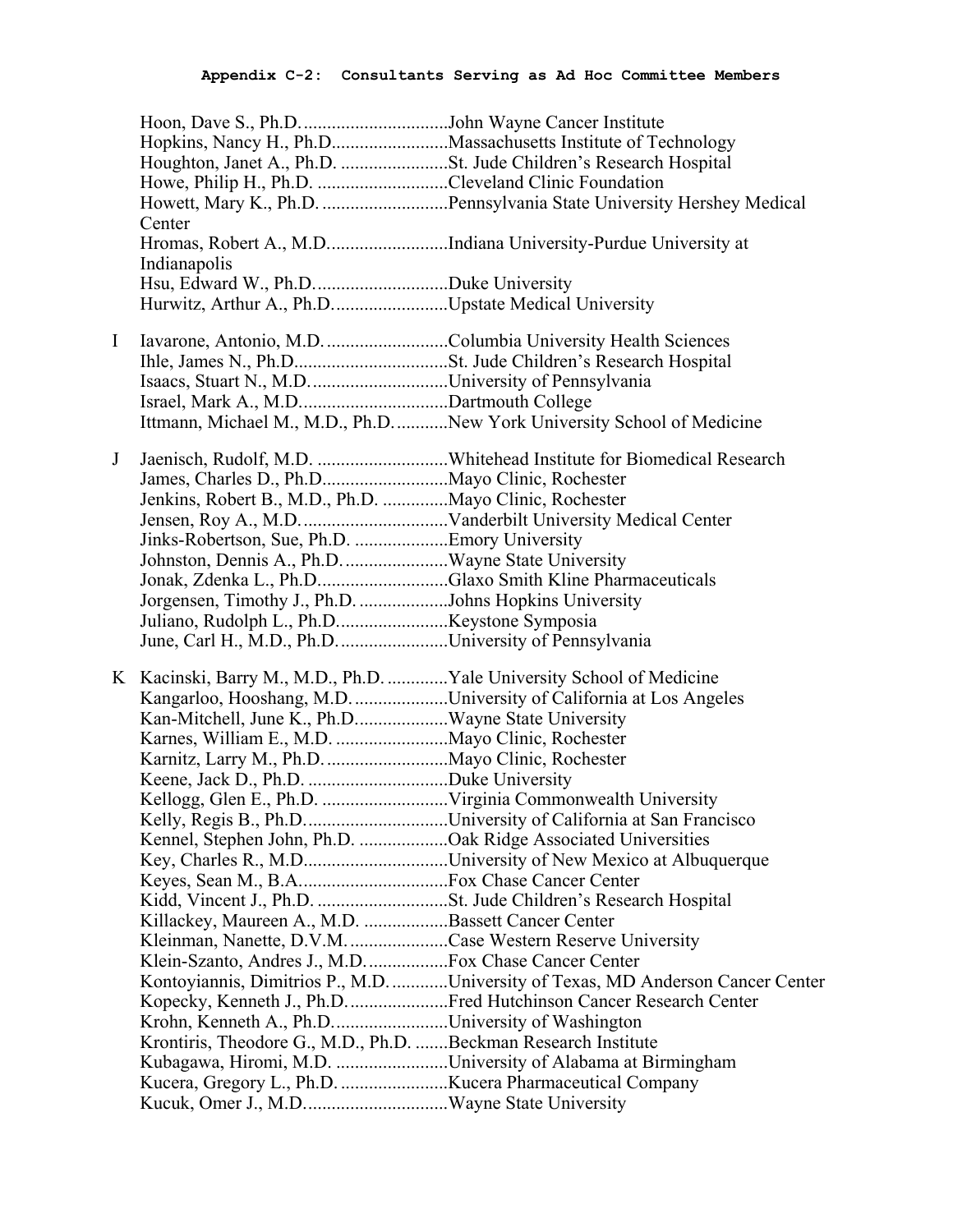| Kukreja, Subhash C., M.D. University of Illinois at Chicago |                                                                     |
|-------------------------------------------------------------|---------------------------------------------------------------------|
|                                                             | Kung, Hsing Jien, Ph.DUniversity of California, Davis Cancer Center |

L Lahue, Robert S., Ph.D. ...........................University of Nebraska Medical Center Lambert, Peggy A., M.S. .........................West Virginia University Largaespada, David A., Ph.D...................University of Minnesota at Twin Cities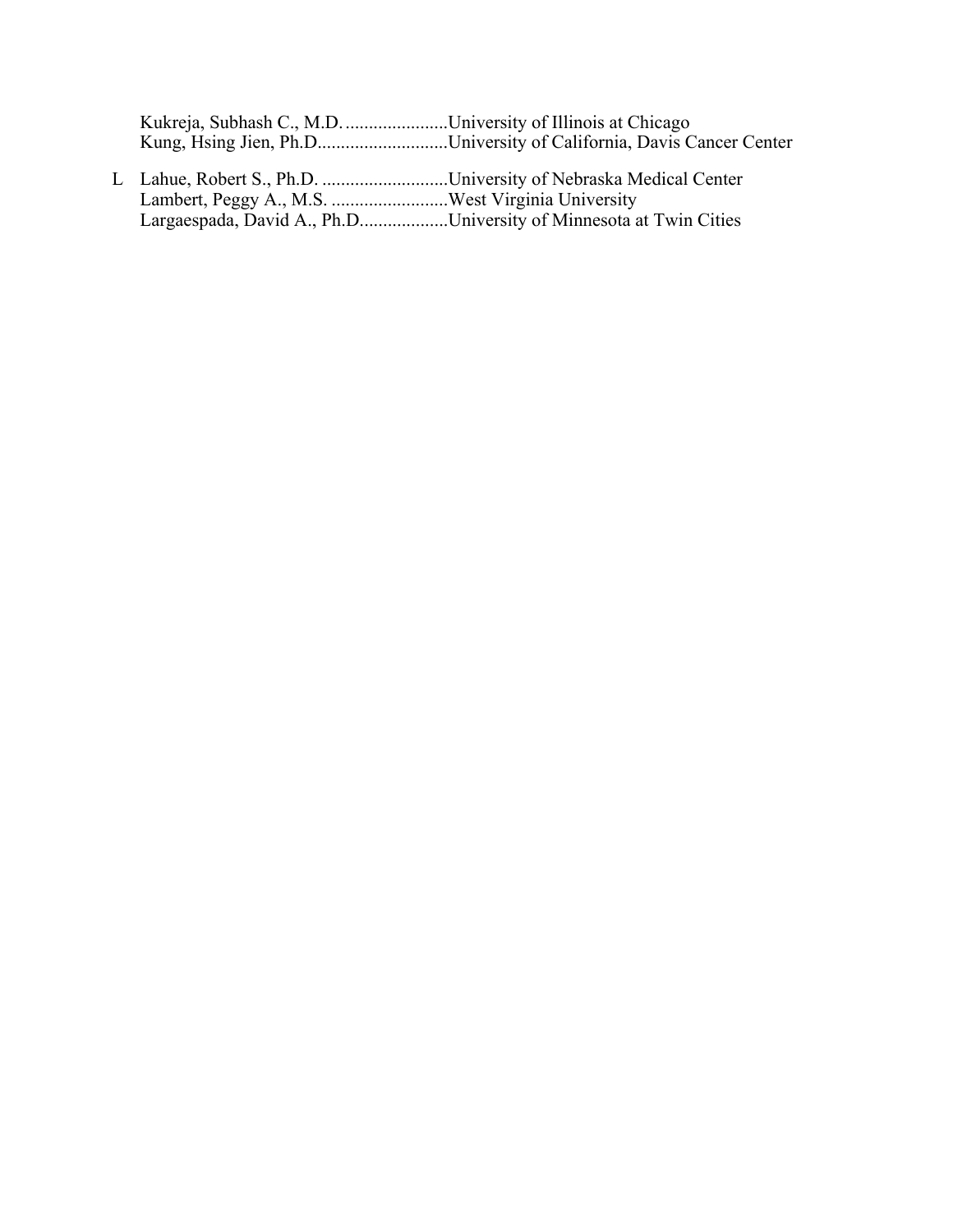| Larson, Richard A., M.D. University of Chicago                         |                                                                            |
|------------------------------------------------------------------------|----------------------------------------------------------------------------|
|                                                                        |                                                                            |
|                                                                        |                                                                            |
|                                                                        |                                                                            |
| Lebien, Tucker W., Ph.D. University of Minnesota Cancer Center         |                                                                            |
|                                                                        |                                                                            |
| Leis, Jonathan P., Ph.D. Northwestern University                       |                                                                            |
|                                                                        |                                                                            |
| Levy, Robert B., Ph.DUniversity of Miami                               |                                                                            |
|                                                                        |                                                                            |
| Liebermann, Dan A., Ph.DTemple University                              |                                                                            |
|                                                                        |                                                                            |
|                                                                        |                                                                            |
|                                                                        |                                                                            |
| Linville, Linda H., Ph.DUniversity of Kentucky                         |                                                                            |
|                                                                        |                                                                            |
| Lo, David D., M.D., Ph.D. Digital Gene Technologies, Inc.              |                                                                            |
| Lotlikar, Prabhakar D., Ph.D. Temple University                        |                                                                            |
| Lowe, Scott W., Ph.D. Cold Spring Harbor Laboratory                    |                                                                            |
|                                                                        |                                                                            |
|                                                                        |                                                                            |
| Lubaroff, David M., Ph.D. University of Iowa                           |                                                                            |
| Lukacs, Nicholas W., Ph.D. University of Michigan at Ann Arbor         |                                                                            |
| Luskin, Marla B., Ph.D. Emory University                               |                                                                            |
| Lynch, David H., Ph.DImmunex                                           |                                                                            |
|                                                                        |                                                                            |
| Lynch, Patrick M, M.D. University of Alabama at Birmingham             |                                                                            |
| Lynch, Richard G., M.D., Ph.D. University of Iowa                      |                                                                            |
|                                                                        |                                                                            |
|                                                                        |                                                                            |
| Madsen, Ernest L., Ph.D. University of Wisconsin at Madison            |                                                                            |
|                                                                        | Mahvi, David M., M.D., Ph.D. University of Wisconsin Hospitals and Clinics |
| Malandrucco, Roby, B.A. Patient Advocate                               |                                                                            |
| Malkas, Linda H., Ph.D. Indiana University Indianapolis                |                                                                            |
|                                                                        | Maloney, David G., M.D., Ph.D. Fred Hutchinson Cancer Research Center      |
| Manetta, Alberto, M.DUniversity of California at Irvine                |                                                                            |
|                                                                        |                                                                            |
| Marriott, Susan, Ph.DBaylor College of Medicine                        |                                                                            |
| Matrisian, Lynn M., M.D., Ph.DVanderbilt University                    |                                                                            |
| McCauley, Laurie K., D.D.S., Ph.D. University of Michigan at Ann Arbor |                                                                            |
| McCormick, J. Justin, Ph.D. Michigan State University                  |                                                                            |
| McGarry, Michael P., Ph.D. Roswell Park Cancer Institute               |                                                                            |
|                                                                        | McGlave, Philip B., M.D. University of Minnesota Medical School            |
| McGough, Robert J., M.D., Ph.D. Duke University                        |                                                                            |
| McIntyre, Thomas M., M.D., Ph.DUniversity of Utah                      |                                                                            |
|                                                                        |                                                                            |
|                                                                        |                                                                            |
| McNiece, Ian K., Ph.DOsiris Therapeutics, Inc.                         |                                                                            |
|                                                                        |                                                                            |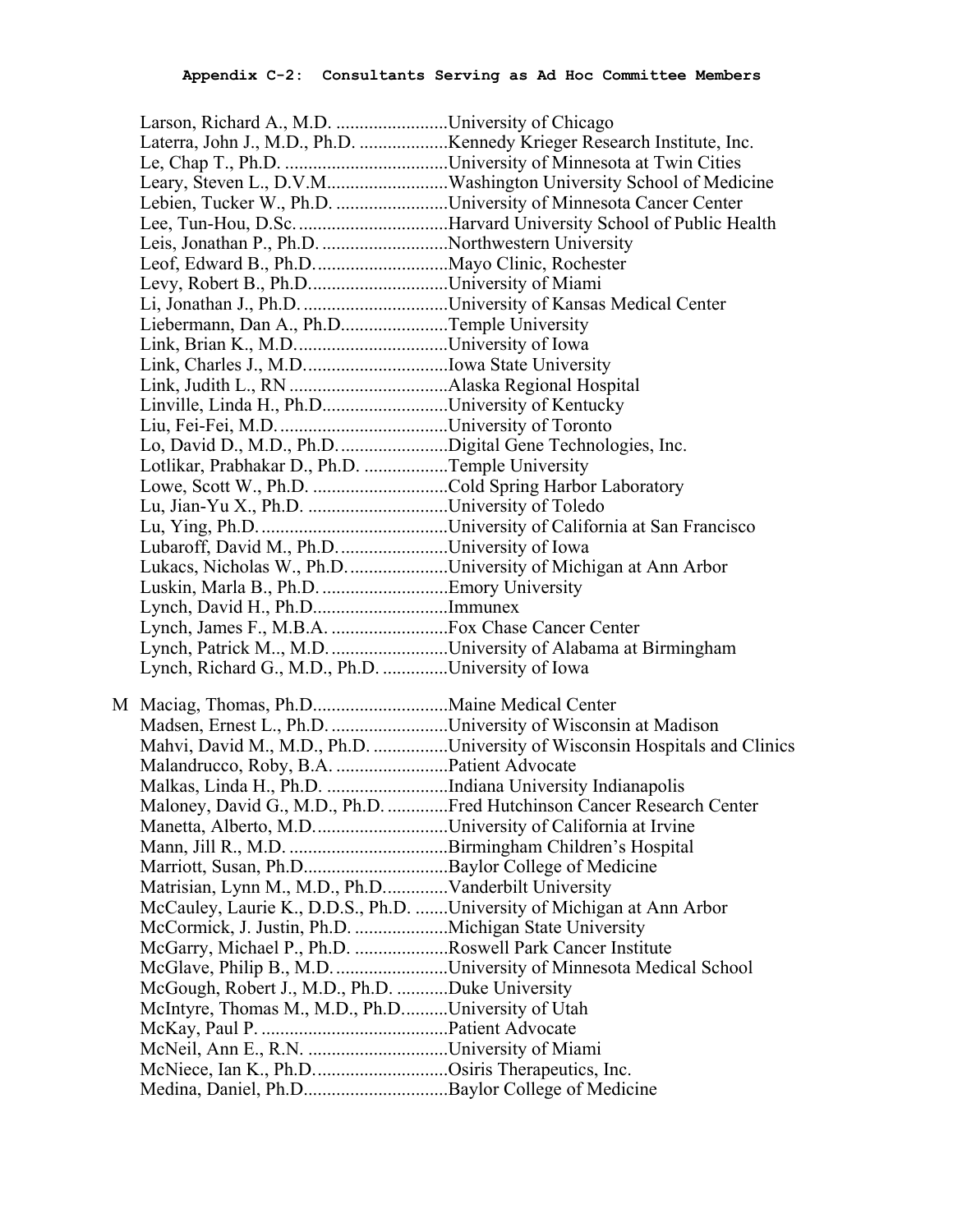|                                                                  | Melera, Peter W., Ph.D. University of Maryland, Baltimore Professional     |
|------------------------------------------------------------------|----------------------------------------------------------------------------|
| School                                                           |                                                                            |
| Mellon, Isabel W., Ph.DUniversity of Kentucky                    |                                                                            |
|                                                                  |                                                                            |
| Meyn, M. S., M.D., Ph.DHospital for Sick Children (Toronto)      |                                                                            |
| Meyn, Raymond E., Ph.D. Introgen Therapeutics, Inc.              |                                                                            |
|                                                                  |                                                                            |
|                                                                  | Miller, Jeffrey S., M.DUniversity of Minnesota at Twin Cities              |
|                                                                  |                                                                            |
|                                                                  | Miller, Robert H., Ph.DUniversity of Minnesota at Twin Cities              |
| Miller, Scott J., Ph.DCalifornia Institute of Technology         |                                                                            |
|                                                                  | Mills, Gordon B., M.D., Ph.DUniversity of Texas, MD Anderson Cancer Center |
|                                                                  |                                                                            |
| Minden, Mark D., M.D., Ph.D.  Princess Margaret Hospital         |                                                                            |
| Mok, Samuel C., Ph.D. Brigham and Women's Hospital               |                                                                            |
| Molnar-Kimber, Katherine L., Ph.DUniversity of Pennsylvania      |                                                                            |
| Monteiro, Alvaro N., Ph.DStrang Cancer Prevention Center         |                                                                            |
| Moore, Patrick S., M.D., Ph.DColumbia University Health Sciences |                                                                            |
| Morgan, Timothy M., Ph.D. Wake Forest University                 |                                                                            |
|                                                                  | Mori, Motomi, Ph.DOregon Health and Science University                     |
|                                                                  | Morrow, Charles S., M.D., Ph.D. Wake Forest University Health Sciences     |
| Morse, Michael A., M.D. Duke University                          |                                                                            |
| Moses, Harold L., M.D., Ph.D. Vanderbilt University              |                                                                            |
| Mosmann, Tim R., Ph.D. University of Rochester                   |                                                                            |
|                                                                  | Motamedi, Massoud, Ph.DUniversity of Texas Medical Branch at Galveston     |
| Mukherji, Bijay, M.DUniversity of Connecticut, School of         |                                                                            |
| Medicine/Dentistry                                               |                                                                            |
| Mukhtar, Hasan, Ph.DUniversity of Wisconsin, Madison             |                                                                            |
| Mullins, Meredith, M.B.A. H. Lee Moffitt Cancer Center           |                                                                            |
| Murdock, Sandra, Dr.P.H. Emory University                        |                                                                            |
|                                                                  |                                                                            |
|                                                                  |                                                                            |
| N Nademanee, Auayporn, M.D. City of Hope National Medical Center |                                                                            |
|                                                                  |                                                                            |
| Nalcioglu, Orhan, Ph.DUniversity of California                   |                                                                            |
|                                                                  |                                                                            |
|                                                                  | Naylor, Susan L., Ph.D. University of Texas Health Science Center          |
|                                                                  | Neel, Benjamin G., M.D., Ph.D. Beth Israel Deaconess Medical Center        |
| Nelson, Mark A., Ph.DUniversity of Arizona                       |                                                                            |
|                                                                  |                                                                            |
|                                                                  |                                                                            |
| Newcomb, Elizabeth W., Ph.D. New York University                 |                                                                            |
|                                                                  |                                                                            |
| Nicklas, R. Bruce, Ph.D. Duke University                         |                                                                            |
|                                                                  |                                                                            |
|                                                                  |                                                                            |
| Normolle, Daniel P., Ph.D. University of Michigan                |                                                                            |
|                                                                  |                                                                            |
| Nowak, Norma J., Ph.D. Roswell Park Cancer Institute             |                                                                            |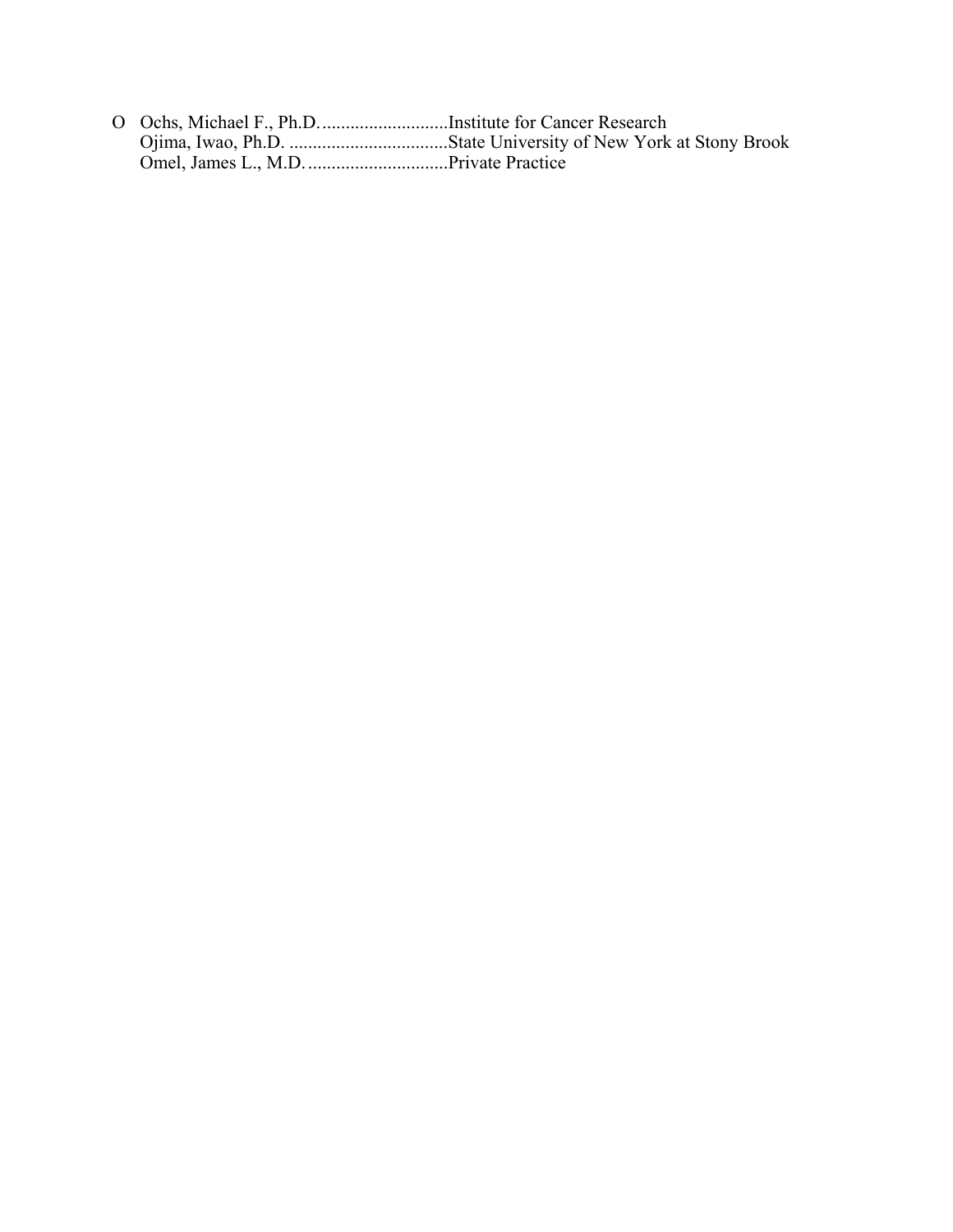Osteen, Kevin G., Ph.D............................Vanderbilt University Ostrand-Rosenberg, Suzanne O., Ph.D....University of Maryland, Baltimore Professional **School** Ota, David M., M.D.................................University of Missouri, Ellis Fischel Cancer Center

P Pagano, Joseph S., M.D., Ph.D. ................University of North Carolina at Chapel Hill

Page, Rodney, D.V.M..............................Cornell University at Ithaca

Paliwal, Bhudatt R., Ph.D. .......................University of Wisconsin at Madison Pallavicini, Maria G., Ph.D......................University of California at San Francisco Panasci, Lawrence C., M.D. ....................Sir Mortimer B. Davis/Jewish General Hospital Paquette, Leo A., Ph.D.............................Ohio State University Parada, Luis F., Ph.D. ..............................National Neurofibromatosis Foundation Park, Dorothy J., M.D..............................Cedars-Sinai Medical Center Parker, Charles J., M.D............................University of Utah Paskett, Electra D., Ph.D..........................Ohio State University Pasqualini, Renata R., Ph.D.....................University of Texas Patchell, Roy A., M.D., Ph.D. .................University of Kentucky Patte, Catherine, M.D...............................Institut Gustave Roussy Service d'Oncologie Pediatrique Patterson, Michael S., Ph.D. ....................Hamilton Regional Cancer Center Patterson, Thomas F., M.D. ........................University of Texas Health Sciences Center at San Antonio Pearcey, Robert G., M.D..........................University of Alberta Pedersen, Peter L., Ph.D. .........................Johns Hopkins University Pelling, Jill C., Ph.D.................................University of Kansas Medical Center Perkins, Kenneth A., Ph.D.......................Society for Research on Nicotine/Tobacco Persons, Diane L., M.D............................University of Kansas Medical Center Peter, Marcus E., Ph.D..............................University of Chicago Pfeifer, Gerd P., Ph.D. .............................Beckman Research Institute Piedrahita, Jorge A., Ph.D........................North Carolina State University at Raleigh Pierce, John P., Ph.D................................University of California at San Diego Pieters, Robrecht, M.D., Ph.D. ................Sophia Children's Hospital Pinkerton, Charles Ross, M.D..................Royal Marsden Hospital Plate, Janet M., Ph.D................................Rush-Presbyterian-St. Lukes Medical Center Platsoucas, Chris D., Ph.D.......................Temple University Pleasure, David E., M.D. .........................Children's Hospital of Philadelphia Pledger, W. J., Ph.D..................................University of South Florida Podack, Eckhard R., M.D., Ph.D. ............University of Miami at Coral Gables Pollack, Alan, M.D., Ph.D. ......................Fox Chase Cancer Center Pope, Melissa J., M.D., Ph.D...................Population Council Powell, Simon N., M.D., Ph.D. ...............Massachusetts General Hospital Powell, Steven M., M.D...........................University of Virginia at Charlottesville Prasad, Kedar N., Ph.D. ...........................University of Colorado Health Sciences Center Primus, F. James, Ph.D. ...........................Vanderbilt University Prokhorov, Alexander V., M.D., Ph.D.....University of Texas, MD Anderson Cancer Center Pruitt, Steven C., Ph.D.............................Roswell Park Cancer Institute Q Qin, Jun, Ph.D..........................................Baylor College of Medicine

Quesenberry, Peter J., M.D.......................Roger Williams Hospital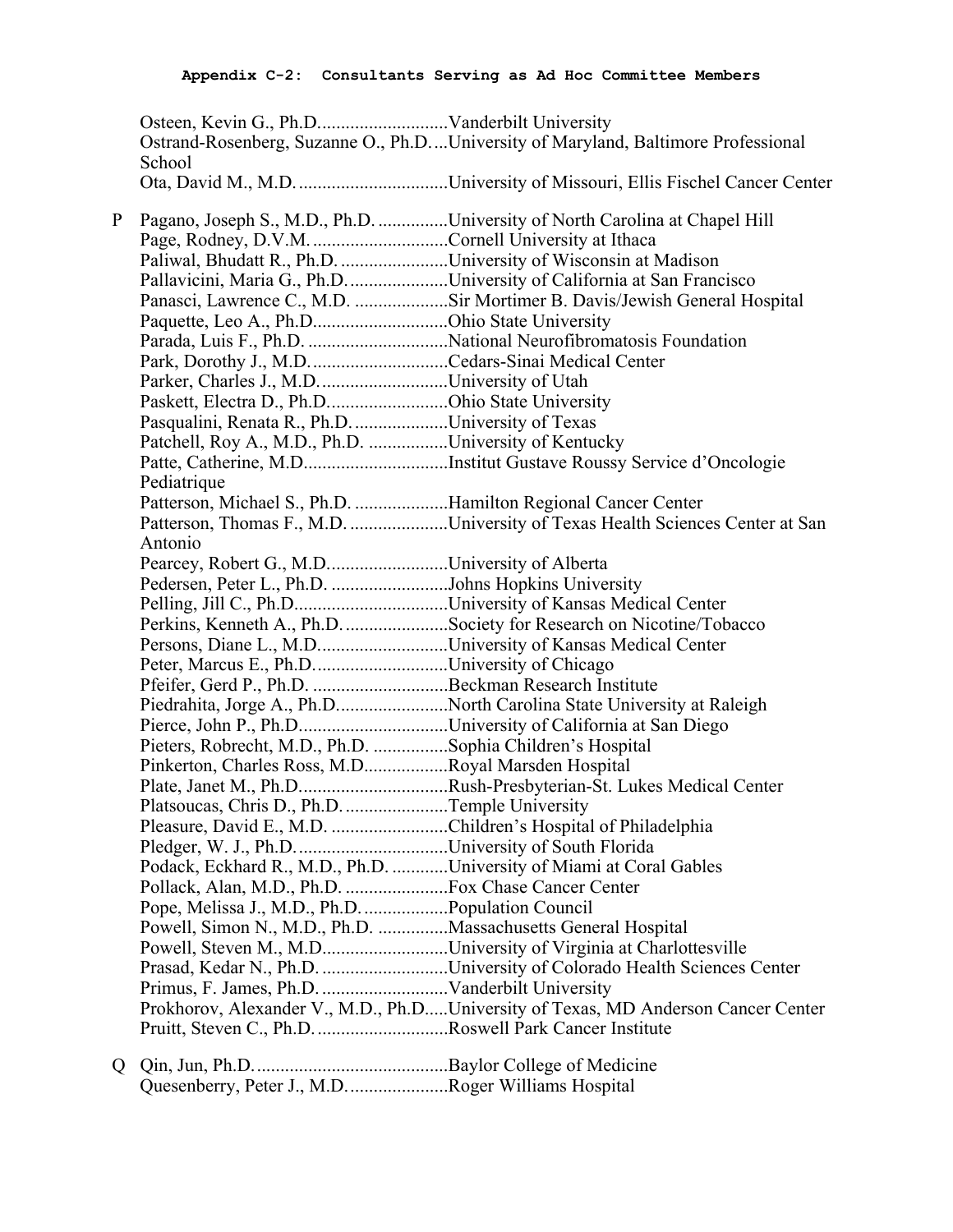| Center                                                              | R Raghavan, Derek, M.D., Ph.D. University of Southern California, Norris Cancer |
|---------------------------------------------------------------------|---------------------------------------------------------------------------------|
|                                                                     | Rakhmilevich, Alexander L., M.D., Ph.D. University of Wisconsin at Madison      |
| Ramotar, Dindial, Ph.DHospital Maisnonneuve-Rosemont                |                                                                                 |
| Ransohoff, Richard M., M.D. Cleveland Clinic Foundation             |                                                                                 |
|                                                                     |                                                                                 |
| Rapraeger, Alan C., Ph.DUniversity of Wisconsin at Madison          |                                                                                 |
|                                                                     |                                                                                 |
|                                                                     |                                                                                 |
| Reddi, A. Hari, Ph.DUniversity of California at Davis               |                                                                                 |
| Redmond, Carol K., Sc.D. University of Pittsburgh                   |                                                                                 |
| Reed, Carolyn E., M.DMedical University of South Carolina           |                                                                                 |
|                                                                     |                                                                                 |
|                                                                     |                                                                                 |
| Rehemtulla, Alnawaz, Ph.DUniversity of Michigan at Ann Arbor        |                                                                                 |
| Rinker-Schaeffer, Carrie W., Ph.D. University of Chicago            |                                                                                 |
|                                                                     | Robbins, Michael E. C., Ph.D. Wake Forest University Health Sciences            |
|                                                                     | Roberts, Charles T., Ph.D. Oregon Health and Science University                 |
| Robertson, Erle S., Ph.D. University of Michigan at Ann Arbor       |                                                                                 |
|                                                                     | Robertson, Kent A., M.D., Ph.DIndiana University-Purdue University at           |
| Indianapolis                                                        |                                                                                 |
| Robinson, June K., M.DLoyola University Medical Center              |                                                                                 |
| Robinson, Leslie A., Ph.D. University of Memphis                    |                                                                                 |
| Rodeck, Ulrich, M.D., Ph.DThomas Jefferson University               |                                                                                 |
|                                                                     |                                                                                 |
|                                                                     | Rogers, Buck E., Ph.D. University of Alabama at Birmingham                      |
|                                                                     |                                                                                 |
| Rosenbaum, Louise M., Ph.D. Dartmouth College                       |                                                                                 |
|                                                                     |                                                                                 |
|                                                                     |                                                                                 |
| Rosse, Wendell F., M.DDuke University                               |                                                                                 |
|                                                                     | Roti-Roti, Joseph L., Ph.D. Washington University, School of Medicine           |
| Rowitch, David H., M.D., Ph.DDana-Farber Cancer Institute           |                                                                                 |
|                                                                     |                                                                                 |
|                                                                     |                                                                                 |
| Rubin, Jonathan M., M.D., Ph.D. University of Michigan at Ann Arbor |                                                                                 |
| Runowicz, Carolyn D., M.D. Albert Einstein College of Medicine      |                                                                                 |
| Ruohola-Baker, T. H., Ph.DUniversity of Washington                  |                                                                                 |
| Ruth, Thomas J., Ph.D. University of British Columbia               |                                                                                 |
|                                                                     |                                                                                 |
| Education                                                           |                                                                                 |
|                                                                     |                                                                                 |

S Sadofsky, Moshe J., M.D., Ph.D..............Yeshiva University Safa, Ahmad R., Ph.D..............................University of Chicago Salgaller, Michael L., Ph.D......................Northwest Biotherapeutics, Inc. Saltz, Frances M., B.S.W.........................Cancer Hope Network Sample, Clare E., Ph.D. ...........................St. Jude Children's Research Hospital Sampson, John H., M.D., Ph.D................Duke University Samuel, Charles E., Ph.D.........................University of California Sarkar, Fazlul H., Ph.D. ...........................Karmanos Cancer Institute Sartor, Oliver, M.D. .................................Louisiana State University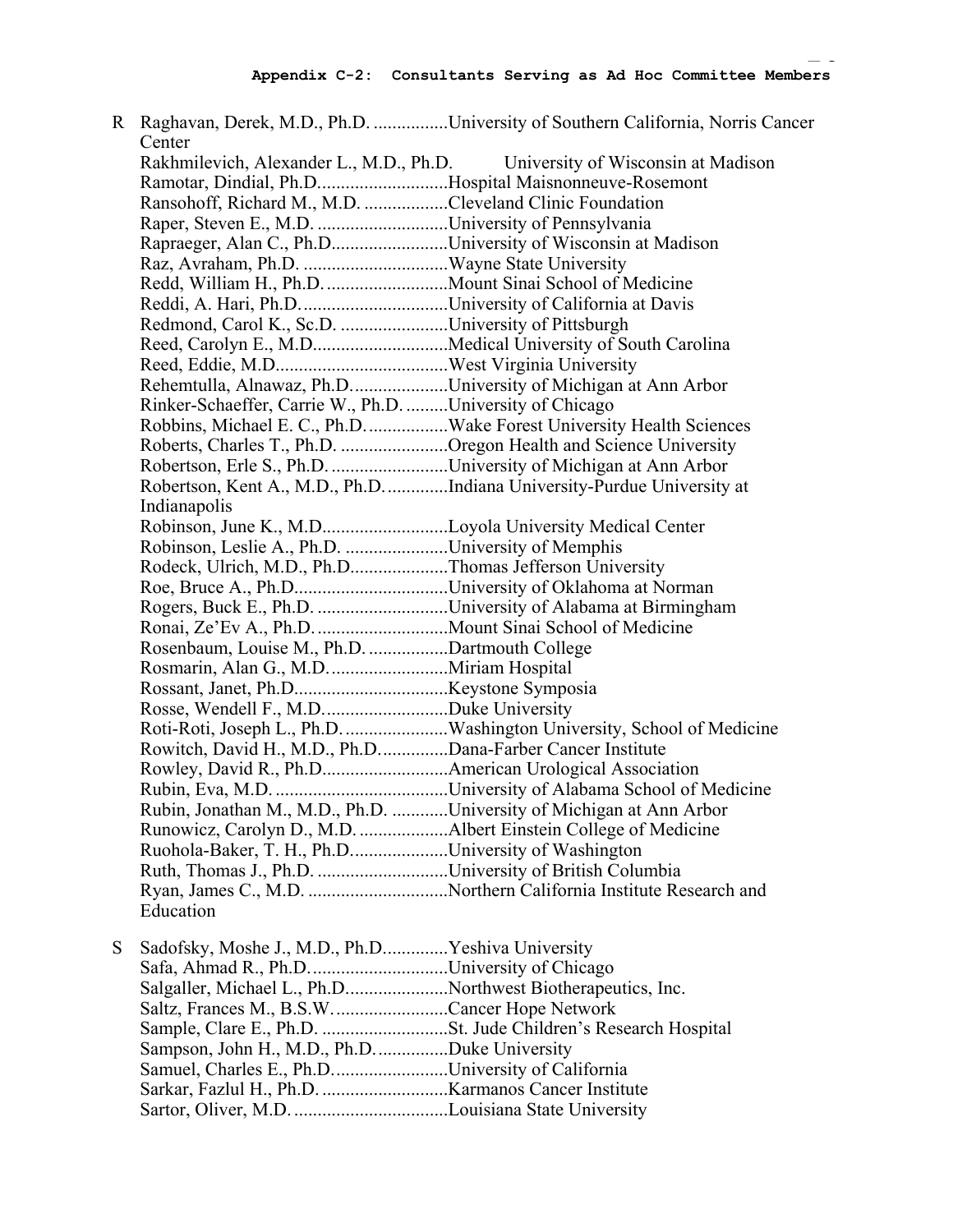| Sathyamoorthy, Neeraja, Ph.DNational Cancer Institute                     |
|---------------------------------------------------------------------------|
| Schmid, Sandra L., Ph.DScripps Research Institute                         |
|                                                                           |
|                                                                           |
| Schnipper, Lowell E., M.D. Beth Israel Deaconess Medical Center           |
| Schoenberger, Stephen P., Ph.D. La Jolla Institute for Allergy/Immunology |
| Schuler, Linda A., M.D., Ph.DUniversity of Wisconsin                      |
|                                                                           |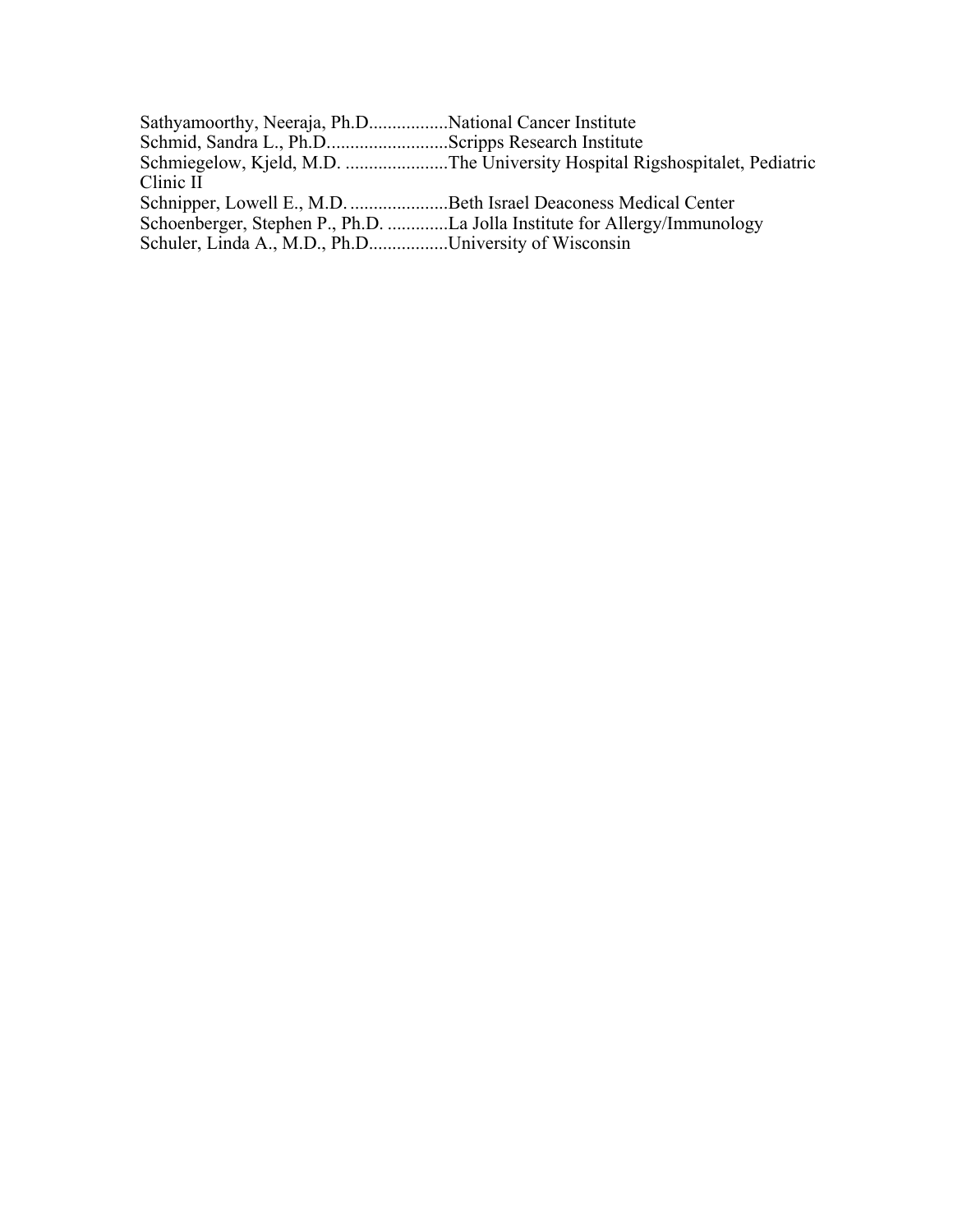|   |                                                                    | Schultheiss, Timothy E., Ph.D. City of Hope National Medical Center          |
|---|--------------------------------------------------------------------|------------------------------------------------------------------------------|
|   |                                                                    |                                                                              |
|   | Senter, Peter D., Ph.D. Seattle Genetics, Inc.                     |                                                                              |
|   |                                                                    |                                                                              |
|   | Shiekhattar, Ramin, Ph.DWistar Institute                           |                                                                              |
|   | Shields, Anthony F., M.D., Ph.DWayne State University              |                                                                              |
|   |                                                                    |                                                                              |
|   |                                                                    |                                                                              |
|   |                                                                    | Simon, Julian A., Ph.DFred Hutchinson Cancer Research Center                 |
|   | Singh, Harinder, Ph.D. University of Chicago                       |                                                                              |
|   | Sinha, Dipen N., Ph.DLos Alamos National Laboratory                |                                                                              |
|   |                                                                    | Slaga, Thomas J., Ph.D. University of Texas, MD Anderson Cancer Center       |
|   |                                                                    | Sluder, Greenfield, Ph.D. Worcester Foundation for Biomedical Research       |
|   |                                                                    |                                                                              |
|   |                                                                    |                                                                              |
|   | Snapka, Robert M., Ph.D. Ohio State University                     |                                                                              |
|   |                                                                    |                                                                              |
|   |                                                                    | Solberg, Timothy D., Ph.D. University of California at Los Angeles           |
|   |                                                                    | Song, Chang W., Ph.D. University of Minnesota Medical School                 |
|   | Soprano, Kenneth J., Ph.D. Temple University                       |                                                                              |
|   | Sotomayor, Eduardo M., M.D. University of South Florida            |                                                                              |
|   |                                                                    | Souza, Rhonda F., M.DUniversity of Texas SW Medical Center, Dallas           |
|   | Sowers, Lawrence C., Ph.D. Loma Linda University                   |                                                                              |
|   |                                                                    |                                                                              |
|   | Speicher, David W., Ph.D. Wistar Institute                         |                                                                              |
|   |                                                                    | Springer, Charles S., Ph.D. Brookhaven Science Association-Brookhaven        |
|   | Laboratory                                                         |                                                                              |
|   | Srivastava, Deo Kumar, Ph.D. St. Jude Children's Research Hospital |                                                                              |
|   | Stampfli, Martin R., Ph.D. McMaster University                     |                                                                              |
|   |                                                                    | Stein, Cy A., M.D., Ph.D. Columbia University College of Physicians and      |
|   | Surgery                                                            |                                                                              |
|   |                                                                    |                                                                              |
|   | Worcester                                                          |                                                                              |
|   | Steindler, Dennis A., Ph.DUniversity of Florida                    |                                                                              |
|   | Stewart, A. Keith, M.D. University of Toronto                      |                                                                              |
|   |                                                                    | Stewart, F. Marc, M.D. Fred Hutchinson Cancer Research Center                |
|   |                                                                    |                                                                              |
|   |                                                                    | Stratakis, Constantine A., M.D. National Institute of Child Health and Human |
|   | Development                                                        |                                                                              |
|   | Subramanian, Manny R., Ph.D. Best Industries, Inc.                 |                                                                              |
|   | Sullivan, Kevin F., Ph.D. Scripps Research Institute               |                                                                              |
|   | Summerhayes, Ian C., Ph.D. Lahey Clinic                            |                                                                              |
| T |                                                                    |                                                                              |
|   | Tansey, William P., Ph.DCold Spring Harbor Laboratory              |                                                                              |
|   | Taparowsky, Elizabeth J., Ph.D. Purdue University, West Lafayette  |                                                                              |
|   |                                                                    |                                                                              |
|   |                                                                    |                                                                              |
|   |                                                                    | Teitell, Michael A., M.D., Ph.DUniversity of California at Los Angeles       |
|   | Terry, Michael A., M.B.AUniversity of Rochester                    |                                                                              |
|   |                                                                    |                                                                              |
|   | Thakur, Mathew L., Ph.D. Thomas Jefferson University               |                                                                              |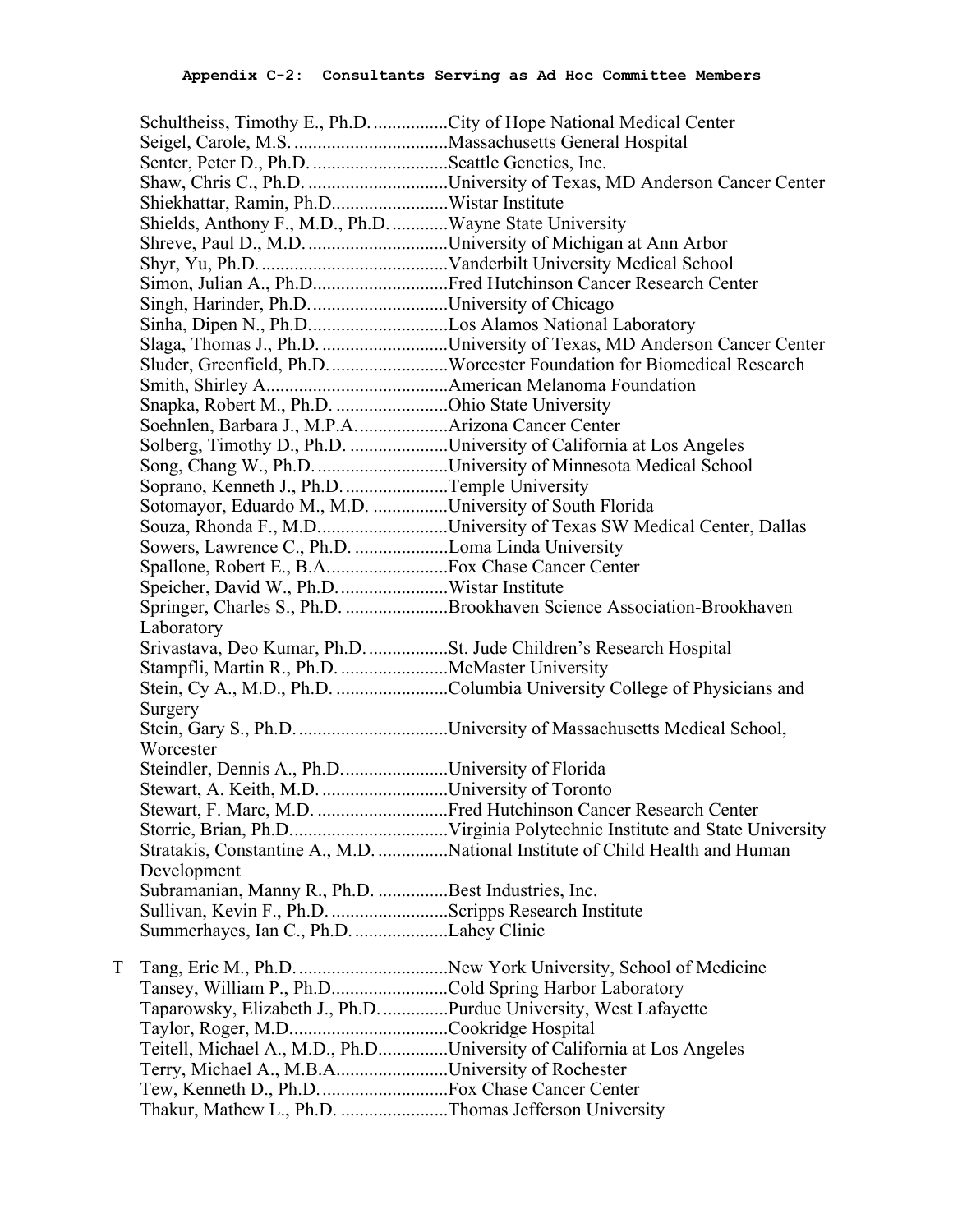|                                                                 | Thompson, E. A., Ph.D. University of Texas Medical Branch at Galveston      |
|-----------------------------------------------------------------|-----------------------------------------------------------------------------|
|                                                                 | Threadgill, David W., Ph.D. University of North Carolina at Chapel Hill     |
| Tisch, Roland M., Ph.D. Stanford University                     |                                                                             |
|                                                                 |                                                                             |
|                                                                 |                                                                             |
| Toledano, Alicia Y., Ph.DBrown University                       |                                                                             |
|                                                                 | Torok-Storb, Beverly J., Ph.D. Fred Hutchinson Cancer Research Center       |
|                                                                 | Travis, Elizabeth L., Ph.DUniversity of Texas, MD Anderson Cancer Center    |
|                                                                 | Treisman, Jessica E., M.D. New York University School of Medicine           |
| Triozzi, Pierre L., M.DUniversity of Alabama at Birmingham      |                                                                             |
| Trock, Bruce J., Ph.DJohns Hopkins University                   |                                                                             |
| Truitt, Robert L., Ph.D. Medical College of Wisconsin           |                                                                             |
|                                                                 |                                                                             |
| U Urba, Walter J., M.D., Ph.DProvidence Portland Medical Center |                                                                             |
|                                                                 |                                                                             |
|                                                                 | V Van Oers, Nicolai S.C., Ph.DUniversity of Texas SW Medical Center, Dallas |
| Vanasse, K. Gary, M.D. University of Washington                 |                                                                             |
| Vannier, Michael W., M.D. University of Iowa                    |                                                                             |
| Varni, James W., Ph.DChildren's Hospital Research Center        |                                                                             |
|                                                                 |                                                                             |
|                                                                 | Von Herrath, Matthias G., M.D. La Jolla Institute for Allergy/Immunology    |
| Von Hoff, Daniel D., M.D. University of Arizona                 |                                                                             |
| W Wada, Randal K., M.DUniversity of Hawaii at Manoa             |                                                                             |
| Wade, Amy B., M.B.A. University of Michigan                     |                                                                             |
|                                                                 |                                                                             |
|                                                                 |                                                                             |
|                                                                 | Wang, Hong-Gang, Ph.D. H. Lee Moffitt Cancer Center and Research Institute  |
|                                                                 | Wang, Lihong, Ph.D. Texas Engineering Experiment Station                    |
|                                                                 |                                                                             |
| Watson, Dennis K., Ph.D. Medical University of South Carolina   |                                                                             |
|                                                                 |                                                                             |
|                                                                 |                                                                             |
| Weick, Martin P., M.S. Baylor College of Medicine               |                                                                             |
| Weiner, George J., M.D. University of Iowa                      |                                                                             |
| Weiner, Susan L., Ph.DThe Children's Cause, Inc.                |                                                                             |
| Weinert, Ted A., Ph.D. University of Arizona                    |                                                                             |
| Weisman, Lois S., Ph.D. University of Iowa                      |                                                                             |
|                                                                 | Weissman, Bernard E., Ph.D. University of North Carolina at Chapel Hill     |
| Wells, Alan, M.D., Ph.DUniversity of Alabama at Birmingham      |                                                                             |
| Wheeler, Richard H., M.D.  Mayo Clinic, Arizona                 |                                                                             |
|                                                                 |                                                                             |
| Wilburn, Louella S., M.EdPeople Living Through Cancer           |                                                                             |
| Wilding, George A., M.D. University of Wisconsin at Madison     |                                                                             |
|                                                                 |                                                                             |
|                                                                 | Willman, Cheryl L., M.DUniversity of New Mexico at Albuquerque              |
| Wilson, Brian C., Ph.D. University of Toronto                   |                                                                             |
| Wilson, Glenn L., Ph.DUniversity of South Alabama               |                                                                             |
| Wilson-Sanders, Susan E., D.V.MUniversity of Arizona            |                                                                             |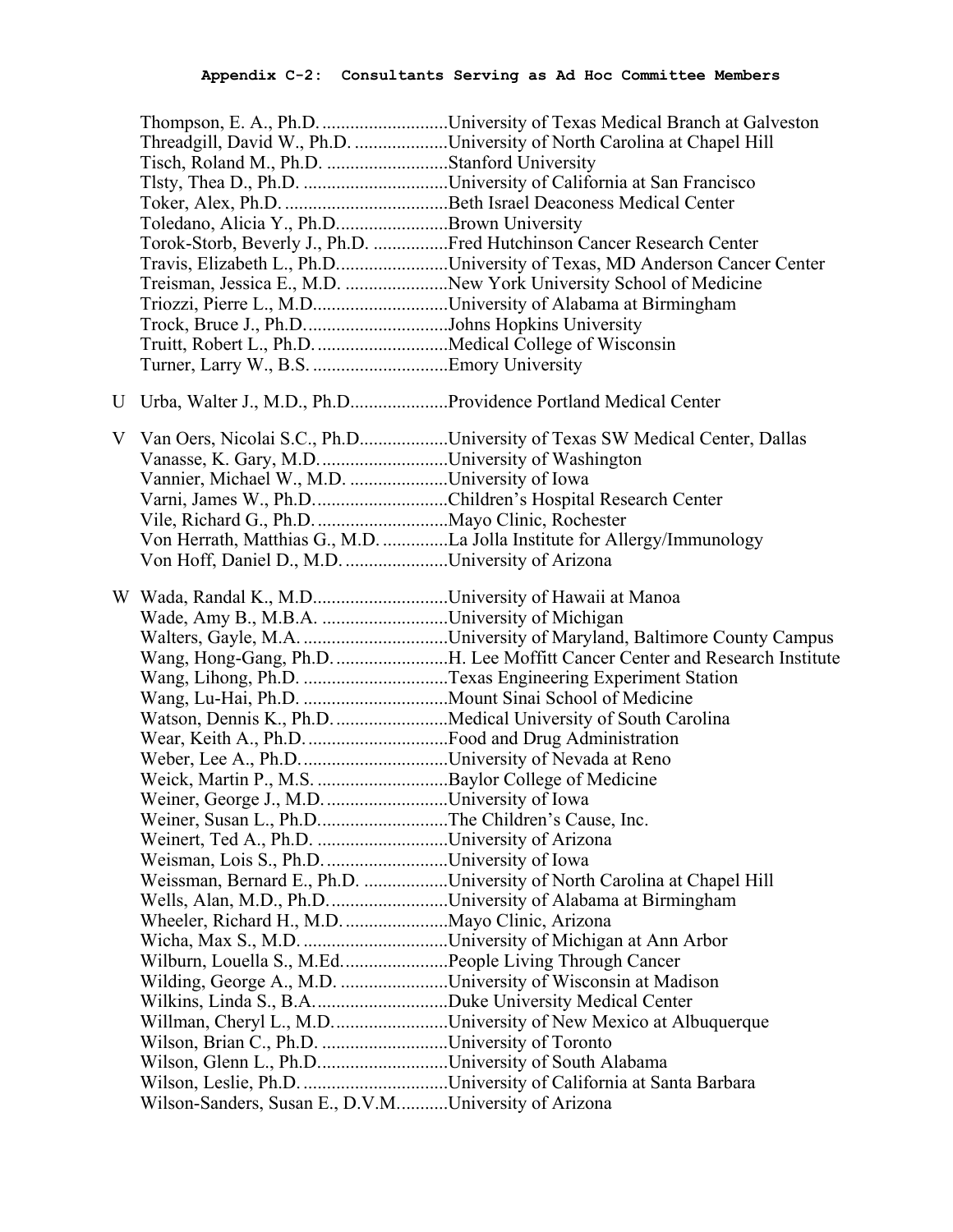| Wingard, John R., M.DUniversity of Florida                         |  |
|--------------------------------------------------------------------|--|
| Witherspoon, Yvonne, B.ADana-Farber Cancer Institute               |  |
| Witschi, Hanspeter R., M.D., Ph.DUniversity of California at Davis |  |
|                                                                    |  |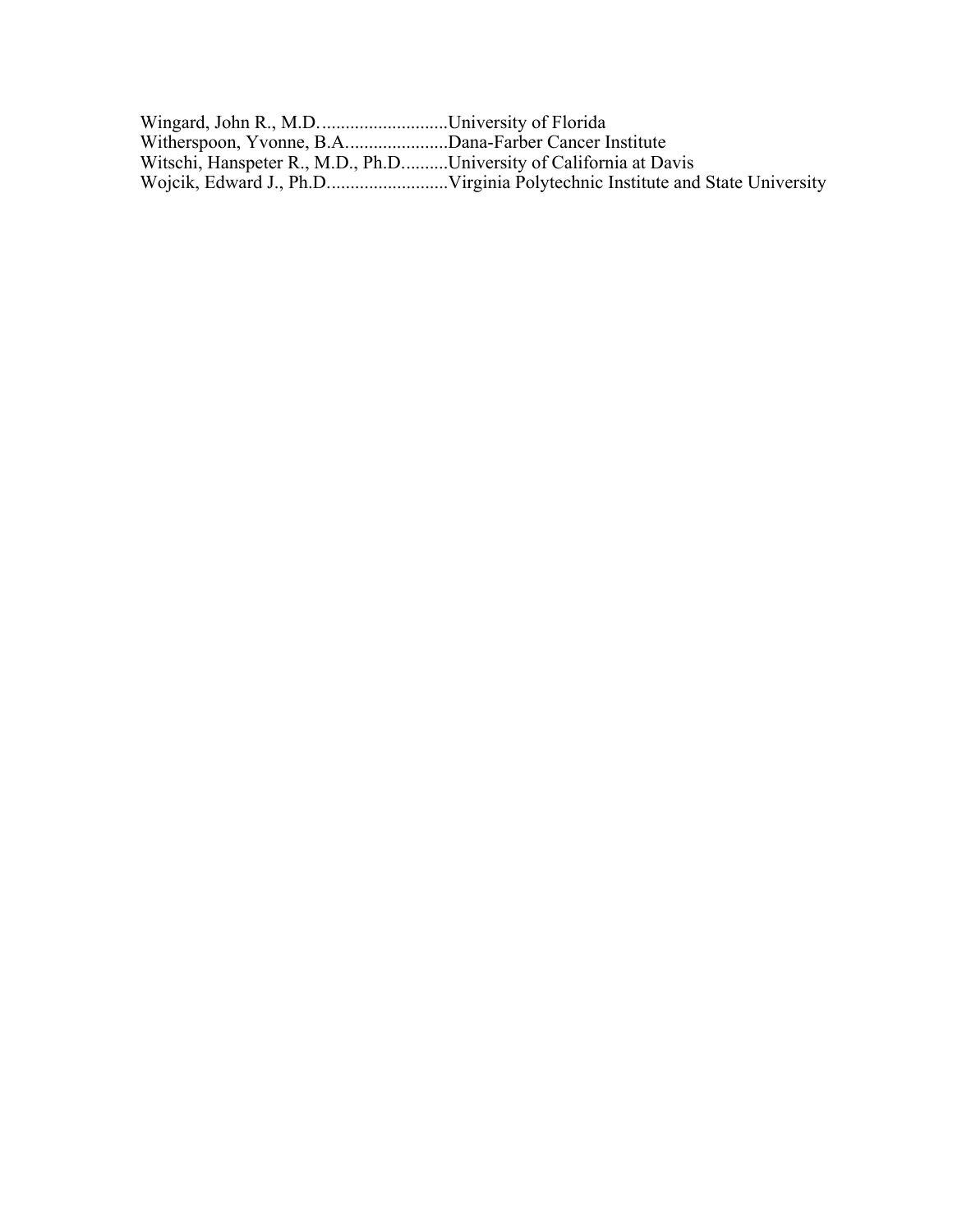|                  | Wollett, Rosalie, B.A. Johns Hopkins Oncology Center<br>Woloschak, Gayle E., Ph.D. Northwestern University<br>Woods, William G., M.DPalmetto Richland Memorial Hospital | Wolgemuth, Debra J., Ph.D. Columbia University, New York, Morningside<br>Wynshaw-Boris, Anthony J., M.D., Ph.D. University of California at San Diego                                                                                                                                                                                                                                                                                   |
|------------------|-------------------------------------------------------------------------------------------------------------------------------------------------------------------------|-----------------------------------------------------------------------------------------------------------------------------------------------------------------------------------------------------------------------------------------------------------------------------------------------------------------------------------------------------------------------------------------------------------------------------------------|
|                  |                                                                                                                                                                         |                                                                                                                                                                                                                                                                                                                                                                                                                                         |
| Y                | College<br>Yeger, Herman, Ph.DUniversity of Toronto<br>Young, Donn C., Ph.D. Ohio State University<br>School                                                            | Yandell, David W., SCDUniversity of Vermont and State Agricultural<br>Yang, Chung S., Ph.DRutgers, The State University of New Jersey<br>Yannelli, John R., Ph.D. University of Kentucky Medical Center<br>Yeatman, Timothy J., M.D. H. Lee Moffitt Cancer Center and Research Institute<br>Yu, Dihua, M.D., Ph.D. Texas Tech University Health Sciences Center<br>Yuan, Zhi-Min, M.D., Ph.DHarvard University, School of Public Health |
| $\boldsymbol{Z}$ | Zalutsky, Michael R., Ph.DDuke University<br>Zimbrick, John D., Ph.D. Purdue University at West Lafayette<br>Zipfel, Warren R., Ph.D. Cornell University at Ithaca      | Zahrbock, Cary A.C., M.S.W. National Coalition/Cancer Survivorship<br>Zhou, Renping, Ph.D. Rutgers, The State University of New Jersey                                                                                                                                                                                                                                                                                                  |

# **Total Number of Reviewers: 603**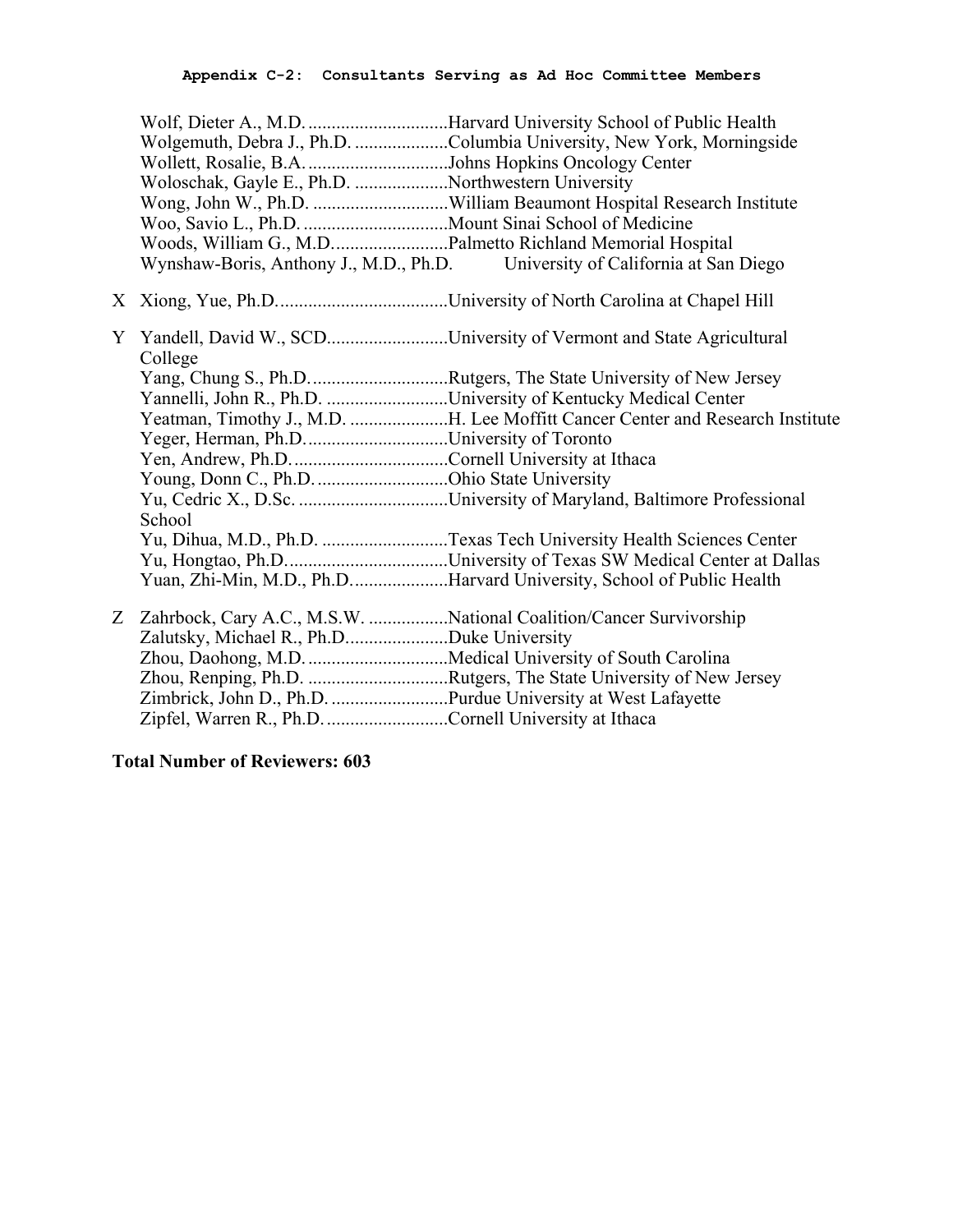# *3. Consultants Serving on Special Emphasis Panels (SEPs) in FY2002*

|                                                                      | A Abdel-Nabi, Hani H., Ph.D. State University of New York at Buffalo           |
|----------------------------------------------------------------------|--------------------------------------------------------------------------------|
| Abraham, George N., M.DUniversity of Rochester                       |                                                                                |
| Abrams, David B., Ph.D. Miriam Hospital                              |                                                                                |
|                                                                      | Abrams, John M., Ph.DUniversity of Texas SW Medical Center at Dallas           |
|                                                                      |                                                                                |
| Ackerman, Joseph J.H., Ph.D. Washington University                   |                                                                                |
| Agarwal, Ram P., Ph.D. University of Miami                           |                                                                                |
|                                                                      | Aggarwal, Bharat B., Ph.D. University of Texas, MD Anderson Cancer Center      |
| Agrawal, Krishna C., Ph.D. Tulane University of Louisiana            |                                                                                |
|                                                                      | Ahern, David K., Ph.DAbacus Management Technologies, LLC                       |
|                                                                      | Ahmed, Khalil, Ph.DUniversity of Minnesota at Twin Cities                      |
|                                                                      |                                                                                |
|                                                                      |                                                                                |
|                                                                      | Aisner, Seena C., M.D. University of Medicine and Dentistry of New Jersey      |
| Albelda, Steven M., M.D. University of Pennsylvania                  |                                                                                |
|                                                                      | Alben, Katherine T., Ph.D. State University of New York at Albany              |
|                                                                      | Albertson, Donna G., Ph.D. University of California at San Francisco           |
|                                                                      | Albrecht, Terrance L., Ph.DH. Lee Moffitt Cancer Center and Research Institute |
| Allbritton, Nancy L., M.D., Ph.D. University of California at Irvine |                                                                                |
| Ambinder, Richard F., M.D., Ph.DJohns Hopkins University             |                                                                                |
| Ambrosone, Christine B., Ph.D. Mount Sinai School of Medicine        |                                                                                |
|                                                                      |                                                                                |
|                                                                      | Amols, Howard I., Ph.DSloan-Kettering Institute for Cancer Research            |
| Anderson, Adam W., Ph.D. Yale University                             |                                                                                |
|                                                                      | Anderson, Cheryl B., Ph.D. University of Texas, MD Anderson Cancer Center      |
|                                                                      | Anderson, Garnet L., Ph.DFred Hutchinson Cancer Research Center                |
|                                                                      | Anderson, James R., M.D., Ph.D.  Foundation for The Children's Oncology Group  |
| Andrews, Philip C., Ph.DUniversity of Michigan at Ann Arbor          |                                                                                |
|                                                                      | Androphy, Elliott, M.D. University of Massachusetts Medical School             |
|                                                                      |                                                                                |
|                                                                      |                                                                                |
| Arden, Karen C., Ph.D. University of California at San Diego         |                                                                                |
|                                                                      |                                                                                |
|                                                                      |                                                                                |
| Arrick, Bradley A., M.D., Ph.D. Dartmouth College                    |                                                                                |
| Asher, Sanford A., Ph.D. University of Pittsburgh                    |                                                                                |
|                                                                      | Ashikaga, Takamaru, Ph.D. University of Vermont and State Agricultural         |
| College                                                              |                                                                                |
|                                                                      | Aspinwall, Lisa G., Ph.D. University of Maryland, College Park Campus          |
|                                                                      |                                                                                |
| Athas, William F., Ph.DUniversity of New Mexico                      |                                                                                |
|                                                                      |                                                                                |
|                                                                      | Auble, David T., Ph.D. University of Virginia at Charlottesville               |
|                                                                      | Auborn, Karen J., Ph.D. North Shore-Long Island Jewish Research Institute      |
| Auerbach, Robert, Ph.D. University of Wisconsin at Madison           |                                                                                |
|                                                                      | Augenlicht, Leonard H., Ph.D. Montefiore Medical Center (Bronx, NY)            |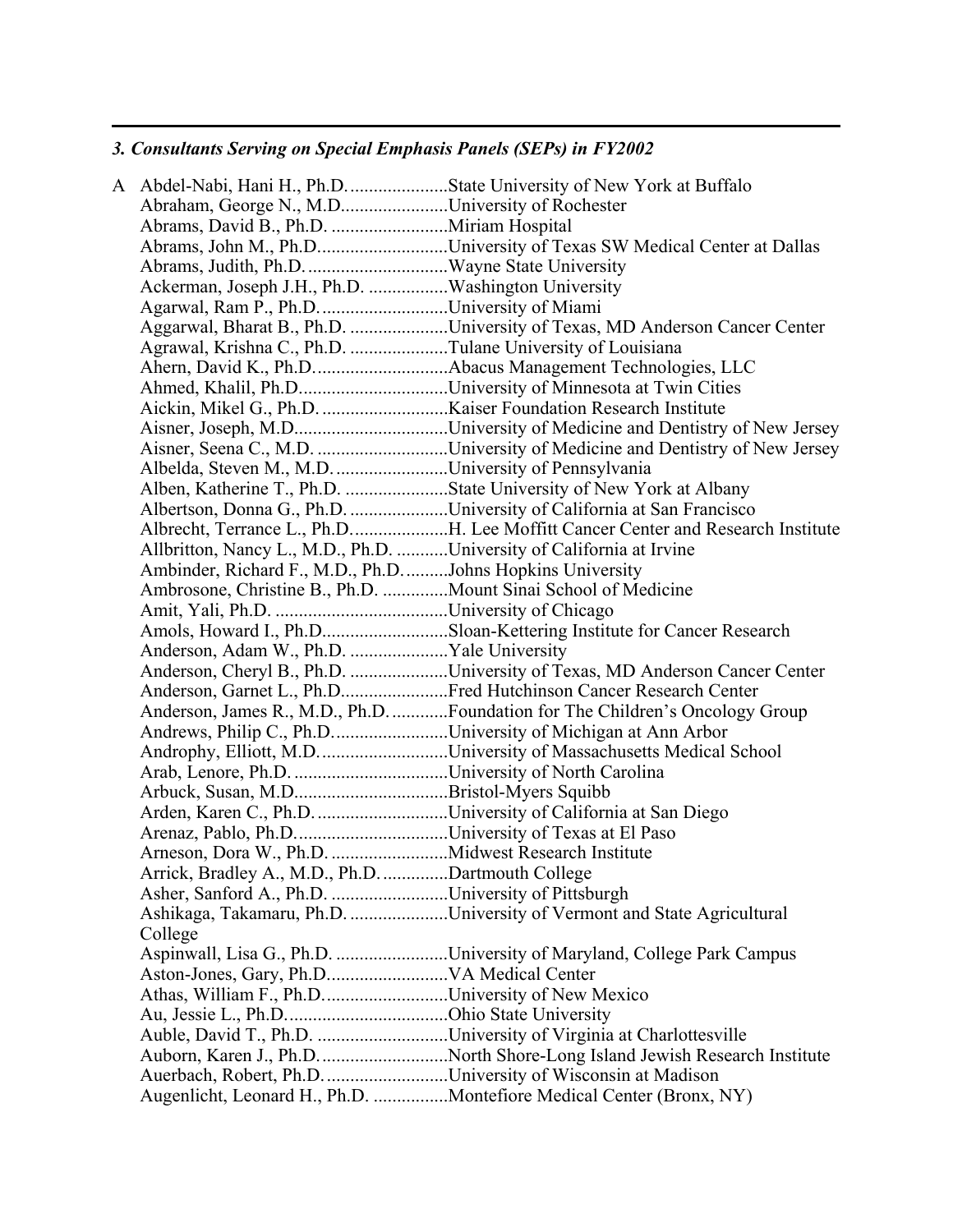| Ayer, Donald E., Ph.D. University of Utah |                                                                        |
|-------------------------------------------|------------------------------------------------------------------------|
|                                           | Aylward, Stephen R., Ph.D. University of North Carolina at Chapel Hill |

| B | Back, Anthony L., M.D. University of Washington                        |                                                                                 |
|---|------------------------------------------------------------------------|---------------------------------------------------------------------------------|
|   |                                                                        |                                                                                 |
|   | Bair, William J., Ph.D. Health Protection Research, Inc.               |                                                                                 |
|   |                                                                        | Baird, Constance, MS Healthcare Association of New York State                   |
|   |                                                                        | Baker, Vicki V., M.D., Ph.DUniversity of Michigan Medical Center                |
|   | Ballard-Reisch, Deborah, Ph.DUniversity of Nevada at Reno              |                                                                                 |
|   |                                                                        |                                                                                 |
|   |                                                                        |                                                                                 |
|   | Baquet, Claudia R., M.D., Ph.DUniversity of Maryland                   |                                                                                 |
|   | Barany, Francis, M.D., Ph.DCornell University Medical College          |                                                                                 |
|   | Barbosa, Miguel S., Ph.DChugai Biopharmaceuticals                      |                                                                                 |
|   | Barker, Jane E., Ph.D. Jackson Laboratory                              |                                                                                 |
|   |                                                                        |                                                                                 |
|   | Barnes, Stephen, Ph.D. University of Alabama at Birmingham             |                                                                                 |
|   |                                                                        |                                                                                 |
|   |                                                                        | Barsevick, Andrea M., A.O.C.N., D.N.Sc., D.Sc. Fox Chase Cancer Center          |
|   |                                                                        | Bartel, David P., Ph.DWhitehead Institute for Biomedical Research               |
|   |                                                                        | Bartolucci, Alfred A., Ph.D. University of Alabama School of Public Health      |
|   |                                                                        | Basak, Subhash C., Ph.D. University of Minnesota at Twin Cities                 |
|   |                                                                        |                                                                                 |
|   |                                                                        |                                                                                 |
|   | Beach, Kirk W., M.D., Ph.DUniversity of Washington                     |                                                                                 |
|   | Beach, Wayne A., Ph.D. San Diego State University                      |                                                                                 |
|   |                                                                        |                                                                                 |
|   | Becich, Michael J., M.D., Ph.D. University of Pittsburgh at Pittsburgh |                                                                                 |
|   |                                                                        |                                                                                 |
|   |                                                                        | Begg, Colin B., Ph.D. Sloan-Kettering Institute for Cancer Research             |
|   | Bell, Thomas W., Ph.D. University of Nevada at Reno                    |                                                                                 |
|   |                                                                        |                                                                                 |
|   | Benaron, David A., M.D. Spectros Corporation                           |                                                                                 |
|   |                                                                        | Benbrook, Doris M., Ph.D. University of Oklahoma Health Sciences Center         |
|   |                                                                        |                                                                                 |
|   |                                                                        | Benson, Mitchell C., M.D. Columbia Presbyterian Medical Center                  |
|   |                                                                        | Bepler, Gerold, M.D., Ph.D. H. Lee Moffitt Cancer Center and Research Institute |
|   | Berenson, James R., M.DCedars-Sinai Medical Center                     |                                                                                 |
|   | Berg, Christine D., M.DGeorgetown University                           |                                                                                 |
|   | Berkowicz, David A., M.D., Ph.D. Harvard Medical School                |                                                                                 |
|   | Bernhard, Eric J., Ph.D. University of Pennsylvania                    |                                                                                 |
|   |                                                                        |                                                                                 |
|   |                                                                        | Berrios, Miguel, Ph.D. State University of New York at Stony Brook              |
|   | Bertagnolli, Monica M., M.D. Brigham and Women's Hospital              |                                                                                 |
|   |                                                                        |                                                                                 |
|   | Bethea, Lisa Sparks, Ph.DGeorge Mason University                       |                                                                                 |
|   |                                                                        |                                                                                 |
|   | Bigbee, William L., Ph.DUniversity of Pittsburgh                       |                                                                                 |
|   | Blackband, Stephen J., Ph.D. University of Florida                     |                                                                                 |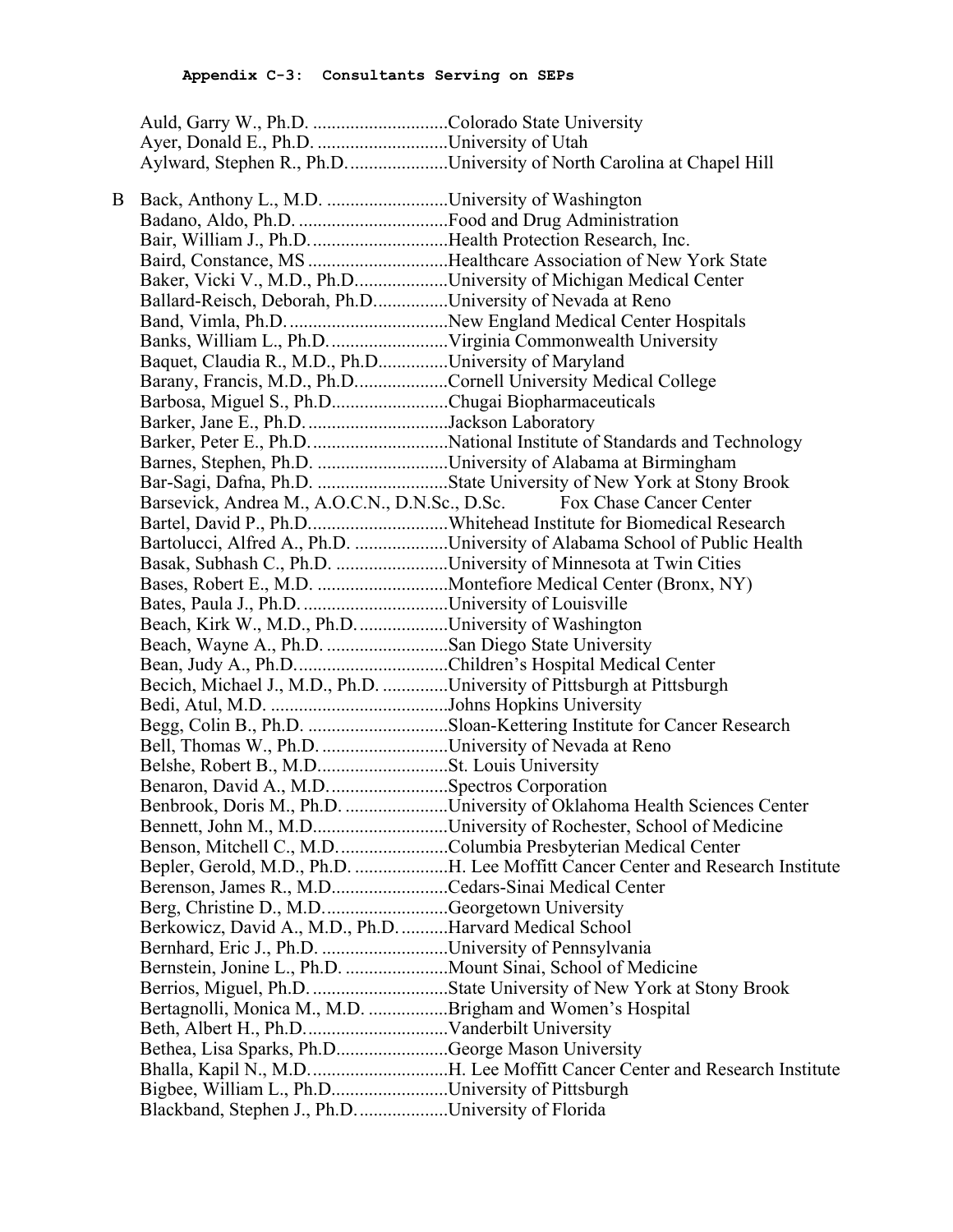Blair, William, B.A..................................US TOO International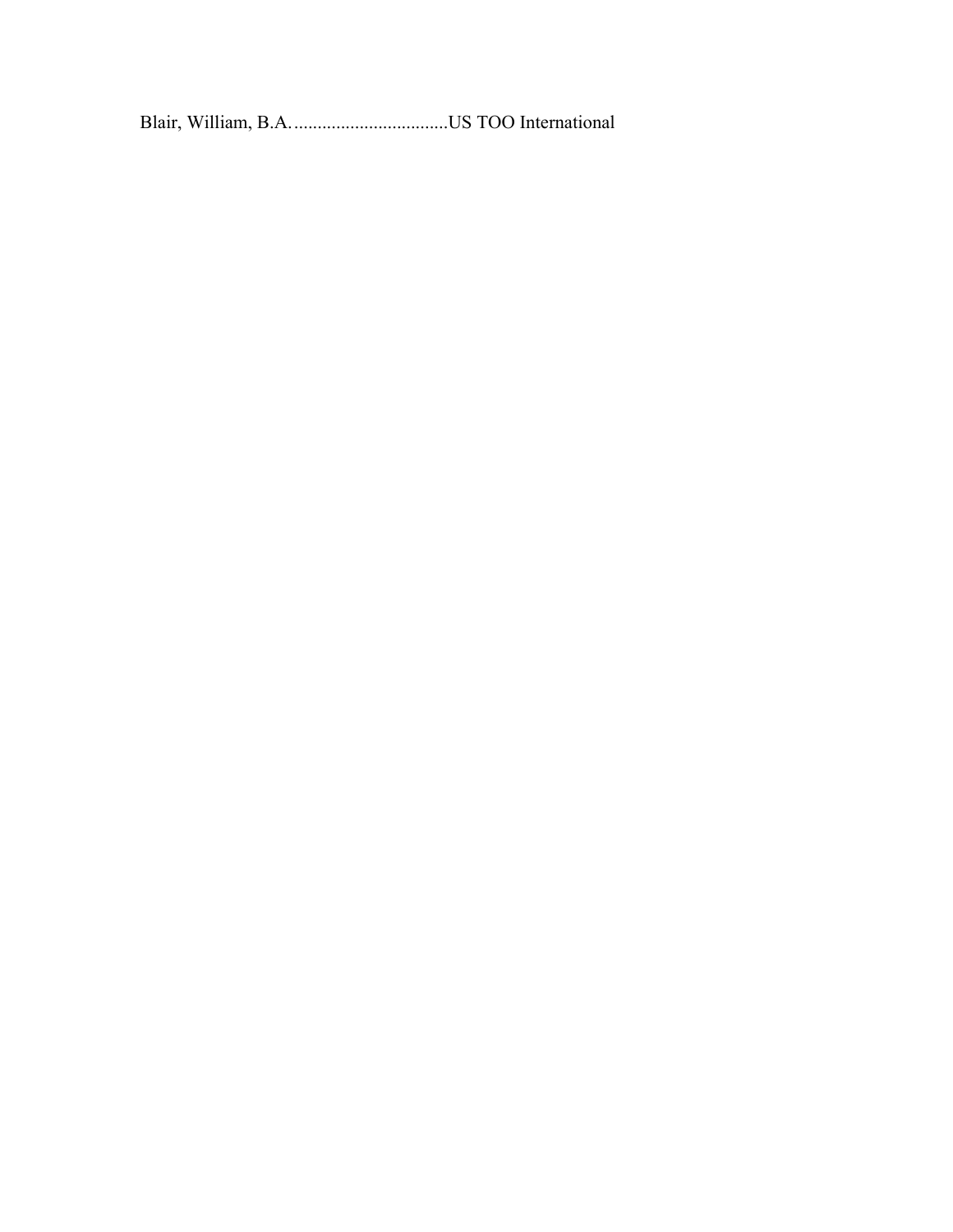Blancato, Jan, Ph.D..................................Georgetown University Hospital Blaney, Susan, M.D. ................................Baylor College of Medicine Bloom, Joan R., Ph.D...............................University of California at Berkeley Blum, Ronald H., M.D.............................New York University Blumenstein, Brent A., Ph.D. ..................American College of Surgeons Bock, Beth C., Ph.D.................................Miriam Hospital Bogdanov, Alexei A., Ph.D. ....................Massachusetts General Hospital Bondy, Melissa L., Ph.D..........................University of Texas, MD Anderson Cancer Center Bonner, James A., M.D., Ph.D.................National Institutes of Health Boone, John M., Ph.D..............................University of California at Davis Boothman, David A., Ph.D. .....................University of Wisconsin at Madison Boreham, Douglas R., Ph.D.....................McMaster University Bornhop, Darryl J., Ph.D. ........................Texas Tech University Health Sciences Center Borrello, Melinda A., Ph.D......................Vaccinex, Inc. Bos, Timothy J., Ph.D..............................Eastern Virginia Medical School Bosl, George J., M.D., Ph.D. ...................University of Medicine and Dentistry of New Jersey Bosland, Maarten C., Ph.D. .....................New York University Medical Center Boss, Jeremy M., M.D., Ph.D. .................Emory University Bostick, Roberd M., M.D., Ph.D. ............University of South Carolina at Columbia Boyd, Neal R., Ph.D.................................George Washington University Boyd, Norman F., M.D. ...........................Ontario Cancer Institute Bradfield, Christopher A., Ph.D...............Northwestern University Bram, Richard J., M.D., Ph.D..................Mayo Clinic, Rochester Brattain, Michael G., Ph.D.......................Roswell Park Cancer Institute Braylan, Raul C., M.D. ..............................University of Florida Medical School Brenan, Colin J.H., Ph.D..........................Biotech Research Laboratories (Btrl) Brenner, Dean E., M.D. ...........................University of Michigan at Ann Arbor Brewer, Molly A., M.D............................University of Arizona Bright, Harold J., Ph.D.............................Office of Naval Research Brink, Susan G., Dr.P.H., ........................Healthmark Multimedia, LLC Broaddus, William C., M.D., Ph.D..........Virginia Commonwealth University Brown, Clyde P., Ph.D..................................Florida Agricultural and Mechanical University Brown, Diane R., Ph.D. ...........................Wayne State University Brown, J. Martin, M.D., Ph.D..................Stanford University Brown, Joe, Ph.D. ....................................SRA International, Inc. Brugge, Joan S., Ph.D. .............................Federation of American Societies for Experimental Biology Bruner, Janet M., M.D., ...........................University of Texas, MD Anderson Cancer Center Bryant, John L., M.D., Ph.D. ...................University of Pittsburgh at Pittsburgh Buatti, John M., M.D. ..............................University of Iowa Buchsbaum, Donald J., Ph.D. ..................University of Alabama at Birmingham Budinger, Thomas F., M.D., Ph.D...........University of California at Berkeley Buncher, Charles R., Sc.D. ......................University of Cincinnati Bunin, Greta R., Ph.D. .............................Children's Hospital of Philadelphia Burdette, Everette C., Ph.D......................Burdette Medical Systems, Inc. Burdette, Jonathan H., M.D. ....................Wake Forest University Burgess, Arthur E., Ph.D. ........................Brigham and Women's Hospital Burhans, William C., Ph.D. .....................Roswell Park Cancer Institute Burhansstipanov, Linda, Ph.D. ................Native American Cancer Research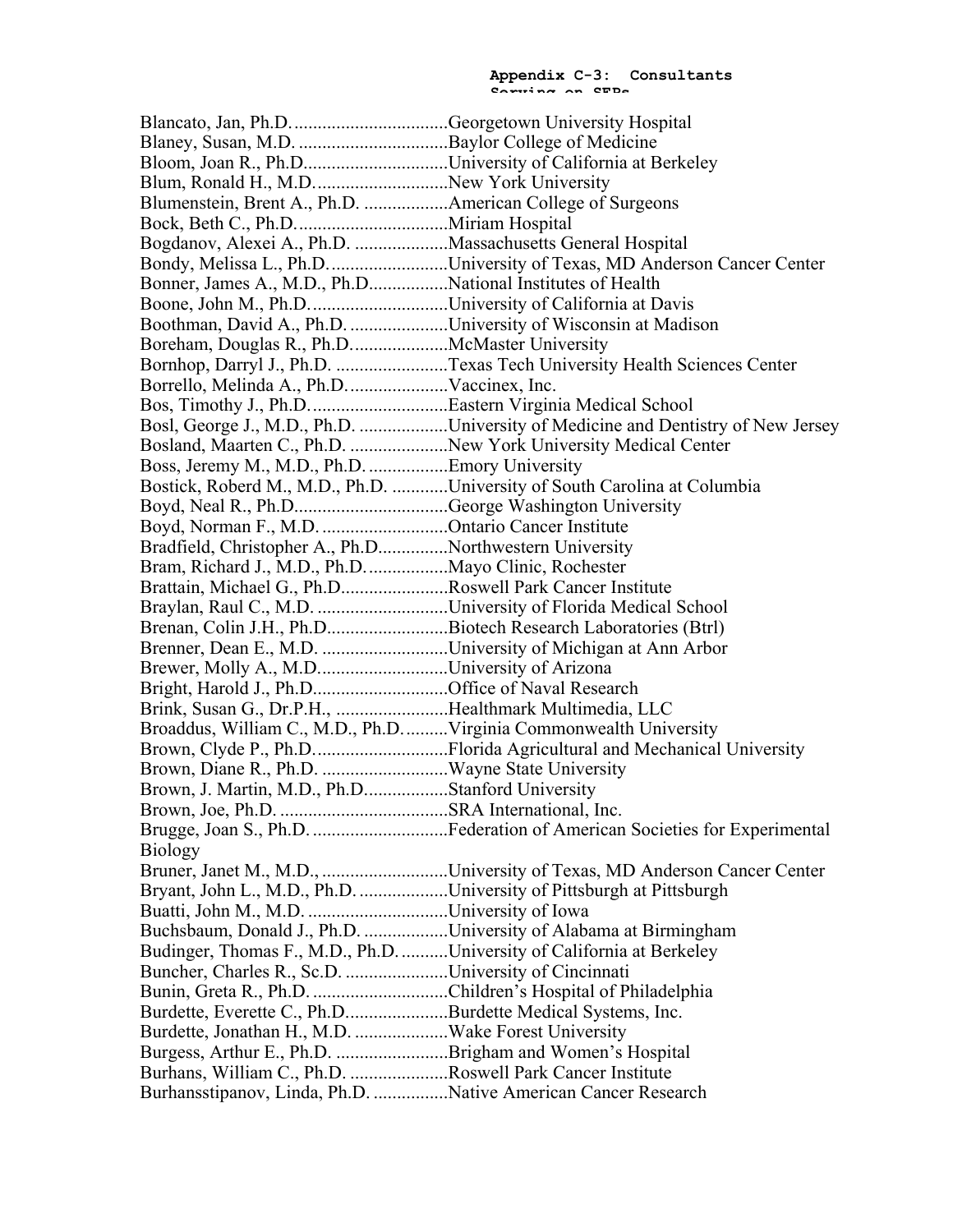|    | Worcester                                                          |                                                                                                                                        |
|----|--------------------------------------------------------------------|----------------------------------------------------------------------------------------------------------------------------------------|
|    |                                                                    | Burke, Daniel J., Ph.D. University of Virginia at Charlottesville                                                                      |
|    | Burke, Harry B., M.D., Ph.D. George Washington University          |                                                                                                                                        |
|    |                                                                    | Burlingame, Alma L., Ph.D. University of California at San Francisco                                                                   |
|    |                                                                    |                                                                                                                                        |
| C. | Cabot, Myles C., Ph.D. John Wayne Cancer Institute                 |                                                                                                                                        |
|    |                                                                    |                                                                                                                                        |
|    |                                                                    |                                                                                                                                        |
|    |                                                                    | Cairo, Mitchell S., M.D. Children's Hospital of Orange County                                                                          |
|    | Caldwell, Charles W., M.D., Ph.DUniversity of Missouri at Columbia |                                                                                                                                        |
|    | Caligiuri, Michael A., M.D., Ph.DOhio State University             |                                                                                                                                        |
|    | Camp, Nicola J., Ph.DUniversity of Utah                            |                                                                                                                                        |
|    | Campbell, Catherine E., Ph.D. Finch University of Health Sciences  |                                                                                                                                        |
|    |                                                                    | Campbell, Marci K., Ph.D. University of North Carolina at Chapel Hill                                                                  |
|    | Cannon-Albright, Lisa A., Ph.D. LDS Hospital                       |                                                                                                                                        |
|    | Carbone, David P., M.D., Ph.D. Vanderbilt-Ingram Cancer Center     |                                                                                                                                        |
|    | Carducci, Michael A., M.DJohns Hopkins University                  |                                                                                                                                        |
|    |                                                                    |                                                                                                                                        |
|    |                                                                    | Carroll, Gregory, Ph.DBayer Institute for Health Care Communication                                                                    |
|    |                                                                    |                                                                                                                                        |
|    |                                                                    | Carson, Johnny L., Ph.D. University of North Carolina at Chapel Hill                                                                   |
|    | Cegala, Donald J., Ph.D. Ohio State University                     |                                                                                                                                        |
|    |                                                                    |                                                                                                                                        |
|    |                                                                    |                                                                                                                                        |
|    |                                                                    | Chadburn, Amy, Ph.DCornell University, School of Medicine<br>Champlin, Richard E., M.D. University of Texas, MD Anderson Cancer Center |
|    |                                                                    |                                                                                                                                        |
|    |                                                                    | Chang, Stephen M., Ph.DChiron Technologie, Center for Gene Therapy                                                                     |
|    |                                                                    |                                                                                                                                        |
|    | Chapman, Simon, Ph.DUniversity of Sydney                           |                                                                                                                                        |
|    |                                                                    |                                                                                                                                        |
|    | Chen, Wei William, Ph.D. University of Florida                     |                                                                                                                                        |
|    |                                                                    | Chen, Yao-Tseng, M.D., Ph.DWeill Medical College of Cornell University                                                                 |
|    |                                                                    | Chenevert, Thomas L., Ph.DUniversity of Michigan at Ann Arbor                                                                          |
|    | Center                                                             | Cheng, Keith C., M.D., Ph.D. Pennsylvania State University, Hershey Medical                                                            |
|    |                                                                    | Cheng, Liang, M.D., Ph.D. Indiana University, School of Medicine                                                                       |
|    |                                                                    |                                                                                                                                        |
|    |                                                                    | Chlebowski, Rowan T., M.D., Ph.D. Harbor-UCLA Research and Education Institute                                                         |
|    | Chmiel, Joan S., Ph.D. Northwestern University                     |                                                                                                                                        |
|    | Cho, Raymond J., Sc.B. Ingenuity Systems, Inc.                     |                                                                                                                                        |
|    |                                                                    | Christie, Debbie W., M.B.A. University of Mississippi Medical Center                                                                   |
|    |                                                                    |                                                                                                                                        |
|    | Clark, Douglas P., M.D., Ph.D. Johns Hopkins University            |                                                                                                                                        |
|    |                                                                    |                                                                                                                                        |
|    |                                                                    | Clarke, Geoffrey D., Ph.D. University of Texas Health Science Center at San                                                            |
|    | Antonio                                                            |                                                                                                                                        |
|    |                                                                    |                                                                                                                                        |
|    |                                                                    |                                                                                                                                        |
|    | Clarke, Lauren D., M.S. Cornerstone Systems Northwest              |                                                                                                                                        |
|    | Clarke-Tasker, Veronica A., Ph.D. Howard University                |                                                                                                                                        |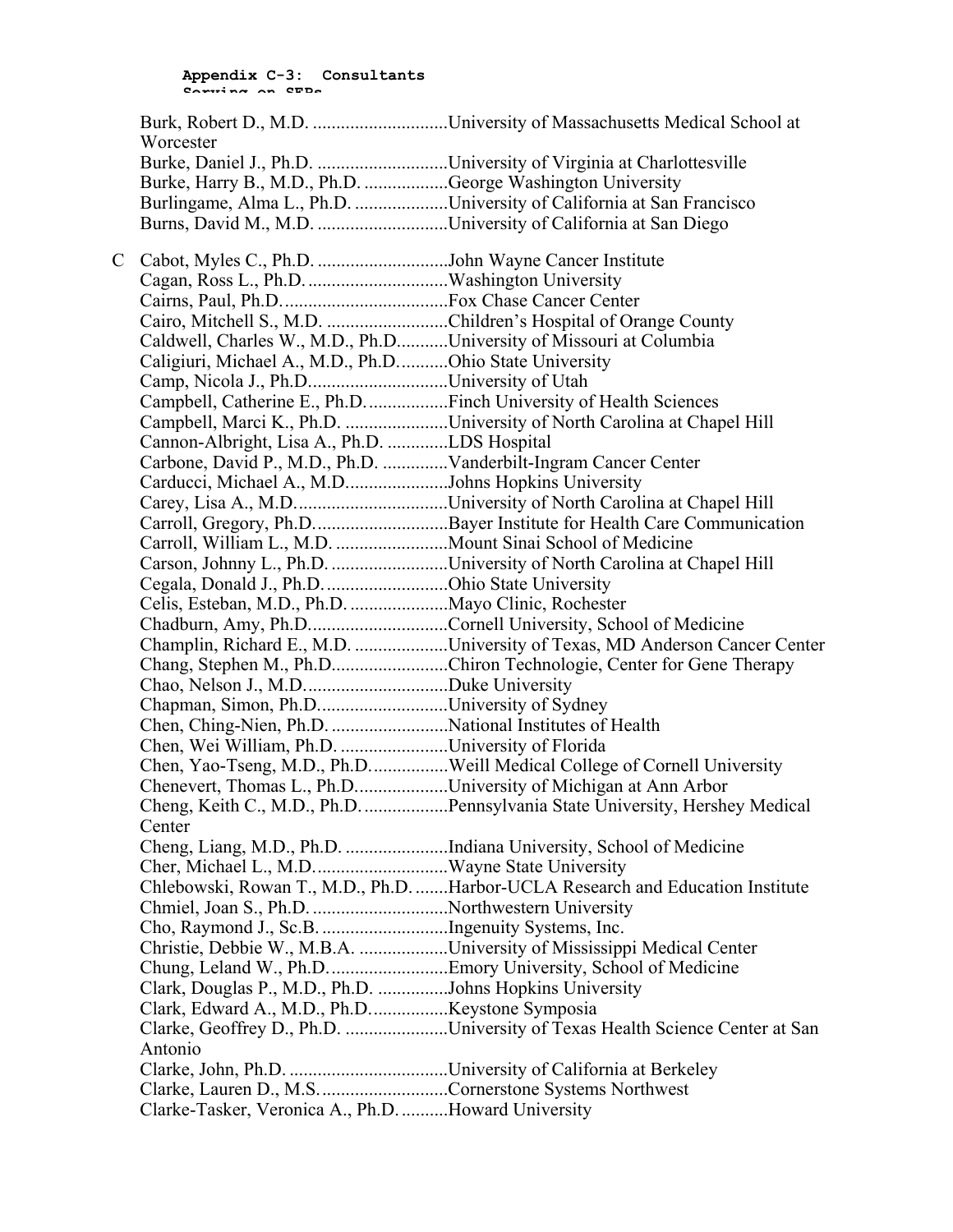Clawson, Gary A., M.D., Ph.D. ...............Pennsylvania State University, Hershey Medical Center Cline, Rebecca J., Ph.D............................University of Florida Cobau, Charles D., M.D...........................Toledo Clinic, Inc. Coetzee, Gerhard A., Ph.D.......................University of Southern California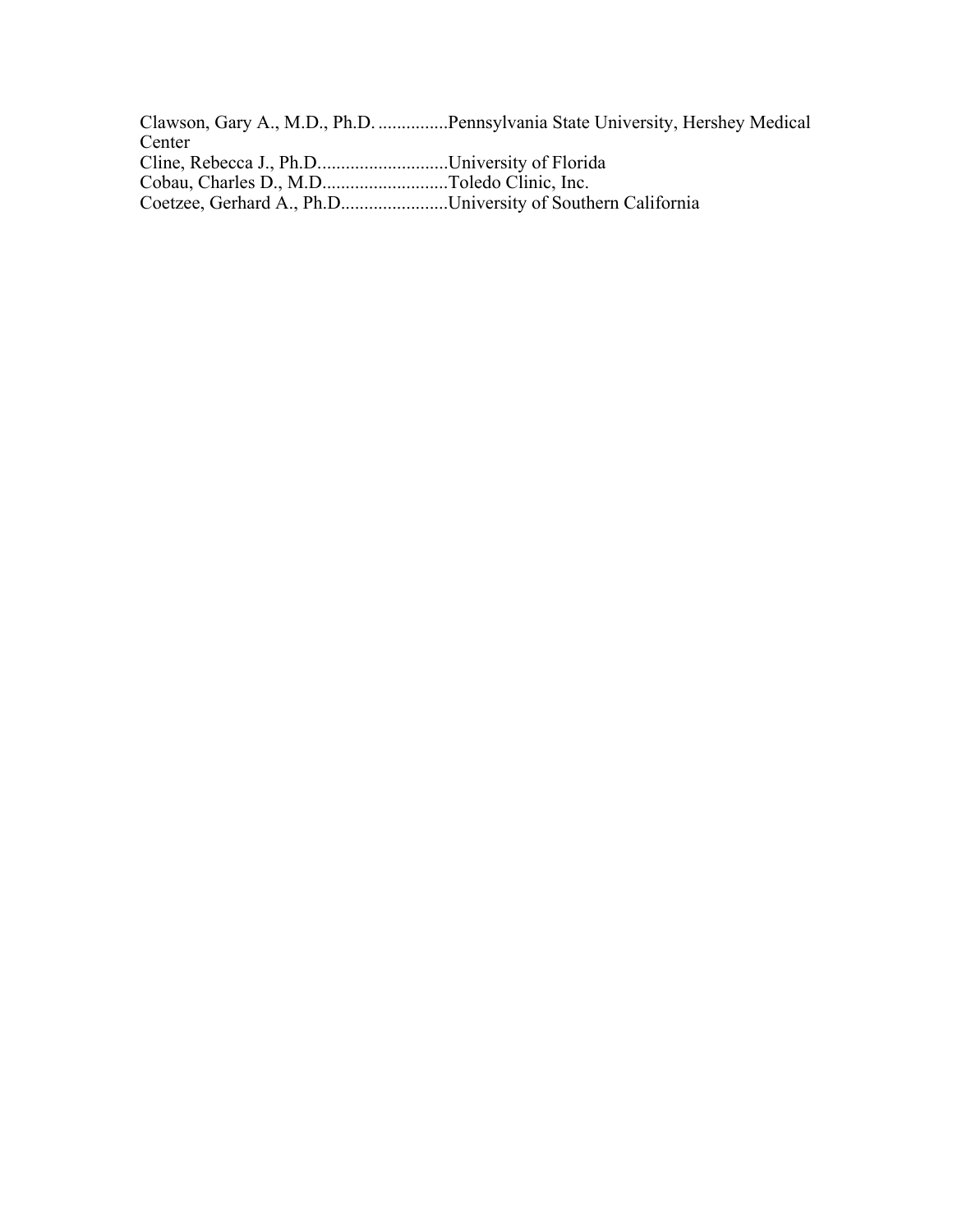| Cole, Bernard F., Ph.DDartmouth College                               |                                                                                   |
|-----------------------------------------------------------------------|-----------------------------------------------------------------------------------|
|                                                                       |                                                                                   |
| Conaway, Mark R., Ph.D. Duke University                               |                                                                                   |
| Constantinou, Andreas I., M.D., Ph.DUniversity of Illinois at Chicago |                                                                                   |
| Cook, Richard G., M.D., Ph.DBaylor College of Medicine                |                                                                                   |
|                                                                       | Cordon-Cardo, Carlos, M.D., Ph.D. Sloan-Kettering Institute for Cancer Research   |
|                                                                       |                                                                                   |
|                                                                       |                                                                                   |
|                                                                       |                                                                                   |
|                                                                       |                                                                                   |
| Costantino, Joseph P., Ph.D. University of Pittsburgh at Pittsburgh   |                                                                                   |
|                                                                       |                                                                                   |
| Counter, Christopher M., Ph.D. Duke University                        |                                                                                   |
|                                                                       | Cowan, Kenneth H., M.D., Ph.D. University of Nebraska Medical Center              |
| Cowburn, David A., Ph.D. New York Structural Biology Center           |                                                                                   |
| Cowell, John K., Ph.D. Roswell Park Cancer Institute                  |                                                                                   |
|                                                                       | Cox, Adrienne D., Ph.D. University of North Carolina at Chapel Hill               |
|                                                                       |                                                                                   |
| Cravatt, Benjamin F., Ph.D. Scripps Research Institute                |                                                                                   |
|                                                                       |                                                                                   |
| Croop, James M., Ph.D. Dana-Farber Cancer Institute                   |                                                                                   |
| Crosby, Margaree S., EDD Clemson University                           |                                                                                   |
|                                                                       | Cross, Anne P., Ph.D. Bristol-Myers Squibb Pharmaceutical Research                |
| Institute                                                             |                                                                                   |
|                                                                       | Crowell, Pamela L., Ph.D. Indiana University-Purdue University at                 |
| Indianapolis                                                          |                                                                                   |
| Crum, Christopher P., M.D. Brigham and Women's Hospital               |                                                                                   |
|                                                                       | Cummings, Richard D., Ph.D. University of Oklahoma Health Sciences Center         |
|                                                                       | Curbow, Barbara Ann, Ph.D. Johns Hopkins University, School of Public Health      |
|                                                                       |                                                                                   |
|                                                                       | Czerniak, Bogdan A., M.D., Ph.D. University of Texas, MD Anderson Cancer Center   |
|                                                                       |                                                                                   |
| D Dalla-Favera, Riccardo, M.DColumbia University                      |                                                                                   |
|                                                                       | Dalton, William S., M.D., Ph.DH. Lee Moffitt Cancer Center and Research Institute |
| Daniels, Michael J., Sc.DUniversity of Florida                        |                                                                                   |
| Daskalakis, Constantine, Sc.D. Thomas Jefferson University            |                                                                                   |
|                                                                       |                                                                                   |
| Davidson, Bradley S., Ph.D. Utah State University                     |                                                                                   |
| Davidson, Nancy E., M.D. Johns Hopkins University                     |                                                                                   |
|                                                                       | Davies, Stella, M.D., Ph.DChildren's Hospital Medical Center, Cincinnati          |
| Dawson, Jeffrey R., Sc.DDuke University                               |                                                                                   |
|                                                                       |                                                                                   |
| De Leon, Daisy D., Ph.D. Loma Linda University                        |                                                                                   |
|                                                                       |                                                                                   |
|                                                                       | Deen, Dennis F., Ph.D. University of California at San Francisco                  |
| Defleur, Margaret H., Ph.DBoston University                           |                                                                                   |
| Dejesus, Onofre T., Ph.D. University of Wisconsin                     |                                                                                   |
| Delipkau, Sally A., B.S. Harvard Hughes Medical Institute             |                                                                                   |
| Demark-Wahnefried, Wendy, Ph.DDuke University                         |                                                                                   |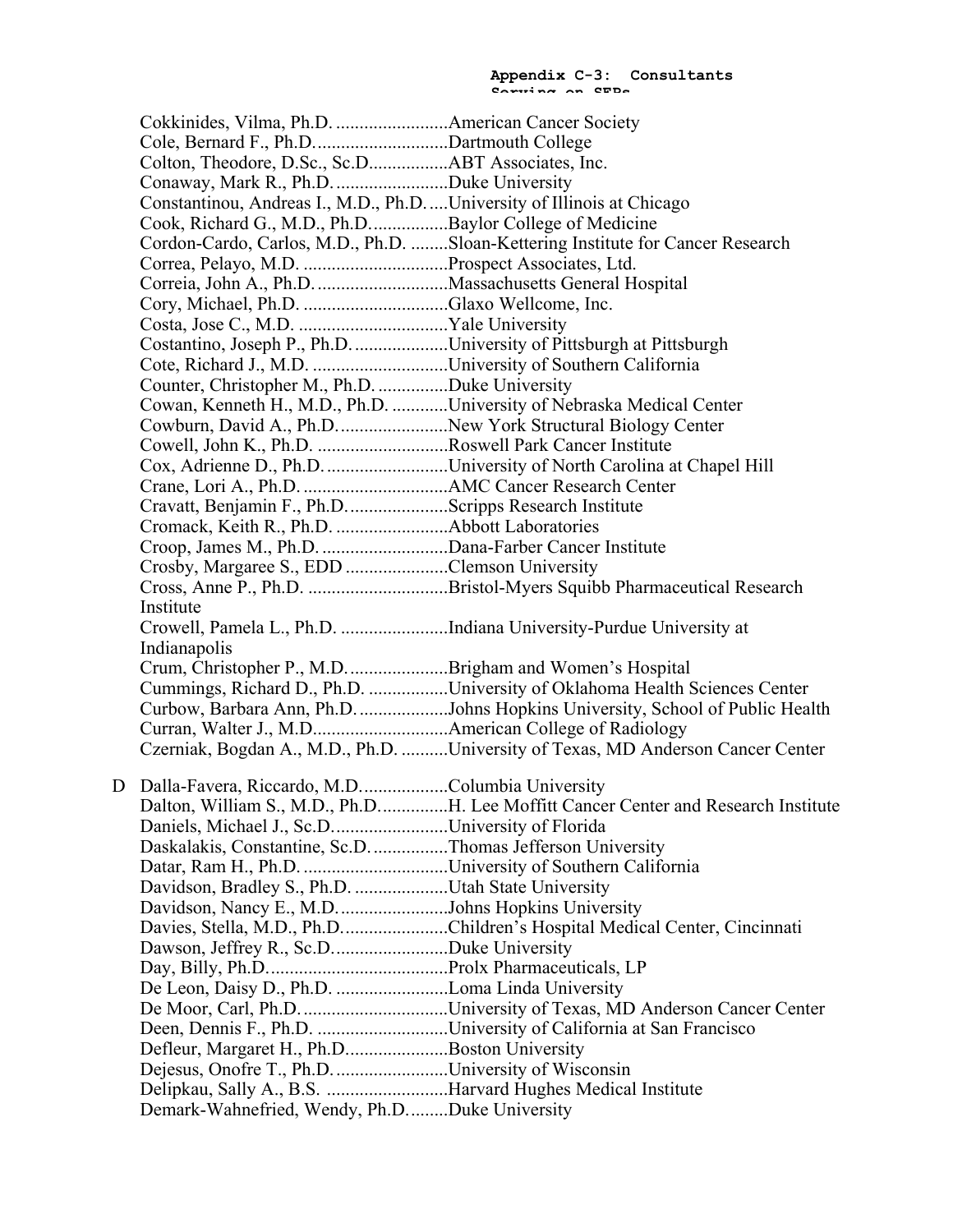|   |                                                                 | Demas, James N., Ph.DUniversity of Virginia at Charlottesville                    |
|---|-----------------------------------------------------------------|-----------------------------------------------------------------------------------|
|   | Deng, Hong-Wen W., Ph.D. Creighton University                   |                                                                                   |
|   |                                                                 |                                                                                   |
|   | Descour, Michael R., Ph.D. University of Arizona                |                                                                                   |
|   | Devere White, Ralph W., M.D. University of California at Davis  |                                                                                   |
|   |                                                                 |                                                                                   |
|   | Dewhirst, Mark W., D.V.M., Ph.D. Duke University                |                                                                                   |
|   |                                                                 |                                                                                   |
|   | Dicker, Adam, M.D., Ph.D. Thomas Jefferson University           |                                                                                   |
|   |                                                                 | Dickersin, Kay P., Ph.D. University of Maryland, Baltimore Professional           |
|   | School                                                          |                                                                                   |
|   | Dietrich, Allen J., M.DDartmouth College                        |                                                                                   |
|   | Dignan, Mark B., Ph.D. University of Kentucky                   |                                                                                   |
|   |                                                                 |                                                                                   |
|   |                                                                 |                                                                                   |
|   | Dolnick, Bruce J., Ph.D. Roswell Park Cancer Institute          |                                                                                   |
|   |                                                                 | Doroshow, James H., M.DCity of Hope National Medical Center                       |
|   |                                                                 |                                                                                   |
|   |                                                                 |                                                                                   |
|   | Forestry                                                        |                                                                                   |
|   |                                                                 | Dubinett, Steven M, M.DUniversity of California at Los Angeles School of          |
|   | Medicine                                                        |                                                                                   |
|   |                                                                 |                                                                                   |
|   | Dunn, William J., Ph.DUniversity of Illinois at Chicago         |                                                                                   |
|   | Durden, Donald L., M.D., Ph.DUniversity of Indiana              |                                                                                   |
|   | Dwyer, Samuel J., Ph.D. University of Virginia                  |                                                                                   |
|   | Dyster, Lyn M., Ph.DGencyte, LLC                                |                                                                                   |
| E |                                                                 |                                                                                   |
|   |                                                                 | Earp, H. Shelton, M.D. University of North Carolina at Chapel Hill                |
|   | Eck, Stephen L., M.D., Ph.D. Pfizer, Inc.                       |                                                                                   |
|   | Eckelman, William C., Ph.DClinical Center, NIH                  |                                                                                   |
|   | Eckhart, Walter, Ph.D. Salk Institute for Biological Studies    |                                                                                   |
|   | Edgar, Bruce A., Ph.D. Fred Hutchinson Cancer Center            |                                                                                   |
|   |                                                                 |                                                                                   |
|   | Edgerton, Mary E., M.D., Ph.D. Vanderbilt University            |                                                                                   |
|   |                                                                 |                                                                                   |
|   |                                                                 |                                                                                   |
|   | Eisenberg, Merrill R., Ph.D. University of Arizona              |                                                                                   |
|   |                                                                 | Elashoff, Robert M., Ph.D. University of California, Los Angeles School of        |
|   | Medicine                                                        |                                                                                   |
|   |                                                                 |                                                                                   |
|   |                                                                 | Elting, Linda S., Dr.P.H. University of Texas, MD Anderson Cancer Center          |
|   | Engleman, Edgar G., M.D., Ph.D. Stanford University             |                                                                                   |
|   |                                                                 | Engler, Jeffrey A., D.D.S., Ph.DU.S. Public Health Service Public Advisory Groups |
|   | Erdman, John W., Ph.D. University of Illinois                   |                                                                                   |
|   | Esteban, Jose M., M.D., Ph.D. Providence Hospital Cancer Center |                                                                                   |
|   | Esterowitz, Leon, Ph.D. Naval Research Laboratory               |                                                                                   |
|   | Ettensohn, Charles A., Ph.D. Carnegie-Mellon University         |                                                                                   |
|   |                                                                 |                                                                                   |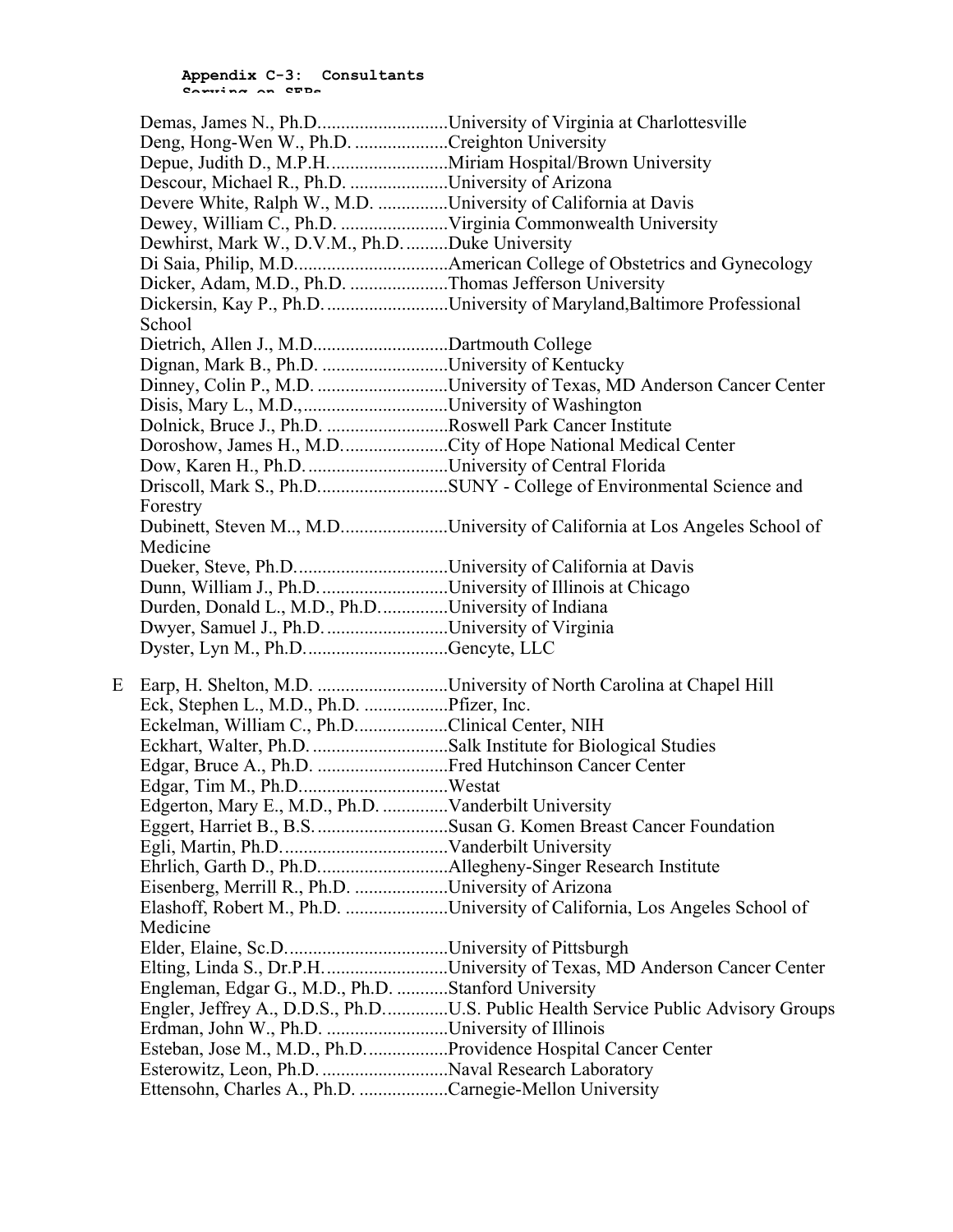| Falciglia, Grace A., Ph.D. University of Cincinnati       |  |
|-----------------------------------------------------------|--|
|                                                           |  |
|                                                           |  |
| Fenoglio-Preiser, Cecilia M., M.DUniversity of Cincinnati |  |
|                                                           |  |
|                                                           |  |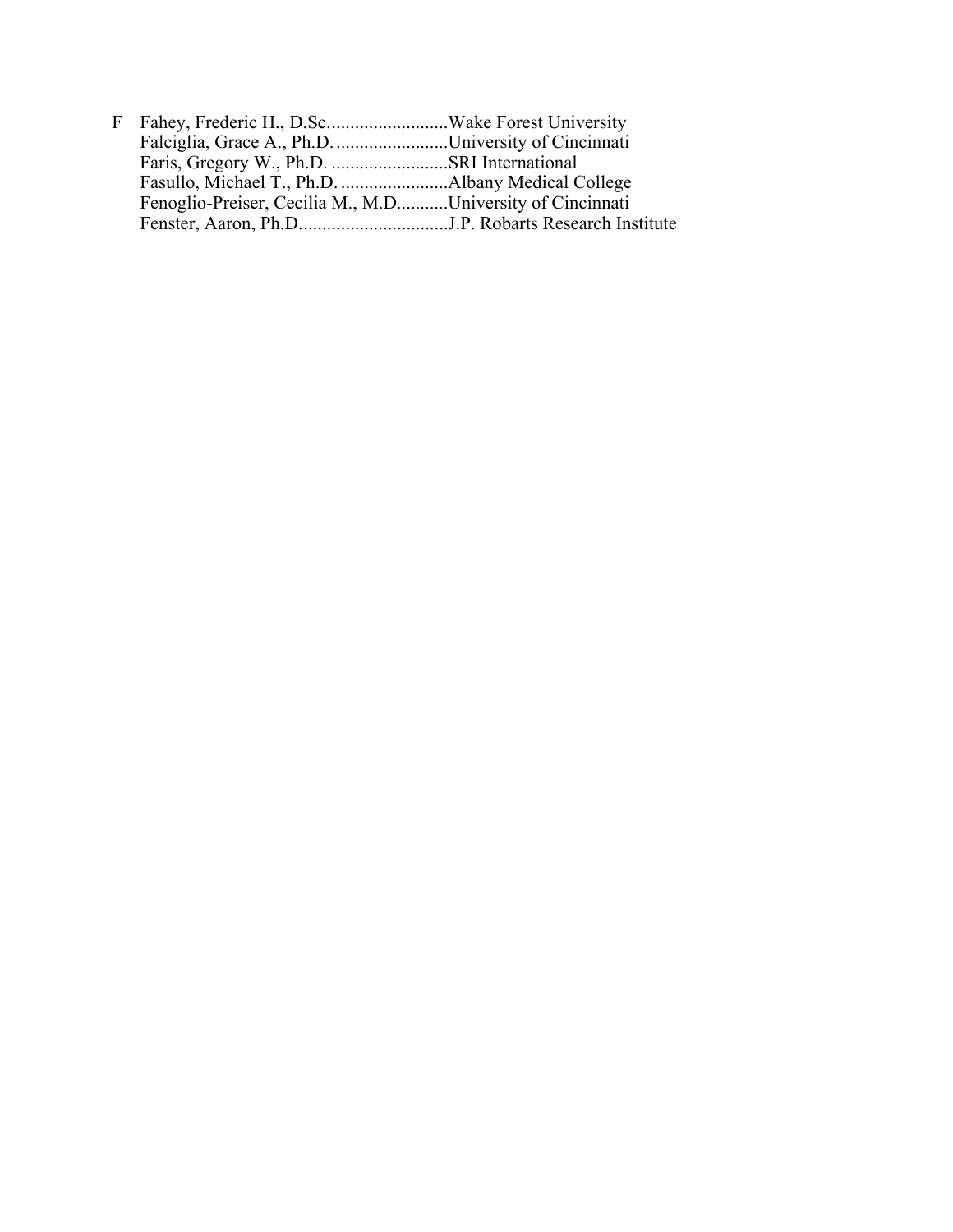Fenton, Robert G., M.D., Ph.D. ...............University of Maryland, Baltimore Professional School Fernandes, Daniel J., Ph.D.......................Medical University of South Carolina Ferrari, Mauro, Ph.D................................Ohio State University Ferrone, Soldano, M.D., Ph.D. ................Roswell Park Cancer Institute Finer-Moore, Janet S., Ph.D.....................University of California at San Francisco Finley, John W., Ph.D..............................USDA Human Nutrition Research Center Fischman, Alan J., M.D., Ph.D. ...............Massachusetts General Hospital Fishbein, Michael C., M.D.......................University of California at Los Angeles Fisher, Richard I., M.D., Ph.D.................University of Rochester Floyd, Carey E., Ph.D. .............................Duke University Flynn, Brian S., Ph.D...............................University of Vermont Foerster, Susan B., M.P.H., R.D..............California Health Services Fontham, Elizabeth T.H., Ph.D................Louisiana State University Medical Center Ford, Leigh A., Ph.D................................New Mexico State University at Las Cruces Forster, Jean L., Ph.D...............................University of Minnesota at Twin Cities Foster, Brenda, M.D., Ph.D. ....................Wayne State University Fox, Brion J., J.D. ....................................University of Wisconsin at Madison Frackelton, Raymond A., Ph.D...............Roger Williams Hospital Frankel, Arthur E., M.D...........................Wake Forest University Health Sciences Frankfurt, Oskar S., Ph.D.........................Apostain, Inc. Franklin, Wilbur A., M.D. .......................University of Colorado Health Sciences Center Franko, Joann C., M.H.A.........................Case Western Reserve University Fresco, Jacques R., Ph.D..........................Princeton University Frey, Eric C., Ph.D...................................Johns Hopkins University Friedman, Susan J., M.D..........................Facing Our Risk Fu, Karen King-Wah, M.D. .....................University of California at San Francisco Fu, Xiang-Dong, Ph.D. ............................University of California at San Diego Fukumura, Dai, M.D., Ph.D.....................Massachusetts General Hospital Futscher, Bernard W., Ph.D.....................University of Arizona G Gabriel, Abram, M.D., M.P.H. ................Rutgers, The State University of New Jersey Gabrielson, Edward W., M.D. .................Johns Hopkins University Gabrilove, Janice L., M.D........................Mount Sinai School of Medicine Gale, James M., Ph.D..................................University of New Mexico at Albuquerque Gallagher, Richard E., Ph.D.....................Wayne State University Galloway, Robert L., Ph.D.......................Vanderbilt University Gambhir, Sanjiv S., M.D., Ph.D. .............University of California at Los Angeles Gammon, Marilie D., Ph.D......................University of North Carolina at Chapel Hill Ganapathi, Ram N., Ph.D.........................Cleveland Clinic Foundation Gao, Allen C., M.D., Ph.D.......................Roswell Park Cancer Institute Garcia-Blanco, Mariano A., M.D., Ph.D. Duke University Garewal, Harinder S., M.D., Ph.D...........University of Arizona Garner, Harold R., Ph.D...........................University of Texas SW Medical Center at Dallas Gaspar, Laurie E., M.D............................University of Colorado Health Sciences Center Gatewood, Lael C., Ph.D. ........................University of Minnesota Gazdar, Adi F., M.D. ...............................University of Texas SW Medical Center at Dallas Gendler, Sandra J., Ph.D..........................Mayo Clinic, Rochester George, Donna L., Ph.D...........................University of Pennsylvania Gerlach, Karen K., Ph.D. .........................Robert Wood Johnson Foundation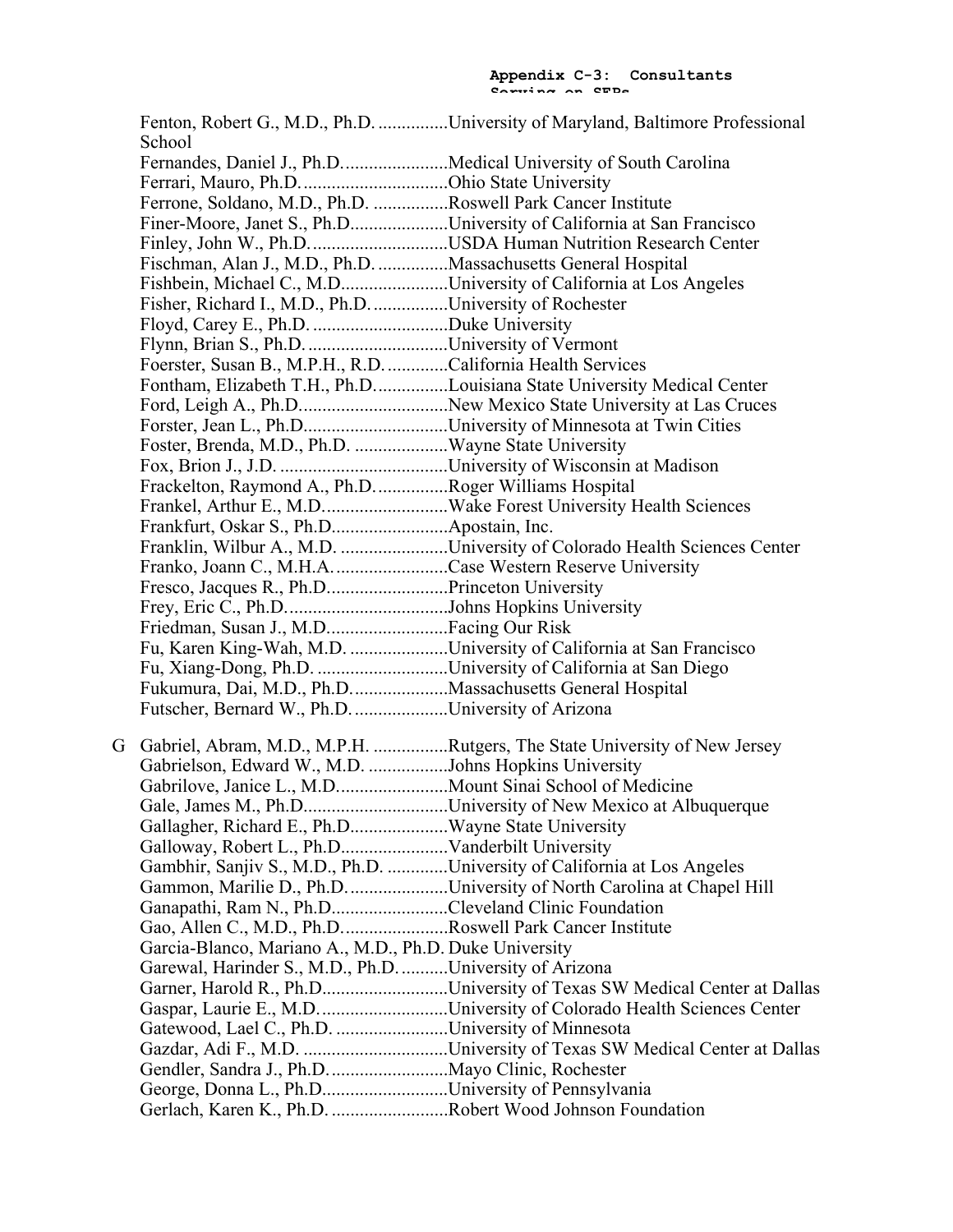| Gerlach, Robert W., M.P.ACleveland Clinic Foundation         |                                                                                   |
|--------------------------------------------------------------|-----------------------------------------------------------------------------------|
|                                                              |                                                                                   |
| Gershman, Susan T., Ph.D. Massachusetts Cancer Registry      |                                                                                   |
| Gershon, Michael D., M.D., Ph.D. Columbia University         |                                                                                   |
| Gewirtz, David A., Ph.DMedical College of Virginia           |                                                                                   |
| Giaccia, Amato J., Ph.DStanford University                   |                                                                                   |
| Gibson, Raymond E., Ph.DMerck Research Laboratories          |                                                                                   |
|                                                              | Gilbert, Peter B., Ph.D. Fred Hutchinson Cancer Research Center                   |
|                                                              | Gillespie, G. Yancey, Ph.D. University of Alabama at Birmingham                   |
| Gillis, Kevin D., Ph.DUniversity of Missouri                 |                                                                                   |
| Gilmore, Thomas D., Ph.D. Boston University                  |                                                                                   |
| Gimotty, Phyllis A., Ph.D. University of Pennsylvania        |                                                                                   |
|                                                              | Giordano, Antonio, M.D., Ph.DSbarro Institute for Cancer Research                 |
| Giordano, Thomas J., M.DUniversity of Michigan               |                                                                                   |
|                                                              |                                                                                   |
|                                                              | Glantz, Stanton A., Ph.DUniversity of California at San Francisco                 |
| Gleich, Lyon L., M.DUniversity of Cincinnati                 |                                                                                   |
| Gluck, Stephen L., M.D. Washington University                |                                                                                   |
| Glynn, Thomas J., Ph.D. Cancer Science and Trends            |                                                                                   |
|                                                              | Godley, Paul A., M.D., Ph.D. University of North Carolina at Chapel Hill          |
|                                                              | Gold, Barry I., M.D., Ph.DUniversity of Nebraska Medical Center                   |
| Gold, David V., Ph.DGarden State Cancer Center               |                                                                                   |
|                                                              |                                                                                   |
|                                                              |                                                                                   |
|                                                              | Goldsmith, Elizabeth J., Ph.D.    University of Texas SW Medical Center at Dallas |
| Goldson, Alfred L., M.DHoward University Hospital            |                                                                                   |
| Golovlev, Val V., Ph.DSci-Tec, Inc.                          |                                                                                   |
| Gomer, Charles J., Ph.DChildren's Hospital, Los Angeles      |                                                                                   |
|                                                              | Goodman, Gary E., M.D., Ph.DFred Hutchinson Cancer Research Center                |
|                                                              | Goodman, Murray, Ph.DUniversity of California at San Diego                        |
|                                                              |                                                                                   |
| Gordon, Nahida H., Ph.DCase Western Reserve University       |                                                                                   |
| Gottlieb, Nell H., Ph.DUniversity of Texas at Austin         |                                                                                   |
| Graham, Michael M., M.D., Ph.D. University of Iowa           |                                                                                   |
| Grana, Xavier, Ph.DTemple University                         |                                                                                   |
|                                                              |                                                                                   |
|                                                              |                                                                                   |
| Foundation, Inc.                                             |                                                                                   |
| Grdina, David J., Ph.D. University of Chicago                |                                                                                   |
| Greco, William R., Ph.DRoswell Park Cancer Institute         |                                                                                   |
|                                                              |                                                                                   |
|                                                              | Green, Mark R., M.D., Ph.DMedical University of South Carolina                    |
| Green, Sidney, Ph.DHoward University                         |                                                                                   |
| Greene, Geoffrey W., Ph.DUniversity of Rhode Island          |                                                                                   |
| Greenes, Robert A., M.D., Ph.D. Brigham and Women's Hospital |                                                                                   |
|                                                              |                                                                                   |
|                                                              | Griffith, Jeffrey K., Ph.D. University of New Mexico at Albuquerque               |
| Grigsby, Perry W., M.DWashington University                  |                                                                                   |
|                                                              | Grizzle, William E., M.D., Ph.DUniversity of Alabama at Birmingham                |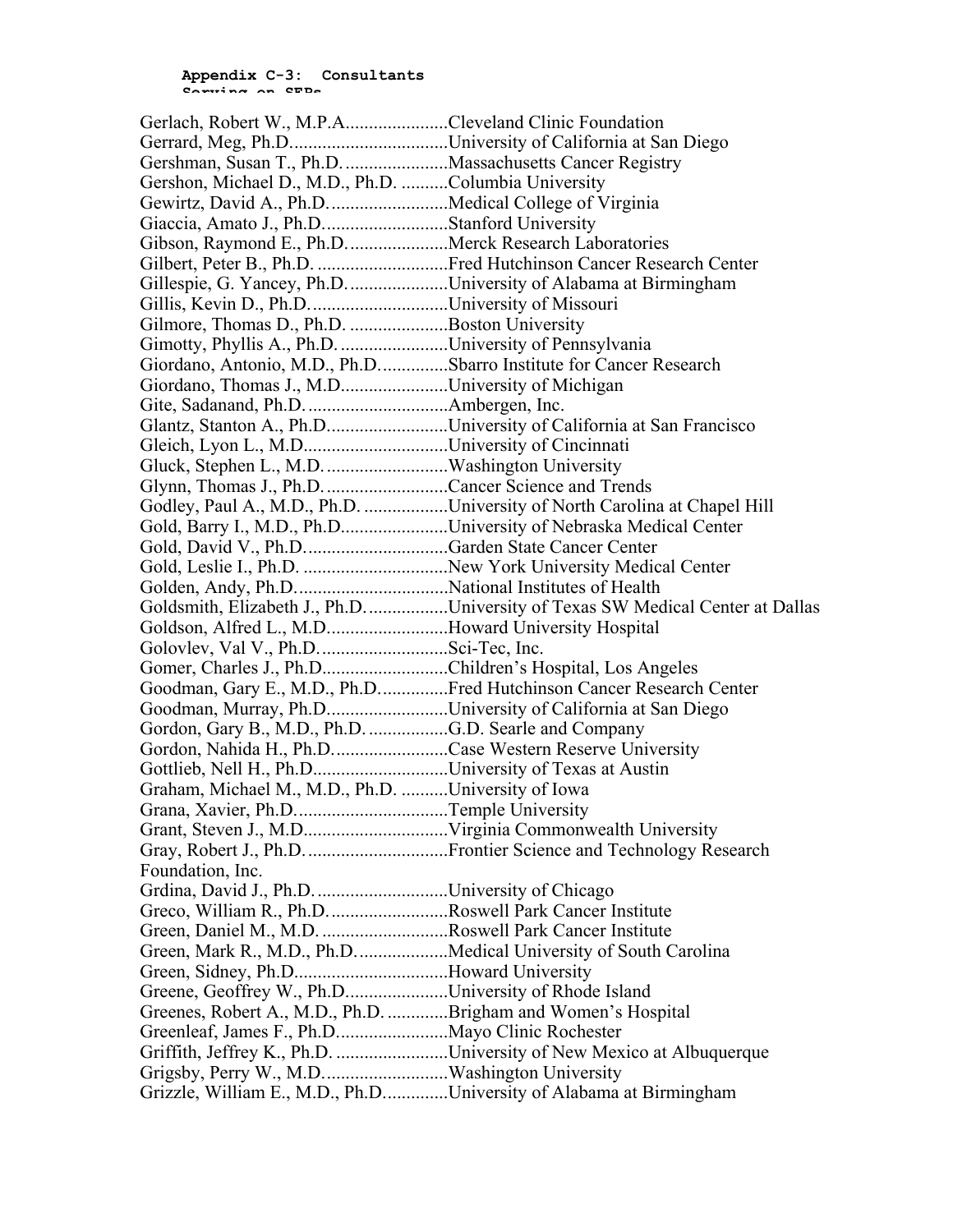Groden, Joanna L., Ph.D..........................University of Cincinnati Groshen, Susan G., Ph.D. ........................USC/Norris Comprehensive Cancer Center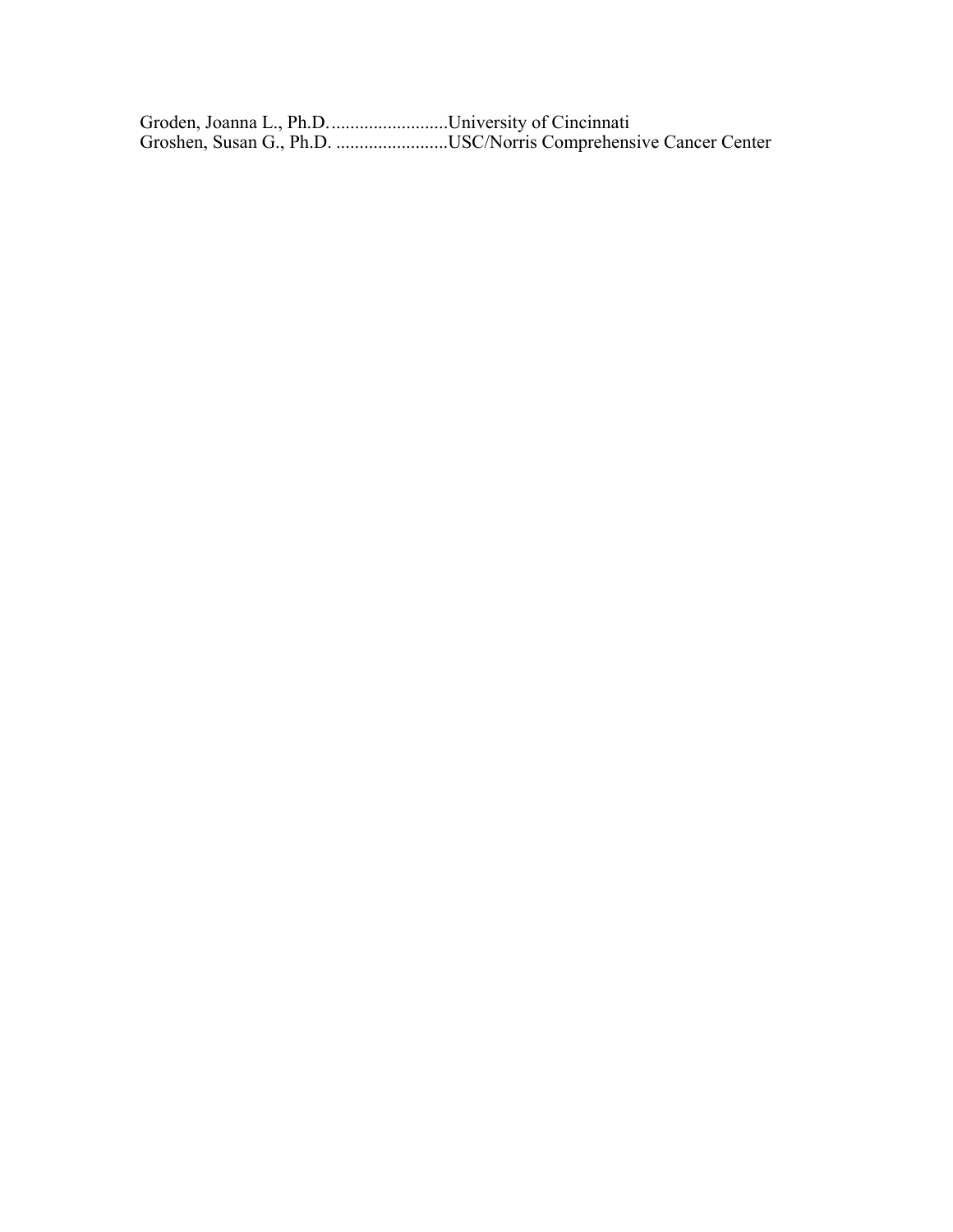| Gruber, Stephen B., M.D., Ph.D. University of Michigan at Ann Arbor    |                                                                                  |
|------------------------------------------------------------------------|----------------------------------------------------------------------------------|
| Grunberg, Steven M., M.D. University of Vermont                        |                                                                                  |
|                                                                        | Grundfest, Warren S., M.D. University of California at Los Angeles               |
| Guise, Theresa A., M.D., Ph.D. University of Virginia, Charlottesville |                                                                                  |
|                                                                        | Gullberg, Grant T., Ph.DUniversity of California-Lawrence Berkeley               |
| Laboratory                                                             |                                                                                  |
|                                                                        |                                                                                  |
| Education                                                              |                                                                                  |
|                                                                        |                                                                                  |
|                                                                        | Gurney, James G., Ph.DUniversity of Minnesota at Twin Cities                     |
| Gutierrez, Peter L., Ph.DUniversity of Maryland Cancer Center          |                                                                                  |
| Gygi, Steven P., Ph.D. Harvard University (Medical School)             |                                                                                  |
|                                                                        |                                                                                  |
|                                                                        |                                                                                  |
|                                                                        | Hait, William N., M.D., Ph.D. University of Medicine and Dentistry of New Jersey |
|                                                                        |                                                                                  |
| Halazonetis, Thanos D., D.D.S., Ph.DWistar Institute                   |                                                                                  |
| Hallahan, Dennis E., M.D., Ph.DPrecision Guided Therapy                |                                                                                  |
|                                                                        | Halpern, Aaron L., Ph.D. University of New Mexico at Albuquerque                 |
|                                                                        | Hamburger, Anne W., Ph.DUniversity of Maryland, Baltimore Professional           |
| School                                                                 |                                                                                  |
|                                                                        |                                                                                  |
| Hammons, George J., Ph.DPhilander Smith College                        |                                                                                  |
| Hanash, Samir M., M.D., Ph.DUniversity of Michigan at Ann Arbor        |                                                                                  |
|                                                                        | Hanis, Craig L., Ph.DUniversity of Texas Health Sciences Center at               |
| Houston                                                                |                                                                                  |
| Hanna, Michelle M., Ph.D. Designer Genes, Inc.                         |                                                                                  |
| Hansen, Marc F., Ph.DUniversity of Connecticut School of               |                                                                                  |
| Medicine/Dentistry                                                     |                                                                                  |
|                                                                        |                                                                                  |
| Harlow, Edward E., Ph.DMassachusetts General Hospital                  |                                                                                  |
|                                                                        | Harris, Jules Eli, M.D. Rush Medical College of Rush University                  |
| Harris, Randall E., M.D., Ph.D. Ohio State University                  |                                                                                  |
| Hartline, Jo Ann, M.P.H., M.S.WSelect Statistical Center               |                                                                                  |
| Hartmann, Lynn C., M.D., Ph.DMayo Clinic, Rochester                    |                                                                                  |
| Haskins, Penelope S., Ph.DRadiation Technologies, Inc.                 |                                                                                  |
| Hauck, Walter W., Ph.D. Thomas Jefferson University                    |                                                                                  |
|                                                                        |                                                                                  |
| Hawkins, William E., Ph.DGulf Coast Research Laboratory                |                                                                                  |
| Heffelfinger, Sue C., M.D., Ph.DUniversity of Cincinnati               |                                                                                  |
| Hefta, Stanley A., Ph.DBeckman Research Institute                      |                                                                                  |
| Heimburger, Douglas C., M.DUniversity of Alabama at Birmingham         |                                                                                  |
|                                                                        |                                                                                  |
| Hemstreet, George P., M.D., Ph.DH and B Medical Technology             |                                                                                  |
| Hendrick, R. Edward, Ph.D. Northwestern University                     |                                                                                  |
| Hendrix, Mary J., Ph.D. Gordon Research Conferences                    |                                                                                  |
| Herberman, Ronald B., M.D., Ph.DUniversity of Pittsburgh at Pittsburgh |                                                                                  |
| Herlyn, Dorothee M., D.V.M., Ph.DWistar Institute                      |                                                                                  |
| Herlyn, Meenhard I., D.Sc., D.V.MWistar Institute                      |                                                                                  |
|                                                                        | Herman, James G., M.DJohns Hopkins University Medical School                     |
|                                                                        |                                                                                  |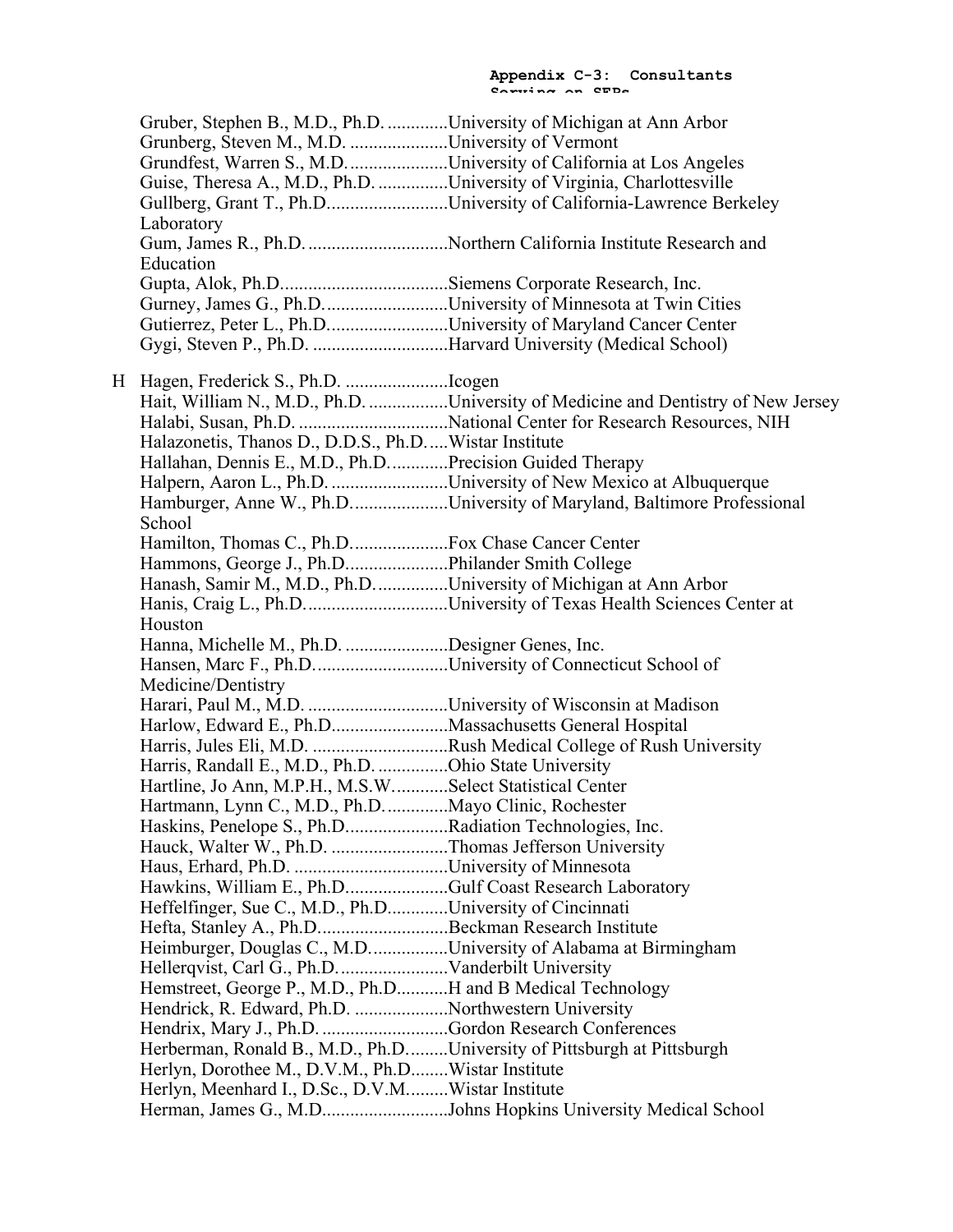|                                                                   | Hess, Kenneth R., Ph.D. University of Texas, MD Anderson Cancer Center      |
|-------------------------------------------------------------------|-----------------------------------------------------------------------------|
|                                                                   | Hettich, Robert L., Ph.D. Lockheed Martin Energy Research Corporation       |
|                                                                   |                                                                             |
| Hichwa, Richard D., Ph.D. University of Iowa                      |                                                                             |
|                                                                   | Hickman, James J., Ph.D. Science Applications International Corporation     |
|                                                                   | Hielscher, Andreas H., Ph.D. Columbia University, New York, Morningside     |
|                                                                   |                                                                             |
|                                                                   |                                                                             |
|                                                                   | Hilton, Joan F., M.P.H., Sc.D. University of California at San Francisco    |
| Hinds, Philip W., Ph.DHarvard University (Medical School)         |                                                                             |
|                                                                   |                                                                             |
|                                                                   | Hnatowich, Donald J., Ph.DUniversity of Massachusetts Medical School at     |
| Worcester                                                         |                                                                             |
| Ho, Peter T.C., M.D., Ph.DGlaxo Smith Kline                       |                                                                             |
|                                                                   |                                                                             |
|                                                                   | Hockenbery, David M., M.D. Fred Hutchinson Cancer Research Center           |
| Hodge, Felicia S., Dr.P.H. University of Minnesota at Twin Cities |                                                                             |
| Hoffman, Daniel A, Ph.D. George Washington University             |                                                                             |
| Hoffman, Jerald L., Ph.D. University of Louisville                |                                                                             |
|                                                                   |                                                                             |
| Hoffmann, F. M., Ph.D. University of Wisconsin at Madison         |                                                                             |
|                                                                   | Holiday, David B., Ph.D. University of Texas Health Center at Tyler         |
| Holmgren, Robert A., Ph.D. Northwestern University                |                                                                             |
|                                                                   |                                                                             |
|                                                                   |                                                                             |
|                                                                   | Hooper, Joan E., Ph.DUniversity of Colorado Health Sciences Center          |
|                                                                   |                                                                             |
| Hosick, Howard L., Ph.DWashington State University                |                                                                             |
|                                                                   | Hoskins, William J., M.D. Sloan-Kettering Institute for Cancer Research     |
|                                                                   | Howe, Holly L., Ph.D. North American Association of Central Cancer          |
| Registries                                                        |                                                                             |
|                                                                   | Howell, Gillian M., Ph.D. University of Texas Health Sciences Center at San |
| Antonio                                                           |                                                                             |
|                                                                   | Howett, Mary K., Ph.D. Pennsylvania State University, Hershey Medical       |
| Center                                                            |                                                                             |
|                                                                   |                                                                             |
|                                                                   | Hromas, Robert A., M.DIndiana University-Purdue University at               |
| Indianapolis                                                      |                                                                             |
|                                                                   |                                                                             |
| Hudig, Dorothy, Ph.D. University of Nevada at Reno                |                                                                             |
| Hughes, Chanita A., Ph.D. University of Pennsylvania              |                                                                             |
| Humphrey, Peter A., M.D., Ph.DWashington University               |                                                                             |
| Hunger, Stephen P., M.D. University of Florida                    |                                                                             |
|                                                                   | Hurley, Carolyn K., Ph.DGeorgetown University, Lombardi Cancer Center       |
| Hussein, Mohamad, M.D. Cleveland Clinic Foundation                |                                                                             |
|                                                                   | Husten, Corinne G., M.D. Centers for Disease Control and Prevention         |
| Hyland, Andrew, Ph.DRoswell Park Cancer Institute                 |                                                                             |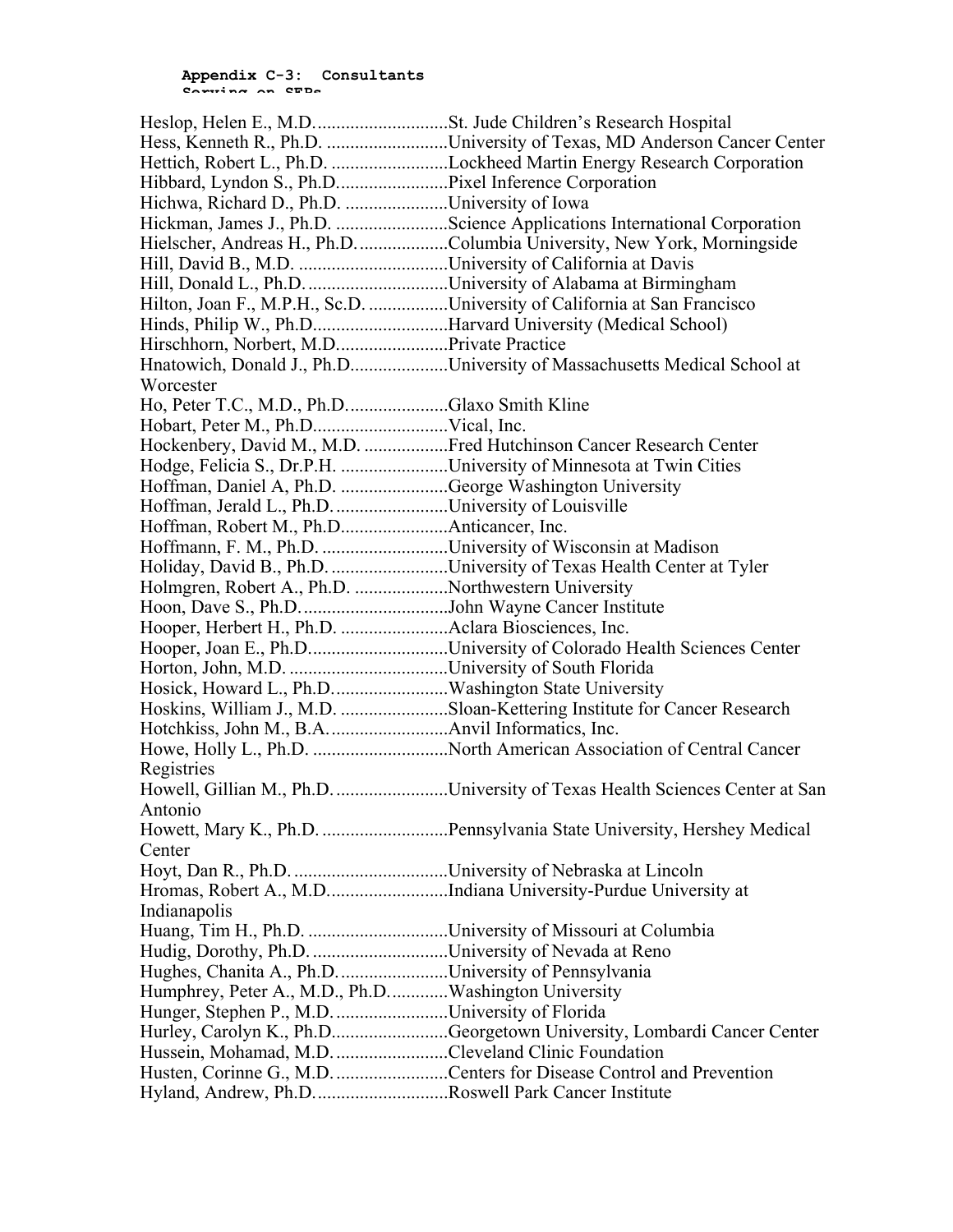Hyman, Linda E., Ph.D............................Tulane University of Louisiana

I Iden, Charles R., Ph.D. ............................State University of New York at Stony Brook Iglehart, James Dirk, M.D........................Duke University Ikle, David N., Ph.D.................................City of Hope Ingle, James N., M.D. ..............................Mayo Clinic and Foundation Insana, Michael F., Ph.D..........................University of California at Davis Inungu, Joseph N., M.D., Ph.D................Central Michigan University Isaacson, Michael S., Ph.D. .....................Cornell University Ittmann, Michael M., M.D., Ph.D............New York University, School of Medicine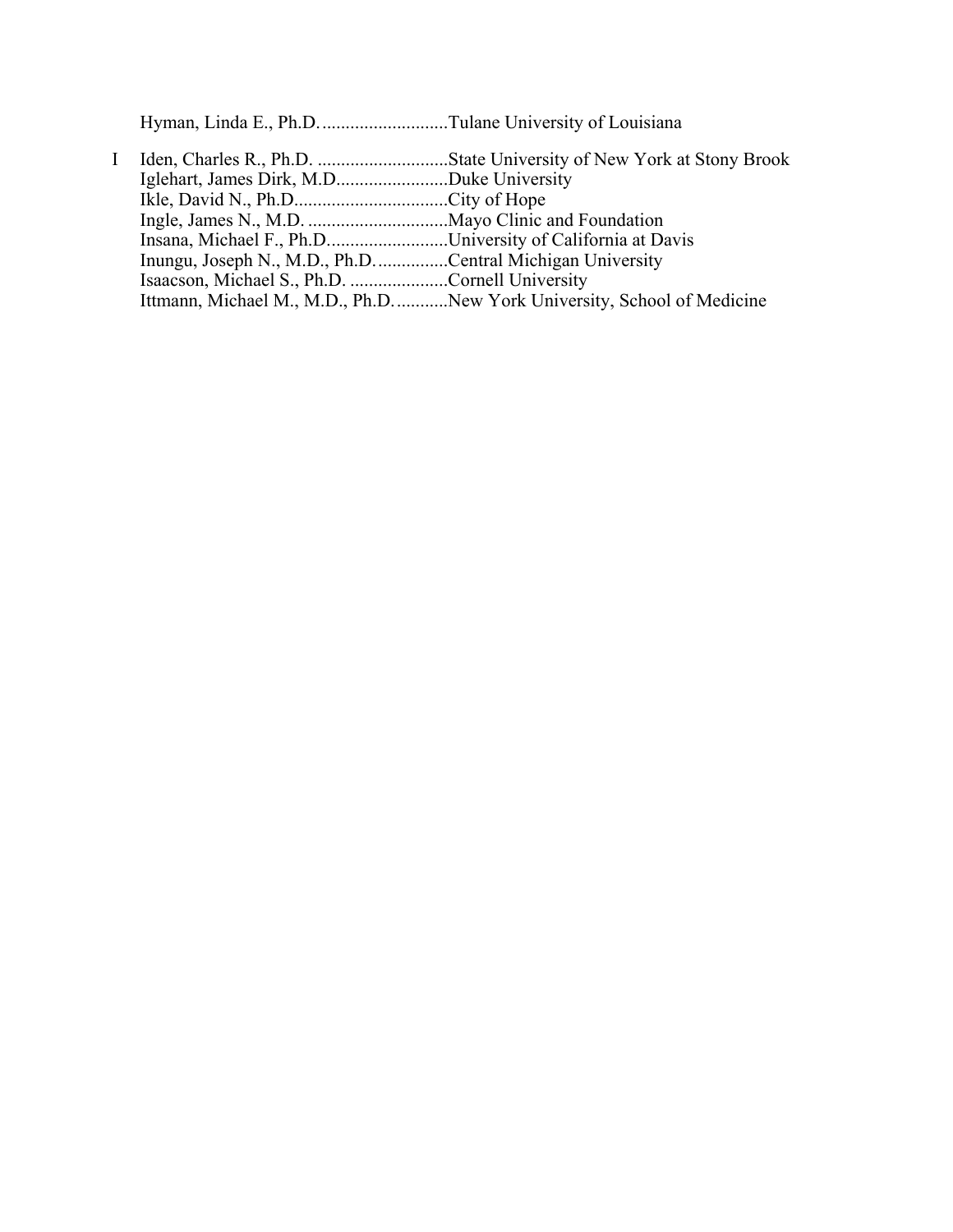| Jacques, Steven L., Ph.DOregon Health and Science University<br>Jeffery, Elizabeth H., Ph.D. University of Illinois<br>Jeftinija, Srdija, D.V.M., Ph.DIowa State University of Science and Technology<br>Jensen, Ronald H., Ph.D. University of California at San Francisco<br>Jessup, J. Milburn, Ph.D. Georgetown University<br>Jewell, William R., M.D. University of Kansas Medical Center<br>Johnson, Richard S., Ph.D. Immunex Corporation<br>Jones, Denyse Porter, M.S. Detroit Public Health Department<br>Jordan, Craig V., Ph.D. Northwestern University<br>Jordan, Richard C., D.D.S., Ph.D. University of California at San Francisco<br>Joseph, Peter M., Ph.DUniversity of Pennsylvania<br>K Kacinski, Barry M., M.D., Ph.D.  Yale University, School of Medicine<br>Kaiserman, Murray, Ph.D. Health Canada<br>Kalemkerian, Gregory P., M.DUniversity of Michigan Medical Center<br>Kalonia, Devendra, Ph.D. University of Connecticut<br>Kalyanaraman, Balaraman, Ph.D. Medical College of Wisconsin<br>Kane, Caroline M., Ph.DUniversity of California at Berkeley<br>Kaplan, Alan M., Ph.DUniversity of Kentucky<br>Karczmar, Gregory S., Ph.D. University of Chicago<br>Karrison, Theodore, Ph.D. University of Chicago<br>Kasid, Usha N., Ph.D. Georgetown University<br>Kaufman, Nancy J., R.N. Robert Wood Johnson Foundation<br>Keating, Nancy L., M.DHarvard Medical School | J | Jacobberger, James W., Ph.DCase Western Reserve University |  |
|----------------------------------------------------------------------------------------------------------------------------------------------------------------------------------------------------------------------------------------------------------------------------------------------------------------------------------------------------------------------------------------------------------------------------------------------------------------------------------------------------------------------------------------------------------------------------------------------------------------------------------------------------------------------------------------------------------------------------------------------------------------------------------------------------------------------------------------------------------------------------------------------------------------------------------------------------------------------------------------------------------------------------------------------------------------------------------------------------------------------------------------------------------------------------------------------------------------------------------------------------------------------------------------------------------------------------------------------------------------------------------------------------|---|------------------------------------------------------------|--|
|                                                                                                                                                                                                                                                                                                                                                                                                                                                                                                                                                                                                                                                                                                                                                                                                                                                                                                                                                                                                                                                                                                                                                                                                                                                                                                                                                                                                    |   |                                                            |  |
|                                                                                                                                                                                                                                                                                                                                                                                                                                                                                                                                                                                                                                                                                                                                                                                                                                                                                                                                                                                                                                                                                                                                                                                                                                                                                                                                                                                                    |   |                                                            |  |
|                                                                                                                                                                                                                                                                                                                                                                                                                                                                                                                                                                                                                                                                                                                                                                                                                                                                                                                                                                                                                                                                                                                                                                                                                                                                                                                                                                                                    |   |                                                            |  |
|                                                                                                                                                                                                                                                                                                                                                                                                                                                                                                                                                                                                                                                                                                                                                                                                                                                                                                                                                                                                                                                                                                                                                                                                                                                                                                                                                                                                    |   |                                                            |  |
|                                                                                                                                                                                                                                                                                                                                                                                                                                                                                                                                                                                                                                                                                                                                                                                                                                                                                                                                                                                                                                                                                                                                                                                                                                                                                                                                                                                                    |   |                                                            |  |
|                                                                                                                                                                                                                                                                                                                                                                                                                                                                                                                                                                                                                                                                                                                                                                                                                                                                                                                                                                                                                                                                                                                                                                                                                                                                                                                                                                                                    |   |                                                            |  |
|                                                                                                                                                                                                                                                                                                                                                                                                                                                                                                                                                                                                                                                                                                                                                                                                                                                                                                                                                                                                                                                                                                                                                                                                                                                                                                                                                                                                    |   |                                                            |  |
|                                                                                                                                                                                                                                                                                                                                                                                                                                                                                                                                                                                                                                                                                                                                                                                                                                                                                                                                                                                                                                                                                                                                                                                                                                                                                                                                                                                                    |   |                                                            |  |
|                                                                                                                                                                                                                                                                                                                                                                                                                                                                                                                                                                                                                                                                                                                                                                                                                                                                                                                                                                                                                                                                                                                                                                                                                                                                                                                                                                                                    |   |                                                            |  |
|                                                                                                                                                                                                                                                                                                                                                                                                                                                                                                                                                                                                                                                                                                                                                                                                                                                                                                                                                                                                                                                                                                                                                                                                                                                                                                                                                                                                    |   |                                                            |  |
|                                                                                                                                                                                                                                                                                                                                                                                                                                                                                                                                                                                                                                                                                                                                                                                                                                                                                                                                                                                                                                                                                                                                                                                                                                                                                                                                                                                                    |   |                                                            |  |
|                                                                                                                                                                                                                                                                                                                                                                                                                                                                                                                                                                                                                                                                                                                                                                                                                                                                                                                                                                                                                                                                                                                                                                                                                                                                                                                                                                                                    |   |                                                            |  |
|                                                                                                                                                                                                                                                                                                                                                                                                                                                                                                                                                                                                                                                                                                                                                                                                                                                                                                                                                                                                                                                                                                                                                                                                                                                                                                                                                                                                    |   |                                                            |  |
|                                                                                                                                                                                                                                                                                                                                                                                                                                                                                                                                                                                                                                                                                                                                                                                                                                                                                                                                                                                                                                                                                                                                                                                                                                                                                                                                                                                                    |   |                                                            |  |
|                                                                                                                                                                                                                                                                                                                                                                                                                                                                                                                                                                                                                                                                                                                                                                                                                                                                                                                                                                                                                                                                                                                                                                                                                                                                                                                                                                                                    |   |                                                            |  |
|                                                                                                                                                                                                                                                                                                                                                                                                                                                                                                                                                                                                                                                                                                                                                                                                                                                                                                                                                                                                                                                                                                                                                                                                                                                                                                                                                                                                    |   |                                                            |  |
|                                                                                                                                                                                                                                                                                                                                                                                                                                                                                                                                                                                                                                                                                                                                                                                                                                                                                                                                                                                                                                                                                                                                                                                                                                                                                                                                                                                                    |   |                                                            |  |
|                                                                                                                                                                                                                                                                                                                                                                                                                                                                                                                                                                                                                                                                                                                                                                                                                                                                                                                                                                                                                                                                                                                                                                                                                                                                                                                                                                                                    |   |                                                            |  |
|                                                                                                                                                                                                                                                                                                                                                                                                                                                                                                                                                                                                                                                                                                                                                                                                                                                                                                                                                                                                                                                                                                                                                                                                                                                                                                                                                                                                    |   |                                                            |  |
|                                                                                                                                                                                                                                                                                                                                                                                                                                                                                                                                                                                                                                                                                                                                                                                                                                                                                                                                                                                                                                                                                                                                                                                                                                                                                                                                                                                                    |   |                                                            |  |
|                                                                                                                                                                                                                                                                                                                                                                                                                                                                                                                                                                                                                                                                                                                                                                                                                                                                                                                                                                                                                                                                                                                                                                                                                                                                                                                                                                                                    |   |                                                            |  |
|                                                                                                                                                                                                                                                                                                                                                                                                                                                                                                                                                                                                                                                                                                                                                                                                                                                                                                                                                                                                                                                                                                                                                                                                                                                                                                                                                                                                    |   |                                                            |  |
|                                                                                                                                                                                                                                                                                                                                                                                                                                                                                                                                                                                                                                                                                                                                                                                                                                                                                                                                                                                                                                                                                                                                                                                                                                                                                                                                                                                                    |   |                                                            |  |
|                                                                                                                                                                                                                                                                                                                                                                                                                                                                                                                                                                                                                                                                                                                                                                                                                                                                                                                                                                                                                                                                                                                                                                                                                                                                                                                                                                                                    |   |                                                            |  |
|                                                                                                                                                                                                                                                                                                                                                                                                                                                                                                                                                                                                                                                                                                                                                                                                                                                                                                                                                                                                                                                                                                                                                                                                                                                                                                                                                                                                    |   |                                                            |  |
|                                                                                                                                                                                                                                                                                                                                                                                                                                                                                                                                                                                                                                                                                                                                                                                                                                                                                                                                                                                                                                                                                                                                                                                                                                                                                                                                                                                                    |   |                                                            |  |
|                                                                                                                                                                                                                                                                                                                                                                                                                                                                                                                                                                                                                                                                                                                                                                                                                                                                                                                                                                                                                                                                                                                                                                                                                                                                                                                                                                                                    |   |                                                            |  |
|                                                                                                                                                                                                                                                                                                                                                                                                                                                                                                                                                                                                                                                                                                                                                                                                                                                                                                                                                                                                                                                                                                                                                                                                                                                                                                                                                                                                    |   |                                                            |  |
|                                                                                                                                                                                                                                                                                                                                                                                                                                                                                                                                                                                                                                                                                                                                                                                                                                                                                                                                                                                                                                                                                                                                                                                                                                                                                                                                                                                                    |   |                                                            |  |
|                                                                                                                                                                                                                                                                                                                                                                                                                                                                                                                                                                                                                                                                                                                                                                                                                                                                                                                                                                                                                                                                                                                                                                                                                                                                                                                                                                                                    |   |                                                            |  |
|                                                                                                                                                                                                                                                                                                                                                                                                                                                                                                                                                                                                                                                                                                                                                                                                                                                                                                                                                                                                                                                                                                                                                                                                                                                                                                                                                                                                    |   |                                                            |  |
|                                                                                                                                                                                                                                                                                                                                                                                                                                                                                                                                                                                                                                                                                                                                                                                                                                                                                                                                                                                                                                                                                                                                                                                                                                                                                                                                                                                                    |   |                                                            |  |
|                                                                                                                                                                                                                                                                                                                                                                                                                                                                                                                                                                                                                                                                                                                                                                                                                                                                                                                                                                                                                                                                                                                                                                                                                                                                                                                                                                                                    |   |                                                            |  |
|                                                                                                                                                                                                                                                                                                                                                                                                                                                                                                                                                                                                                                                                                                                                                                                                                                                                                                                                                                                                                                                                                                                                                                                                                                                                                                                                                                                                    |   |                                                            |  |
|                                                                                                                                                                                                                                                                                                                                                                                                                                                                                                                                                                                                                                                                                                                                                                                                                                                                                                                                                                                                                                                                                                                                                                                                                                                                                                                                                                                                    |   |                                                            |  |
|                                                                                                                                                                                                                                                                                                                                                                                                                                                                                                                                                                                                                                                                                                                                                                                                                                                                                                                                                                                                                                                                                                                                                                                                                                                                                                                                                                                                    |   |                                                            |  |
|                                                                                                                                                                                                                                                                                                                                                                                                                                                                                                                                                                                                                                                                                                                                                                                                                                                                                                                                                                                                                                                                                                                                                                                                                                                                                                                                                                                                    |   |                                                            |  |
|                                                                                                                                                                                                                                                                                                                                                                                                                                                                                                                                                                                                                                                                                                                                                                                                                                                                                                                                                                                                                                                                                                                                                                                                                                                                                                                                                                                                    |   |                                                            |  |
|                                                                                                                                                                                                                                                                                                                                                                                                                                                                                                                                                                                                                                                                                                                                                                                                                                                                                                                                                                                                                                                                                                                                                                                                                                                                                                                                                                                                    |   |                                                            |  |
|                                                                                                                                                                                                                                                                                                                                                                                                                                                                                                                                                                                                                                                                                                                                                                                                                                                                                                                                                                                                                                                                                                                                                                                                                                                                                                                                                                                                    |   |                                                            |  |
|                                                                                                                                                                                                                                                                                                                                                                                                                                                                                                                                                                                                                                                                                                                                                                                                                                                                                                                                                                                                                                                                                                                                                                                                                                                                                                                                                                                                    |   |                                                            |  |
|                                                                                                                                                                                                                                                                                                                                                                                                                                                                                                                                                                                                                                                                                                                                                                                                                                                                                                                                                                                                                                                                                                                                                                                                                                                                                                                                                                                                    |   |                                                            |  |
|                                                                                                                                                                                                                                                                                                                                                                                                                                                                                                                                                                                                                                                                                                                                                                                                                                                                                                                                                                                                                                                                                                                                                                                                                                                                                                                                                                                                    |   |                                                            |  |
|                                                                                                                                                                                                                                                                                                                                                                                                                                                                                                                                                                                                                                                                                                                                                                                                                                                                                                                                                                                                                                                                                                                                                                                                                                                                                                                                                                                                    |   |                                                            |  |
|                                                                                                                                                                                                                                                                                                                                                                                                                                                                                                                                                                                                                                                                                                                                                                                                                                                                                                                                                                                                                                                                                                                                                                                                                                                                                                                                                                                                    |   |                                                            |  |
|                                                                                                                                                                                                                                                                                                                                                                                                                                                                                                                                                                                                                                                                                                                                                                                                                                                                                                                                                                                                                                                                                                                                                                                                                                                                                                                                                                                                    |   |                                                            |  |
|                                                                                                                                                                                                                                                                                                                                                                                                                                                                                                                                                                                                                                                                                                                                                                                                                                                                                                                                                                                                                                                                                                                                                                                                                                                                                                                                                                                                    |   |                                                            |  |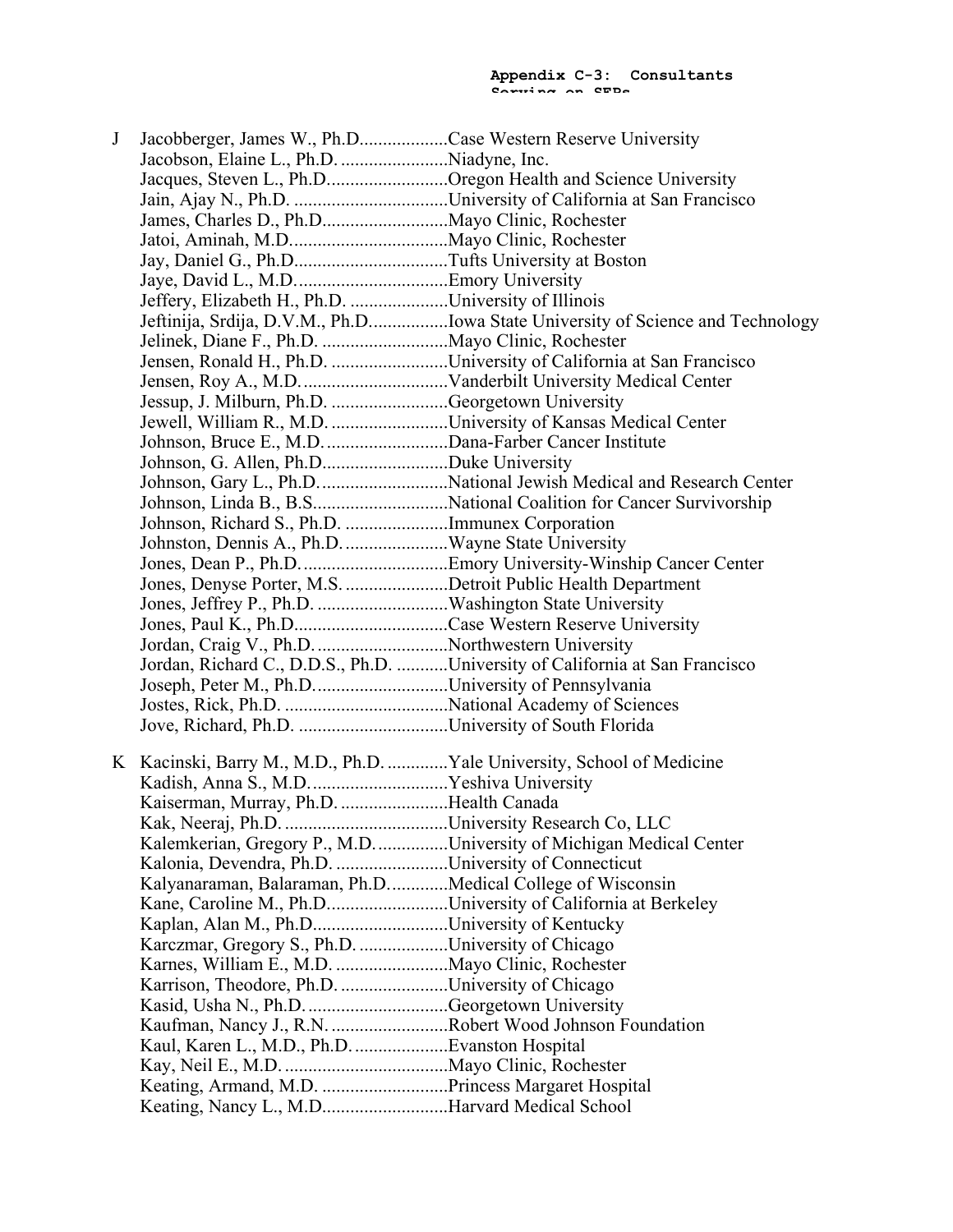| Kedderis, Gregory L., Ph.D. CIIT Centers for Health Research     |                                                                                 |
|------------------------------------------------------------------|---------------------------------------------------------------------------------|
| Kelcz, Frederick, M.D., Ph.D. University of Wisconsin at Madison |                                                                                 |
|                                                                  | Kenney, Shannon C., M.D. University of North Carolina at Chapel Hill            |
|                                                                  | Kennison, James A., Ph.D. National Institute of Child Health and Human          |
| Development                                                      |                                                                                 |
| Kershaw, Josephine M., Ph.D. Florida A and M University          |                                                                                 |
|                                                                  | Key, Charles R., M.D., Ph.D. University of New Mexico at Albuquerque            |
|                                                                  |                                                                                 |
|                                                                  | Khorasanizadeh, Sepideh, Ph.DUniversity of Virginia at Charlottesville          |
| Killackey, Maureen A., M.D. Bassett Cancer Center                |                                                                                 |
| Killen, Joel D., M.D., Ph.DStanford University                   |                                                                                 |
| Killoran, Moira G., Ph.D. George Washington University           |                                                                                 |
|                                                                  | Kimm, Sue Y.S., M.DUniversity of Pittsburgh School of Medicine                  |
| Kinch, Michael S., Ph.D. Purdue University at West Lafayette     |                                                                                 |
|                                                                  |                                                                                 |
| Kinghorn, Alan D., Ph.D. University of Illinois at Chicago       |                                                                                 |
| Kinsella, Timothy J., M.D. University Hospitals of Cleveland     |                                                                                 |
|                                                                  | Kipps, Thomas J., M.D., Ph.D. University of California at San Diego             |
|                                                                  | Kirschner, Marvin A., M.DUniversity of Medicine and Dentistry of New Jersey     |
| Kiviat, Nancy B., M.D. University of Washington                  |                                                                                 |
|                                                                  |                                                                                 |
|                                                                  | Klesges, Lisa M., Ph.D. University of Tennessee Health Science Center           |
| Klinge, Carolyn M., Ph.D. University of Louisville               |                                                                                 |
|                                                                  | Knipp, Gregory T., Ph.DRutgers, The State University of New Jersey              |
| Knopp, Michael, M.D., Ph.D. Ohio State University                |                                                                                 |
| Knowles, Barbara B., M.D., Ph.D. Jackson Laboratory              |                                                                                 |
| Kogon, Alexander A., Ph.D. Biolinx, LLC                          |                                                                                 |
| Kolasa, Kathryn M., Ph.DEast Carolina University                 |                                                                                 |
|                                                                  | Kong, Tony Ah-Ng, Ph.D. Rutgers University, College of Pharmacy                 |
| Kontos, Christopher D., M.DDuke University                       |                                                                                 |
|                                                                  | Koral, Kenneth F., Ph.DUniversity of Michigan at Ann Arbor                      |
| Korngold, Robert, Ph.D. Thomas Jefferson University              |                                                                                 |
| Kosinski, Andrzej S., Ph.D. Emory University                     |                                                                                 |
|                                                                  | Kramer, Randall H., Ph.D. University of California at San Francisco             |
| Krasnykh, Victor N., Ph.DVectorlogics, Inc.                      |                                                                                 |
|                                                                  |                                                                                 |
|                                                                  | Krischer, Jeffrey P., Ph.D. H. Lee Moffitt Cancer Center and Research Institute |
|                                                                  | Kristal, Alan R., Ph.D. Fred Hutchinson Cancer Research Center                  |
| Kristeller, Jean L., Ph.DIndiana State University                |                                                                                 |
| Kroeger, Richard A., Ph.DNaval Research Laboratory               |                                                                                 |
|                                                                  | Krulevitch, Peter, Ph.D. University of California-Lawrence Livermore            |
| National Lab                                                     |                                                                                 |
|                                                                  | Kruse, Carol A., Ph.D. University of Colorado Health Sciences Center            |
| Kuebler, Philip, M.D., Ph.DColumbus Oncology Associates          |                                                                                 |
| Kukowska-Latallo, Jolanta F., Ph.D. Michigan State University    |                                                                                 |
|                                                                  |                                                                                 |
|                                                                  |                                                                                 |
|                                                                  |                                                                                 |
| Kung, Hank F., Ph.DUniversity of Pennsylvania                    |                                                                                 |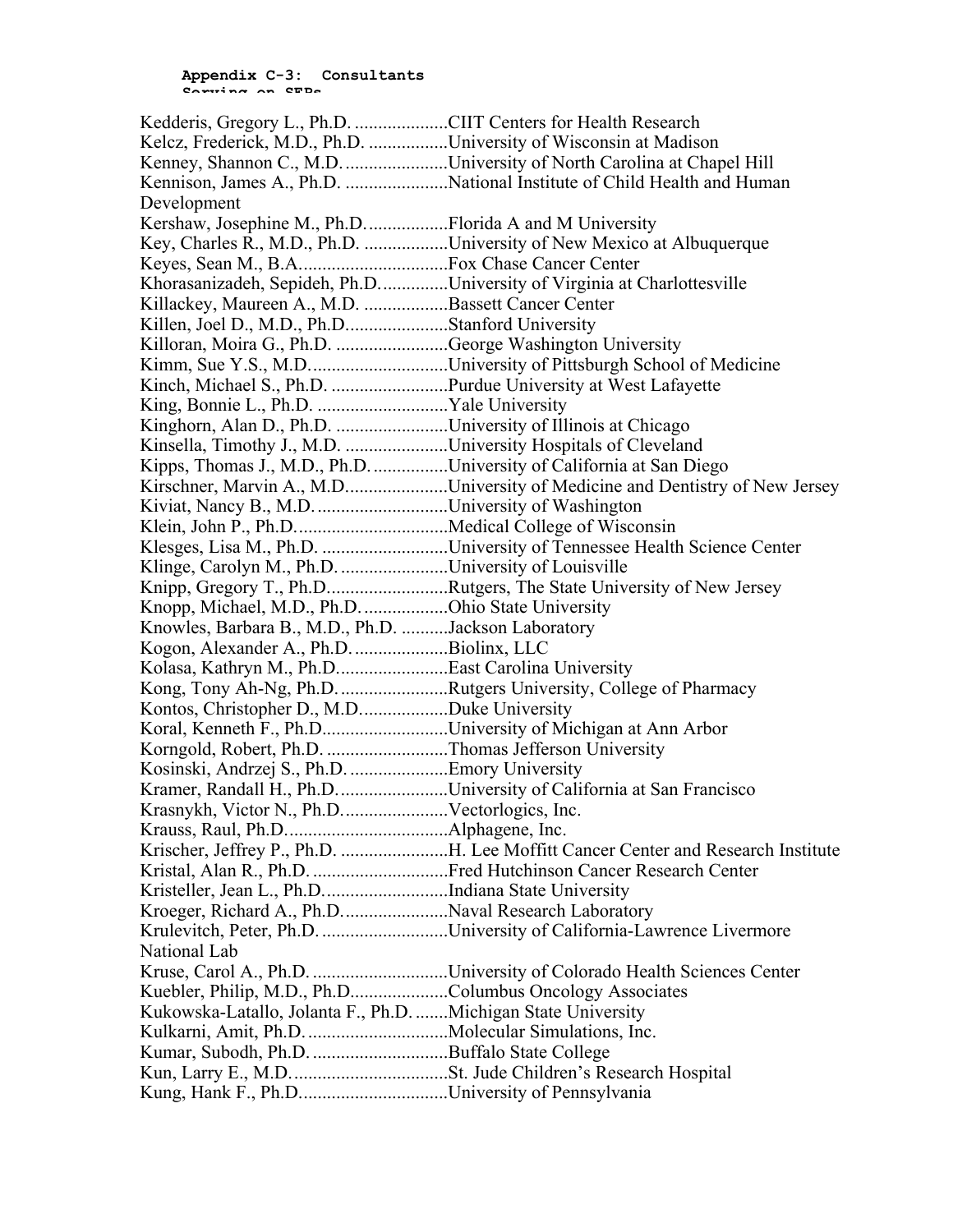Kung, Hsing-Jien, Ph.D. ..........................University of California, Davis Cancer Center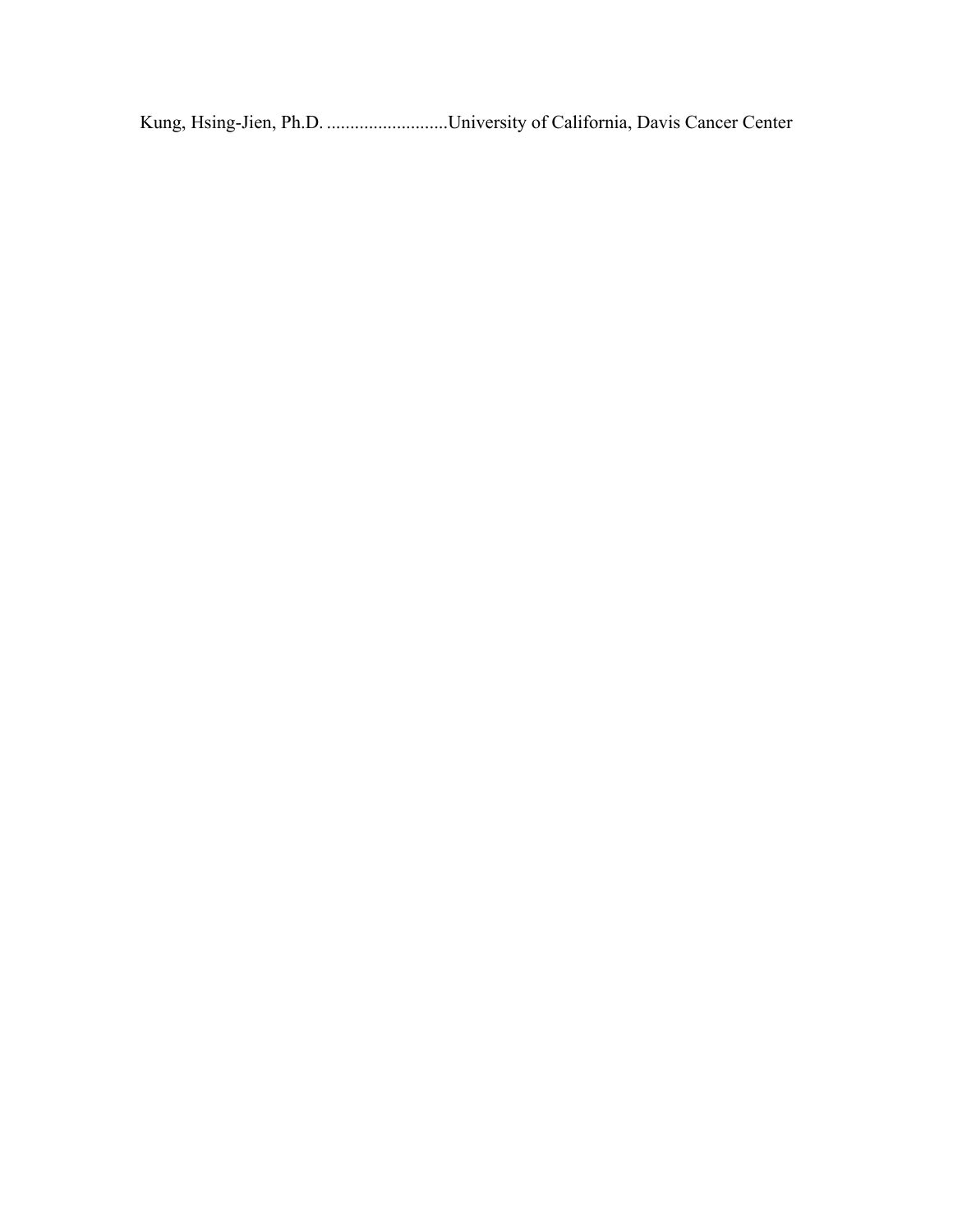Kuppusamy, Periannan, Ph.D. .................Ohio State University Kuspa, Adam, Ph.D. ................................Baylor College of Medicine

L Lackland, Daniel T., Ph.D. ......................Medical University of South Carolina Lacroix, Andrea Z., Ph.D.........................Group Health Cooperative of Puget Sound Lambert, Peggy A., M.S. .........................West Virginia University Lamm, Donald L., M.D., Ph.D. ...............Mayo Clinic Landsittel, Douglas P., Ph.D....................University of Pittsburgh Larson, Ronald G., Ph.D..........................University of Michigan at Ann Arbor Larson, Steven M., M.D., Ph.D. ..............Memorial Sloan-Kettering Cancer Center Lashford, Linda, Ph.D..............................Cancer Research UK Lawrence, Hugh J., M.D.............................Northern California Institute Research and Education Layne, Elizabeth L., D.D.S., M.S.D. .......Alliance/Lung Cancer Advocacy, Support & Education Lazovich, Deann, Ph.D. ...........................University of Minnesota at Twin Cities Le, Chap T., Ph.D. ...................................University of Minnesota at Twin Cities Leary, James F., Ph.D. .............................University of Texas Medical Branch at Galveston Ledden, Patrick J., M.D. ............................Nova Medical, Inc. Ledlow, Gerald, Ph.D. .............................Central Michigan University Lee, Chung, Ph.D.....................................Northwestern University Lee, J. Jack, D.D.S., Ph.D........................University of Texas, MD Anderson Cancer Center Lee, Jeannette Y., Ph.D..............................University of Alabama at Birmingham Lee, Norman H., Ph.D. ............................Institute for Genomic Research Lee, Robert J., Ph.D.................................Endocyte, Inc. Lee, Terry D., Ph.D..................................Beckman Research Institute Lefebvre, R. Craig, Ph.D. ........................Prospect Associates, Ltd. Lerman, Caryn E., Ph.D..............................University of Pennsylvania Leslie, Kevin B., M.D., Ph.D...................Immgenics Pharmaceuticals, Inc. Leslie, Kimberly K., M.D. .......................University of New Mexico at Albuquerque Lesser, Martin L., Ph.D............................New York University Levenson, Richard M., M.D. ...................Cambridge Research and Instrumentation Lever, Susan Z., Ph.D. .............................University of Missouri at Columbia Levin, Victor A., M.D..............................University of Texas Li, Hongzhe, Ph.D. ..................................University of California at Davis Li, King C., M.D......................................Stanford University Li, Sara A., Ph.D......................................University of Kansas Medical Center Liang, Jie, Ph.D........................................University of Illinois at Chicago Liang, Yun, Ph.D. ....................................Indiana University-Purdue University at Indianapolis Lichtenstein, Edward L., Ph.D.................Oregon Research Institute Lieberman, Howard B., Ph.D...................Columbia University Health Sciences Lightdale, Charles J., M.D.......................Columbia University Health Sciences Lillegard, Debra G., M.A.........................Methodist Hospital Cancer Center Limburg, Paul J., M.D. ............................Mayo Clinic and Foundation Lingen, Mark W., D.D.S., Ph.D...............Loyola University Medical Center Link, Judith, R.N......................................Alaska Regional Hospital Linney, Elwood A., Ph.D.........................Duke University Linville, Linda H., Ph.D...........................University of Kentucky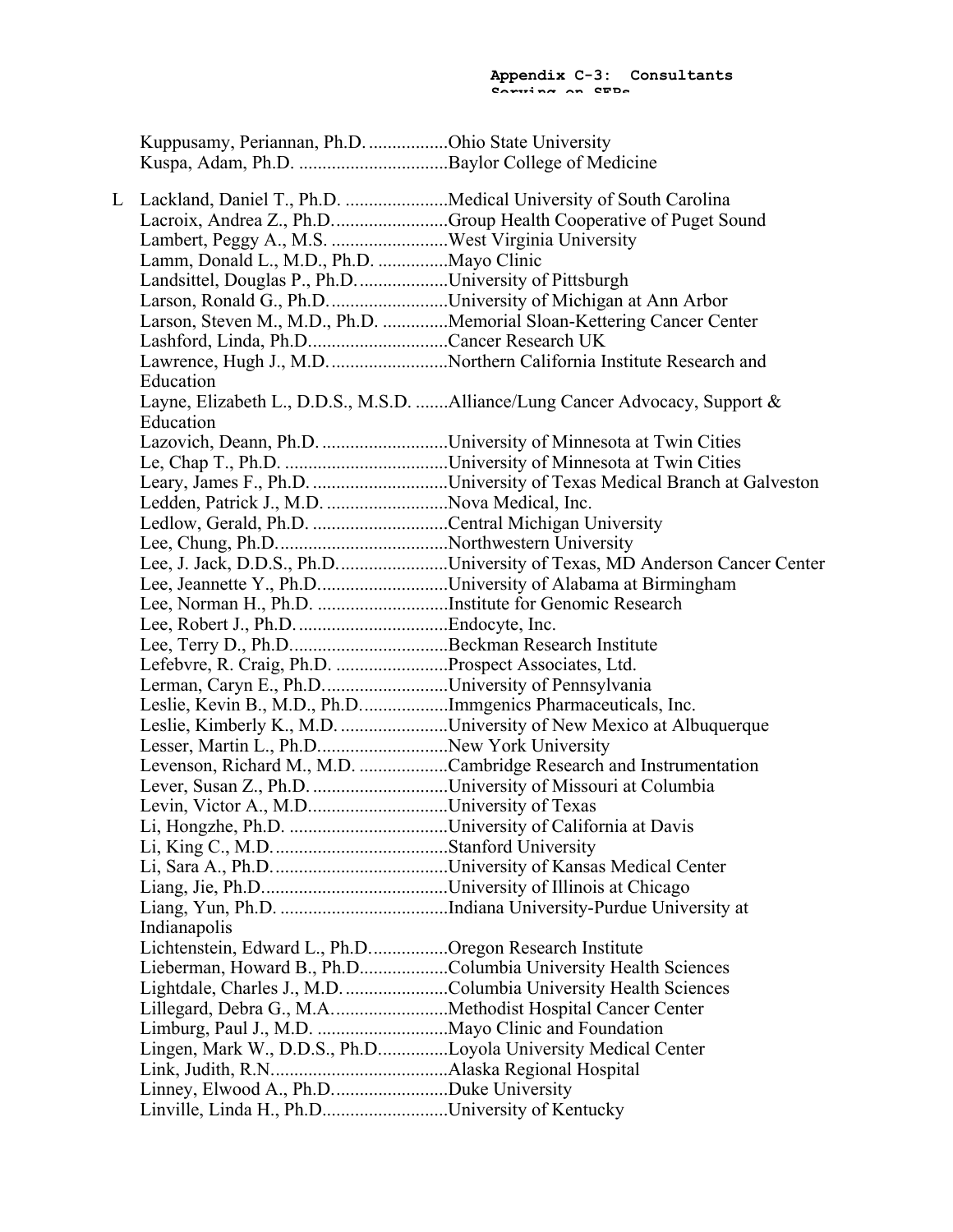|                                                                       | Lipsick, Joseph S., M.D., Ph.DState University of New York at Stony Brook |
|-----------------------------------------------------------------------|---------------------------------------------------------------------------|
|                                                                       |                                                                           |
|                                                                       |                                                                           |
|                                                                       |                                                                           |
| Lobuglio, Albert F., M.D. University of Alabama at Birmingham         |                                                                           |
| Loda, Massimo F., M.D. Dana-Farber Cancer Institute                   |                                                                           |
| Loew, Murray H., Ph.D. George Washington University                   |                                                                           |
|                                                                       | London, Jack W., Ph.D. Thomas Jefferson University Kimmel Cancer          |
| Center                                                                |                                                                           |
| Longnecker, Daniel S., M.D. Dartmouth Medical School                  |                                                                           |
| Lotze, Michael T., M.D., Ph.D. University of Pittsburgh at Pittsburgh |                                                                           |
|                                                                       |                                                                           |
|                                                                       |                                                                           |
| Ludwig, Logan T., Ph.D. Loyola University Medical Center              |                                                                           |
|                                                                       | Lustig, Arthur J., Ph.D. Sloan-Kettering Institute for Cancer Research    |
|                                                                       |                                                                           |
|                                                                       |                                                                           |
| Lynch, Richard G., M.D., Ph.D. University of Iowa                     |                                                                           |
|                                                                       |                                                                           |
|                                                                       |                                                                           |
|                                                                       |                                                                           |
|                                                                       |                                                                           |
| Macoska, Jill A., Ph.D. University of Michigan at Ann Arbor           |                                                                           |
|                                                                       | Mahvi, David M., M.D., Ph.D. University of Wisconsin Hospitals and Clinic |
|                                                                       |                                                                           |
| Majumdar, Arun, Ph.DUniversity of California at Berkeley              |                                                                           |
| Makrigiorgos, G. Michael, Ph.DDana-Farber Cancer Institute            |                                                                           |
| Malkas, Linda H., Ph.D. Indiana University Indianapolis               |                                                                           |
|                                                                       | Maloney, David G., M.D., Ph.D. Fred Hutchinson Cancer Research Center     |
|                                                                       | Mandelbaum, Jenny, Ph.D. Rutgers, The State University of New Jersey      |
|                                                                       |                                                                           |
|                                                                       |                                                                           |
| Center                                                                |                                                                           |
| Marino, Christina, M.D                                                | Private Practice                                                          |
|                                                                       |                                                                           |
|                                                                       |                                                                           |
| Marks, Carolene, A.B. Consultant                                      |                                                                           |
|                                                                       | Marks, James D., M.D., Ph.D. University of California at San Francisco    |
| Marshall, James R., Ph.DRoswell Park Cancer Institute                 |                                                                           |
| Marshall, Lynn M., Sc.D. Oregon Health and Science University         |                                                                           |
| Marsted, Marcia ReidYale University                                   |                                                                           |
| Masys, Daniel R., M.D. University of California at San Diego          |                                                                           |
|                                                                       |                                                                           |
| Mazurchuk, Richard V., Ph.DRoswell Park Cancer Institute              |                                                                           |
| McAllister, Pamela K., Ph.D. Colon Cancer Alliance                    |                                                                           |
|                                                                       | McBride, William H., Ph.D. University of California at Los Angeles        |
| McCance, Dennis J., Ph.D. University of Rochester                     |                                                                           |
| McCarty, Kenneth S., M.D., Ph.DUniversity of Pittsburgh at Pittsburgh |                                                                           |
|                                                                       |                                                                           |
|                                                                       | McClure, Jennifer B., Ph.DGroup Health Cooperative of Puget Sound         |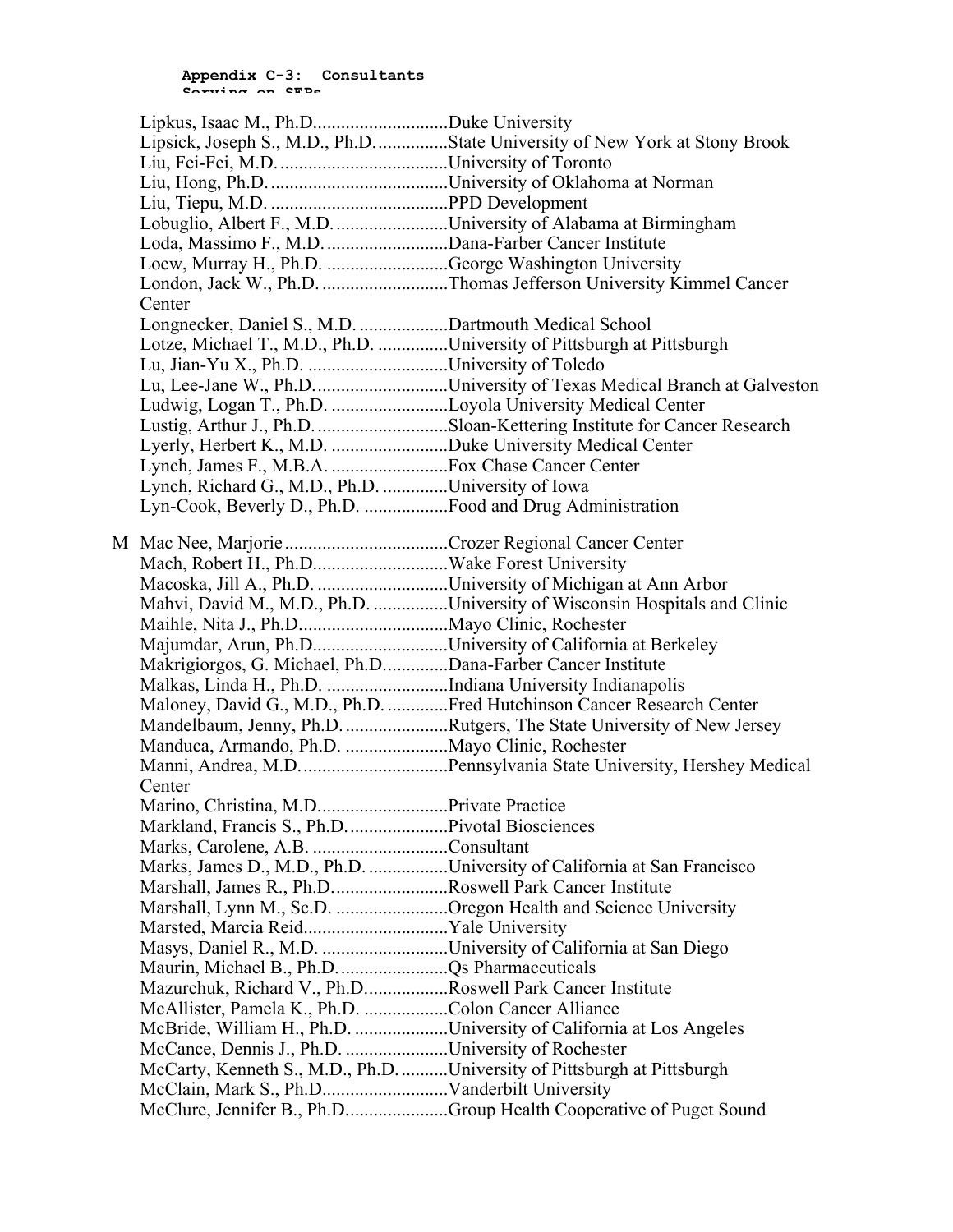|                                                  | McConkey, David J., Ph.D. University of Texas, MD Anderson Cancer Center |
|--------------------------------------------------|--------------------------------------------------------------------------|
|                                                  |                                                                          |
| McCubrey, James A., Ph.DEast Carolina University |                                                                          |
|                                                  |                                                                          |
| McGarrity, Gerard J., Ph.DGenetic Therapy, Inc.  |                                                                          |
|                                                  |                                                                          |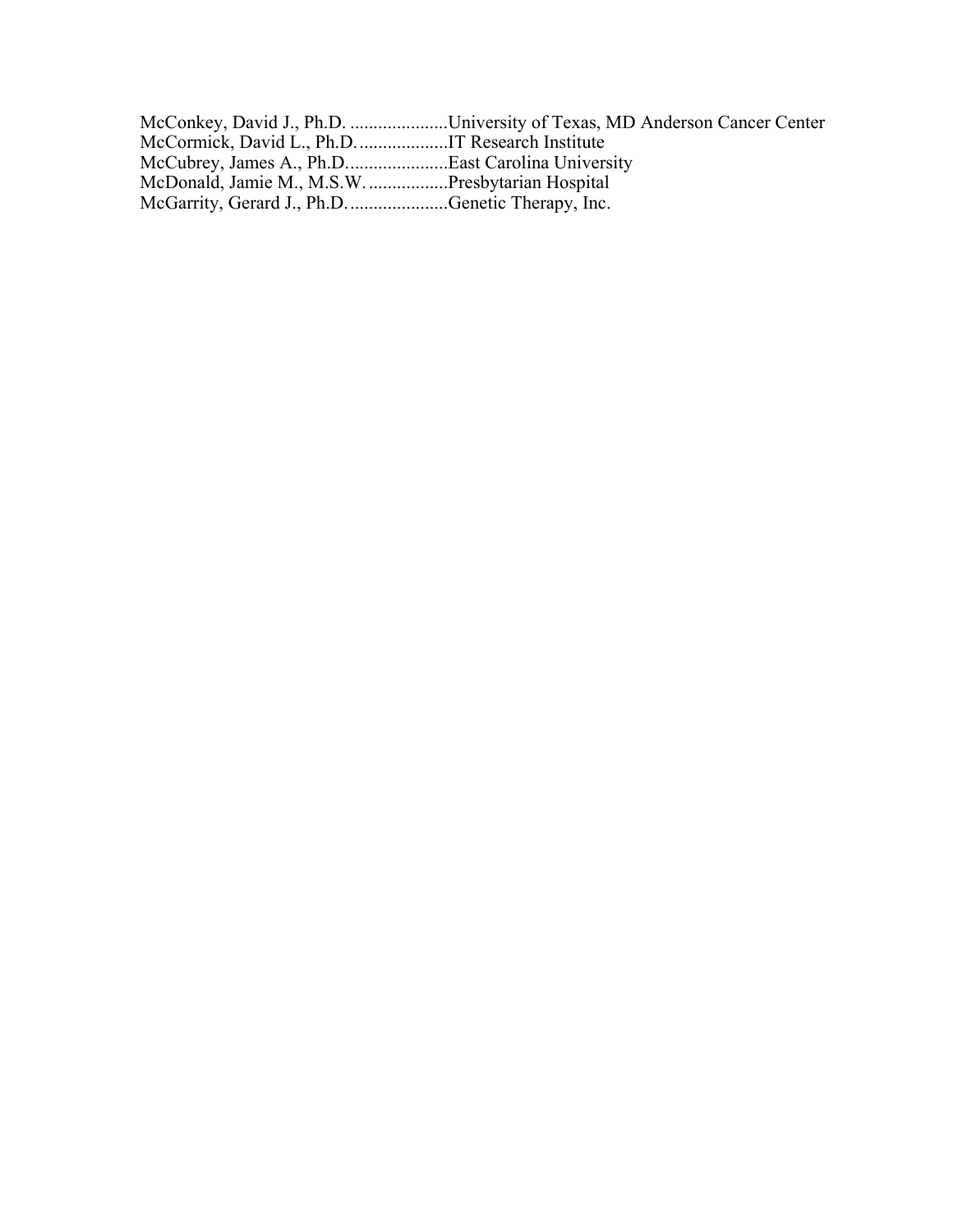McKay, Paul P. ........................................Patient Advocate McKeown, Robert E., Ph.D. ....................University of South Carolina at Columbia McLarty, Jerry W., Ph.D............................University of Texas Health Center at Tyler McMillan, Minnie, Ph.D..........................Sequella, Inc. McNeil, Ann E., R.N. ..............................University of Miami McPherson, John D., Ph.D.......................Washington University Meadows, Gary G., Ph.D.........................Washington State University Melese, Teri, Ph.D. ..................................Columbia University at New York, Morningside Mercer, Shawna L., Ph.D.........................Centers for Disease Control and Prevention Merriman, Ronald L., Ph.D. ....................Parke Davis Pharmaceutical Research Institute Mesirov, Jill P., Ph.D...............................Whitehead Institute for Biomedical Research Metcalf, Brian W., Ph.D. .........................Kosan Biosciences Mettlin, Curtis J., Ph.D. ...........................Roswell Park Cancer Institute Metz, Charles E., Ph.D.............................University of Chicago Meydani, Mohsen, D.V.M., Ph.D............International Association of Biomedical Gerontology Meyer, Tobias, Ph.D. ...............................Federation of American Societies for Experimental Biology Meyers, Craig M., Ph.D...........................Pennsylvania State University, Hershey Medical **Center** Meyn, Raymond E., Ph.D. .......................Introgen Therapeutics, Inc. Meyskens, Frank L., M.D. .......................SRI International Miles, Steven A., M.D. ............................University of California at Los Angeles Miller, Donald M., M.D., Ph.D................University of Louisville Miller, Jeffrey E., Ph.D............................IVS Technologies, LLC Miller, Norman, Ph.D. .............................University of Mississippi Medical Center Mills, Susan S., B.S. ................................Vanderbilt University Minden, Mark D., M.D., Ph.D.................Princess Margaret Hospital Mirand, Amy L., Ph.D. ............................Roswell Park Cancer Institute Mischel, Paul S., M.D..............................University of California at Los Angeles Mitchell, Edith P., M.D............................Thomas Jefferson University Mitchell, Malcolm S., M.D......................Wayne State University Mitra, Sankar, Ph.D. ................................University of Massachusetts Medical School at **Worcester** Mock, Jeremiah, Ph.D..............................University of California at San Francisco Molnar-Kimber, Katherine L., Ph.D........University of Pennsylvania Monahan, Jennifer L., Ph.D.....................University of Georgia Moorman, Patricia G., Ph.D.....................Yale University Morgan, Jennifer, M.H.A.........................Medical University of South Carolina Morgan, Lee R., M.D., Ph.D....................Dekk-Tec, Inc. Morgan, William F., Ph.D. ......................University of Maryland Morra, Marion E., M.A............................Morra Communications Morris, Selma J., M.Ed. ...........................Grady Health System Morrow, Gary R., Ph.D............................University of Rochester Mortenson, Lee E., D.P.A........................Association of Community Cancer Centers Moses, Harold L., M.D., Ph.D.................Vanderbilt University Moses, William W., Ph.D. .......................University of California-Lawrence Berkeley **Laboratory** Mossman, Kenneth L., Ph.D....................Arizona State University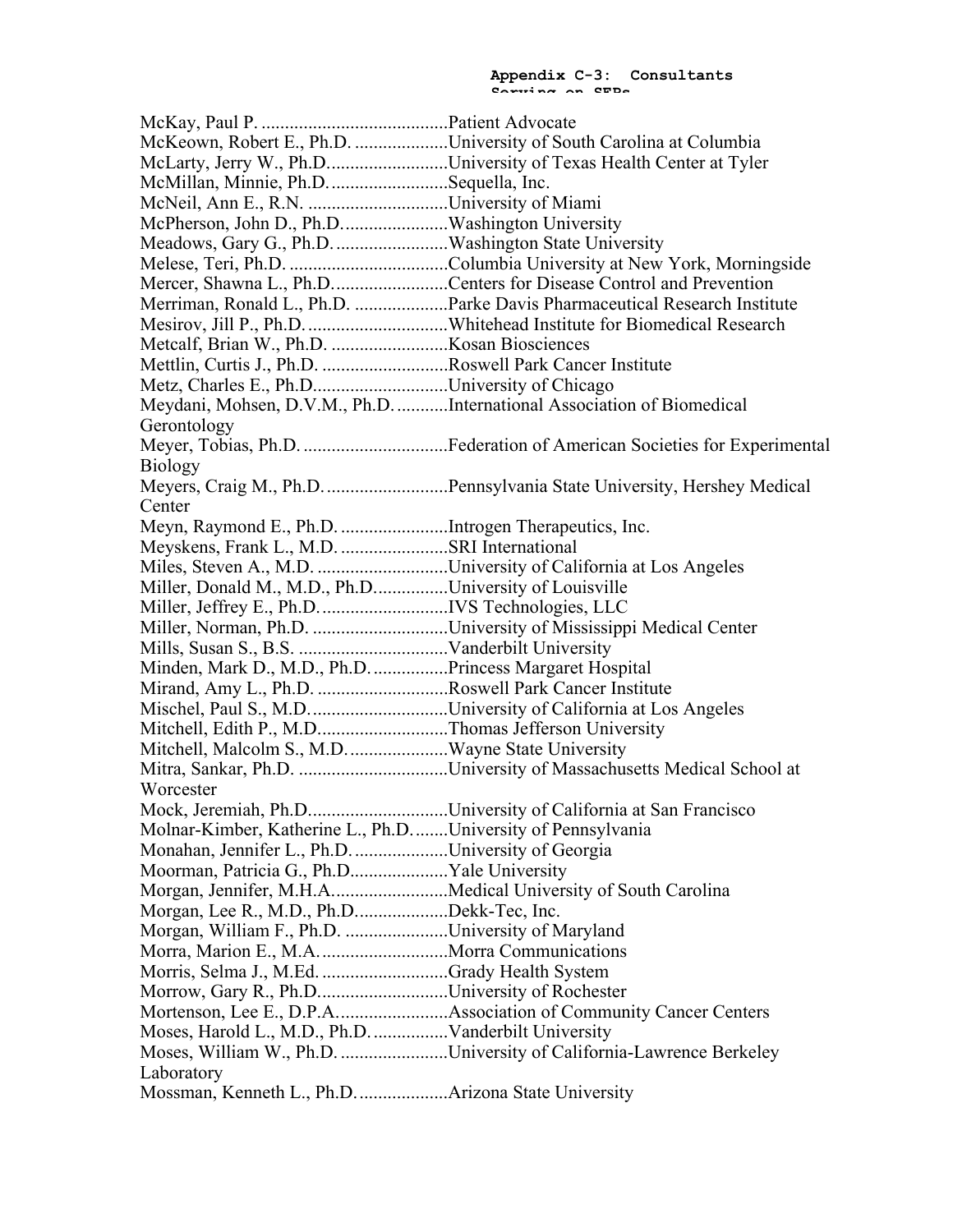|   |                                                                    | Mourant, Judith R., Ph.D. University of California-Los Alamos National     |
|---|--------------------------------------------------------------------|----------------------------------------------------------------------------|
|   | Laboratory                                                         |                                                                            |
|   |                                                                    |                                                                            |
|   | Muddiman, David C., Ph.D. Mayo Clinic, Rochester                   |                                                                            |
|   |                                                                    |                                                                            |
|   | Mukhtar, Hasan, Ph.DUniversity of Wisconsin at Madison             |                                                                            |
|   |                                                                    |                                                                            |
|   |                                                                    |                                                                            |
|   | Mun, Seong K., Ph.D. Georgetown University                         |                                                                            |
|   | Munshi, Nikhil C., M.D., Ph.DUniversity of Arkansas at Little Rock |                                                                            |
|   |                                                                    | Murphy, James R., Ph.D. National Jewish Medical and Research Center        |
|   |                                                                    | Murphy, William J., Ph.D. University of Tennessee Health Sciences Center   |
|   |                                                                    |                                                                            |
|   | Muschel, Ruth J., M.D., Ph.DUniversity of Pennsylvania             |                                                                            |
|   |                                                                    |                                                                            |
|   | Myers, Cynthia D., Ph.DUniversity of California at Los Angeles     |                                                                            |
|   |                                                                    |                                                                            |
| N |                                                                    |                                                                            |
|   |                                                                    | Nairn, Rodney S., Ph.DUniversity of Texas, MD Anderson Cancer Center       |
|   | Najjar, Sonia M., Ph.DMedical College of Ohio at Toledo            |                                                                            |
|   | Nasim, Suhail, M.D., Ph.D. Medical College of Virginia             |                                                                            |
|   | Navarro, Ana M., Ph.D. University of California at San Diego       |                                                                            |
|   | Nedelkov, Dobrin, Ph.DIntrinsic Bioprobes Inc.                     |                                                                            |
|   | Needham, Thomas E., Ph.DUniversity of Rhode Island                 |                                                                            |
|   |                                                                    |                                                                            |
|   |                                                                    |                                                                            |
|   | Nelson, Randall W., Ph.DIntrinsic Bioprobes, Inc.                  |                                                                            |
|   | Nelson, Richard L., M.DUniversity of Illinois at Chicago           |                                                                            |
|   | Neufeld, Elizabeth F., Ph.D. National Institutes of Health         |                                                                            |
|   | Neuhausen, Susan L., Ph.DUniversity of California at Irvine        |                                                                            |
|   | Neuwelt, Edward A., M.D. Oregon Health and Science University      |                                                                            |
|   | Newcomb, Elizabeth W., Ph.D. New York University                   |                                                                            |
|   |                                                                    | Newcomer, Marcia E., Ph.D. Louisiana State University A&M College at Baton |
|   | Rouge                                                              |                                                                            |
|   | Nicholas, Barbara L., A.O.C.N., M.S.N., R.N. Baptist Hospital East |                                                                            |
|   | Nichols, Craig R., M.D. Oregon Health and Science University       |                                                                            |
|   |                                                                    |                                                                            |
|   |                                                                    |                                                                            |
|   |                                                                    |                                                                            |
|   |                                                                    |                                                                            |
|   |                                                                    |                                                                            |
|   |                                                                    |                                                                            |
|   | Normolle, Daniel P., Ph.D. University of Michigan                  |                                                                            |
| О |                                                                    |                                                                            |
|   | Obuchowski, Nancy, Ph.DCleveland Clinic Foundation                 |                                                                            |
|   |                                                                    |                                                                            |
|   |                                                                    |                                                                            |
|   |                                                                    |                                                                            |
|   |                                                                    |                                                                            |
|   |                                                                    |                                                                            |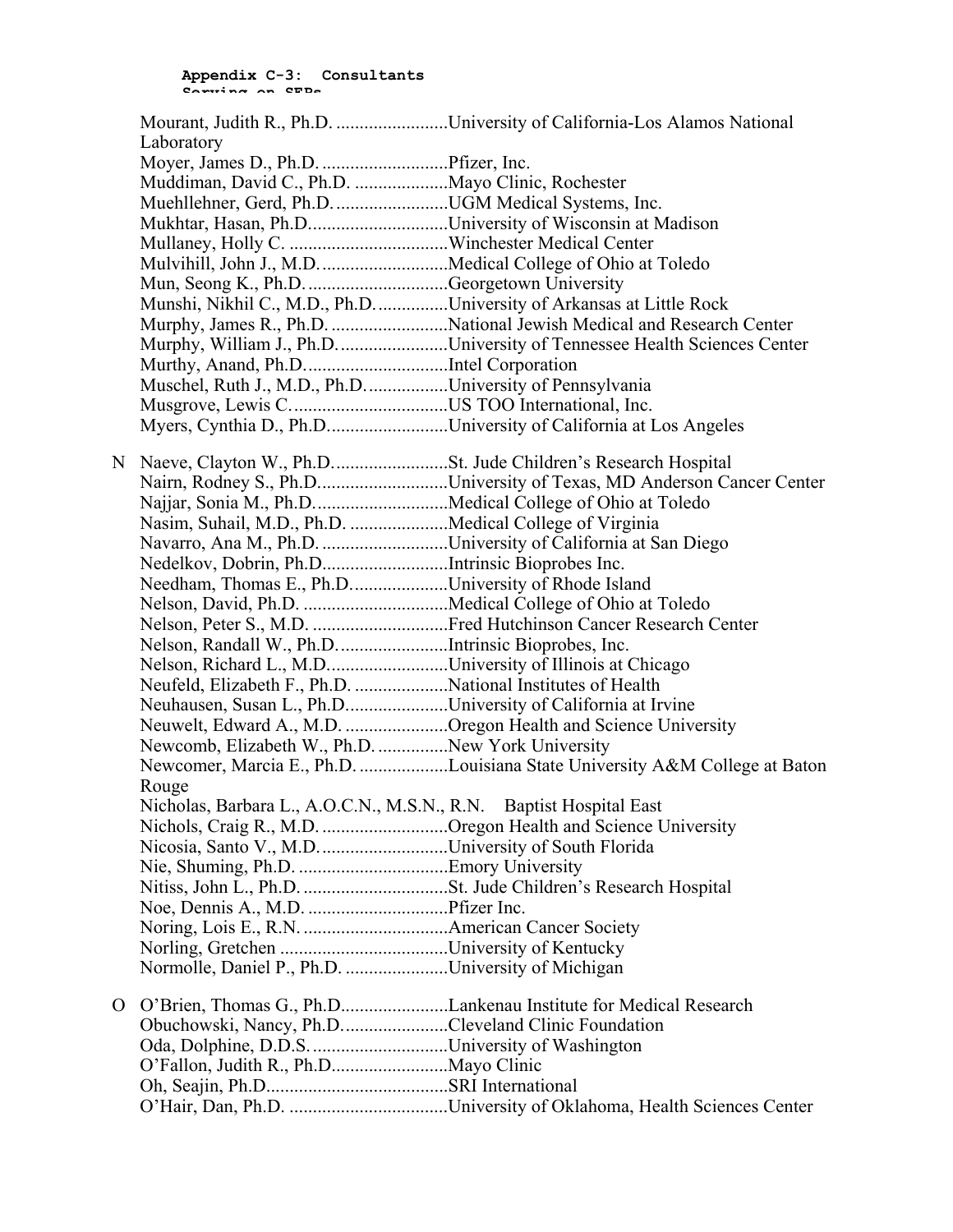| Okada, Craig Y., M.D., Ph.DUniversity of Michigan        |                                                                            |
|----------------------------------------------------------|----------------------------------------------------------------------------|
| Olch, Arthur J., Ph.D. Childrens Hospital at Los Angeles |                                                                            |
|                                                          | Oleske, Denise M., Ph.DRush-Presbyterian-St. Lukes Medical Center          |
|                                                          |                                                                            |
| Olopade, Olufunmilayo I., M.DUniversity of Chicago       |                                                                            |
|                                                          | Olsen, Larry K., Dr.P.H., M.A.T. New Mexico State University at Las Cruces |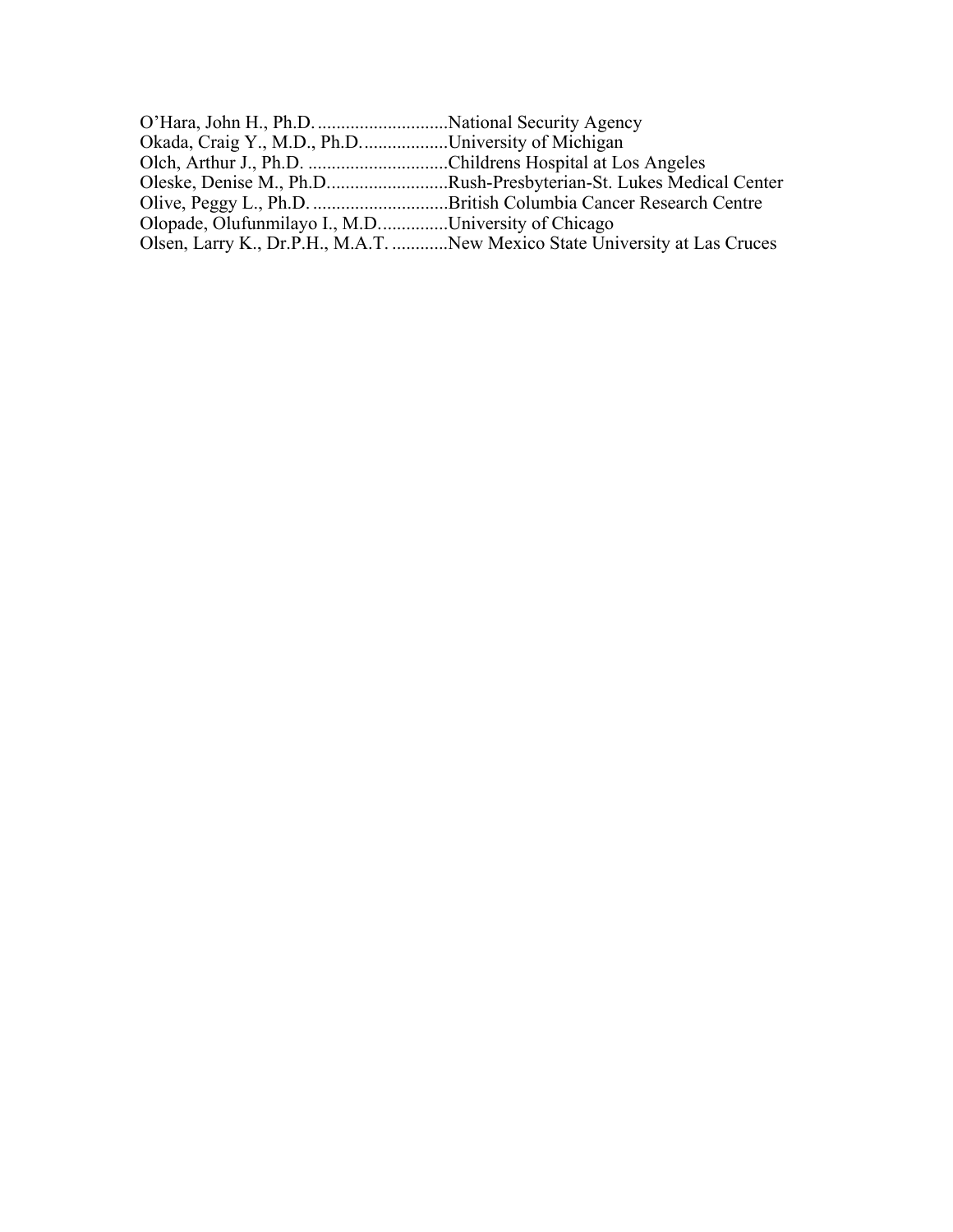|   |                                                                        | Omel, James Lloyd, M.D. Leukemia, Lymphoma, Myeloma Society                      |
|---|------------------------------------------------------------------------|----------------------------------------------------------------------------------|
|   |                                                                        | Ondrey, Frank G., M.D., Ph.DUniversity of Minnesota at Twin Cities               |
|   |                                                                        |                                                                                  |
|   |                                                                        | Orr-Weaver, Terry L., Ph.DWhitehead Institute for Biomedical Research            |
|   |                                                                        |                                                                                  |
| P |                                                                        |                                                                                  |
|   |                                                                        |                                                                                  |
|   |                                                                        |                                                                                  |
|   | Pallonen, Unto E., Ph.D. University of Michigan at Ann Arbor           |                                                                                  |
|   |                                                                        | Pardue, Mary-Lou L., Ph.D. Massachusetts Institute of Technology                 |
|   |                                                                        |                                                                                  |
|   | Parles, Karen, M.L.SLung Cancer Online                                 |                                                                                  |
|   | Paskett, Electra D., Ph.DOhio State University                         |                                                                                  |
|   | Pasqualini, Renata R., Ph.D. University of Texas                       |                                                                                  |
|   | Patchell, Roy A., M.D., Ph.D. University of Kentucky                   |                                                                                  |
|   |                                                                        |                                                                                  |
|   | Paul, Diane B., Ph.D. Ovarian Advisory Board of SHARE                  |                                                                                  |
|   |                                                                        |                                                                                  |
|   |                                                                        |                                                                                  |
|   |                                                                        |                                                                                  |
|   |                                                                        | Peehl, Donna M., Ph.D. Stanford University, School of Medicine                   |
|   |                                                                        | Pence, Barbara C., Ph.DTexas Tech University, Health Sciences Center             |
|   | Pereira, Michael A., Ph.D. Medical College of Ohio at Toledo           |                                                                                  |
|   |                                                                        | Pergolizzi, Robert G., Ph.D. North Shore University Hospital, Cornell University |
|   |                                                                        |                                                                                  |
|   |                                                                        | Perou, Charles M., Ph.D. University of North Carolina at Chapel Hill             |
|   |                                                                        |                                                                                  |
|   | Pestell, Richard G., M.D., Ph.DGeorgetown University                   |                                                                                  |
|   |                                                                        |                                                                                  |
|   |                                                                        |                                                                                  |
|   | Pezzuto, John M., Ph.DPurdue University at West Lafayette              |                                                                                  |
|   | Phillips, Peter C., M.D. Children's Hospital of Philadelphia           |                                                                                  |
|   |                                                                        | Phillips, Theodore L., M.D. University of California at San Francisco            |
|   | Pienta, Kenneth J., M.D. University of Michigan at Ann Arbor           |                                                                                  |
|   |                                                                        |                                                                                  |
|   | Center                                                                 |                                                                                  |
|   |                                                                        | Pincus, Matthew R., M.D., Ph.D. State University of New York, Downstate Medical  |
|   | Center                                                                 |                                                                                  |
|   |                                                                        |                                                                                  |
|   |                                                                        |                                                                                  |
|   | Pleasure, David E., M.D. Children's Hospital of Philadelphia           |                                                                                  |
|   | Podack, Eckhard R., M.D., Ph.D. University of Miami at Coral Gables    |                                                                                  |
|   | Pogue, Brian W., Ph.DDartmouth College                                 |                                                                                  |
|   | Pollay, Richard W., Ph.DUniversity of British Columbia                 |                                                                                  |
|   |                                                                        | Pollock, Brad H., Ph.DFoundation for The Children's Oncology Group               |
|   | Polverini, Peter J., D.D.S., D.M.ScUniversity of Michigan at Ann Arbor |                                                                                  |
|   | Pomper, Martin G., M.D., Ph.DJohns Hopkins University                  |                                                                                  |
|   |                                                                        |                                                                                  |
|   |                                                                        |                                                                                  |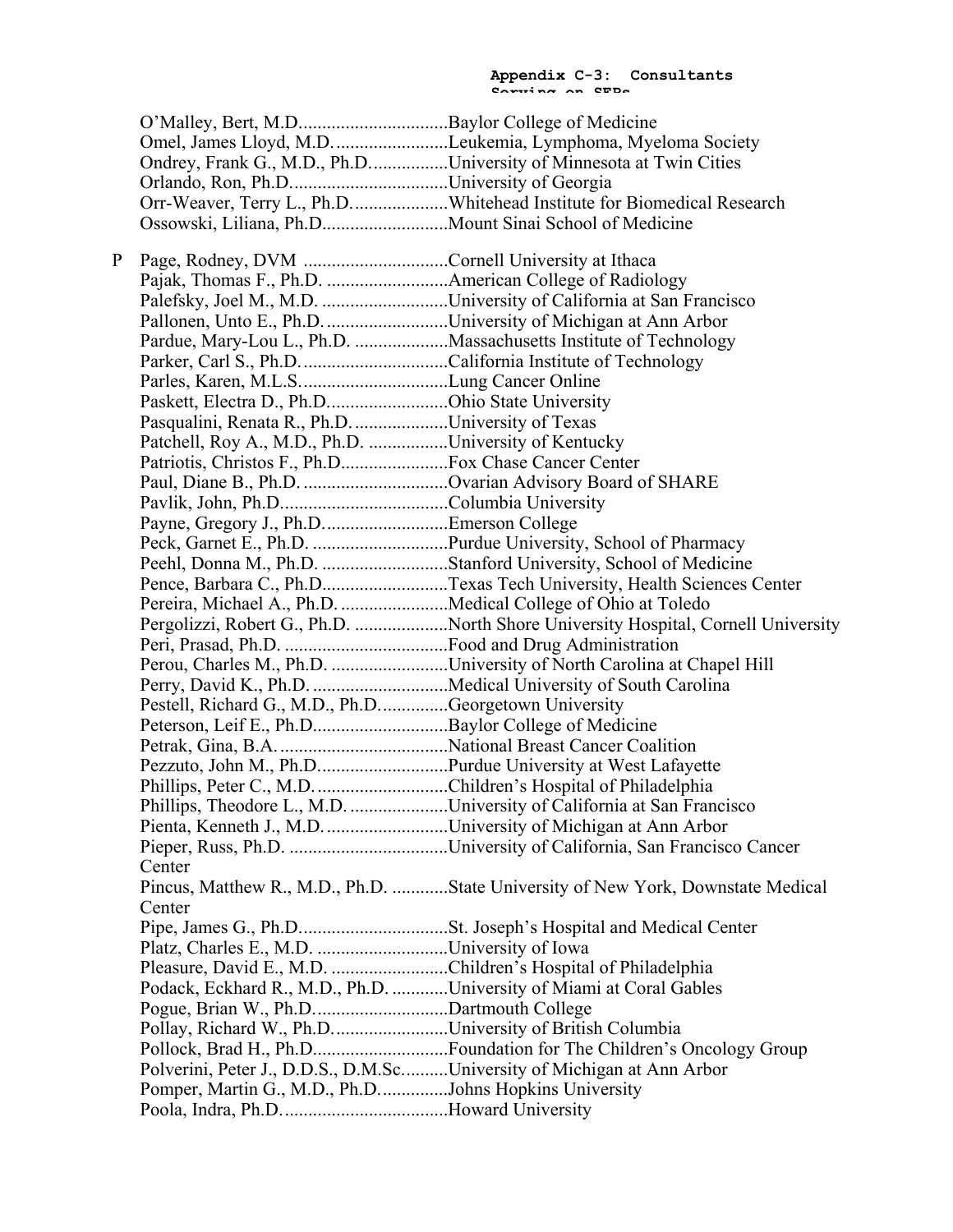|    | Posner, Marshall R., M.D. Beth Israel Deaconess Medical Center |                                                                                   |
|----|----------------------------------------------------------------|-----------------------------------------------------------------------------------|
|    | Pouget, Alexandre, Ph.DUniversity of Rochester                 |                                                                                   |
|    |                                                                | Prados, Michael D., M.D. University of California at San Francisco                |
|    | Prewitt, Theresa E., Ph.DLoyola University of Chicago          |                                                                                   |
|    |                                                                |                                                                                   |
|    |                                                                | Prokhorov, Alexander V., M.D., Ph.DUniversity of Texas, MD Anderson Cancer Center |
|    |                                                                |                                                                                   |
| Q. | Quake, Stephen R., Ph.D. California Institute of Technology    |                                                                                   |
|    |                                                                |                                                                                   |
|    | Query, James L., Ph.D. University of Houston                   |                                                                                   |
|    | Quesenberry, Peter J., M.D. Roger Williams Hospital            |                                                                                   |
|    | Quigley, James P, Ph.DScripps Research Institute               |                                                                                   |
|    |                                                                |                                                                                   |
|    |                                                                |                                                                                   |
| R. |                                                                | Raab-Traub, Nancy J., Ph.D. University of North Carolina at Chapel Hill           |
|    | Rabinovitch, Peter S., M.D., Ph.D. University of Washington    |                                                                                   |
|    |                                                                |                                                                                   |
|    | Rangnekar, Vivek M., Ph.DUniversity of Kentucky                |                                                                                   |
|    | Raschke, William C., Ph.D. Genstar Therapeutics                |                                                                                   |
|    |                                                                |                                                                                   |
|    |                                                                | Raubitschek, Andrew A., M.D., Ph.D.  City of Hope, National Medical Center        |
|    | Ray, Eileen Berlin, Ph.DCleveland State University             |                                                                                   |
|    | Raymond, Pamela A., Ph.D. University of Michigan at Ann Arbor  |                                                                                   |
|    |                                                                |                                                                                   |
|    | Recce, Michael L., Ph.D. New Jersey Institute of Technology    |                                                                                   |
|    | Redd, William H., Ph.D. Mount Sinai School of Medicine         |                                                                                   |
|    |                                                                |                                                                                   |
|    |                                                                |                                                                                   |
|    | Reeves, Anthony P., Ph.DCornell University, Ithaca             |                                                                                   |
|    |                                                                |                                                                                   |
|    |                                                                |                                                                                   |
|    | Rempel, Sandra A., Ph.D. Case Western Reserve University       |                                                                                   |
|    | Repace, James, M.S.CRepace Associates, Inc.                    |                                                                                   |
|    |                                                                | Rhodus, Nelson L., D.M.D. University of Minnesota at Twin Cities                  |
|    | Richards, Nigel G., Ph.D. University of Florida                |                                                                                   |
|    |                                                                | Riddell, Stanley R., M.DFred Hutchinson Cancer Research Center                    |
|    |                                                                |                                                                                   |
|    |                                                                | Riley, Gerald, M.S.P.H. Department of Health and Human Services                   |
|    | Rinker-Schaeffer, Carrie W., Ph.D. University of Chicago       |                                                                                   |
|    |                                                                |                                                                                   |
|    | Roberson, Noma L., Ph.D. Roberson Consulting International     |                                                                                   |
|    |                                                                |                                                                                   |
|    | College VA                                                     |                                                                                   |
|    | Robinson, Daniel R., Ph.D. University of California at Davis   |                                                                                   |
|    | Robinson, Robert A., M.D., Ph.DUniversity of Iowa              |                                                                                   |
|    |                                                                | Rodgers, William H., M.D., Ph.DUniversity of Alabama at Birmingham                |
|    |                                                                |                                                                                   |
|    |                                                                | Rodriquez-Bigas, Miguel, M.D. University of Texas, MD Anderson Cancer Center      |
|    | Romano, Louis J., Ph.D. Wayne State University                 |                                                                                   |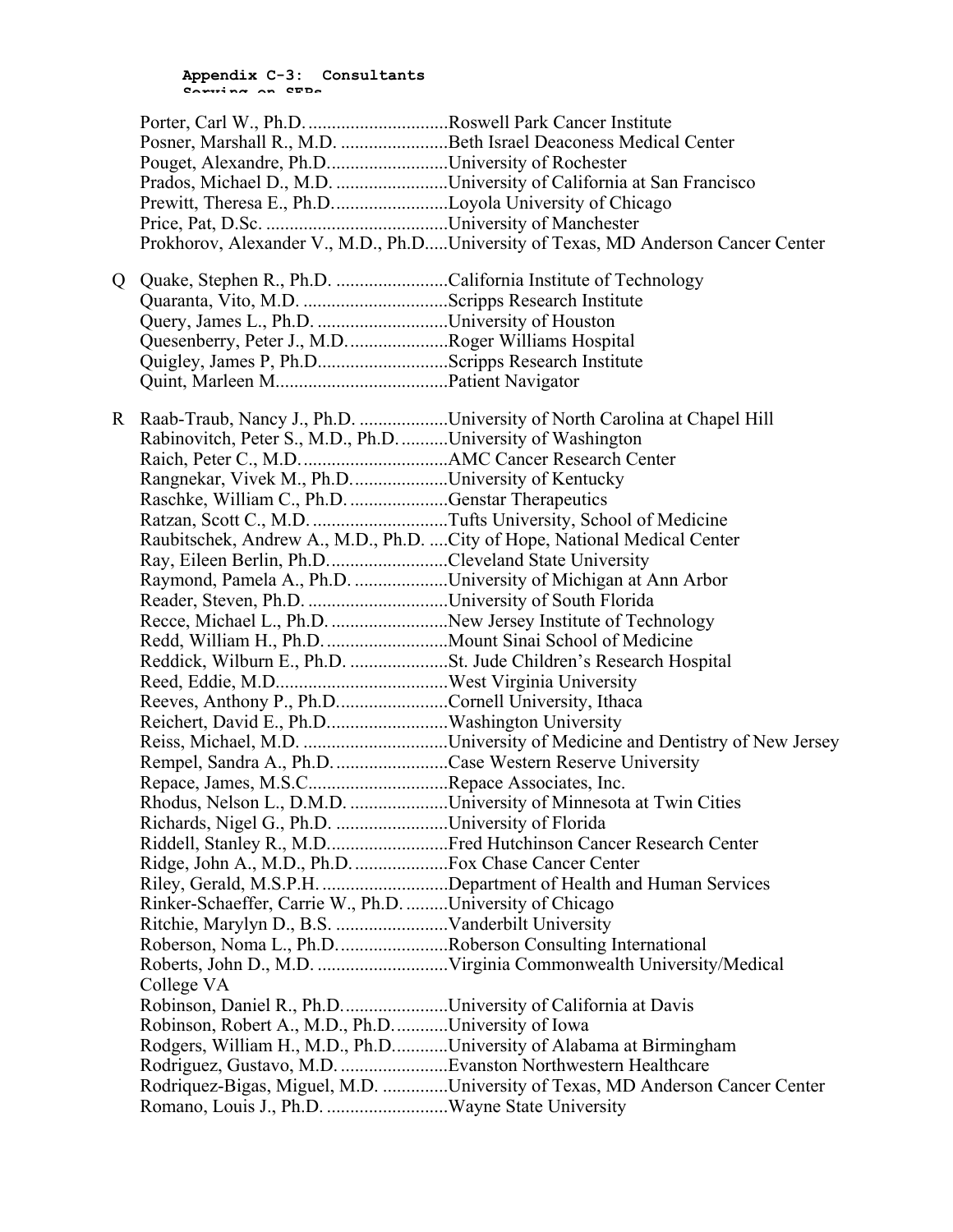| Romkes, Marjorie, Ph.D. University of Pittsburgh at Pittsburgh |  |
|----------------------------------------------------------------|--|
| Rosenberg, Margie, Ph.DUniversity of Wisconsin at Madison      |  |
| Rosenberg, Naomi E., Ph.D. Tufts University, Boston            |  |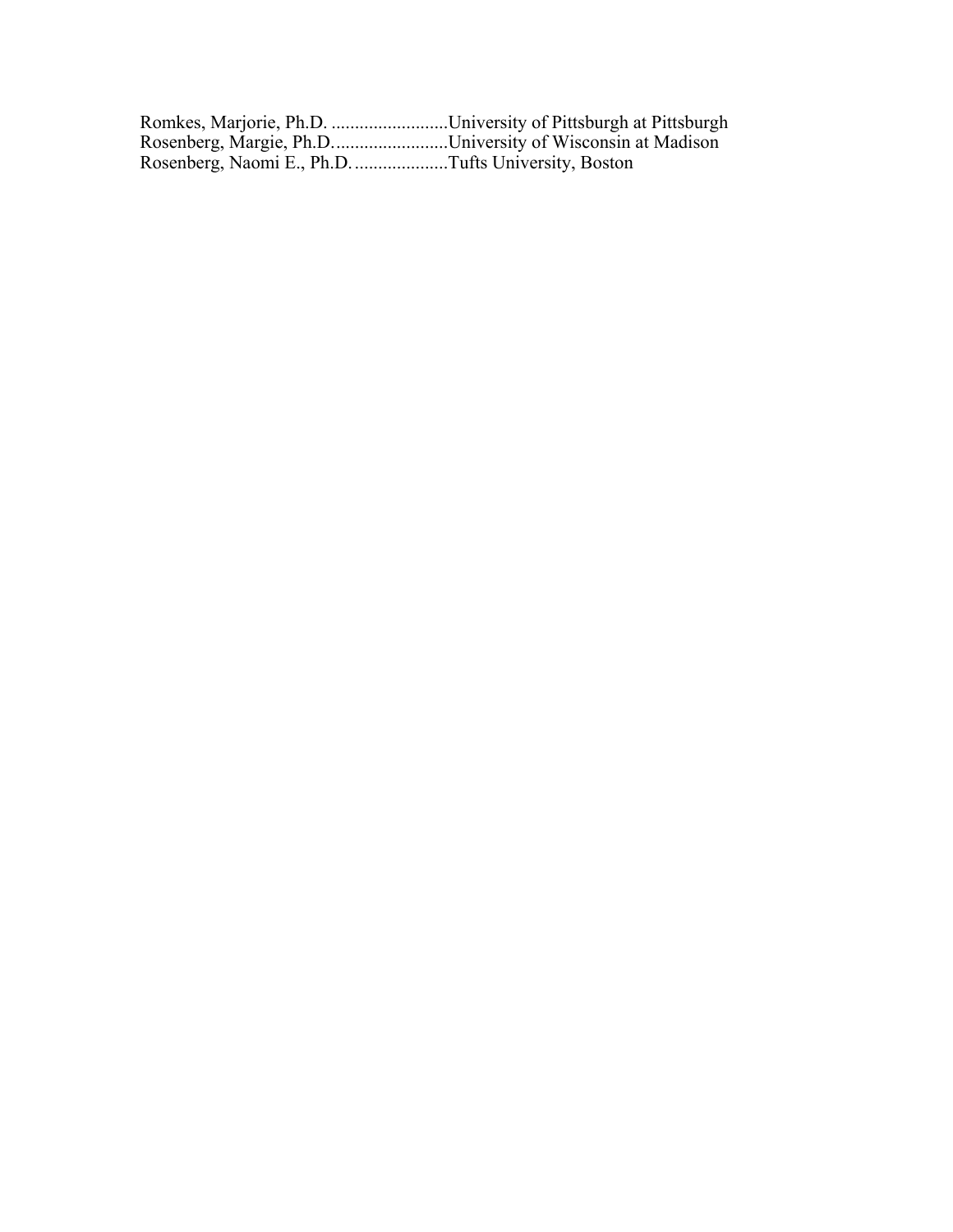Rosenthal, Eric T., B.A............................University of Hawaii at Manoa Ross, Mark M., Ph.D. ..............................Argonex, Inc. Rotenberg, Susan A., Ph.D. .....................Queens College Roth, Kevin A., M.D., Ph.D.....................University of Alabama at Birmingham Rothenberg, Mace L., M.D. .....................Vanderbilt University Rothman, Douglas L., Ph.D.....................Yale University Rowe, David T., Ph.D..............................University of Pittsburgh Royak-Schaler, Renee, Ph.D....................American Health Foundation Rudders, Richard A., M.D. ......................Boston University Rundell, M. Kathleen, Ph.D.....................Northwestern University Russell, Stephen J., M.D., Ph.D...............Mayo Clinic, Rochester Ruth, Thomas J., Ph.D. ............................Triumf/University of British Columbia Rutter, Carolyn M., Ph.D.........................Center for Health Studies S Said, Jonathan W., M.D., Ph.D................University of California, School of Medicine Sakr, Wael A., M.D. ................................Wayne State University Salazar, Omar M., M.D............................Oakwood Hospital and Medical Center Samet, Jonathan M., M.D. .......................Johns Hopkins University Sani, Brahma P., Ph.D. ............................Southern Research Institute Sarkar, Fazlul H., Ph.D. ...........................Wayne State University Sartor, Oliver, M.D. .................................Louisiana State University Savary, Priscilla A., B.A..........................Colorectal Cancer Network Sayre, James W., Ph.D.............................University of California at Los Angeles Scardino, Peter T., M.D. ..........................Sloan-Kettering Institute for Cancer Research Schad, Peter A., Ph.D...............................Alphagene, Inc. Scheinberg, David A., M.D., Ph.D. .........Sloan-Kettering Institute for Cancer Research Schell, Michael J., Ph.D...........................University of North Carolina at Chapel Hill Schiff, Gilbert M., M.D. ..........................Children's Hospital Medical Center (Cincinnati) Schildkraut, Joellen M., Ph.D. .................Duke University Schiller, Joan H., M.D. ...............................University of Wisconsin at Madison Schmale, Michael C., Ph.D......................University of Miami at Coral Gables Schnall, Mitchell D., M.D., Ph.D.............University of Pennsylvania Schnoll, Robert A., Ph.D. ........................Fox Chase Cancer Center Schoeller, Dale A., Ph.D.............................University of Wisconsin at Madison Schoenfeld, David A., Ph.D.....................Massachusetts General Hospital Scholnick, Steven B., Ph.D......................Washington University Schwartz, Ann G., Ph.D...........................Wayne State University Schwartz, Gary K., M.D. .........................Sloan-Kettering Institute for Cancer Research Schwartz, Stuart, M.D., Ph.D...................University of Medicine and Dentistry of New Jersey Schymura, Maria J., Ph.D. ...........................New York State Cancer Registry Scott, Charles B., Ph.D. ...........................American College of Radiology Secrist, John A., Ph.D. .............................Southern Research Institute Seftor, Richard E.B., Ph.D.......................University of Iowa Sellers, William R., M.D. ........................Dana-Farber Cancer Institute Senie, Ruby T., Ph.D. ..............................Columbia University Health Sciences Serody, Jonathan S., M.D., Ph.D. ............University of North Carolina at Chapel Hill Shabot, M. Michael, M.D. .......................Cedars-Sinai Medical Center Shamsuddin, Abulkalam M., M.D., Ph.D. University of Maryland School of Medicine Sharlow, Elizabeth R., Ph.D. ...................Prolx Pharmaceuticals, LP Sharma, Sheela, M.D. ..............................Cellular and Molecular Toxicology Program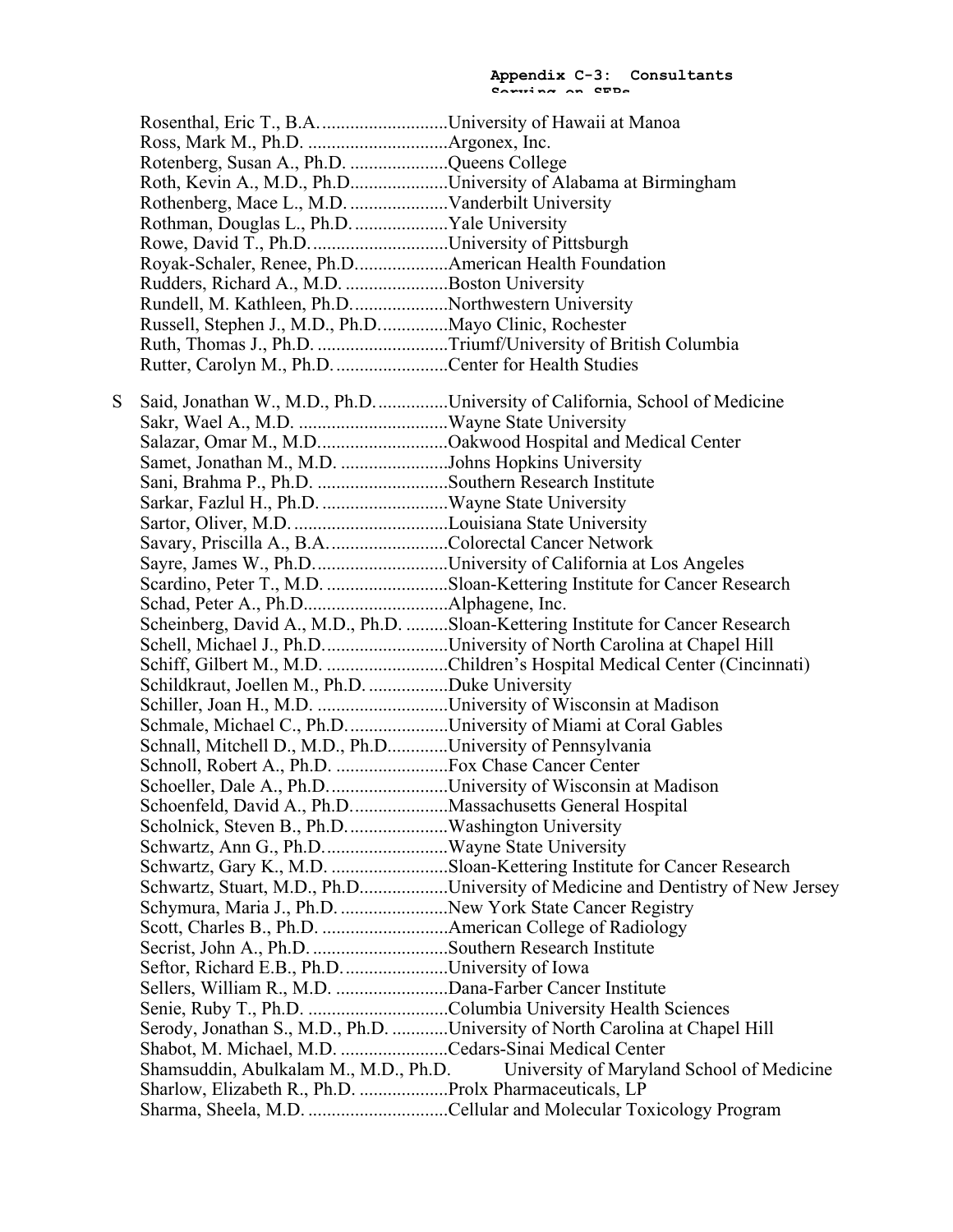| Sherman, David H., Ph.DChromaxome Corporation                    |                                                                                |
|------------------------------------------------------------------|--------------------------------------------------------------------------------|
| Shewach, Donna S., Ph.D. University of Michigan at Ann Arbor     |                                                                                |
| Shibata, Darryl K., M.D., Ph.DUniversity of Southern California  |                                                                                |
| Shields, Anthony F., M.D., Ph.D. Wayne State University          |                                                                                |
| Shih, Le-Ming, M.DJohns Hopkins University                       |                                                                                |
| Shively, John E., Ph.D. Beckman Research Institute               |                                                                                |
|                                                                  | Shope, Robert E., M.DUniversity of Texas Medical Branch at Galveston           |
|                                                                  |                                                                                |
|                                                                  |                                                                                |
|                                                                  | Shroyer, Kenneth R., M.D., Ph.D. University of Colorado Health Sciences Center |
|                                                                  |                                                                                |
|                                                                  |                                                                                |
| Siegal, Gene P., M.D., Ph.D. University of Alabama at Birmingham |                                                                                |
| Siegfried, Jill M., Ph.D. University of Pittsburgh at Pittsburgh |                                                                                |
|                                                                  | Siegle, Robert L., M.DUniversity of Texas Health Sciences Center               |
| Sievert, Maryellen C., Ph.D. Missouri University                 |                                                                                |
|                                                                  | Simons, Jonathan W., M.D. Johns Hopkins University, School of Medicine         |
|                                                                  |                                                                                |
| Alcoholism                                                       |                                                                                |
| Singer, Robert H., Ph.D. Yeshiva University                      |                                                                                |
|                                                                  | Singh, Karan P., Ph.D. University of North Texas Health Science Center         |
| Sirover, Michael A., Ph.DTemple University Medical Center        |                                                                                |
| Skates, Steven J., M.D., Ph.D. Massachusetts General Hospital    |                                                                                |
| Skubitz, Amy P., Ph.D. Tissue Trust, Inc.                        |                                                                                |
|                                                                  | Slaga, Thomas J., Ph.D. University of Texas, MD Anderson Cancer Center         |
|                                                                  |                                                                                |
|                                                                  |                                                                                |
| Slocum, Harry K., Ph.D. Roswell Park Cancer Institute            |                                                                                |
| Slymen, Donald J., Ph.D. San Diego State University              |                                                                                |
|                                                                  | Smathers, James B., Ph.D. University of California at Los Angeles              |
|                                                                  | Smith, Charles D., Ph.DPennsylvania State University, Hershey Medical          |
| Center                                                           |                                                                                |
|                                                                  |                                                                                |
| Smith, Gary K., Ph.D. Glaxowellcome, Inc.                        |                                                                                |
| Snyder, Leslie B., Ph.DUniversity of Connecticut at Storrs       |                                                                                |
|                                                                  |                                                                                |
|                                                                  |                                                                                |
|                                                                  | Song, Chang W., Ph.D. University of Minnesota Medical School                   |
| Soong, Seng-Jaw T., Ph.D. University of Alabama at Birmingham    |                                                                                |
| Sorrentino, Brian P., M.D. St. Jude Children's Research Hospital |                                                                                |
| Sosman, Jeffrey A., M.D. Vanderbilt University                   |                                                                                |
| Speicher, David W., Ph.D. Wistar Institute                       |                                                                                |
|                                                                  |                                                                                |
|                                                                  | Spitz, Margaret R., M.DUniversity of Texas, MD Anderson Cancer Center          |
|                                                                  | Stass, Sanford A., M.D. University of Maryland, Baltimore Professional         |
| School                                                           |                                                                                |
| Sternick, Edward S., Ph.D. Tufts-New England Medical Center      |                                                                                |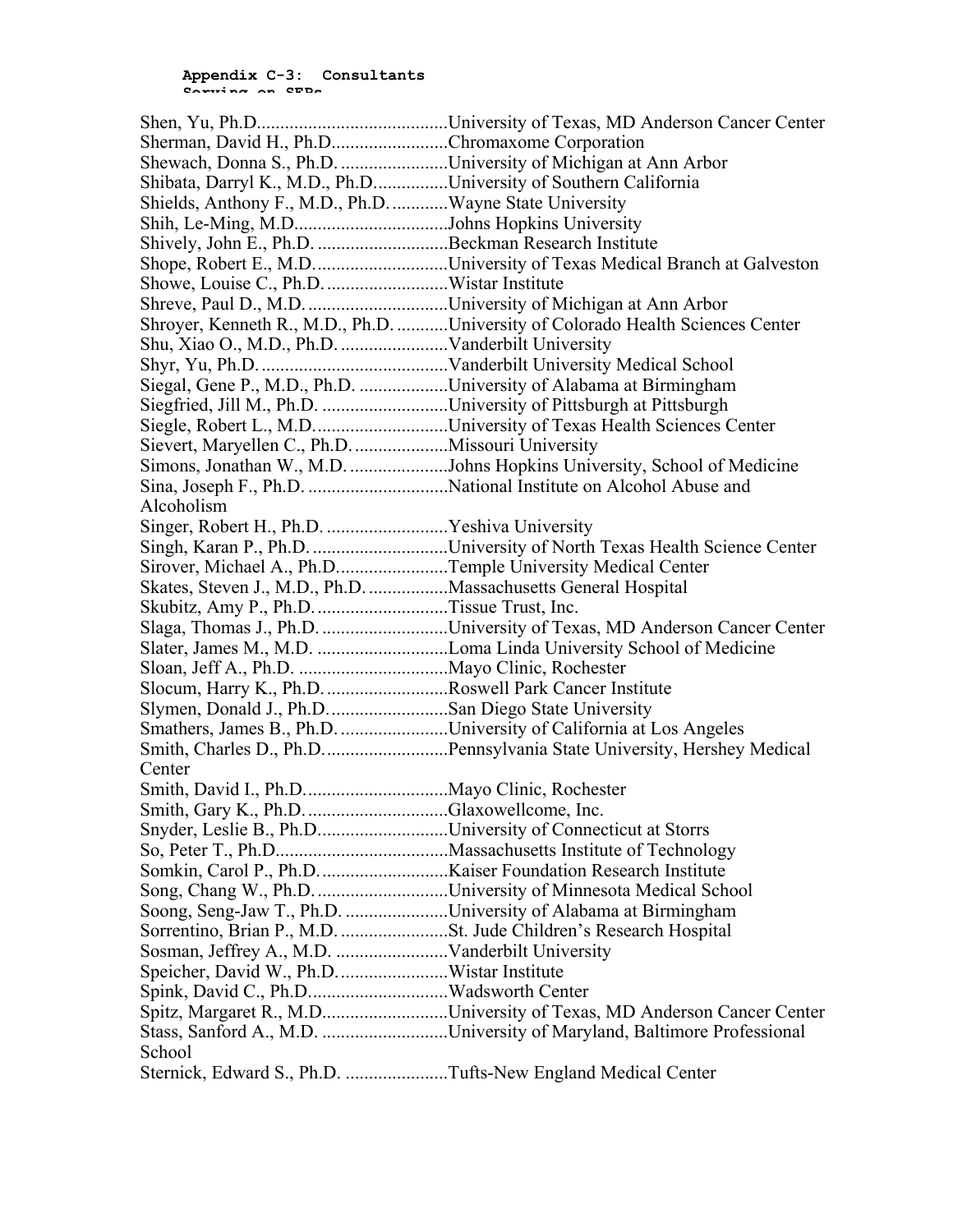| Stevens, Richard G., Ph.D. University of Connecticut, School of |  |
|-----------------------------------------------------------------|--|
| Medicine/Dentistry                                              |  |
| Stewart, Carleton C., Ph.DRoswell Park Cancer Institute         |  |
|                                                                 |  |
| Stewart, Keith A., M.D. University of Toronto                   |  |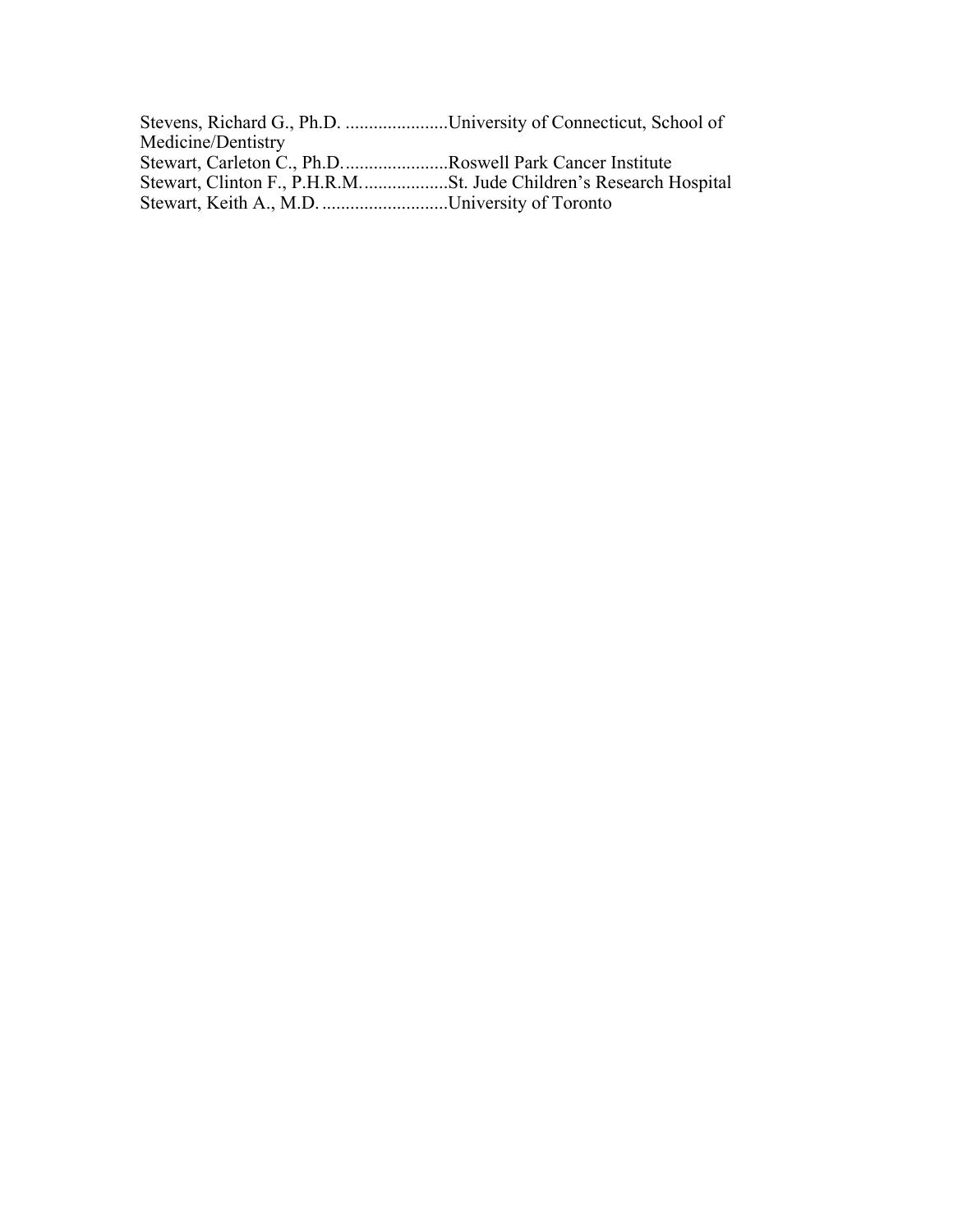|   | Stoeckert, Christian J., Ph.D. University of Pennsylvania        |                                                                                       |
|---|------------------------------------------------------------------|---------------------------------------------------------------------------------------|
|   | Stoica, Adriana, Ph.DGeorgetown University                       |                                                                                       |
|   |                                                                  | Stokoe, David H., Ph.DUniversity of California at San Francisco                       |
|   |                                                                  |                                                                                       |
|   | Stoner, Gary D., Ph.D. Ohio State University                     |                                                                                       |
|   |                                                                  |                                                                                       |
|   | Medicine                                                         |                                                                                       |
|   |                                                                  |                                                                                       |
|   |                                                                  |                                                                                       |
|   |                                                                  | Stotts, R. Craig, Ph.DUniversity of Tennessee Health Sciences Center                  |
|   |                                                                  |                                                                                       |
|   | Strickland, Paul T., Ph.D. Johns Hopkins University              |                                                                                       |
|   | Strong, Gary W., Ph.D. National Science Foundation               |                                                                                       |
|   |                                                                  |                                                                                       |
|   |                                                                  | Studzinski, George P., M.D., Ph.D. University of Medicine and Dentistry of New Jersey |
|   | Stuhldreher, Wendy L., Ph.DSlippery Rock University              |                                                                                       |
|   | Su, Yan A., M.D., Ph.D. Georgetown University                    |                                                                                       |
|   | Sumner, Ii, Walton, M.D. Barnes-Jewish Hospital                  |                                                                                       |
|   |                                                                  | Sussman, Daniel J., Ph.D.      University of Maryland, Baltimore Professional         |
|   | School                                                           |                                                                                       |
|   |                                                                  |                                                                                       |
|   |                                                                  |                                                                                       |
| T | Talavera, Gregory A., M.D., Ph.DSan Diego State University       |                                                                                       |
|   |                                                                  |                                                                                       |
|   |                                                                  |                                                                                       |
|   | Tan, Wai-Yuan, Ph.DUniversity of Memphis                         |                                                                                       |
|   |                                                                  | Taren, Douglas L., Ph.D. University of Arizona, College of Medicine                   |
|   |                                                                  |                                                                                       |
|   | Taylor, Jeremy M., Ph.DUniversity of Michigan at Ann Arbor       |                                                                                       |
|   | Taylor, Kathryn L., Ph.D. Georgetown University                  |                                                                                       |
|   | Telang, Nitin T., Ph.DStrang Cancer Prevention Center            |                                                                                       |
|   |                                                                  |                                                                                       |
|   | Thakur, Mathew L., Ph.D. Thomas Jefferson University             |                                                                                       |
|   |                                                                  |                                                                                       |
|   | Thomas, Michael J., Ph.DWake Forest University                   |                                                                                       |
|   |                                                                  |                                                                                       |
|   |                                                                  |                                                                                       |
|   | Thorley-Lawson, David A., Ph.D. Tufts University at Boston       |                                                                                       |
|   |                                                                  | Thrall, Brian D., Ph.D. Battelle Pacific Northwest Laboratories                       |
|   | Tilley, Barbara C., M.D., Ph.D. Case Western Reserve University  |                                                                                       |
|   |                                                                  |                                                                                       |
|   | Tockman, Melvyn S., M.D., Ph.D. University of South Florida      |                                                                                       |
|   |                                                                  | Toga, Arthur W., Ph.DUniversity of California at Los Angeles                          |
|   |                                                                  |                                                                                       |
|   |                                                                  | Torok-Storb, Beverly J., Ph.D. Fred Hutchinson Cancer Research Center                 |
|   | Triche, Timothy J., M.D., Ph.D. Children's Hospital, Los Angeles |                                                                                       |
|   |                                                                  | Tropsha, Alexander E., Ph.D. University of North Carolina at Chapel Hill              |
|   | True, Lawrence D., M.D. University of Washington                 |                                                                                       |
|   | Truitt, Robert L., Ph.D. Medical College of Wisconsin            |                                                                                       |
|   | Tsao, Ming-Sound S., M.D. Princess Margaret Hospital             |                                                                                       |
|   |                                                                  |                                                                                       |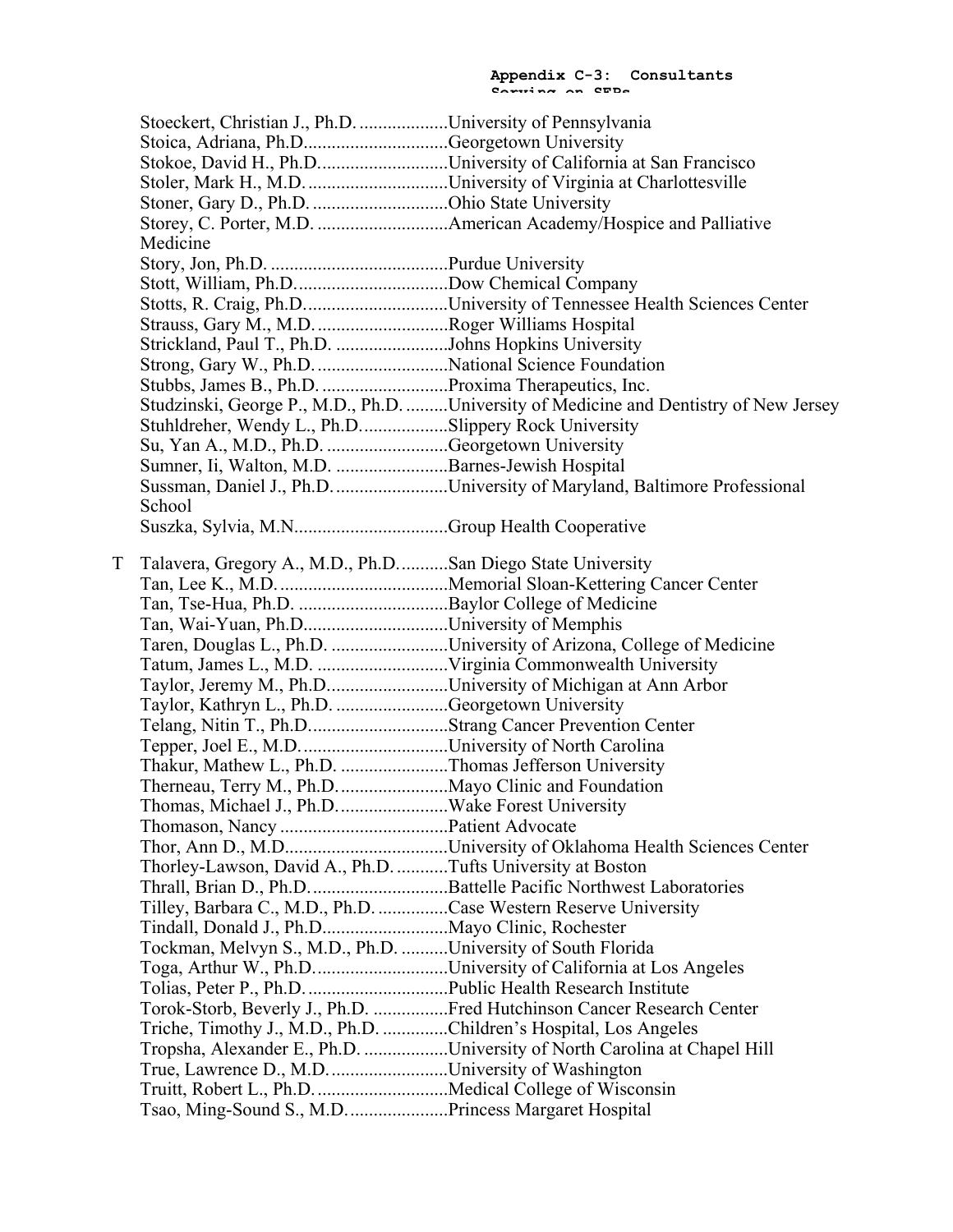|   | Tsui, Benjamin M., Ph.D. Johns Hopkins University                   |                                                                                     |
|---|---------------------------------------------------------------------|-------------------------------------------------------------------------------------|
|   | Turchi, John J., Ph.DWright State University                        |                                                                                     |
|   |                                                                     | Turkson, James K., Ph.D. H. Lee Moffitt Cancer Center and Research Institute        |
|   |                                                                     | Turner, James N., Ph.D. Wadsworth Center, New York State Department                 |
|   |                                                                     |                                                                                     |
|   | Turner, Timothy, Ph.DTuskegee University                            |                                                                                     |
|   | Tyson, Julian F., Ph.DUniversity of Massachusetts                   |                                                                                     |
| U |                                                                     | Urban, Nicole D., D.Sc. Fred Hutchinson Cancer Research Center                      |
| V | Valentino, Daniel J., Ph.D. University of California at Los Angeles |                                                                                     |
|   |                                                                     |                                                                                     |
|   | Van Breemen, Richard B., Ph.D. University of Illinois at Chicago    |                                                                                     |
|   |                                                                     | Van Der Schyf, Cornelis J., D.ScVirginia Polytechnic Institute and State University |
|   | Van Meir, Erwin G., Ph.D. Emory University                          |                                                                                     |
|   | Vannier, Michael W., M.D. University of Iowa                        |                                                                                     |
|   |                                                                     | Varella-Garcia, Marileila, Ph.D. University of Colorado Health Sciences Center      |
|   |                                                                     | Vaughan, John T., M.D., Ph.DFred Hutchinson Cancer Research Center                  |
|   |                                                                     | Vaughan, Thomas L., M.D. Fred Hutchinson Cancer Research Center                     |
|   | Verma, Ajit K., Ph.D. University of Wisconsin at Madison            |                                                                                     |
|   |                                                                     | Verschraegen, Claire F., M.D. University of New Mexico at Albuquerque               |
|   | Vieweg, Johannes W., M.D. Duke University                           |                                                                                     |
|   |                                                                     | Vigushin, David, Ph.D. Imperial College of Science, Technology and                  |
|   | Medicine                                                            |                                                                                     |
|   |                                                                     | Villarreal, Roberto, M.D., Ph.DNational Hispanic Leader, INIT/CNCR                  |
|   |                                                                     | Virnig, Beth A., Ph.DUniversity of Minnesota at Twin Cities                         |
|   |                                                                     | Visuri, Steven R., Ph.DUniversity of California-Lawrence Livermore                  |
|   | National Lab                                                        |                                                                                     |
|   |                                                                     |                                                                                     |
|   |                                                                     |                                                                                     |
|   |                                                                     |                                                                                     |
|   | W Waldman, Scott A., M.D., Ph.D. Thomas Jefferson University        |                                                                                     |
|   |                                                                     |                                                                                     |
|   |                                                                     |                                                                                     |
|   |                                                                     |                                                                                     |
|   |                                                                     |                                                                                     |
|   | Wang, Xiaobin, M.DBoston Medical Center                             |                                                                                     |
|   |                                                                     |                                                                                     |
|   | Wang, Zhigang, Ph.DUniversity of Kentucky                           |                                                                                     |
|   |                                                                     |                                                                                     |
|   |                                                                     |                                                                                     |
|   |                                                                     |                                                                                     |
|   |                                                                     |                                                                                     |
|   |                                                                     | Wargovich, Michael J., Ph.D. University of South Carolina at Columbia               |
|   | Wassertheil-Smoller, Sylvia W., Ph.D Yeshiva University             |                                                                                     |
|   | Watkins, Simon C., Ph.D. Essex Corporation                          |                                                                                     |
|   |                                                                     |                                                                                     |
|   |                                                                     | Watterson, Daniel M., Ph.DNorthwestern University Medical School                    |
|   |                                                                     |                                                                                     |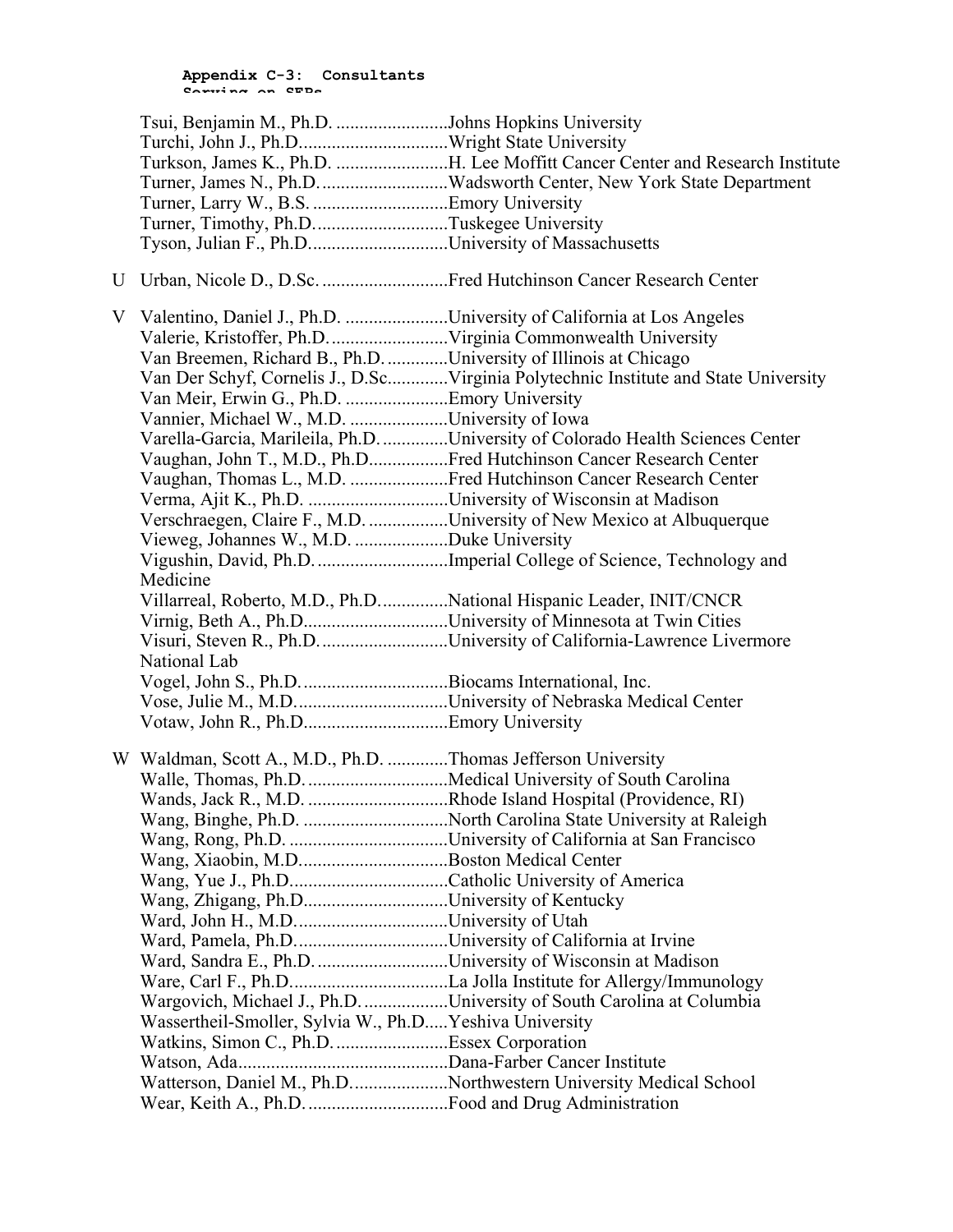| Weber, Jeffrey S., M.D., Ph.DUniversity of Southern California          |
|-------------------------------------------------------------------------|
| Weber, Michael J., Ph.D. University of Illinois at Champaign            |
| Wei, Qingyi, M.D., Ph.D. University of Texas, MD Anderson Cancer Center |
|                                                                         |
|                                                                         |
|                                                                         |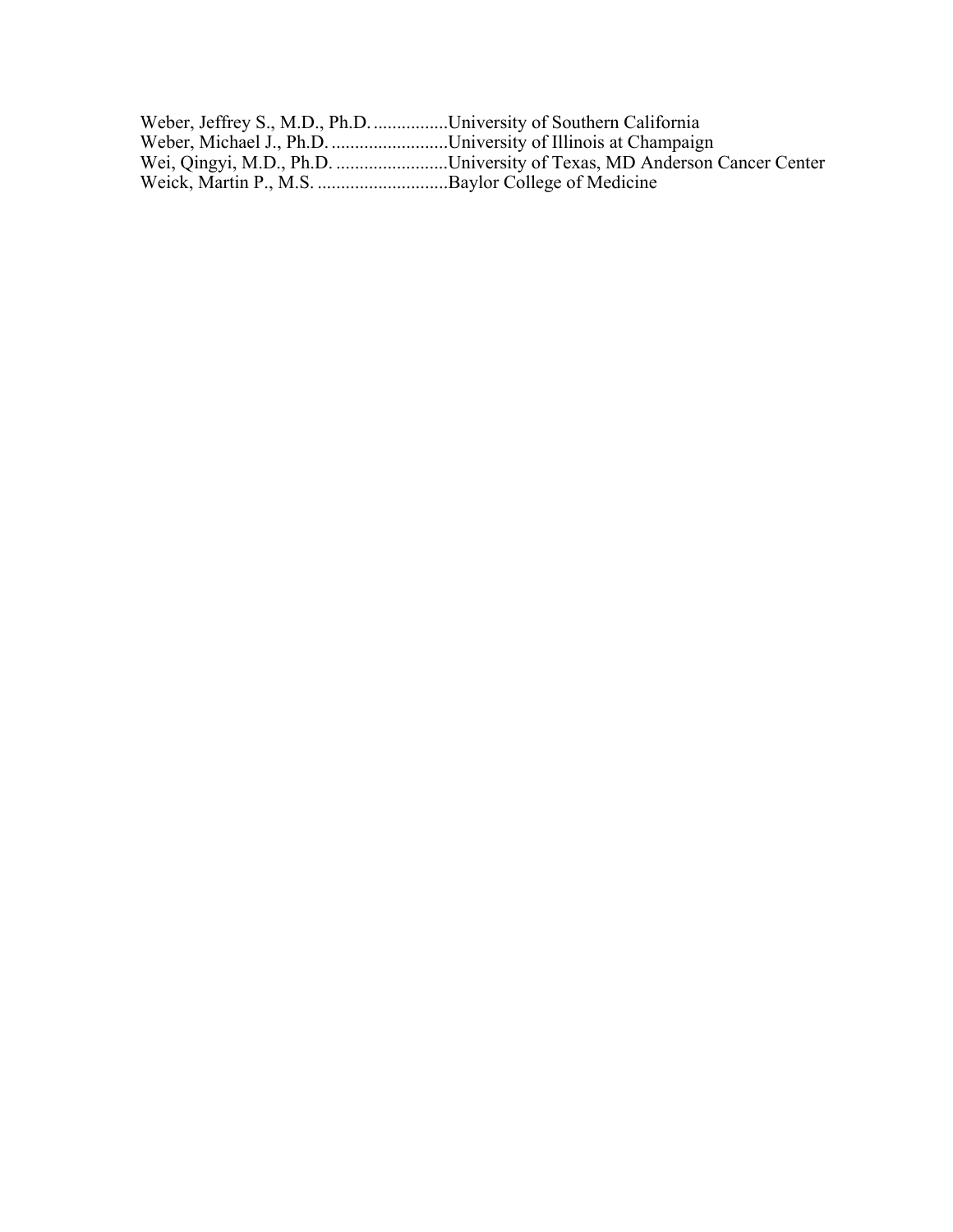Weigum, Jeanne, M.S. .............................Association for Non-Smokers, Minnesota Weil, Vivian, Ph.D...................................Illinois Institute of Technology Weiner, George J., M.D.............................University of Iowa Weinkam, Robert, M.D............................Matrix Pharmaceuticals Inc. Weinmann, Sheila A., Ph.D.....................Kaiser Foundation Research Institute Weir, Hannah K., Ph.D. ...............................Centers for Disease Control and Prevention Weis, Marcia R., M.A.Ed. .......................Washington University Weiss, Geoffrey R., M.D. ........................University of Texas Health Sciences Center at San Antonio Weiss, Nancy S., Ph.D.............................Texas Department of Health Weissman, Bernard E., Ph.D. ..................University of North Carolina at Chapel Hill Weissman, Sherman M., M.D..................Yale University Welch, Michael J., Ph.D. .........................Washington University Wellstein, Anton, M.D., Ph.D..................Lombardi Cancer Center Welsh, John T., Ph.D. ..............................Sidney Kimmel Cancer Center Wenzel, Lari B., Ph.D...............................University of California at Irvine Werness, Bruce A., M.D..........................INOVA Fair Oaks Hospital West, Dee W., Ph.D.................................Northern California Cancer Center Westra, William H., M.D.........................The Weinberg Cancer Center Whitman, Malcolm R., Ph.D. ..................Harvard University (Medical School) Wieand, Samuel H., M.D.........................University of Pittsburgh Wiernik, Peter H., M.D............................Our Lady of Mercy Medical Center Wiese, Helen Jean C., Ph.D. ....................University of Kentucky Wiesenfeld, Martin, M.D.........................Cedar Rapids Oncology Project Wiesner, Georgia L., M.D., Ph.D. ...........University of Minnesota at Twin Cities Wiktor, Peter J., Ph.D. .............................Engineering Arts Wilczynski, Sharon P., M.D., Ph.D. ........City of Hope, National Medical Center Wiley, Steven H., Ph.D............................Battelle Pacific Northwest Laboratories Williams, Bryan R., Ph.D. .......................Cleveland Clinic Foundation Willman, Cheryl L., M.D...........................University of New Mexico at Albuquerque Wilson, Brian C., Ph.D. .............................University of Toronto Wilson, David F., Ph.D.............................University of Pennsylvania Wilson, James M., M.D., Ph.D. ...............University of Pennsylvania Wilson, Robert B., M.D., Ph.D................University of Pennsylvania Windsor, Richard A., Ph.D. .....................University of Alabama at Birmingham Winett, Richard A., Ph.D.........................Virginia Polytechnic Institute and State University Witherspoon, Yvonne, B.A......................Dana-Farber Cancer Institute Wong, Lee-Jun C., Ph.D. .........................Georgetown University Wood, Katherine A., Ph.D.......................Trevigen, Inc. Wood, Marie E., M.D. .............................University of Vermont and State Agricultural College Woodhouse, Carolyn D., M.P.H..............Duval County Public Health Unit Woods, Virgil L., M.D.............................University of California at San Diego Wooley, Karen L., Ph.D...........................Washington University Wu, Xifeng, M.D., Ph.D. .........................University of Texas Health Sciences Center at Houston

X Xu, Ying, Ph.D.........................................Lockheed Martin Energy Research Corp. Xuan, Jason J., Ph.D. ...............................Catholic University of America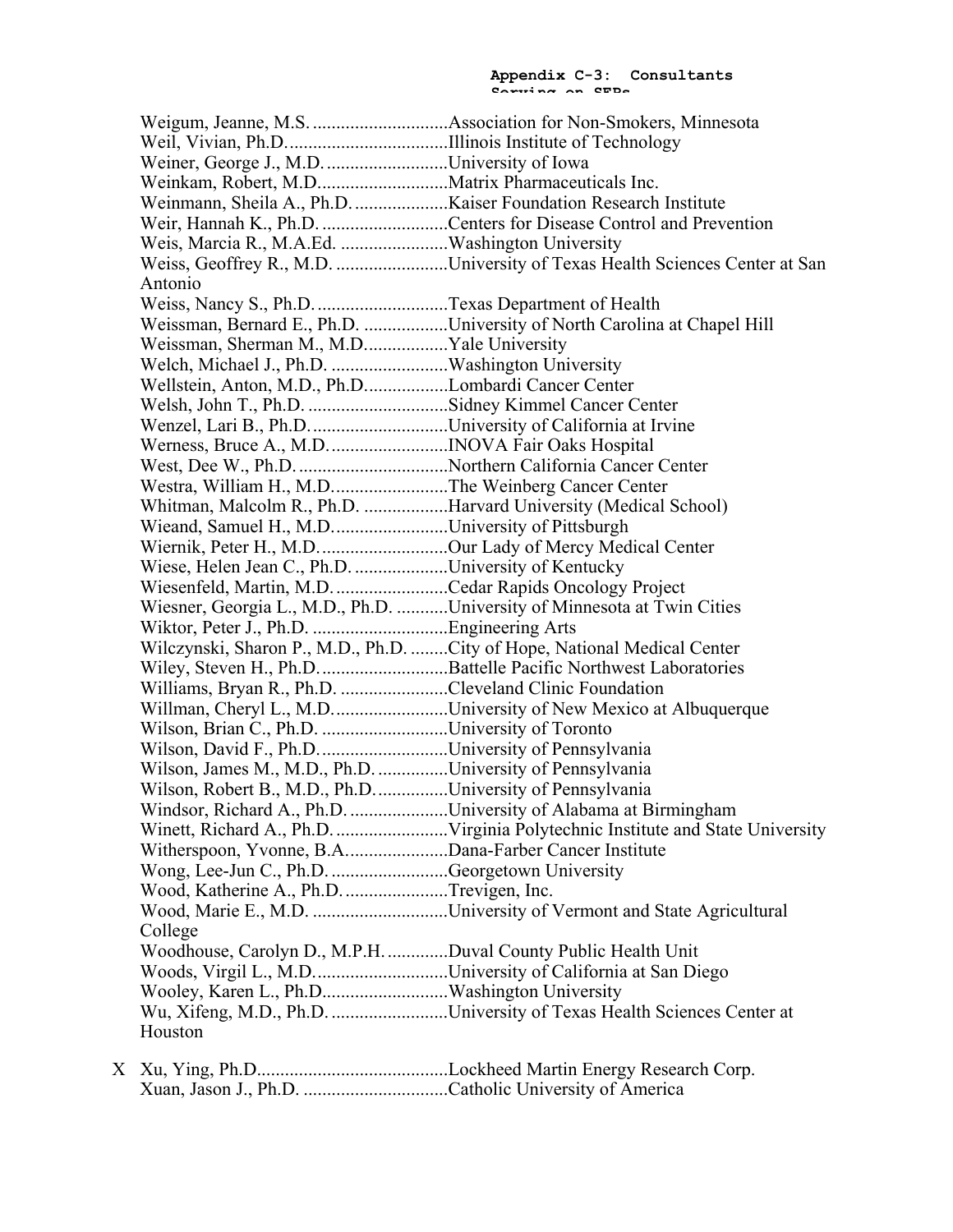| Yalowich, Jack C., Ph.D. University of Pittsburgh at Pittsburgh            |                                                                            |
|----------------------------------------------------------------------------|----------------------------------------------------------------------------|
| Yamamoto, Monica E., Dr.P.H., R.D.  University of Pittsburgh at Pittsburgh |                                                                            |
|                                                                            |                                                                            |
|                                                                            |                                                                            |
|                                                                            | Yannelli, John R., Ph.D. University of Kentucky Medical Center             |
|                                                                            |                                                                            |
| Young, Donn C., Ph.D. Ohio State University                                |                                                                            |
|                                                                            |                                                                            |
| Z Zabriskie, T. M., Ph.D. Oregon State University                          |                                                                            |
| Zagzebski, James A., Ph.D. University of Wisconsin at Madison              |                                                                            |
| Zarbo, Richard J., M.D. Henry Ford Hospital                                |                                                                            |
| Zborowski, Maciej, Ph.D. Cleveland Clinic Foundation                       |                                                                            |
|                                                                            | Zeisel, Steven H., M.D., Ph.D. University of North Carolina at Chapel Hill |
|                                                                            |                                                                            |
| Zhang, Xiao-Kun, Ph.D. Burnham Institute                                   |                                                                            |
|                                                                            | Zhang, Zuo-Feng, M.D., Ph.DUniversity of California at Los Angeles         |
|                                                                            |                                                                            |

# **Total Number of Reviewers: 1,129**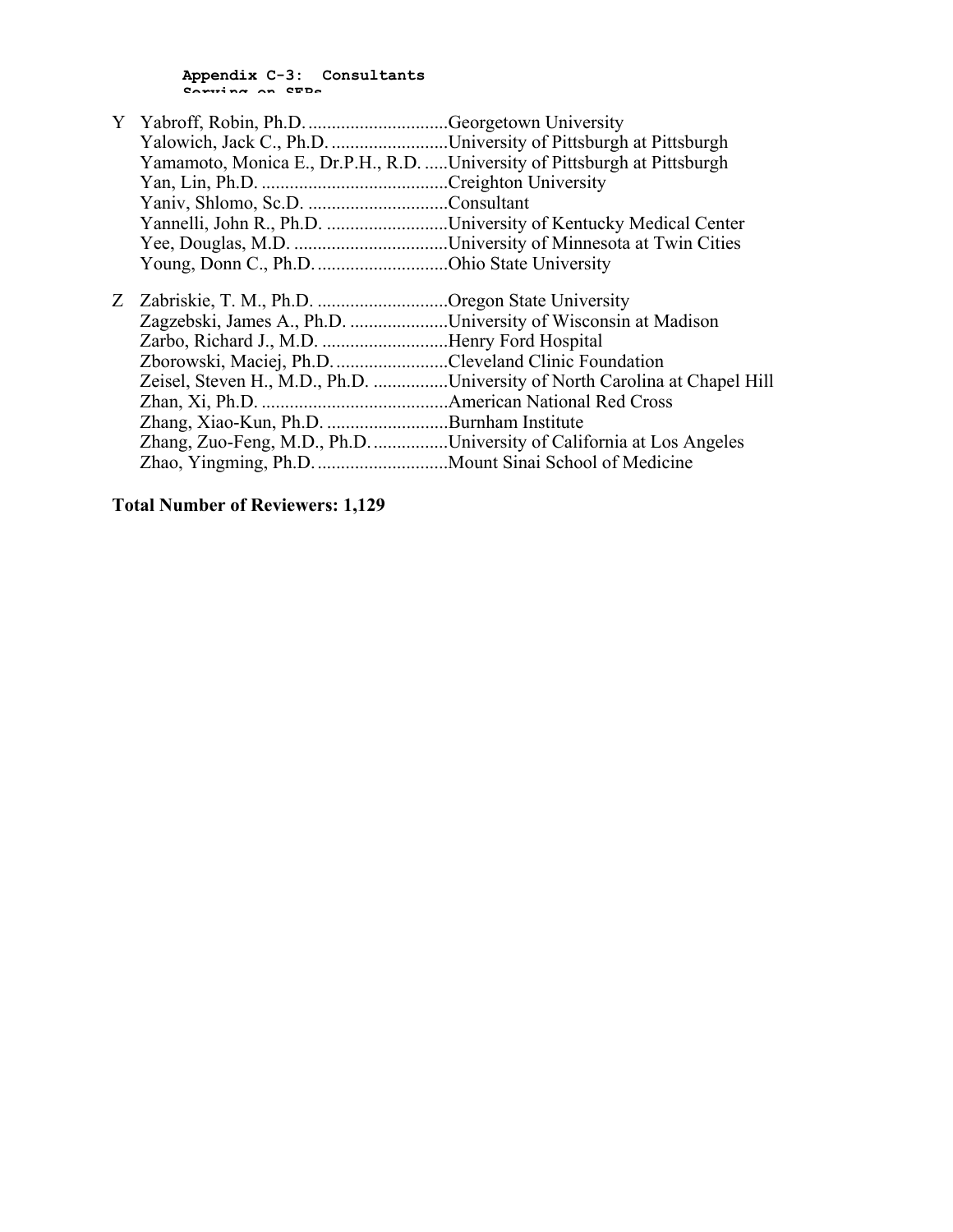# **Appendix D: Activities of the National Cancer Advisory Board**

Originally established as the National Advisory Cancer Council in 1937, the NCAB consists of 18 members appointed by the President and 12 nonvoting *ex officio* members. The NCAB advises, assists, consults with, and makes recommendations to the Secretary, DHHS, and to the NCI Director with respect to the activities carried out by and through the Institute and on policies pertaining to these activities. It is authorized to recommend support for grants and cooperative agreements, following technical and scientific peer review. The Director of the DEA serves as Executive Secretary of the NCAB. In fulfilling its role as the locus for second-level review of all peer-reviewed applications over \$50,000 in direct costs, the Board reviewed a total of 4,085 applications in FY2002.

The Board heard presentations and discussed and provided advice on a variety of topics and NCI activities in FY2002, such as:

 NCI Cancer Progress Report Improving Palliative Care for Cancer: National Cancer Policy Board Report Progress Review Group Report: Leukemia, Lymphoma, and Myeoloma New Clinical Research Center Medical Oncology Program—Update Melanoma Vaccine Trials Colorectal, Prostate, and Breast Cancer Vaccine Trials Clinical Proteomics Clinical and Molecular Targets Trans-NIH Neuro-Oncology Initiative Office of Policy Analysis and Response—Update Extramural Statistics and Policies—Update Progress Review Group Report: Gynecologic Cancers Progress Review Group Report: Lung Cancer Palliative Care Follow-Up Cancer Survivorship: Moving Beyond the Cure Understanding the Late Effects of Cancer Treatment: A Medical Oncologist's Perspective Neuropsychological Impact of Systemic Chemotherapy Stress Management: Effects on Quality of Life, Physiological Functioning and Health in Cancer Survivors Early Detection and Screening for Breast Cancer

Quantifying Population Effects of Mammography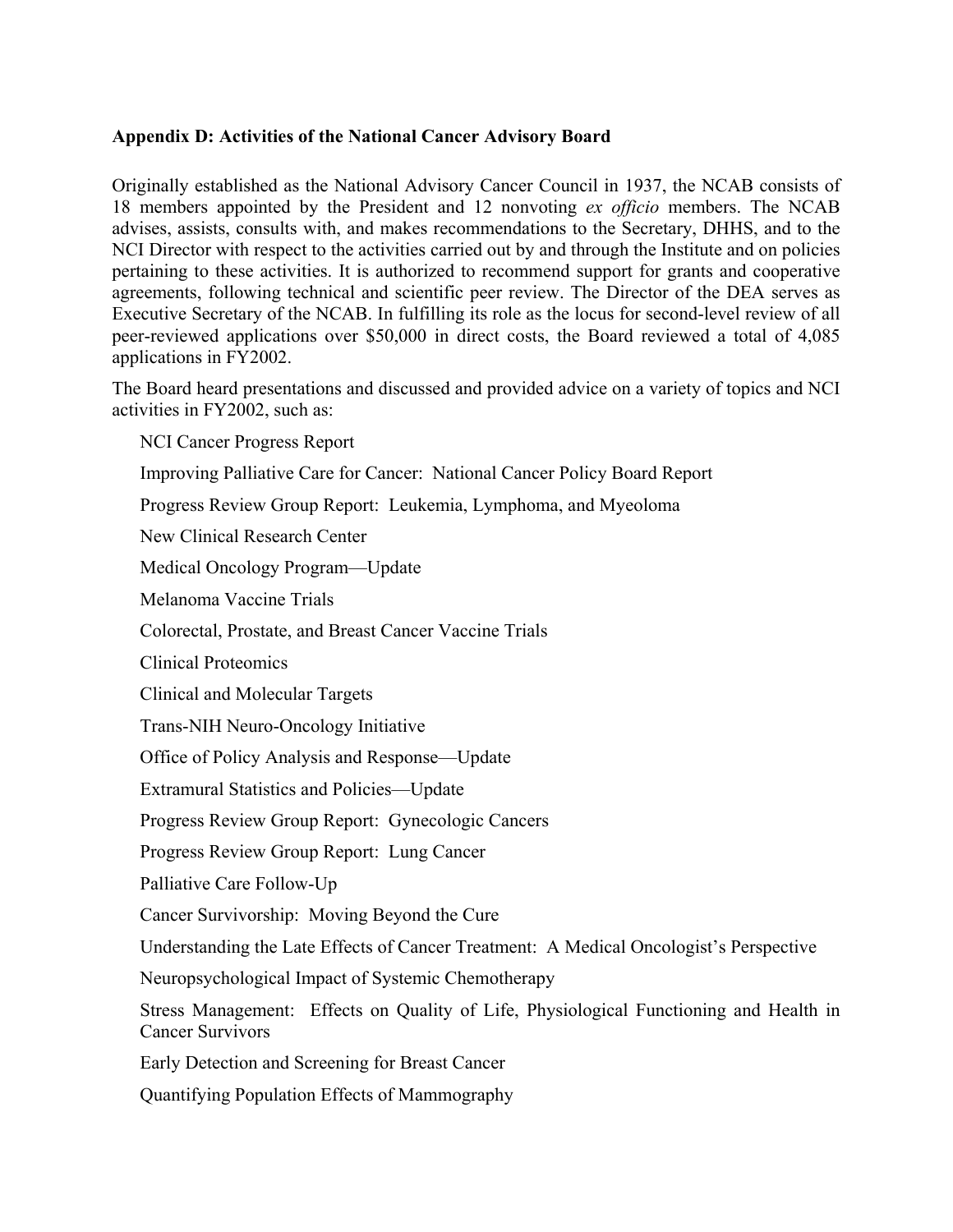New Approaches to Imaging Molecular Profiling of Breast Cancer Portfolio Transfers to National Institute of Biomedical Imaging and Bioengineering NCI Center for Bioinformatics—Update Center for Cancer Research Molecular Diagnostic Reference Lab—Update Implementation of NIH Human Embryonic Stem Cell Policies Policy Update on Peer Review Involving Human Subjects, Data Safety Monitoring, and Data Sharing Patient Privacy Regulations—Update Progress Review Group Report: Kidney and Bladder Cancers Overview of the National Cancer Surveillance System and the Latest Statistics Explaining Cancer Trends New Tools for Understanding Cancer Patterns New Tools for Cancer Planning: The State Cancer Profile Using Cancer Surveillance Data for Comprehensive Cancer Control The Hormonal Epidemiology of Breast Cancer Overview of Mechanisms of Hormone Action on Breast Cancer Information Service Normal Breast Development and the Origins of Breast Cancer Extramural Research on Hormones and Breast Cancer

The NCAB also received regular updates from the NCI Director, the NCI Office of Legislation and Congressional Activities, the President's Cancer Panel, and the National Cancer Policy Board.

Another major role of the Board is to monitor the overall advisory and oversight activities of the NCI as a whole. In that regard, it annually reviews the site visit outcomes of intramural review and the extramural RFA and RFP concepts acted upon by the BSA. The NCAB also participates in the framing of the annual NCI Bypass Budget and considers the impact of actualized priorities as expressed by the allocation of the annual operating budget.

The full text of recent NCAB meeting summaries is available on the NCI Web site at: **http://deainfo.nci.nih.gov/advisory/ncabminmenu.htm.**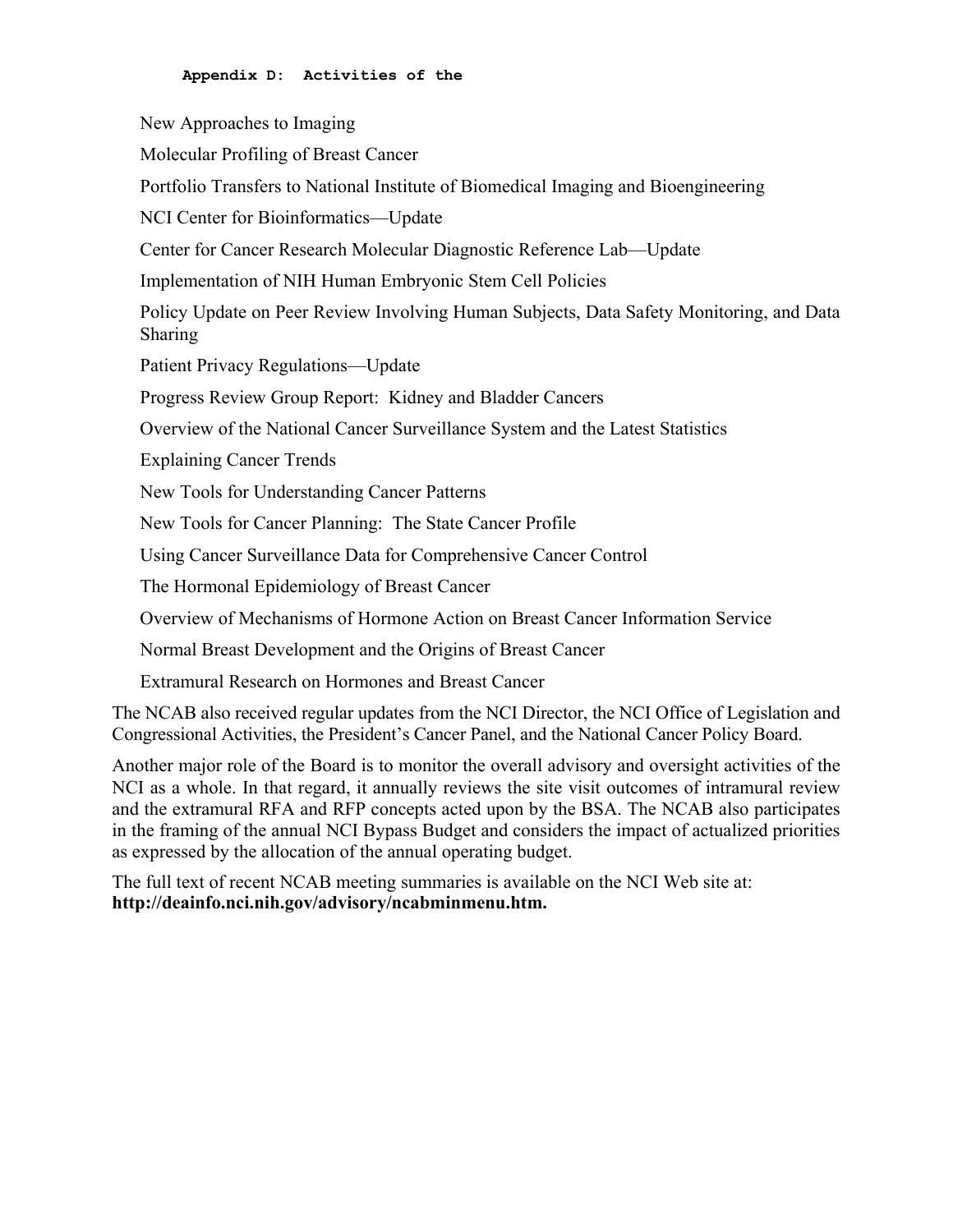# **Appendix E: Activities of the Board of Scientific Advisors**

The BSA provides scientific advice on a wide variety of matters concerning scientific program policy, progress, and future direction of NCI's extramural research programs, and concept review of extramural program initiatives.

In addition to approving a number of extramural program initiatives (see below), the BSA also heard presentations on the following:

 BSA Concepts Review Report Molecular Profiling of Breast Cancer Spiral CT Partnership—Update BSA at National Meetings ("NCI Listens" Reports) NCI's Decision-Making Process for Grant Allocation Subcommittee on Training Report: Communicating Training Opportunities Report on RFAs That Involve Large Initiatives BSA at National Meetings: Status Reports NCAB Ad Hoc Working Group on Research Project Grant Report RFA Reissuance Working Group Report Status Report: Clinical Trials Restructuring Initiative and Formation of the Cancer Trials Support Unit Mammography—A Continuing Controversy U.S. Preventive Services Task Force: New Recommendations on Screening for Breast Cancer Quantifying the Population Effect of Mammography: Performance and Outcomes Rapid Access to Intervention Development (RAID) Program Progress Report NIGMS/NCI Construction of New Beamlines for Macromolecular X-Ray Crystallography Marketing of NCI Training and Career Development Opportunities Program—Update Serum Proteomic Patterns: A New Paradigm for Early Cancer Detection Expansion of the Biomedical Imaging Program—Update Public/Private Partnerships: Overcoming the Barriers to Early Clinical Trials American College of Radiology Imaging Network (ACRIN)—Update and Future Plans *RFA Concepts Approved* 

Division of Cancer Treatment and Diagnosis

Network for Translational Research in Optical Imaging (NTROI)

Spiral CT Lung Cancer Screening Trial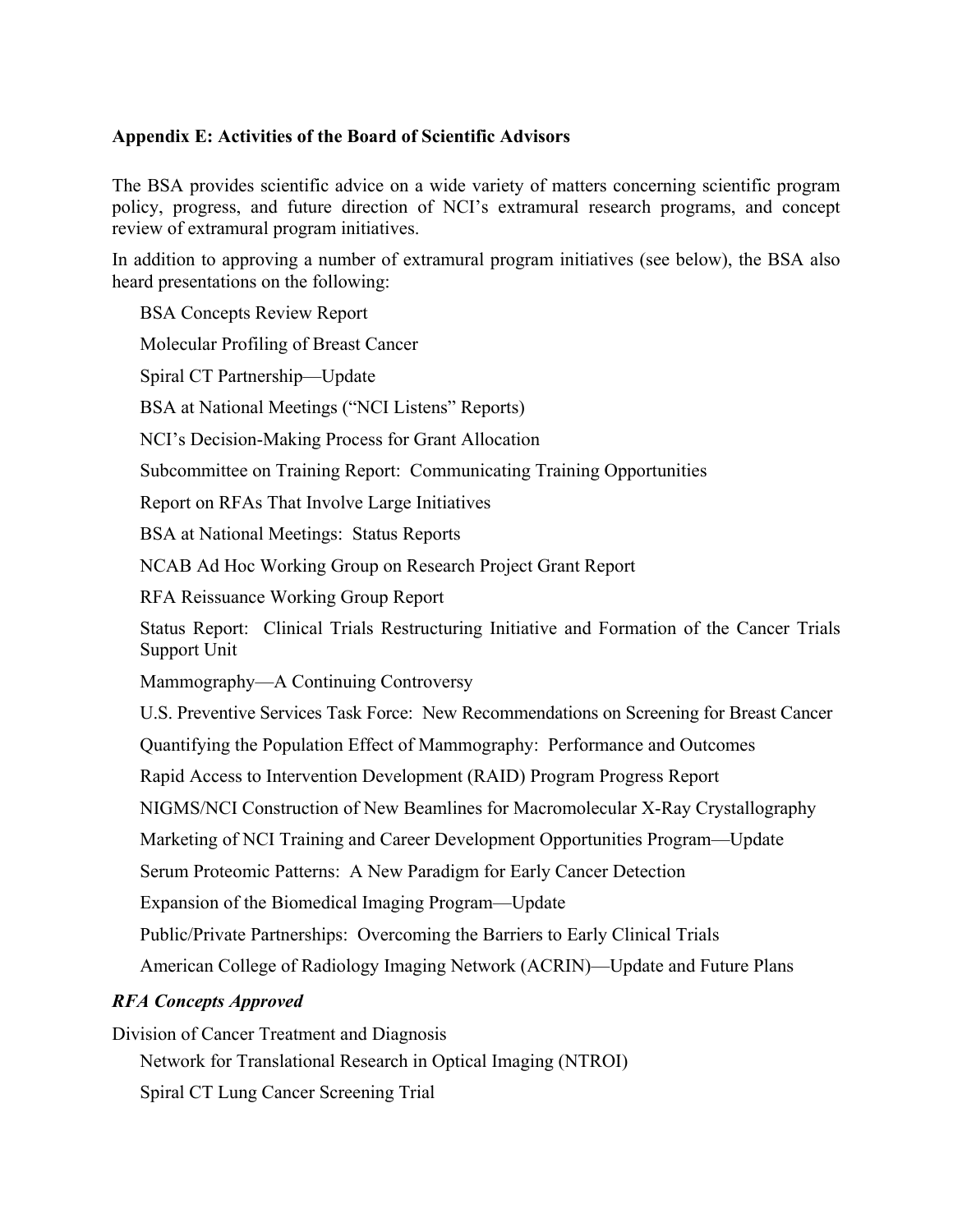Division of Cancer Prevention

Molecular Targets for Nutrients in Prostate Cancer Prevention

Chemoprevention of ER-Cancers in Women at High Risk: Preclinical Studies

DNA Methylation, Diet and Cancer Prevention

Division of Cancer Control and Population Sciences

Centers for Population Health and Cancer

Division of Cancer Biology

Molecular Interactions Between Tumor Cells and Bone

Office of the Deputy Director for Extramural Science Aging/Cancer Research Program Development in NCI Cancer Centers

# *Cooperative Agreements Approved*

Division of Cancer Epidemiology and Genetics NCI Predoctoral Research Training Partnership Award

The full text of recent BSA meeting summaries is available on the NCI Web site at: **http://deainfo.nci. nih.gov/advisory/bsaminmenu.htm.**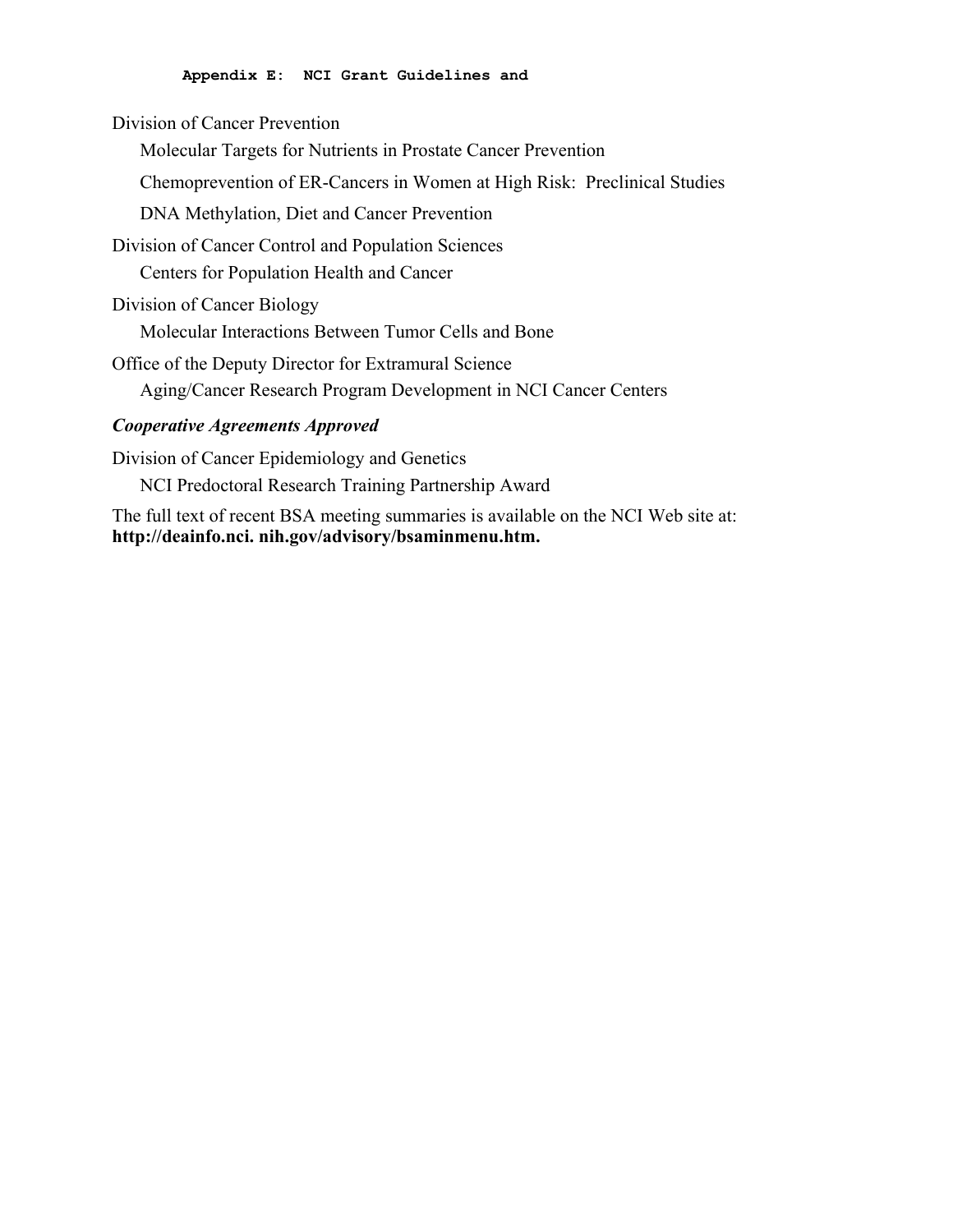### **Appendix F: NCI Grant Guidelines and Descriptions**

Below is a brief description of NIH grants, contracts, and extramural policy notices. Additional information about these and other administrative supplements to research grants, guidelines, study section rosters, and information on the Center for Scientific Review, NIH, may be obtained by contacting the Referral Office, Division of Research, or see the DEA Web page on Grants Guidelines and Descriptions at **http://deainfo.nci.nih.gov/flash/awards.htm**.

### *C Series: Research Construction Programs*

C06 Research Facilities Construction Grants

To provide matching Federal funds, up to 75 percent, for construction or major remodeling to create new research facilities. In addition to basic research laboratories, this may include, under certain circumstances, animal facilities and/or limited clinical facilities where they are an integral part of an overall research effort.

### *F Series: Fellowship Programs*

F31 Predoctoral Individual National Research Service Award (NRSA)

To provide predoctoral individuals with supervised research training in specified health and health-related areas leading toward a research degree (e.g., Ph.D.).

F31 Predoctoral Fellowship—Minority Students

A fellowship award that provides predoctoral minority students with supervised research training in specified health and health-related areas leading toward the research degree  $(e.g., Ph.D.).$ 

F31 Predoctoral Fellowship—Students with Disabilities

A fellowship award that provides predoctoral students with disabilities with supervised research training in specified health and health-related areas leading toward the research degree (e.g., Ph.D.).

F32 National Research Service Award for Individual Postdoctoral Fellows

To provide postdoctoral research training to individuals to broaden their scientific background and extend their potential for research in specified health-related areas.

F33 National Research Service Award for Senior Fellows

To provide opportunities for experienced scientists to make major changes in the direction of research careers, broaden scientific backgrounds, acquire new research capabilities, enlarge command of an allied research field, or take time from regular professional responsibilities to increase capabilities to engage in health-related research.

# *K Series: Career Development Programs*

K01 The Howard Temin Award

An NCI-specific variant of the NIH Mentored Research Scientist Development Award that is designed to provide research scientists with an additional period of sponsored research experience as a way to gain expertise in a research area new to the applicant or in an area that would demonstrably enhance the applicant's scientific career.

K01 Mentored Career Development Award for Underrepresented Minorities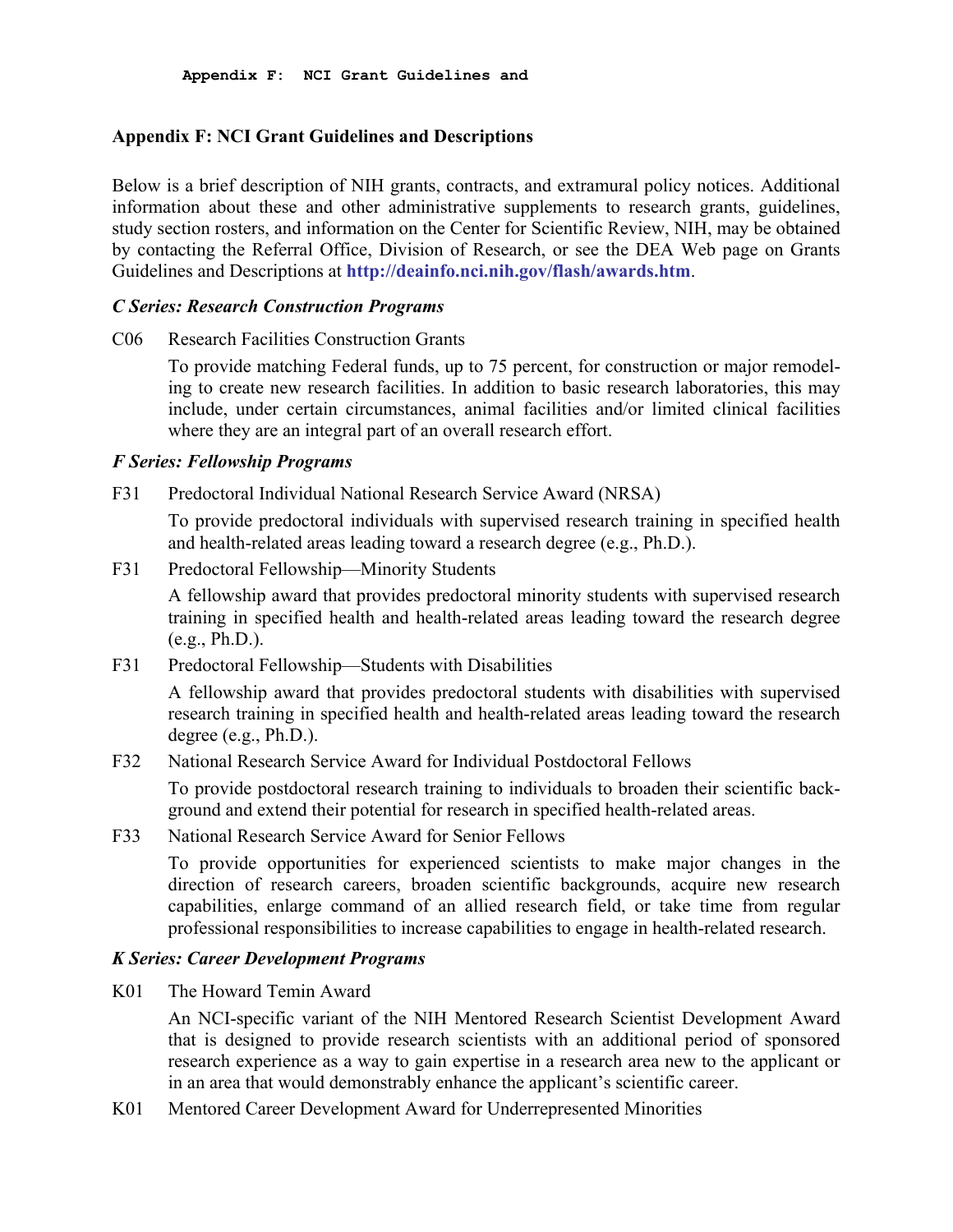To support scientists committed to research who are in need of both advanced research training and additional experience.

K05 Established Investigator Award in Cancer Prevention, Control, Behavioral, and Population Research

To support scientists qualified to pursue independent research that would extend the research program of the sponsoring institution, or to direct an essential part of this program.

K07 Cancer Prevention, Control, Behavioral, and Population Sciences Career Development Award

To support the postdoctoral career development of investigators who are committed to academic research careers in cancer prevention, control, behavioral, epidemiological, and/or the population sciences. It supports up to 5 years of combined didactic and supervised (i.e., mentored) research experiences to acquire the methodological and theoretical research skills needed to become an independent scientist. The very broad nature of the prevention, control, and population sciences makes it applicable to those individuals doctorally trained in the basic sciences, medicine, behavioral sciences, and public health. The K07 award has been expanded from a scope limited to "preventive oncology" to include the entire spectrum of fields that are of vital importance to cancer prevention and control such as nutrition, epidemiology, and behavioral sciences.

K08 Mentored Clinical Scientists Development Award

To provide the opportunity for promising medical scientists with demonstrated aptitude to develop into independent investigators, or for faculty members to pursue research in categorical areas applicable to the awarding unit, and to aid in filling the academic faculty gap in specific shortage areas within U.S. health professions institutions.

K08 Mentored Clinical Scientists Development Award—Minorities in Clinical Oncology

A specialized type of Mentored Clinical Scientist Developmental Awards (K08s) that support the development of outstanding clinical research scientists, with this type being reserved for qualified individuals from under-represented minority groups. Both types of K08 awards support periods of specialized study for clinically trained professionals who are committed to careers in research and who have the potential to develop into independent investigators. The K08 awards for Minorities in Clinical Oncology are distinct and important because they provide opportunities for promising medical scientists with demonstrated aptitudes who belong to under-represented minority groups to develop into independent investigators, or for faculty members who belong to underrepresented minority groups to pursue research aspects of categorical areas applicable to the awarding unit(s), and aid in filling the academic faculty gaps in these shortage areas within health professions institutions in the United States.

K12 Institutional Clinical Oncology Research Career Development Award

To support a newly trained clinician appointed by an institution for development of independent research skills and experience in a fundamental science within the framework of an interdisciplinary research and development program.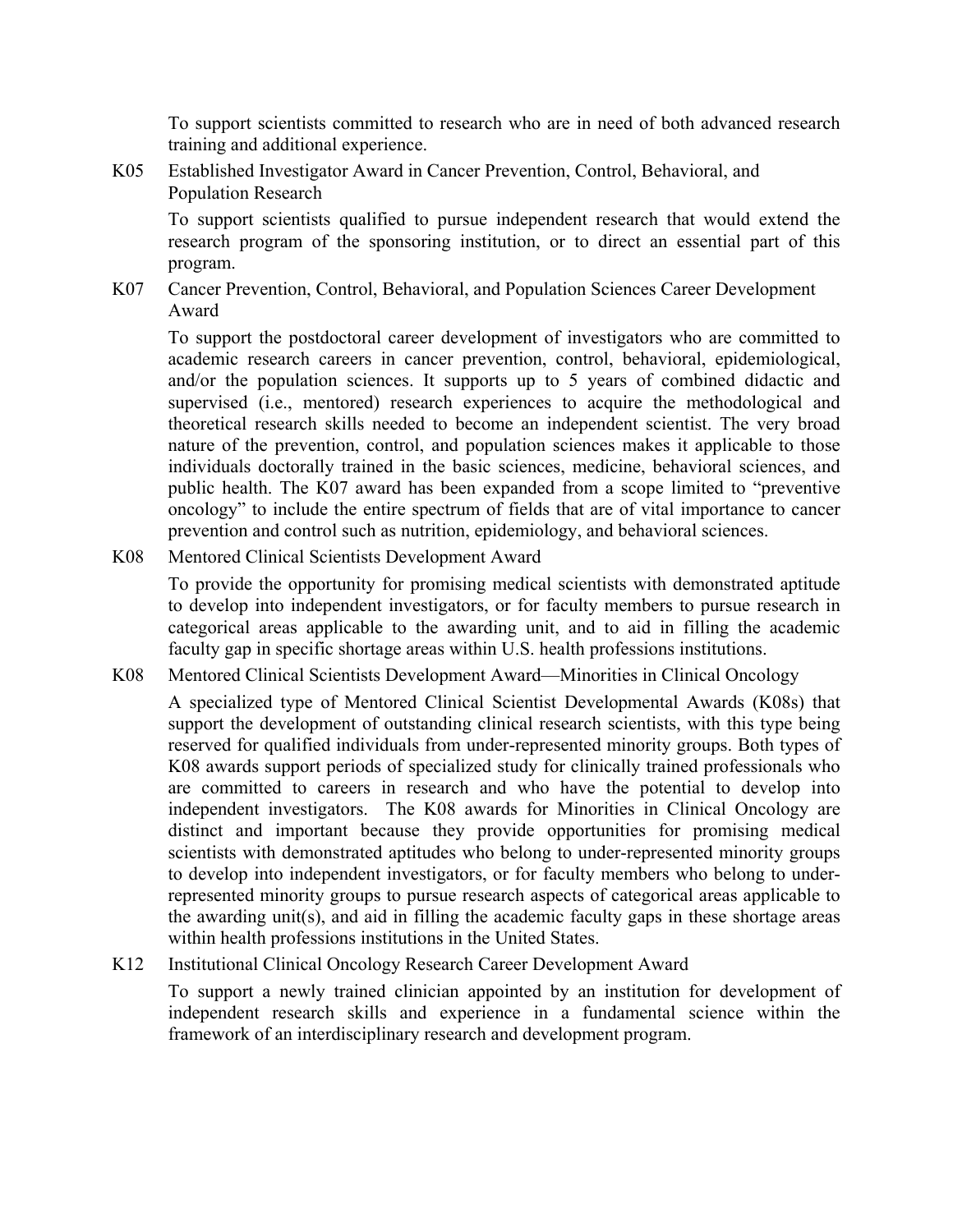K22 The NCI Transition Career Development Award for Underrepresented Minorities

To provide support to outstanding newly trained basic or clinical investigators to develop their independent research skills through a two-phase program: an initial period involving an intramural appointment at the NIH and a final period of support at an extramural institution. The award is intended to facilitate the establishment of a record of independent research by the investigator to sustain or promote a successful research career.

K22 The NCI Scholars Program

To provide an opportunity for outstanding new investigators to begin their independent research careers, first within the special environment of the National Cancer Institute and then at an institution of their choice. Specifically, this Program provides necessary resources to initiate an independent research program of 3 to 4 years at the NCI followed by an extramural funding mechanism (K22) to support their research program for 2 years at the extramural institution to which they are recruited.

K23 Mentored Patient-Oriented Research Career Development Award

To provide support for the career development of investigators who have made a commitment to focus their research endeavors on patient-oriented research. This mechanism provides support for a 3-year minimum up to 5-year period of supervised study and research for clinically trained professionals who have the potential to develop into productive clinical investigators.

K23 Mentored Patient-Oriented Research Career Development Award for Underrepresented **Minorities** 

To support the career development of investigators who have made a commitment to focus their research on patient-oriented research. This mechanism provides support for a period of supervised study and research for clinically trained professionals who have the potential to develop into productive clinical investigators in patient-oriented research.

K24 Mid-Career Investigator Award in Patient-Oriented Research

To provide support for clinicians to allow them protected time to devote to patientoriented research and to act as mentors for beginning clinical investigators. The target candidates are outstanding clinical scientists engaged in patient-oriented research who are within 15 years of their specialty training, who can demonstrate the need for a period of intensive research focus as a means of enhancing their clinical research careers, and who are committed to mentoring the next generation of clinical investigators in patientoriented research.

K25 Mentored Quantitative Research Career Development Award

This award allows an independent scientist in a highly technical field of research to identify an appropriate mentor with extensive experience in cancer research and to receive the necessary training and career development required to become involved in multidisciplinary cancer research.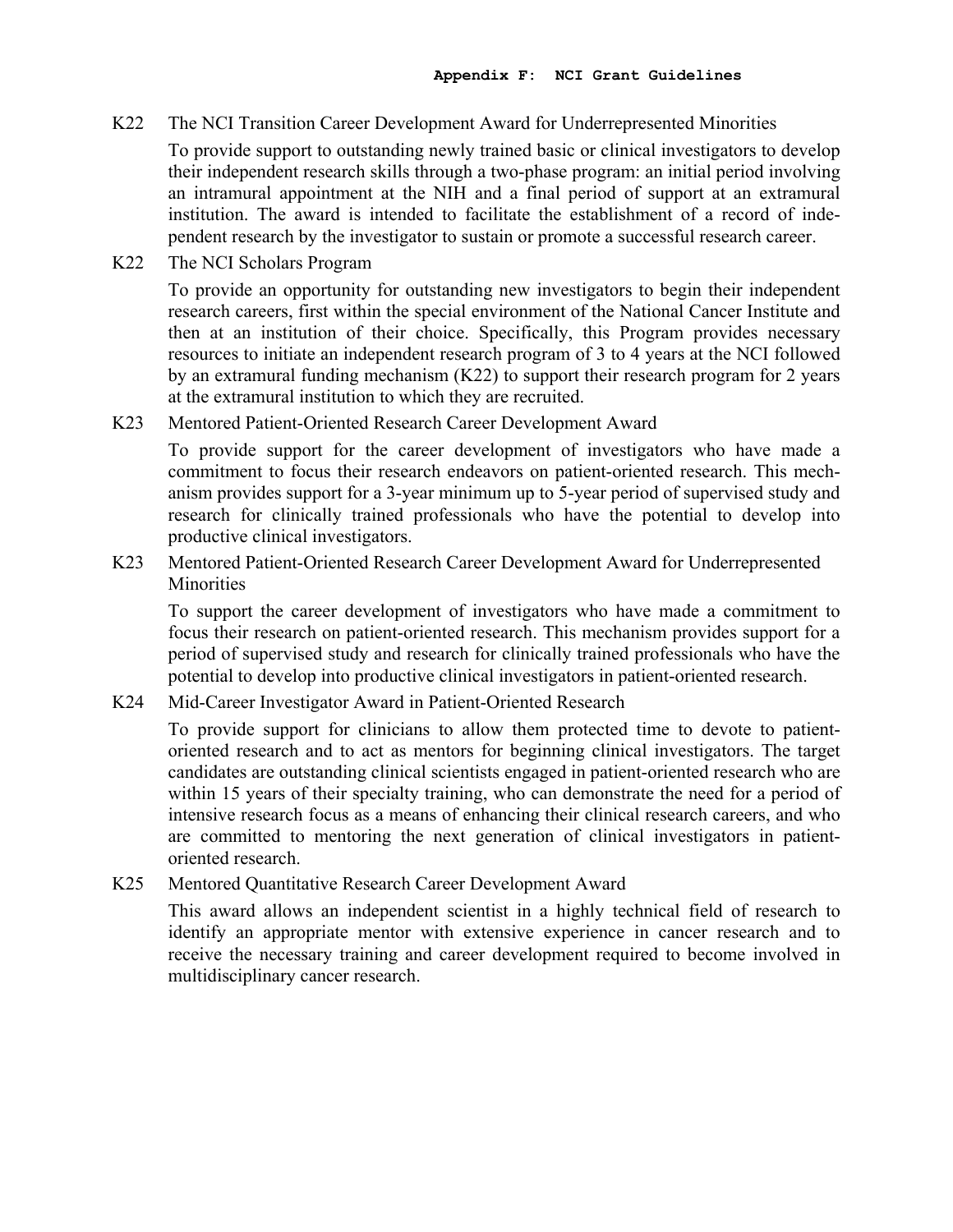### *P Series: Research Program Projects and Centers*

P01 Research Program Projects

To support multidisciplinary or multifaceted research programs that have a focused theme. Each component project should be directly related to and contribute to the common theme.

P20 Exploratory Grants

To support planning for new programs, expansion or modification of existing resources, and feasibility studies to explore various approaches to the development of interdisciplinary programs that offer potential solutions to problems of special significance to the mission of the NIH. These exploratory studies may lead to specialized or comprehensive centers.

P30 Center Core Grants

To support shared use of resources and facilities for categorical research by investigators from different disciplines who provide a multidisciplinary approach to a joint research effort, or by investigators from the same discipline who focus on a common research problem. The core grant is integrated with the Center's component projects or Program Projects, though funded independently from them. This support, by providing more accessible resources, is expected to assure greater productivity than that provided through the separate projects and Program Projects.

P50 Specialized Center Grants

To support any part of the full range of research and development from very basic to clinical; may involve ancillary supportive activities such as protracted patient care necessary to the primary research or R&D effort. This spectrum of activities comprises a multidisciplinary attack on a specific disease or biomedical problem area. These grants differ from Program Project grants in that they are usually developed in response to an announcement of the programmatic needs of an Institute or Division, and subsequently receive continuous attention from its staff. Centers also may serve as regional or national resources for special research purposes.

#### *R Series: Research Projects*

R01 Research Project

Grants are awarded to institutions to allow a Principal Investigator to pursue a scientific focus or objective in his or her area of interest and competence. Institutional sponsorship assures the NIH that the institution will provide facilities necessary to conduct the research and will be accountable for the grant funds. Applications are accepted for healthrelated research and development in all areas within the scope of the NIH's mission.

R03 Small Research Grants

Small grants provide research support, specifically limited in time and amount, for activities such as pilot projects, testing of new techniques, or feasibility studies of innovative, high-risk research, which would provide a basis for more extended research.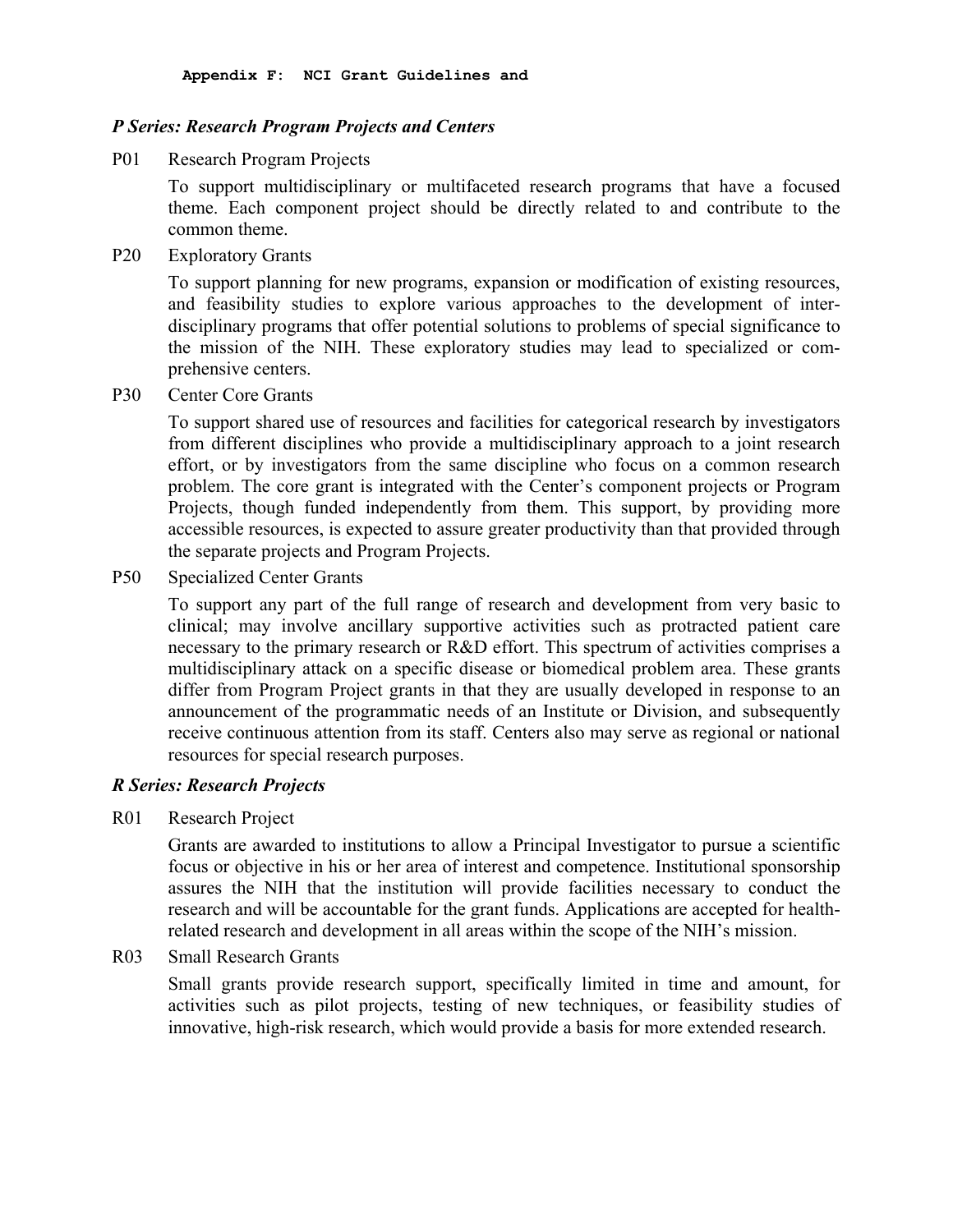### R13 Conferences

The NIH provides funding for conferences to coordinate, exchange, and disseminate information related to its program interests. Generally, such awards are limited to participation with other organizations in supporting conferences rather than provision of sole support. Costs eligible for support include salaries, consultant services, equipment rental, travel, supplies, conference services, and publications. Prospective applicants are encouraged to inquire in advance concerning possible interest on the part of an awarding Institute/Center (IC), and to obtain more information on application procedures and costs.

R15 The NIH Academic Research Enhancement Awards (AREA)

To enhance the research environment of educational institutions that have not been traditional recipients of NIH research funds, this award provides limited funds to those institutions' faculty members to develop new research projects or expand ongoing research activities in health sciences and to encourage students to participate in the research activity. As funds are anticipated to continue to be available each year, the NIH is now inviting applications for AREA grants through a standing, ongoing Program Announcement.

R21 Exploratory/Developmental Grants

To encourage the development of new research activities in categorical program areas. (Support generally is restricted in level of support and duration.)

R24 Resource-Related Research Projects

To support research projects that will enhance the capability of resources to serve biomedical research.

R25E Cancer Education Grant Program (CEGP)

A flexible, curriculum-driven program aimed at developing and sustaining innovative educational approaches that ultimately will have an impact on reducing cancer incidence, mortality, and morbidity, as well as on improving the quality of life of cancer patients. The CEGP accepts investigator-initiated grant applications that pursue a wide spectrum of objectives ranging from short courses; to the development of new curriculum in academic institutions; to national forums and seminar series; to hands-on workshop experiences for the continuing education of health care professionals, biomedical researchers, and the lay community; to structured short-term research experiences designed to motivate high school, college, medical, dental, and other health professional students to pursue careers in cancer research. Education grants can focus on education activities before, during, and after the completion of a doctoral level degree, as long as they address a need that is not fulfilled adequately by any other grant mechanism available at the NIH, and are dedicated to areas of particular concern to the National Cancer Program.

R25T Cancer Education and Career Development Program

To support development and/or implementation of a program related to a category in one or more of the areas of education, information, training, technical assistance, coordination, or evaluation.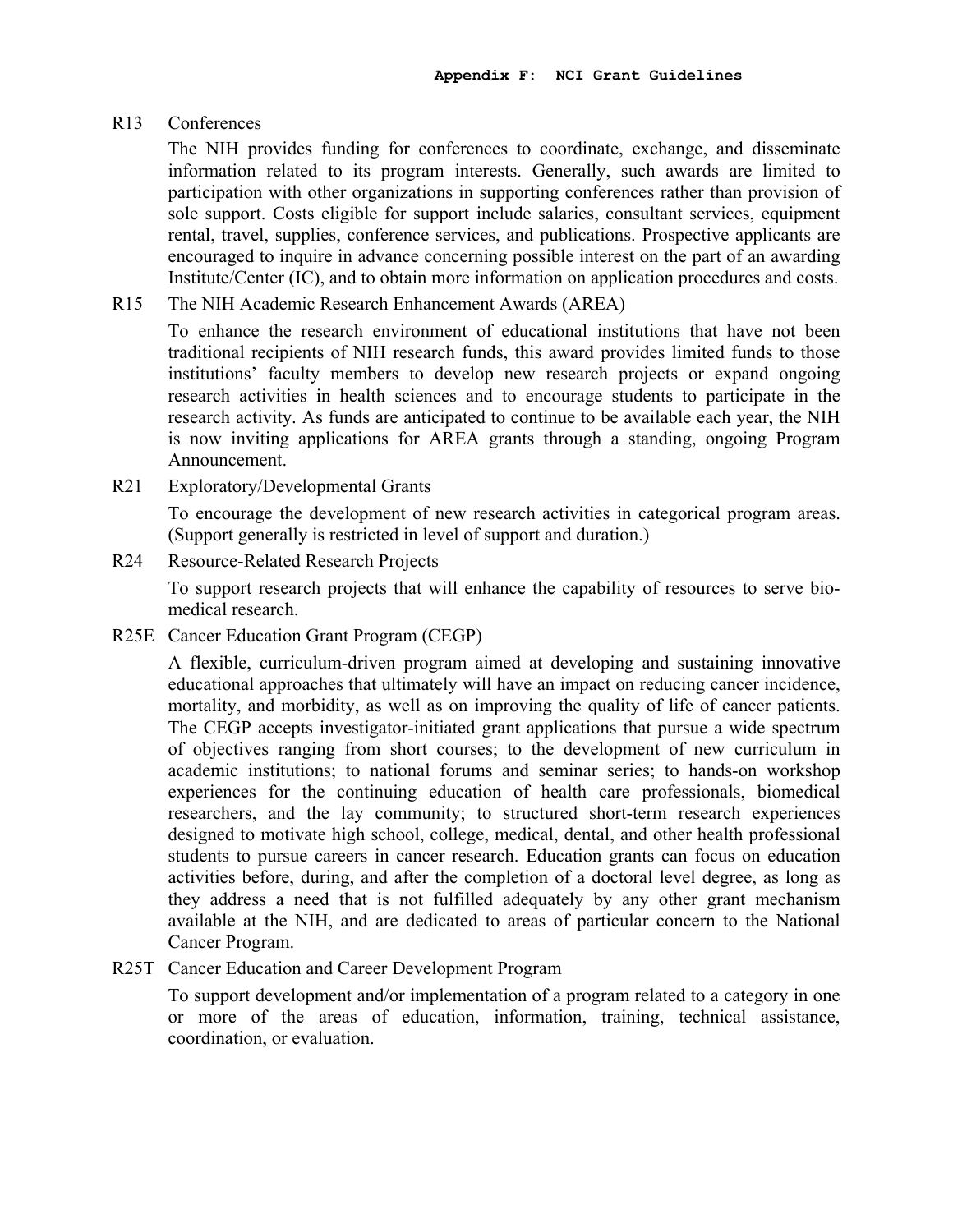**Appendix F: NCI Grant Guidelines** 

# R33 Exploratory/Developmental Grants, Phase II

To provide a second phase for support of innovative exploratory and developmental research activities initiated under the R21 mechanism. Although only R21 awardees are generally eligible to apply for R33 support, specific program initiatives may establish eligibility criteria under which applications could be accepted from applicants who demonstrate program competency equivalent to that expected under R33.

# R37 Method to Extend Research in Time (MERIT) Award

To provide long-term grant support to investigators whose research competence and productivity are distinctly superior and who are highly likely to continue to perform in an outstanding manner. Investigators may not apply for a MERIT Award. Program staff and/or members of the cognizant National Advisory Council/Board will identify candidates for the MERIT Award during the course of review of competing research grant applications prepared and submitted in accordance with regular PHS requirements.

# *Small Business Innovation Research (SBIR) and Small Business Technology Transfer (STTR) Programs*

The NIH welcomes grant applications from small businesses in any biomedical or behavioral research area as described in the solicitations below. Support under the SBIR program is normally provided for 6 months/\$100,000 for Phase I, and 2 years/\$500,000 for Phase II. However, applicants may propose longer periods of time and greater amounts of funds necessary for completion of the project.

R41 STTR Grants, Phase I

To support cooperative R&D projects between small business concerns and research institutions, limited in time and amount; to establish the technical merit and feasibility of ideas that have potential for commercialization.

R42 STTR Grants, Phase II

To support in-depth development of cooperative R&D projects between small business concerns and research institutions, limited in time and amount, whose feasibility has been established in Phase I and that have potential for commercial products or services.

R43 SBIR Grants, Phase I

To support projects, limited in time and amount, to establish the technical merit and feasibility of R&D ideas that may ultimately lead to commercial products or services.

R44 SBIR Grants, Phase II

To support in-depth development of R&D ideas whose feasibility have been established in Phase I that are likely to result in commercial products or services.

R55 James A. Shannon Director's Awards; Guidelines

To provide a limited award to investigators to further develop, test, and refine research techniques; perform secondary analysis of available data sets; test the feasibility of innovative and creative approaches; and conduct other discrete projects that can demonstrate their research capabilities and lend additional weight to their already meritorious applications.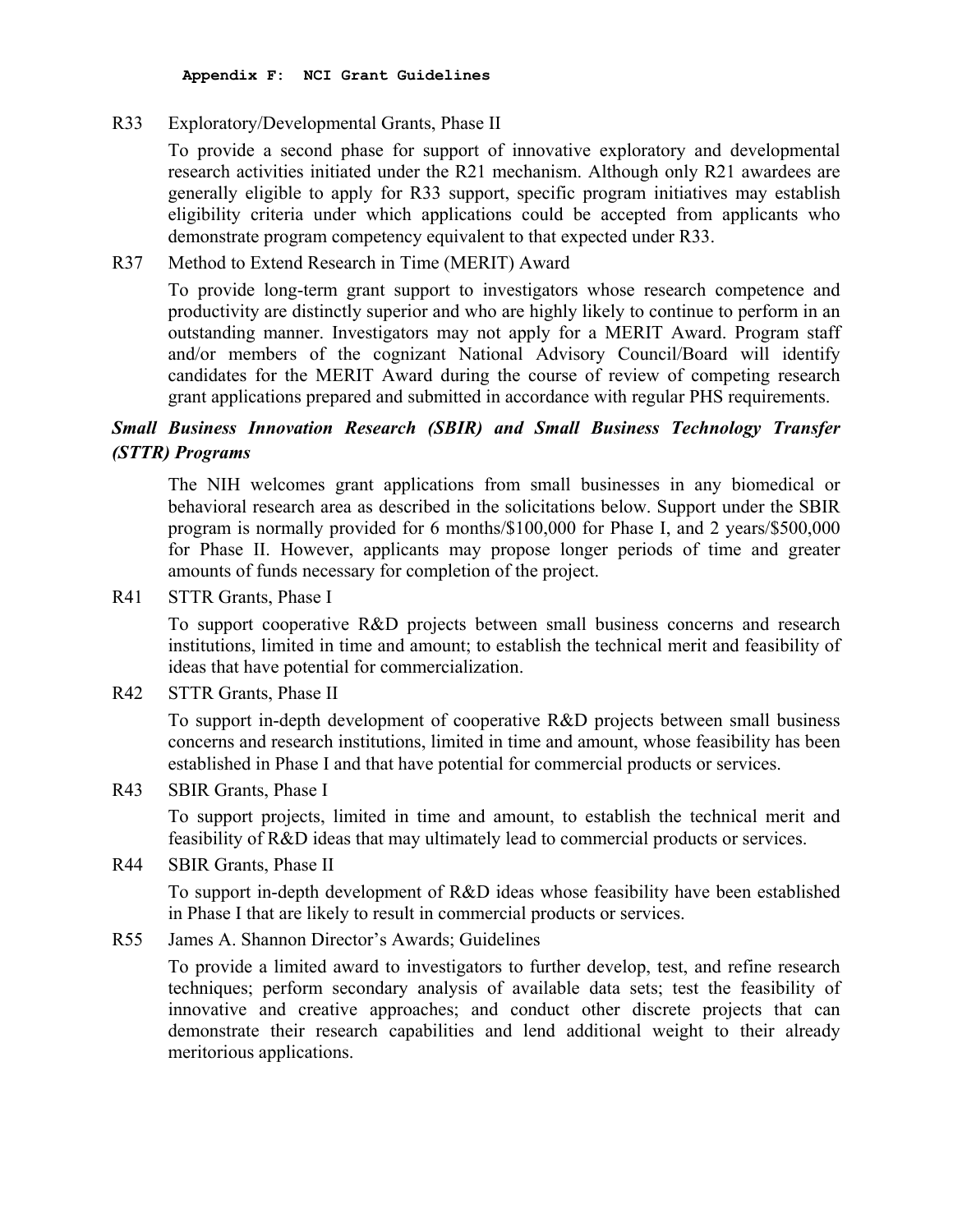#### *S Series: Research-Related Programs*

S06 Minority Biomedical Research Support (MBRS)

To strengthen the biomedical research and research training capability of ethnic minority institutions, and thus establish a more favorable milieu for increasing the involvement of minority faculty and students in biomedical research.

S07 Biomedical Research Support Grants (NCRR BRSG)

As an example of this funding mechanism, the NIH issued a Request for Applications (RFA) in FY2003 in order to provide short-term interim support for institutional activities that will strengthen oversight of human subjects research at institutions that receive significant NIH support for clinical research. Although there is considerable flexibility in the types of activities that could be supported under the BRSG program, this RFA emphasized the importance of efforts to enhance the protection of research subjects by means that will be sustained by the recipient institution after the award period ends. Awardees are also required to collaborate with other institutions conducting human subjects research and are not currently funded under this program, to share educational resources, computer technologies, best practices, etc. Although all NIH components supporting clinical research (including the NCI) are providing support for this program, it will be administered by the National Center for Research Resources (NCRR).

S10 Biomedical Research Support Shared Instrumentation Grants (NCRR SIG)

The National Center for Research Resources (NCRR) initiated its competitive Shared Instrumentation Grant (SIG) Program in FY 1982. Shared Instrumentation Grants provide support for expensive state-of-the-art instruments utilized in both basic and clinical research. This program is designed to meet the special problems of acquisition and updating of expensive shared-use instruments that are not generally available through other NIH funding mechanisms, such as the regular research project, program project, or center grant programs. Applications for funds to design or to advance the design of new instruments are not accepted. The objective of the program is to make available to institutions with a high concentration of NIH-supported biomedical investigators expensive research instruments that can only be justified on a shared-use basis and for which meritorious research projects are described.

#### *T Series: Training Programs*

T15 Continuing Education Training Grants

To assist professional schools and other public and nonprofit institutions in the establishment, expansion, or improvement of programs of continuing professional education, especially for programs of extensive continuation, extension, or refresher education dealing with new developments in the science and technology of the profession.

### T32 NIH National Research Service Award—Institutional Research Training Grants

To enable institutions to make National Research Service Awards to individuals selected by them for predoctoral and postdoctoral research training in specified shortage areas.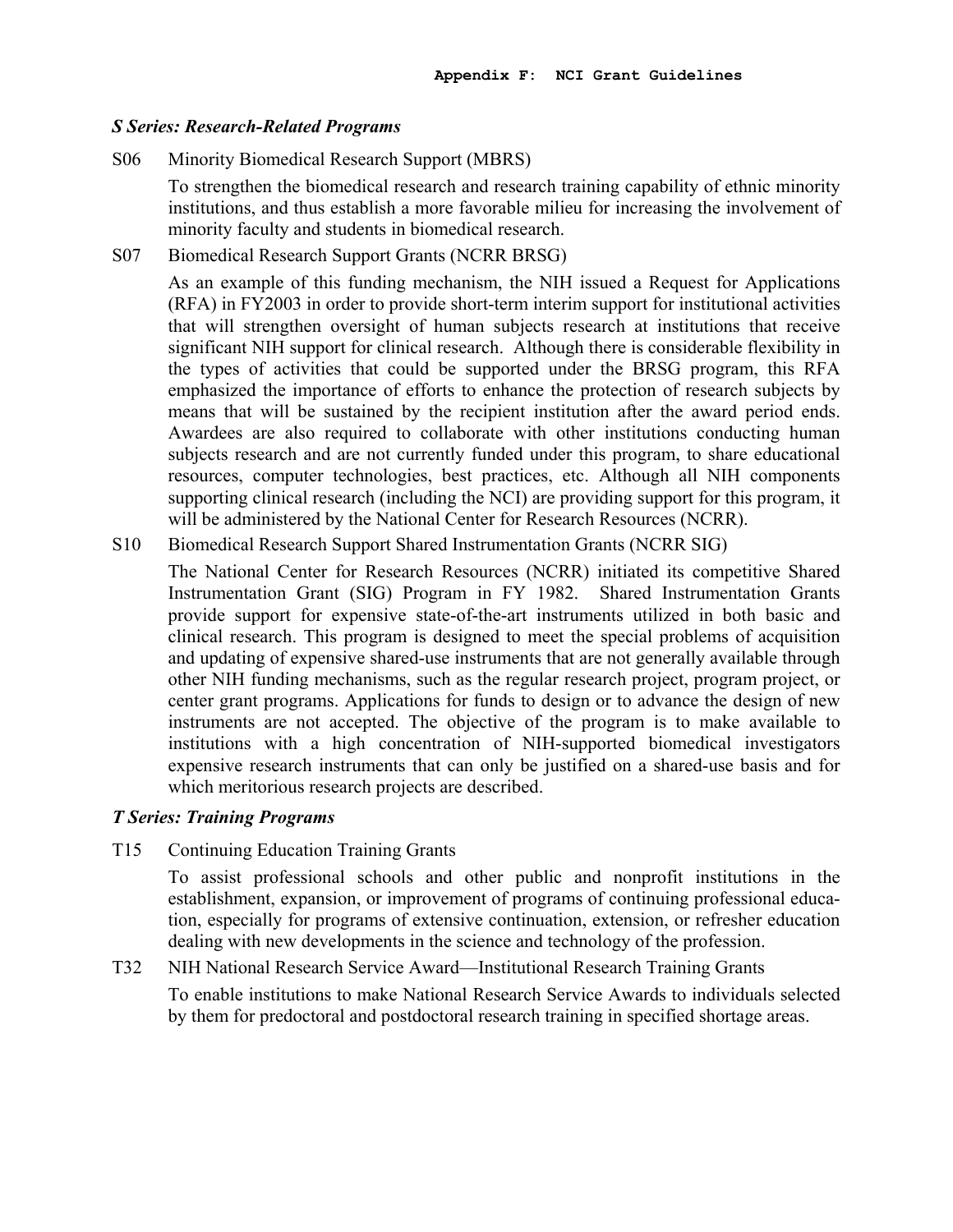### *U Series: Cooperative Agreements*

U01 Research Projects

To support a discrete, specified, circumscribed project to be performed by the named investigators in an area representing their specific interests and competencies.

U10 Cooperative Clinical Research—Cooperative Agreements

To support clinical evaluation of various methods of therapy and/or prevention in specific disease areas. These represent cooperative programs between participating institutions and Principal Investigators, and are usually conducted under established protocols.

U13 Conference—Cooperative Agreements

In order to coordinate, exchange, and disseminate information related to its program interests, an NIH Institute or Center can use this type of award to provide funding and direction for appropriate scientific conferences. These cooperative agreements allow the NCI to partner with one or more outside organizations in order to support international, national, or regional meetings, conferences, and workshops that are of value in promoting the goals of the National Cancer Program.

U19 Research Program—Cooperative Agreements

To support a research program of multiple projects directed toward a specific major objective, basic theme, or program goal, requiring a broadly based, multidisciplinary, and often long-term approach.

U24 Resource-Related Research Projects—Cooperative Agreements

To support research projects contributing to improvement of the capability of resources to serve biomedical research.

U54 Specialized Center—Cooperative Agreements

To support any part of the full range of research and development from very basic to clinical; may involve ancillary supportive activities such as protracted patient care necessary to the primary research or R&D effort. The spectrum of activities comprises a multidisciplinary attack on a specific disease entity or biomedical problem area. These differ from program projects in that they are usually developed in response to an announcement of the programmatic needs of an Institute or Division and subsequently receive continual attention from its staff. Centers may also serve as regional or national resources for special research purposes, with assistance from staff of the funding component in identifying appropriate priority needs.

U56 Exploratory Grants—Cooperative Agreements

To support planning for new programs, expansion or modification of existing resources, and feasibility studies to explore various approaches to the development of interdisciplinary programs that offer potential solutions to problems of special significance to the mission of the NIH. These exploratory studies may lead to specialized or comprehensive centers. Substantial Federal programmatic staff involvement is intended to assist investigators during performance of the research activities, as defined in the terms and conditions of award.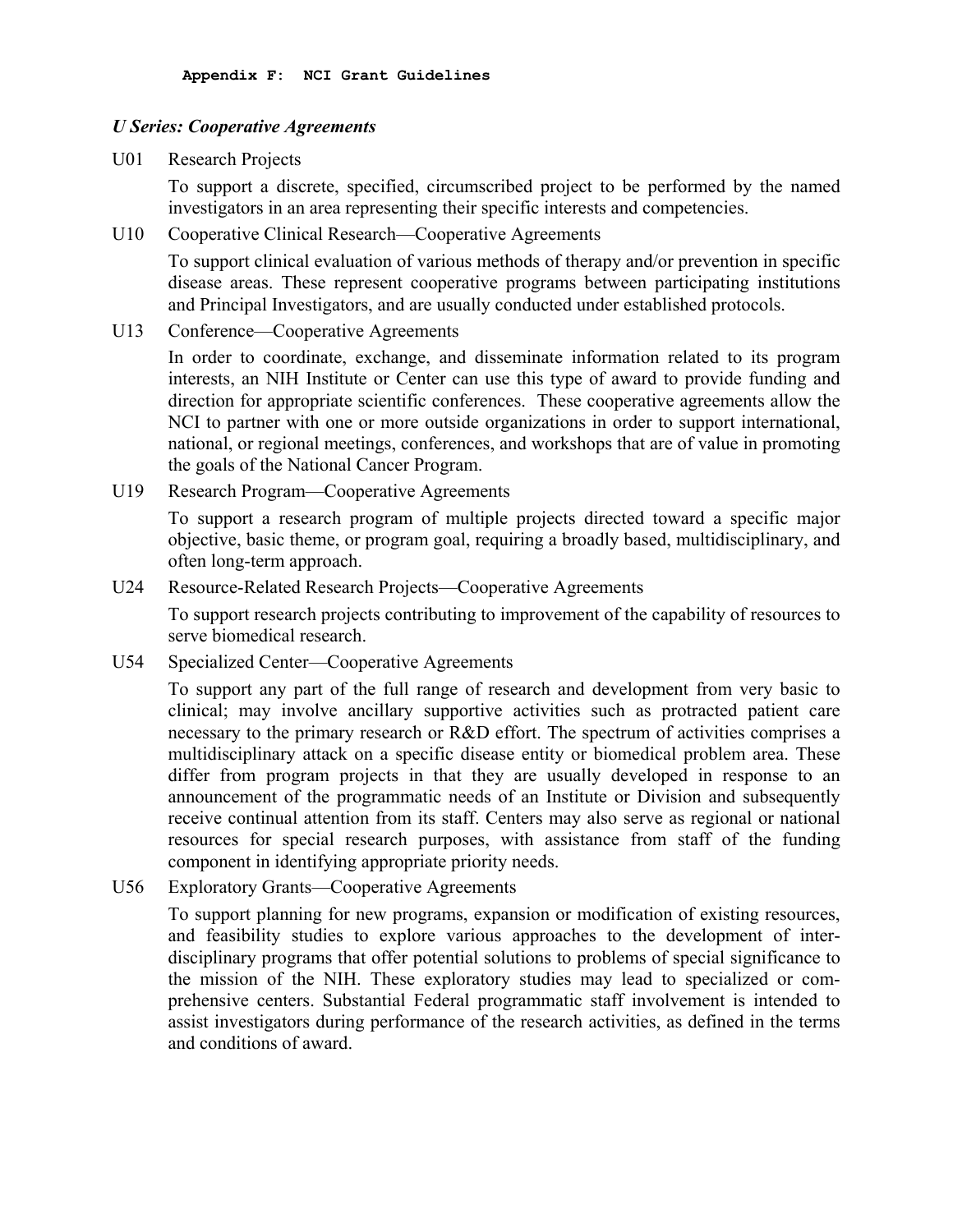## **Appendix G: Cancer Information Sources on the Internet**

## *DEA Web Sites*

The following Web sites are maintained by the DEA to provide detailed information to researchers and the public about NCI funding opportunities and about the advisory Boards and groups supported by the DEA.

http://deainfo.nci.nih.gov/index.htm

DEA home page. Links to the individual DEA Web pages listed below; mission of the Division; contact information for DEA staff.

http://deainfo.nci.nih.gov/advisory/Boards.htm

Links to the home pages of NCI's advisory Boards.

http://deainfo.nci.nih.gov/advisory/pcp/pcp.htm

Charter of the President's Cancer Panel; meeting agendas; meeting minutes; annual reports.

http://deainfo.nci.nih.gov/advisory/ncab.htm

Charter of the National Cancer Advisory Board; members of subcommittees; meeting agendas.

http://deainfo.nci.nih.gov/advisory/ncabminmenu.htm

Full text of NCAB meeting summaries.

http://deainfo.nci.nih.gov/advisory/bsa.htm

Charter of the Board of Scientific Advisors; members of subcommittees; meeting agendas.

http://deainfo.nci.nih.gov/advisory/bsaminmenu.htm

Full text of BSA meeting summaries.

http://deainfo.nci.nih.gov/advisory/bsa/bsa\_program/bsaprgr.htm

Program Review Group reports.

http://deainfo.nci.nih.gov/advisory/bsc.htm

Charter of the Board of Scientific Counselors; members of subcommittees.

http://deainfo.nci.nih.gov/advisory/irg.htm

Charter of the Initial Review Group; members of subcommittees.

http://deainfo.nci.nih.gov/advisory/sep.htm

Charter of the Special Emphasis Panel; rosters of recent meetings.

http://deainfo.nci.nih.gov/advisory/joint.htm

Charter of the Advisory Committee to the Director; meeting schedules, agendas, and minutes; members of NCI Director's Working Groups, Program Review Working Groups, and Progress Working Groups.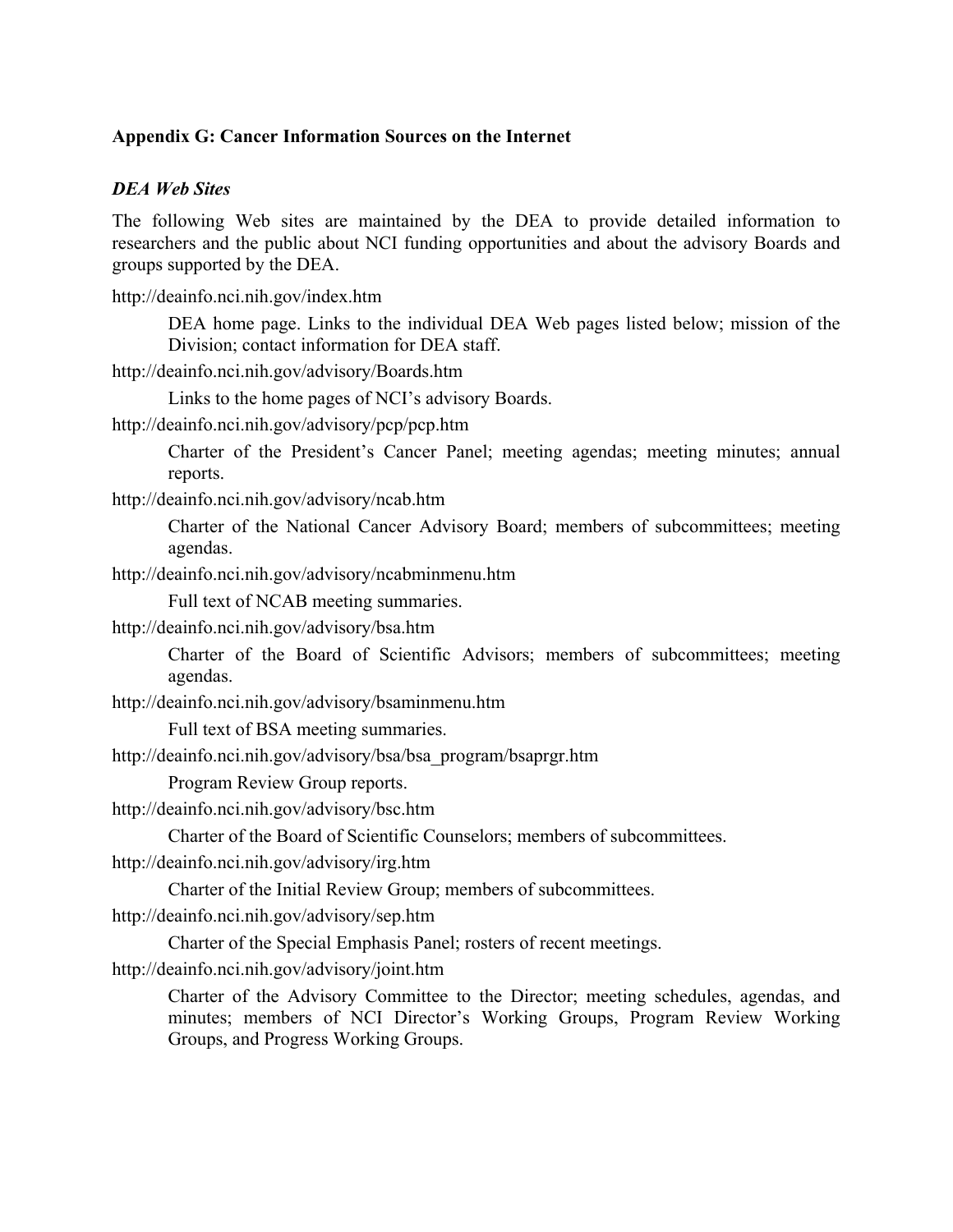#### **Appendix G: Cancer Information Sources on**

http://deainfo.nci.nih.gov/advisory/pog/progress/index.htm

Function and organization of Progress Review Groups, PRG reports and meeting schedules; members of PRGs.

http://deainfo.nci.nih.gov/advisory/dclg/dclg.htm

Charter of the NCI Director's Consumer Liaison Group; meeting schedules, agendas, minutes, and meeting summaries.

http://deainfo.nci.nih.gov/funding.htm

Comprehensive information about funding for cancer research; lists of active PAs and RFAs; grant policies and guidelines; downloadable application forms.

http://deainfo.nci.nih.gov/extra/pa/all\_pa.htm

Active PAs, with links to detailed descriptions.

http://deainfo.nci.nih.gov/extra/rfa/index.htm

Active RFAs, with links to detailed descriptions.

# http://deainfo.nci.nih.gov/grantspolicies/index.htm

Links to full-text NCI and NIH policies related to grants and grant review  $(e.g.,)$ *Guidelines on the Inclusion of Women and Minorities as Subjects in Clinical Research* and *Instructions to Reviewers for Evaluating Research Involving Human Subjects in Grant and Cooperative Agreement Applications*).

# http://deainfo.nci.nih.gov/flash/awards.htm

*Grants Guidelines and Descriptions* (descriptions of NCI funding mechanisms, with links to PAs, RFAs, guidelines, and supplemental materials).

# http://deais.nci.nih.gov/FLAREPublic

NCI's Funded Research Portfolio database contains information about research grant and contract awards for the current and past five fiscal years. Searchable by text words contained in project abstracts and by Special Interest Category (SIC) and anatomic site codes.

http://deainfo.nci.nih.gov/whatsnew/news.htm

Extramural events and updates.

# *NCI Web Sites*

The National Cancer Institute maintains a number of Web sites containing information about the Institute and its programs. All NCI Web sites, including those designed to provide cancer-related information to the general public and physicians, can be reached from the NCI home page at **http://cancer.gov/.**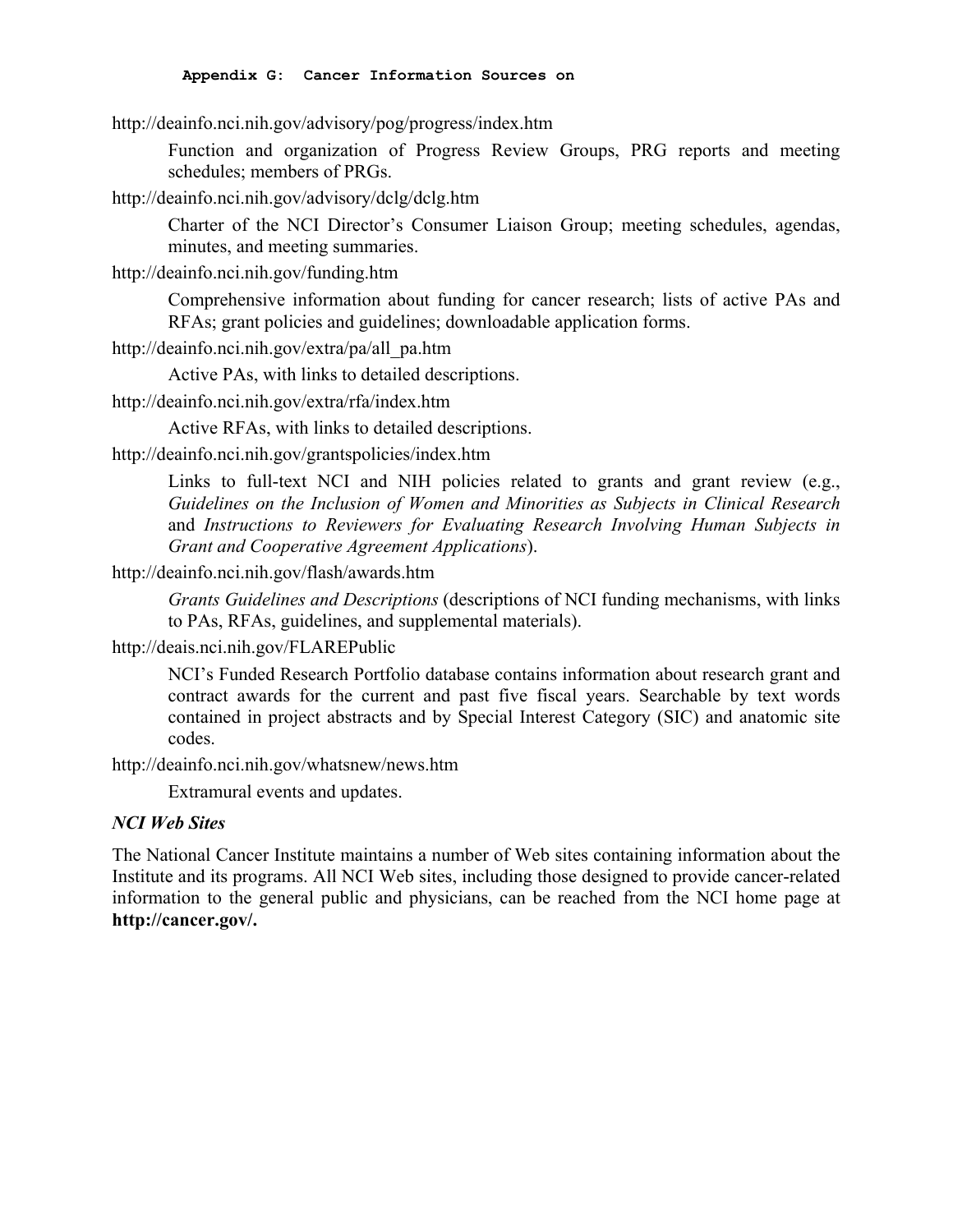# **Table 1.Applications Received for Referral by the NCI (by Mechanism), FY2002\***

|                                                                          |                  |                       | <b>Applications by Board</b> |                |                |
|--------------------------------------------------------------------------|------------------|-----------------------|------------------------------|----------------|----------------|
| Mechanism                                                                | Activity<br>Code | Totals by<br>Activity | Jan                          | May            | Sep            |
| <b>Research Facilities Construction Grants</b>                           | C06              | 1                     | 0                            | 0              | 1              |
| Predoctoral Individual National Research Service Award                   | F31              | 45                    | 0                            | 21             | 24             |
| Postdoctoral Individual National Research Service Award                  | F32              | 306                   | 69                           | 109            | 128            |
| National Research Service Award for Senior Fellows                       | F33              | 7                     | $\overline{2}$               | 3              | $\overline{2}$ |
| Research Scientist Development Award-Research & Training                 | K01              | 102                   | 32                           | 26             | 44             |
| <b>Research Scientist Award</b>                                          | K05              | $\overline{7}$        | 4                            | $\overline{2}$ | 1              |
| Academic/Teacher Award (ATA)                                             | K07              | 80                    | 26                           | 31             | 23             |
| Clinical Investigator Award                                              | K08              | 150                   | 47                           | 57             | 46             |
| Physician Scientist Award (Program)                                      | K <sub>12</sub>  | 9                     | 8                            | 0              | 1              |
| <b>Career Transition Award</b>                                           | K22              | 54                    | 22                           | 16             | 16             |
| Mentored Patient-Oriented Research Development Award                     | K <sub>23</sub>  | 43                    | 8                            | 23             | 12             |
| Midcareer Investigator Award in Patient-Oriented Research                | K24              | 6                     | $\overline{2}$               | 3              | 1              |
| Mentored Quantitative Research Career Development Award                  | K <sub>25</sub>  | 1                     | 0                            | 1              | 0              |
| Research Program Projects                                                | P01              | 129                   | 45                           | 39             | 45             |
| <b>Exploratory Grants</b>                                                | P <sub>20</sub>  | 38                    | 19                           | 16             | 3              |
| <b>Center Core Grants</b>                                                | P30              | 18                    | 10                           | 3              | 5              |
| <b>Specialized Center</b>                                                | P <sub>50</sub>  | 71                    | 30                           | 24             | 17             |
| Research Project                                                         | R <sub>01</sub>  | 5,078                 | 1,655                        | 1,668          | 1,755          |
| <b>Small Research Grants</b>                                             | R <sub>0</sub> 3 | 230                   | 74                           | 79             | 77             |
| Conferences                                                              | R <sub>13</sub>  | 155                   | 45                           | 61             | 49             |
| Academic Research Enhancement Awards (AREA)                              | R <sub>15</sub>  | 71                    | 24                           | 26             | 21             |
| Exploratory/Developmental Grants                                         | R <sub>21</sub>  | 1017                  | 384                          | 238            | 395            |
| Resource-Related Research Projects                                       | R <sub>24</sub>  | 39                    | 34                           | 5              | $\mathbf{0}$   |
| <b>Education Projects</b>                                                | R <sub>25</sub>  | 74                    | 17                           | 33             | 24             |
| Exploratory/Developmental Grants Phase II                                | R33              | 66                    | 19                           | 24             | 23             |
| Method to Extend Research in Time (MERIT) Award                          | R37              | 19                    | 3                            | 4              | 12             |
| Small Business Technology Transfer (STTR) Grants-Phase I                 | R41              | 76                    | 21                           | 27             | 28             |
| Small Business Technology Transfer (STTR) Grants-Phase II                | R42              | 23                    | 7                            | 10             | 6              |
| Small Business Innovation Research Grants (SBIR)-Phase I                 | R43              | 928                   | 308                          | 298            | 322            |
| Small Business Innovation Research Grants (SBIR)-Phase II<br>(Continued) | R44              | 237                   | 72                           | 78             | 87             |

• Source: IMPACII. Includes NCI Primary and Secondary assigned applications and withdrawn applications. Excludes applications deleted for other funding considerations. Of the 9,346 applications received during the year, 2,831 were not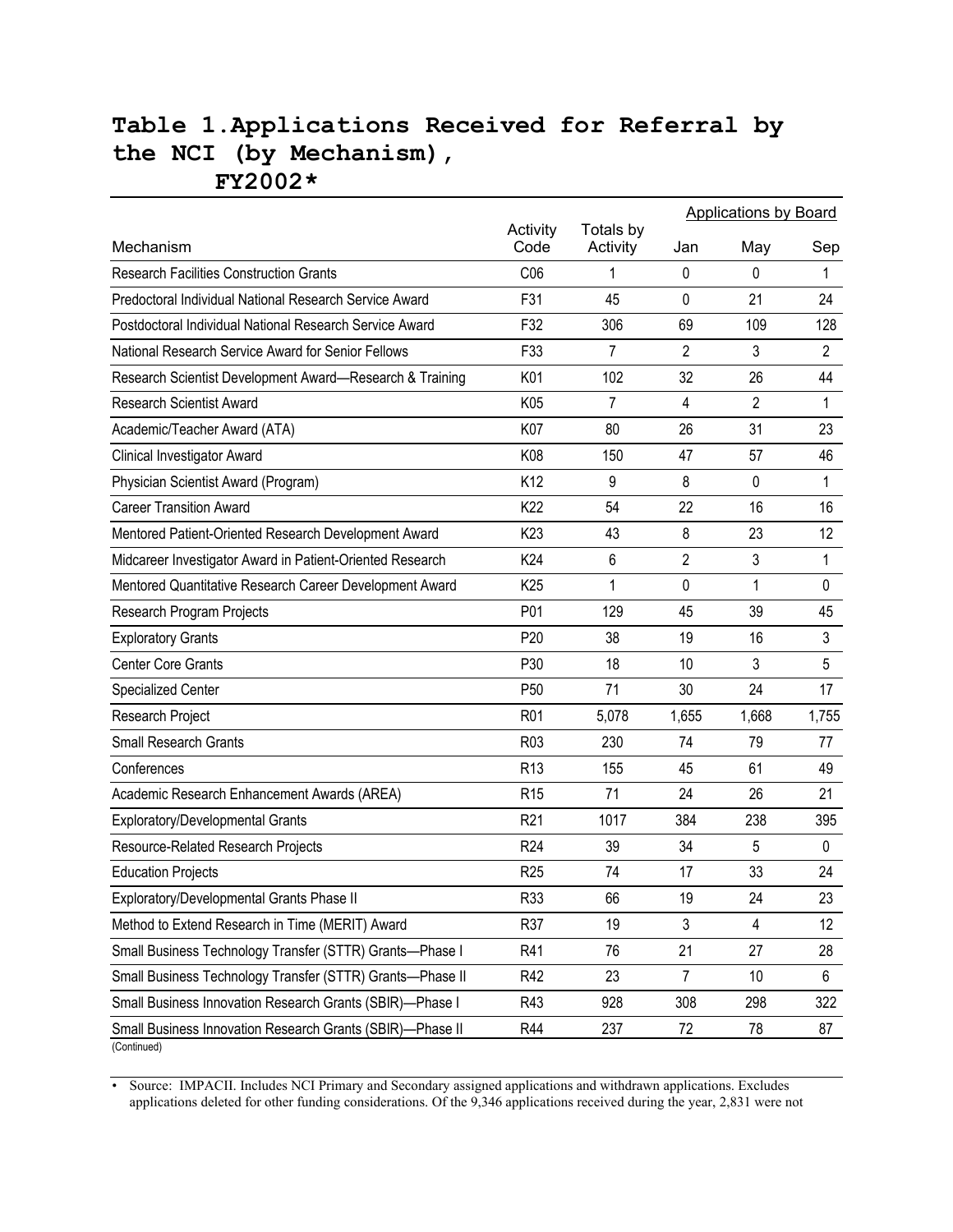recommended for further consideration by the initial review committee, and an additional 1,637 received scores in the bottom 33 percent and were not submitted for NCAB action.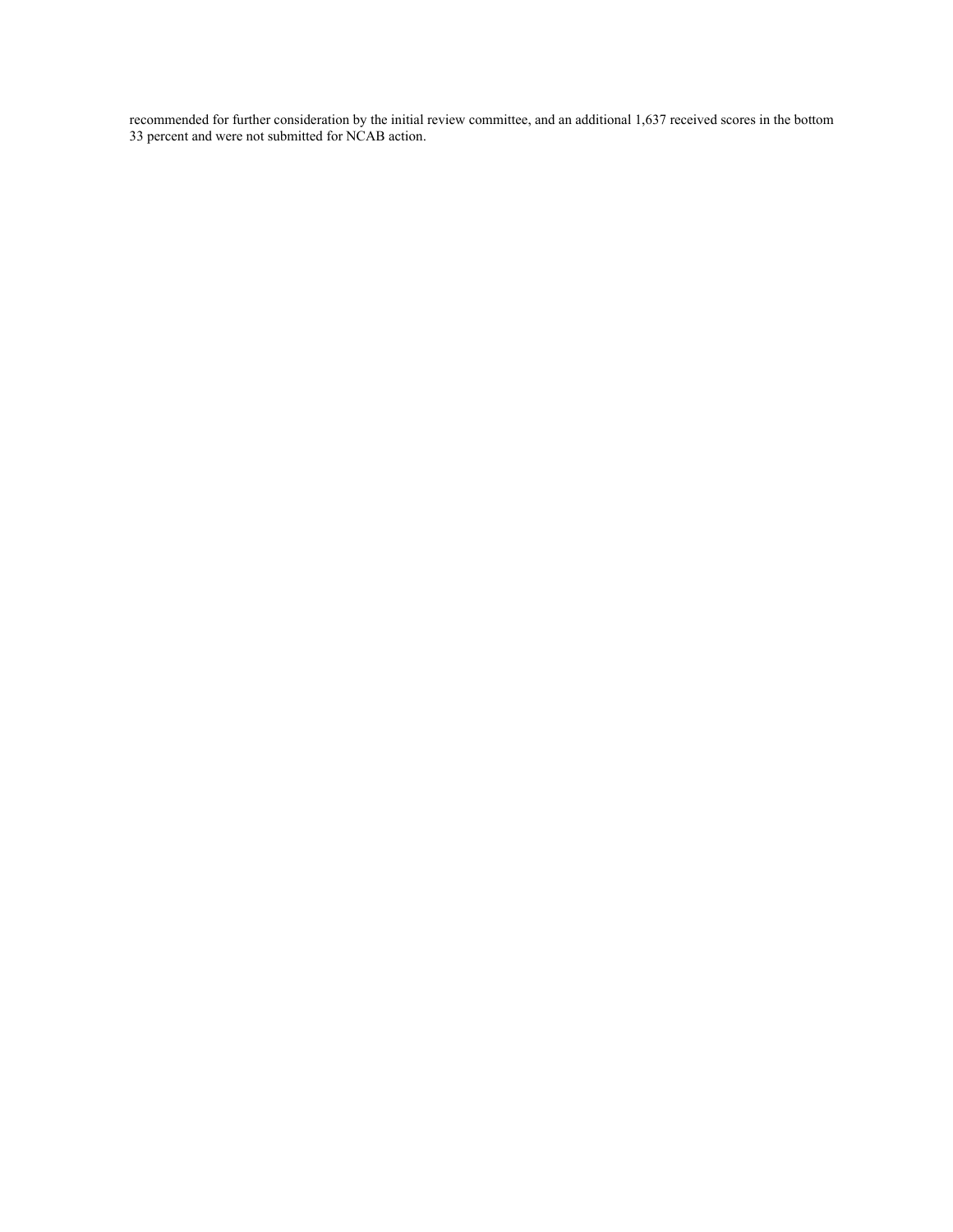# **Table 1.Applications Received for Referral by the NCI (by Mechanism), FY2002\* (Continued)**

|                                                                     |                  |                       | <b>Applications by Board</b> |              |          |
|---------------------------------------------------------------------|------------------|-----------------------|------------------------------|--------------|----------|
| Mechanism                                                           | Activity<br>Code | Totals by<br>Activity | Jan                          | May          | Sep      |
| James A. Shannon Director's Award                                   | R <sub>55</sub>  | 6                     | 3                            | 3            | 0        |
| Minority Biomedical Research Support-MBRS                           | <b>S06</b>       | 4                     | 0                            | 3            |          |
| <b>Biomedical Research Support Grants (NCRR)</b>                    | <b>S07</b>       | 24                    | 0                            | $\Omega$     | 24       |
| Biomedical Research Support Shared Instrumentation<br>Grants (NCRR) | S <sub>10</sub>  | 2                     | 0                            | 2            | 0        |
| <b>Continuing Education Training Program</b>                        | T <sub>15</sub>  | 6                     |                              |              | 4        |
| Institutional National Research Service Award                       | T32              | 81                    | 28                           | 37           | 16       |
| Research Project (Cooperative Agreements)                           | U01              | 83                    | 17                           | 27           | 39       |
| Cooperative Clinical Research (Cooperative Agreements)              | U10              | 23                    | 20                           | $\Omega$     | 3        |
| Conference (Cooperative Agreement)                                  | U13              | 3                     | 2                            |              | $\Omega$ |
| Research Program (Cooperative Agreement)                            | U19              | 3                     | 0                            | 2            |          |
| Resource Related Research Project (Cooperative Agreement)           | U24              | 3                     | 0                            | 2            |          |
| Specialized Center (Cooperative Agreements)                         | U54              | 8                     | 4                            | $\Omega$     | 4        |
| Exploratory Grants-Cooperative Agreement (NCI)                      | U56              | 20                    | 14                           | <sup>0</sup> | 6        |
| <b>Overall Totals</b>                                               |                  | 9,346                 | 3,076                        | 3,003        | 3,267    |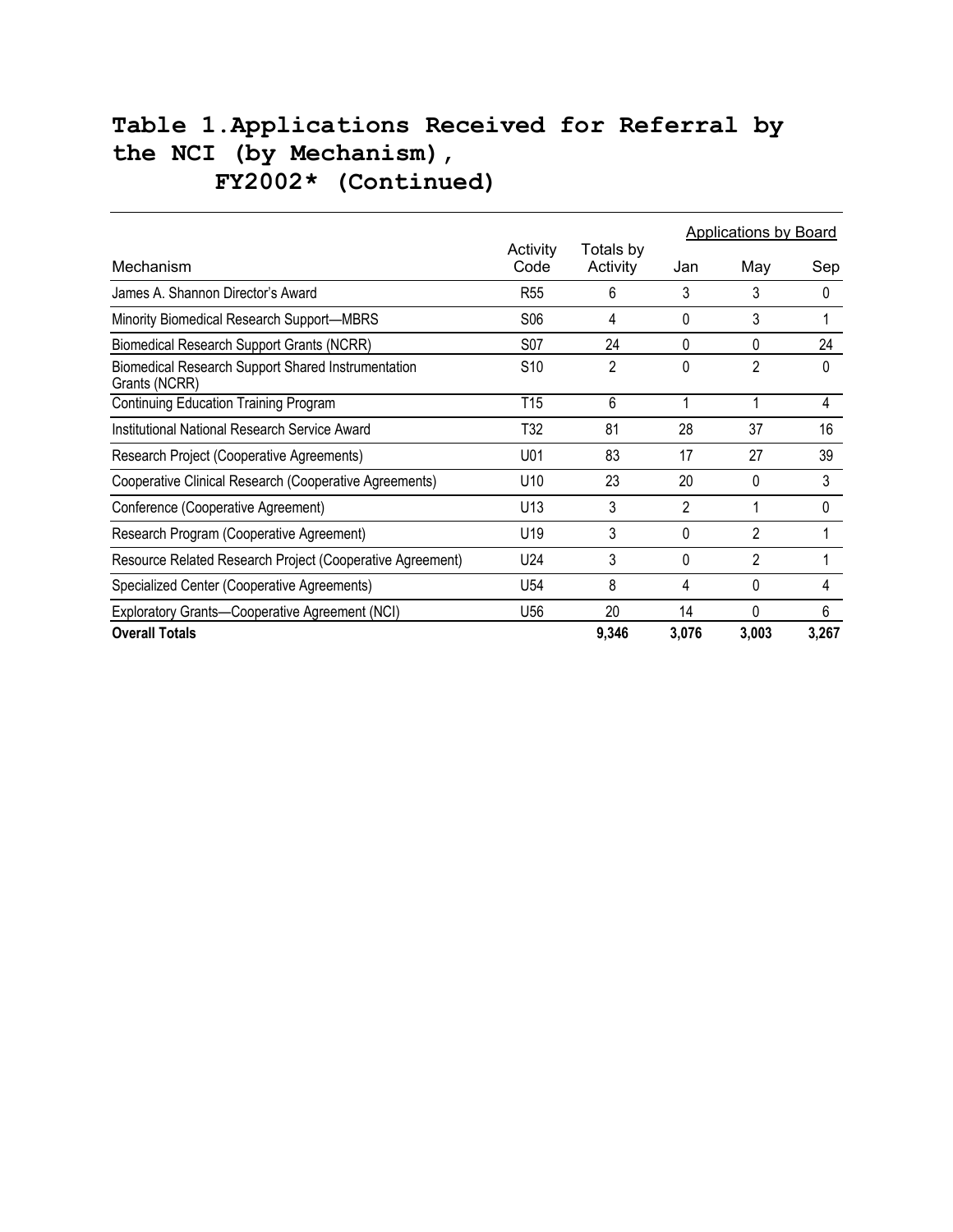# **Table 2.Applications Reviewed by DEA/NCI (by Activity), FY2002**

|                                                            |                  |                       | <b>Applications by Board</b> |                |                |  |
|------------------------------------------------------------|------------------|-----------------------|------------------------------|----------------|----------------|--|
| Mechanism                                                  | Activity<br>Code | Totals by<br>Activity | Jan                          | May            | Sep            |  |
| Research Scientist Development Award-Research & Training   | K01              | 98                    | 30                           | 25             | 43             |  |
| <b>Research Scientist Award</b>                            | K05              | $\overline{7}$        | 4                            | $\overline{2}$ | $\mathbf 1$    |  |
| Academic/Teacher Award                                     | K07              | 80                    | 26                           | 31             | 23             |  |
| Clinical Investigator Award                                | K08              | 125                   | 41                           | 48             | 36             |  |
| Physician Scientist Award (Program)                        | K12              | 9                     | 8                            | $\mathbf 0$    | 1              |  |
| <b>Career Transition Award</b>                             | K22              | 53                    | 22                           | 15             | 16             |  |
| Mentored Patient-Oriented Research Development Award       | K <sub>23</sub>  | 32                    | 6                            | 19             | $\overline{7}$ |  |
| Midcareer Investigator Award in Patient-Oriented Research  | K24              | 6                     | $\overline{2}$               | 3              | 1              |  |
| Research Program Projects                                  | P01              | 124                   | 41                           | 38             | 45             |  |
| <b>Exploratory Grants</b>                                  | P <sub>20</sub>  | 22                    | 14                           | 8              | $\mathbf 0$    |  |
| <b>Center Core Grants</b>                                  | P30              | 12                    | 4                            | 3              | 5              |  |
| <b>Specialized Center</b>                                  | P <sub>50</sub>  | 71                    | 30                           | 24             | 17             |  |
| Research Project                                           | R01              | 178                   | 65                           | 65             | 48             |  |
| <b>Small Research Grants</b>                               | R <sub>03</sub>  | 206                   | 53                           | 77             | 76             |  |
| Conferences                                                | R <sub>13</sub>  | 61                    | 16                           | 21             | 24             |  |
| Exploratory/Developmental Grants                           | R <sub>21</sub>  | 304                   | 185                          | 60             | 59             |  |
| Resource-Related Research Projects                         | R <sub>24</sub>  | 39                    | 34                           | 5              | $\pmb{0}$      |  |
| <b>Education Projects</b>                                  | R <sub>25</sub>  | 74                    | 17                           | 33             | 24             |  |
| Exploratory/Developmental Grants Phase II                  | R33              | 58                    | 17                           | 19             | 22             |  |
| Small Business Technology Transfer (STTR) Grants-Phase I   | R41              | 13                    | 6                            | $\overline{2}$ | 5              |  |
| Small Business Technology Transfer (STTR) Grants-Phase II  | R42              | 5                     | 1                            | $\mathbf 1$    | 3              |  |
| Small Business Innovation Research (SBIR) Grants-Phase I   | R43              | 162                   | 67                           | 36             | 59             |  |
| Small Business Innovation Research (SBIR) Grants-Phase II  | R44              | 30                    | $\overline{7}$               | 6              | 17             |  |
| <b>Continuing Education Training Program</b>               | T <sub>15</sub>  | $\overline{2}$        | 1                            | 0              | 1              |  |
| Institutional National Research Service Award              | T32              | 77                    | 27                           | 36             | 14             |  |
| Research Project (Cooperative Agreements)                  | U01              | 72                    | 17                           | 25             | 30             |  |
| Cooperative Clinical Research (Cooperative Agreements)     | U10              | 23                    | 20                           | 0              | 3              |  |
| Research Program (Cooperative Agreement)                   | U19              | $\overline{2}$        | $\pmb{0}$                    | 1              | $\mathbf{1}$   |  |
| Resource-Related Research Project (Cooperative Agreements) | U24              | 3                     | 0                            | $\overline{2}$ | $\mathbf 1$    |  |
| Specialized Center (Cooperative Agreements)                | U54              | $\overline{4}$        | 4                            | 0              | $\pmb{0}$      |  |
| Exploratory Grants-Cooperative Agreement (NCI)             | U56              | 20                    | 14                           | 0              | 6              |  |
| <b>Overall Totals</b>                                      |                  | 1,972                 | 779                          | 605            | 588            |  |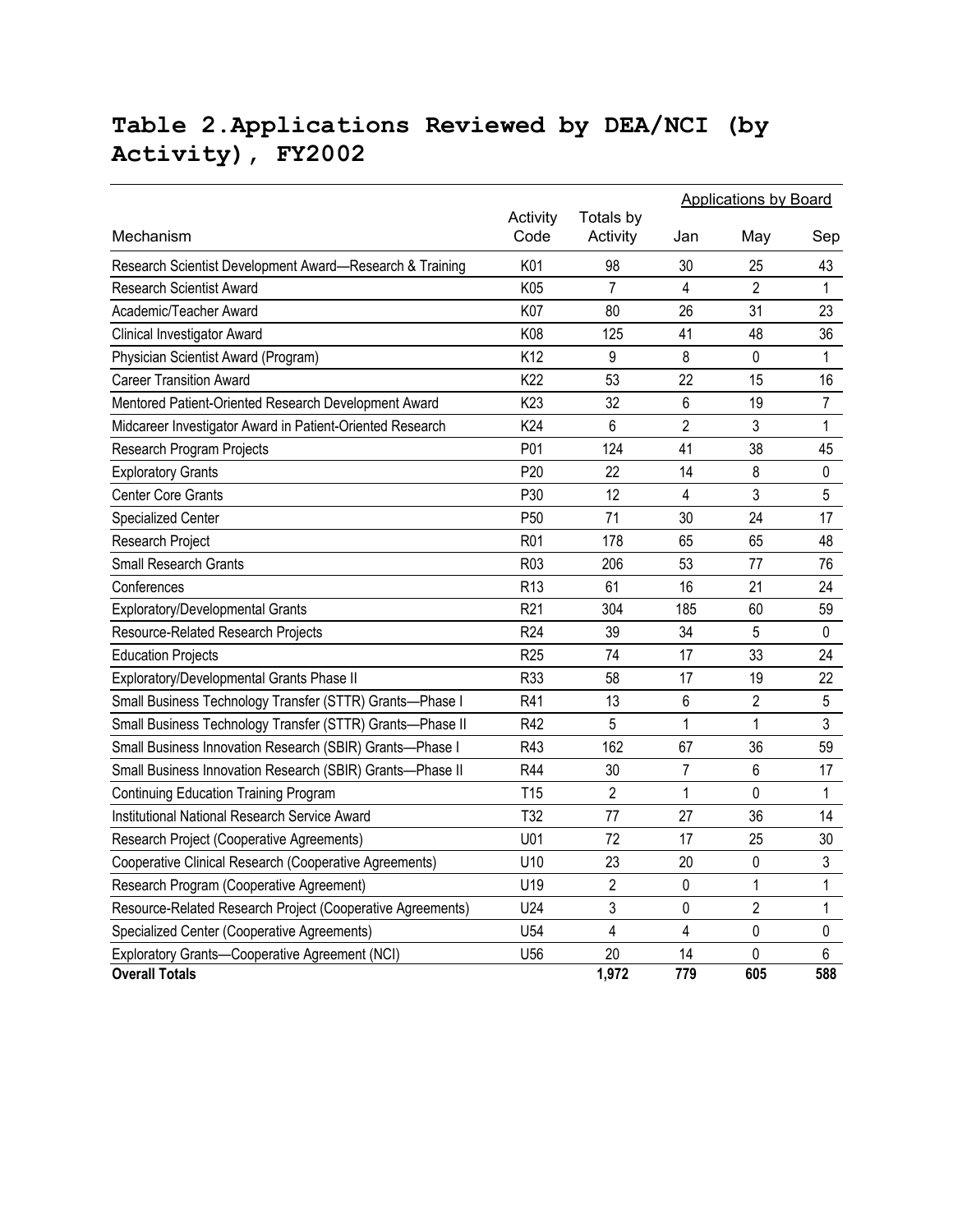# **Table 3.Applications Reviewed by the NCI IRG Subcommittees**

| <b>NCI IRG Subcommittee</b>                       | <b>Types of Applications</b><br>Reviewed                                   | Number of<br>Applications* | <b>Costs Requested</b> | First Year Direct Total Direct Costs<br>Requested |
|---------------------------------------------------|----------------------------------------------------------------------------|----------------------------|------------------------|---------------------------------------------------|
| A-Cancer Centers                                  | P30, P20                                                                   | 16                         | \$40,672,833           | \$214,695,210                                     |
| C-Basic and Preclinical Reseach                   | P <sub>0</sub> 1                                                           | 59                         | 68,278,272             | 347,406,686                                       |
| D-Clinical Studies                                | P01, R01, U24                                                              | 28                         | 39,230,220             | 208,716,843                                       |
| E-Cancer Epidemiology, Prevention,<br>and Control | P01, R01, R13, R21,<br>U01, U19                                            | 30                         | 41,921,295             | 200,743,760                                       |
| F-Manpower and Training                           | K01, K08, K22, K25,<br>R <sub>13</sub> , T <sub>15</sub> , T <sub>32</sub> | 329                        | 51,698,514             | 264,978,199                                       |
| G-Education                                       | K05, K07, K12, K22,<br>K23, K24, R25                                       | 201                        | 37,753,087             | 193,851,536                                       |
| H-Clinical Groups                                 | U <sub>10</sub> , R <sub>01</sub>                                          |                            | 61,814,456             | 372,266,200                                       |
| Totals:                                           |                                                                            | 670                        | \$341,368,677          | \$1,802,658,434                                   |

# **for NCAB Meetings, FY2002**

\* Includes all applications reviewed; some may have been withdrawn later.

# **Table 4.Summary of Investigator-Initiated P01**  Applications Reviewed **for** for **Each NCAB Meeting, FY2002**

| Type of Application | Jan 2002<br><b>NCAB</b> | May 2002<br><b>NCAB</b> | Oct 2002<br><b>NCAB</b> | Total for<br>FY2002 |
|---------------------|-------------------------|-------------------------|-------------------------|---------------------|
| New                 | 15                      | 11                      | 10                      | 36                  |
| New Amended         | 6                       | 10                      |                         | 23                  |
| Recompeting         | 8                       | 12                      | 13                      | 33                  |
| Recompeting Amended |                         |                         |                         | 18                  |
| Supplement          |                         |                         |                         |                     |
| Totals:             | 40                      | 38                      | 39                      | 117                 |

# **Table 5. Summary of Review Formats for Unsolicited Program Project Applications Reviewed, FY2002**

| NCAB Meeting | Number of<br>Applications | <b>IRG Review SEP Review</b> | Site Visit | Telephone<br>Conference* | Applicant<br>Interview | Accelerated<br><b>Peer Review Committee</b> |  |
|--------------|---------------------------|------------------------------|------------|--------------------------|------------------------|---------------------------------------------|--|
| January      | 40                        | 34                           |            |                          |                        |                                             |  |
| May          | 38                        | 35                           | 24         | 14                       |                        |                                             |  |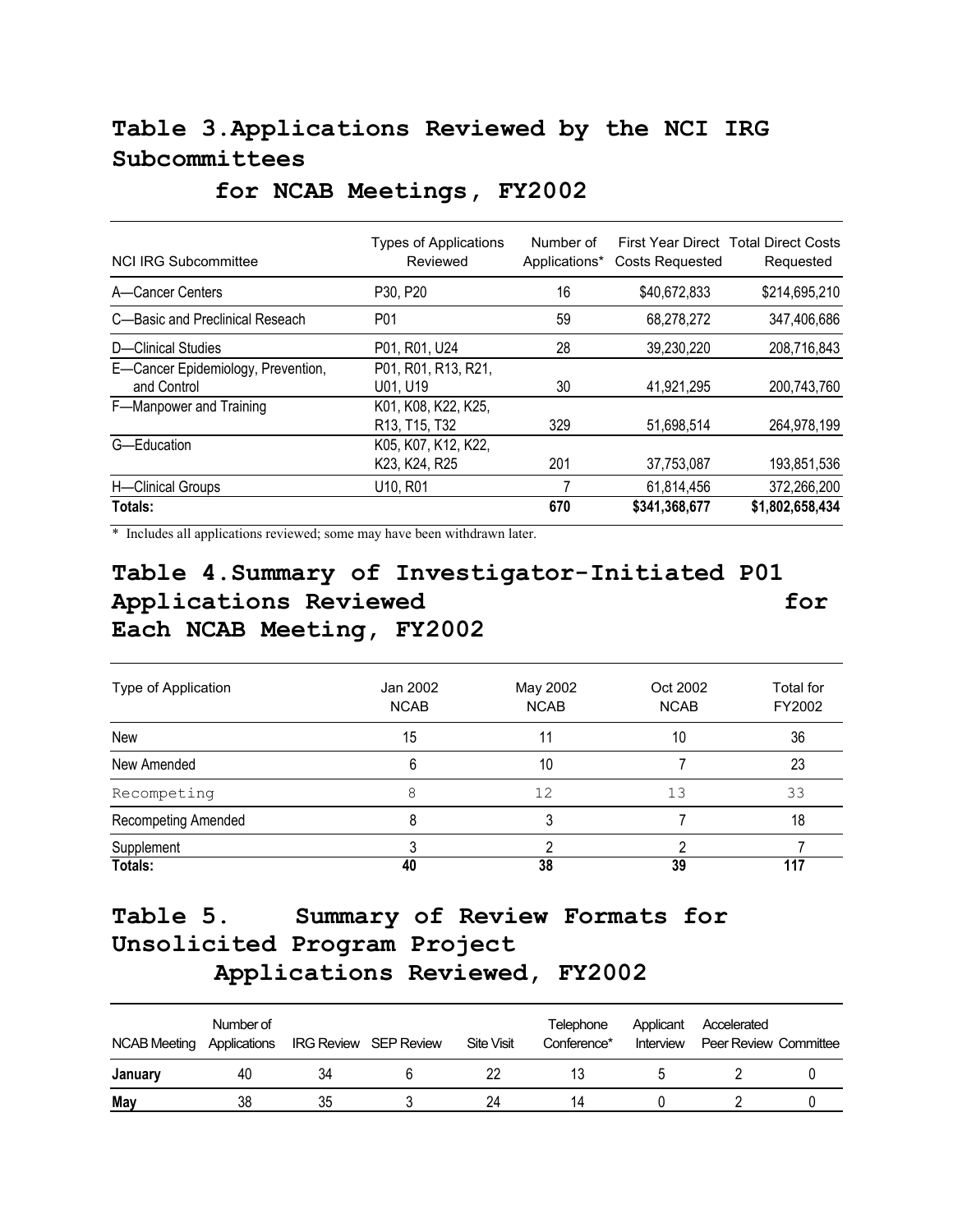| October | 3C<br>ັບ | <b>UL</b> |    | n.<br>-                  |    |  |  |
|---------|----------|-----------|----|--------------------------|----|--|--|
| Totals: | 447<br>. | 104       | ıν | $\mathbf{c}^-$<br>$\sim$ | πv |  |  |

\* Includes accelerated peer reviews conducted by telephone conference.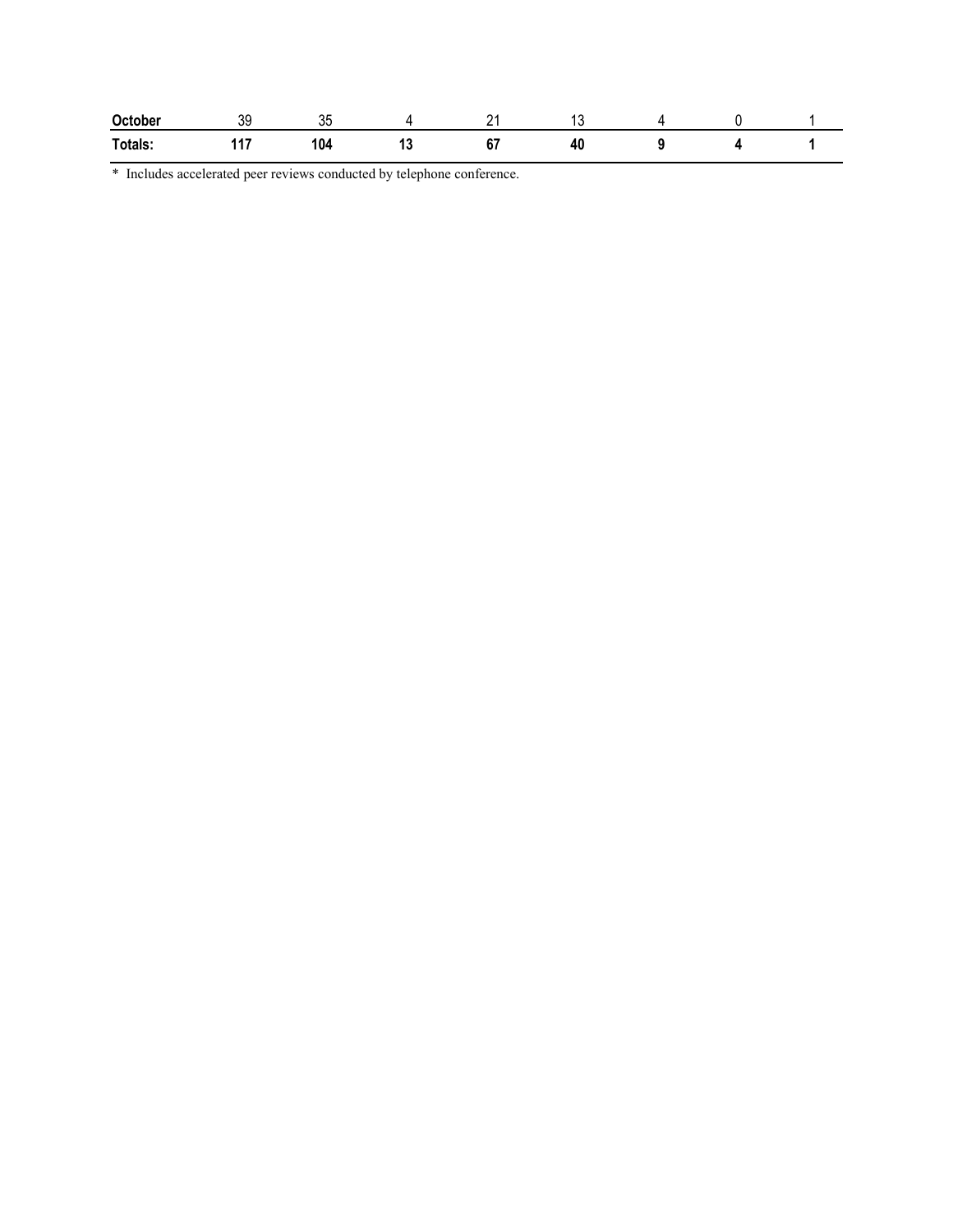# **Table 6.Summary of Unsolicited P01 Applications by NCI Program Division, FY2002**

| <b>Program Division</b>                                       | Number of<br>Applications | <b>First Year Direct</b><br>Cost Requested | <b>Total Requested</b><br><b>Direct Cost</b> |
|---------------------------------------------------------------|---------------------------|--------------------------------------------|----------------------------------------------|
| Division of Cancer Biology (DCB)                              | 44                        | \$50,640,416                               | \$267,623,211                                |
| Division of Cancer Control and Population<br>Sciences (DCCPS) | 9                         | 11,995,421                                 | 56,449,515                                   |
| Division of Cancer Prevention (DCP)                           | 6                         | 10,636,398                                 | 52,291,138                                   |
| Division of Cancer Treatment and<br>Diagnosis (DCTD)          | 58                        | 77,795,883                                 | 385,379,514                                  |
| <b>Grand Totals</b>                                           | 117                       | \$151,068,118                              | \$761,743,378                                |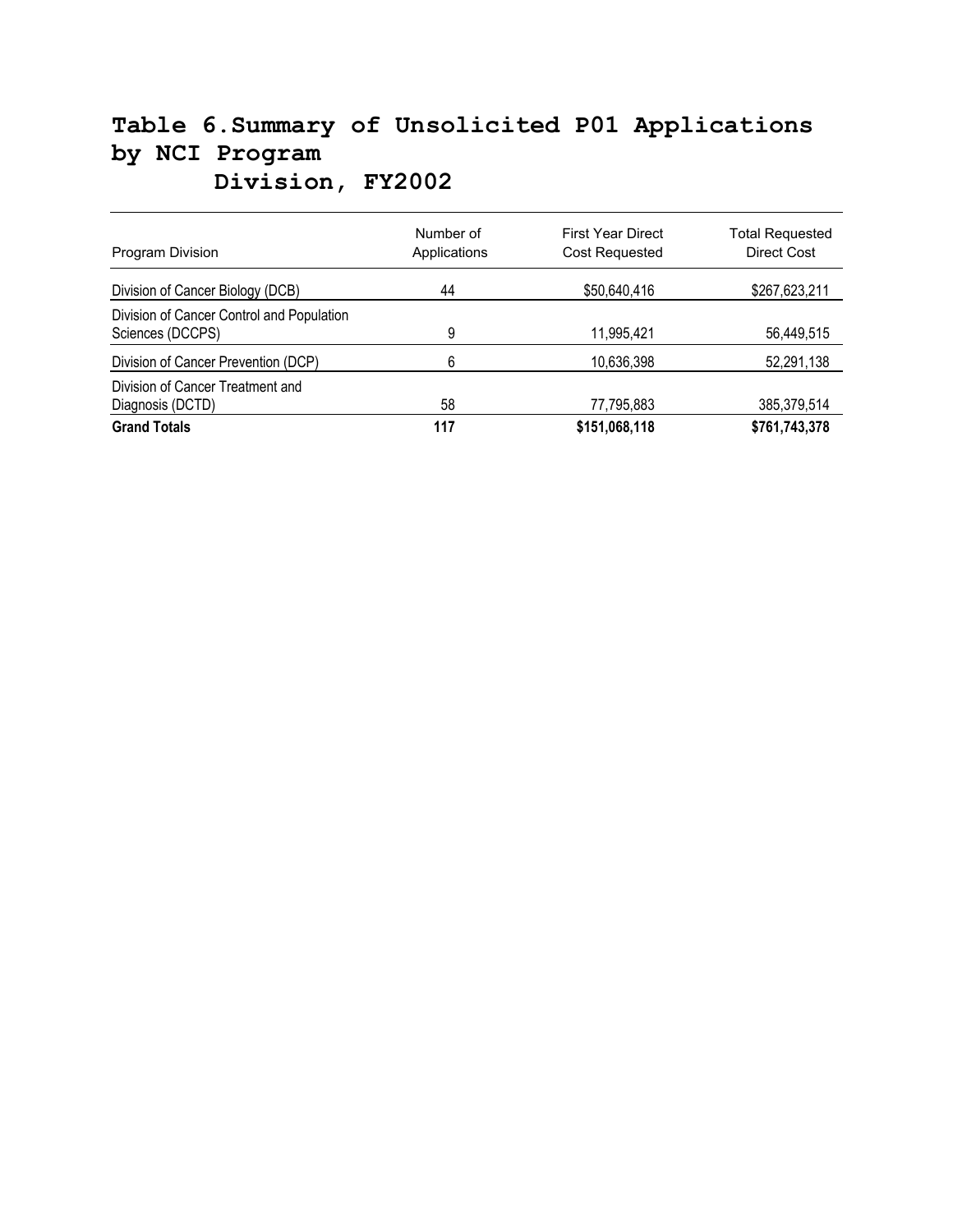### **Table 7. Requests for Applications (RFAs) Published by the NCI, FY2002**

| <b>RFA</b> | Mechanism       | Title                                                                                          | Division                                              | Date of<br>Publication |
|------------|-----------------|------------------------------------------------------------------------------------------------|-------------------------------------------------------|------------------------|
| CA-02-002  | U56             | Cooperative Planning Grant for<br>Cancer Disparities Research Partnership                      | Division of Cancer<br><b>Treatment and Diagnosis</b>  | 10/19/01               |
| CA-02-011  | U01             | Early Clinical Trials of New Anti-Cancer<br><b>Agents With Phase I Emphasis</b>                | Division of Cancer<br><b>Treatment and Diagnosis</b>  | 11/19/01               |
| CA-03-001  | U54             | Cooperative Grant for Nutritional Modulation<br>of Genetic Pathways Leading to Cancer          | Division of Cancer Prevention                         | 01/22/02               |
| CA-03-002  | U54             | Network for Translational Research:<br>Optical Imaging                                         | Division of Cancer<br><b>Treatment and Diagnosis</b>  | 08/27/02               |
| CA-03-003  | R01             | Molecular Targets for Nutrients in<br><b>Prostate Cancer Prevention</b>                        | Division of Cancer Prevention                         | 2/13/02                |
| CA-03-004  | R01, R21        | Chemoprevention of Tobacco-Related Cancers<br>in Former Smokers: Preclinical Studies           | Division of Cancer Prevention                         | 2/12/02                |
| CA-03-005  | R <sub>01</sub> | Chemoprevention of Estrogen Receptor (ER)<br><b>Negative Breast Cancer Preclinical Studies</b> | Division of Cancer Prevention                         | 03/21/02               |
| CA-03-006  | U01             | Chemoprevention of Tobacco-Related Cancers<br>in Former Smokers: Clinical Studies              | Division of Cancer Prevention                         | 03/28/02               |
| CA-03-007  | P <sub>50</sub> | Centers of Excellence in Cancer<br><b>Communications Research</b>                              | Division of Cancer Control<br>and Population Sciences | 03/21/02               |
| CA-03-008  | U <sub>56</sub> | Cooperative Planning Grant for Comprehensive<br>Minority Institution/Cancer Center Partnership | Office of Deputy Director<br>for Extramural Science   | 03/28/02               |
| CA-03-009  | P <sub>20</sub> | Planning Grant for Minority Institution/<br><b>Cancer Center Collaboration</b>                 | Office of Deputy Director<br>for Extramural Science   | 03/28/02               |
| CA-03-010  | U54             | Comprehensive Minority Institution/<br>Cancer Center Partnership                               | Office of Deputy Director<br>for Extramural Science   | 03/28/02               |
| CA-03-011  | U10             | <b>Community Clinical Oncology Program</b>                                                     | Division of Cancer Prevention                         | 04/24/02               |
| CA-03-012  | U10             | Minority-Based Community Clinical<br>Oncology Program                                          | Division of Cancer Prevention                         | 04/24/02               |
| CA-03-013  | R01, R21        | Molecular Interactions Between Tumor<br>Cells and Bone                                         | Division of Cancer Biology                            | 05/09/02               |
| CA-03-015  | P <sub>50</sub> | In Vivo Cellular and Molecular Imaging<br>Centers (ICMICs)                                     | Division of Cancer<br><b>Treatment and Diagnosis</b>  | 08/07/02               |
| CA-03-016  | R01, R21        | Diet, DNA Methylation and Other Epigenetic<br>Events, and Cancer Prevention                    | Division of Cancer Prevention                         | 09/27/02               |
| CA-03-018  | U56             | Cooperative Planning Grant for Cancer<br>Disparities Research Partnership Program              | Division of Cancer<br><b>Treatment and Diagnosis</b>  | 08/28/02               |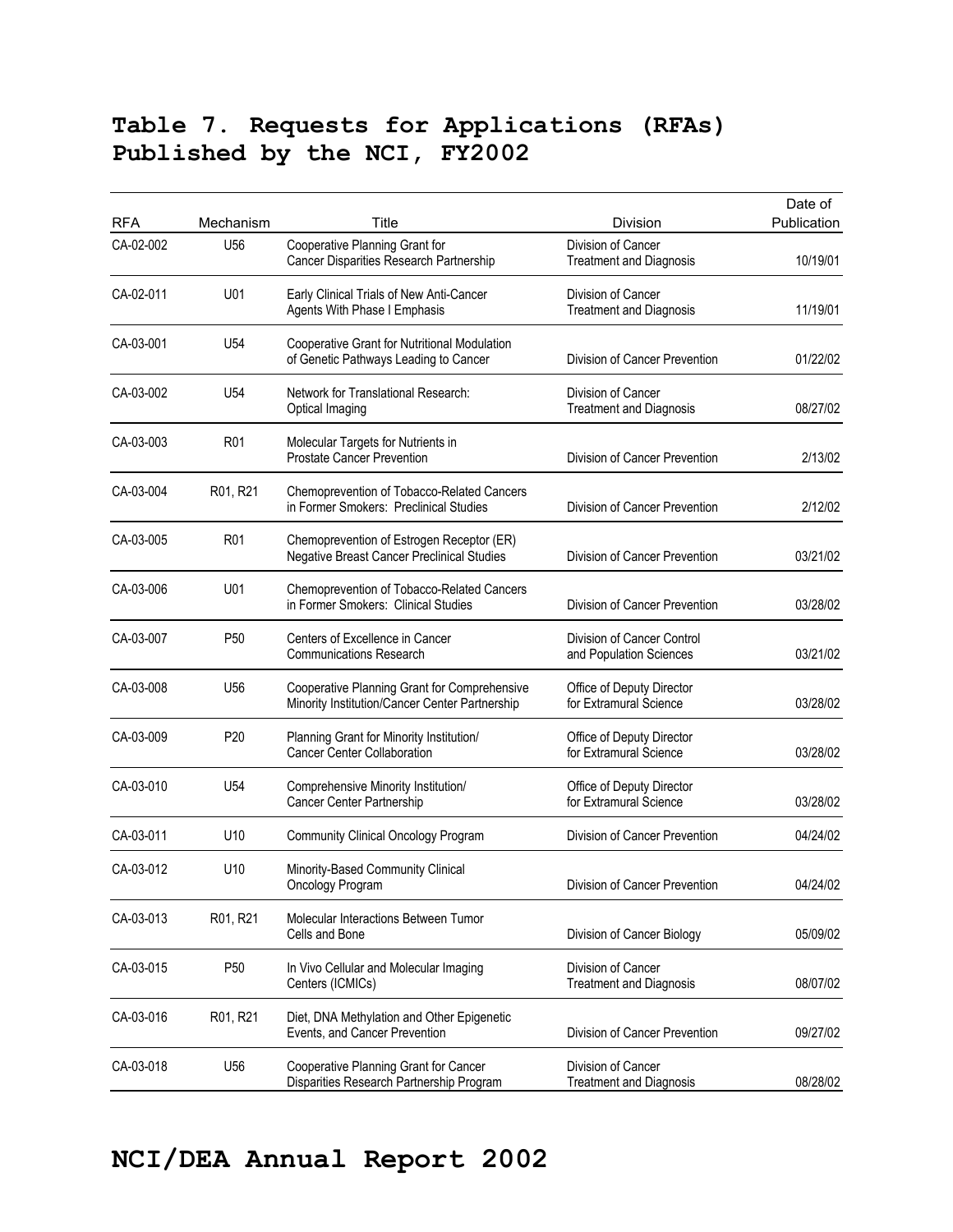### **Table 8.Program Announcements (PAs) Published by the NCI, FY2002**

| <b>PA</b> | Mechanism             | Title                                                                                   | Division                                              | Date of<br>Publication |
|-----------|-----------------------|-----------------------------------------------------------------------------------------|-------------------------------------------------------|------------------------|
| PA-02-001 | R <sub>21</sub>       | <b>Exploratory Grant for Behavioral</b><br>Research in Cancer Control                   | Division of Cancer Control<br>and Population Sciences | 10/01/01               |
| PA-02-002 | R <sub>01</sub>       | Clinical Cancer Therapy Research                                                        | Division of Cancer<br>Treatment and Diagnosis         | 10/02/01               |
| PA-02-005 | R01, R21              | Economic Studies in Cancer Prevention,<br>Screening and Care                            | Division of Cancer Control<br>and Population Sciences | 10/04/01               |
| PA-02-006 | R01, R21              | Cancer Surveillance Using Health<br>Claims-Based Data System                            | Division of Cancer Control<br>and Population Sciences | 10/04/01               |
| PA-02-075 | R41, R42,<br>R43, R44 | Innovative Toxicology Models:<br><b>SBIR/STTR</b>                                       | Division of Cancer<br><b>Treatment and Diagnosis</b>  | 03/12/02               |
| PA-02-086 | R <sub>21</sub>       | Development of High-Yield Technologies<br>for Isolating Exfoliated Cells in Body Fluids | Division of Cancer Prevention                         | 03/21/02               |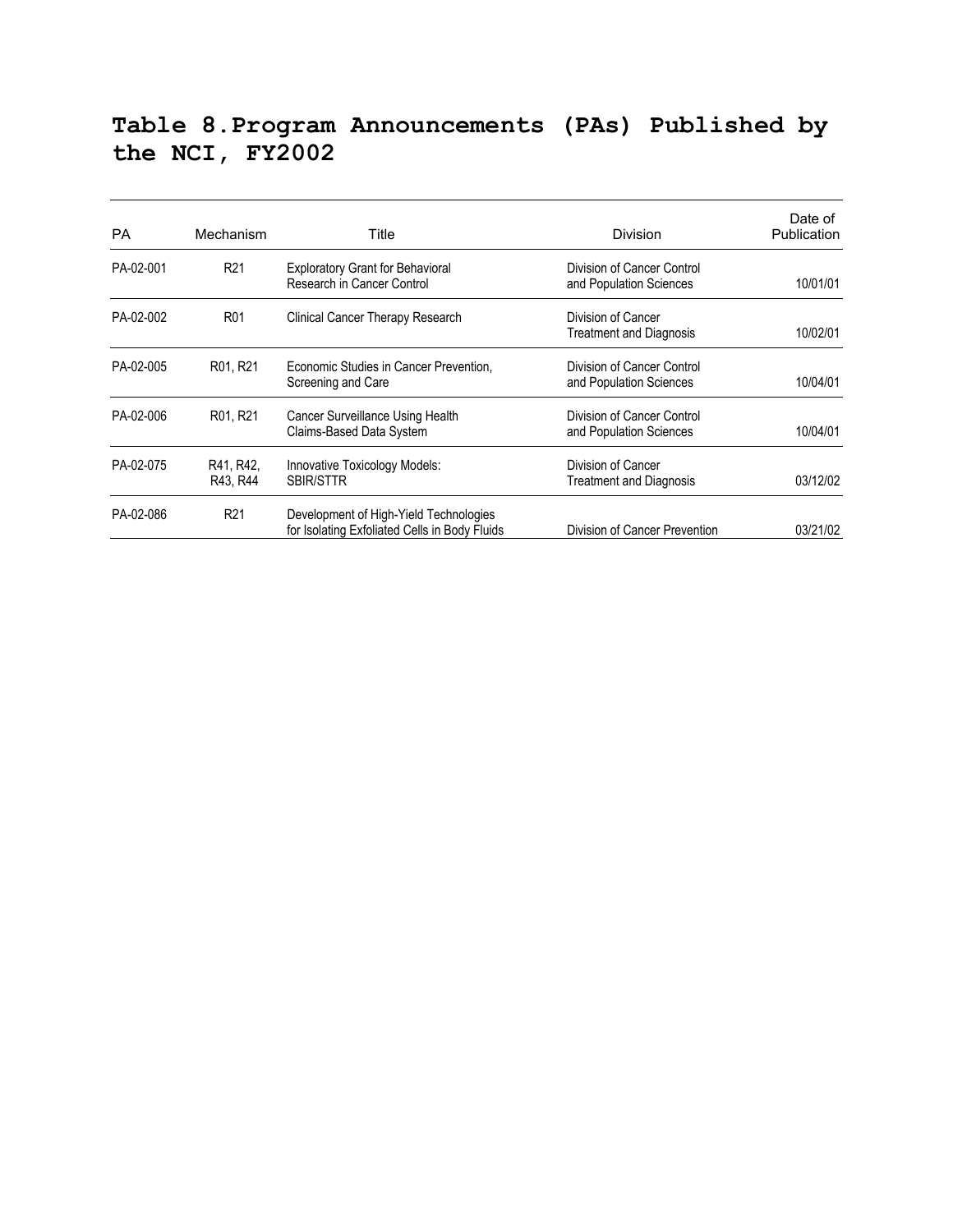### **Table 9.Program Announcements with Special Referral (PARs) Published by the NCI, FY2002**

| <b>PAR</b> | Mechanism             | Title                                                                                                               | <b>Division</b>                                       | Date of<br>Publication |
|------------|-----------------------|---------------------------------------------------------------------------------------------------------------------|-------------------------------------------------------|------------------------|
| PAR-02-037 | R <sub>0</sub> 3      | Small Grant Program for Behavioral<br>Research in Cancer Control                                                    | Division of Cancer Control<br>and Population Sciences | 12/13/01               |
| PAR-02-040 | R <sub>21</sub>       | Developmental/Pilot Projects in Cancer<br>Complementary and Alternative Medicine (CAM)                              | Office of Deputy Director<br>for Extramural Science   | 12/17/01               |
| PAR-02-042 | R <sub>21</sub>       | Colorectal Cancer Screening in Primary<br>Care Practice                                                             | Division of Cancer Control<br>and Population Sciences | 12/20/01               |
| PAR-02-051 | R01                   | Cancer Therapy-Related Use of Genetically<br><b>Engineered Mice</b>                                                 | Division of Cancer Biology                            | 01/28/02               |
| PAR-02-052 | R01, P01,<br>U01      | Competing Supplements for Organotypic<br>Models of Cancer                                                           | Division of Cancer Biology                            | 01/29/02               |
| PAR-02-068 | P <sub>50</sub>       | Specialized Programs of Research Excellence<br>(SPORES) in Pancreatic Cancer for the Year 2002                      | Office of Deputy Director<br>for Extramural Science   | 02/25/02               |
| PAR-02-074 | R21, R33,<br>R21/R33  | Innovative Toxicology Models for Drug<br>Evaluation: Exploratory/Developmental Grant<br>and Phased Innovation Award | Division of Cancer Treatment<br>and Diagnosis         | 03/12/02               |
| PAR-02-126 | P <sub>50</sub>       | Specialized Programs of Research Excellence<br>(SPORES) in Human Cancer for the Year 2003                           | Office of Deputy Director<br>for Extramural Science   | 07/10/02               |
| PAR-02-175 | R01, P01,<br>U01, P30 | Diet, DNA Methylation and Other Epigenetic<br>Events, and Cancer Prevention: Competing<br>Supplements               | Division of Cancer Prevention                         | 09/27/02               |
| PAR-02-176 | R <sub>0</sub> 3      | Cancer Research Small Grant Program                                                                                 | Division of Cancer Prevention                         | 09/27/02               |
| PAS-02-009 | R <sub>01</sub>       | Cohort Studies in Cancer Epidemiology                                                                               | Division of Cancer Control<br>and Population Sciences | 10/11/01               |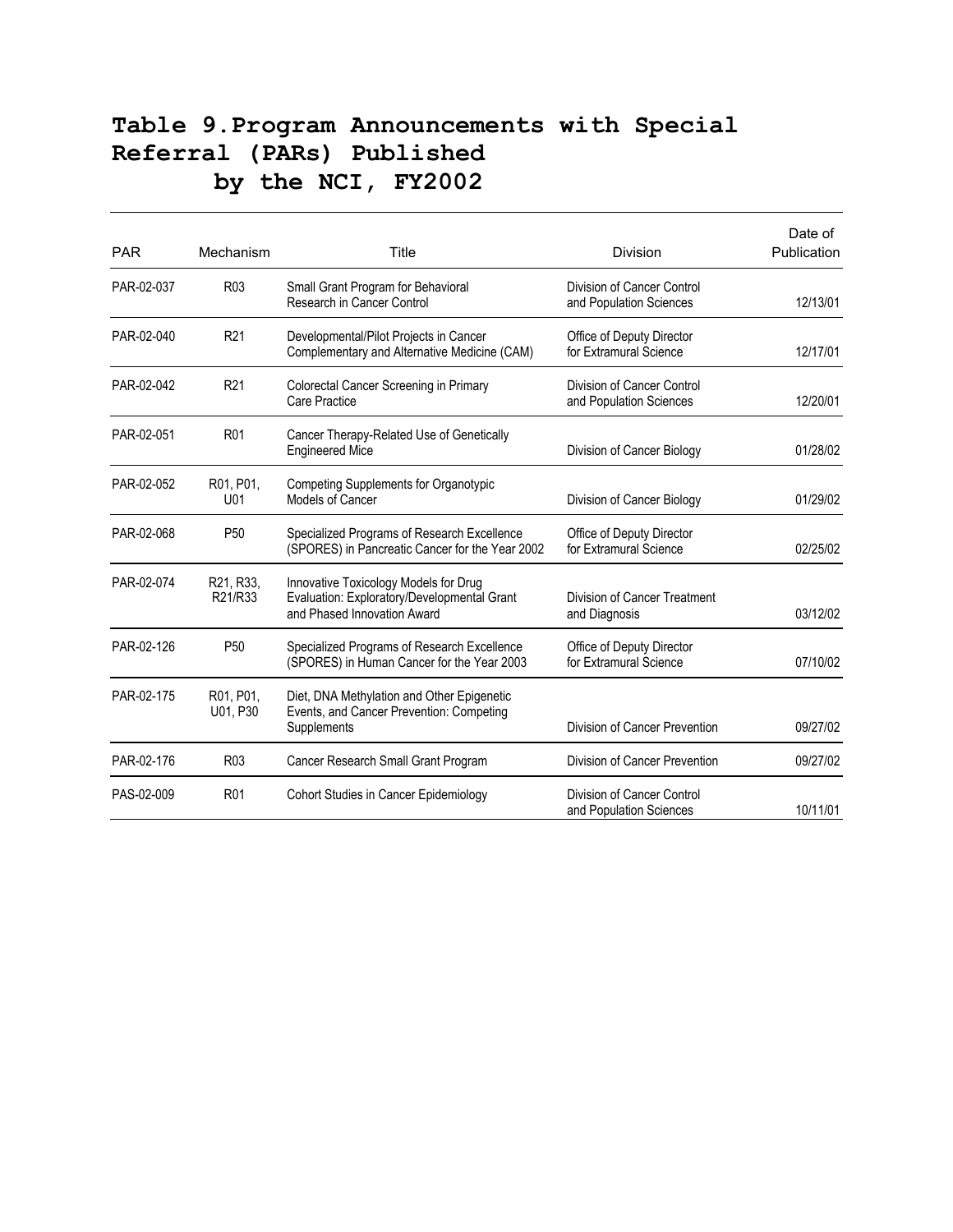### **Table 10.RFA Applications Reviewed by the NCI (by Mechanism), FY2002\***

|                                                                                                |                      |                  | <b>Applications by NCAB Round</b> |              |              | <b>Direct Costs</b> |                                |                         |
|------------------------------------------------------------------------------------------------|----------------------|------------------|-----------------------------------|--------------|--------------|---------------------|--------------------------------|-------------------------|
| Title of Initiative                                                                            | <b>RFA</b><br>Number | Activity<br>Code | Totals                            | Jan          | May          | Sep                 | Requested<br><b>First Year</b> | Initiative <sup>+</sup> |
| Resource-Related Research Projects                                                             | CA01-009             | R <sub>24</sub>  | $\mathbf{1}$                      | 0            | $\mathbf{1}$ | 0                   | \$29,800                       | NA.                     |
| Centers of Excellence in Cancer<br>Communications Research (CECCRS)                            | CA01-019             | P <sub>50</sub>  | 20                                | 20           | 0            | 0                   | 31,121,201                     | 0-6                     |
| Shared Resources for Scientists Not at NCI<br><b>Funded Cancer Centers</b>                     | CA01-020             | R <sub>24</sub>  | 33                                | 33           | 0            | 0                   | 6,368,598                      | 0-3                     |
| <b>Career Transition Award</b>                                                                 | CA01-026             | K <sub>22</sub>  | 8                                 | 8            | $\mathbf{0}$ | $\mathbf 0$         | 80,000                         |                         |
| Tissue and Biological Fluids Bank of<br><b>HIV Related Malignancies</b>                        | CA02-001             | U01              | 6                                 | 6            | 0            | 0                   | 4,125,656                      | 0-3                     |
| Cancer Disparities Research Partnerships Plan                                                  | CA02-002             | U <sub>56</sub>  | 6                                 | 0            | 0            | 6                   | 3,686,664                      | $C-8$                   |
| <b>Community Clinical Oncology Program</b>                                                     | CA02-003             | U <sub>10</sub>  | 16                                | 16           | $\Omega$     | 0                   | 11,403,453                     | $C-3$                   |
| Minority-Based Community Oncology Program                                                      | CA02-004             | U <sub>10</sub>  | $\overline{2}$                    | 2            | 0            | 0                   | 781,191                        | $C-3$                   |
| Comprehensive Minority Institution/Cancer<br>Center Partnership                                | CA02-005             | U <sub>54</sub>  | 4                                 | 4            | 0            | 0                   | 2,608,834                      | $C-8$                   |
| Planning Grant for Comprehensive Minority<br>Institution/Cancer Center Partnership             | CA02-006             | P20              | 14                                | 14           | 0            | 0                   | 1,577,179                      | $C-8$                   |
| Cooperative Planning Grant for Comprehensive<br>Minority Institution/Cancer Center Partnership | CA02-007             | U <sub>56</sub>  | 14                                | 14           | 0            | 0                   | 3,475,818                      | $C-8$                   |
| Chemoprevention of Tobacco-Related Cancers in<br>former Smokers: Preclinical Studies           | CA02-008             | R <sub>01</sub>  | 18                                | 18           | 0            | 0                   | 5,805,612                      | $O-5$                   |
| Chemoprevention of Tobacco-Related Cancers in<br>former Smokers: Preclinical Studies           | CA02-008             | R <sub>21</sub>  | $\mathbf{1}$                      | $\mathbf{1}$ | 0            | 0                   | 100,000                        | 0-5                     |
| Chemoprevention of Tobacco-Related Cancers in<br>former Smokers: Preclinical Studies           | CA02-009             | U01              | 11                                | 11           | 0            | 0                   | 7,769,375                      | 0-5                     |
| Cancer Intervention and Surveillance Monitoring<br>Network (CISNET)                            | CA02-010             | U01              | 17                                | 0            | 17           | 0                   | 2,650,690                      | C-5                     |
| Early Clinical Trials of New Anti-Cancer Agents<br>With Phase I Emphasis                       | CA02-011             | U01              | 30                                | 0            | 0            | 30                  | 13,660,039                     | $C-3$                   |
| Cooperative Family Registry for Colorectal<br><b>Cancer Studies</b>                            | CA02-501             | U01              | 6                                 | 0            | 6            | 0                   | 1,192,077                      | $C-5$                   |
| Pediatric Phase I/Pilot Consortium                                                             | CA02-503             | U01              | $\mathbf{1}$                      | 0            | $\mathbf{1}$ | 0                   | 2,281,946                      | $C-3$                   |
| Letter RFA-Advanced Technology for<br><b>Radiation Therapy</b>                                 | CA02-505             | U24              | $\overline{2}$                    | 0            | 2            | 0                   | 2,054,339                      | NA                      |
| Disseminating Evidence Based Intervention<br>Resource Products (Letter RFA)                    | CA02-506             | R <sub>01</sub>  | 3                                 | 0            | 0            | 3                   | 304,139                        | $O-6$                   |
| International Tobacco and Health Research and<br>Capacity Building Program**                   | TW02-005             | R <sub>01</sub>  | 63                                | 0            | 63           | 0                   |                                |                         |
| Cancer Research Network Across Healthcare<br>Systems                                           | CA02-507             | U19              | 1                                 | 0            | 0            | 1                   | 4,556,837                      | $C-7$                   |
| <b>Overall Totals</b>                                                                          |                      |                  | 209                               | 147          | 22           | 40                  | \$105,553,456                  |                         |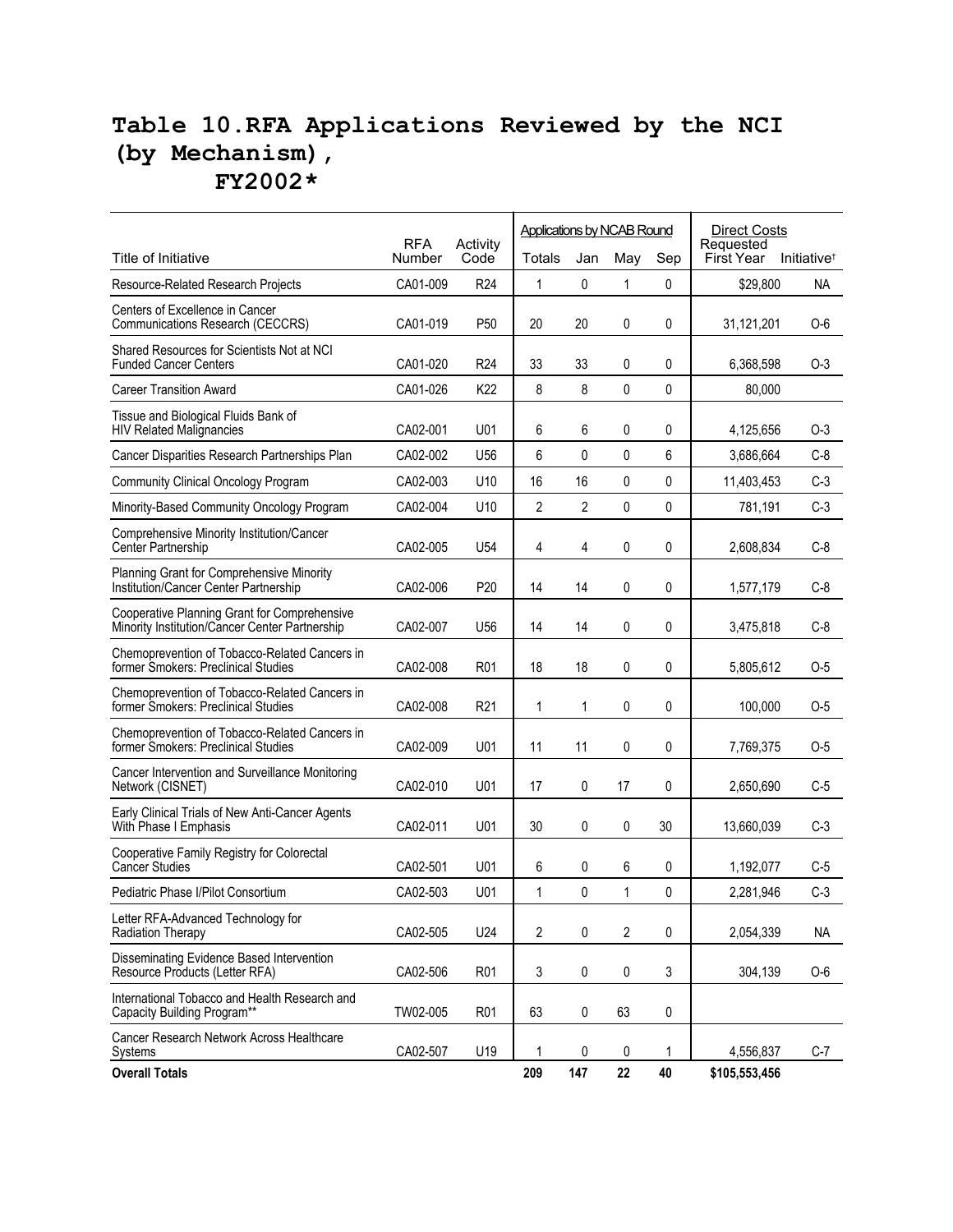\* Includes withdrawn applications.

\*\* Not included in totals.

† Where applicable, the designation refers to a Bypass Budget "opportunity" or "challenge" initiative as noted on pp. 11 and 12.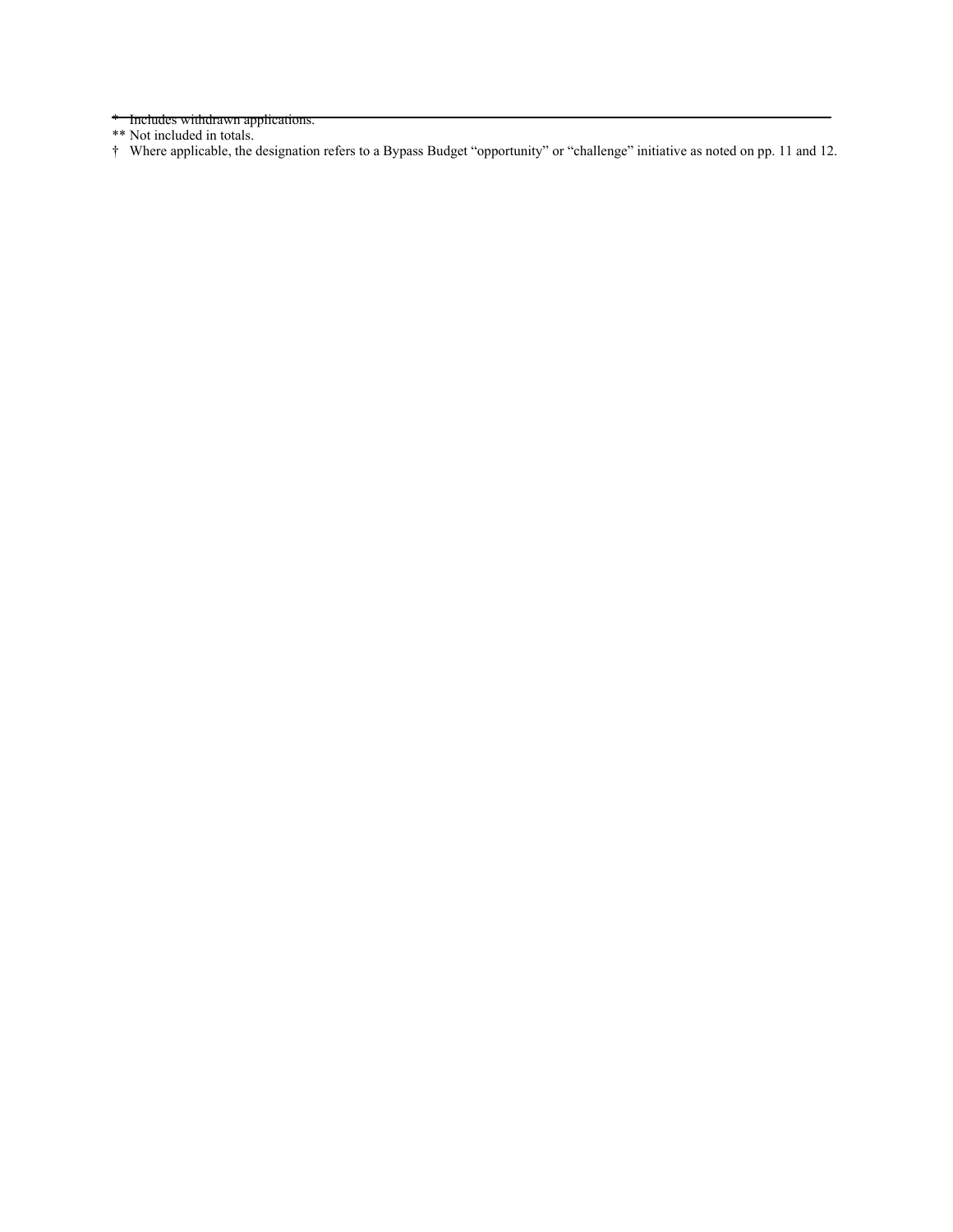### **Table 11.PA Special Emphasis Panel Applications**  Reviewed by the NCI (by **Mechanism), FY2002\***

|                                                                                                          |                      |                  | Applications by NCAB Round |                |              |              | <b>Direct Costs</b>                 |           |  |
|----------------------------------------------------------------------------------------------------------|----------------------|------------------|----------------------------|----------------|--------------|--------------|-------------------------------------|-----------|--|
| Title of Initiative                                                                                      | <b>RFA</b><br>Number | Activity<br>Code | Totals                     | Jan            | May          | Sep          | Requested<br>First Year Initiativet |           |  |
| Mentored Patient-Oriented Research<br>Development Award                                                  | PA00-004             | K <sub>23</sub>  | 3                          | 1              | 1            | 1            | \$350,850                           | $C-6$     |  |
| Academic/Teacher Award                                                                                   | PA00-070             | K07              | 1                          | $\mathbf{0}$   | $\mathbf{1}$ | $\mathbf{0}$ | 115,415                             | $C-6$     |  |
| Institutional National Research                                                                          |                      |                  |                            |                |              |              |                                     |           |  |
| Service Award                                                                                            | PA00-103             | T <sub>32</sub>  | 1                          | 0              | 1            | 0            | 189,908                             | $C-6$     |  |
| Small Grants Program for Cancer<br>Epidemiology                                                          | PA01-021             | R <sub>0</sub> 3 | 73                         | 24             | 28           | 21           | 3,583,000                           | NA        |  |
| Non-Mammalian Organisms as<br>Models for Anti-Cancer Drug Discovery                                      | PA01-042             | R <sub>01</sub>  | 30                         | 15             | 0            | 15           | 6,764,345                           | 0-4       |  |
| Non-Mammalian Organisms as Models<br>for Anti-Cancer Drug Discovery                                      | PA01-042             | R <sub>21</sub>  | 30                         | 15             | 0            | 15           | 2,925,000                           | $O-4$     |  |
| Flexible System to Advance Innovative<br>Research (FLAIR) (STTR) Grants-Phase I                          | PA01-091             | R41              | 8                          | 4              | 0            | 4            | 2,231,178                           | $O-4$     |  |
| Flexible System to Advance Innovative<br>Research (FLAIR) SBIR)-Phase I                                  | PA01-091             | R43              | 51                         | 27             | 0            | 24           | 10,684,359                          | $O-3$     |  |
| Flexible System to Advance Innovative<br>Research (FLAIR) (SBIR)-Phase II                                | PA01-091             | R44              | 7                          | $\overline{2}$ | 0            | 5            | 2,956,494                           | $O-3$     |  |
| <b>Cancer Prevention Small Research</b><br>Grants Program                                                | PAR00-025            | R <sub>0</sub> 3 | 76                         | 20             | 29           | 27           | 3,800,000                           | ΝA        |  |
| Caner Education Grant Program                                                                            | PAR00-033            | R <sub>25</sub>  | 6                          | $\overline{2}$ | 2            | 2            | 1,254,819                           | $C-6$     |  |
| Physician Scientist Award (Program)                                                                      | PAR00-063            | K12              | 1                          | $\pmb{0}$      | 0            | 1            | 510,774                             | $C-6$     |  |
| Cancer Education and Career Development<br>Program                                                       | PAR00-064            | R <sub>25</sub>  | 3                          | 1              | 0            | 2            | 1,982,132                           | $C-6$     |  |
| <b>Exploratory Grants</b>                                                                                | PAR00-087            | P <sub>20</sub>  | $\mathbf{1}$               | $\mathbf 0$    | $\mathbf{1}$ | $\pmb{0}$    | 1,882,449                           | $C-3$     |  |
| SPORES: Brain, Head & Neck, GI,<br>Prostate, Lymphoma                                                    | PAR00-087            | P <sub>50</sub>  | 29                         | 8              | 21           | 0            | 52,340,945                          | $C-3$     |  |
| Innovative Toxicology Models for Drug<br>Evaluation: Exploratory/Developmental<br>Grants                 | PAR01-003            | R <sub>21</sub>  | 6                          | 0              | 6            | 0            | 596,912                             | NA        |  |
| Innovative Toxicology Models for Drug<br>Evaluation: Exploratory/Developmental<br><b>Grants Phase II</b> | PAR01-003            | R33              | 3                          | 0              | 3            | 0            | 741,396                             | <b>NA</b> |  |
| Innovative Toxicology Models for Drug<br>Evaluation (STTR) Grants-Phase I                                | PAR01-004            | R41              | 1                          | 0              | 1            | 0            | 105,906                             | <b>NA</b> |  |
| Innovative Toxicology Models for Drug<br>Evaluation (SBIR)-Phase I                                       | PAR01-004            | R43              | $10$                       | $\pmb{0}$      | 10           | 0            | 1,704,246                           | NA        |  |
| NCI Mentored Career Development Award<br>for Underrepresented Minorities                                 | PAR01-016            | K01              | $\mathbf 1$                | $\pmb{0}$      | 1            | 0            | 125,550                             | $C-6$     |  |
| Development of High Yield Technologies for<br>Isolating Exfoliated Cells in Body Fluids                  | PAR01-019            | R <sub>21</sub>  | 7                          | 0              | 7            | 0            | 725,000                             | $O-3$     |  |
| Phased Application Awards in Cancer<br>Prognosis and Prediction                                          | PAR01-061            | R <sub>21</sub>  | 25                         | 12             | 13           | 0            | \$2,570,709                         | $C-5$     |  |

(Continued)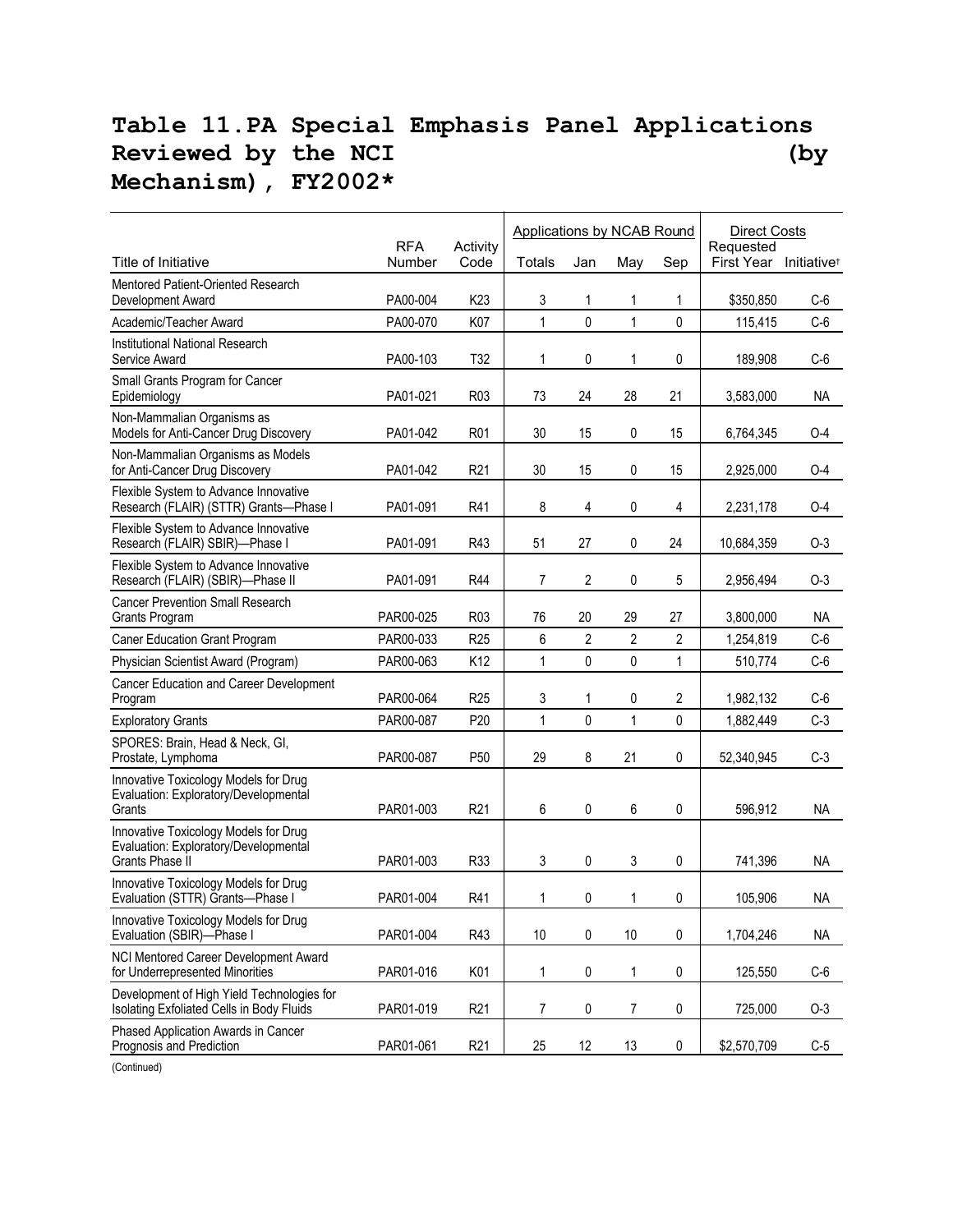\* Includes withdrawn applications.

† Where applicable, the designation relates to a Bypass Budget "opportunity" or "challenge" initiative as noted on pp. 11 and 12.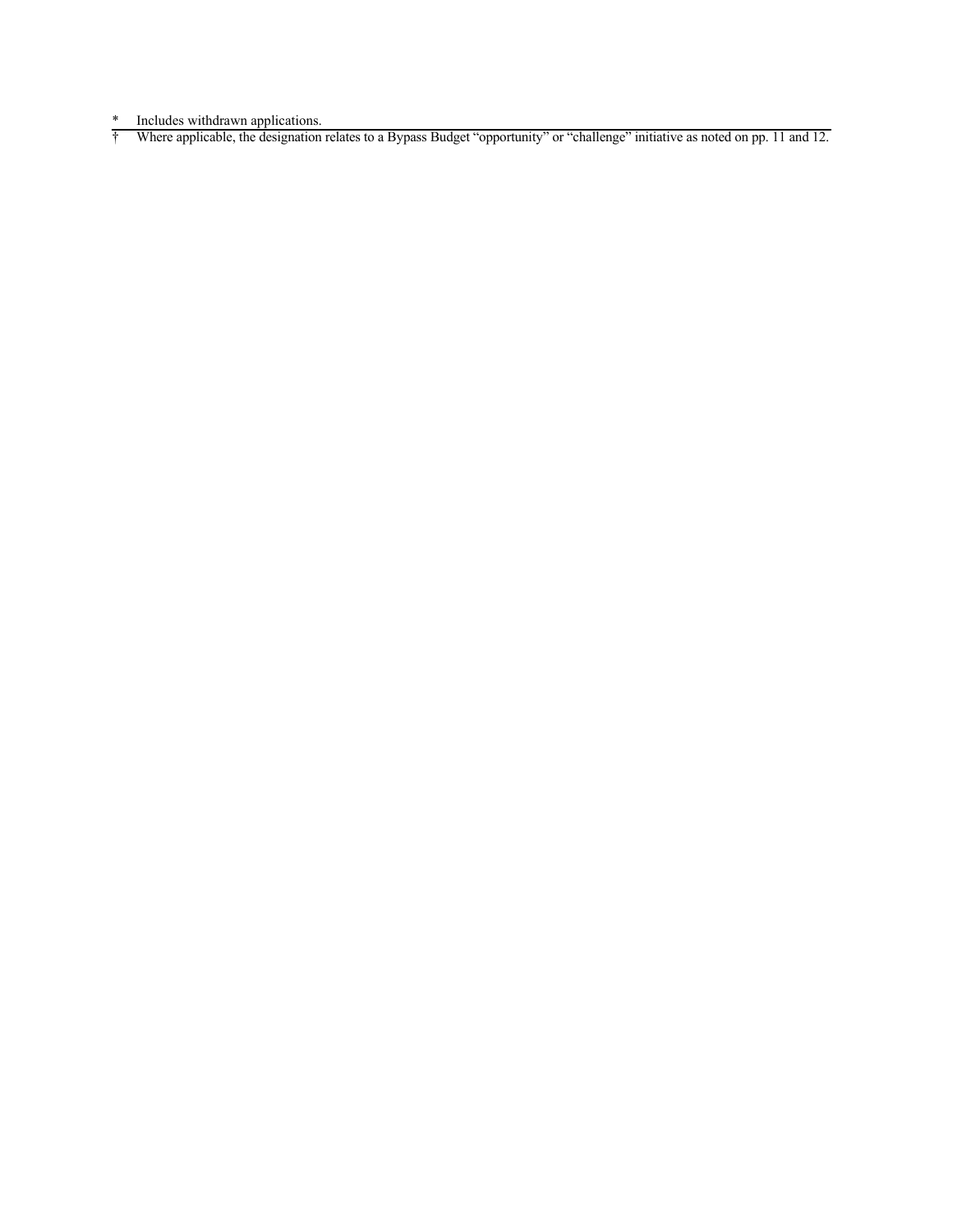#### **Table 11.PA Special Emphasis Panel Applications**  Reviewed by the NCI (by **Mechanism), FY2002\* (Continued)**   $\mathbf{I}$

|                                                                                                                    | <b>RFA</b> |                  | Applications by NCAB Round |                |              |                | <b>Direct Costs</b><br>Requested |                         |
|--------------------------------------------------------------------------------------------------------------------|------------|------------------|----------------------------|----------------|--------------|----------------|----------------------------------|-------------------------|
| Title of Initiative                                                                                                | Number     | Activity<br>Code | <b>Totals</b>              | Jan            | May          | Sep            | First Year                       | Initiative <sup>t</sup> |
| Phased Application Awards in Cancer<br>Prognosis and Prediction (SBIR)-Phase II                                    | PAR01-061  | R33              | 4                          | 2              | 2            | 0              | \$1,255,890                      | $C-5$                   |
| Cancer Prognosis and Prediction-Phase I                                                                            | PAR01-062  | R41              | $\mathbf{1}$               | $\Omega$       | $\mathbf{1}$ | $\pmb{0}$      | 122,557                          | $C-5$                   |
| Molecular Target Drug Discovery for Cancer                                                                         | PAR01-045  | R <sub>21</sub>  | 119                        | 119            | 0            | 0              | 12,140,000                       | $O-4$                   |
| Molecular Target Drug Discovery for Cancer:<br><b>Competing Supplements</b>                                        | PAR01-046  | P01              | 1                          | 1              | 0            | 0              | 142,337                          | $O-4$                   |
| Molecular Target for Drug Discovery:<br><b>Competing Supplements</b>                                               | PAR01-046  | R <sub>01</sub>  | 12                         | 12             | 0            | 0              | 2,085,000                        | $O-4$                   |
| <b>Small Business Innovation Research Grants</b><br>(SBIR)-Phase I                                                 | PAR01-062  | R43              | 9                          | $\overline{2}$ | 7            | 0              | 792,526                          | $C-5$                   |
| Cancer Prognosis and Prediction<br>(SBIR)-Phase II                                                                 | PAR01-062  | R44              | 2                          | 1              | 1            | 0              | 158,266                          | $C-5$                   |
| Review and Analysis of Tobacco Industry<br>Documents                                                               | PAR01-063  | R <sub>01</sub>  | 26                         | 12             | 0            | 14             | 6,061,136                        | $O-5$                   |
| Development of Novel Technologies for<br>In Vivo Imaging                                                           | PAR01-101  | R <sub>21</sub>  | 41                         | 19             | 0            | 22             | 4,233,069                        | $O-2$                   |
| Development of Novel Technologies for<br>In Vivo Imaging Phase II                                                  | PAR01-101  | R33              | 13                         | 4              | 0            | 9              | 3,920,180                        | $O-2$                   |
| Development of Novel Technologies<br>for In Vivo Imaging (STTR) Grants-Phase I                                     | PAR01-102  | R41              | 2                          | $\mathbf{1}$   | 0            | 1              | 313,658                          | $O-2$                   |
| Development of Novel Technologies for<br>In Vivo Imaging (STTR) Grants-Phase II                                    | PAR01-102  | R42              | 2                          | 1              | 0            | 1              | 172,417                          | $O-2$                   |
| Development of Novel Technologies for<br>In Vivo Imaging (SBIR)-Phase I                                            | PAR01-102  | R43              | 32                         | 21             | 0            | 11             | 3,492,416                        | $O-2$                   |
| Development of Novel Technologies for<br>In Vivo Imaging (SBIR)-Phase II                                           | PAR01-102  | R44              | 8                          | $\mathbf{1}$   | 0            | $\overline{7}$ | 1,882,081                        | $O-2$                   |
| Innovative Technologies for the Molecular<br>Analysis of Cancer                                                    | PAR01-104  | R <sub>21</sub>  | 33                         | 7              | 15           | 11             | 3,340,588                        | $O-3$                   |
| Innovative Technologies for the Molecular<br>Analysis of Cancer Phase II                                           | PAR01-104  | R33              | 17                         | 6              | 6            | 5              | 6,995,907                        | $O-3$                   |
| Innovative Technologies for the<br>Molecular Analysis of Cancer (STTR)<br>Grants-Phase I                           | PAR01-105  | R41              | 1                          | $\mathbf{1}$   | 0            | 0              | 136,740                          | $O-3$                   |
| Innovative Technologies for the<br>Molecular Analysis of Cancer (STTR)<br>Grants-Phase II                          | PAR01-105  | R42              | 1                          | 0              | 0            | 1              | 563,070                          | $O-3$                   |
| Innovative Technologies for the<br>Molecular Analysis of Cancer (SBIR)-<br>Phase I                                 | PAR01-105  | R43              | 40                         | 14             | 17           | 9              | 3,998,564                        | $O-3$                   |
| Innovative Technologies for the<br>Molecular Analysis of Cancer (SBIR)-<br>Phase II                                | PAR01-105  | <b>R44</b>       | $\overline{7}$             | $\overline{2}$ | 1            | $\overline{4}$ | 1,243,388                        | $O-3$                   |
| Applications of Innovative Technologies<br>for the Molecular Analysis of Cancer,<br><b>Phased Innovation Award</b> | PAR01-106  | R <sub>21</sub>  | 39                         | 10             | 19           | 10             | 4,005,382                        | $O-3$                   |
| Applications of Innovative Technologies<br>for the Molecular Analysis of Cancer,<br>Phase II                       | PAR01-106  | R33              | 16                         | 4              | 7            | 5              | \$9,652,679                      | $O-3$                   |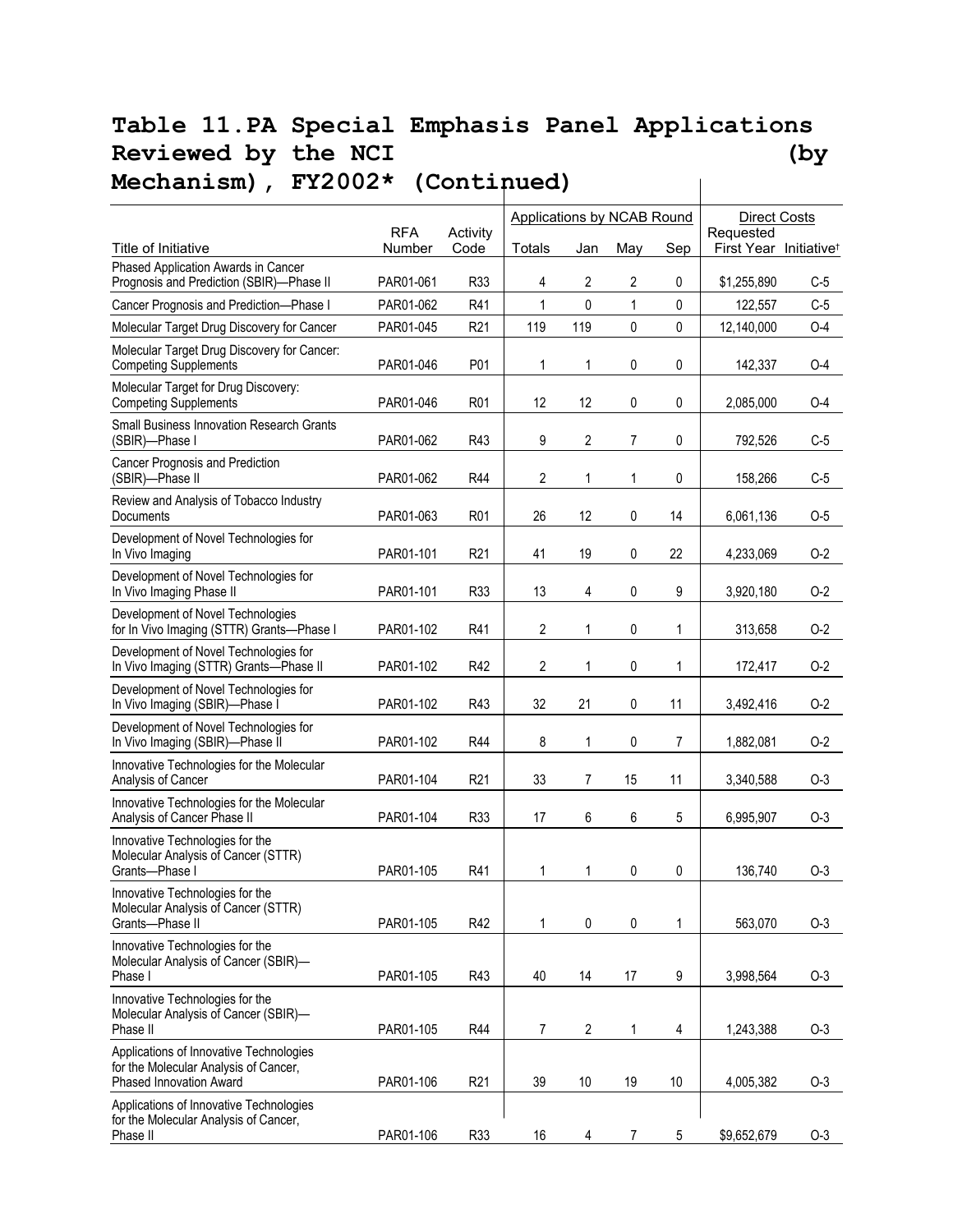#### **Table 11.PA Special Emphasis Panel Applications**  Reviewed by the NCI (by **Mechanism), FY2002\* (Continued)**   $\mathbf{I}$

|                                                                                                           |                          |                  | <b>Applications by NCAB Round</b> |                |                |                | <b>Direct Costs</b>     |                         |  |
|-----------------------------------------------------------------------------------------------------------|--------------------------|------------------|-----------------------------------|----------------|----------------|----------------|-------------------------|-------------------------|--|
| Title of Initiative                                                                                       | <b>RFA</b><br>Number     | Activity<br>Code | Totals                            | Jan            | Mav            | Sep            | Requested<br>First Year | Initiative <sup>+</sup> |  |
| Applications of Innovative Technologies<br>for the Molecular Analysis of Cancer<br>(STTR) Grants-Phase II | PAR01-107                | R42              | $\overline{2}$                    | 0              | 1              | 1              | \$217,257               | $O-3$                   |  |
| Applications of Innovative Technologies<br>for the Molecular Analysis of Cancer<br>(SBIR)-Phase I         | PAR01-107                | R43              | 12                                | 3              | $\overline{2}$ | $\overline{7}$ | 1,440,325               | $O-3$                   |  |
| Applications of Innovative Technologies<br>for the Molecular Analysis of Cancer<br>(SBIR)-Phase II        | PAR01-107                | R44              | 1                                 | 1              | 0              | 0              | 100.000                 | $O-3$                   |  |
| <b>SPORE Planning Grant</b>                                                                               | PAR01-110                | P <sub>20</sub>  | 1                                 | 0              | 1              | 0              | 1,722,089               | $C-3$                   |  |
| SPORE: Brain, Breast, Uterine, Cervical                                                                   | PAR01-110                | P <sub>50</sub>  | 15                                | 0              | 0              | 15             | 27,227,153              | $C-3$                   |  |
| Academic/Teacher Award                                                                                    | PAR01-135                | K07              | 1                                 | $\mathbf{0}$   | 1              | $\mathbf{0}$   | 126,000                 | $C-6$                   |  |
| Small Grants for Behavioral Research<br>and Cancer Control                                                | PAR02-037                | R <sub>0</sub> 3 | 23                                | 0              | 0              | 23             | 1,175,000               | <b>NA</b>               |  |
| Competing Supplements for Organotypic<br><b>Models of Cancer</b>                                          | PAR02-052                | P <sub>01</sub>  | 4                                 | $\mathbf{0}$   | 0              | 4              | 200,000                 | $C-1$                   |  |
| Competing Supplements for Organotypic<br>Models of Cancer                                                 | PAR02-052                | R <sub>01</sub>  | 12                                | 0              | 0              | 12             | 575,000                 | $C-1$                   |  |
| Small Grants Program for Cancer<br>Epidemiology                                                           | PAR99-006.<br>$01 - 021$ | R <sub>0</sub> 3 | 32                                | 9              | 19             | 4              | 1,598,585               | $C-5$                   |  |
| Applications of Innovative Technologies<br>for the Molecular Analysis of Cancer                           | PAR99-102                | R <sub>21</sub>  | 1                                 | $\mathbf{0}$   | 0              | 1              | 100,000                 | $O-2$                   |  |
| Academic/Teacher Award                                                                                    | PAR99-108                | K07              | 3                                 | 3              | 0              | 0              | 353,828                 | $C-6$                   |  |
| SPORE: Prostate, Breast                                                                                   | PAR99-167                | P <sub>50</sub>  | 5                                 | $\overline{2}$ | $\overline{2}$ |                | 8,877,937               | $C-3$                   |  |
| <b>Overall Totals</b>                                                                                     |                          |                  | 911                               | 389            | 227            | 295            | \$208,562,412           |                         |  |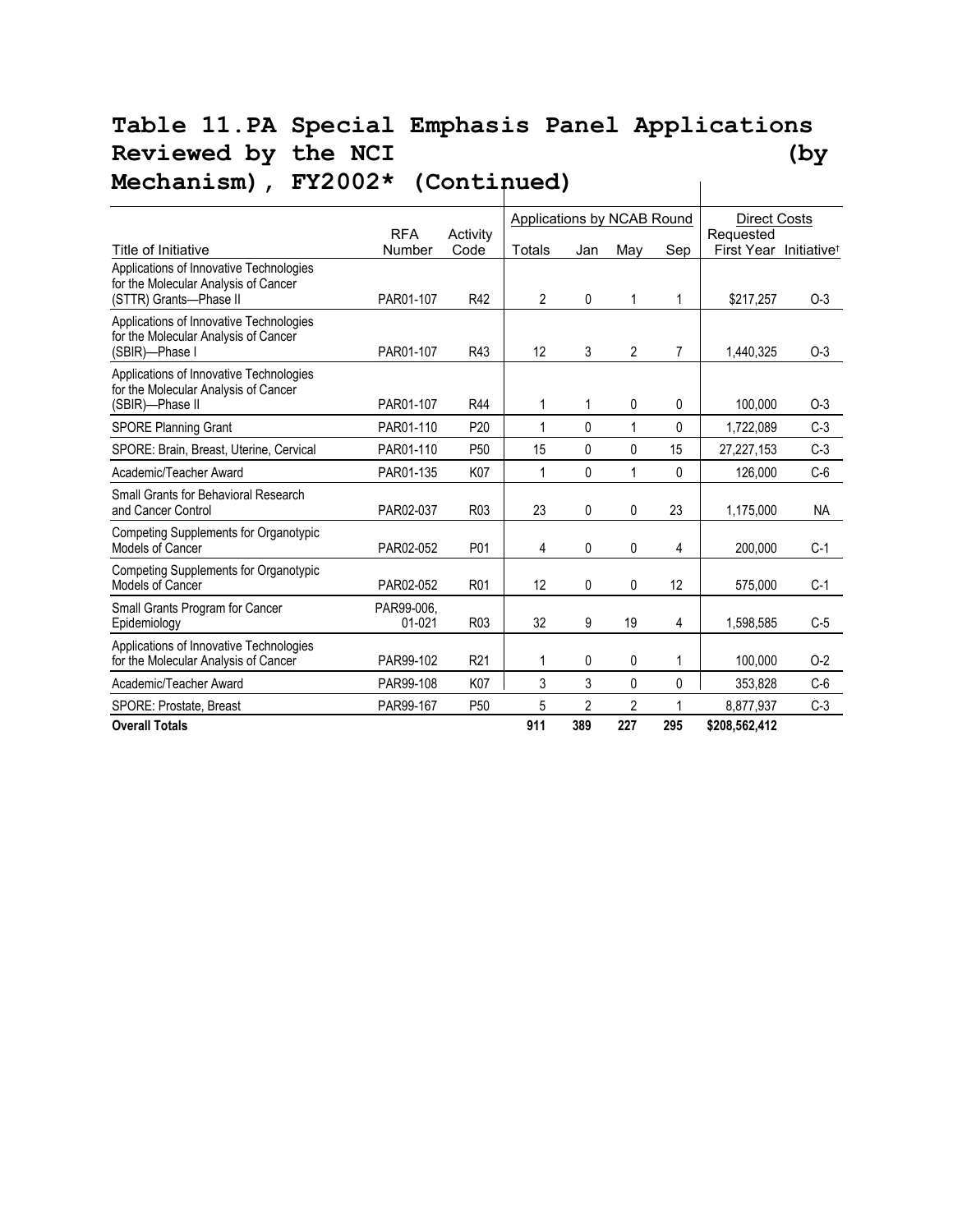### **Table 12.Non-RFA PA SEP Applications Reviewed by the NCI**

|                                                           | <b>Applications by NCAB Round</b> | <b>Direct Costs</b><br>Requested<br>Requested |              |              |                |                   |                    |
|-----------------------------------------------------------|-----------------------------------|-----------------------------------------------|--------------|--------------|----------------|-------------------|--------------------|
| Mechanism                                                 | Activity                          | Code Totals Jan                               |              | May          | Sep            | <b>First Year</b> | <b>Total Years</b> |
| Research Program Projects                                 | P01                               | 14                                            | 6            | 3            | 5              | \$19,314,168      | \$126,637,684      |
| <b>Center Core Grants</b>                                 | P30                               | $\overline{2}$                                | 2            | 0            | 0              | 1,677,466         | 11,308,452         |
| <b>Specialized Center</b>                                 | P <sub>50</sub>                   | 2                                             | 0            | 1            | 1              | 3,657,937         | 29,343,164         |
| Research Project                                          | R <sub>01</sub>                   | 5                                             | 5            | 0            | 0              | 514,891           | 723,038            |
| Small Research Grants                                     | R <sub>0</sub> 3                  | 2                                             | $\mathbf{0}$ | $\mathbf{1}$ | 1              | 100,000           | 299,000            |
| Conferences                                               | R <sub>13</sub>                   | 59                                            | 16           | 21           | 22             | 1,632,955         | 3,170,495          |
| Resource-Related Research Projects                        | R <sub>24</sub>                   | 5                                             | 1            | 4            | 0              | 310,997           | 2,317,558          |
| Exploratory/Developmental Grants-Phase II                 | R33                               | 2                                             | 0            | 1            | 1              | 657,970           | 1,326,190          |
| Small Business Innovation Research Grants (SBIR)-Phase I  | R43                               | $\overline{2}$                                | 0            | 0            | $\overline{2}$ | 283,414           | 694,689            |
| Small Business Innovation Research Grants (SBIR)-Phase II | R44                               | 5                                             | 0            | 4            | 1              | 1,671,668         | 6,324,791          |
| Research Project (Cooperative Agreements)                 | U01                               | 5                                             | 0            | 5            | 0              | 6,985,911         | 46,052,523         |
| <b>Overall Totals</b>                                     |                                   | 103                                           | 30           | 40           | 33             | \$36,807,377      | \$228,197,584      |

## **(by Mechanism), FY2002\***

\*Includes withdrawn applications.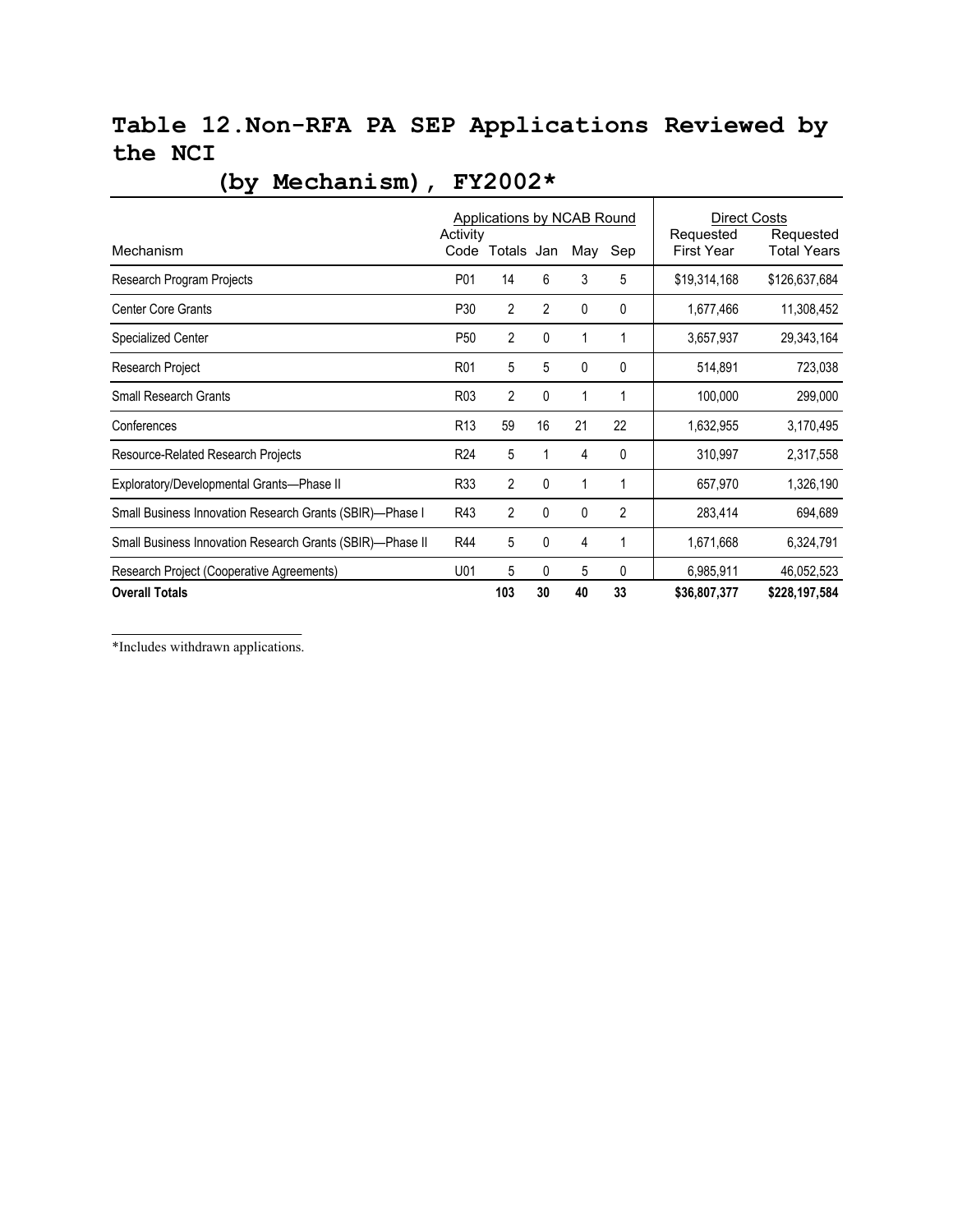#### **Table 13.Average Total Cost of Research Program**  Grant Awards, by Division, FY2000, **FY2001, FY2002**

|                    | FY 2000                        |             |        | FY 2001<br>FY 2002 |        |             | <b>Percent Change</b> |           |         |         |  |
|--------------------|--------------------------------|-------------|--------|--------------------|--------|-------------|-----------------------|-----------|---------|---------|--|
|                    |                                |             |        |                    |        |             |                       | $01 - 02$ |         | 00-02   |  |
|                    | Number                         | Cost        | Number | Cost               | Number | Cost        | No.                   | Cost      | No.     | Cost    |  |
|                    | R01 Average Cost of Award Data |             |        |                    |        |             |                       |           |         |         |  |
| <b>NCI Overall</b> | 3,011                          | \$295,000   | 3,234  | \$312,000          | 3,378  | \$324,000   | 4.5                   | 3.8       | 12.2    | 9.8     |  |
| DCB                | 1,780                          | 270,000     | 1,838  | 280,000            | 1,942  | 298,000     | 5.7                   | 6.4       | 9.1     | 10.4    |  |
| <b>DCP</b>         | 65                             | 552,000     | 122    | 423,000            | 126    | 403,000     | 3.3                   | $-4.7$    | 93.8    | $-27.0$ |  |
| <b>DCTD</b>        | 852                            | 266,000     | 915    | 281,000            | 918    | 288,000     | 0.3                   | 2.5       | 7.7     | 8.3     |  |
| <b>DCCPS</b>       | 313                            | 449,000     | 357    | 494,000            | 389    | 497,000     | 9.0                   | 0.6       | 24.3    | 10.7    |  |
|                    | P01 Average Cost of Award Data |             |        |                    |        |             |                       |           |         |         |  |
| <b>NCI Overall</b> | 179                            | 1,599,000   | 178    | 1,692,000          | 173    | 1,836,000   | $-2.8$                | 8.5       | $-3.4$  | 14.8    |  |
| DCB                | 66                             | 1,343,000   | 61     | 1,451,000          | 63     | 1,571,000   | 3.3                   | 8.3       | $.5\,$  | 17.0    |  |
| <b>DCP</b>         | 8                              | 2,076,000   | 11     | 1,776,000          | 13     | 1,931,000   | 18.2                  | 8.7       | 62.5    | $-7.0$  |  |
| <b>DCTD</b>        | 87                             | 1,723,000   | 91     | 1,754,000          | 80     | 1,995,000   | $-12.1$               | 13.7      | $-8.0$  | 15.8    |  |
| <b>DCCPS</b>       | 18                             | \$1,693,000 | 15     | \$2,169,000        | 16     | \$2,015,000 | 6.7                   | $-7.1$    | $-11.1$ | 19.0    |  |

**DCB**..... Division of Cancer Biology **DCP**..... Division of Cancer Prevention **DCTD**.... Division of Cancer Treatment and Diagnosis **DCCPS**... Division of Cancer Control and Population Sciences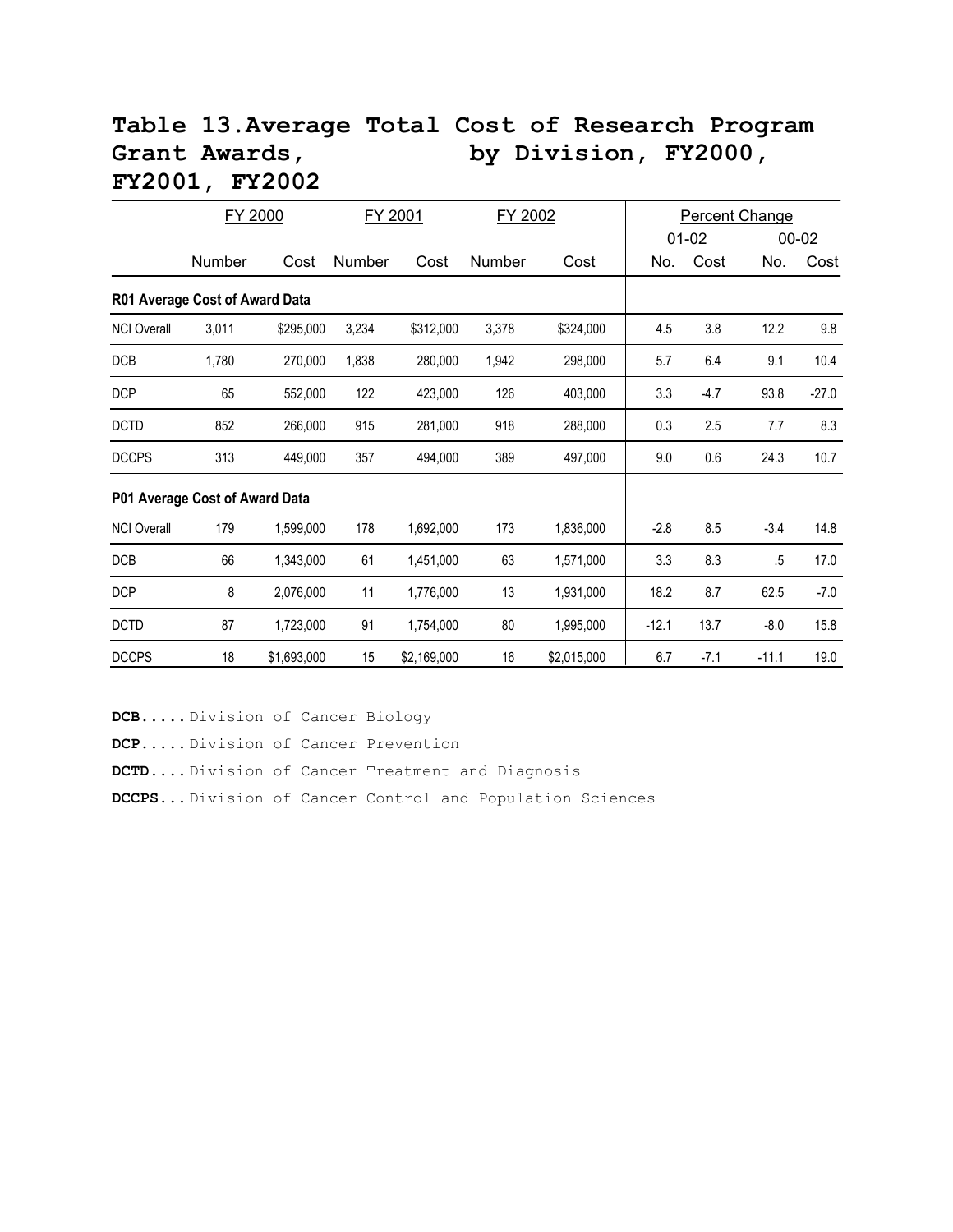### **Table 14.Summary for NCI Grant Awards (by Mechanism) for FY2002**

| Requested Awarded<br>Mechanism<br>Count<br>Dollar<br>Avg. Cost<br>Number<br>Dollar<br>Rate<br><b>RPG</b><br>324<br>25.6<br>R01-Traditional Research Grants<br>3,378<br>1,093,908<br>52.41<br>39.20<br>3,301<br>844<br>37.8<br>1,836<br>11.38<br>P01-Program Projects<br>173<br>317,632<br>2.68<br>98<br>37<br>43.9<br>R03-Small Grants<br>186<br>14,115<br>228<br>100<br>76<br>2.89<br>0.51<br>10<br>1.478<br>148<br>0.05<br>38<br>10<br>26.3<br>R15-Academic Research Enhancement Awards (AREA)<br>0.16 |
|----------------------------------------------------------------------------------------------------------------------------------------------------------------------------------------------------------------------------------------------------------------------------------------------------------------------------------------------------------------------------------------------------------------------------------------------------------------------------------------------------------|
|                                                                                                                                                                                                                                                                                                                                                                                                                                                                                                          |
|                                                                                                                                                                                                                                                                                                                                                                                                                                                                                                          |
|                                                                                                                                                                                                                                                                                                                                                                                                                                                                                                          |
|                                                                                                                                                                                                                                                                                                                                                                                                                                                                                                          |
|                                                                                                                                                                                                                                                                                                                                                                                                                                                                                                          |
| 24.7<br>R21-Exploratory/Developmental Research<br>309<br>57,633<br>187<br>4.79<br>2.07<br>187<br>758                                                                                                                                                                                                                                                                                                                                                                                                     |
| 31.0<br>1.41<br>71<br>22<br>R33-Phased Innovation Grant (Phase 2)<br>79<br>39,318<br>498<br>1.23                                                                                                                                                                                                                                                                                                                                                                                                         |
| 110<br>113<br>R29-First Awards<br>12,471<br>1.71<br>0.45                                                                                                                                                                                                                                                                                                                                                                                                                                                 |
| 65<br>1.01<br>1.06<br>13<br>13<br>100.0<br>R37-Merit Awards<br>29.445<br>453                                                                                                                                                                                                                                                                                                                                                                                                                             |
| 9<br>94<br>0.03<br>10<br>9<br>90.0<br>R55-Shannon Awards<br>850<br>0.14                                                                                                                                                                                                                                                                                                                                                                                                                                  |
| 17<br>1,031<br>0.26<br>0.63<br>3<br>2<br>66.7<br>U19, U01-Cooperative Agreements<br>17,530                                                                                                                                                                                                                                                                                                                                                                                                               |
| 1.62<br>R01-Program Evaluation<br>45,273<br>0.00                                                                                                                                                                                                                                                                                                                                                                                                                                                         |
| <b>Total for RPG POOL Group</b><br>4.336<br>1,629.653<br>4,760<br>67.28<br>58.40<br>4,520<br>1,224<br>27.1                                                                                                                                                                                                                                                                                                                                                                                               |
| 53.6<br>P01, R01, R03, R21, R33, U010-Request for Applications<br>68<br>419<br>1.06<br>1.02<br>28<br>15<br>28,458                                                                                                                                                                                                                                                                                                                                                                                        |
| 3.09<br>40<br>25<br>62.5<br>U01, U19, U42-Cooperative Agreements (RFAs)<br>199<br>148,737<br>747<br>5.33                                                                                                                                                                                                                                                                                                                                                                                                 |
| 267<br>1,166<br>68<br>40<br>58.8<br><b>Total for RFA/Cooperative Agreements</b><br>177,195<br>4.14<br>6.35                                                                                                                                                                                                                                                                                                                                                                                               |
| U43, U44, R43, R44-Small Business Innovative Research<br>349<br>2.91<br>264<br>33.6<br>81,324<br>233<br>5.42<br>785                                                                                                                                                                                                                                                                                                                                                                                      |
| 25<br>5,042<br>202<br>0.39<br>0.18<br>69<br>19<br>27.5<br>R41, R42-Small Business Technology Transfer                                                                                                                                                                                                                                                                                                                                                                                                    |
| 374<br>5.80<br>283<br>33.1<br><b>Total for SBIR/STTR</b><br>86,366<br>435<br>3.10<br>854                                                                                                                                                                                                                                                                                                                                                                                                                 |
| 77.22<br>28.4<br><b>Total for RPG</b><br>4.977<br>1,893,214<br>6,361<br>67.85<br>5,442<br>1,547                                                                                                                                                                                                                                                                                                                                                                                                          |
| U54-Specialized Center (Cooperative Agreements)<br>12<br>16,847<br>1,404<br>0.60<br>0.19<br><b>Centers</b>                                                                                                                                                                                                                                                                                                                                                                                               |
| 100.0<br><b>Comprehensive Core Grants</b><br>36<br>138,316<br>3,842<br>0.56<br>4.96<br>4<br>4                                                                                                                                                                                                                                                                                                                                                                                                            |
| $0.0\,$<br>6,714<br>232<br>58<br>P20-Exploratory Grants<br>29<br>0.24<br>0.45                                                                                                                                                                                                                                                                                                                                                                                                                            |
| P30, P40, P41, U42-Core Clinical<br>13<br>0.20<br>1.62<br>8<br>87.5<br>45.145<br>3,473<br>7                                                                                                                                                                                                                                                                                                                                                                                                              |
| 33.8<br>34<br>68<br>23<br>P20, P50-Spores<br>94,897<br>2,791<br>0.53<br>3,40                                                                                                                                                                                                                                                                                                                                                                                                                             |
| 0.64<br>100.0<br>P30-Core Basic<br>17.834<br>2,548<br>0.11<br>7<br>1<br>1                                                                                                                                                                                                                                                                                                                                                                                                                                |
| <b>Total for CORE</b><br>131<br>2.03<br>11.46<br>139<br>35<br>25.2<br>319,153<br>14,290                                                                                                                                                                                                                                                                                                                                                                                                                  |
| 14<br>468<br>0.24<br>16<br>10<br>62.5<br><b>Other</b><br>U56-Exploratory Grants-Cooperative Agreement (NCI)<br>6,558<br>0.22                                                                                                                                                                                                                                                                                                                                                                             |
| 75.0<br>2.13<br>3<br>U10-Clinical Cooperative Groups<br>137<br>163,826<br>1,196<br>5,87<br>4<br>Research                                                                                                                                                                                                                                                                                                                                                                                                 |
| 0.27<br>R09, U09-Scientific Evaluation<br>7,408<br>7,408<br>0.02<br>1                                                                                                                                                                                                                                                                                                                                                                                                                                    |
| 3,980<br>0.00<br>0.14<br>S06-Minority Biomedical Research Support                                                                                                                                                                                                                                                                                                                                                                                                                                        |
| R24, U24-Research/Resource Grant<br>32,395<br>1.01<br>1.16<br>40<br>19<br>47.5<br>65<br>498                                                                                                                                                                                                                                                                                                                                                                                                              |
| 102<br>T15-Training Conference Grants<br>$\overline{2}$<br>204<br>0.03<br>0.01<br>$0.0\,$<br>1                                                                                                                                                                                                                                                                                                                                                                                                           |
| 0.15<br><b>Biomedical Research Support Grant</b><br>0.00<br>4,253                                                                                                                                                                                                                                                                                                                                                                                                                                        |
| D43, R13-Conference Grants/International Training Grants<br>25<br>60<br>77.9<br>81<br>1,989<br>1.26<br>0.07<br>77<br>in Epidemiology                                                                                                                                                                                                                                                                                                                                                                     |
| 1,880<br>0.00<br>0.07<br>Biomedical Research Support Shared Instrumentation Grants                                                                                                                                                                                                                                                                                                                                                                                                                       |
| <b>Total for OTHER RESEARCH</b><br>4.65<br>138<br>66.7<br>300<br>222,493<br>9,697<br>7.97<br>92                                                                                                                                                                                                                                                                                                                                                                                                          |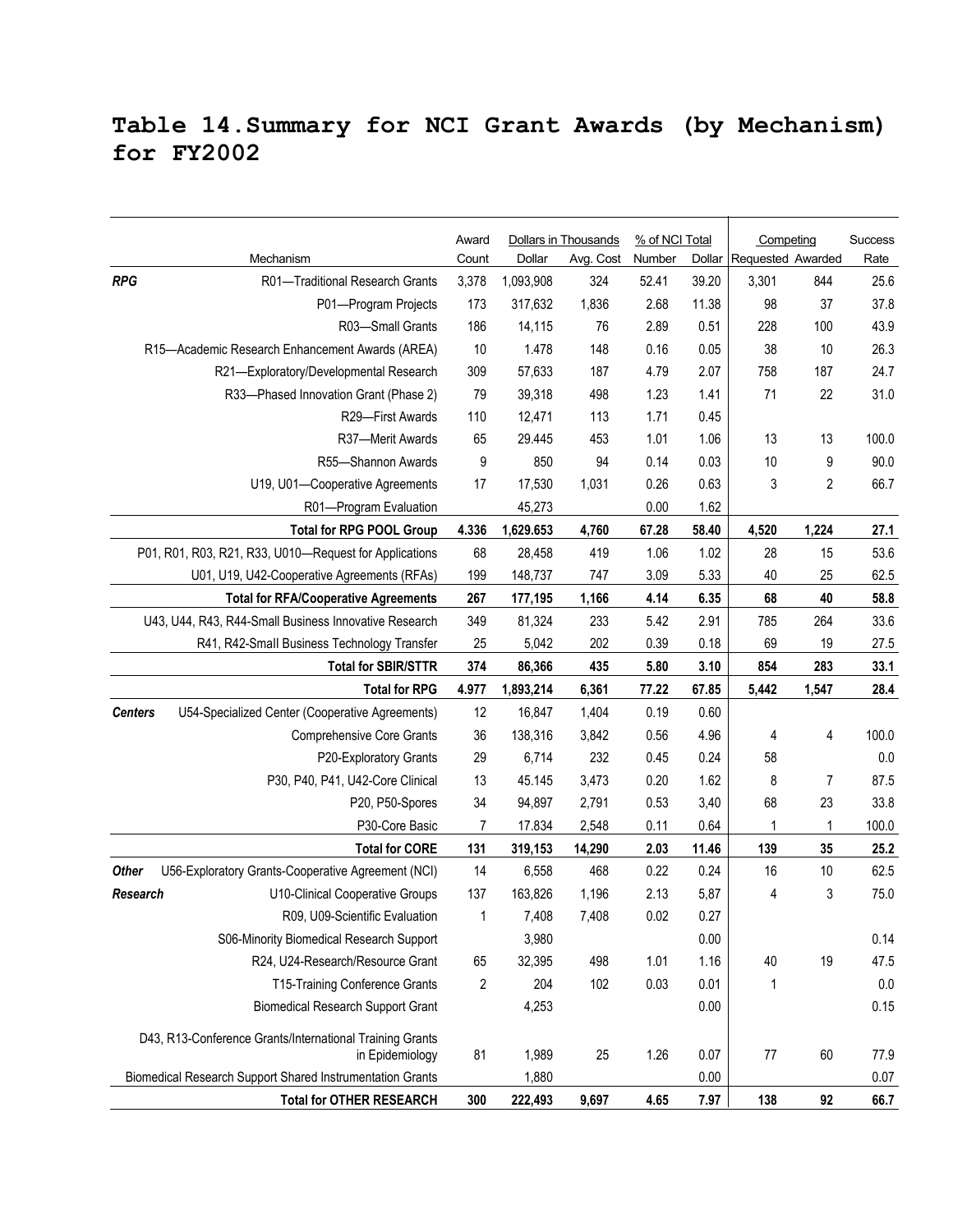### **Table 14.Summary for NCI Grant Awards (by Mechanism) for FY2002**

|                                                                |                                                              | Award       |           | Dollars in Thousands | % of NCI Total |        | Competing         |       | <b>Success</b> |
|----------------------------------------------------------------|--------------------------------------------------------------|-------------|-----------|----------------------|----------------|--------|-------------------|-------|----------------|
|                                                                | Mechanism                                                    | Count       | Dollar    | Avg. Cost            | Number         | Dollar | Requested Awarded |       | Rate           |
| <b>Careers</b>                                                 | R25-Cancer Education                                         | 96          | 26,775    | 279                  | 1.49           | 0.96   | 67                | 28    | 41.8           |
|                                                                | K01-Temin Award K01                                          | 86          | 11,739    | 137                  | 1.33           | 0.42   | 76                | 28    | 36.8           |
|                                                                | K05-Established Invest. Award in Ca Prevention & Control K05 | 10          | 1,206     | 121                  | 0.16           | 0.04   | 7                 | 5     | 71.4           |
|                                                                | K07-Preventive Oncology Award K07                            | 75          | 7,023     | 94                   | 1.16           | 0.25   | 71                | 23    | 32.4           |
|                                                                | K08-Mentored Clinical Scientist K08                          | 134         | 13,188    | 98                   | 208            | 0.47   | 113               | 33    | 29.2           |
|                                                                | K25-Mentored Quantitative Research Career Dev Award K25      | $\mathbf 1$ | 138       | 138                  | 0.02           | 0.00   | 2                 |       | 0.0            |
|                                                                | K12, K14-Mentored Career Award K12                           | 11          | 7,715     | 701                  | 0.17           | 0.213  | 8                 | 4     | 50.0           |
|                                                                |                                                              | 1,600       |           |                      | 0.00           |        |                   | 0.06  |                |
| K23-Mentored Patient-Oriented Research Career Dev, A K23       |                                                              | 44          | 4,673     | 106                  | 0.68           | 017    | 32                | 14    | 43.8           |
| K24-Mid-Career Investigator in Patient-Oriented Research A K24 |                                                              | 37          | 4.226     | 114                  | 0.57           | 0.15   | 10                | 4     | 40.0           |
|                                                                | K22-Clinical Research Track K22                              | 22          | 3,359     | 153                  | 034            | 0.12   | 41                | 14    | 34.1           |
|                                                                | <b>Total for CAREERS</b>                                     | 420         | 54,867    | 1,662                | 6.52           | 1,97   | 360               | 125   | 34,7           |
|                                                                | <b>Total Other Research</b>                                  | 816         | 304,135   | 11,638               | 12.66          | 10.90  | 565               | 245   | 43.4           |
| <b>NRSA</b>                                                    | T32, T34, T35, T36-NRSA Institution                          | 197         | 58,455    | 297                  | 3.06           | 2.09   | 79                | 44    | 55.7           |
|                                                                | F30, F31, F32, F33, F34-NRSA Fellowships                     | 124         | 5.219     | 42                   | 1.92           | 0.19   | 211               | 32    | 15.2           |
|                                                                | <b>Total for NRSA</b>                                        | 321         | 63,674    | 339                  | 4.98           | 2.28   | 290               | 76    | 26.2           |
| Control                                                        | P20, P50, R01, R21, U01, U10, U19, U24                       |             |           |                      |                |        |                   |       |                |
|                                                                | related to                                                   |             |           |                      |                |        |                   |       |                |
|                                                                | Cancer Prevention and Control,                               | 182         | 191,598   | 1,053                | 2.82           | 6.87   | 59                | 28    | 47.5           |
|                                                                | <b>Cancer Control Special Populations</b>                    | 18          | 16,610    | 923                  | 0.28           | 0.60   |                   |       |                |
| <b>Construction</b>                                            | C06-Construction                                             |             | 1,500     |                      | 0.00           | 0.05   |                   |       |                |
|                                                                | <b>Total NCI Grants</b>                                      | 6,445       | 2,790,484 | 34,604               | 100.00         | 100.00 | 6,495             | 1,931 | 29.7           |

#### **(Continued)**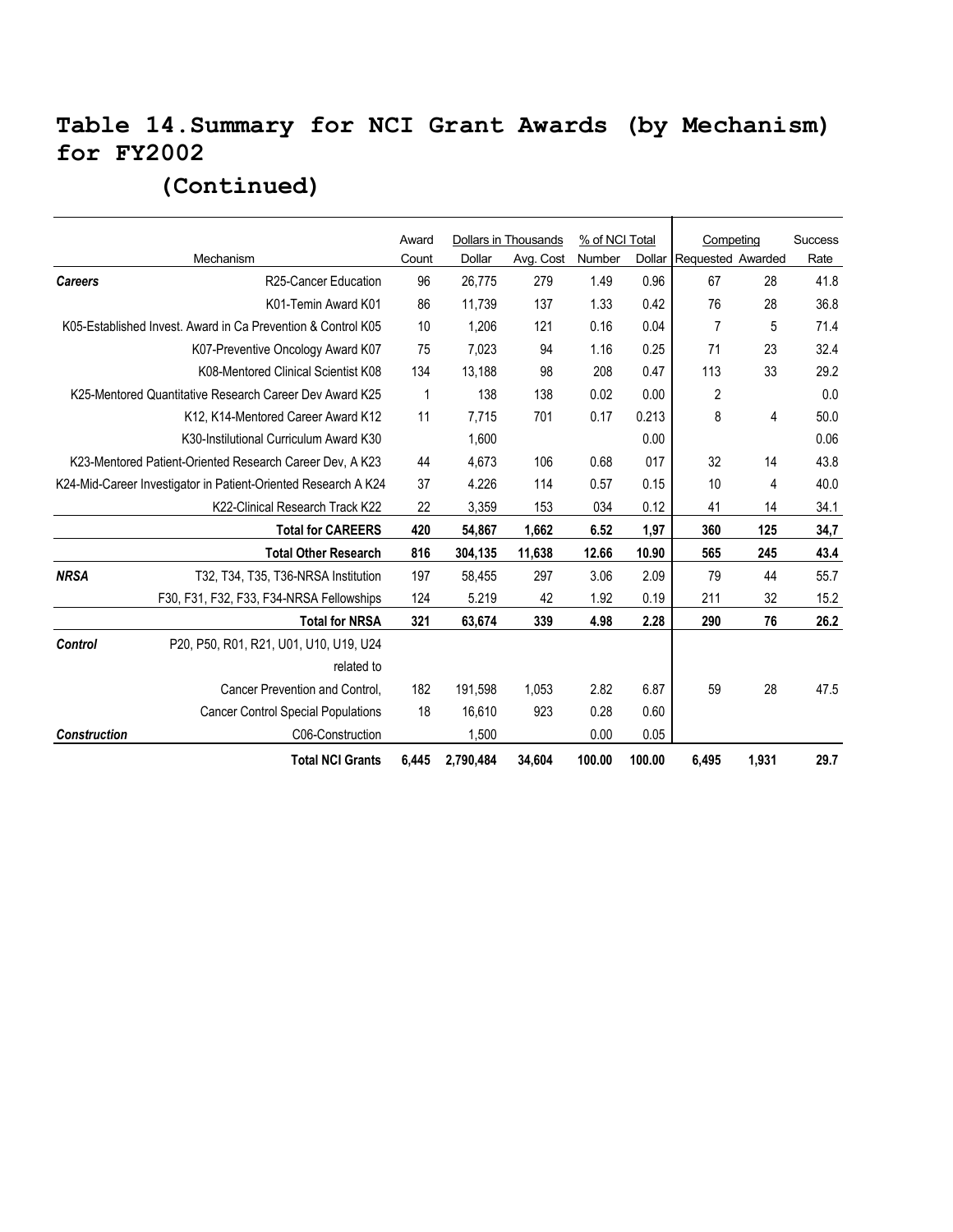### **Table 15.NCI Special Interest Category (SIC) Dollars for FY2002—**

#### **Percent Change from FY2001\***

| Special Interest                     | 2001         | 2002         | Percent  | 2001        | 2002         | Percent   | 2001         | 2002         | Percent  |
|--------------------------------------|--------------|--------------|----------|-------------|--------------|-----------|--------------|--------------|----------|
| Category (SIC)                       | Grants       | Grants       | Change   | Contracts   | Contracts    | Change    | Totals       | Totals       | Change   |
| Acquired Immune Deficiency           | \$30,178,570 | \$26,853,112 | $-11.02$ | \$5,552,875 | \$3,762,383  | $-32.24$  | \$35,731,445 | \$30,615,495 | -14.32   |
| Adoptive Cell Immunotherapy          | 54,038,845   | 62,020,806   | 14.77    | 0           | 0            |           | 54,038,845   | 62,020,806   | 14.77    |
| Adv. Manufacturing Technology        | 22,650,296   | 12,573,059   | $-44.49$ | 2,280,914   | 1,698,837    | $-25.52$  | 24,931,210   | 14,271,896   | $-42.75$ |
| Aging                                | 111,511,570  | 130,562,127  | 17.08    | 4,288,016   | 8,548,329    | 99.35     | 115,799,586  | 139,110,456  | 20.13    |
| Alternative Medicine, Direct         | 22,487,573   | 29,883,761   | 32.89    | 1,309,367   | 3,066,382    | 134.19    | 23,796,940   | 32,950,143   | 38.46    |
| Alternative Medicine, Indirect       | 28,206,026   | 28,408,151   | 0.72     | 600,213     | 1,277,445    | 112.83    | 28,806,239   | 29,685,596   | 3.05     |
| Alzheimers Dementia                  | 712,086      | 1,030,384    | 44.70    | 0           | 0            |           | 712,086      | 1,030,384    | 44.70    |
| Arthritis                            | 525,144      | 1,120,913    | 113.45   | 0           | 0            |           | 525,144      | 1,120,913    | 113.45   |
| Asbestos                             | 1,468,410    | 1,836,892    | 25.09    | 0           | 0            |           | 1,468,410    | 1,836,892    | 25.09    |
| Ataxia Telangiectasia                | 6,377,560    | 7,916,376    | 24.13    | 70,000      | 34,035       | $-51.38$  | 6,447,560    | 7,950,411    | 23.31    |
| Autoimmune Diseases                  | 6,121,649    | 7,067,274    | 15.45    | 27,527      | 23           | $-99.92$  | 6,149,176    | 7,067,297    | 14.93    |
| Behavior Research, Direct            | 198,496,112  | 205,410,803  | 3.48     | 3,315,371   | 4,198,913    | 26.65     | 201,811,483  | 209,609,716  | 3.86     |
| Bioengineering                       | 213,564,969  | 248,182,230  | 16.21    | 24,262,167  | 33,279,602   | 37.17     | 237,827,136  | 281,461,832  | 18.35    |
| <b>Biological Response Modifiers</b> | 637,679,013  | 662,169,054  | 3.84     | 46,062,079  | 39,296,508   | $-14.69$  | 683,741,092  | 701,465,562  | 2.59     |
| <b>Biomaterials Research</b>         | 12,077,508   | 19,921,311   | 64.95    | 2,754,385   | 4,017,504    | 45.86     | 14,831,893   | 23,938,815   | 61.40    |
| <b>Birth Defects</b>                 | 10,289,795   | 8,353,572    | $-18.82$ | 76,288      | 15,035       | $-80.29$  | 10,366,083   | 8,368,607    | $-19.27$ |
| Bone Marrow Transplantation          | 67,242,722   | 65,937,038   | $-1.94$  | 0           | 0            |           | 67,242,722   | 65,937,038   | $-1.94$  |
| <b>Breast Cancer Detection</b>       | 77,682,291   | 85,530,617   | 10.10    | 4,488,224   | 3,115,652    | $-30.58$  | 82,170,515   | 88,646,269   | 7.88     |
| <b>Breast Cancer Education</b>       | 17,436,053   | 15,775,726   | $-9.52$  | 106,755     | 539          | $-99.50$  | 17,542,808   | 15,776,265   | $-10.07$ |
| <b>Breast Cancer Epidemiology</b>    | 59,488,529   | 64,790,564   | 8.91     | 3,737,780   | 2,996,210    | $-19.84$  | 63,226,309   | 67,786,774   | 7.21     |
| <b>Breast Cancer Genetics</b>        | 69,754,670   | 78,160,277   | 12.05    | 1,751,642   | 730,266      | $-58.31$  | 71,506,312   | 78,890,543   | 10.33    |
| <b>Breast Cancer Prevention</b>      | 26,501,037   | 27,877,909   | 5.203    | ,790,133    | 2,801,617    | $-26.08$  | 30,291,170   | 30,679,526   | 1.28     |
| <b>Breast Cancer Rehabilitation</b>  | 12,704,463   | 12,268,949   | $-3.430$ | 0           | 25,707       |           | 12,704,463   | 12,294,656   | $-3.23$  |
| <b>Breast Cancer Screening</b>       | 30,797,950   | 27,483,358   | $-10.76$ | 1,000,734   | 0            | $-100.00$ | 31,798,684   | 27,483,358   | $-13.57$ |
| <b>Breast Cancer Treatment</b>       | 125,885,138  | 139,311,736  | 10.67    | 6,699,684   | 6,481,948    | $-3.25$   | 132,584,822  | 145,793,684  | 9.96     |
| <b>Breast Cancer-Basic</b>           | 103,258,330  | 124,002,636  | 20.09    | 805,504     | 476,244      | $-40.88$  | 104,063,834  | 124,478,880  | 19.62    |
| <b>Cancer Survivorship</b>           | 110,834,449  | 121,248,170  | 9.40     | 2,547,142   | 2,402,478    | $-5.68$   | 113,381,591  | 123,650,648  | 9.06     |
| Carcinogenesis, Environmental        | 460,386,298  | 489,132,687  | 6.24     | 38,806,843  | 30,671,225   | $-20.96$  | 499,193,141  | 519,803,912  | 4.13     |
| <b>Cervical Cancer Education</b>     | 2,875,322    | 1,988,194    | $-30.85$ | 0           | $\mathbf{0}$ |           | 2,875,322    | 1,988,194    | $-30.85$ |
| Chemoprevention                      | 87,852,536   | 108,460,873  | 23.46    | 30,497,643  | 29,238,960   | $-4.13$   | 118,350,179  | 137,699,833  | 16.35    |
| Chemotheraphy                        | 345,463,751  | 385,496,067  | 11.59    | 26,385,611  | 20,080,145   | $-23.90$  | 371,849,362  | 405,576,212  | 9.07     |
| Child Health                         | 39,961,876   | 42,029,648   | 5.17     | 1,831,611   | 721,264      | $-60.62$  | 41,793,487   | 42,750,912   | 2.29     |
| <b>Childhood Cancers</b>             | 115,533,390  | 134,620,199  | 16.52    | 47,060      | 41,915       | $-10.93$  | 115,580,450  | 134,662,114  | 16.51    |
| Clinical Trials, Diagnosis           | 47,170,393   | 58,080,246   | 23.13    | 21,228,951  | 33,127,604   | 56.05     | 68,399,344   | 91,207,850   | 33.35    |
| Clinical Trials, Prevention          | 53,610,220   | 54,760,830   | 2.15     | 13,749,438  | 10,723,782   | $-22.01$  | 67,359,658   | 65,484,612   | $-2.78$  |
| Clinical Trials, Therapy             | 343,992,499  | 376,474,443  | 9.44     | 7,859,885   | 7,440,726    | $-5.33$   | 351,852,384  | 383,915,169  | 9.11     |
| Clinical Trials, Other               | 9,040,036    | 11,304,651   | 25.05    | 367,693     | 338,023      | $-8.07$   | 9,407,729    | 11,642,674   | 23.76    |
| <b>Combined Treatment Modalities</b> | 230,278,274  | 242,999,243  | 5.52     | 0           | 0            |           | 230,278,274  | 242,999,243  | 5.52     |
| <b>Diabetes</b>                      | 5,152,356    | 7,215,043    | 40.03    | 0           | 160,380      |           | 5,152,356    | 7,375,423    | 43.15    |
| Diagnosis                            | 409,834,044  | 457,525,593  | 11.64    | 32,683,199  | 45,212,195   | 38.33     | 442,517,243  | 502,737,788  | 13.61    |
| Diagnostic Imaging                   | 191,658,854  | 208,649,190  | 8.86     | 19,367,150  | 28,408,030   | 46.68     | 211,026,004  | 237,057,220  | 12.34    |
| Diethylstilbestrol                   | 168,885      | 799,254      | 373.25   | 919,728     | 1,311,257    | 42.57     | 1,088,613    | 2,110,511    | 93.87    |
| Dioxin                               | \$1,176,288  | \$1,203,176  | 2.29     | \$0         | \$0          |           | \$1,176,288  | \$1,203,176  | 2.29     |

(Continued)

\*Some categories are not mutually exclusive, resulting in overlap in reported funding; dollar totals, therefore, exceed 100 percent of the extramural budget.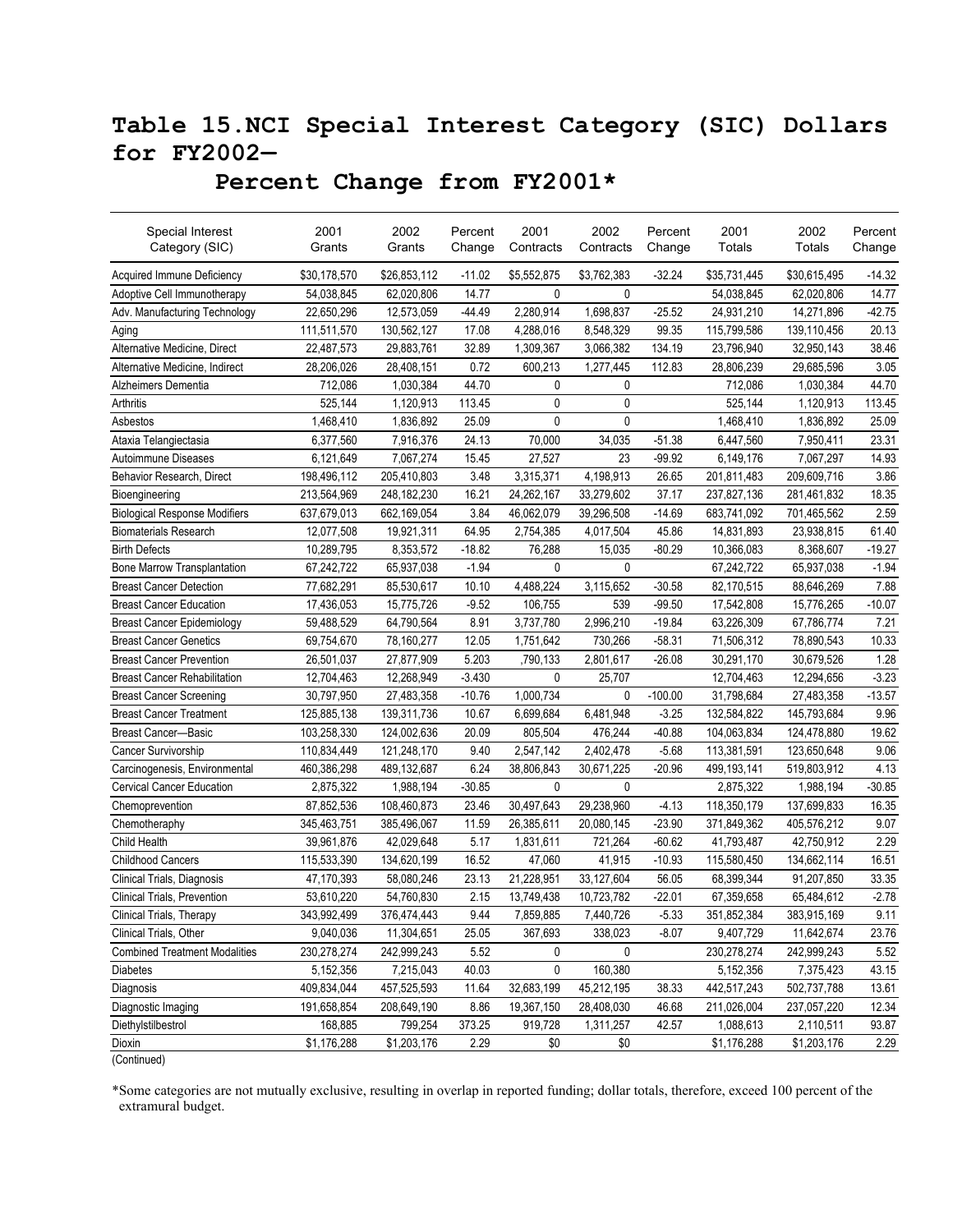### **Table 15.NCI Special Interest Category (SIC) Dollars for FY2002—**

 **Percent Change from FY2001 (Continued)** 

| Special Interest                 | 2001          | 2002          | Percent  | 2001         | 2002         | Percent   | 2001          | 2002          | Percent  |
|----------------------------------|---------------|---------------|----------|--------------|--------------|-----------|---------------|---------------|----------|
| Category (SIC)                   | Grants        | Grants        | Change   | Contracts    | Contracts    | Change    | Totals        | Totals        | Change   |
| <b>DNA Repair</b>                | \$119,512,548 | \$132,131,096 | 10.56    | \$119,877    | \$1,227,104  | 923.64    | \$119,632,425 | \$133,358,200 | 11.47    |
| Drug Development                 | 323,066,785   | 372,377,063   | 15.26    | 48,116,585   | 32,510,368   | $-32.43$  | 371,183,370   | 404,887,431   | 9.08     |
| Drug Resistance                  | 84,045,970    | 91,532,583    | 8.91     | 212,005      | 149,743      | $-29.37$  | 84,257,975    | 91,682,326    | 8.81     |
| <b>Drugs-Natural Products</b>    | 117,723,931   | 129,558,190   | 10.05    | 2,291,555    | 5,655,782    | 146.81    | 120,015,486   | 135,213,972   | 12.66    |
| Endocrinology                    | 137,280,270   | 156,203,671   | 13.78    | 6,507,888    | 5,205,320    | $-20.02$  | 143,788,158   | 161,408,991   | 12.25    |
| Epidemiology-Biochemical         | 241,573,239   | 241,511,924   | $-0.031$ | 1,591,599    | 10,454,574   | $-9.81$   | 253,164,838   | 251,966,498   | $-0.47$  |
| Gene Transfer Clinical           | 15,608,158    | 19,026,602    | 21.90    | 0            | 0            |           | 15,608,158    | 19,026,602    | 21.90    |
| Helicobacter                     | 2,043,806     | 2,155,965     | 5.49     | 0            | 0            |           | 2,043,806     | 2,155,965     | 5.49     |
| Hematology                       | 371,307,415   | 410,583,465   | 10.58    | 3,849,396    | 5,519,782    | 43.39     | 375,156,811   | 416, 103, 247 | 10.91    |
| Hematopoietic Stem Cell Research | 86,508,848    | 89,663,101    | 3.65     | 0            | 0            |           | 86,508,848    | 89,663,101    | 3.65     |
| Hormone Replacement Rx           | 9,312,758     | 12,170,912    | 30.69    | $\mathbf{0}$ | $\mathbf 0$  |           | 9,312,758     | 12,170,912    | 30.69    |
| Hospice                          | 1,631,747     | 1,554,969     | $-4.71$  | $\mathbf{0}$ | $\mathbf 0$  |           | 1,631,747     | 1,554,969     | $-4.71$  |
| latrogenesis                     | 55,422,201    | 52,363,969    | $-5.52$  | 1,742,154    | 1,344,565    | $-22.82$  | 57, 164, 355  | 53,708,534    | $-6.05$  |
| <b>Infant Mortality</b>          | 874,643       | 415,516       | $-52.49$ | $\mathbf 0$  | 0            |           | 874,643       | 415,516       | $-52.49$ |
| Information Dissemination        | 206,600,804   | 225,817,314   | 9.30     | 89,403,158   | 101,603,549  | 13.65     | 296,003,962   | 327,420,863   | 10.61    |
| Interferon                       | 30,732,837    | 32,284,204    | 5.05     | $\mathbf{0}$ | 0            |           | 30,732,837    | 32,284,204    | 5.05     |
| Mammography                      | 35,546,409    | 34,655,900    | $-2.51$  | 532,160      | 25,707       | $-95.17$  | 36,078,569    | 34,681,607    | $-3.87$  |
| Metastasis                       | 204,140,797   | 250,350,433   | 22.64    | 1,752,221    | 3,022,663    | 72.50     | 205,893,018   | 253,373,096   | 23.06    |
| Mind/Body Research               | 11,496,467    | 11,405,866    | $-0.79$  | 0            | 0            |           | 11,496,467    | 11,405,866    | $-0.79$  |
| Molecular Disease                | 1,036,211,253 | 1,158,808,792 | 11.83    | 14,765,290   | 11,969,047   | $-18.94$  | 1,050,976,543 | 1,170,777,839 | 11.40    |
| Neurofibromatosis                | 123,168       | 779,543       | 532.91   | 6,288        | 0            | $-100.00$ | 129,456       | 779,543       | 502.17   |
| Neurofibromatosis, Related       | 3,909,631     | 4,941,020     | 26.38    | 0            | $\mathbf{0}$ |           | 3,909,631     | 4,941,020     | 26.38    |
| Magnetic Resonance Imaging       | 59,418,389    | 66,882,447    | 12.56    | $\mathbf{0}$ | 727,054      |           | 59,418,389    | 67,609,501    | 13.79    |
| Nursing Research                 | 7,783,431     | 9,702,363     | 24.65    | $\mathbf{0}$ | 0            |           | 7,783,431     | 9,702,363     | 24.65    |
| Vitamin A                        | 20,103,753    | 23,883,101    | 18.80    | 249,221      | 2,123,408    | 752.02    | 20,352,974    | 26,006,509    | 27.78    |
| Vitamin C                        | 5,042,409     | 6,379,668     | 26.52    | 250,184      | 0            | $-100.00$ | 5,292,593     | 6,379,668     | 20.54    |
| Vitamins, Other                  | 12,413,643    | 13,073,118    | 5.31     | 250,184      | 816,487      | 226.35    | 12,663,827    | 13,889,605    | 9.68     |
| Nutrition                        | 166,036,640   | 179,032,658   | 7.83     | 7,003,494    | 11,854,416   | 69.26     | 173,040,134   | 190,887,074   | 10.31    |
| <b>Nutrition Monitoring</b>      | 37,655,854    | 38,850,410    | 3.17     | 3,391,635    | 0            | $-100.00$ | 41,047,489    | 38,850,410    | $-5.35$  |
| Obesity                          | 24,412,132    | 28,475,968    | 16.65    | 53,377       | 270          | $-99.49$  | 24,465,509    | 28,476,238    | 16.39    |
| Occupational Cancer              | 14,643,231    | 12,992,732    | $-11.27$ | 1,842,111    | 861,012      | $-53.26$  | 16,485,342    | 13,853,744    | $-15.96$ |
| Oncogenes                        | 494,908,236   | 542,665,620   | 9.65     | 5,324,228    | 8,973,622    | 68.54     | 500,232,464   | 551,639,242   | 10.28    |
| Organ Transplant Research        | 76,238,755    | 75,564,744    | $-0.88$  | 822,426      | 0            | $-100.00$ | 77,061,181    | 75,564,744    | $-1.94$  |
| Osteoporosis                     | 1,287,965     | 1,372,960     | 6.60     | $\mathbf{0}$ | 0            |           | 1,287,965     | 1,372,960     | 6.60     |
| P <sub>53</sub>                  | 98,703,903    | 114,641,163   | 16.15    | 2,244,701    | 2,032,371    | $-9.46$   | 100,948,604   | 116,673,534   | 15.58    |
| Pain                             | 10,031,119    | 9,302,205     | $-7.27$  | 0            | 0            |           | 10,031,119    | 9,302,205     | $-7.27$  |
| Palliative Care                  | 14,758,958    | 16,548,850    | 12.13    | 0            | $\mathbf 0$  |           | 14,758,958    | 16,548,850    | 12.13    |
| <b>PAP Testing</b>               | 13,235,326    | 13,578,109    | 2.59     | 371,914      | 76,370       | $-79.47$  | 13,607,240    | 13,654,479    | 0.35     |
| Pesticides                       | 3,624,649     | 3,580,892     | $-1.21$  | 1,248,416    | 704,095      | $-43.60$  | 4,873,065     | 4,284,987     | $-12.07$ |
| Population Research              | 10,439,957    | 10,335,971    | $-1.00$  | 0            | 0            |           | 10,439,957    | 10,335,971    | $-1.00$  |
| Prevention, Primary              | 252,251,073   | 286,005,520   | 13.38    | 36,878,661   | 33,630,480   | $-8.81$   | 289,129,734   | 319,636,000   | 10.55    |
| Radiation-Electromagnetic Fields | 202,904       | 467,375       | 130.34   | 0            | 0            |           | 202,904       | 467,375       | 130.34   |
| Radiation-Ionizing               | 39,545,455    | 41,945,036    | 6.07     | 858,412      | 156,917      | $-81.72$  | 40,403,867    | 42,101,953    | 4.20     |
| Radiation-Low-Level Ionizing     | 16,323,130    | 13,877,729    | $-14.98$ | 0            | 0            |           | 16,323,130    | 13,877,729    | $-14.98$ |
| Radiation-Non-Ionizing           | \$32,614,611  | \$34,067,458  | 4.45     | \$853,796    | \$173,319    | $-79.70$  | \$33,468,407  | \$34,240,777  | 2.31     |
| (Continued)                      |               |               |          |              |              |           |               |               |          |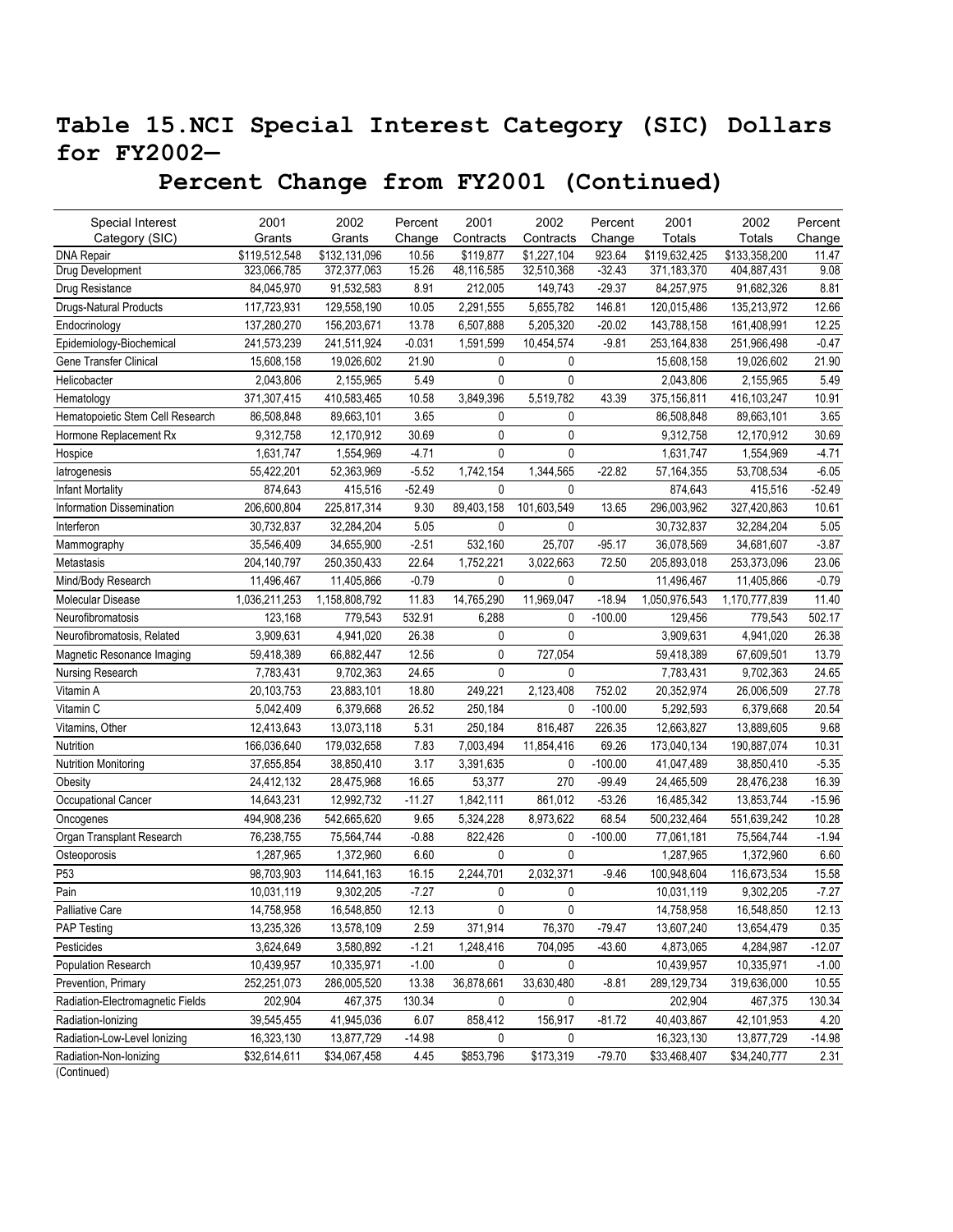### **Table 15.NCI Special Interest Category (SIC) Dollars for FY2002—**

| Special Interest<br>Category (SIC)   | 2001<br>Grants             | 2002<br>Grants             | Percent<br>Change | 2001<br>Contracts        | 2002<br>Contracts        | Percent<br>Change  | 2001<br><b>Totals</b>      | 2002<br>Totals             | Percent<br>Change  |
|--------------------------------------|----------------------------|----------------------------|-------------------|--------------------------|--------------------------|--------------------|----------------------------|----------------------------|--------------------|
| Radiation-Non-Ionizing Dx or Rx      | \$75,539,731               | \$87,338,415               | 15.62             | \$0                      | \$727,054                |                    | \$75,539,731               | \$88,065,469               | 16.58              |
| Radiation-UV                         | 30,109,926                 | 31,910,200                 | 5.98              | 853,796                  | 173,319                  | $-79.70$           | 30,963,722                 | 32,083,519                 | 3.62               |
| Radiotherapy                         | 186,129,161                | 215,427,906                | 15.74             | 532,160                  | 418,936                  | $-21.28$           | 186,661,321                | 215,846,842                | 15.64              |
| Radon                                | 2,663,660                  | 3,062,288                  | 14.97             | 0                        | $\mathbf{0}$             |                    | 2,663,660                  | 3,062,288                  | 14.97              |
| Rare Diseases                        | 30,002,699                 | 36,784,776                 | 22.60             | 879,260                  | 1,854,127                | 110.87             | 30,881,959                 | 38,638,903                 | 25.12              |
| <b>RAS Inhibitors</b>                | 7,935,689                  | 11,496,118                 | 44.87             | 606,331                  | 419,867                  | $-30.75$           | 8,542,020                  | 11,915,985                 | 39.50              |
| Rehabilitation                       | 21,677,142                 | 21,727,475                 | 0.23              | 2,219,715                | 2,270,210                | 2.27               | 23,896,857                 | 23,997,685                 | 0.42               |
| Smokeless Tobacco                    | 8,255,406                  | 9,079,157                  | 9.98              | 0                        | 108,451                  |                    | 8,255,406                  | 9,187,608                  | 11.29              |
| Resources                            | 334,403,102                | 387,027,189                | 15.74             | 134,425,385              | 137,814,273              | 2.52               | 468,828,487                | 524,841,462                | 11.95              |
| <b>Rural Populations</b>             | 19,135,158                 | 26,641,779                 | 39.23             | 14,903,826               | 14,940,067               | 0.24               | 34,038,984                 | 41,581,846                 | 22.16              |
| <b>Sexually Transmitted Diseases</b> | 35,466,974                 | 40,417,819                 | 13.96             | 3,268,520                | 1,443,351                | $-55.84$           | 38,735,494                 | 41,861,170                 | 8.07               |
| Smoking and Health                   | 104,961,706                | 128,987,933                | 22.89             | 4,398,006                | 3,193,683                | $-27.38$           | 109,359,712                | 132,181,616                | 20.87              |
| Smoking Behavior                     | 69,414,259                 | 73,479,632                 | 5.86              | 2,247,823                | 898,311                  | $-60.04$           | 71,662,082                 | 74,377,943                 | 3.79               |
| Smoking, Passive                     | 3,195,135                  | 5,144,280                  | 61.00             | 78,300                   | 85,026                   | 8.59               | 3,273,435                  | 5,229,306                  | 59.75              |
| <b>Structural Biology</b>            | 271,979,013                | 300,907,474                | 10.64             | 40,059                   | 4,909,708                | 12156.19           | 272,019,072                | 305,817,182                | 12.42              |
| Surgery                              | 129,601,515                | 139,416,973                | 7.57              | 1,498,869                | 1,197,577                | $-20.10$           | 131,100,384                | 140,614,550                | 7.26               |
| Taxol                                | 65,996,775                 | 73,218,250                 | 10.94             | 32,166                   | 115,953                  | 260.48             | 66,028,941                 | 73,334,203                 | 11.06              |
| Telehealth                           | 89,809,323                 | 78,386,738                 | $-12.72$          | 50,967,918               | 64,190,845               | 25.94              | 140,777,241                | 142,577,583                | 1.28               |
| Therapy                              | 870,131,599                | 971,888,124                | 11.69             | 65,199,968               | 59,909,897               | $-8.11$            | 935,331,567                | 1,031,798,021              | 10.31              |
| <b>Tropical Diseases</b>             | 6,009,550                  | 8,553,908                  | 42.34             | 104,798                  | 684,611                  | 553.27             | 6,114,348                  | 9,238,519                  | 51.10              |
| Tuberculosis                         | 45,302                     | 46,587                     | 2.84              | 0                        | 0                        |                    | 45,302                     | 46,587                     | 2.84               |
| <b>Tumor Markers</b>                 | 359,406,893                | 411,307,341                | 14.44             | 12,961,700               | 13,043,137               | 0.63               | 372,368,593                | 424,350,478                | 13.96              |
| <b>Tumor Necrosis Factor</b>         | 20,937,103                 | 21,666,167                 | 3.48              | 3,462                    | $\mathbf{0}$             | $-100.00$          | 20,940,565                 | 21,666,167                 | 3.47               |
| <b>Underserved Populations</b>       | 75,689,392                 | 87,086,363                 | 15.06             | 15,905,038               | 15,811,281               | $-0.59$            | 91,594,430                 | 102,897,644                | 12.34              |
| Virus-HHV8                           | 10,517,347                 | 12,455,991                 | 18.43             | 0                        | $\mathbf 0$              |                    | 10,517,347                 | 12,455,991                 | 18.43              |
| Virus Cancer Research                | 175,759,100                | 176,999,020                | 0.71              | 5,796,104                | 3,660,942                | $-36.84$           | 181,555,204                | 180,659,962                | $-0.49$            |
| Virus-Epstein-Barr                   | 16,983,409                 | 21,842,219                 | 28.61             | 6,288                    | 0                        | $-100.00$          | 16,989,697                 | 21,842,219                 | 28.56              |
| Virus-Genital Herpes                 | 980,918                    | 791,268                    | $-19.33$          | $\pmb{0}$                | $\mathbf 0$              |                    | 980,918                    | 791,268                    | $-19.33$           |
| Virus-Herpes                         | 44,719,400                 | 49,648,779                 | 11.02             | 12,576                   | $\mathbf{0}$             | $-100.00$          | 44,731,976                 | 49,648,779                 | 10.99              |
| Virus-HHV6                           | 63,771                     | 48,563                     | $-23.85$          | 6,288                    | 0                        | $-100.00$          | 70,059                     | 48,563                     | $-30.68$           |
| Virus-HTLV-I                         | 4,585,199                  | 5,817,459                  | 26.87             | 104,798                  | 684,611                  | 553.27             | 4,689,997                  | 6,502,070                  | 38.64              |
| Virus-HTLV-II                        | 282,943                    | 272,629                    | $-3.65$           | 0                        | 0                        |                    | 282,943                    | 272,629                    | $-3.65$            |
| Virus-HTLV-Unspec.                   | 218,552                    | 225,104                    | 3.00              | 104,798                  | 0                        | $-100.00$          | 323,350                    | 225,104                    | $-30.38$           |
| Virus-Papilloma<br>Virus-Papova      | 37,779,646<br>\$47,508,362 | 38,294,419<br>\$48,070,872 | 1.36<br>1.18      | 3,149,070<br>\$3,149,070 | 1,203,737<br>\$1,203,737 | -61.77<br>$-61.77$ | 40,928,716<br>\$50,657,432 | 39,498,156<br>\$49,274,609 | $-3.50$<br>$-2.73$ |

### **Percent Change from FY2001 (Continued)**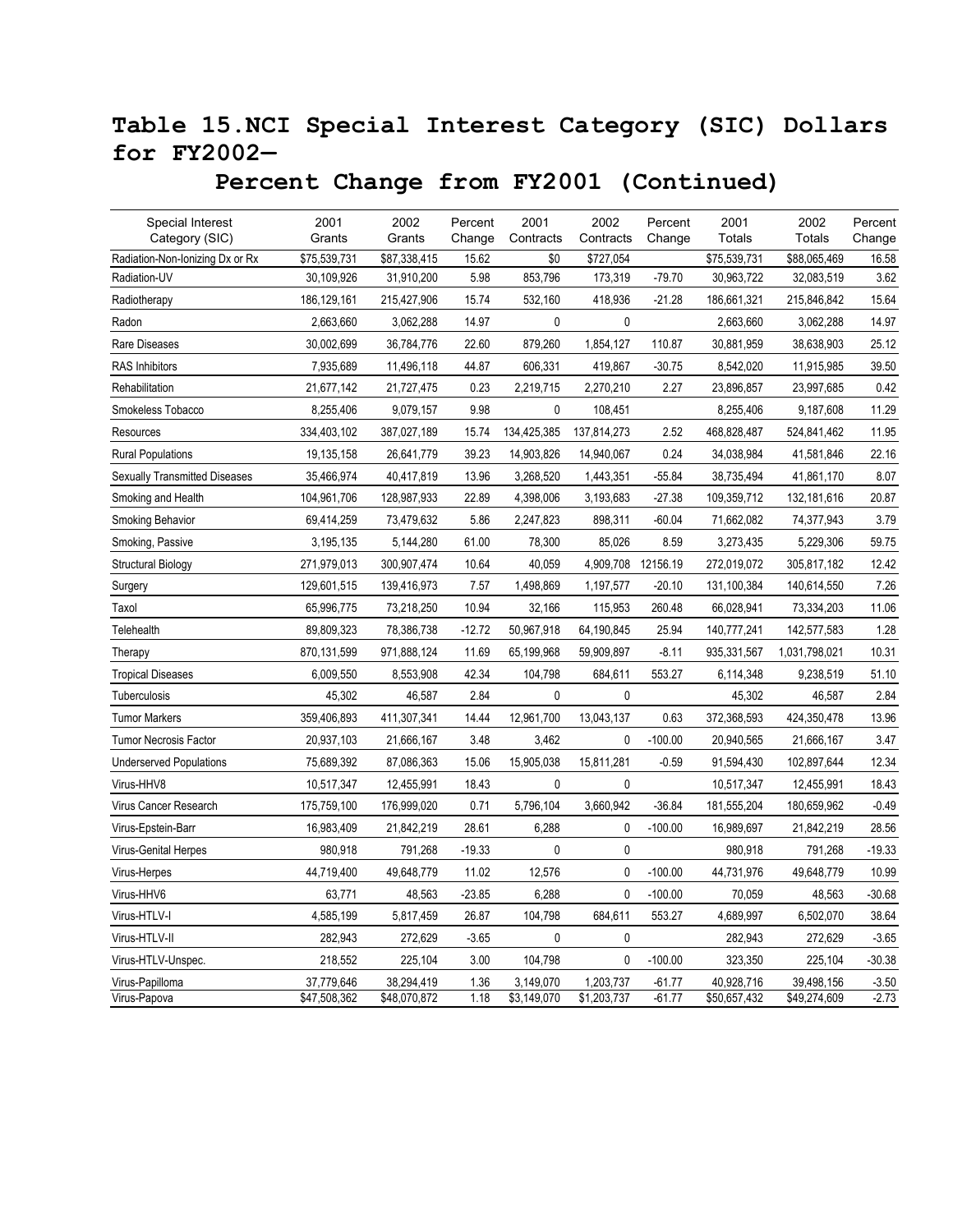### **Table 16.NCI Organ Site-Specific Dollars for FY2002— Percent Change from FY2001\***

|                               | 2001         | 2002         | Percent  | 2001        | 2002         | Percent   | 2001         | 2002         | Percent  |
|-------------------------------|--------------|--------------|----------|-------------|--------------|-----------|--------------|--------------|----------|
| Site Category                 | Grants       | Grants       | Change   | Contracts   | Contracts    | Change    | Totals       | Totals       | Change   |
| Adrenal                       | \$1,835,756  | \$2,461,533  | 34.09    | \$0         | \$0          |           | \$1,835,756  | \$2,461,533  | 34.09    |
| All Sites**                   | 49,817,049   | 40,369,923   | $-18.96$ | 26,973,956  | 39,767,269   | 47.43     | 76,791,005   | 80,137,192   | 4.36     |
| Anus                          | 3,771,168    | 2,830,955    | $-24.93$ | 0           | 0            |           | 3,771,168    | 2,830,955    | $-24.93$ |
| Bladder                       | 21,639,646   | 26,027,326   | 20.28    | 2,051,105   | 1,274,097    | $-37.88$  | 23,690,751   | 27,301,423   | 15.24    |
| Blood                         | 1,811,202    | 973,156      | $-46.27$ | 35,000      | 7,518        | $-78.52$  | 1,846,202    | 980,674      | $-46.88$ |
| <b>Bone Marrow</b>            | 21,391,584   | 19,677,230   | $-8.01$  | 0           | 0            |           | 21,391,584   | 19,677,230   | $-8.01$  |
| Bone, Cartilage               | 14,391,897   | 17,247,451   | 19.84    | 0           | 0            |           | 14,391,897   | 17,247,451   | 19.84    |
| <b>Brain</b>                  | 64,438,566   | 82,797,727   | 28.49    | 712,635     | 1,041,891    | 46.20     | 65,151,201   | 83,839,618   | 28.68    |
| <b>Breast</b>                 | 420,581,887  | 466,221,807  | 10.85    | 19,129,296  | 15, 147, 918 | $-20.81$  | 439,711,183  | 481,369,725  | 9.47     |
| <b>Buccal Cavity</b>          | 4,459,279    | 4,452,219    | $-0.16$  | 454,636     | 776.646      | 70.83     | 4,913,915    | 5,228,865    | 6.41     |
| Colon, Rectum                 | 182,552,289  | 222,963,391  | 22.14    | 15,298,482  | 16,908,463   | 10.52     | 197,850,771  | 239,871,854  | 21.24    |
| Central Nervous System        | 10,799,147   | 17,456,905   | 61.65    | 31,439      | 155,922      | 395.95    | 10,830,586   | 17,612,827   | 62.62    |
| Cervix                        | 55,646,463   | 56, 185, 149 | 0.97     | 5,888,191   | 3,859,186    | $-34.46$  | 61,534,654   | 60,044,335   | $-2.42$  |
| <b>Connective Tissue</b>      | 5,535,330    | 7,857,870    | 41.96    | 0           | 0            |           | 5,535,330    | 7,857,870    | 41.96    |
| Embryonic Tissue, Cells       | 9,467,501    | 10,165,631   | 7.37     | 0           | 0            |           | 9,467,501    | 10,165,631   | 7.37     |
| Erythrocytes                  | 1,123,696    | 1,017,898    | $-9.42$  | 0           | 0            |           | 1,123,696    | 1,017,898    | $-9.42$  |
| Esophagus                     | 12,086,969   | 15,633,684   | 29.34    | 3,541,288   | 558,406      | $-84.23$  | 15,628,257   | 16,192,090   | 3.61     |
| Eye                           | 1,596,475    | 2,504,907    | 56.90    | 0           | 0            |           | 1,596,475    | 2,504,907    | 56.90    |
| <b>Gall Bladder</b>           | 169,162      | 222,092      | 31.29    | 0           | 0            |           | 169,162      | 222,092      | 31.29    |
| <b>Gastrointestinal Tract</b> | 13,315,454   | 11,463,853   | $-13.91$ | 947,158     | 2,207,704    | 133.09    | 14,262,612   | 13,671,557   | $-4.14$  |
| Genital System, Female        | 1,707,350    | 1,699,401    | $-0.47$  | 459,865     | 655,629      | 42.57     | 2,167,215    | 2,355,030    | 8.67     |
| Genital System, Male          | 2,197,552    | 978,638      | $-55.47$ | 1,139,865   | 1,739,438    | 52.60     | 3,337,417    | 2,718,076    | $-18.56$ |
| Head and Neck                 | 16,535,052   | 24,867,379   | 50.39    | 191,066     | 1,666,099    | 772.00    | 16,726,118   | 26,533,478   | 58.64    |
| Heart                         | 5,244,788    | 6,253,719    | 19.24    | 298,168     | 380,408      | 27.58     | 5,542,956    | 6,634,127    | 19.69    |
| Hodgkins Lymphoma             | 8,467,163    | 11,314,840   | 33.63    | 4,588       | 4            | $-99.91$  | 8,471,751    | 11,314,844   | 33.56    |
| Invertebrate Tissue, Cells    | 14,585,781   | 13,247,408   | $-9.18$  | 0           | 222,251      |           | 14,585,781   | 13,469,659   | $-7.65$  |
| Kaposi Sarcoma                | 18,734,908   | 16,402,643   | $-12.45$ | 0           | 167,574      |           | 18,734,908   | 16,570,217   | $-11.55$ |
| Kidney                        | 14,319,717   | 18,754,097   | 30.97    | 359,143     | 475,715      | 32.46     | 14,678,860   | 19,229,812   | 31.00    |
| Larynx                        | 1,387,440    | 1,538,946    | 10.92    | 0           | 0            |           | 1,387,440    | 1,538,946    | 10.92    |
| Leukemia                      | 142,979,270  | 167,559,408  | 17.19    | 767,644     | 1,851,787    | 141.23    | 143,746,914  | 169,411,195  | 17.85    |
| Leukocytes                    | 69,241,380   | 70,161,712   | 1.33     | 972,260     | 1,064,377    | 9.47      | 70,213,640   | 71,226,089   | 1.44     |
| Liver                         | 49,439,717   | 51,157,569   | 3.47     | 3,207,659   | 3,247,716    | 1.25      | 52,647,376   | 54,405,285   | 3.34     |
| Lung                          | 178,514,571  | 206,648,203  | 15.76    | 14,782,144  | 18,114,315   | 22.54     | 193,296,715  | 224,762,518  | 16.28    |
| Lymph Node                    | 750,268      | 678,029      | $-9.63$  | 0           | 0            |           | 750,268      | 678,029      | $-9.63$  |
| Lymphatic System              | 2,664,440    | 2,068,357    | $-22.37$ | 0           | 0            |           | 2,664,440    | 2,068,357    | $-22.37$ |
| Melanoma                      | 60,576,181   | 72,703,068   | 20.02    | 2,486,500   | 2,461,213    | $-1.02$   | 63,062,681   | 75, 164, 281 | 19.19    |
| Muscle                        | 8,439,049    | 9,793,642    | 16.05    | 0           | 0            |           | 8,439,049    | 9,793,642    | 16.05    |
| Myeloma                       | 15,062,070   | 17,356,968   | 15.24    | 9,176       | 761,393      | 8197.66   | 15,071,246   | 18,118,361   | 20.22    |
| Nervous System                | 3,625,268    | 3,523,660    | $-2.80$  | 6,288       | 0            | $-100.00$ | 3,631,556    | 3,523,660    | $-2.97$  |
| Neuroblastoma                 | 13,374,765   | 16,908,206   | 26.42    | 0           | 0            |           | 13,374,765   | 16,908,206   | 26.42    |
| Non-Hodgkins Lymphoma         | 70,093,377   | 77,141,012   | 10.05    | 2,107,711   | 2,415,160    | 14.59     | 72,201,088   | 79,556,172   | 10.19    |
| Nose, Nasal Passages          | 1,065,629    | 2,019,221    | 89.49    | 0           | 0            |           | 1,065,629    | 2,019,221    | 89.49    |
| Ovary                         | \$66,435,126 | \$78,133,675 | 17.61    | \$5,893,599 | \$9,597,944  | 62.85     | \$72,328,725 | \$87,731,619 | 21.30    |
| (Continued)                   |              |              |          |             |              |           |              |              |          |

\* This table reports funding for research grants and contracts only; training grants and intramural projects are excluded.

\*\* Research applicable to all sites.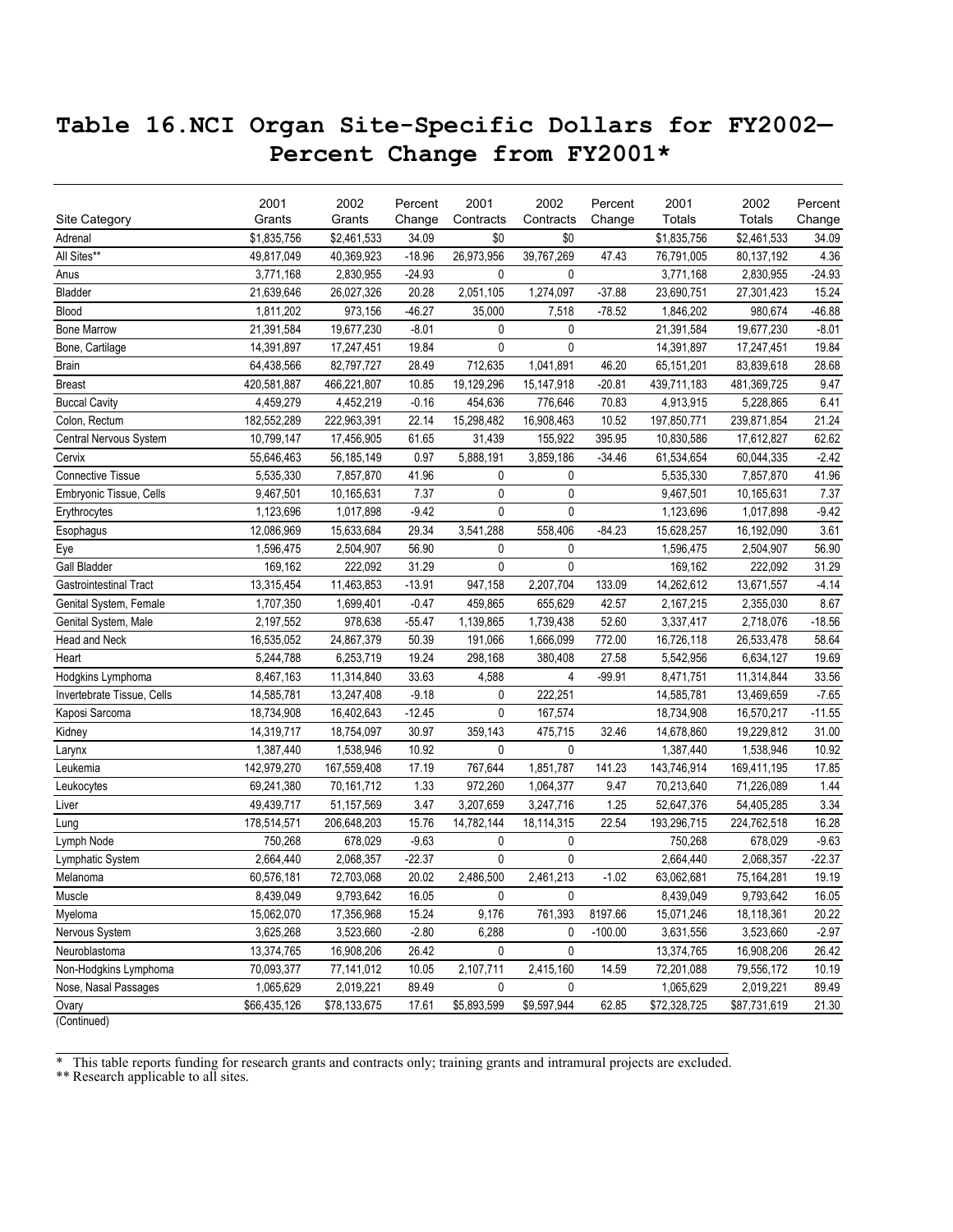## **Table 16.NCI Organ Site-Specific Dollars for FY2002—**

# **Percent Change from FY2001\* (Continued)**

|                            | 2001        | 2002        | Percent  | 2001       | 2002       | Percent   | 2001        | 2002          | Percent  |
|----------------------------|-------------|-------------|----------|------------|------------|-----------|-------------|---------------|----------|
| Site Category              | Grants      | Grants      | Change   | Contracts  | Contracts  | Change    | Totals      | Totals        | Change   |
| Parathyroid                | 302,761     | 144,535     | $-52.26$ | 0          | 0          |           | 302,761     | 144,535       | $-52.26$ |
| Penis                      | 659,708     | 555,233     | $-15.84$ | 0          | 0          |           | 659,708     | 555,233       | $-15.84$ |
| Pharynx                    | 2,268,913   | 3,054,679   | 34.63    | 0          | 0          |           | 2,268,913   | 3,054,679     | 34.63    |
| Pituitary                  | 1,759,885   | 2,330,309   | 32.41    | 0          | 0          |           | 1,759,885   | 2,330,309     | 32.41    |
| Plant Tissue, Cells        | 565,847     | 299,402     | $-47.09$ | 0          | 0          |           | 565,847     | 299,402       | $-47.09$ |
| Platelets                  | 554,711     | 766,283     | 38.14    | 0          | 0          |           | 554,711     | 766,283       | 38.14    |
| Prostate                   | 223,576,342 | 242,985,186 | 8.68     | 14,306,539 | 16,198,261 | 13.22     | 237,882,881 | 259, 183, 447 | 8.95     |
| Reticuloendothelial System | 27,358,067  | 24,077,970  | $-11.99$ | 2,629,943  | 934,837    | $-64.45$  | 29,988,010  | 25,012,807    | $-16.59$ |
| Respiratory System         | 3,428,953   | 2,231,189   | $-34.93$ | 0          | 0          |           | 3,428,953   | 2,231,189     | $-34.93$ |
| Retinoblastoma             | 1,877,505   | 2,013,370   | 7.24     | 0          | 0          |           | 1,877,505   | 2,013,370     | 7.24     |
| Skin                       | 51,157,321  | 55,643,355  | 8.77     | 2,168,240  | 2,255,975  | 4.05      | 53,325,561  | 57,899,330    | 8.58     |
| Small Intestine            | 1,798,719   | 1,940,181   | 7.86     | 0          | 0          |           | 1,798,719   | 1,940,181     | 7.86     |
| Spleen                     | 346,319     | 334,096     | $-3.53$  | 0          | 0          |           | 346,319     | 334,096       | $-3.53$  |
| Stomach                    | 3,967,752   | 6,555,573   | 65.22    | 2,010,235  | 2,097,465  | 4.34      | 5,977,987   | 8,653,038     | 44.75    |
| <b>Testis</b>              | 6,160,001   | 5,330,602   | $-13.46$ | 0          | 105,039    |           | 6,160,001   | 5,435,641     | $-11.76$ |
| Thymus                     | 1,139,085   | 1,011,485   | $-11.20$ | 6,288      | 0          | $-100.00$ | 1,145,373   | 1,011,485     | $-11.69$ |
| Thyroid                    | 3,330,988   | 3,948,141   | 18.53    | 81,532     | 0          | $-100.00$ | 3,412,520   | 3,948,141     | 15.70    |
| Trachea, Bronchus          | 372,540     | 386,225     | 3.67     | 672,692    | 393,732    | $-41.47$  | 1,045,232   | 779,957       | $-25.38$ |
| Urinary System             | 629,770     | 703,615     | 11.73    | 0          | 0          |           | 629,770     | 703,615       | 11.73    |
| Uterus                     | 16,903,933  | 21,336,142  | 26.22    | 835,607    | 527,039    | $-36.93$  | 17,739,540  | 21.863.181    | 23.25    |
| Vagina                     | 717,998     | 690,010     | $-3.90$  | 0          | 0          |           | 717,998     | 690,010       | $-3.90$  |
| Vascular                   | 40,523,773  | 51,333,578  | 26.68    | 374,341    | 518,142    | 38.41     | 40,898,114  | 51,851,720    | 26.78    |
| <b>Wilms Tumor</b>         | \$3,768,844 | \$4,499,303 | 19.38    | \$0        | \$0        |           | \$3,768,844 | \$4,499,303   | 19.38    |